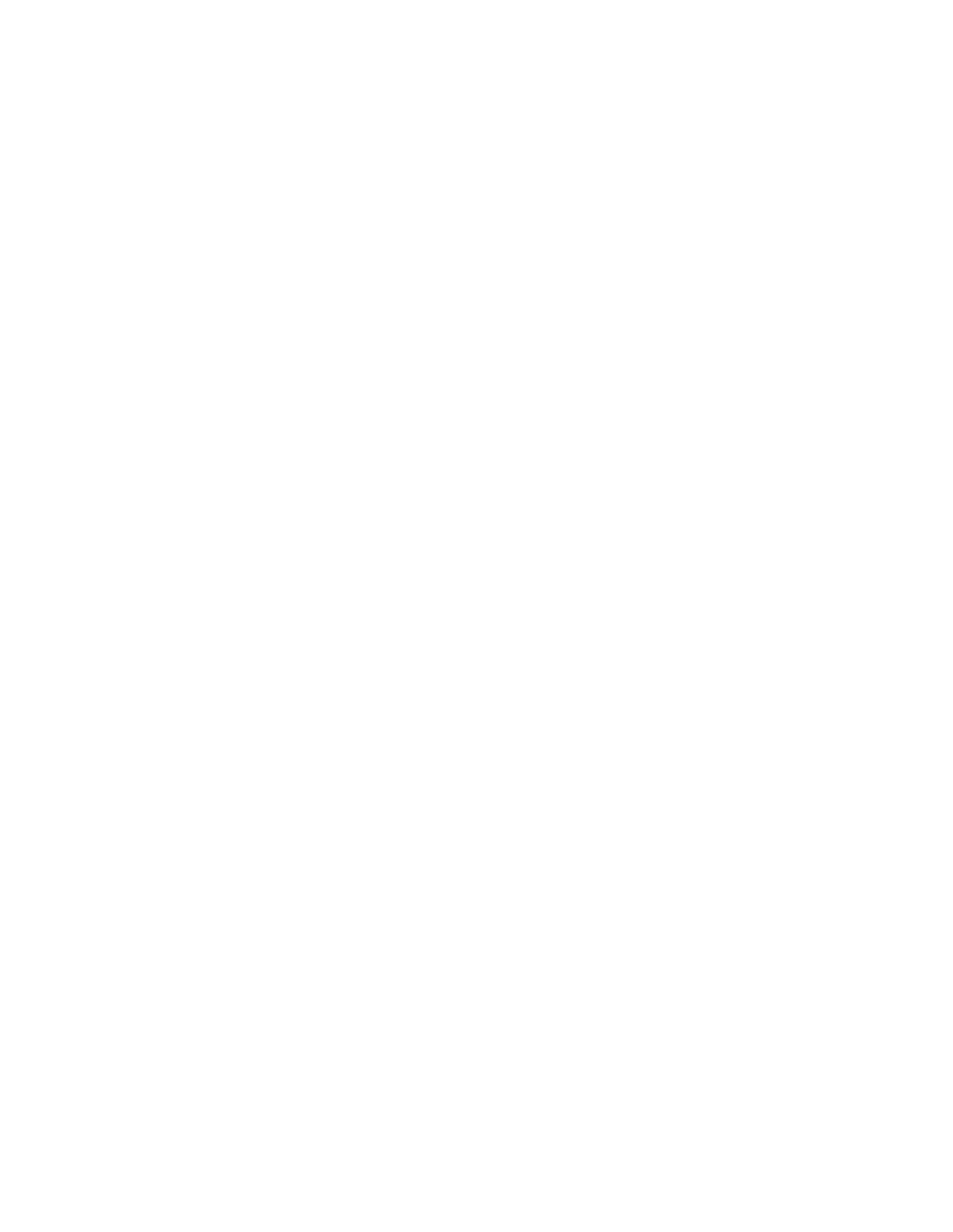## *TABLE OF CONTENTS*

| Chapter $1$                                                                          |
|--------------------------------------------------------------------------------------|
| Chapter 2                                                                            |
| Chapter $3$<br>PARTICIPANTS AND NON-PARTICIPANTS 9<br>3.1<br>3.2<br>3.3 <sub>1</sub> |
| Chapter 4                                                                            |
| Chapter 5                                                                            |
|                                                                                      |
| APPENDIX 2 Telephone survey of attendees and non-attendees 95                        |
| APPENDIX 3 Survey of exhibitors  131                                                 |

|  |  | <b>Circum</b> Network Inc. |  |  |  |  |  |  |
|--|--|----------------------------|--|--|--|--|--|--|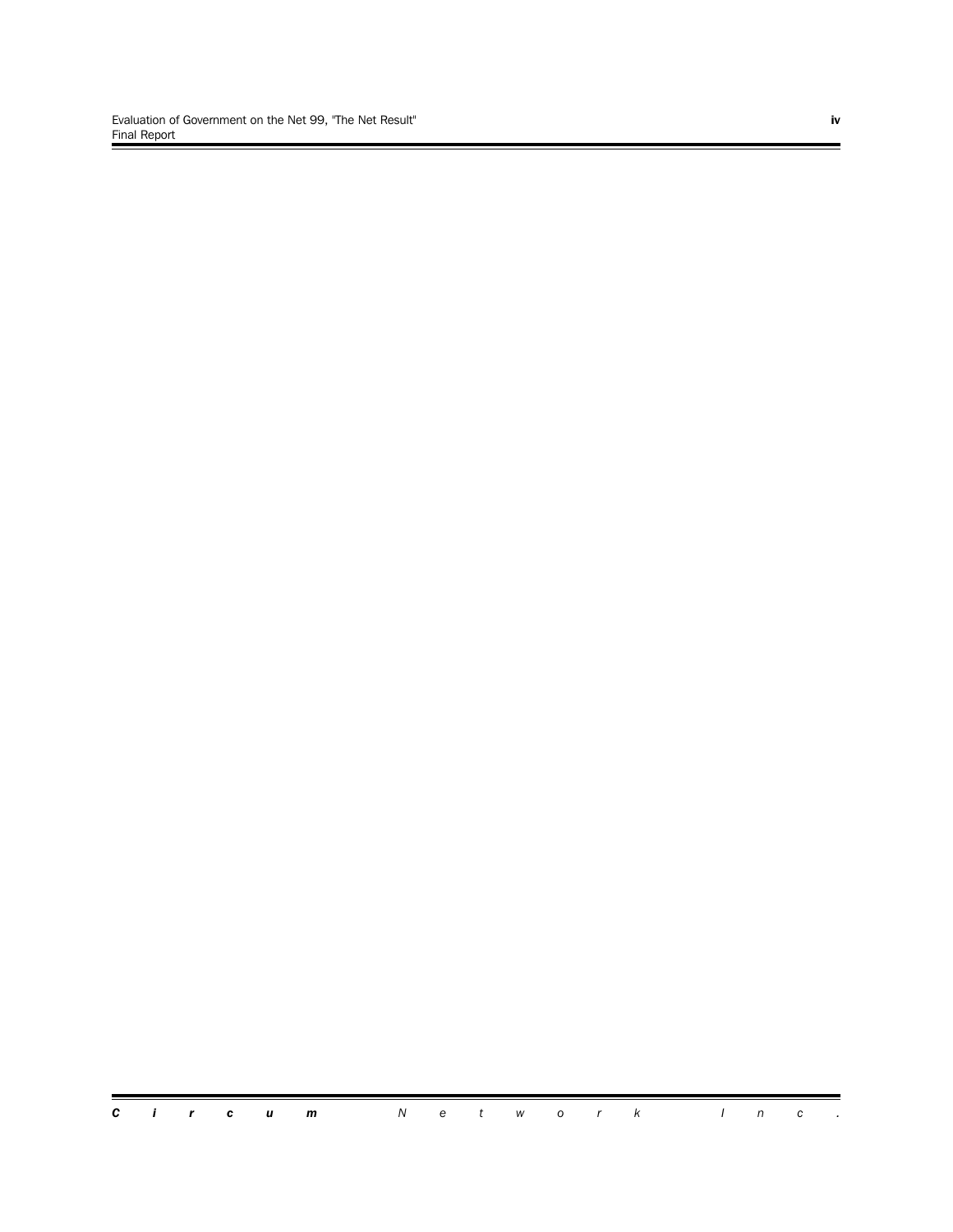## *EXECUTIVE SUMMARY*

This report presents the results of an evaluation of the *Government on the Net 99 Conference*. It is based on participant comments gathered through 1,500 session-specific feedback report cards and 150 post-conference telephone interviews; exhibitor comments collected through selfadministered questionnaires; and, views of 150 non-participants who are members of the target groups and who were joined by telephone.

#### *OBSERVATIONS*

- Overall, *participants* were *satisfied* with their experience.
- Conference *strengths* include the workshops, the level of service offered and the quality of the communications.
- Conference *weaknesses* include the results of attendance, the cost and the lack of handouts.
- *Topics of interest* to participants and non-participants generally agree: Web site design, the place of the Internet in policy and program delivery, technology.
- The *mailed flyer* is still the main information channel.
- *Exhibitors* were *satisfied* except for traffic.

#### *RECOMMENDATIONS*

#### *Conference Format*

- Maintain the conference format and general philosophy.
- Protect the conference assets (workshop, level of service, communications) with close attention to the quality of the presentations.
- Make the conference more interactive: down-play traditional speaker sessions and add exchanges (electronic, small group and social).
- Maintain a segmentation at the conference between technology, policy and content; possibly add a design stream.

|  |  | <b>Circum</b> Network Inc. |  |  |  |  |  |  |
|--|--|----------------------------|--|--|--|--|--|--|
|  |  |                            |  |  |  |  |  |  |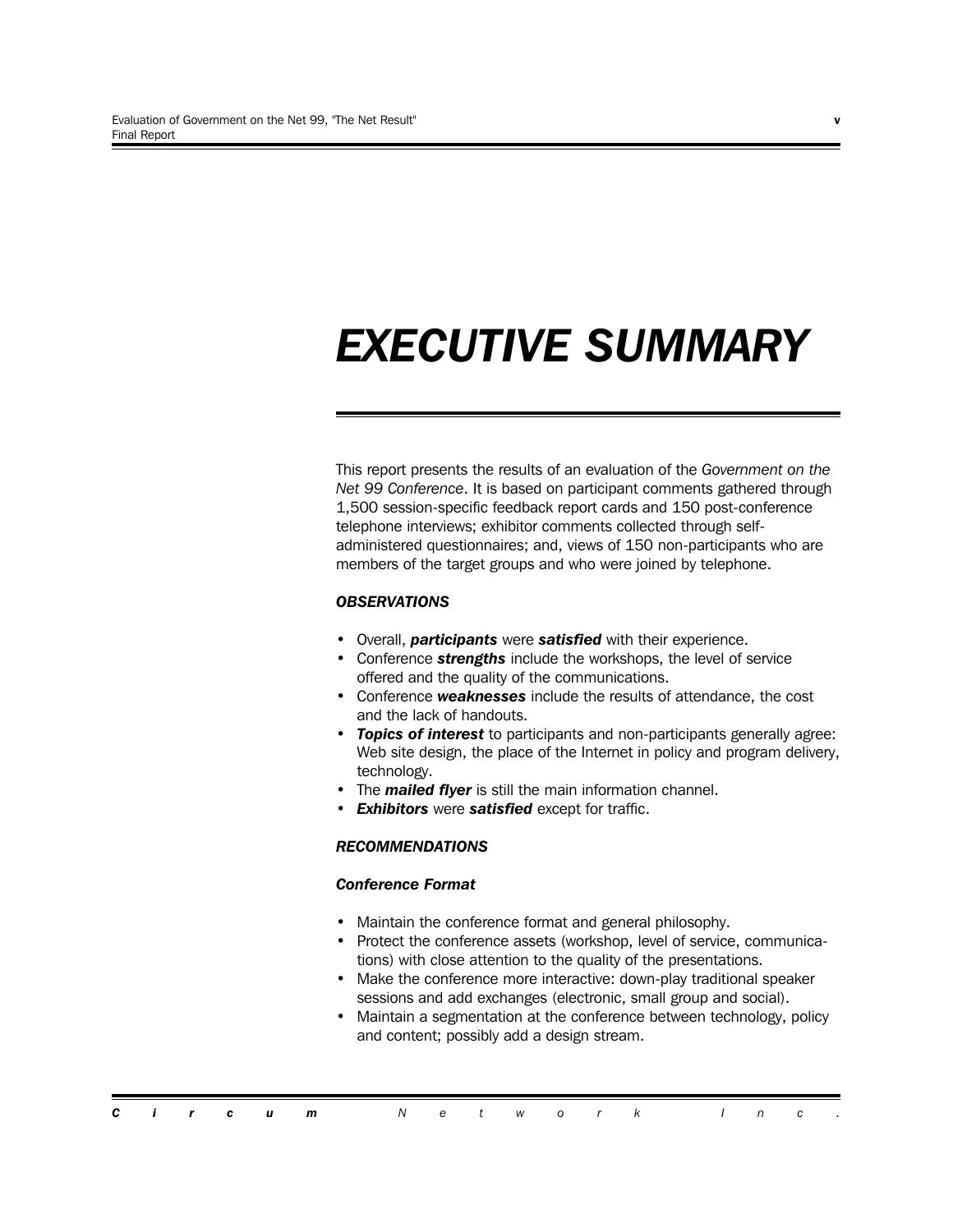• Study topics of interest with in-depth qualitative research.

#### *Building Conference Results*

- Insist upon the distribution of handouts.
- Build an Internet-based archive of presentations and handouts; advertise it.

#### *Promotion*

- Consider a diversification of promotion techniques.
- Continue to build a list of potential participants with address and e-mail.

#### *Exhibition Program*

- Maintain the conference assets which include the exhibition layout space and the list of exhibitors.
- Add exhibition-specific time slots.
- Consider exhibitors' suggestions for motivational contest.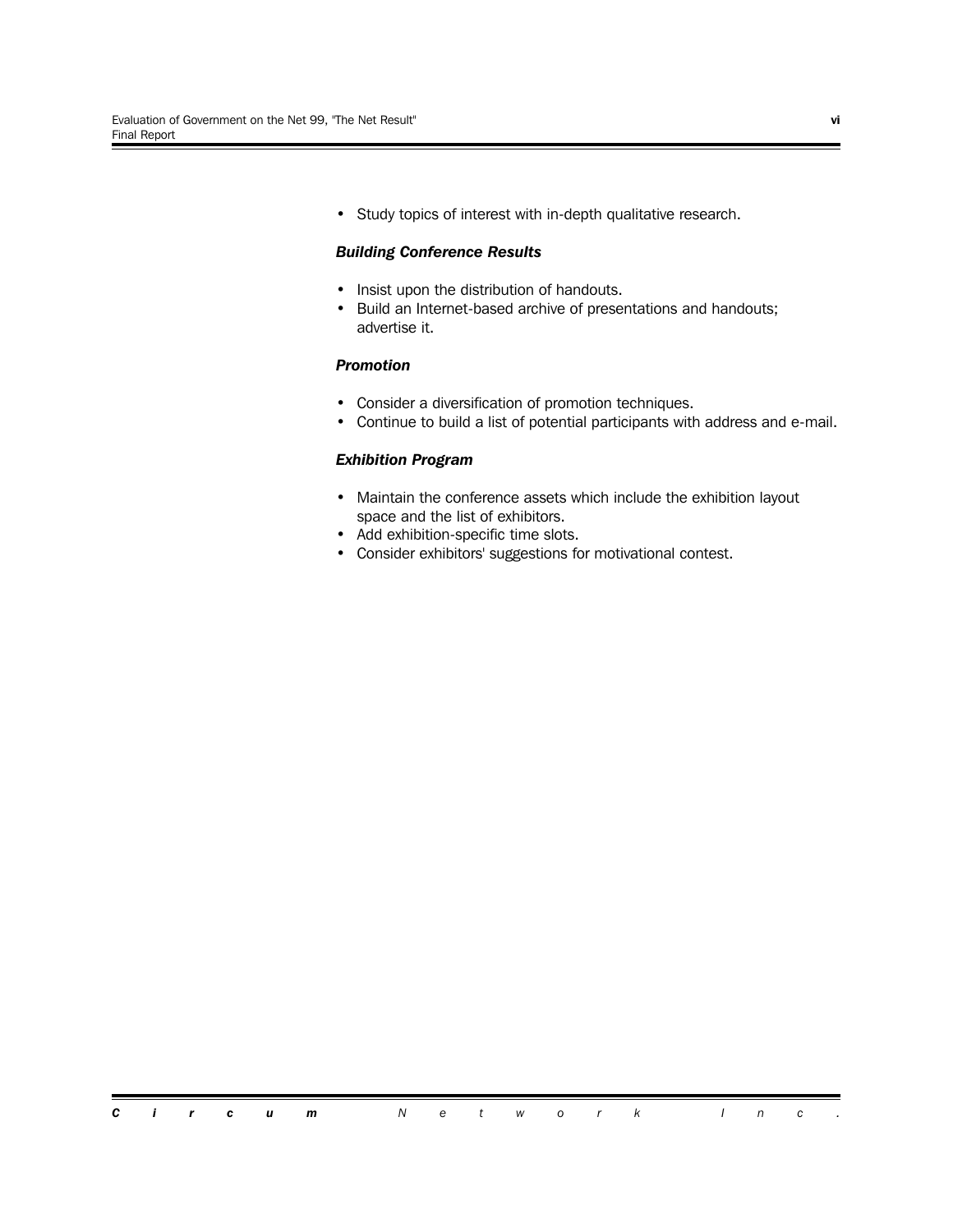# *Chapter 1 INTRODUCTION*

This report presents the results of an evaluation of the 1999 conference *Government on the Net*. The conference was held November 22 and 23, 1999 at the Palais des Congrès in Hull; there were post-conference workshops on November 24. Attendance at the conference was about 570, including some 90 complimentary registrations. There were 319 registered participants for the workshops. Fifty-three exhibitors rented space at the conference. The conference targeted federal public servants in the information area as well as webmasters and members of policy groups; it also aimed at line managers.

Three groups were included in the feedback exercise:

• conference *attendees* are of course prime targets for feedback. In addition to contributing to the profile of participants, these individuals can comment on the following aspects:  $\mathcal D$  why they decided to attend the conference, to identify which levers (e.g., promotion conduits, messages) are effective in attracting the target population; @ what they thought of each session, to feed into the development of the content and logistics of the next conference;  $\circledcirc$  how they react to the entire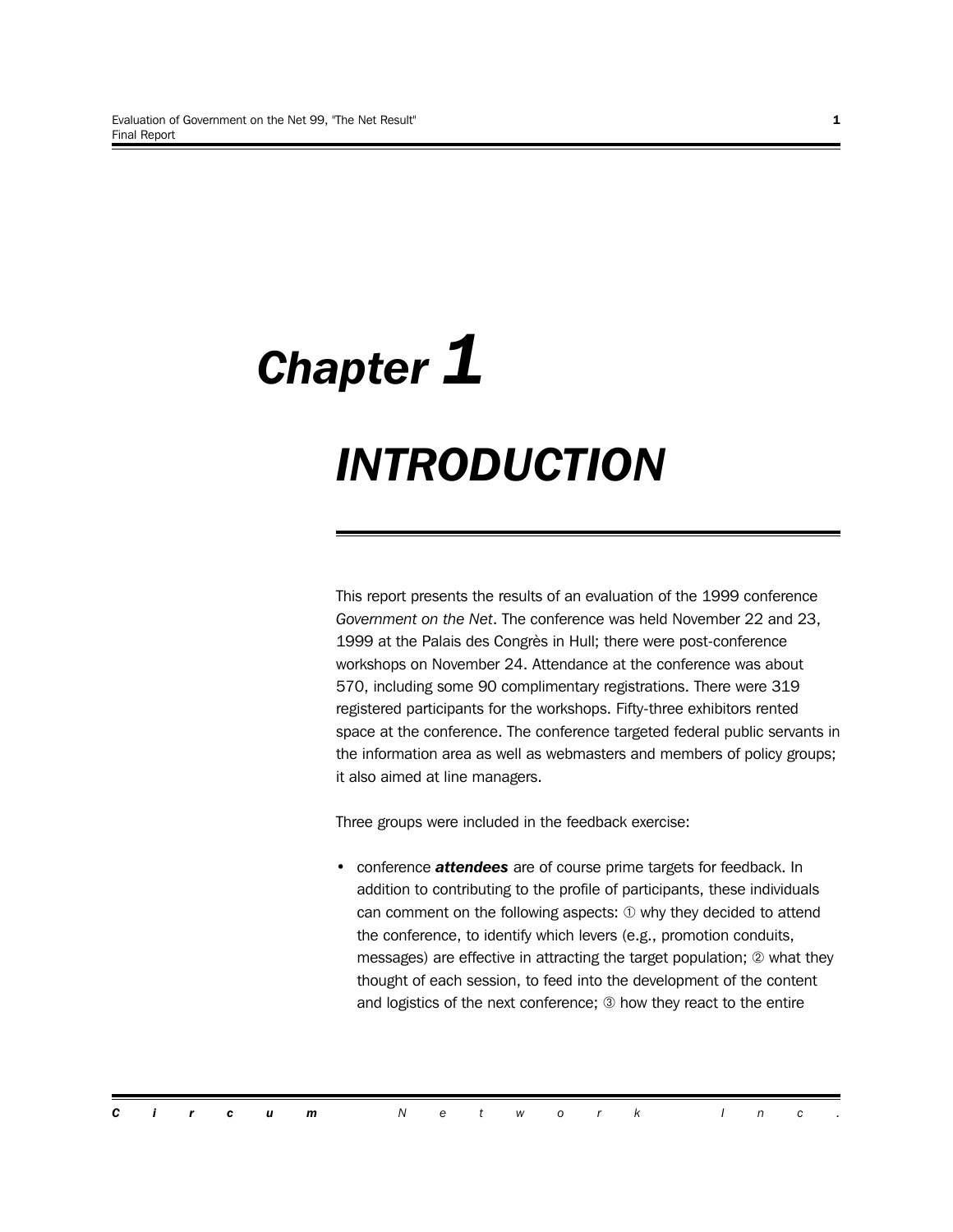conference, to determine strengths and weaknesses of the conference and possible new design and promotion angles for next year;

- conference *non-attendees* are part of the target population, but declined to participate. Conference organisers need to know  $\Phi$  who they are, to improve communication targeting;  $@$  why they did not participate; 3 what their needs are, to develop a conference program that will be attractive to them;
- conference *exhibitors* invested significant resources to display at the conference. It will be important to determine  $\mathbb O$  how they evaluate their likely return on investment; @ whether they would come back or recommend this experience to others; 3 which aspects could be improved.

These groups were canvassed using three concurrent methodologies:

- *Immediate session-specific feedback in the form of report cards* containing a few questions and open space. These report cards were distributed at the beginning the sessions and workshops and filled in on site. Ballot boxes were available at the back of the rooms for participants to deposit their cards. More than 1,500 such cards were completed. The card is reproduced in Appendix 1.
- *A follow-up telephone survey of attendees and non-attendees*. A structured telephone survey was conducted with 150 attendees and 150 non-attendees, between December 6 and December 13, 1999. The questionnaire was based on issues raised by the organising committee, past conference questionnaires and the Common Measurement Tool developed under the auspices of the CCMD. Attendees were sampled from lists provided by the organizing committee; non-attendees were selected from lists produced using the Government Electronic Directory Service (http://direct.srv.gc.ca/cgi-bin/ direct500/v2.3/wgweng). The questionnaire itself and field results are presented in Appendix 2.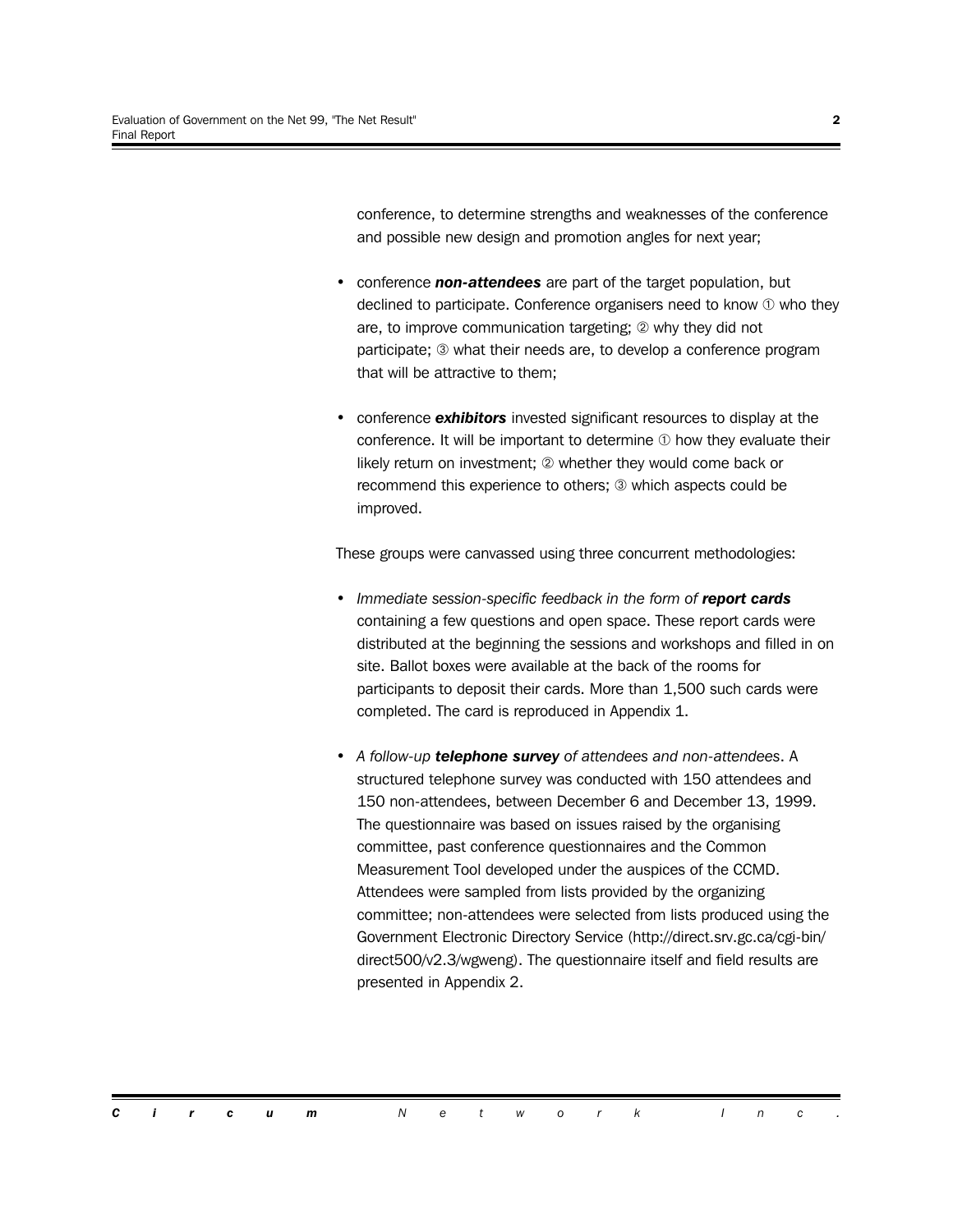• *Self-administered questionnaires with exhibitors* during their last day of presence on site. The questionnaires were hand-delivered and the return could be done in-person on site during the same afternoon or by fax. All exhibitors were telephoned three to five days after the conference to motivate them to complete the questionnaire. The questionnaire itself and results are presented in Appendix 3.

The next three chapters highlight the results from each source. Chapter 5 summarises the conclusions.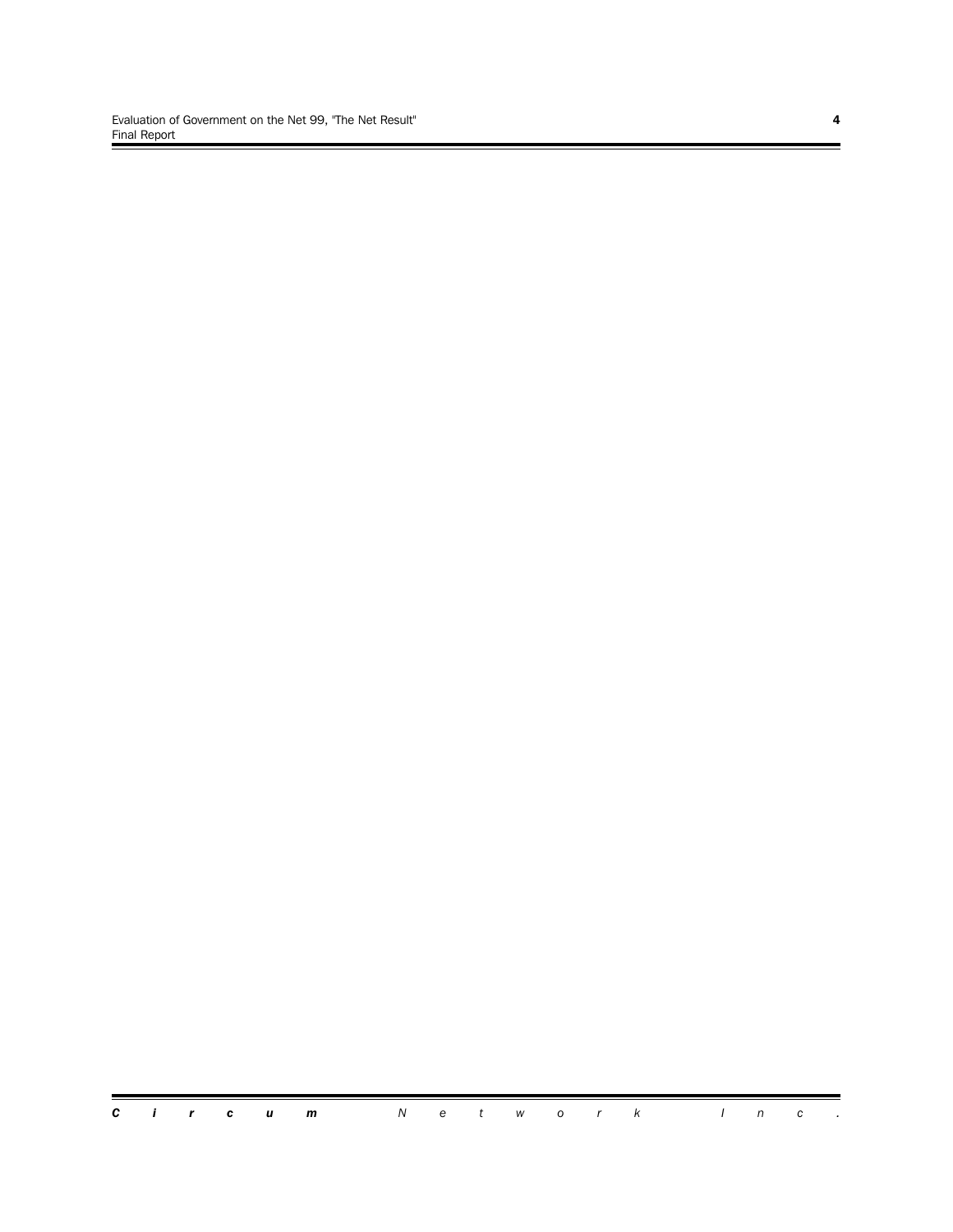# *Chapter 2*

## *REPORT CARDS*

Report cards were distributed at the beginning of each plenary and breakout session. Some 1500 were returned. Their format is reproduced in Appendix 1 along with the detailed frequency distributions of the various responses and the transcription of the comments.

The results indicate that:

- The level of satisfaction with the quality of *speakers* and with the *topics* covered exceeded 80% overall when considering the participants who rated "somewhat" and "highly" satisfied.
- The *pace* of the sessions and the quantity of *information* gained rated a little lower, at 77%.
- These four aspects are highly intercorrelated. Together, they form the *core elements* of satisfaction. On the basis of a summary scale including these four ingredients, 82% of participants rated the core elements satisfactory (44% highly satisfactory).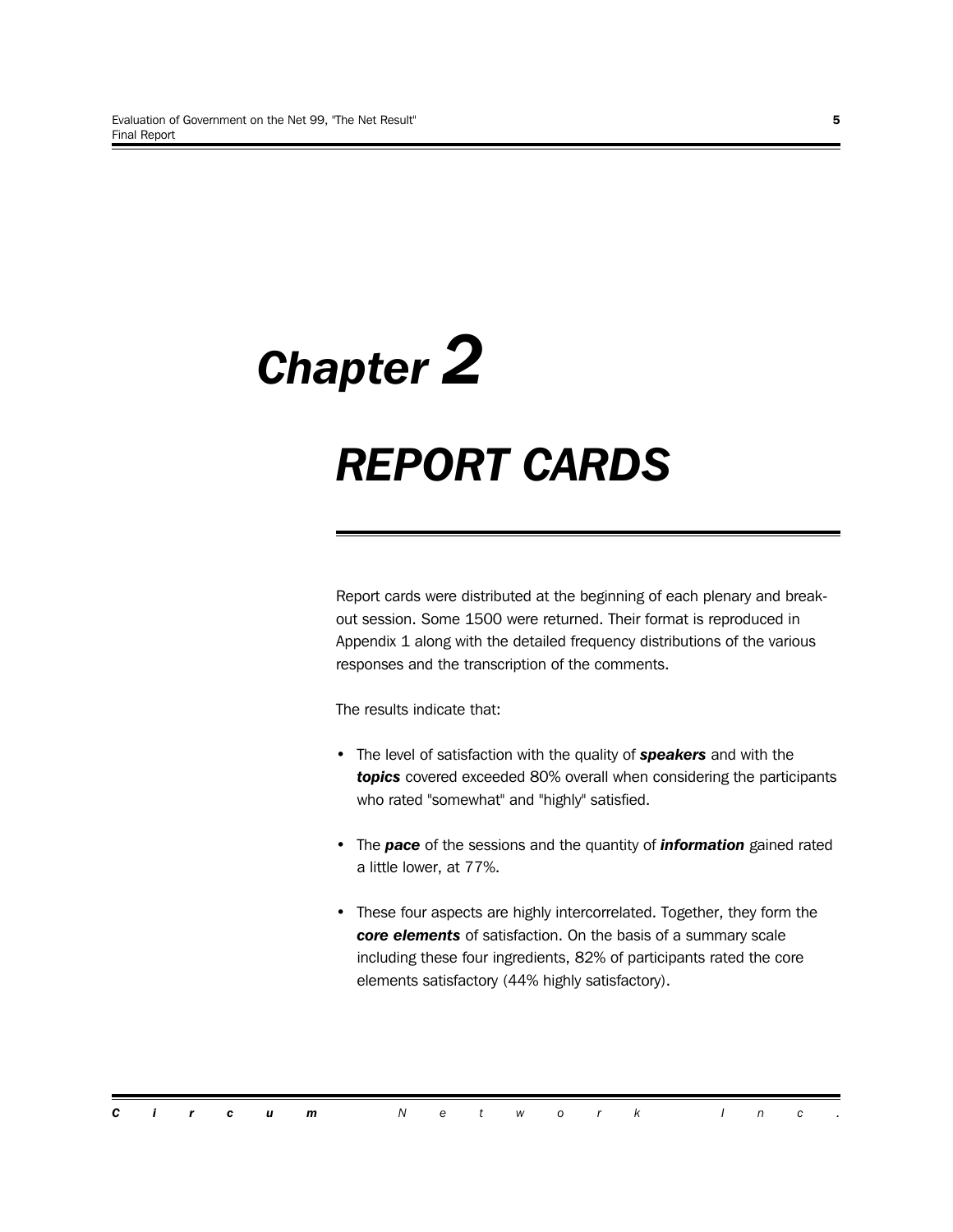- Facilities were rated satisfactory 58% of the time. The level of dissatisfaction with facilities reached 25%.
- Handouts were the subject of criticism: while only half of the report cards contained a rating about them, 36% of raters were satisfied while 38% were dissatisfied. The lack of handouts was considered a weakness.



EXHIBIT 2.1 . Overall satisfaction levels according to report cards

- Workshops were a success from the point of view of participant satisfaction: 89% were satisfied with the core elements; the handout rating achieved 73%.
- The Content stream was the subject of more criticism than other groups of sessions: 69% were satisfied with core elements and only 28% with facilities. Among the Content sessions, "Windows on Canada — Gateways to Government and Beyond" was rated poorly on core elements.

*Circum Network Inc .*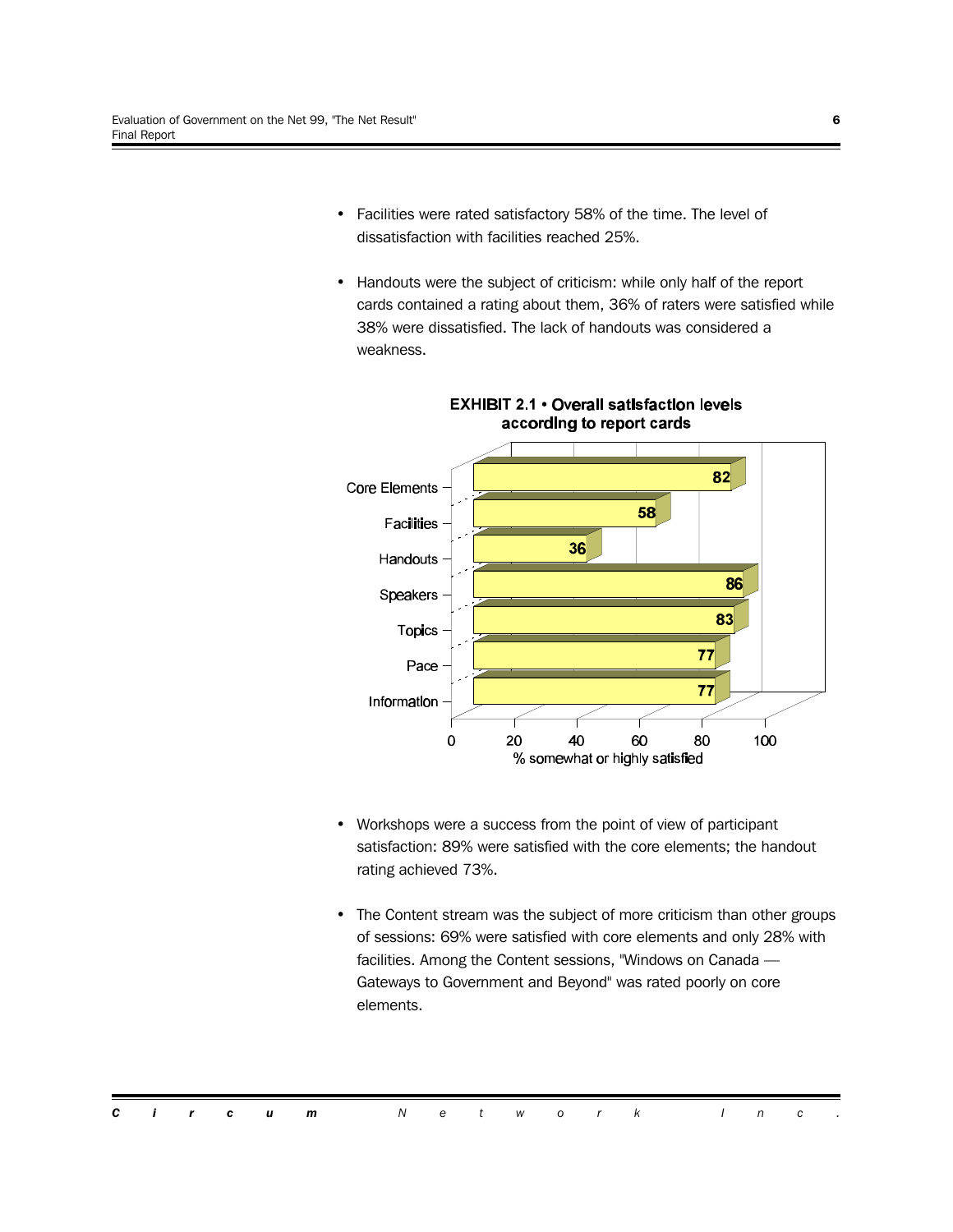#### **EXHIBIT 2.2 Satisfaction expressed via the report cards (% somewhat and highly satisfied)**

|                   | <b>Aspect</b>                           | <b>ALL</b><br>FEED-<br><b>BACK</b> | Plena-<br>ries | <b>Content</b><br>stream | <b>Social</b><br><b>Policy</b><br>stream | Techno-<br>logy<br>stream | Work-<br>shops |
|-------------------|-----------------------------------------|------------------------------------|----------------|--------------------------|------------------------------------------|---------------------------|----------------|
| information       | Core elements<br>(speaker, topic, pace, | 82%                                | 83%            | 69%                      | 84%                                      | 82%                       | 89%            |
|                   | Quality of the speakers                 | 86%                                | 88%            | 76%                      | 85%                                      | 85%                       | 91%            |
|                   | Topics covered                          | 83%                                | 83%            | 71%                      | 88%                                      | 83%                       | 91%            |
|                   | Pace of the session                     | 77%                                | 77%            | 68%                      | 76%                                      | 79%                       | 84%            |
|                   | Information gained                      | 77%                                | 77%            | 64%                      | 77%                                      | 79%                       | 87%            |
| Handouts          |                                         | 36%                                | 18%            | 17%                      | 38%                                      | 21%                       | 73%            |
| <b>Facilities</b> |                                         | 58%                                | 63%            | 28%                      | 66%                                      | 75%                       | 62%            |
| n                 | Core elements<br>Handouts               | 1,489<br>770                       | 644<br>272     | 276<br>126               | 141<br>85                                | 173<br>61                 | 263<br>226     |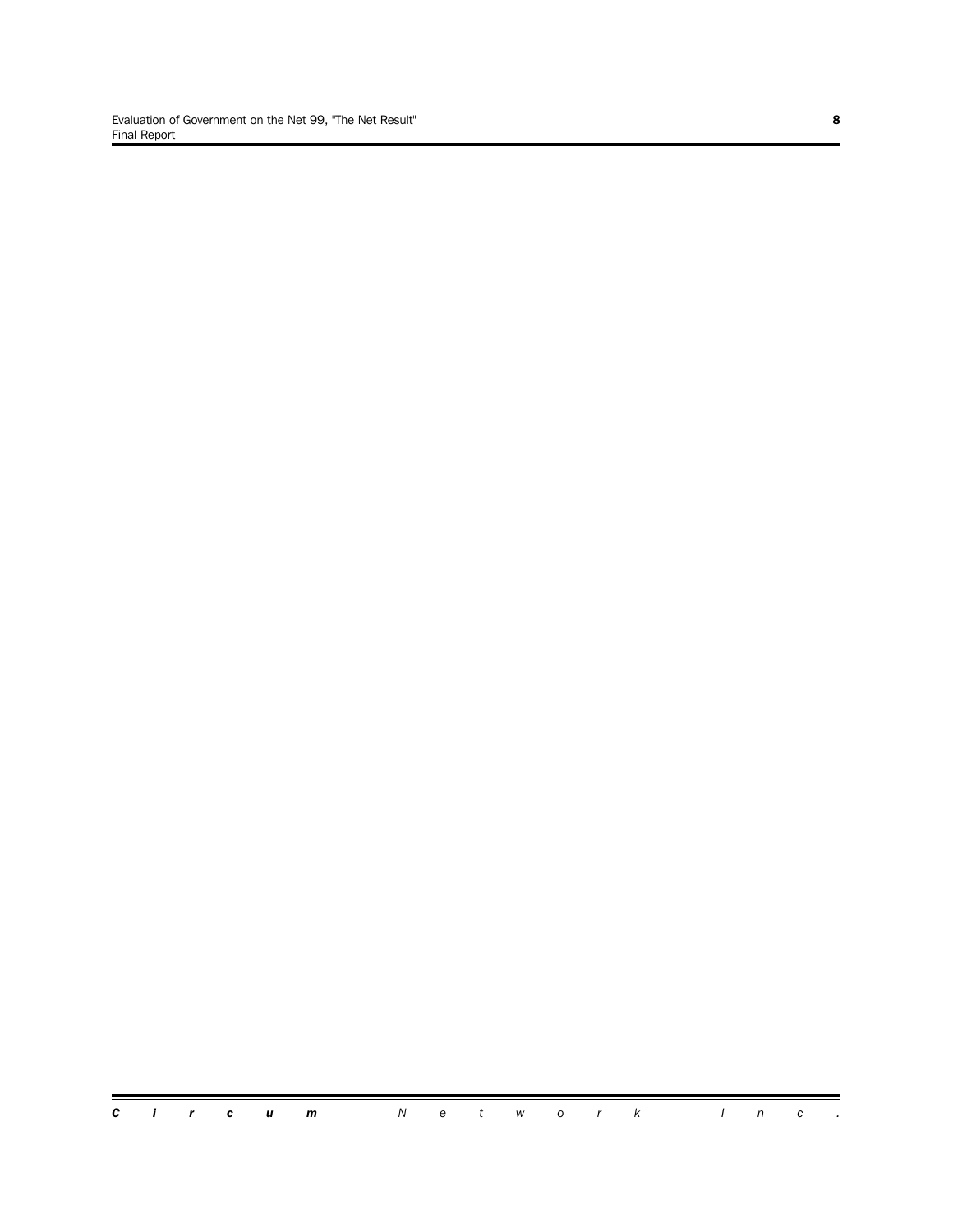## *Chapter 3*

### *PARTICIPANTS AND NON-PARTICIPANTS*

This chapter reviews the results of a telephone survey of more than 150 conference participants and 150 non-participants. The questionnaire, methodology, field results and detailed frequency distributions are presented in Appendix 2.

#### *3.1 Participants*

- The participant pool was composed of 31% of people whose job was internet-related; 42% had employment in the information field; and, 24% were active in the policy and program field.
- One in five (22%) registered individuals did not attend the conference.
- 36% of participants learned about the conference through the mailed flyer, 26% by word of mouth, 15% through the Web site, 9% through promotional material other than the mailed flyer, 5% through e-mail

*Circum Network Inc .*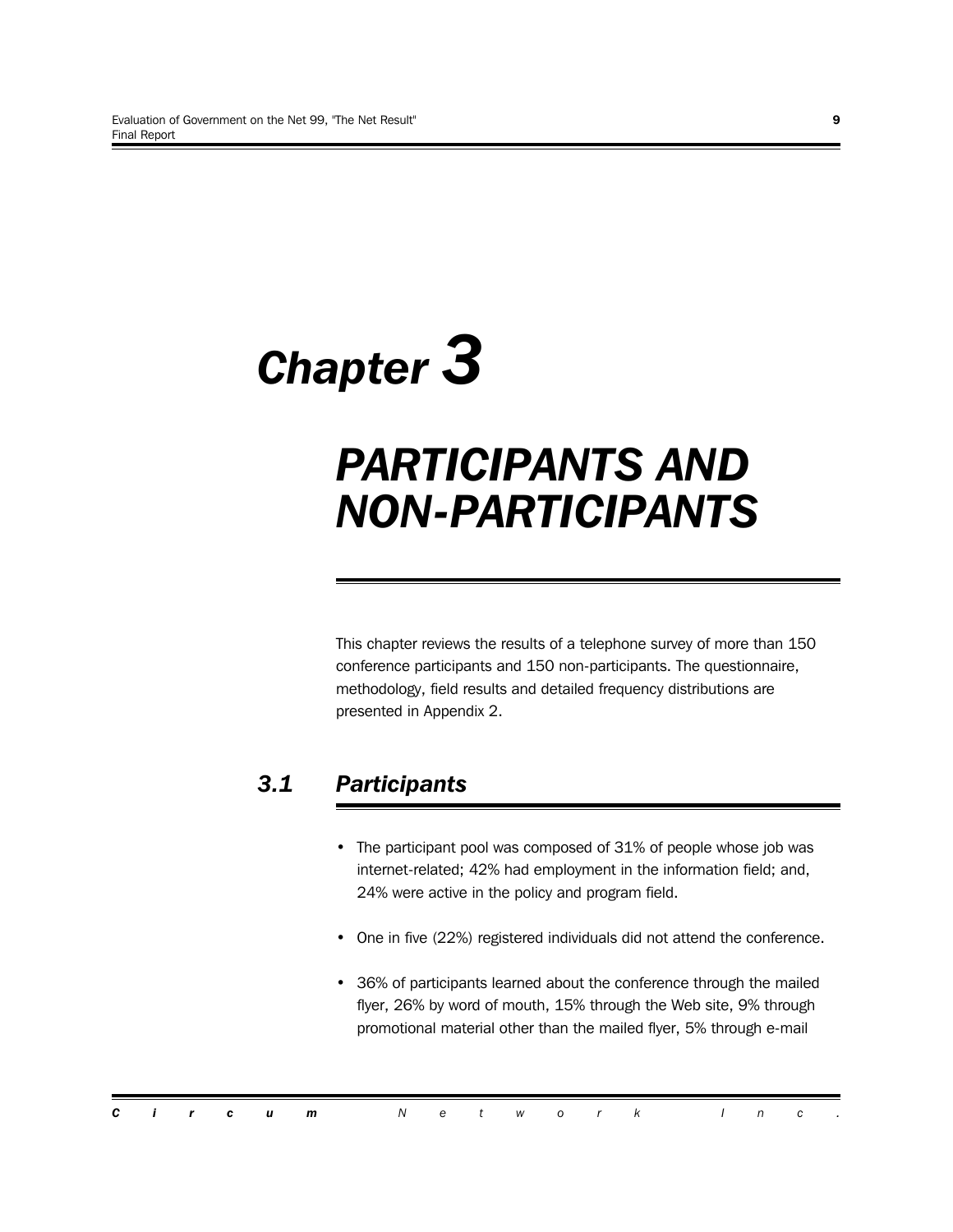from acquaintances. E-mail was more frequent (16%) for policy and program related personnel.

- The majority (69%) of participants attended the conference to keep abreast of the state of the art; another 11% wanted to keep informed. Training, networking and other purposes for attending characterizes about 20% of participants.
- The overall satisfaction level is 73%.
- Two-thirds (67%) of participants declared being likely to attend another Government on the Net conference next year.



#### **EXHIBIT 3.1 • Likelihood of returning** (conference participants)

• Satisfaction with the level of service obtained is highest, at 83%. It is even higher in relation with the courtesy of personnel (96%) and registration procedures (84%). It lags somewhat in the balance between private and public sector speakers (69% — 60% would have preferred more private sector speakers, 30% fewer) and in the balance between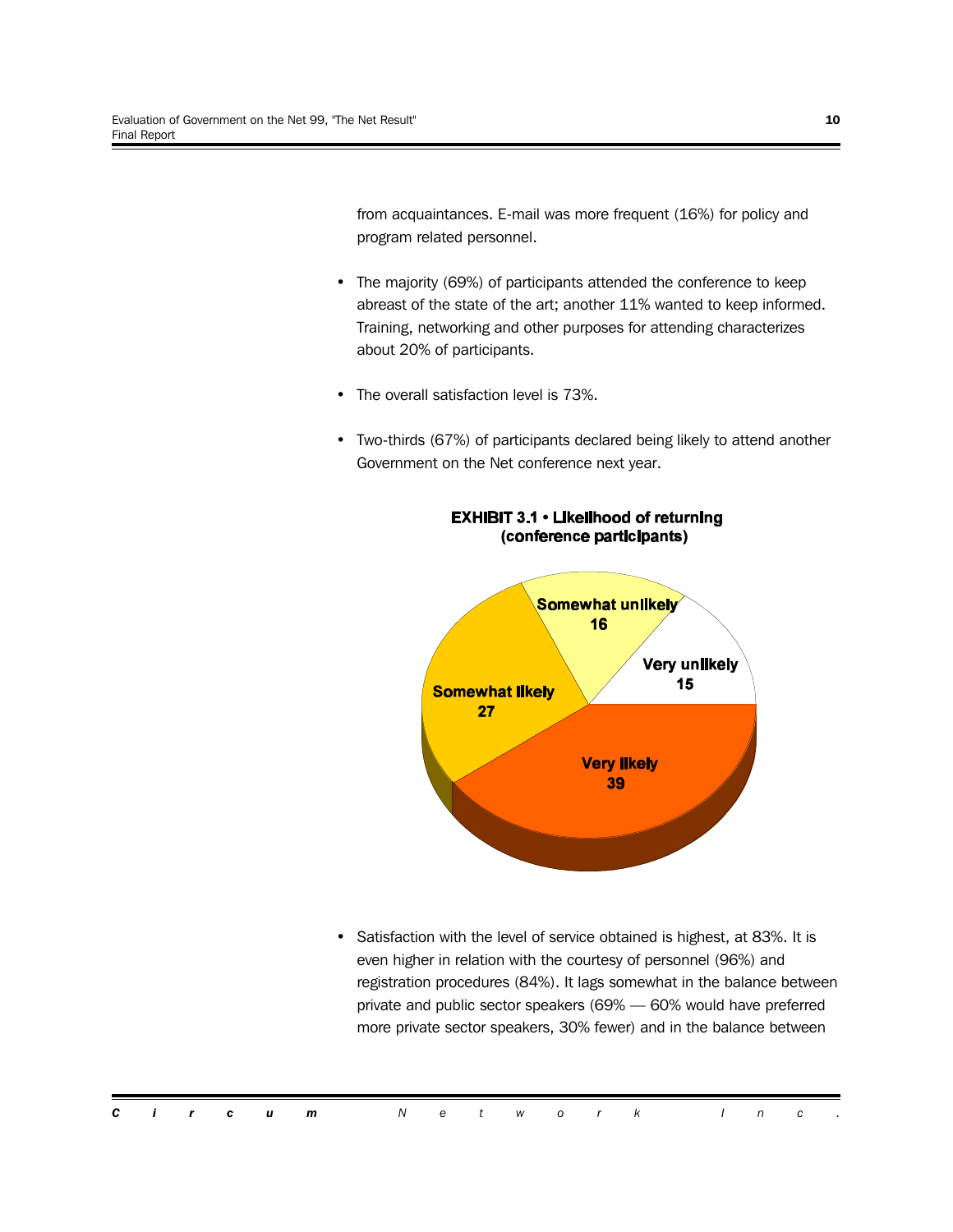French and English speaking speakers (61% — 26% would have preferred more French-speaking speakers, 39% fewer and 35% could not tell). Participants were basically dissatisfied with the availability of handouts (34% satisfied).

- Participants were satisfied with the quality of communications (79%) although they would appreciate clearer promotional materials (67% satisfied).
- The conference facilities were considered adequate (74% satisfied). Parking was dissatisfying (19% satisfied) for the 57% of participants that it concerned. Also, temperature control was criticized by many (53% satisfied).



#### **EXHIBIT 3.2 · Overall satisfaction levels**

- The exhibition component left participants lukewarm (69% satisfied).
- The results of the attendance was satisfying for 67% of participants. The topics covered in each stream generated the same level of satisfaction

|  |  | <b>Circum</b> Network Inc. |  |  |  |  |  |  |
|--|--|----------------------------|--|--|--|--|--|--|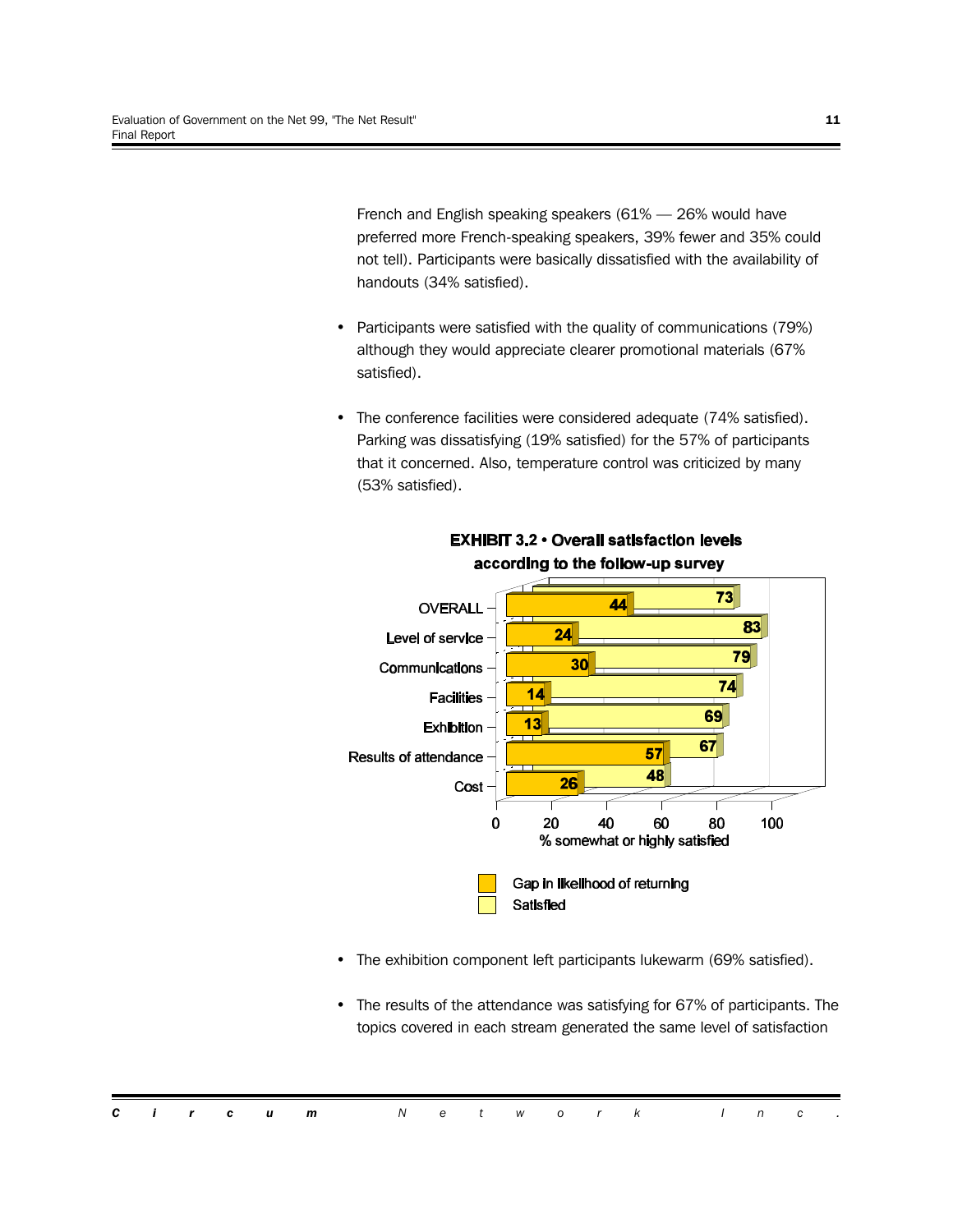(about 63%), as did the contacts made and the information and knowledge gained. Some 61% were satisfied with the extent to which the conference met their needs.

- Half of participants (48%) are satisfied with the cost levels set for the conference.
- Satisfaction with the results of attendance is the key aspect which distinguishes those who are likely to attend next year (86% satisfied) and those who are unlikely (29% satisfied). That aspect of managing the conference is the key driver for return business — not cost or the exhibition program. Within that dimension, participants emphasized contacts made and the topics covered.

#### **EXHIBIT 3.3 Satisfaction with the global aspects of the conference (% somewhat and highly satisfied)**

| <b>Aspect</b>             | <b>ALL FEED-</b><br><b>BACK</b> | <b>DIssatis-</b><br>fied | Indifferent | <b>Satisfied</b> | <b>Unlikely to</b><br>return | Likely to<br>return | <b>Difference</b><br>between<br>unlikely<br>and likely |
|---------------------------|---------------------------------|--------------------------|-------------|------------------|------------------------------|---------------------|--------------------------------------------------------|
| <b>OVERALL</b>            | 73%                             |                          |             |                  | 43%                          | 87%                 | 44                                                     |
| Level of service          | 83%                             | 29%                      | 60%         | 95%              | 67%                          | 91%                 | 24                                                     |
| Quality of communications | 79%                             | 14%                      | 51%         | 93%              | 61%                          | 91%                 | 30                                                     |
| Conference facilities     | 74%                             | 29%                      | 49%         | 86%              | 65%                          | 79%                 | 14                                                     |
| Exhibition component      | 69%                             | 57%                      | 57%         | 75%              | 61%                          | 74%                 | 13                                                     |
| Results of attendance     | 67%                             | 0%                       | 26%         | 85%              | 29%                          | 86%                 | 57                                                     |
| Cost                      | 48%                             | 0%                       | 23%         | 60%              | 31%                          | 57%                 | 26                                                     |
| n                         | 157                             | 7                        | 35          | 113              | 49                           | 105                 |                                                        |

• Participants would have liked to see the following topics covered: common look and feel (20%), a global government vision of the place of the Internet (8%), e-commerce (3%), new technologies (3%), dealing with specific client like rural communities or aboriginal peoples (2%), management of the Internet function (1%). More than four in ten participants had no suggestions (29%) or could not provide an answer (13%).

*Circum Network Inc .*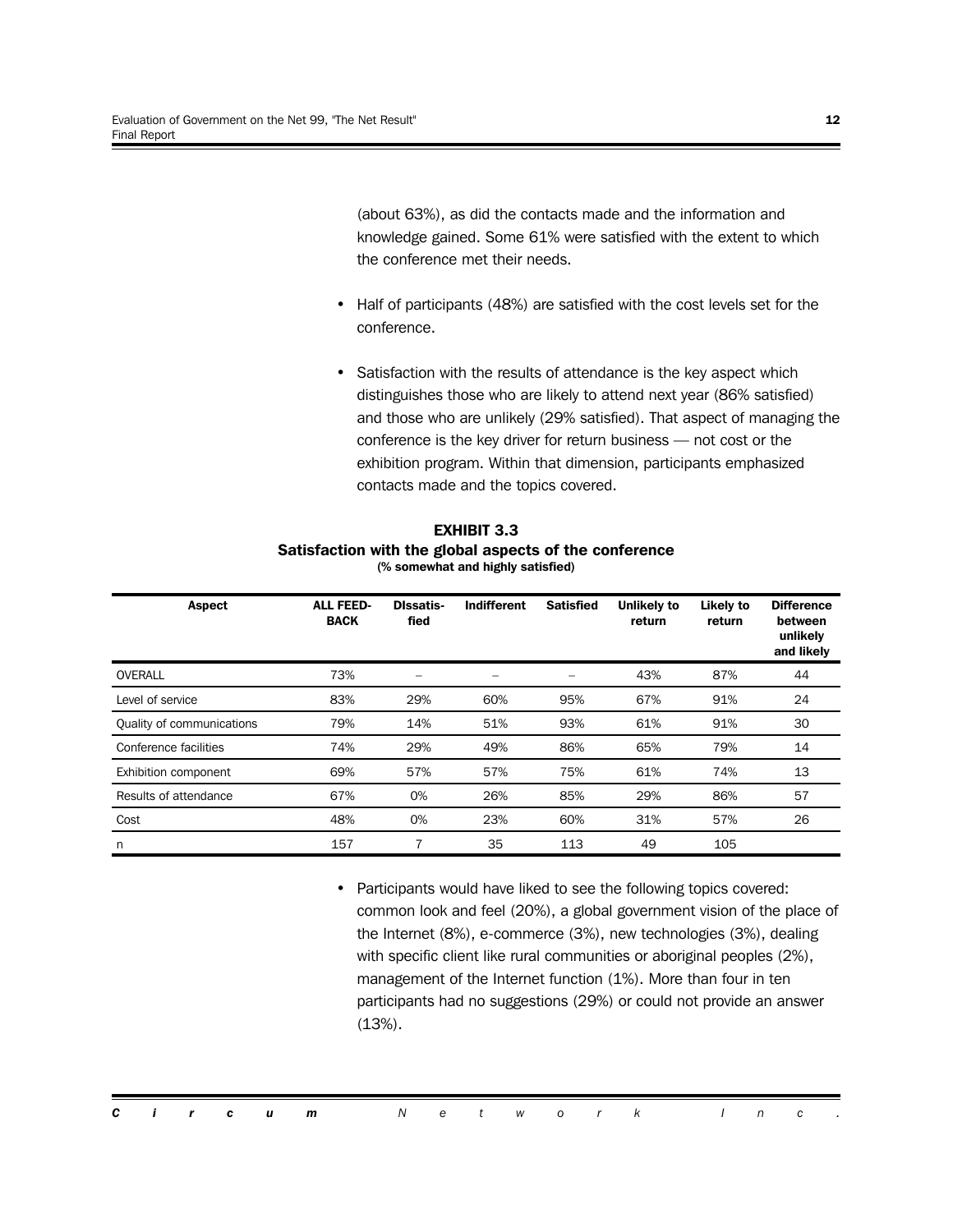- 41% of participants had attended another, similar conference in the previous twelve months. Half (52%) of them mentioned GTEC; other conferences mentioned are listed on page 130.
- GovNet was considered at least as profitable as GTEC by 57% of participants; 42% considered GTEC more profitable. Compared to the best of the other conferences attended (excluding GTEC), GovNet was at least as profitable for 34% of participants and less profitable according to 57%.

**EXHIBIT 3.4 • Comparison of GovNet and other conferences** (conference participants)



#### *3.2 Non-Participants*

• The non-participant pool was composed of 13% of people whose job was internet-related (webmasters and other Internet-related jobs, according to question 21 of the survey); 43% had employment in the information field (information-related staff and communications staff,

|  |  | <b>Circum</b> Network Inc. |  |  |  |  |  |  |
|--|--|----------------------------|--|--|--|--|--|--|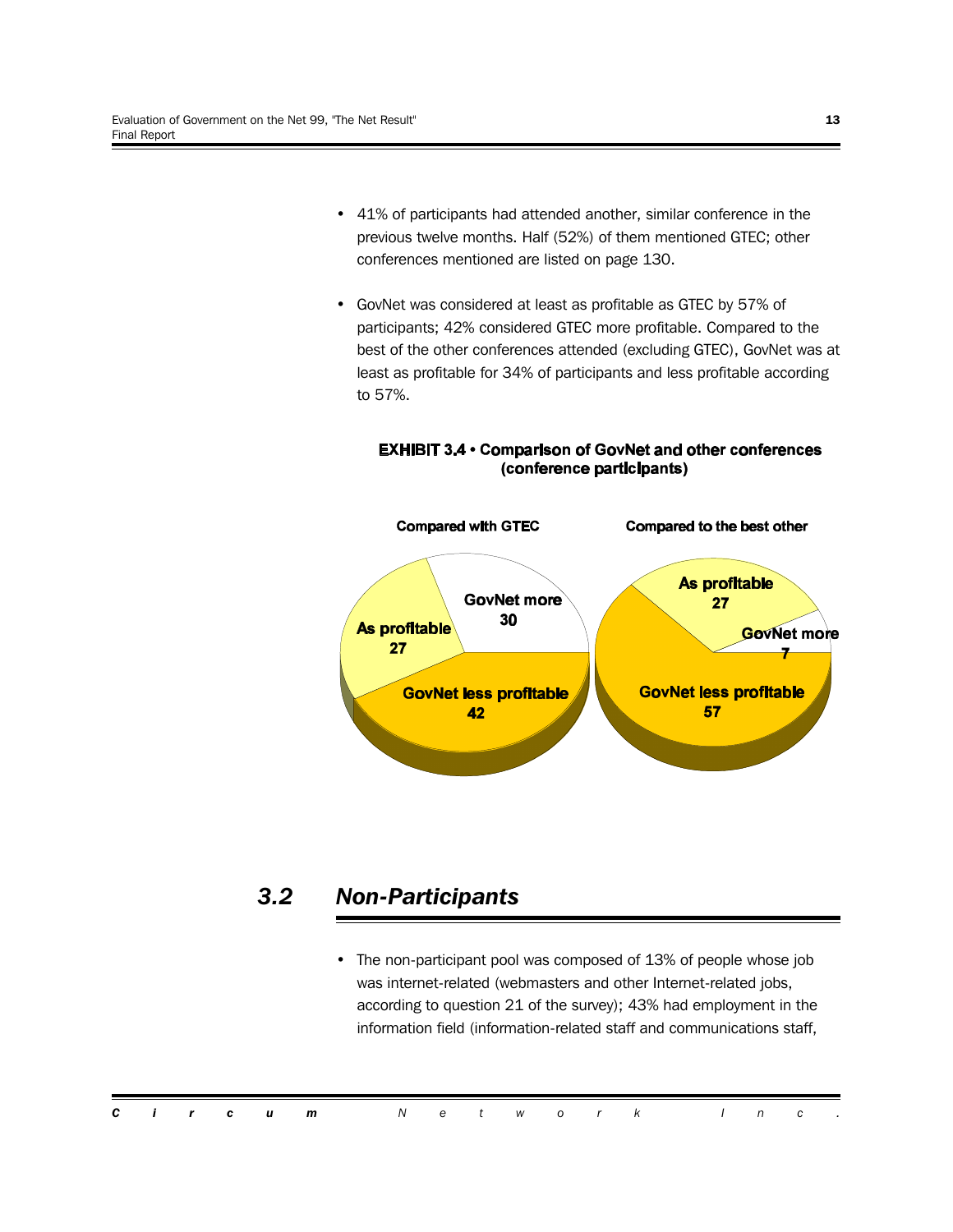according to the survey); and, 42% were active in the policy and program field (program managers and policy analysts, according to the survey).

- One third (34%) of non-participants had heard of the Government on the Net '99 conference prior to November 22.
- For half (53%) of them, lack of time explains their non-attendance. 10% of non-participants stated each of four reasons for not attending the conference: bad timing, lack of interest in the topics, lack of information about the conference and non-categorized reasons. The choice between GTEC and GovNet was not mentioned.
- When probed about the topics which would be of interest to them in a conference focussed on government and the Internet, one third could not provide an answer (25% stated none and 7% did not know). The most popular topics were: Web site design and management (11%), means of reaching the population (8%), e-commerce (7%), technology (7%), security and copyright issues (6%), communication strategies (3%), common look and feel (3%), examples of the best use of the Internet by government (3%), how to maintain coherence in public policy (2%), the breakdown of stove pipes (1%), social problems (1%), publication issues (1%) and the future of the Internet (1%).

#### *3.3 Conference format*

• The traditional conference is considered by 72% of the GovNet target population to be the best way to meet people, exchange ideas and learn key trends (75% among participants and 68% among nonparticipants); 19% would prefer Web publishing and technology-based discussion groups.

*Circum Network Inc .*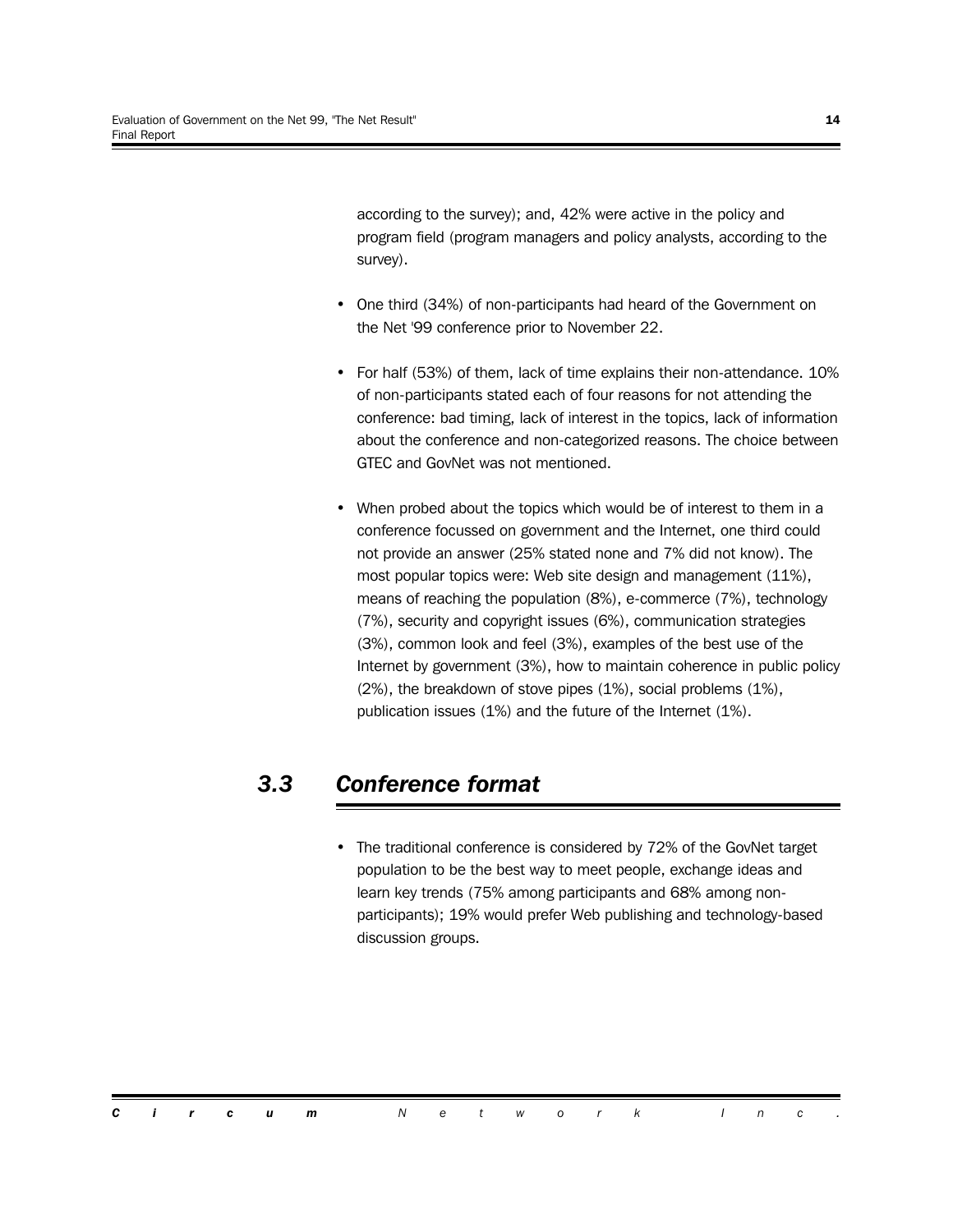## *Chapter 4*

## *EXHIBITORS*

Contacts were made with every exhibitor at the conference to complete a two-page feedback form. All exhibitors were contacted again within one week of the conference to motivate them to return the questionnaire. Twenty-six forms were returned out of approximately 50 exhibitors. A copy of the form and detailed results are presented in Appendix 4.

The main findings are as follows:

- Exhibitors displayed a high level of satisfaction with their booth space (92%) and the collective of exhibitors (88%) invited at the conference.
- The conference centre was also well rated (85%) notwithstanding the communication breakdown that many exhibitors coped with (which was often associated, wrongly, with the conference centre).
- The cost of the presence at the conference was deemed quite reasonable by private sector representatives (100% satisfied) but raised some eyebrows among federal organisations (63% of satisfaction). It is not a key factor.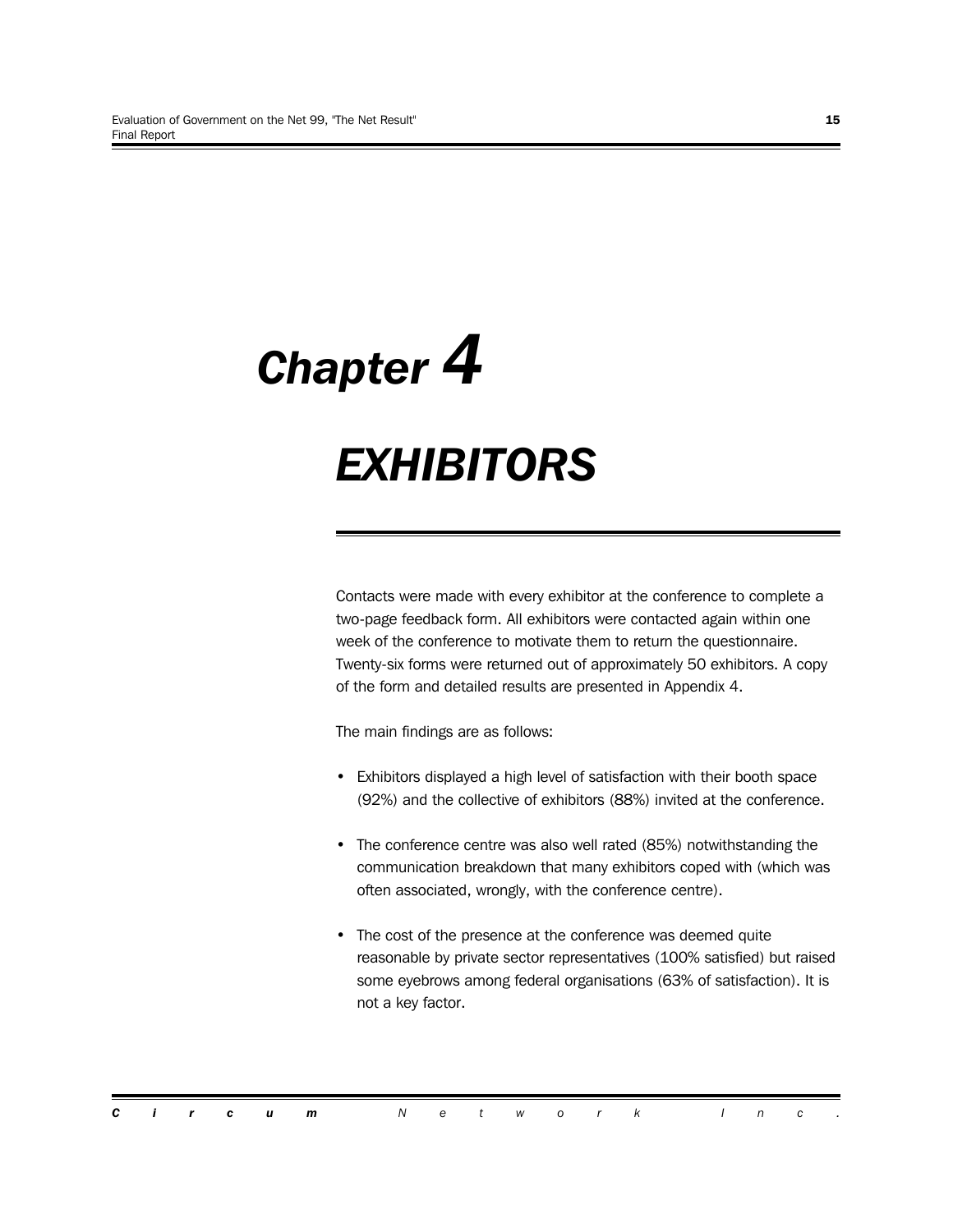• Of prime importance is the relatively low level of satisfaction with the results of the exhibitors' presence at the conference, 69% (same for private sector and federal organisations).



**EXHIBIT 4.2 Satisfaction expressed by exhibitors (% somewhat and highly satisfied)**

| <b>Aspect</b>           | <b>ALL FEED-</b><br><b>BACK</b> | <b>Federal</b><br>govern-<br>ment | <b>Private</b><br>sector | <b>Unlikely to</b><br>come<br>back | Likely to<br>come<br>back |
|-------------------------|---------------------------------|-----------------------------------|--------------------------|------------------------------------|---------------------------|
| Booth space             | 92%                             | 87%                               | 100%                     | 86%                                | 94%                       |
| Other exhibitors        | 88%                             | 87%                               | 90%                      | 86%                                | 94%                       |
| Conference centre       | 85%                             | 81%                               | 90%                      | 86%                                | 83%                       |
| Cost of presence        | 77%                             | 63%                               | 100%                     | 71%                                | 83%                       |
| Results of the presence | 69%                             | 69%                               | 70%                      | 43%                                | 83%                       |
| n                       | 26                              | 16                                | 10                       |                                    | 18                        |

*Circum Network Inc .*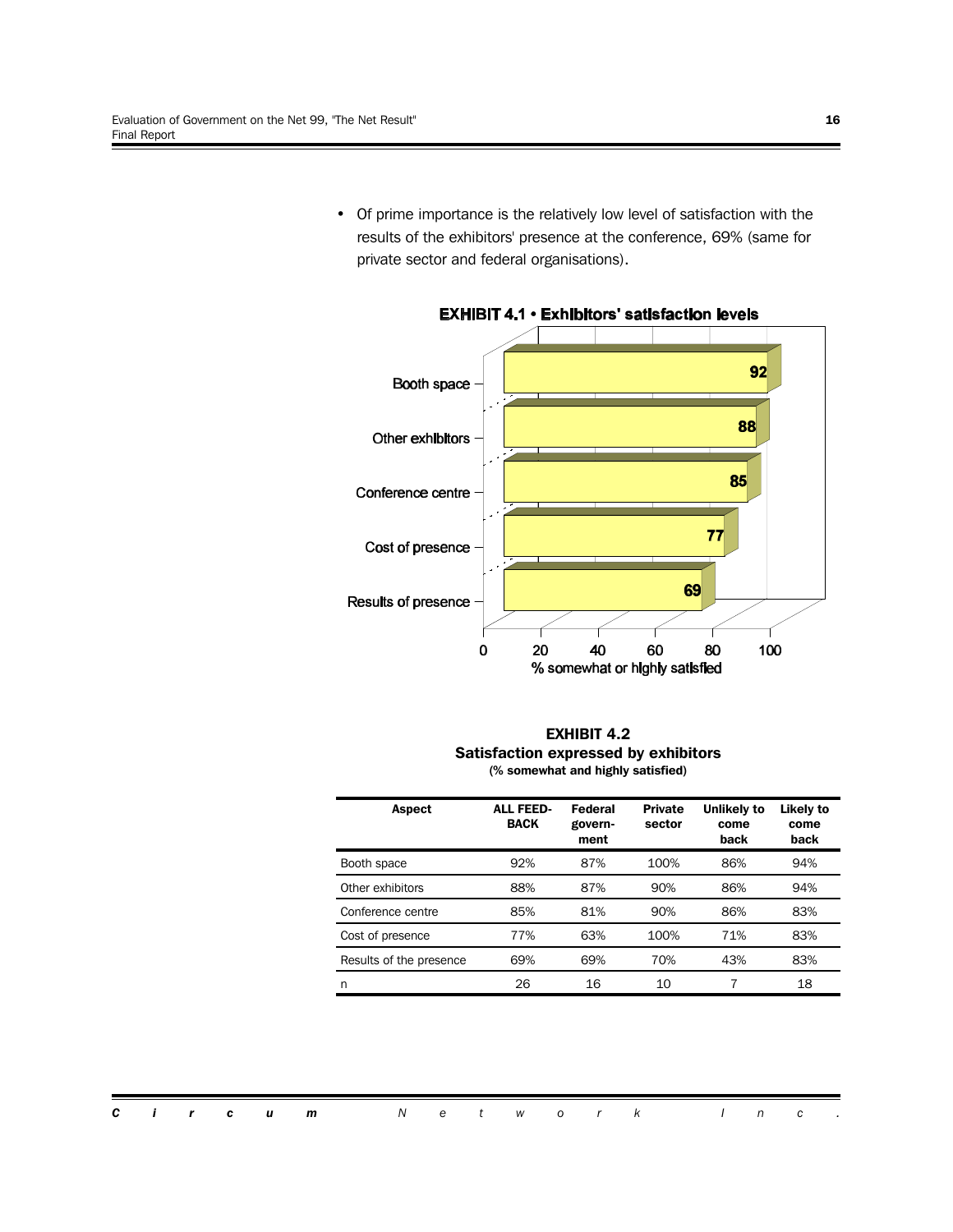- The lower satisfaction with the results of the presence stem from the level of traffic at the booth (58% satisfaction) and the number of contacts made (62% made).
- Overall, 69% of exhibitors stated that they are somewhat or very likely to return to the conference next year. The figure is higher for federal organisations (75%) than for private sector companies (60%).
- The element of satisfaction most closely related to the likelihood of returning is the exhibitor's reaction to *traffic at the booth* (more so than any other aspects, in particular the contacts made). Those likely to return were satisfied at 78% with the traffic while those unlikely to comeback were satisfied at 14%.
- In open responses, exhibitors suggested various mechanisms to augment traffic at exhibitors' booths.

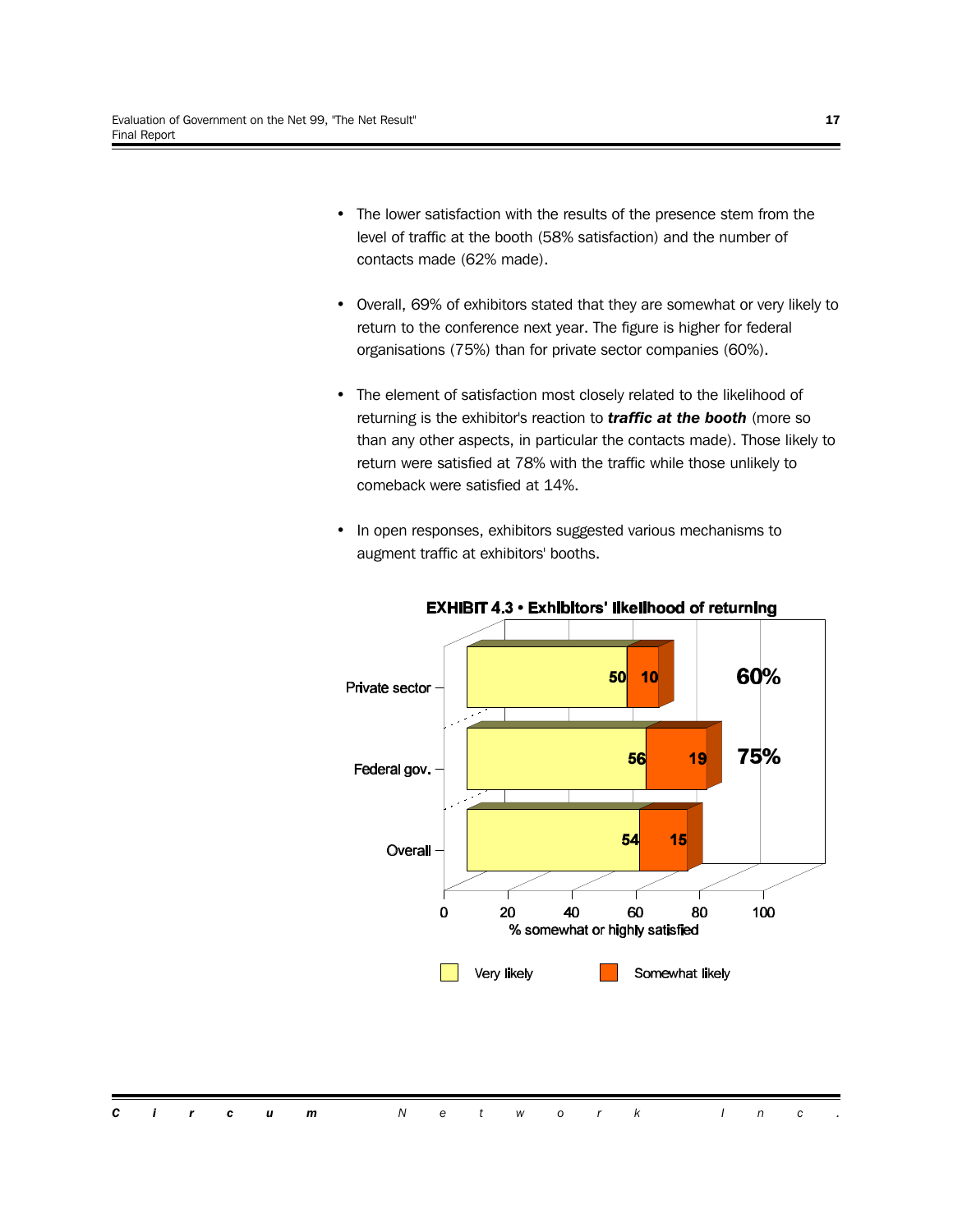*Circum Network Inc .*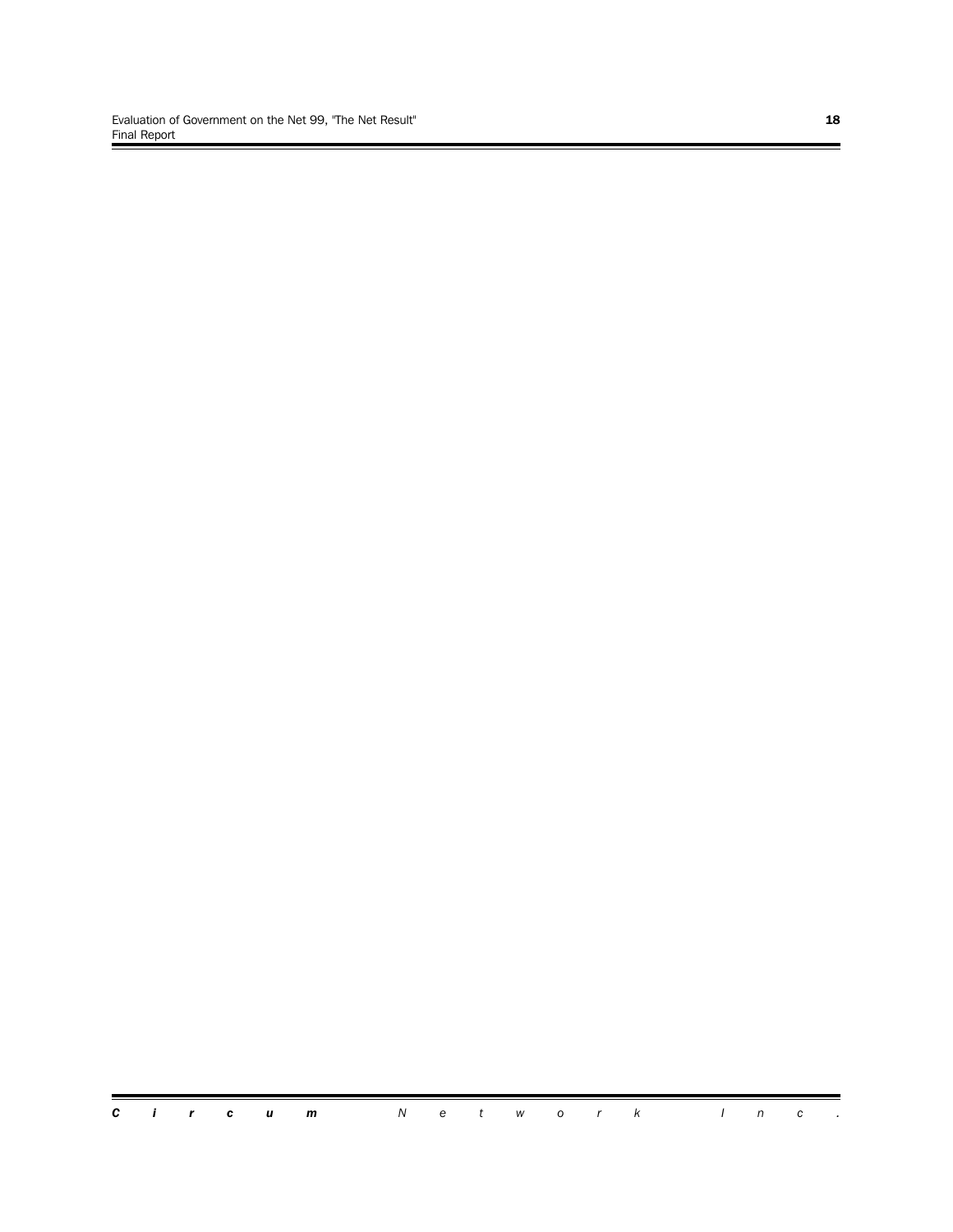# *Chapter 5 CONCLUSIONS*

This evaluation contains a small number of important observations which are summarized below along with suggestions for improvements.

#### • *Overall, participants were satisfied with their experience.*

- *Observations* 82% satisfied with core elements of the sessions.
	- 73% satisfied overall according to the postconference survey.
	- 67% of participants are likely to attend next year.
	- 72% of market segment values traditional conferences over technology-based exchanges.
- *Suggestions* Maintain the conference format and general philosophy.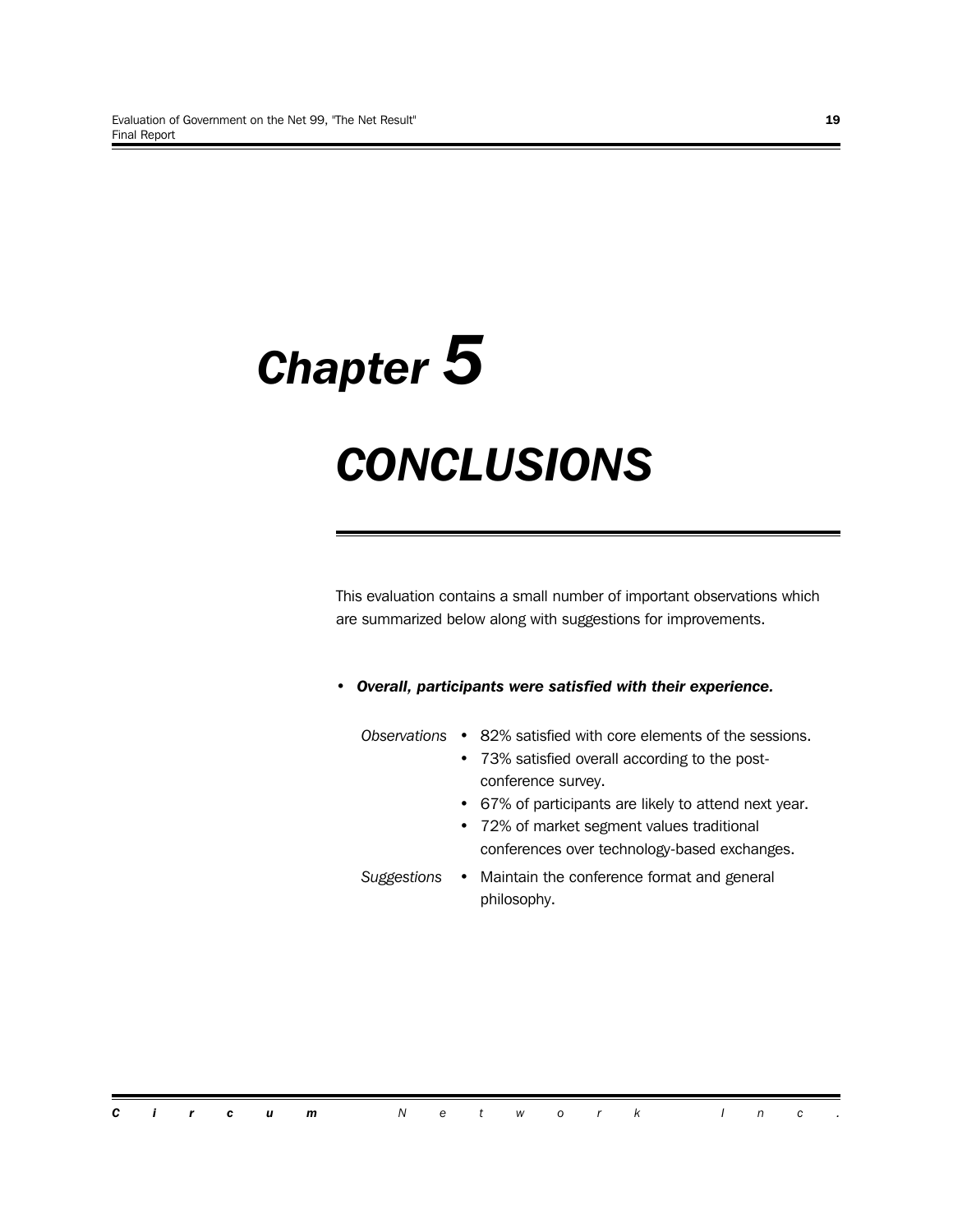- *Conference strengths include the workshops, the level of service offered and the quality of the communications*
	- *Observations* 89% satisfied with core elements for workshops on the basis of report cards.
		- 83% satisfied with the level of service.
		- 79% satisfied with the quality of communications.
	- *Suggestions* Protect the conference assets with close attention given to the quality of the presentations.
- *Conference weaknesses include the results of attendance, the cost and the lack of handouts.*
	- *Observations* 67% satisfied with the results of attendance; this includes the topics of each stream, the contacts made, the information gathered and the knowledge gained.
		- Satisfaction with results of attendance is most closely related to likelihood to attend again.
		- 48% satisfied with the cost.
		- 36% satisfied with handouts on the basis of report cards.
		- GovNet does not compare favourably to GTEC and to the best other conference attended.
	- *Suggestions* Make the conference more interactive by downplaying the traditional speaker sessions and adding exchanges (electronic, small group and social).
		- Insist upon the distribution of handouts.
		- Build an Internet-based archive of presentations and handouts; advertise it.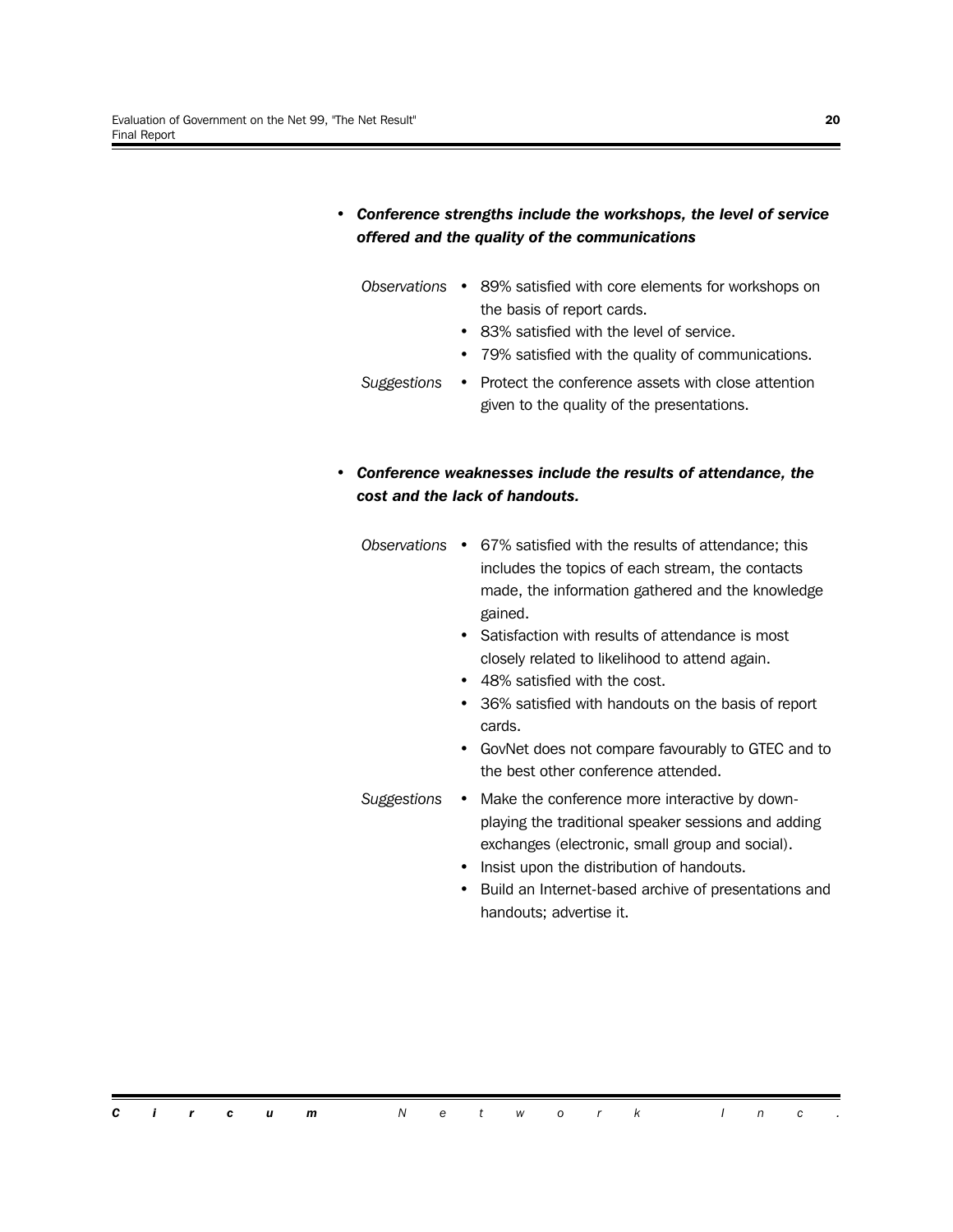- *Topics of interest to participants and non-participants generally agree: Web site design, the place of the Internet in policy and program delivery, technology.*
	- *Observations* Participants would have liked more emphasis on common look and feel (20%), a global government vision of the place of the Internet (8%), e-commerce (3%), new technologies (3%).
		- Non-participants were interested in Web site design and management (11%), means of reaching the population (8%), e-commerce (7%), technology (7%), security and copyright issues (6%), communication strategies (3%), common look and feel (3%), examples of the best use of the Internet by government (3%).
	- *Suggestions* Complete the information on topics of interest with in-depth qualitative research.
		- Maintain a segmentation at the conference between technology, policy and content; possibly add a design stream.
- *The mailed flyer is still the main information channel.*
	- *Observations* 36% of participants learned about the conference through the flyer.
		- 31% by word of mouth.
	- *Suggestions* Consider a diversification of promotion techniques.
		- Continue to build a list of potential participants with address and e-mail.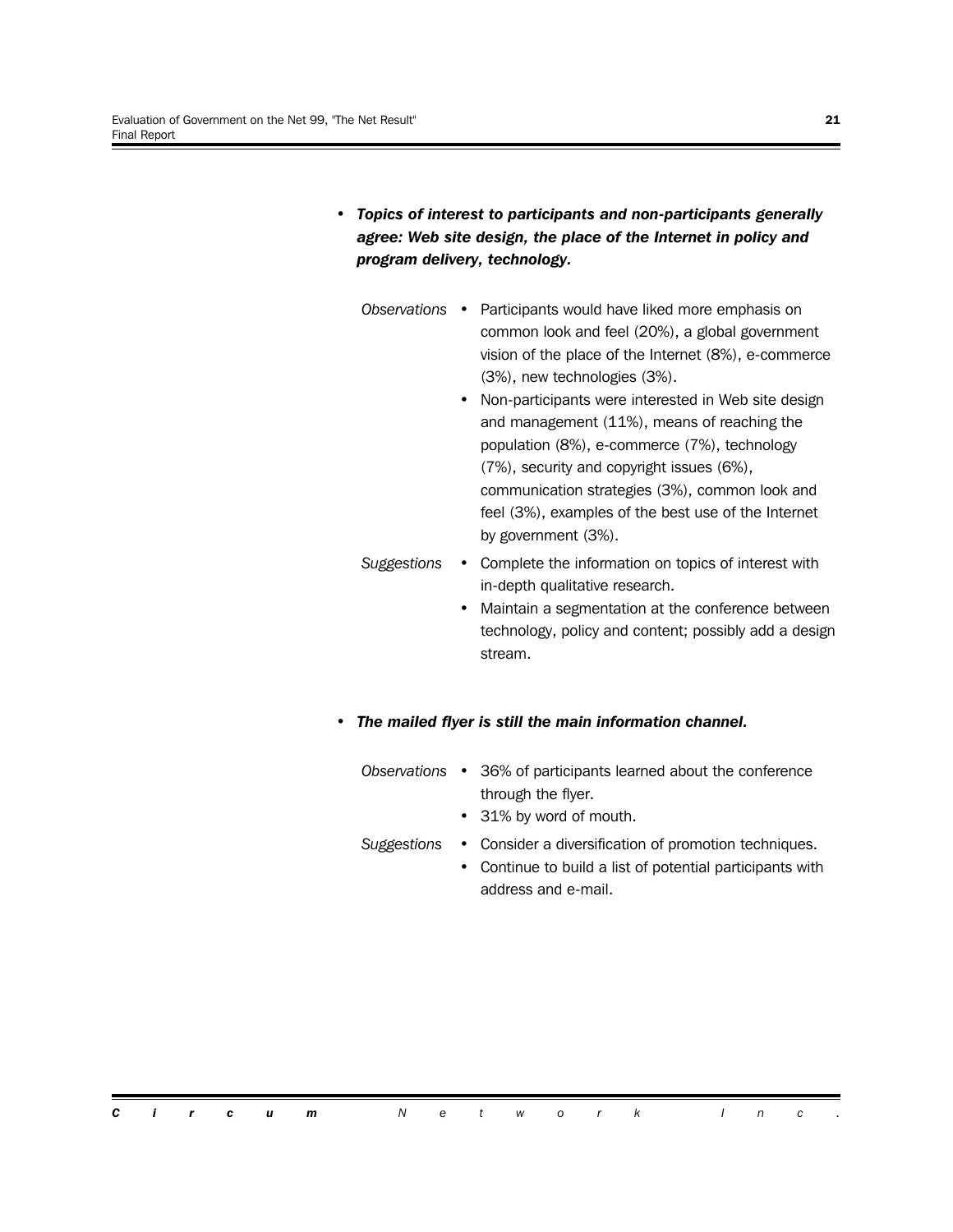#### • *Exhibitors were satisfied except for traffic.*

- *Observations* 75% of government exhibitors likely to return; 60% of private sector exhibitors.
	- 92% satisfaction with booth space.
	- 88% satisfaction with other exhibitors.
	- 85% satisfaction with the conference centre.
	- 77% satisfaction with the cost.
	- 69% satisfaction with the results of the presence, due to lower satisfaction with the traffic at the booth.
- *Suggestions* Maintain the conference assets which include the exhibition layout space and the list of exhibitors.
	- Add exhibition-specific time slots.
	- Consider exhibitors' suggestions for motivational contest.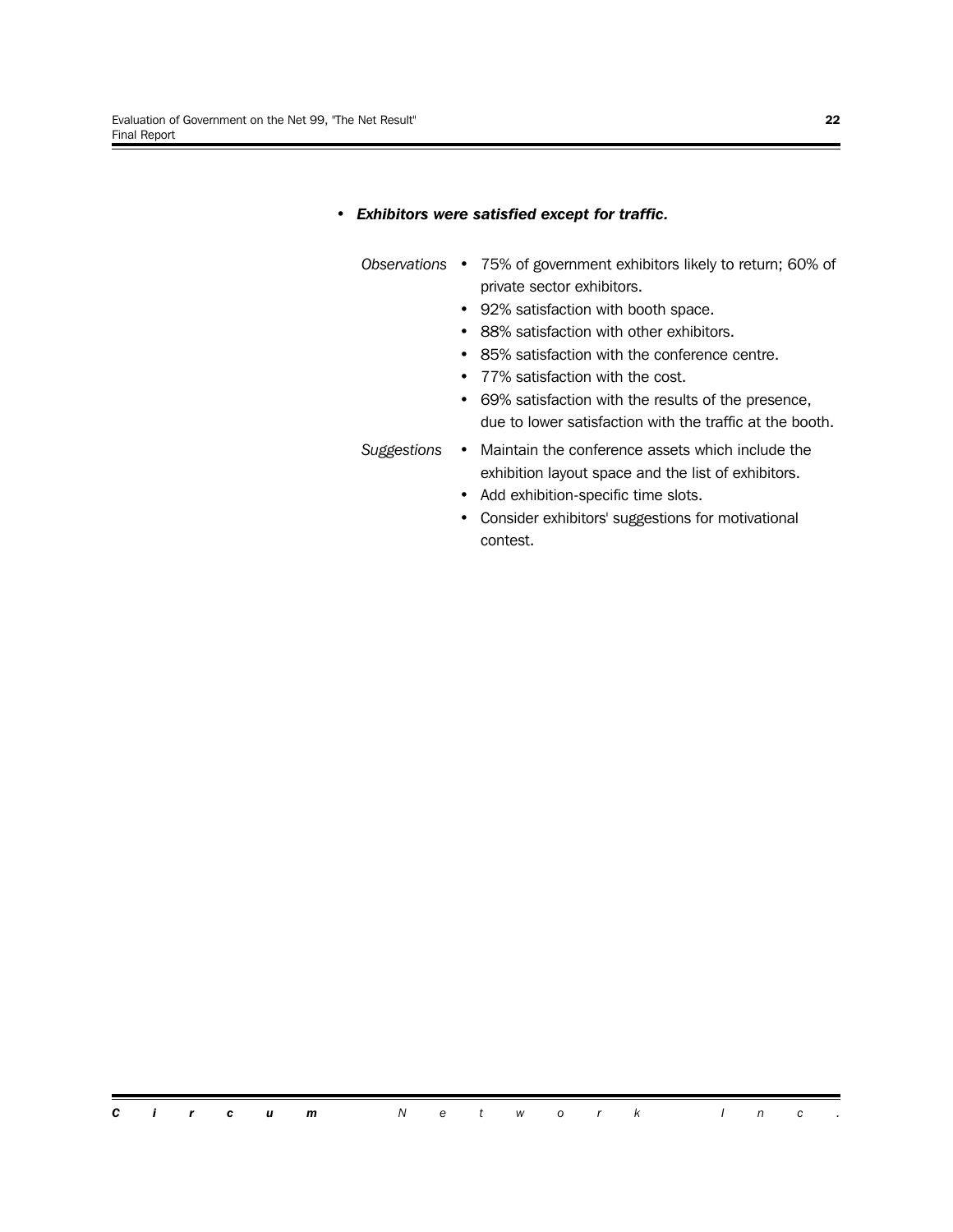## *APPENDIX 1 Report card*

The next page reproduces the report card used in each session (workshops and keynote speeches alike).

The format of the card was 5"x8½", printed on heavy stock. One side offered the English version, the other, the French version.

The card was distributed at the door for each event.

Cards were pre-coded to identify the event.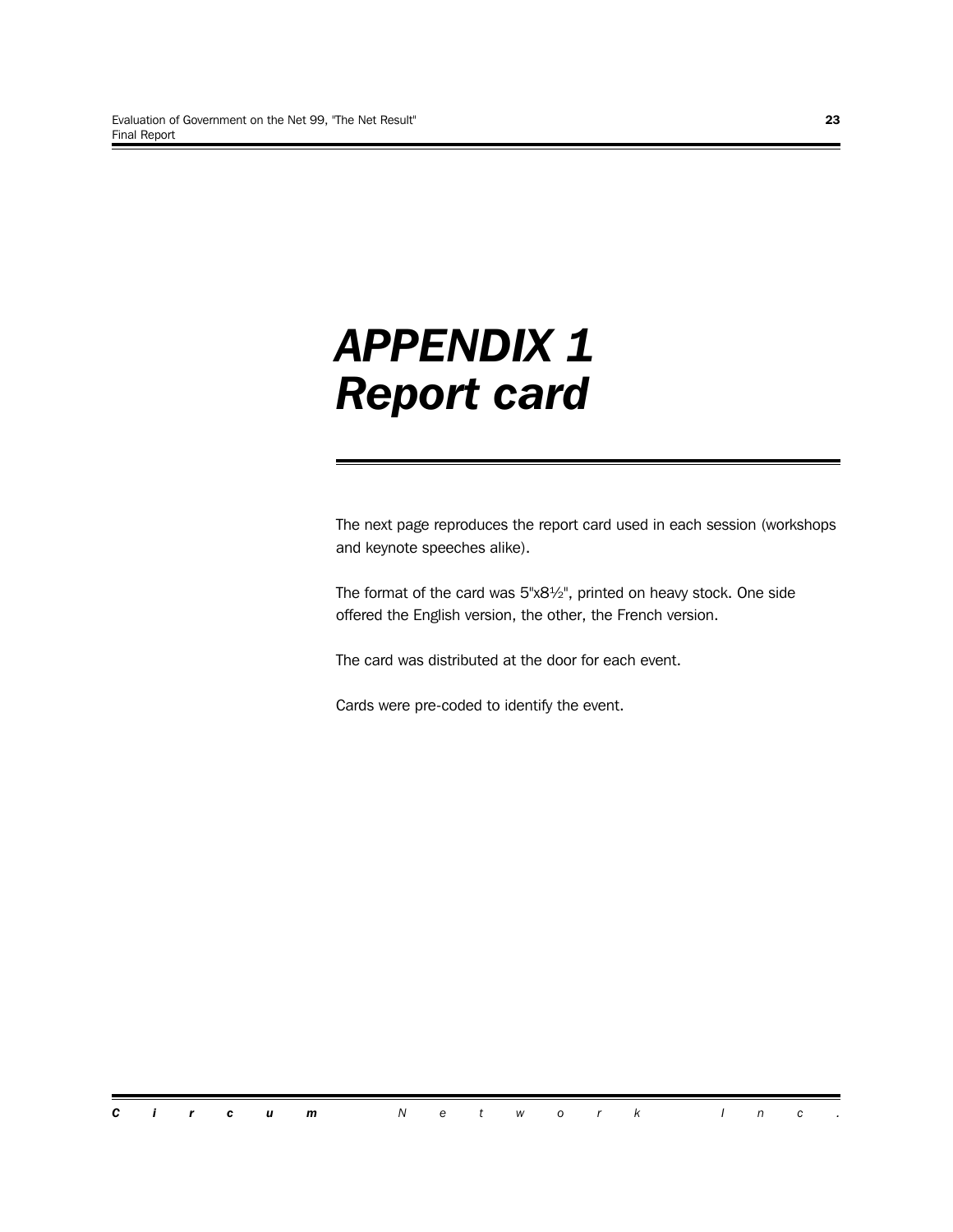and the control of the control of the control of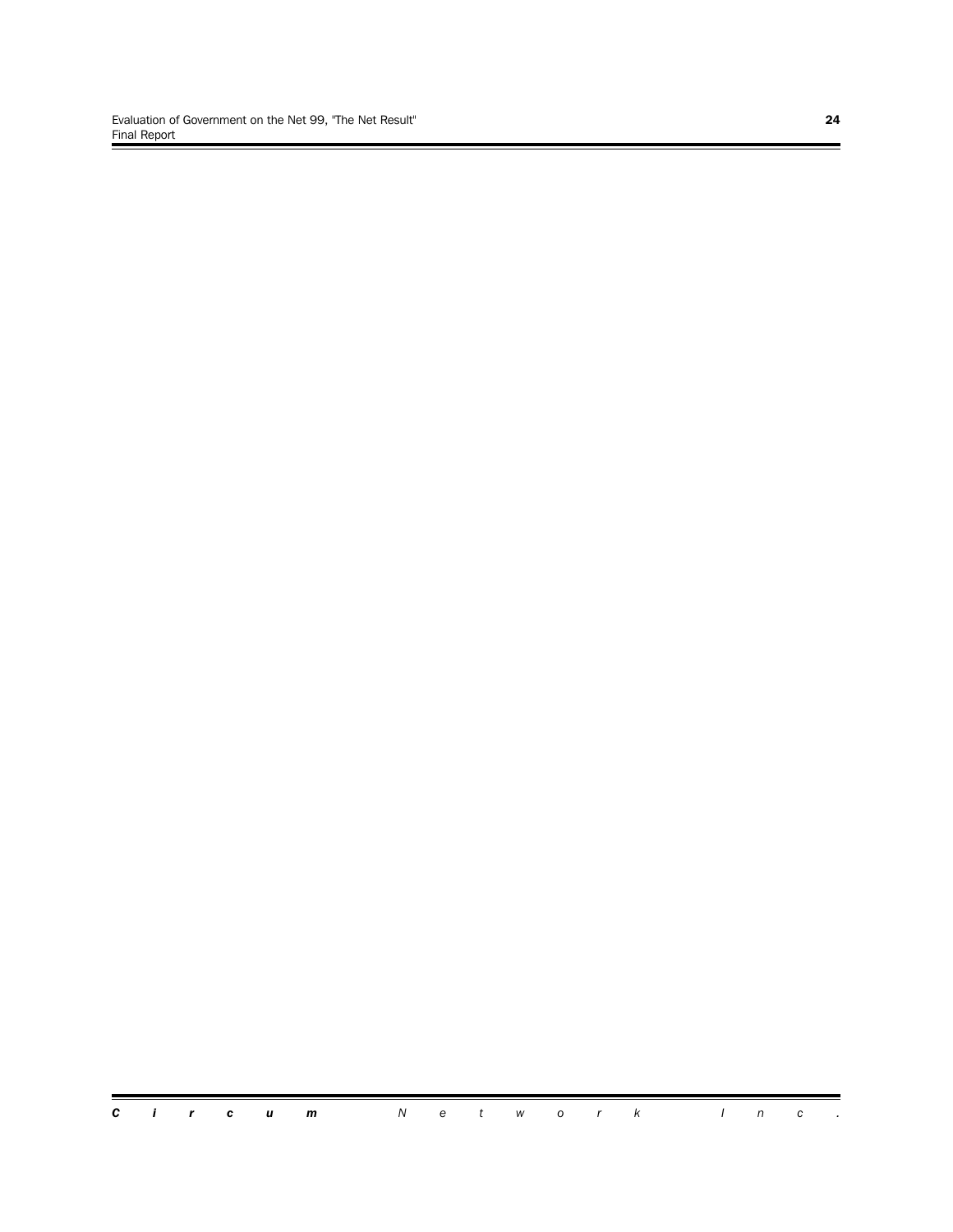| Thank you for taking the time to<br>offer us your feedback on the                                         | Session ID:                               |                                           |                         |                                             |               |
|-----------------------------------------------------------------------------------------------------------|-------------------------------------------|-------------------------------------------|-------------------------|---------------------------------------------|---------------|
| current session. This information<br>will be used to assess the 1999 conference and to plan the next one. |                                           |                                           |                         |                                             |               |
| Please rate your satisfaction with each of the following aspects:                                         |                                           |                                           |                         |                                             |               |
|                                                                                                           | <b>Highly</b><br>dissa-<br>tisfied<br>(1) | Some-<br>what<br>dissa-<br>tisfied<br>(2) | Indif-<br>ferent<br>(3) | Some-<br>what<br>satisfied satisfied<br>(4) | Highly<br>(5) |
| The quality of the speaker(s) $\ldots$                                                                    | O                                         | $\circ$                                   | $\circ$                 | $\circ$                                     | $\circ$       |
| The topics covered                                                                                        | O                                         | $\Omega$                                  | $\circ$                 | $\circ$                                     | $\circ$       |
| The pace of the session $\dots$ .                                                                         | O                                         | $\Omega$                                  | $\bigcirc$              | $\circ$                                     | O             |
| The handouts $\ldots$ , $\ldots$ , $\ldots$                                                               | O                                         | $\Omega$                                  | $\bigcirc$              | $\Omega$                                    | $\bigcirc$    |
| The information and knowledge<br>gained $\ldots \ldots \ldots \ldots \ldots$                              | Ő                                         | $\Omega$                                  | $\Omega$                | $\Omega$                                    | O             |
| The facilities (lighting,<br>temperature, space, sound, etc.)                                             | $\Omega$                                  | O                                         | $\Omega$                | $\Omega$                                    | $\Omega$      |
| What were you particularly happy with (in terms of content or<br>process)?                                |                                           |                                           |                         |                                             |               |
|                                                                                                           |                                           |                                           |                         |                                             |               |
|                                                                                                           |                                           |                                           |                         |                                             |               |
|                                                                                                           |                                           |                                           |                         |                                             |               |
|                                                                                                           |                                           |                                           |                         |                                             |               |
| What were you particularly unhappy with (in terms of content or<br>process)?                              |                                           |                                           |                         |                                             |               |
|                                                                                                           |                                           |                                           |                         |                                             |               |

*Circum Network Inc .*

<u> 1980 - Jan Sterling Sterling Sterling Sterling Sterling Sterling Sterling Sterling Sterling Sterling Sterling</u>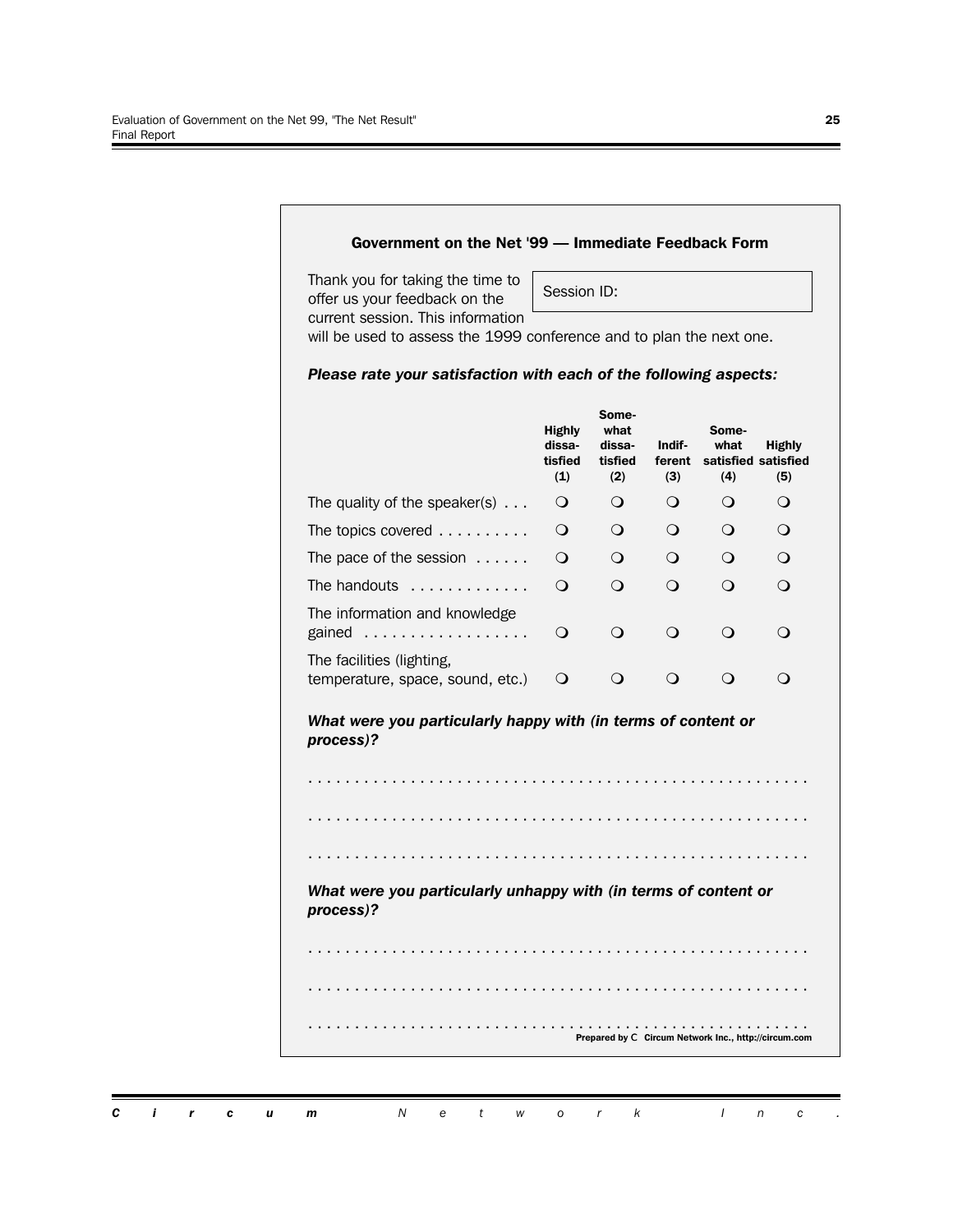| Merci de vos réactions à la<br>présente séance. Nous                                                    |                                        | Nº de séance :                    |                         |                                      |             |
|---------------------------------------------------------------------------------------------------------|----------------------------------------|-----------------------------------|-------------------------|--------------------------------------|-------------|
| utiliserons cette information<br>pour évaluer la conférence de 1999 et préparer celle de l'an prochain. |                                        |                                   |                         |                                      |             |
| Veuillez indiquer votre satisfaction face aux dimensions suivantes :                                    | <b>Très</b><br>insatis-<br>fait<br>(1) | Plutôt<br>insatis-<br>fait<br>(2) | Indif-<br>férent<br>(3) | Plutôt<br>satisfait satisfait<br>(4) | Très<br>(5) |
| La qualité des présentateurs                                                                            | $\circ$                                | $\Omega$                          | $\Omega$                | $\Omega$                             | $\Omega$    |
| Les sujets abordés                                                                                      | $\circ$                                | $\circ$                           | $\circ$                 | $\Omega$                             | $\Omega$    |
| Le rythme de la séance                                                                                  | $\circ$                                | $\Omega$                          | $\circ$                 | $\Omega$                             | $\bigcirc$  |
| Les documents remis $\ldots$ ,                                                                          | $\circ$                                | $\Omega$                          | $\Omega$                | $\Omega$                             | $\Omega$    |
| L'information obtenue et les<br>connaissances acquises                                                  | $\circ$                                | Q                                 | $\bigcirc$              | $\Omega$                             | $\circ$     |
| Les aménagements (éclairage,<br>température, espace, son, etc.)                                         | O                                      | $\Omega$                          | $\Omega$                | $\Omega$                             | $\circ$     |
| Qu'est-ce qui vous a particulièrement plu (sur les plans du contenu<br>et du processus)?                |                                        |                                   |                         |                                      |             |
|                                                                                                         |                                        |                                   |                         |                                      |             |
|                                                                                                         |                                        |                                   |                         |                                      |             |
| Qu'est-ce qui vous a particulièrement déplu (sur les plans du<br>contenu et du processus)?              |                                        |                                   |                         |                                      |             |
|                                                                                                         |                                        |                                   |                         |                                      |             |
|                                                                                                         |                                        |                                   |                         |                                      |             |

#### *Circum Network Inc .*

<u> The Common School Common School Common School Common School Common School Common School Common School Common School Common School Common School Common School Common School Common School Common School Common School Common</u>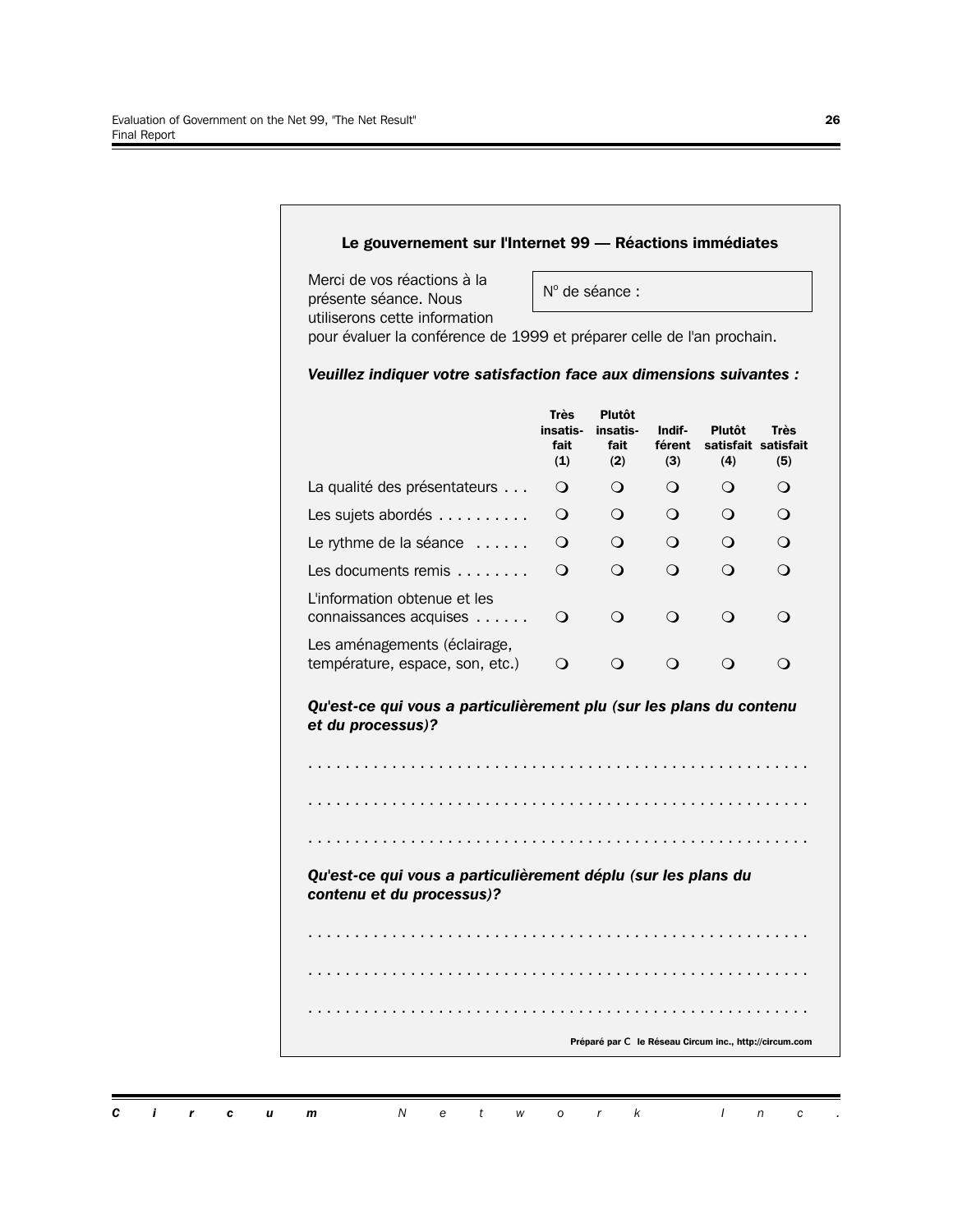|                                   | TYPE OF SESSION |                 |                           |            |                             |                   | <b>PLENARIES</b><br>People |                             |                              |                             |                                        |               | <b>WORKSHOPS</b><br>Struc- |                                                |                        |                                      |             |                                                   |                          |
|-----------------------------------|-----------------|-----------------|---------------------------|------------|-----------------------------|-------------------|----------------------------|-----------------------------|------------------------------|-----------------------------|----------------------------------------|---------------|----------------------------|------------------------------------------------|------------------------|--------------------------------------|-------------|---------------------------------------------------|--------------------------|
|                                   | <b>TOTAL</b>    | Pl ena-<br>ries |                           | Con-Social | Tech-<br>tent Policy nology | shops             | Work-plena-<br>ries        | All nities<br>ser-<br>vi ce | commu-Buildg<br>zen<br>focus | citi-Taking<br>con-         | Cana-<br>di ans<br>con-<br>trol nected | up            | Al 1<br>ops                | From<br>bi rth<br>Wrap worksh to re-<br>bi rth | rure<br>func-<br>ti on | Secu-<br>your ring a<br>chan-<br>nel | got<br>the  | We've Emergg<br>web<br>pro-<br>tech grammg gement | Know-<br>l edge<br>mana- |
| SPEA2 Quality of the speakers     | 1476            | 642             | 263                       | 139        | 171                         | 261               | 642                        | 87                          | 129                          | 171                         | 150                                    | 105           | 261                        | 97                                             | 25                     | 31                                   | 21          | 61                                                |                          |
| $\mathbf{n}$ :<br>DI SSATI SFI ED | 8%              | 7%              | 15%                       | 6%         | 5%                          | 6%                | 7%                         | 5%                          | 8%                           | 3%                          | 10%                                    | 10%           | 6%                         | 3%                                             | 16%                    | 13%                                  | 10%         | 2%                                                | 26<br>4%                 |
| Highly dissatisfied               | 2%              | 1%              | $^{+++}$<br>3%            | 3%         | 1%                          | 2%                | 1%                         | 1%                          | 0%                           | 1%                          | 2%                                     | 2%            | 2%                         | 0%                                             | 4%                     | 6%                                   | 5%          | 2%                                                | 0%                       |
| Somewhat dissatisfied             | 6%              | 6%              | 13%                       | 4%         | 5%                          | 4%                | 6%                         | 3%                          | 8%                           | 2%                          | 8%                                     | 8%            | 4%                         | 3%                                             | 12%                    | 6%                                   | 5%          | 0%                                                | 4%                       |
| Indifferent                       | 6%              | 5%              | $^{+++}$<br>8%            | 9%         | 9%                          | 3%                | 5%                         | 6%                          | 6%                           | 4%                          | 7%                                     | 3%            | 3%                         | 2%                                             | 16%                    | 0%                                   | 5%          | 2%                                                | 4%                       |
| Somewhat satisfied                | 35%             | 36%             | 36%                       | 32%        | 46%                         | 27%               | 36%                        | 33%                         | 40%                          | 26%                         | 40%                                    | 46%           | 27%                        | 21%                                            | 20%                    | 19%                                  | 48%         | 28%                                               | 46%                      |
| Highly satisfied                  | 51%             | 52%             | 41%                       | 53%        | $^{++}$<br>40%              | 64%               | 52%                        | 56%                         | 47%                          | $- - -$<br>67%              | 43%                                    | $^{+}$<br>42% | $ -$<br>64%                | 74%                                            | 48%                    | 68%                                  | 38%         | 69%                                               | 46%                      |
| <b>SATI SFIED</b>                 | 86%             | 88%             | $- - -$<br>76%            | 85%        | $ -$<br>85%                 | $^{+++}$<br>91%   | 88%                        | 90%                         | 86%                          | $^{+++}$<br>93%             | 83%                                    | $\sim$<br>88% | $^{+++}$<br>91%            | $^{++}$<br>95%                                 | 68%                    | 87%                                  | 86%         | 97%                                               | 92%                      |
| at 50%:<br>$\pm$<br>mean:<br>t:   | 3<br>4.27       | 4,32            | - - -<br>6<br>3,99<br>*** | 8<br>4, 29 | 4, 19                       | 6<br>4, 47<br>*** | 4,32                       | 11<br>4, 40                 | 9<br>4,25                    | $\mathbf{r}$<br>4,56<br>*** | 8<br>4, 15                             | 10<br>4,18    | 6<br>4, 47<br>***          | 10<br>4,66<br>**                               | 20<br>3,96             | 18<br>4,35                           | 21<br>4, 10 | 13<br>4,62                                        | 19<br>4,35               |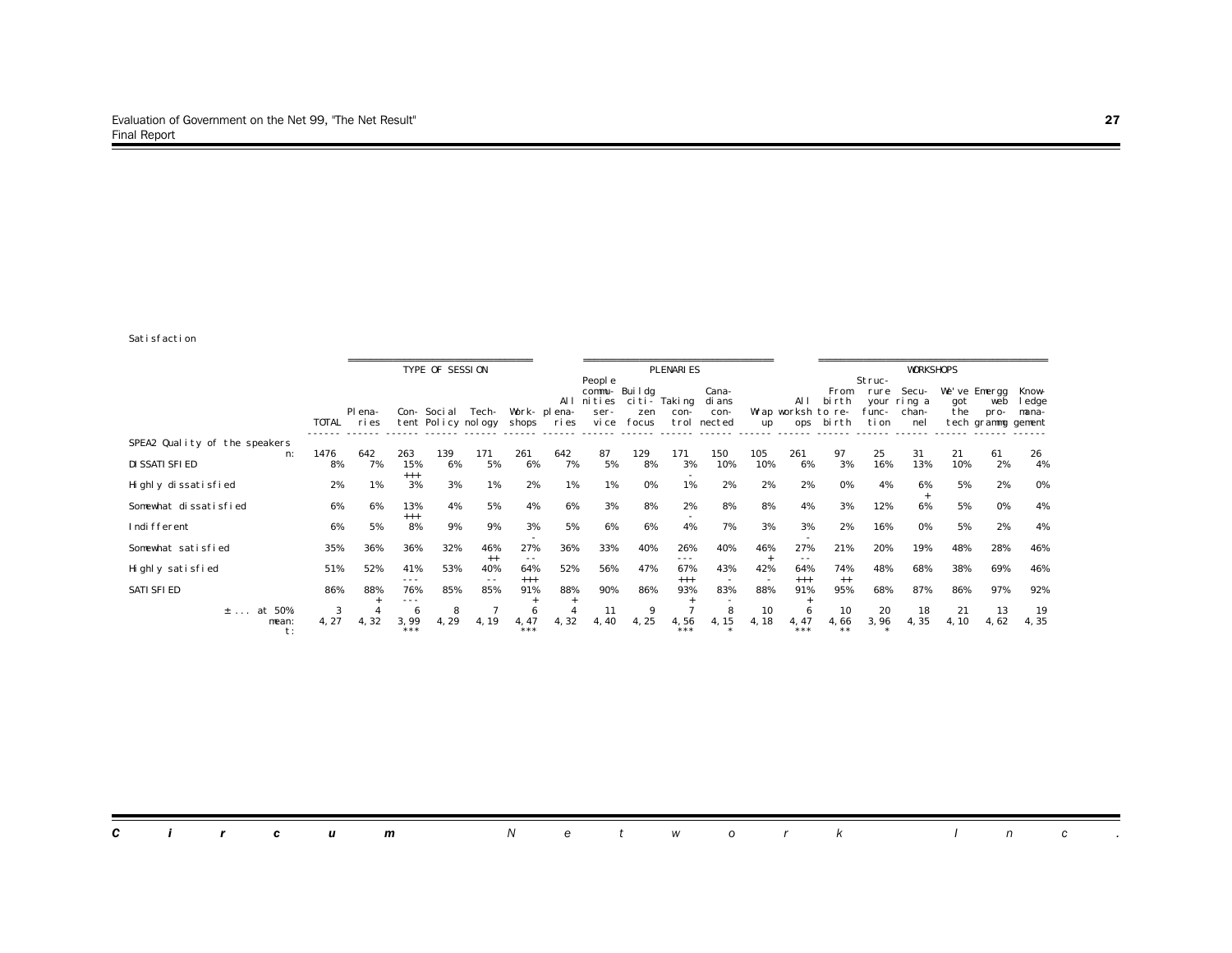|                                 |              |                      |                          |                | <b>CONTENT</b>                |                   |             | SOCIAL POLICY |                                                                     |                    |            |                                   | <b>TECHNOLOGY</b><br>Tech Alter-<br>Pro- |                      |                                                 |                       |
|---------------------------------|--------------|----------------------|--------------------------|----------------|-------------------------------|-------------------|-------------|---------------|---------------------------------------------------------------------|--------------------|------------|-----------------------------------|------------------------------------------|----------------------|-------------------------------------------------|-----------------------|
|                                 | <b>TOTAL</b> | Al 1<br>con-<br>tent | Gate-<br>ways            | Found<br>and   | Promo<br>tech-<br>lost niques | Get-              | real Policy | gl e          | All Devl's Battle on the Pendu-<br>ting social trian- to the public | Impact<br>end adm. |            | Al 1<br>lum tech-<br>swing nology | and<br>know-<br>ledge                    | nati-<br>mngt access | mi se<br>ves of the infra-<br>for Inter-<br>net | Key<br>struc-<br>ture |
| SPEA2 Quality of the speakers   |              |                      |                          |                |                               |                   |             |               |                                                                     |                    |            |                                   |                                          |                      |                                                 |                       |
| n:<br>DI SSATI SFI ED           | 1476<br>8%   | 263<br>15%           | 59<br>39%                | 65<br>20%      | 52<br>6%                      | 87<br>1%          | 139<br>6%   | 28<br>7%      | 27<br>4%                                                            | 28<br>4%           | 56<br>9%   | 171<br>5%                         | 57<br>9%                                 | 35<br>11%            | 30<br>0%                                        | 49<br>0%              |
| Highly dissatisfied             | 2%           | $^{+++}$<br>3%       | $+++$<br>10%<br>$^{+++}$ | 0%             | 0%                            | - - -<br>1%       | 3%          | 7%            | 0%                                                                  | 4%                 | 2%         | 1%                                | 2%                                       | 0%                   | 0%                                              | 0%                    |
| Somewhat dissatisfied           | 6%           | 13%<br>$^{+++}$      | 29%<br>$^{+++}$          | 20%<br>$+$     | 6%                            | 0%<br>- - -       | 4%          | 0%            | 4%                                                                  | 0%                 | 7%         | 5%                                | 7%                                       | 11%                  | 0%                                              | 0%                    |
| Indifferent                     | 6%           | 8%                   | 22%<br>$+++$             | 6%             | 6%                            | 2%                | 9%          | 7%            | 11%                                                                 | 11%                | 7%         | 9%                                | 11%                                      | 11%                  | 0%                                              | 12%                   |
| Somewhat satisfied              | 35%          | 36%                  | 32%                      | 49%<br>$^{++}$ | 42%                           | 24%<br>$- -$      | 32%         | 32%           | 44%                                                                 | 18%                | 32%        | 46%<br>$^{++}$                    | 58%<br>$\pm$                             | 34%                  | 40%                                             | 43%                   |
| Highly satisfied                | 51%          | 41%<br>$- - -$       | 7%<br>- - -              | 25%<br>- -     | 46%                           | 72%<br>$^{+++}$   | 53%         | 54%           | 41%                                                                 | 68%                | 52%        | 40%<br>$\sim$ $\sim$              | 23%<br>$ -$                              | 43%                  | 60%<br>$\overline{+}$                           | 45%                   |
| <b>SATI SFIED</b>               | 86%          | 76%<br>$= - -$       | 39%<br>$- - -$           | 74%            | 88%<br>$\ddot{}$              | 97%<br>$^{+++}$   | 85%         | 86%           | 85%                                                                 | 86%                | 84%        | 85%                               | 81%                                      | 77%                  | 100%<br>$^{+}$                                  | 88%                   |
| at 50%:<br>$\pm$<br>mean:<br>t: | 3<br>4,27    | 6<br>3,99<br>***     | 13<br>2,97<br>***        | 12<br>3,78     | 14<br>4,29<br>**              | 11<br>4,67<br>*** | 8<br>4,29   | 19<br>4,25    | 19<br>4.22                                                          | 19<br>4,46         | 13<br>4,25 | 4, 19                             | 13<br>3,93<br>**                         | 17<br>4,09           | 18<br>4,60<br>***                               | 14<br>4,33            |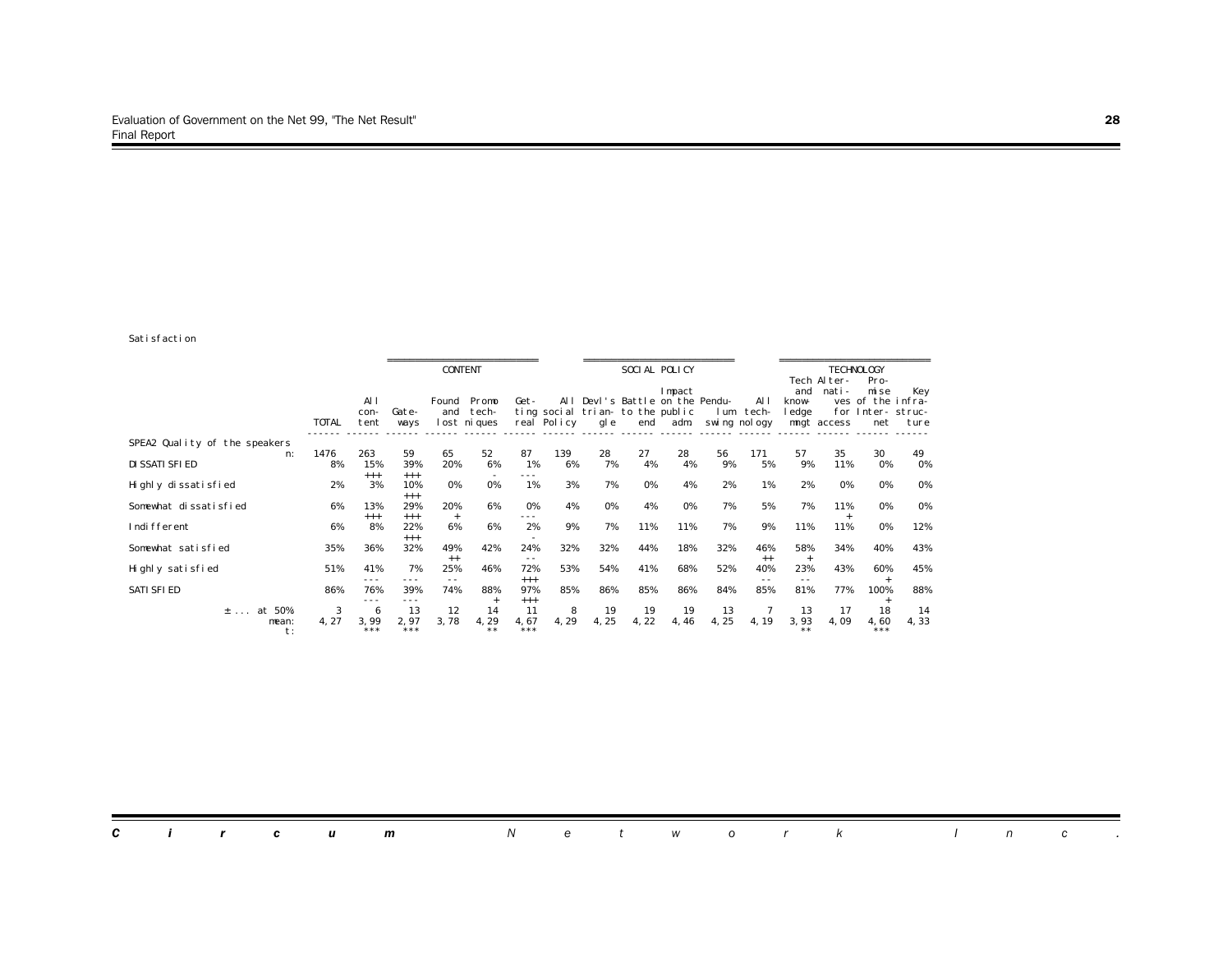|                                 | TYPE OF SESSION |                 |                             |           |                                        |                              |                     | <b>PLENARIES</b><br>People  |                              |                     |                                        |            |                              | <b>WORKSHOPS</b><br>Struc-                     |                       |                                      |            |                                                   |                          |  |
|---------------------------------|-----------------|-----------------|-----------------------------|-----------|----------------------------------------|------------------------------|---------------------|-----------------------------|------------------------------|---------------------|----------------------------------------|------------|------------------------------|------------------------------------------------|-----------------------|--------------------------------------|------------|---------------------------------------------------|--------------------------|--|
|                                 | <b>TOTAL</b>    | Pl ena-<br>ries |                             |           | Con-Social Tech-<br>tent Policy nology | shops                        | Work-plena-<br>ries | All nities<br>ser-<br>vi ce | commu-Buildg<br>zen<br>focus | citi-Taking<br>con- | Cana-<br>di ans<br>con-<br>trol nected | up         | Al 1<br>ops                  | From<br>bi rth<br>Wrap worksh to re-<br>bi rth | rure<br>func-<br>tion | Secu-<br>your ring a<br>chan-<br>nel | got<br>the | We've Emergg<br>web<br>pro-<br>tech grammg gement | Know-<br>l edge<br>mana- |  |
| T0PI2 Topics covered            |                 |                 |                             |           |                                        |                              |                     |                             |                              |                     |                                        |            |                              |                                                |                       |                                      |            |                                                   |                          |  |
| n:<br>DI SSATI SFI ED           | 1460<br>10%     | 633<br>8%       | 262<br>22%                  | 139<br>7% | 167<br>8%                              | 259<br>6%                    | 633<br>8%           | 86<br>7%                    | 126<br>10%                   | 170<br>4%           | 148<br>9%                              | 103<br>13% | 259<br>6%                    | 97<br>5%                                       | 23<br>13%             | 31<br>10%                            | 21<br>10%  | 61<br>5%                                          | 26<br>$\mathbf{0\%}$     |  |
| Highly dissatisfied             | 3%              | 2%              | $^{+++}$<br>8%              | 2%        | 1%                                     | 3%                           | 2%                  | 1%                          | 0%                           | 3%                  | 3%                                     | 3%         | 3%                           | 3%                                             | 0%                    | 10%                                  | 5%         | 2%                                                | <b>0%</b>                |  |
| Somewhat dissatisfied           | 7%              | 6%              | $^{+++}$<br>14%             | 5%        | 7%                                     | 3%                           | 6%                  | 6%                          | 10%                          | 1%                  | 5%                                     | 10%        | 3%                           | 2%                                             | 13%                   | 0%                                   | 5%         | 3%                                                | 0%                       |  |
| Indi fferent                    | 7%              | 9%              | $^{+++}$<br>7%              | 5%        | 8%                                     | 3%<br>$ -$                   | 9%<br>$^{+}$        | 9%                          | 10%                          | $ -$<br>6%          | 12%                                    | 6%         | 3%<br>$- -$                  | 3%                                             | 4%                    | 0%                                   | 0%         | 3%                                                | 4%                       |  |
| Somewhat satisfied              | 41%             | 40%             | 40%                         | 41%       | 53%<br>$^{+++}$                        | 35%                          | 40%                 | 43%                         | 44%                          | 31%<br>$ -$         | 44%                                    | 46%        | 35%                          | 29%                                            | 43%                   | 29%                                  | 48%        | 38%                                               | 42%                      |  |
| Highly satisfied                | 42%             | 43%             | 31%                         | 47%       | 31%                                    | 56%                          | 43%                 | 41%                         | 37%                          | 59%                 | 35%                                    | 36%        | 56%                          | 63%                                            | 39%                   | 61%                                  | 43%        | 54%                                               | 54%                      |  |
| <b>SATI SFIED</b>               | 83%             | 83%             | $- - -$<br>71%              | 88%       | $\cdots$<br>83%                        | $^{+++}$<br>91%              | 83%                 | 84%                         | 81%                          | $^{+++}$<br>89%     | 79%                                    | 82%        | $^{+++}$<br>91%              | 92%                                            | 83%                   | 90%                                  | 90%        | 92%                                               | 96%                      |  |
| at 50%:<br>$\pm$<br>mean:<br>t: | 3<br>4, 12      | 4<br>4, 16      | $- - -$<br>6<br>3,73<br>*** | 8<br>4,25 | 8<br>4,04                              | $^{+++}$<br>6<br>4,38<br>*** | 4<br>4, 16          | 11<br>4, 16                 | 9<br>4,09                    | 8<br>4, 41<br>***   | 8<br>4,02                              | 10<br>4,02 | $^{+++}$<br>6<br>4,38<br>*** | 10<br>4, 46                                    | 20<br>4,09            | 18<br>4,32                           | 21<br>4,19 | 13<br>4,39                                        | 19<br>4,50               |  |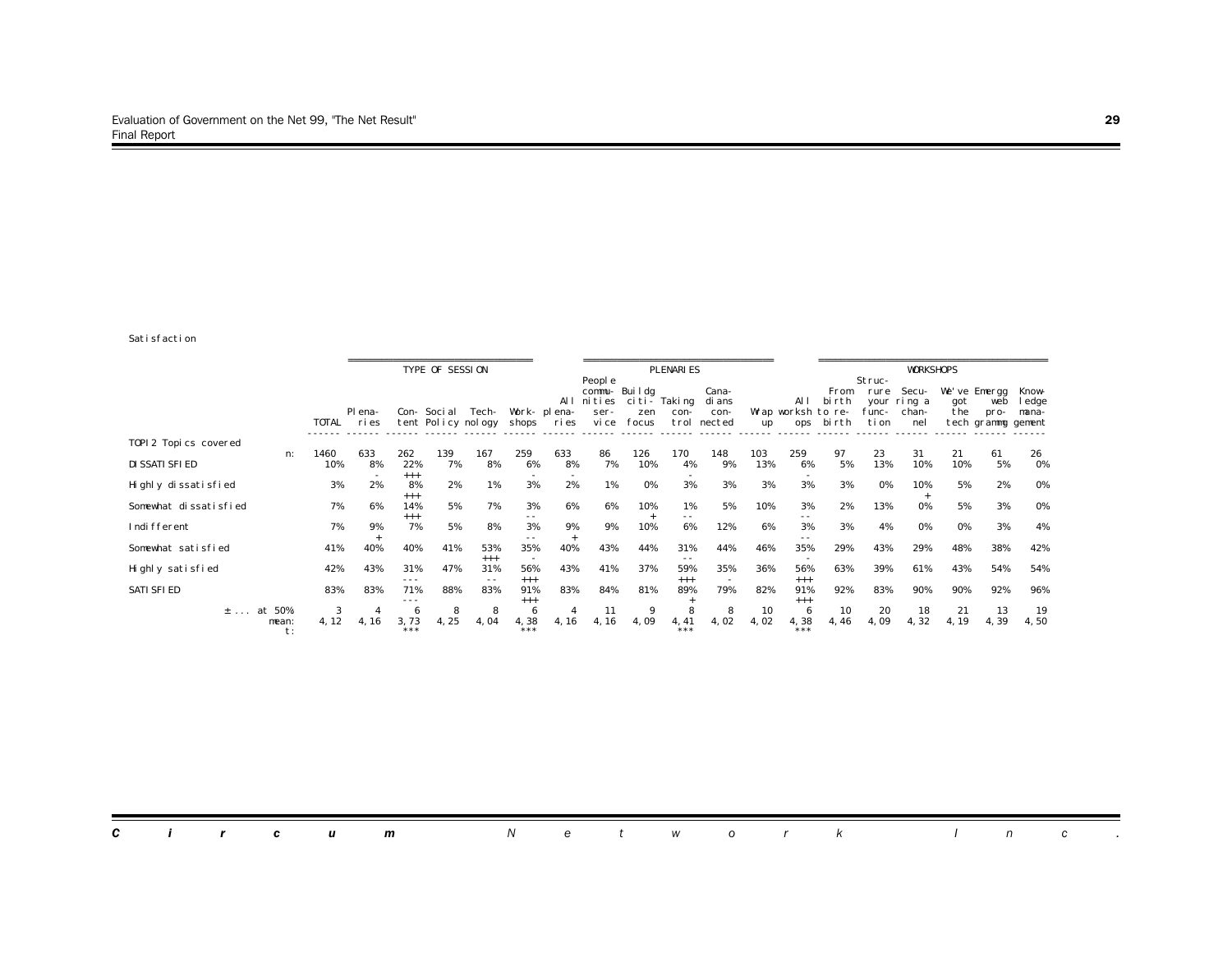|                                 |              |                             | <b>CONTENT</b>             |                  |                                |                                |                     |            |            | <b>SOCIAL POLICY</b>                                                                  |                       | <b>TECHNOLOGY</b>                 |                       |                                     |                                                         |                       |
|---------------------------------|--------------|-----------------------------|----------------------------|------------------|--------------------------------|--------------------------------|---------------------|------------|------------|---------------------------------------------------------------------------------------|-----------------------|-----------------------------------|-----------------------|-------------------------------------|---------------------------------------------------------|-----------------------|
|                                 | <b>TOTAL</b> | Al 1<br>con-<br>tent        | Gate-<br>ways              | Found<br>and     | Promo<br>tech-<br>lost niques  | Get-                           | Al 1<br>real Policy | gl e       |            | Impact<br>Devl's Battle on the Pendu-<br>ting social trian- to the public<br>end adm. |                       | Al 1<br>lum tech-<br>swing nology | and<br>know-<br>ledge | Tech Alter-<br>nati-<br>mngt access | Pro-<br>mi se<br>ves of the infra-<br>for Inter-<br>net | Key<br>struc-<br>ture |
| T0PI2 Topics covered            |              |                             |                            |                  |                                |                                |                     |            |            |                                                                                       |                       |                                   |                       |                                     |                                                         |                       |
| n:<br>DI SSATI SFI ED           | 1460<br>10%  | 262<br>22%                  | 61<br>57%                  | 62<br>21%        | 52<br>6%                       | 87<br>7%                       | 139<br>7%           | 28<br>7%   | 27<br>7%   | 27<br>11%                                                                             | 57<br>5%              | 167<br>8%                         | 56<br>16%             | 34<br>9%                            | 29<br>0%                                                | 48<br>4%              |
| Highly dissatisfied             | 3%           | $^{+++}$<br>8%              | $^{+++}$<br>21%            | 8%               | $- -$<br>0%                    | - - -<br>2%                    | 2%                  | 4%         | 0%         | 4%                                                                                    | 2%                    | 1%                                | 4%                    | $0\%$                               | 0%                                                      | <b>0%</b>             |
| Somewhat dissatisfied           | 7%           | $^{+++}$<br>14%             | $^{+++}$<br>36%            | 13%              | 6%                             | $\overline{\phantom{a}}$<br>5% | 5%                  | 4%         | 7%         | 7%                                                                                    | 4%                    | 7%                                | 13%                   | 9%                                  | 0%                                                      | 4%                    |
| Indifferent                     | 7%           | $^{+++}$<br>7%              | $^{+++}$<br>8%             | 13%              | 4%                             | - -<br>3%                      | 5%                  | 4%         | 15%        | 0%                                                                                    | 4%                    | 8%                                | 11%                   | 12%                                 | 3%                                                      | 6%                    |
| Somewhat satisfied              | 41%          | 40%                         | 28%                        | $\ddot{}$<br>55% | 58%                            | 28%                            | 41%                 | 54%        | 41%        | 44%                                                                                   | 33%                   | 53%                               | 54%                   | 53%                                 | 59%                                                     | 48%                   |
| Highly satisfied                | 42%          | 31%                         | 7%                         | $^{++}$<br>11%   | $^{++}$<br>33%                 | $ -$<br>62%                    | 47%                 | 36%        | 37%        | 44%                                                                                   | 58%                   | $^{+++}$<br>31%                   | 20%                   | 26%                                 | 38%                                                     | 42%                   |
| <b>SATI SFIED</b>               | 83%          | $- - -$<br>71%              | 34%                        | - - -<br>66%     | 90%                            | $^{+++}$<br>90%                | 88%                 | 89%        | 78%        | 89%                                                                                   | $\overline{+}$<br>91% | $\cdots$<br>83%                   | 73%                   | 79%                                 | 97%                                                     | 90%                   |
| at 50%:<br>$\pm$<br>mean:<br>t: | 3<br>4, 12   | $= - -$<br>6<br>3,73<br>*** | - - -<br>13<br>2,62<br>*** | 12<br>3, 48      | $^{+++}$<br>14<br>4, 17<br>*** | $^{+++}$<br>11<br>4, 43<br>*** | 8<br>4,25           | 19<br>4.14 | 19<br>4,07 | 19<br>4, 19                                                                           | 13<br>4, 42           | 8<br>4,04                         | 13<br>3,73<br>**      | 17<br>3,97                          | 18<br>4,34<br>**                                        | 14<br>4,27            |

*Circum Network Inc .*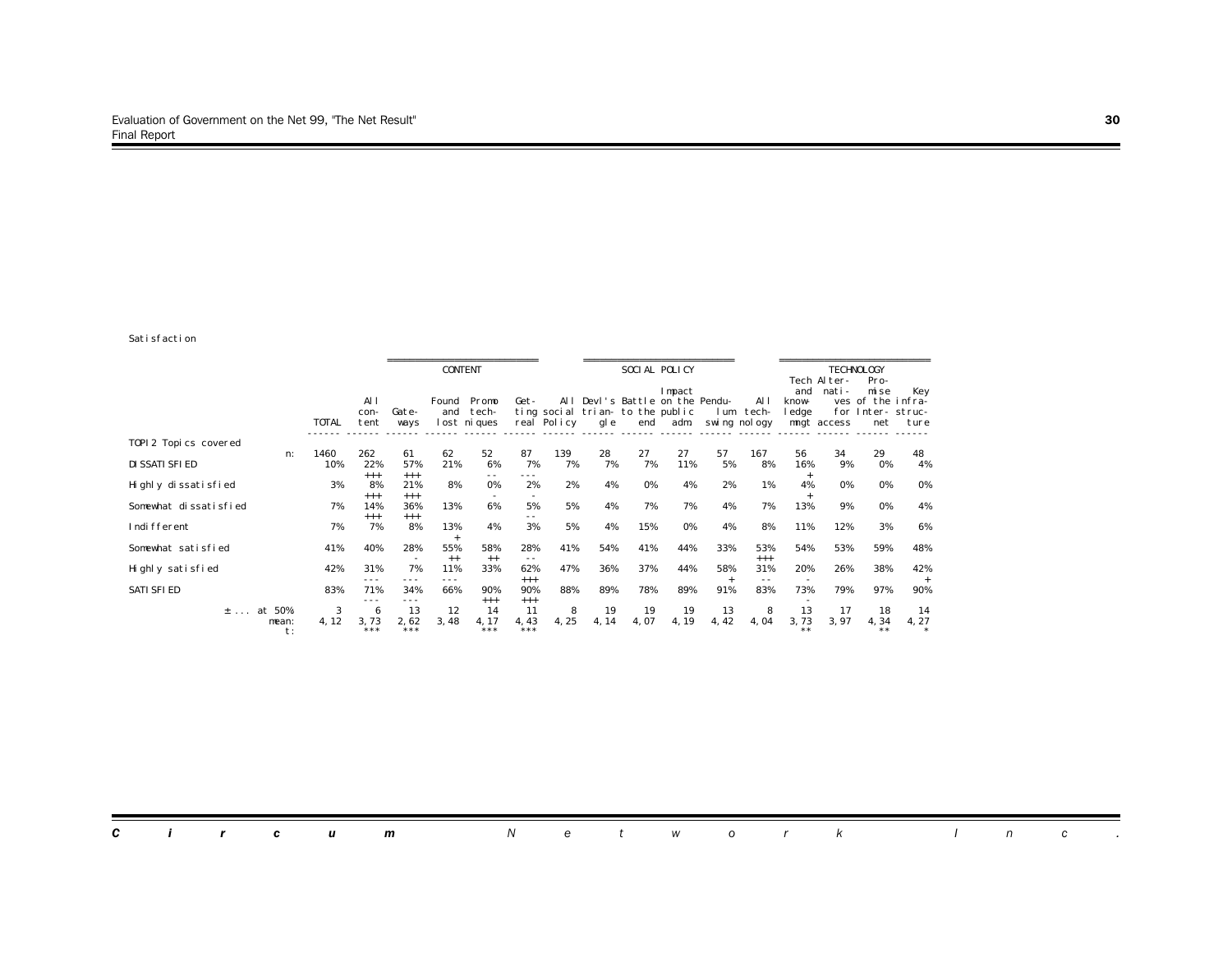|                                             |              |                 |                           | TYPE OF SESSION |                             |                             |                     |                                       |                              | <b>PLENARIES</b>            |                                        |            |                             |                                                | Struc-                 | <b>WORKSHOPS</b>                     |            |                                                   |                          |
|---------------------------------------------|--------------|-----------------|---------------------------|-----------------|-----------------------------|-----------------------------|---------------------|---------------------------------------|------------------------------|-----------------------------|----------------------------------------|------------|-----------------------------|------------------------------------------------|------------------------|--------------------------------------|------------|---------------------------------------------------|--------------------------|
|                                             | <b>TOTAL</b> | Pl ena-<br>ries |                           | Con-Social      | Tech-<br>tent Policy nology | shops                       | Work-plena-<br>ries | People<br>All nities<br>ser-<br>vi ce | commu-Buildg<br>zen<br>focus | citi- Taking<br>con-        | Cana-<br>di ans<br>con-<br>trol nected | up         | Al 1<br><b>ops</b>          | From<br>bi rth<br>Wrap worksh to re-<br>bi rth | rure<br>func-<br>ti on | Secu-<br>your ring a<br>chan-<br>nel | got<br>the | We've Emergg<br>web<br>pro-<br>tech grammg gement | Know-<br>l edge<br>mana- |
| PACE2 Pace of the session<br>$\mathbf{n}$ : | 1447         | 628             | 257                       | 140             | 168                         | 254                         | 628                 | 86                                    | 124                          | 170                         | 148                                    | 100        | 254                         | 96                                             | 24                     | 31                                   | 18         | 61                                                | 24                       |
| DI SSATI SFI ED                             | 12%          | 11%             | 20%                       | 11%             | 8%                          | 10%                         | 11%                 | 10%                                   | 21%                          | 3%                          | 14%                                    | 12%        | 10%                         | 8%                                             | 13%                    | 10%                                  | 11%        | 10%                                               | 17%                      |
| Highly dissatisfied                         | 3%           | 3%              | $^{+++}$<br>5%            | 4%              | 1%                          | 4%                          | 3%                  | 2%                                    | $^{+++}$<br>4%               | 2%                          | 3%                                     | 5%         | 4%                          | 4%                                             | 0%                     | 6%                                   | 11%        | 2%                                                | 4%                       |
| Somewhat dissatisfied                       | 9%           | 8%              | 15%<br>$^{+++}$           | 8%              | 7%                          | 6%                          | 8%                  | 8%                                    | 17%<br>$^{+++}$              | 1%                          | 10%                                    | 7%         | 6%                          | 4%                                             | 13%                    | 3%                                   | 0%         | 8%                                                | 13%                      |
| Indifferent                                 | 11%          | 12%             | 12%                       | 12%             | 13%                         | 6%                          | 12%                 | 15%                                   | 14%                          | 9%                          | 11%                                    | 13%        | 6%                          | 6%                                             | 8%                     | 3%                                   | 17%        | 5%                                                | 0%                       |
| Somewhat satisfied                          | 40%          | 40%             | 41%                       | 38%             | 41%                         | 37%                         | 40%                 | 47%                                   | 33%                          | 35%                         | 45%                                    | 47%        | 37%                         | 35%                                            | 42%                    | 29%                                  | 50%        | 34%                                               | 46%                      |
| Highly satisfied                            | 37%          | 36%             | 27%                       | 39%             | 38%                         | 47%                         | 36%                 | 28%                                   | 32%                          | 53%                         | 30%                                    | 28%        | 47%                         | 50%                                            | 38%                    | 58%                                  | 22%        | 51%                                               | 38%                      |
| <b>SATI SFIED</b>                           | 77%          | 77%             | $- - -$<br>68%<br>$- - -$ | 76%             | 79%                         | $^{+++}$<br>84%             | 77%                 | 74%                                   | 65%<br>$- - - -$             | $^{+++}$<br>88%<br>$^{+++}$ | 76%                                    | 75%        | $^{+++}$<br>84%             | 85%                                            | 79%                    | 87%                                  | 72%        | 85%                                               | 83%                      |
| at 50%:<br>$\pm$<br>mean:<br>t:             | 3<br>3.98    | 4<br>3,98       | 6<br>3,70<br>***          | 8<br>4,00       | 8<br>4,08                   | $^{++}$<br>6<br>4, 17<br>** | 4<br>3,98           | 11<br>3,90                            | 9<br>3,73<br>**              | 8<br>4,36<br>***            | 8<br>3,89                              | 10<br>3,86 | $^{++}$<br>6<br>4, 17<br>** | 10<br>4,23                                     | 20<br>4,04             | 18<br>4,29                           | 23<br>3,72 | 13<br>4, 25                                       | 20<br>4,00               |

|  |  |  |  |  |  | <b>Circum</b> Network Inc. |  |  |
|--|--|--|--|--|--|----------------------------|--|--|
|  |  |  |  |  |  |                            |  |  |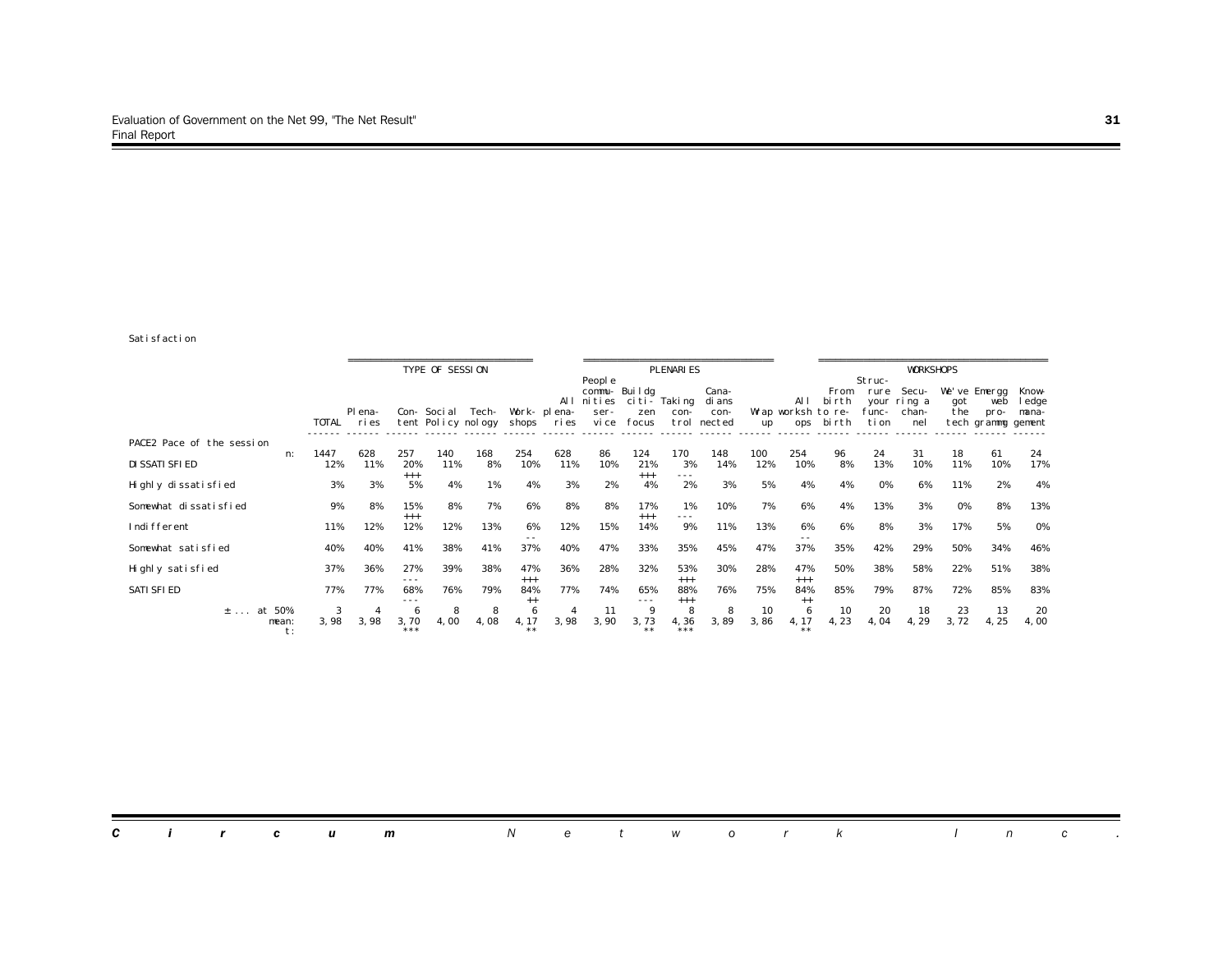|                                 |              |                      |                   |                   | ----------------------------<br><b>CONTENT</b> |                                         |                     |            |            | SOCIAL POLICY                                                                         |                       |                                   |                        |                                     | <b>TECHNOLOGY</b>                                              |             |
|---------------------------------|--------------|----------------------|-------------------|-------------------|------------------------------------------------|-----------------------------------------|---------------------|------------|------------|---------------------------------------------------------------------------------------|-----------------------|-----------------------------------|------------------------|-------------------------------------|----------------------------------------------------------------|-------------|
|                                 | <b>TOTAL</b> | Al 1<br>con-<br>tent | Gate-<br>ways     | Found<br>and      | Promo<br>tech-<br>lost niques                  | Get-                                    | Al l<br>real Policy | gl e       |            | Impact<br>Devl's Battle on the Pendu-<br>ting social trian- to the public<br>end adm. |                       | Al 1<br>lum tech-<br>swing nology | and<br>know-<br>l edge | Tech Alter-<br>nati-<br>mngt access | Pro-<br>mi se<br>ves of the infra-<br>for Inter- struc-<br>net | Key<br>ture |
| PACE2 Pace of the session       |              |                      |                   |                   |                                                |                                         |                     |            |            |                                                                                       |                       |                                   |                        |                                     |                                                                |             |
| n:<br>DI SSATI SFI ED           | 1447<br>12%  | 257<br>20%           | 56<br>38%         | 63<br>40%         | 51<br>4%                                       | 87<br>5%                                | 140<br>11%          | 28<br>7%   | 27<br>7%   | 29<br>24%                                                                             | 56<br>9%              | 168<br>8%                         | 57<br>14%              | 36<br>6%                            | 27<br>7%                                                       | 48<br>4%    |
| Highly dissatisfied             | 3%           | $^{+++}$<br>5%       | $^{+++}$<br>11%   | $^{+++}$<br>10%   | $- -$<br>0%                                    | - - -<br>1%<br>$\overline{\phantom{a}}$ | 4%                  | 4%         | 0%         | 10%                                                                                   | 2%                    | 1%                                | 4%                     | $0\%$                               | 0%                                                             | <b>0%</b>   |
| Somewhat dissatisfied           | 9%           | 15%<br>$^{+++}$      | 27%<br>$++$       | 30%<br>$^{+++}$   | 4%                                             | 3%<br>- - -                             | 8%                  | 4%         | 7%         | 14%                                                                                   | 7%                    | 7%                                | $\ddot{}$<br>11%       | 6%                                  | 7%                                                             | 4%          |
| Indifferent                     | 11%          | 12%                  | 27%<br>$^{+++}$   | 13%               | 6%                                             | 5%                                      | 12%                 | 14%        | 15%        | 17%                                                                                   | 7%                    | 13%                               | 12%                    | 22%<br>$\pm$                        | 7%                                                             | 8%          |
| Somewhat satisfied              | 40%          | 41%                  | 32%               | 40%               | 57%<br>$^{++}$                                 | 38%                                     | 38%                 | 43%        | 48%        | 28%                                                                                   | 36%                   | 41%                               | 39%                    | 39%                                 | 44%                                                            | 44%         |
| Highly satisfied                | 37%          | 27%<br>$- - -$       | 4%<br>- - -       | 8%<br>- - -       | 33%                                            | 53%<br>$^{+++}$                         | 39%                 | 36%        | 30%        | 31%                                                                                   | 48%                   | 38%                               | 35%                    | 33%                                 | 41%                                                            | 44%         |
| <b>SATI SFIED</b>               | 77%          | 68%<br>$= - -$       | 36%<br>- - -      | 48%<br>$- - -$    | 90%<br>$^{+++}$                                | 91%<br>$^{+++}$                         | 76%                 | 79%        | 78%        | 59%                                                                                   | 84%                   | 79%                               | 74%                    | 72%                                 | 85%                                                            | 88%         |
| at 50%:<br>$\pm$<br>mean:<br>t: | 3<br>3,98    | 6<br>3, 70<br>***    | 13<br>2,91<br>*** | 12<br>3,06<br>*** | 14<br>4, 20<br>***                             | 11<br>4,38<br>***                       | 8<br>4,00           | 19<br>4,04 | 19<br>4,00 | 18<br>3, 55                                                                           | 13<br>4, 21<br>$\ast$ | 8<br>4,08                         | 13<br>3, 91            | 16<br>4,00                          | 19<br>4, 19                                                    | 14<br>4,27  |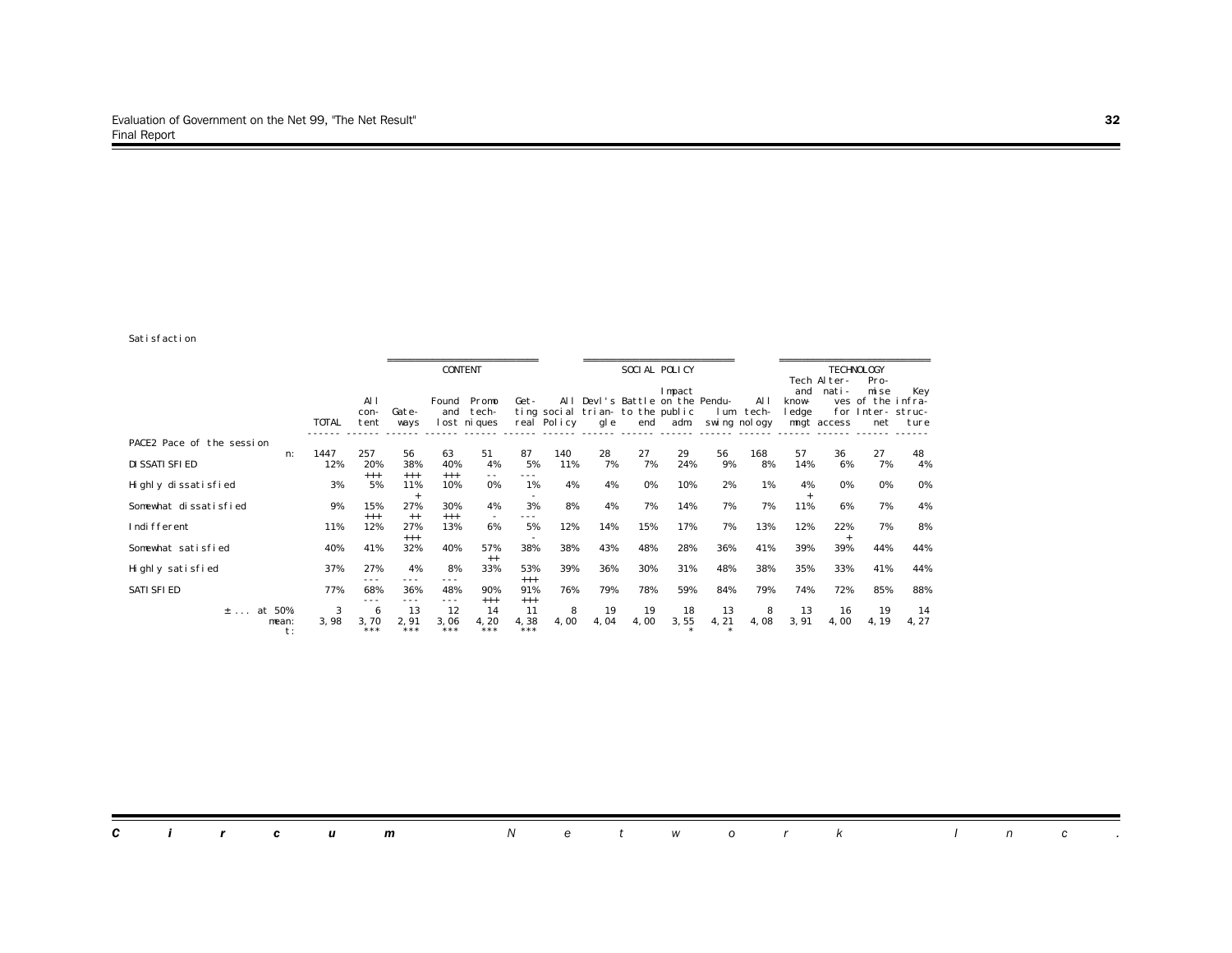|                                        |              |                 |                              | TYPE OF SESSION |                             |                               |                     | People                      |                              | <b>PLENARIES</b>             |                                        |                                 |                               |                                                | Struc-                | <b>WORKSHOPS</b>                     |             |                                                   |                          |
|----------------------------------------|--------------|-----------------|------------------------------|-----------------|-----------------------------|-------------------------------|---------------------|-----------------------------|------------------------------|------------------------------|----------------------------------------|---------------------------------|-------------------------------|------------------------------------------------|-----------------------|--------------------------------------|-------------|---------------------------------------------------|--------------------------|
|                                        | <b>TOTAL</b> | Pl ena-<br>ries |                              | Con-Social      | Tech-<br>tent Policy nology | shops                         | Work-plena-<br>ries | All nities<br>ser-<br>vi ce | commu-Buildg<br>zen<br>focus | citi- Taking<br>con-         | Cana-<br>di ans<br>con-<br>trol nected | up                              | Al l<br>ops                   | From<br>bi rth<br>Wrap worksh to re-<br>bi rth | rure<br>func-<br>tion | Secu-<br>your ring a<br>chan-<br>nel | got<br>the  | We've Emergg<br>web<br>pro-<br>tech grammg gement | Know-<br>l edge<br>mana- |
| INF02 Information and knowledge gained |              |                 |                              |                 |                             |                               |                     |                             |                              |                              |                                        |                                 |                               |                                                |                       |                                      |             |                                                   |                          |
| $\mathbf{n}$ :<br>DI SSATI SFI ED      | 1448<br>12%  | 630<br>11%      | 258<br>24%                   | 138<br>11%      | 163<br>9%                   | 259<br>7%                     | 630<br>11%          | 86<br>8%                    | 129<br>14%                   | 168<br>5%                    | 147<br>15%                             | 100<br>15%                      | 259<br>7%                     | 96<br>6%                                       | 23<br>9%              | 32<br>13%                            | 21<br>10%   | 61<br>3%                                          | 26<br>4%                 |
| Highly dissatisfied                    | 4%           | 3%              | $^{+++}$<br>10%              | 4%              | 2%                          | 1%                            | 3%                  | 2%                          | 2%                           | 1%                           | 4%                                     | 4%                              | 1%                            | 1%                                             | 0%                    | 3%                                   | 0%          | 0%                                                | 0%                       |
| Somewhat dissatisfied                  | 9%           | 8%              | $^{+++}$<br>15%              | 7%              | 6%                          | $ -$<br>6%                    | 8%                  | 6%                          | 12%                          | 4%                           | 11%                                    | 11%                             | $ -$<br>6%                    | 5%                                             | 9%                    | 9%                                   | 10%         | 3%                                                | 4%                       |
| Indifferent                            | 11%          | 12%             | $^{+++}$<br>12%              | 12%             | 13%                         | 6%                            | 12%                 | 14%                         | 14%                          | 9%                           | 12%                                    | 14%                             | 6%                            | 5%                                             | 9%                    | 0%                                   | 0%          | 13%                                               | 4%                       |
| Somewhat satisfied                     | 46%          | 48%             | 37%                          | 43%             | 58%                         | $ -$<br>40%                   | 48%                 | 51%                         | 55%                          | 44%                          | 44%                                    | 51%                             | $- -$<br>40%                  | 35%                                            | 57%                   | 25%                                  | 62%         | 33%                                               | 58%                      |
| Highly satisfied                       | 31%          | 28%             | $- -$<br>27%                 | 33%             | $^{+++}$<br>20%             | 47%                           | 28%                 | 27%                         | 17%                          | 42%                          | 29%                                    | 20%                             | 47%                           | 53%                                            | 26%                   | 63%                                  | 29%         | 51%                                               | 35%                      |
| <b>SATI SFIED</b>                      | 77%          | 77%             | 64%                          | 77%             | $- -$<br>79%                | $^{+++}$<br>87%               | $\sim$<br>77%       | 78%                         | $\sim$ $\sim$<br>72%         | $^{+++}$<br>86%              | 73%                                    | $\overline{\phantom{a}}$<br>71% | $^{+++}$<br>87%               | 89%                                            | 83%                   | 88%                                  | 90%         | 84%                                               | 92%                      |
| at 50%:<br>$\pm$<br>mean:<br>t:        | 3<br>3, 91   | 4<br>3, 91      | $- - -$<br>6<br>3, 57<br>*** | 8<br>3, 95      | 8<br>3,88                   | $^{+++}$<br>6<br>4, 27<br>*** | 4<br>3, 91          | 11<br>3, 94                 | 9<br>3,73                    | $^{+++}$<br>8<br>4,23<br>*** | 8<br>3,82                              | 10<br>3,72                      | $^{+++}$<br>6<br>4, 27<br>*** | 10<br>4,34                                     | 20<br>4,00            | 17<br>4,34                           | 21<br>4, 10 | 13<br>4, 31                                       | 19<br>4,23               |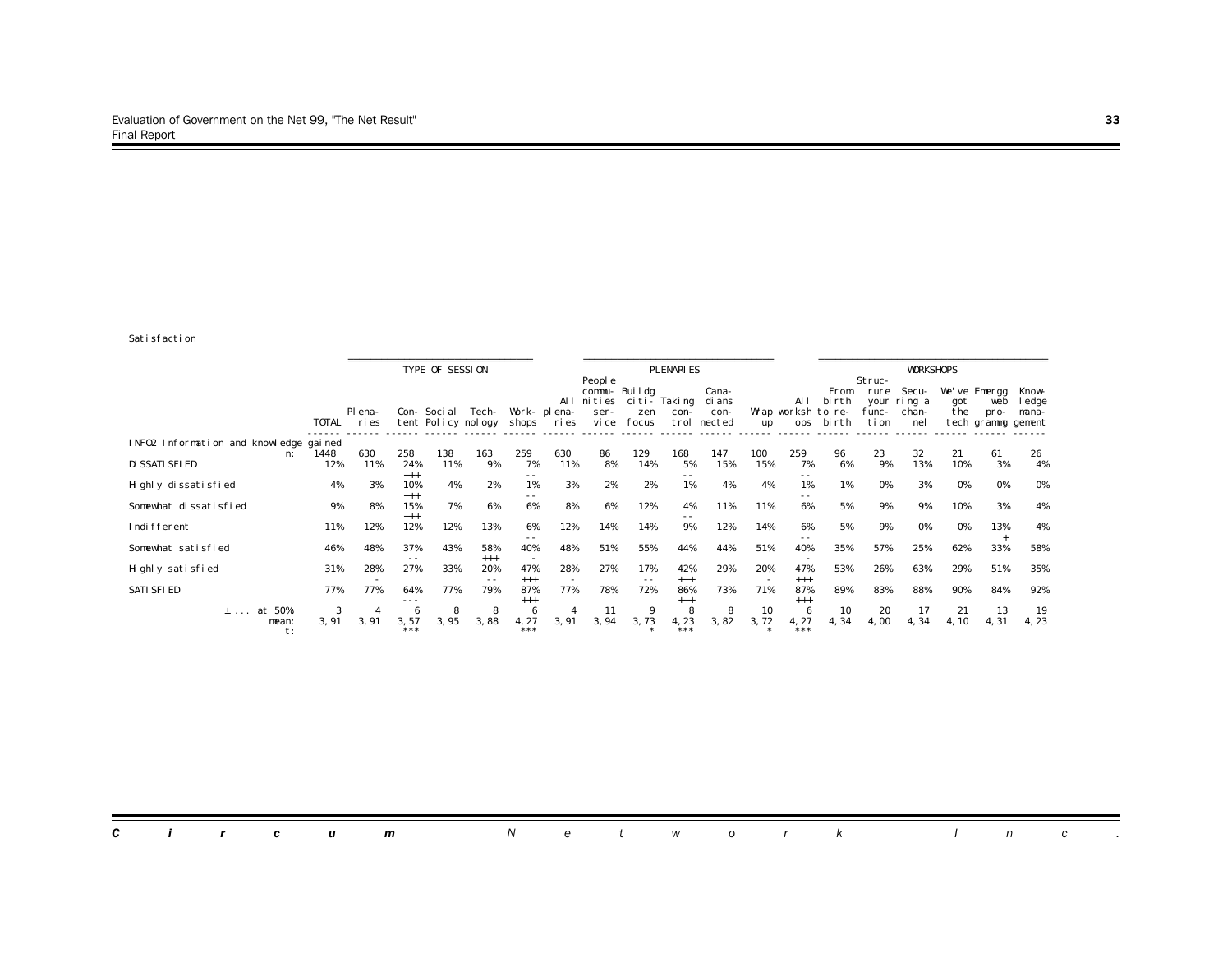|                                        |              |                             |                             |                   | <b>CONTENT</b>                |                       |                     |            |                                                                 | SOCIAL POLICY      |             |                                   |                       |                      | <b>TECHNOLOGY</b>                                      |                 |
|----------------------------------------|--------------|-----------------------------|-----------------------------|-------------------|-------------------------------|-----------------------|---------------------|------------|-----------------------------------------------------------------|--------------------|-------------|-----------------------------------|-----------------------|----------------------|--------------------------------------------------------|-----------------|
|                                        |              |                             |                             |                   |                               |                       |                     |            |                                                                 |                    |             |                                   |                       | Tech Alter-          | $Pro-$                                                 |                 |
|                                        | <b>TOTAL</b> | Al 1<br>con-<br>tent        | Gate-<br>ways               | Found<br>and      | Promo<br>tech-<br>lost niques | Get-                  | Al 1<br>real Policy | gl e       | Devl's Battle on the Pendu-<br>ting social trian- to the public | Impact<br>end adm. |             | Al 1<br>lum tech-<br>swing nology | and<br>know-<br>ledge | nati-<br>mngt access | mi se<br>ves of the infra-<br>for Inter- struc-<br>net | Key<br>ture     |
| INF02 Information and knowledge gained |              |                             |                             |                   |                               |                       |                     |            |                                                                 |                    |             |                                   |                       |                      |                                                        |                 |
| n:<br>DI SSATI SFI ED                  | 1448<br>12%  | 258<br>24%                  | 59<br>56%                   | 65<br>32%         | 51<br>8%                      | 83<br>6%              | 138<br>11%          | 28<br>14%  | 25<br>16%                                                       | 28<br>11%          | 57<br>7%    | 163<br>9%                         | 56<br>18%             | 33<br><b>0%</b>      | 27<br>4%                                               | 47<br>6%        |
| Highly dissatisfied                    | 4%           | $^{+++}$<br>10%<br>$^{+++}$ | $^{+++}$<br>24%             | 12%               | $ -$<br>2%                    | - - -<br>2%           | 4%                  | 7%         | 4%                                                              | 7%                 | 2%          | 2%                                | $^{++}$<br>5%         | 0%                   | 0%                                                     | 2%              |
| Somewhat dissatisfied                  | 9%           | 15%<br>$^{+++}$             | $^{+++}$<br>32%<br>$^{+++}$ | 20%               | 6%                            | $ -$<br>4%<br>$- - -$ | 7%                  | 7%         | 12%                                                             | 4%                 | 5%          | 6%                                | 13%                   | 0%                   | 4%                                                     | 4%              |
| Indifferent                            | 11%          | 12%                         | 15%                         | 15%               | 10%                           | 7%                    | 12%                 | 11%        | 16%                                                             | 7%                 | 14%         | 13%                               | 21%                   | 18%                  | 4%                                                     | 4%              |
| Somewhat satisfied                     | 46%          | 37%<br>$ -$                 | 27%                         | 45%               | 57%<br>$^{++}$                | 27%                   | 43%                 | 50%        | 36%                                                             | 57%                | 37%         | 58%<br>$^{+++}$                   | 52%                   | 55%                  | 70%                                                    | 62%             |
| Highly satisfied                       | 31%          | 27%                         | 2%                          | 8%<br>$- - -$     | 25%                           | 60%<br>$^{+++}$       | 33%                 | 25%        | 32%                                                             | 25%                | 42%         | 20%<br>$\sim$ $\sim$              | 9%                    | 27%                  | 22%                                                    | 28%             |
| <b>SATI SFIED</b>                      | 77%          | 64%<br>$= - -$              | 29%<br>$- - -$              | 52%               | 82%<br>$^{++}$                | 87%<br>$^{+++}$       | 77%                 | 75%        | 68%                                                             | 82%                | 79%         | 79%                               | 61%<br>$- - -$        | 82%                  | 93%                                                    | 89%             |
| at 50%:<br>$\pm$<br>mean:<br>t:        | 3<br>3,91    | 6<br>3,57<br>***            | 13<br>2,51<br>***           | 12<br>3, 15<br>** | 14<br>3,98<br>**              | 11<br>4,39<br>***     | 8<br>3,95           | 19<br>3,79 | 20<br>3,80                                                      | 19<br>3,89         | 13<br>4, 12 | 8<br>3.88                         | 13<br>3, 46<br>***    | 17<br>4,09           | 19<br>4, 11                                            | ÷<br>14<br>4,09 |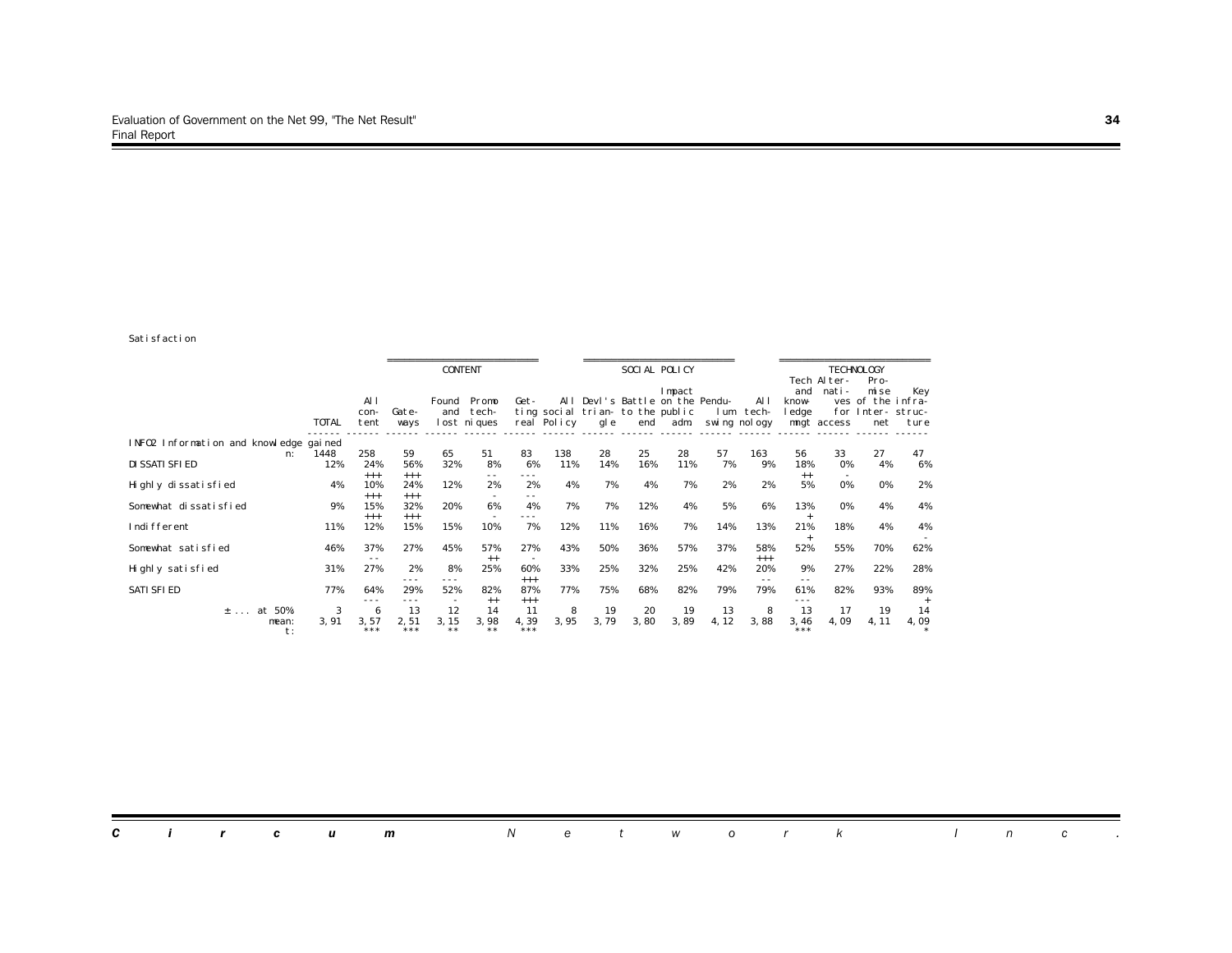Core elements (speaker, topic, pace, information)

|                                 |              | TYPE OF SESSION |                  |            |                                        |                  |                     |                                       |                              | <b>PLENARIES</b>             |                                   |            |                  |                                                |                                 |                                      | <b>WORKSHOPS</b> |                                                   |                          |
|---------------------------------|--------------|-----------------|------------------|------------|----------------------------------------|------------------|---------------------|---------------------------------------|------------------------------|------------------------------|-----------------------------------|------------|------------------|------------------------------------------------|---------------------------------|--------------------------------------|------------------|---------------------------------------------------|--------------------------|
|                                 | <b>TOTAL</b> | Pl ena-<br>ries |                  |            | Con-Social Tech-<br>tent Policy nology | shops            | Work-plena-<br>ries | People<br>All nities<br>ser-<br>vi ce | commu-Buildg<br>zen<br>focus | citi- Taking<br>con-<br>trol | Cana-<br>di ans<br>con-<br>nected | up         | Al 1<br>ops      | From<br>bi rth<br>Wrap worksh to re-<br>bi rth | Struc-<br>rure<br>func-<br>tion | Secu-<br>your ring a<br>chan-<br>nel | got<br>the       | We've Emergg<br>web<br>pro-<br>tech grammg gement | Know-<br>l edge<br>mana- |
| <b>CORE</b>                     |              |                 |                  |            |                                        |                  |                     |                                       |                              |                              |                                   |            |                  |                                                |                                 |                                      |                  |                                                   |                          |
| n:<br>DI SSATI SFI ED           | 1488<br>8%   | 644<br>7%       | 267<br>16%       | 141<br>6%  | 173<br>4%                              | 263<br>4%        | 644<br>7%           | 87<br>6%                              | 131<br>8%                    | 171<br>2%                    | 150<br>9%                         | 105<br>9%  | 263<br>4%        | 98<br>$2\%$                                    | 25<br>12%                       | 32<br>9%                             | 21<br>10%        | 61<br>2%                                          | 26<br>0%                 |
| Highly dissatisfied             | 2%           | 1%              | $^{+++}$<br>3%   | 2%         | 0%                                     | 2%               | 1%                  | 1%                                    | 1%                           | 1%                           | 2%                                | 2%         | 2%               | 1%                                             | 4%                              | 3%                                   | 0%               | 2%                                                | 0%                       |
| Somewhat dissatisfied           | 6%           | 5%              | 13%<br>$+++$     | 4%         | 4%                                     | 3%               | 5%                  | 5%                                    | 8%                           | 1%                           | 7%                                | 7%         | 3%               | 1%                                             | 8%                              | 6%                                   | 10%              | 0%                                                | <b>0%</b>                |
| Indifferent                     | 11%          | 10%             | 15%              | 11%        | 14%                                    | 7%               | 10%                 | 6%                                    | 15%                          | 6%                           | 12%                               | 13%        | 7%               | 5%                                             | 16%                             | 6%                                   | 10%              | 7%                                                | 4%                       |
| Somewhat satisfied              | 38%          | 39%             | 36%              | 35%        | 49%<br>$^{++}$                         | 32%              | 39%                 | 49%                                   | 40%                          | 32%                          | 39%                               | 43%        | 32%              | 27%                                            | 28%                             | 19%                                  | 43%              | 34%                                               | 54%                      |
| Highly satisfied                | 43%          | 44%             | 33%<br>- - -     | 49%        | 34%<br>- -                             | 57%<br>$^{+++}$  | 44%                 | 39%                                   | 37%                          | 60%<br>$^{+++}$              | 39%                               | 35%        | 57%<br>$^{+++}$  | 66%<br>$+$                                     | 44%                             | 66%                                  | 38%              | 57%                                               | 42%                      |
| <b>SATI SFIED</b>               | 82%          | 83%             | 69%<br>$- - -$   | 84%        | 82%                                    | 89%<br>$^{+++}$  | 83%                 | 89%                                   | 77%                          | 92%<br>$^{+++}$              | 79%                               | 78%        | 89%<br>$^{+++}$  | 93%                                            | 72%                             | 84%                                  | 81%              | 92%                                               | 96%                      |
| at 50%:<br>$\pm$<br>mean:<br>t: | 3<br>4.06    | 4<br>4,09       | 6<br>3,72<br>*** | 8<br>4, 10 | 4,04                                   | 6<br>4,31<br>*** | 4<br>4,09           | 11<br>4, 10                           | 9<br>3, 92                   | 4,39<br>***                  | 8<br>3,96                         | 10<br>3,96 | 6<br>4,31<br>*** | 10<br>4, 43                                    | 20<br>3,90                      | 17<br>4, 31                          | 21<br>4,02       | 13<br>4,39                                        | 19<br>4, 27              |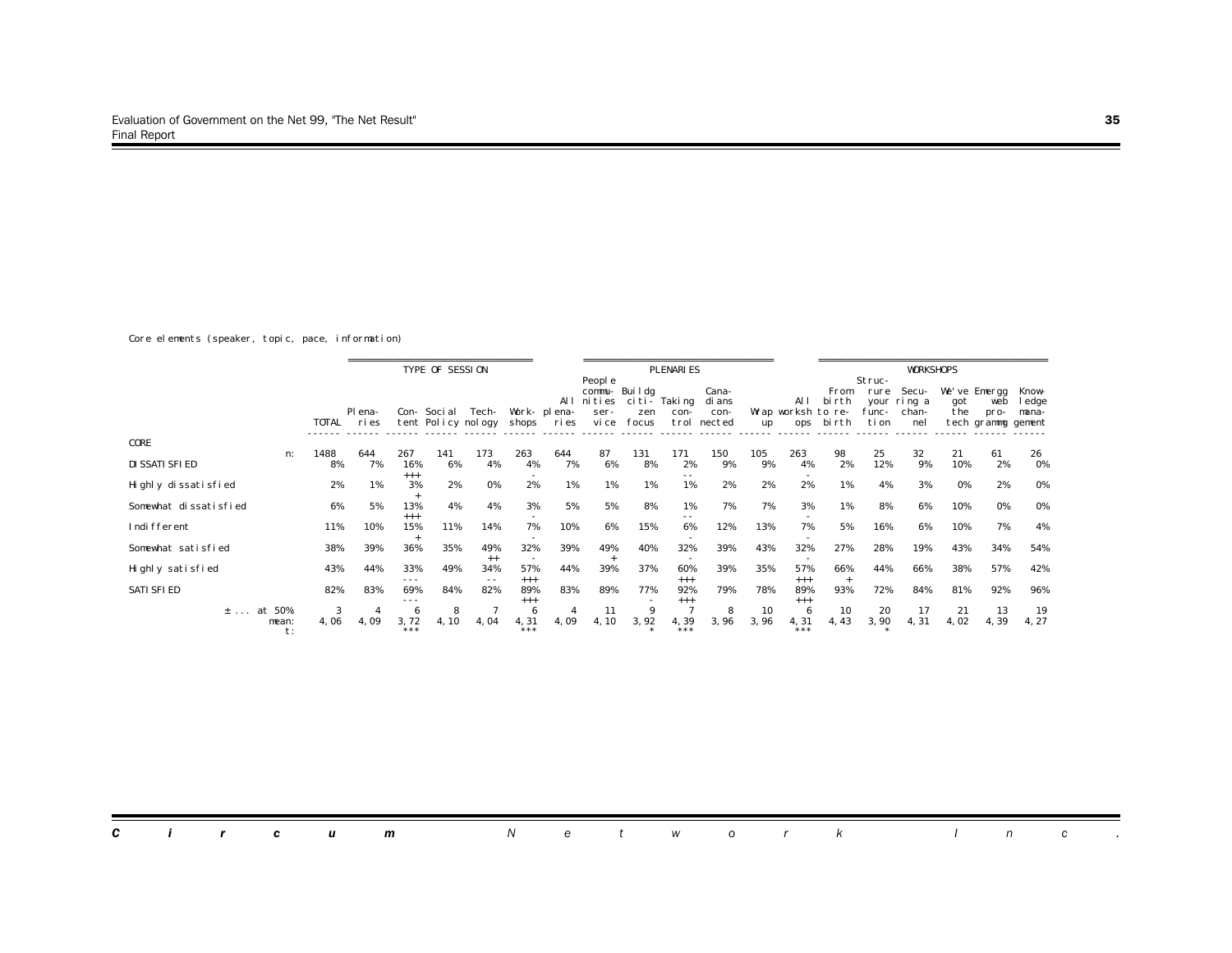Core elements (speaker, topic, pace, information)

|                                 |              |                       |                            |                      | <b>CONTENT</b>                 |                                 |             |            |                                                                            | SOCIAL POLICY  |             |                                   |                        | Tech Alter-          | <b>TECHNOLOGY</b><br>Pro-                              |             |
|---------------------------------|--------------|-----------------------|----------------------------|----------------------|--------------------------------|---------------------------------|-------------|------------|----------------------------------------------------------------------------|----------------|-------------|-----------------------------------|------------------------|----------------------|--------------------------------------------------------|-------------|
|                                 | <b>TOTAL</b> | Al 1<br>con-<br>tent  | Gate-<br>ways              | Found<br>and         | Promo<br>tech-<br>lost niques  | Get-                            | real Policy | gl e       | All Devl's Battle on the Pendu-<br>ting social trian- to the public<br>end | Impact<br>adm. |             | Al 1<br>lum tech-<br>swing nology | and<br>know-<br>l edge | nati-<br>mngt access | mi se<br>ves of the infra-<br>for Inter- struc-<br>net | Key<br>ture |
| <b>CORE</b>                     |              |                       |                            |                      |                                |                                 |             |            |                                                                            |                |             |                                   |                        |                      |                                                        |             |
| n:<br>DI SSATI SFI ED           | 1488<br>8%   | 267<br>16%            | 62<br>44%                  | 66<br>21%            | 52<br>2%                       | 87<br>2%                        | 141<br>6%   | 28<br>7%   | 27<br>4%                                                                   | 29<br>14%      | 57<br>2%    | 173<br>4%                         | 58<br>9%               | 36<br>6%             | 30<br>0%                                               | 49<br>0%    |
| Highly dissatisfied             | 2%           | $^{+++}$<br>3%<br>$+$ | $^{+++}$<br>10%<br>$^{++}$ | 3%                   | - -<br>0%                      | 1%                              | 2%          | 4%         | 0%                                                                         | 3%             | 2%          | 0%                                | 0%                     | 0%                   | 0%                                                     | 0%          |
| Somewhat dissatisfied           | 6%           | 13%<br>$^{+++}$       | 34%<br>$^{+++}$            | 18%                  | 2%<br>- -                      | 1%<br>$- - -$                   | 4%          | 4%         | 4%                                                                         | 10%            | 0%          | 4%                                | 9%                     | 6%                   | 0%                                                     | 0%          |
| Indifferent                     | 11%          | 15%                   | 26%<br>$^{++}$             | 23%<br>$+$           | 6%                             | 6%<br>$\sim$ $\sim$             | 11%         | 4%         | 19%                                                                        | 3%             | 14%         | 14%                               | 17%                    | 19%                  | 3%                                                     | 12%         |
| Somewhat satisfied              | 38%          | 36%                   | 24%                        | 44%                  | 56%<br>$^{++}$                 | 28%<br>$\overline{\phantom{a}}$ | 35%         | 39%        | 41%                                                                        | 31%            | 32%         | 49%<br>$^{++}$                    | 55%                    | 39%                  | 47%                                                    | 49%         |
| Highly satisfied                | 43%          | 33%<br>$- - -$        | 6%                         | 12%<br>$- - -$       | 37%                            | 64%<br>$^{+++}$                 | 49%         | 50%        | 37%                                                                        | 52%            | 53%         | 34%                               | 19%                    | 36%                  | 50%                                                    | 39%         |
| <b>SATI SFIED</b>               | 82%          | 69%<br>$- - -$        | 31%<br>$- - -$             | 56%<br>$\sim$ $\sim$ | 92%                            | 92%                             | 84%         | 89%        | 78%                                                                        | 83%            | 84%         | 82%                               | 74%                    | 75%                  | $\overline{+}$<br>97%                                  | 88%         |
| at 50%:<br>$\pm$<br>mean:<br>t: | 3<br>4,06    | 6<br>3,72<br>***      | 12<br>2,73<br>***          | 12<br>3, 35<br>**    | $^{+++}$<br>14<br>4, 15<br>*** | $^{+++}$<br>11<br>4,46<br>***   | 8<br>4, 10  | 19<br>4,05 | 19<br>4,02                                                                 | 18<br>3,95     | 13<br>4, 25 | 4,04                              | 13<br>3,74<br>***      | 16<br>4,02           | $+$<br>18<br>4,32<br>**                                | 14<br>4, 24 |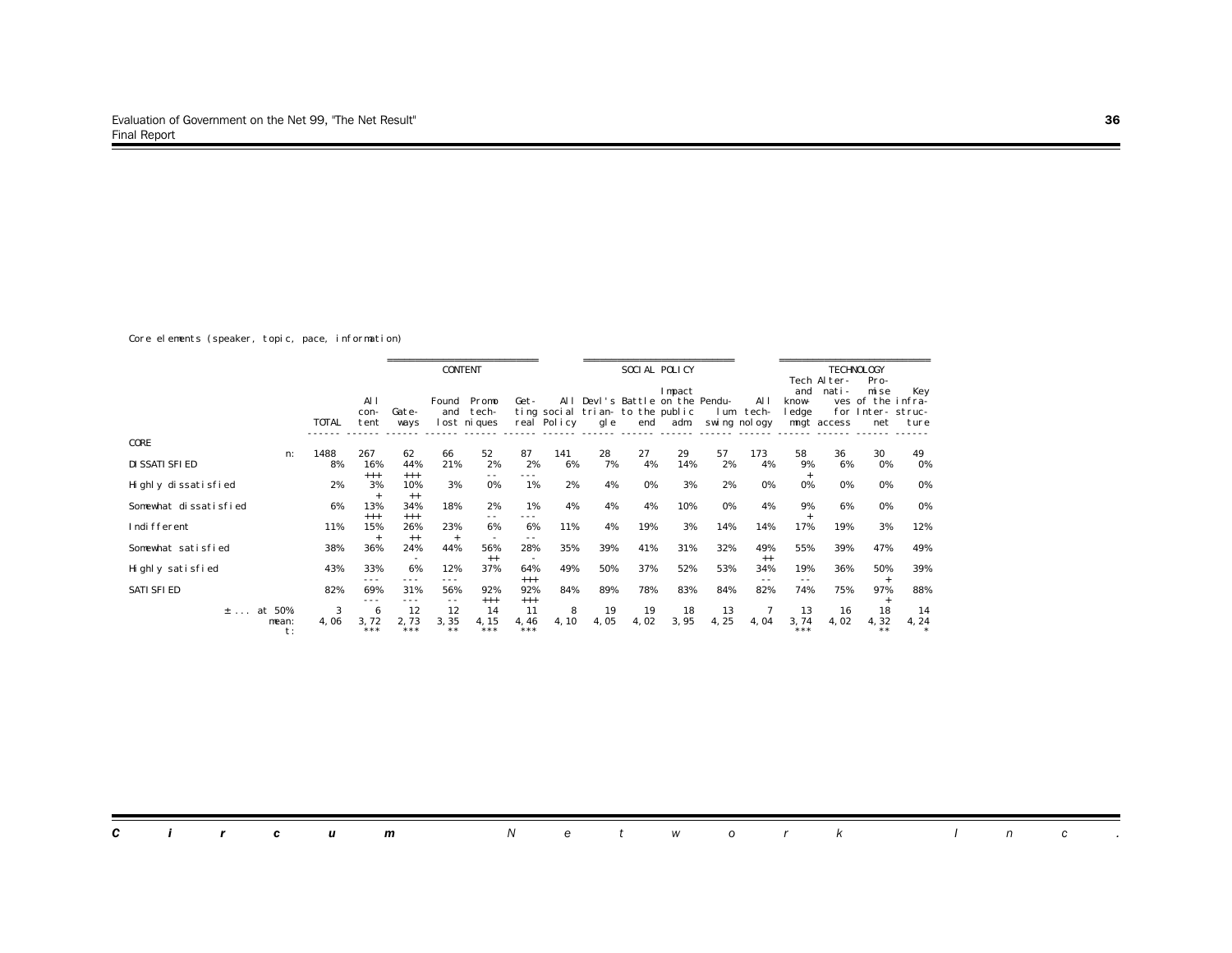|                                 |              |                              |                  | TYPE OF SESSION |                                 |                         |                                 |                    |                                   | <b>PLENARIES</b>            |                                   |            |                         |                                                |                       | <b>WORKSHOPS</b>                     |            |                                                   |                          |
|---------------------------------|--------------|------------------------------|------------------|-----------------|---------------------------------|-------------------------|---------------------------------|--------------------|-----------------------------------|-----------------------------|-----------------------------------|------------|-------------------------|------------------------------------------------|-----------------------|--------------------------------------|------------|---------------------------------------------------|--------------------------|
|                                 |              |                              |                  |                 |                                 |                         |                                 | Peopl e            |                                   |                             |                                   |            |                         |                                                | Struc-                |                                      |            |                                                   |                          |
|                                 | <b>TOTAL</b> | Pl ena-<br>ries              |                  | Con-Social      | Tech-<br>tent Policy nology     | shops                   | Work-plena-<br>ries             | All nities<br>ser- | commu-Buildg<br>zen<br>vice focus | citi-Taking<br>con-<br>trol | Cana-<br>di ans<br>con-<br>nected | up         | All<br>ops              | From<br>bi rth<br>Wrap worksh to re-<br>bi rth | rure<br>func-<br>tion | Secu-<br>your ring a<br>chan-<br>nel | got<br>the | We've Emergg<br>web<br>pro-<br>tech grammg gement | Know-<br>l edge<br>mana- |
| HAND2 Handouts                  |              |                              |                  |                 |                                 |                         |                                 |                    |                                   |                             |                                   |            |                         |                                                |                       |                                      |            |                                                   |                          |
| n:<br>DI SSATI SFI ED           | 770<br>38%   | 272<br>48%                   | 126<br>52%       | 85<br>33%       | 61<br>49%                       | 226<br>16%              | 272<br>48%                      | 38<br>50%          | 58<br>55%                         | 64<br>38%                   | 66<br>48%                         | 46<br>52%  | 226<br>16%              | 95<br>18%                                      | 12<br>58%             | 32<br>13%                            | 17<br>18%  | 60<br>3%                                          | 10<br>30%                |
| Highly dissatisfied             | 25%          | $^{+++}$<br>33%              | $^{+++}$<br>34%  | 22%             | 31%                             | $\frac{1}{2}$<br>8%     | $^{+++}$<br>33%                 | 24%                | 40%                               | 28%                         | 32%                               | 39%        | $- - -$<br>8%           | 7%                                             | 50%                   | 6%                                   | 0%         | $\cdots$<br>3%                                    | 20%                      |
| Somewhat dissatisfied           | 13%          | $^{+++}$<br>15%              | $^{++}$<br>17%   | 11%             | 18%                             | $- - -$<br>8%           | $^{+++}$<br>15%                 | 26%                | 16%                               | 9%                          | 17%                               | 13%        | $- - -$<br>8%           | 11%                                            | 8%                    | 6%                                   | 18%        | 0%                                                | 10%                      |
| Indifferent                     | 26%          | 34%                          | 31%              | 29%             | 30%                             | $ -$<br>11%             | 34%                             | 29%                | 31%                               | 44%                         | 30%                               | 33%        | - -<br>11%              | 13%                                            | 25%                   | 6%                                   | 0%         | $\cdots$<br>8%                                    | 30%                      |
| Somewhat satisfied              | 20%          | $^{+++}$<br>11%              | 12%              | 18%             | 15%                             | $- - -$<br>38%          | $^{+++}$<br>11%                 | 18%                | 10%                               | 5%                          | 15%                               | 9%         | $- - -$<br>38%          | 38%                                            | 8%                    | 31%                                  | 59%        | 47%                                               | 10%                      |
| Highly satisfied                | 16%          | $- - -$<br>7%                | 6%               | 20%             | 7%                              | $^{+++}$<br>35%         | $- - -$<br>7%                   | 3%                 | 3%                                | 14%                         | 6%                                | 7%         | $^{+++}$<br>35%         | 32%                                            | 8%                    | 50%                                  | 24%        | 42%                                               | 30%                      |
| <b>SATI SFIED</b>               | 36%          | $- - -$<br>18%               | $- - -$<br>17%   | 38%             | $\overline{\phantom{a}}$<br>21% | $^{+++}$<br>73%         | $- - -$<br>18%                  | 21%                | 14%                               | 19%                         | 21%                               | 15%        | $^{+++}$<br>73%         | 69%                                            | 17%                   | 81%                                  | 82%        | 88%                                               | 40%                      |
| at 50%:<br>$\pm$<br>mean:<br>t: | 4<br>2,91    | $- - -$<br>6<br>2, 44<br>*** | 9<br>2,37<br>*** | 11<br>3,02      | 13<br>2,48<br>**                | $^{+++}$<br>3,84<br>*** | $- - - -$<br>-6<br>2, 44<br>*** | 16<br>2,50         | 13<br>2, 22                       | 12<br>2,67                  | 12<br>2, 47                       | 14<br>2,30 | $^{+++}$<br>3,84<br>*** | 10<br>3,76                                     | 28<br>2, 17<br>**     | 17<br>4, 13                          | 24<br>3,88 | $^{++}$<br>13<br>4,23<br>***                      | 31<br>3, 20              |

|  |  |  |  |  |  |  | <b>Circum</b> Network Inc. |  |  |  |  |  |  |  |  |  |  |  |
|--|--|--|--|--|--|--|----------------------------|--|--|--|--|--|--|--|--|--|--|--|
|--|--|--|--|--|--|--|----------------------------|--|--|--|--|--|--|--|--|--|--|--|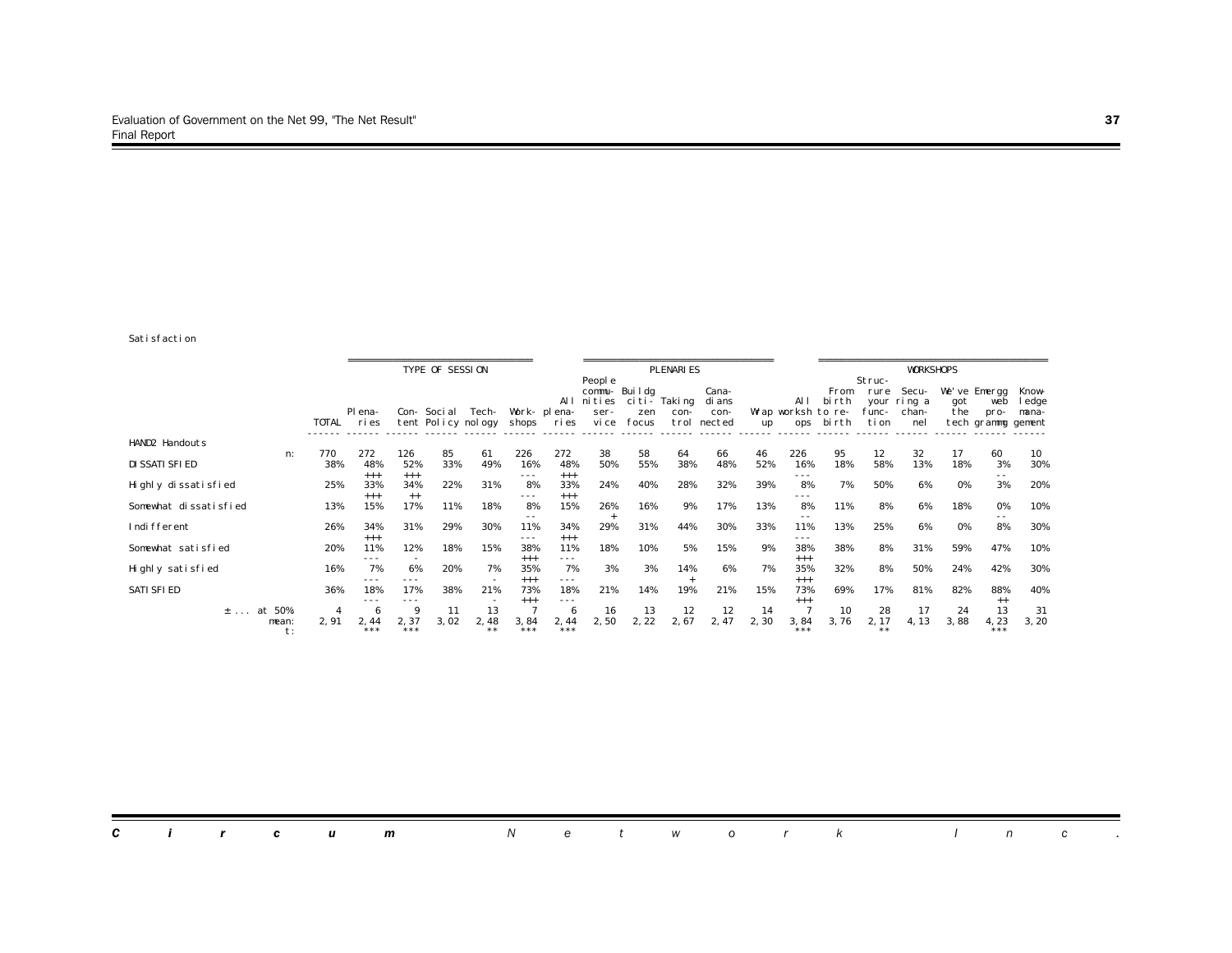|                                 |                        |                      |               | <b>CONTENT</b>               | ----------------------------  |             |                     |                  | <b>SOCIAL POLICY</b>                                            |                     |                               |                                   |                        |                                     | <b>TECHNOLOGY</b>                                              |             |
|---------------------------------|------------------------|----------------------|---------------|------------------------------|-------------------------------|-------------|---------------------|------------------|-----------------------------------------------------------------|---------------------|-------------------------------|-----------------------------------|------------------------|-------------------------------------|----------------------------------------------------------------|-------------|
|                                 | <b>TOTAL</b>           | Al 1<br>con-<br>tent | Gate-<br>ways | Found<br>and                 | Promo<br>tech-<br>lost niques | Get-        | Al 1<br>real Policy | gl e             | Devl's Battle on the Pendu-<br>ting social trian- to the public | Impact<br>end adm.  |                               | Al 1<br>lum tech-<br>swing nology | and<br>know-<br>l edge | Tech Alter-<br>nati-<br>mngt access | Pro-<br>mi se<br>ves of the infra-<br>for Inter- struc-<br>net | Key<br>ture |
| HAND2 Handouts                  |                        |                      |               |                              |                               |             |                     |                  |                                                                 |                     |                               |                                   |                        |                                     |                                                                |             |
| n:<br>DI SSATI SFI ED           | 770<br>38%             | 126<br>52%           | 27<br>56%     | 41<br>44%                    | 23<br>61%                     | 35<br>51%   | 85<br>33%           | 13<br>62%        | 14<br>43%                                                       | 12<br>50%           | 46<br>17%                     | 61<br>49%                         | 19<br>58%              | 14<br>43%                           | 9<br>44%                                                       | 19<br>47%   |
| Highly dissatisfied             | 25%                    | $^{+++}$<br>34%      | 22%           | 29%                          | 43%                           | 43%         | 22%                 | 54%              | 29%                                                             | 42%                 | - - -<br>7%                   | 31%                               | 32%                    | 36%                                 | 22%                                                            | 32%         |
| Somewhat dissatisfied           | 13%                    | $^{++}$<br>17%       | 33%           | 15%                          | 17%                           | 9%          | 11%                 | 8%               | 14%                                                             | 8%                  | $- - -$<br>11%                | 18%                               | 26%                    | 7%                                  | 22%                                                            | 16%         |
| Indifferent                     | 26%                    | 31%                  | 41%           | 27%                          | 26%                           | 31%         | 29%                 | 31%              | 57%                                                             | 33%                 | 20%                           | 30%                               | 26%                    | 36%                                 | 11%                                                            | 37%         |
| Somewhat satisfied              | 20%                    | 12%                  | 0%            | 24%                          | 9%                            | 9%          | 18%                 | 8%               | 0%                                                              | 17%                 | 26%                           | 15%                               | 16%                    | 7%                                  | 22%                                                            | 16%         |
| Highly satisfied                | 16%                    | 6%                   | 4%            | $^{++}$<br>5%                | 4%                            | 9%          | 20%                 | 0%               | 0%                                                              | 0%                  | $+$<br>37%                    | 7%                                | 0%                     | 14%                                 | 22%                                                            | 0%          |
| <b>SATI SFIED</b>               | 36%                    | $- - -$<br>17%       | 4%            | 29%                          | 13%                           | 17%         | 38%                 | 8%               | 0%                                                              | 17%                 | $^{+++}$<br>63%               | $\overline{\phantom{a}}$<br>21%   | 16%                    | 21%                                 | 44%                                                            | 16%         |
| at 50%:<br>$\pm$<br>mean:<br>t: | $\overline{4}$<br>2,91 | 9<br>2,37<br>***     | 19<br>2,30    | $\overline{ }$<br>15<br>2,61 | 20<br>2, 13                   | 17<br>2, 31 | 11<br>3,02          | 27<br>1,92<br>** | 26<br>2, 29<br>**                                               | 28<br>2, 25<br>- 28 | $^{+++}$<br>14<br>3,76<br>*** | 13<br>2,48<br>**                  | 22<br>2, 26            | 26<br>2,57                          | 33<br>3,00                                                     | 22<br>2,37  |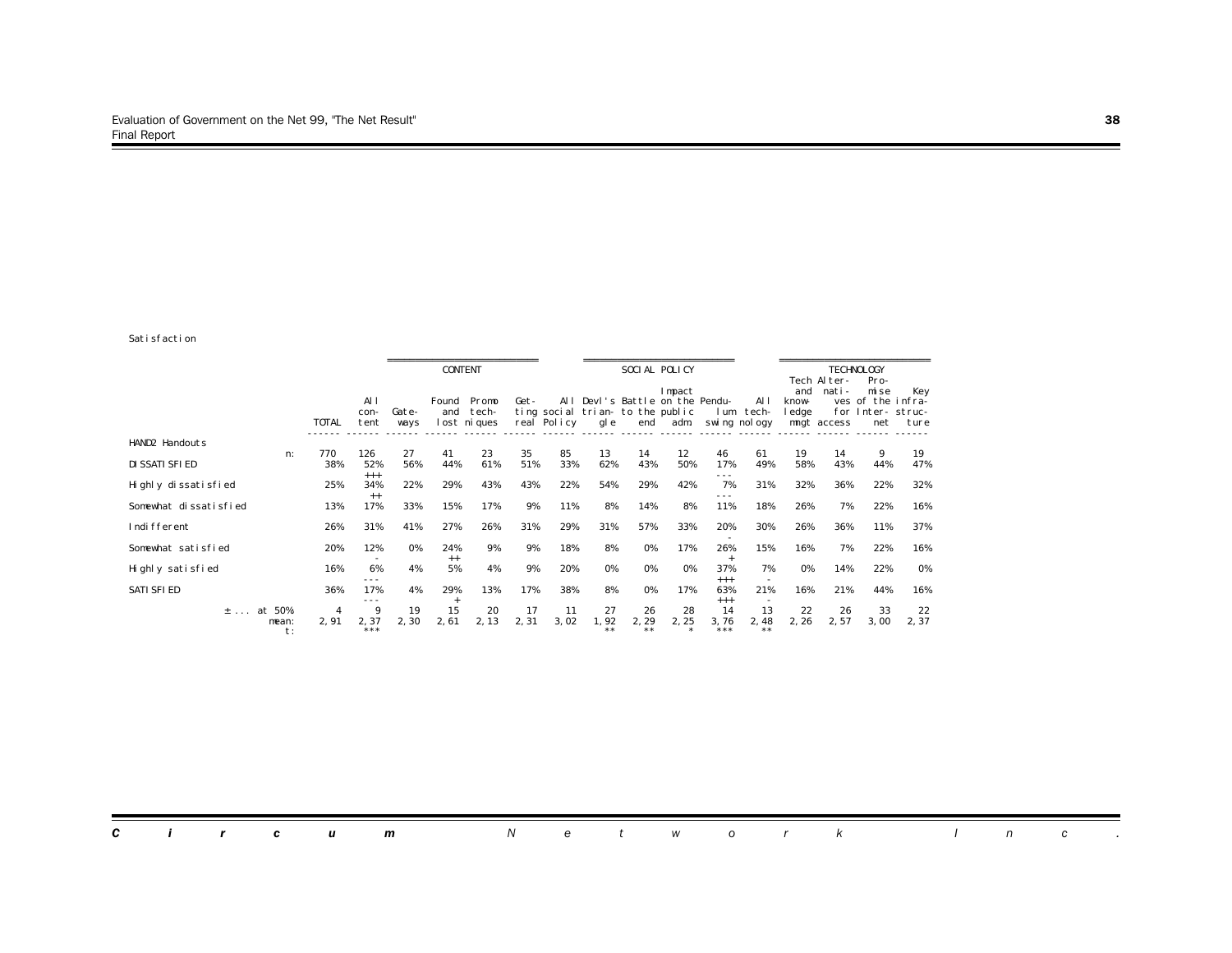|                                 | TYPE OF SESSION |                 |                             |                 |                                        |            |                              |                    |                                   |                             |                                        |            |             |                                                |                       |                                      |            |                                                   |                          |
|---------------------------------|-----------------|-----------------|-----------------------------|-----------------|----------------------------------------|------------|------------------------------|--------------------|-----------------------------------|-----------------------------|----------------------------------------|------------|-------------|------------------------------------------------|-----------------------|--------------------------------------|------------|---------------------------------------------------|--------------------------|
|                                 |                 |                 |                             |                 |                                        |            |                              | People             |                                   | <b>PLENARIES</b>            |                                        |            |             |                                                | Struc-                | <b>WORKSHOPS</b>                     |            |                                                   |                          |
|                                 | <b>TOTAL</b>    | Pl ena-<br>ries |                             |                 | Con-Social Tech-<br>tent Policy nology | shops      | Work-plena-<br>ries          | All nities<br>ser- | commu-Buildg<br>zen<br>vice focus | citi- Taking<br>con-        | Cana-<br>di ans<br>con-<br>trol nected | up         | Al 1<br>ops | From<br>bi rth<br>Wrap worksh to re-<br>bi rth | rure<br>func-<br>tion | Secu-<br>your ring a<br>chan-<br>nel | got<br>the | We've Emergg<br>web<br>pro-<br>tech grammg gement | Know-<br>l edge<br>mana- |
| FACI2 Facilities                |                 |                 |                             |                 |                                        |            |                              |                    |                                   |                             |                                        |            |             |                                                |                       |                                      |            |                                                   |                          |
| n:<br>DI SSATI SFI ED           | 1422<br>25%     | 614<br>19%      | 256<br>54%                  | 135<br>17%      | 160<br>13%                             | 257<br>23% | 614<br>19%                   | 83<br>18%          | 126<br>18%                        | 165<br>10%                  | 141<br>34%                             | 99<br>16%  | 257<br>23%  | 96<br>19%                                      | 25<br>24%             | 31<br>23%                            | 20<br>40%  | 60<br>18%                                         | 25<br>32%                |
| Highly dissatisfied             | 9%              | $- - -$<br>8%   | $^{+++}$<br>19%<br>$^{+++}$ | 4%              | - - -<br>4%                            | 6%         | $- - -$<br>8%                | 2%                 | 10%                               | $- - -$<br>4%               | $^{+++}$<br>14%<br>$^{++}$             | 9%         | 6%          | 5%                                             | 8%                    | 3%                                   | 15%        | 3%                                                | 12%                      |
| Somewhat dissatisfied           | 16%             | 11%<br>$- - -$  | 36%<br>$^{+++}$             | 13%             | 9%                                     | 16%        | 11%<br>$- - -$               | 16%                | 8%                                | 6%                          | 20%<br>$^{+++}$                        | 7%         | 16%         | 14%                                            | 16%                   | 19%                                  | 25%        | 15%                                               | 20%                      |
| Indi fferent                    | 17%             | 18%             | 18%                         | 17%             | 12%                                    | 15%        | 18%                          | 18%                | 17%                               | 18%                         | 16%                                    | 21%        | 15%         | 10%                                            | 20%                   | 16%                                  | 20%        | 15%                                               | 24%                      |
| Somewhat satisfied              | 36%             | 40%             | 19%<br>$- - -$              | 39%             | 43%                                    | 39%        | 40%<br>$^{+}$                | 39%                | 44%                               | 42%                         | 35%                                    | 41%        | 39%         | 44%                                            | 40%                   | 32%                                  | 25%        | 43%                                               | 32%                      |
| Highly satisfied                | 22%             | 23%             | 9%                          | 27%             | 32%                                    | 23%        | 23%                          | 25%                | 21%                               | 30%                         | 16%                                    | 21%        | 23%         | 27%                                            | 16%                   | 29%                                  | 15%        | 23%                                               | 12%                      |
| <b>SATI SFIED</b>               | 58%             | 63%<br>$^{++}$  | $- - -$<br>28%<br>$- - -$   | 66%             | $^{+++}$<br>75%<br>$^{+++}$            | 62%        | 63%<br>$^{++}$               | 64%                | 64%                               | $\ddot{}$<br>72%<br>$^{++}$ | 50%<br>$- - -$                         | 63%        | 62%         | 71%                                            | 56%                   | 61%                                  | 40%        | 67%                                               | 44%                      |
| at 50%:<br>$\pm$<br>mean:<br>t: | 3<br>3.46       | 4<br>3,58<br>** | 6<br>2,64<br>***            | 8<br>3,72<br>** | 8<br>3,90<br>***                       | 6<br>3,56  | $\overline{4}$<br>3,58<br>** | 11<br>3,69         | 9<br>3,56                         | 8<br>3,87<br>***            | 8<br>3, 18<br>***                      | 10<br>3,59 | 6<br>3,56   | 10<br>3,74                                     | 20<br>3, 40           | 18<br>3,65                           | 22<br>3,00 | 13<br>3,68                                        | 20<br>3, 12              |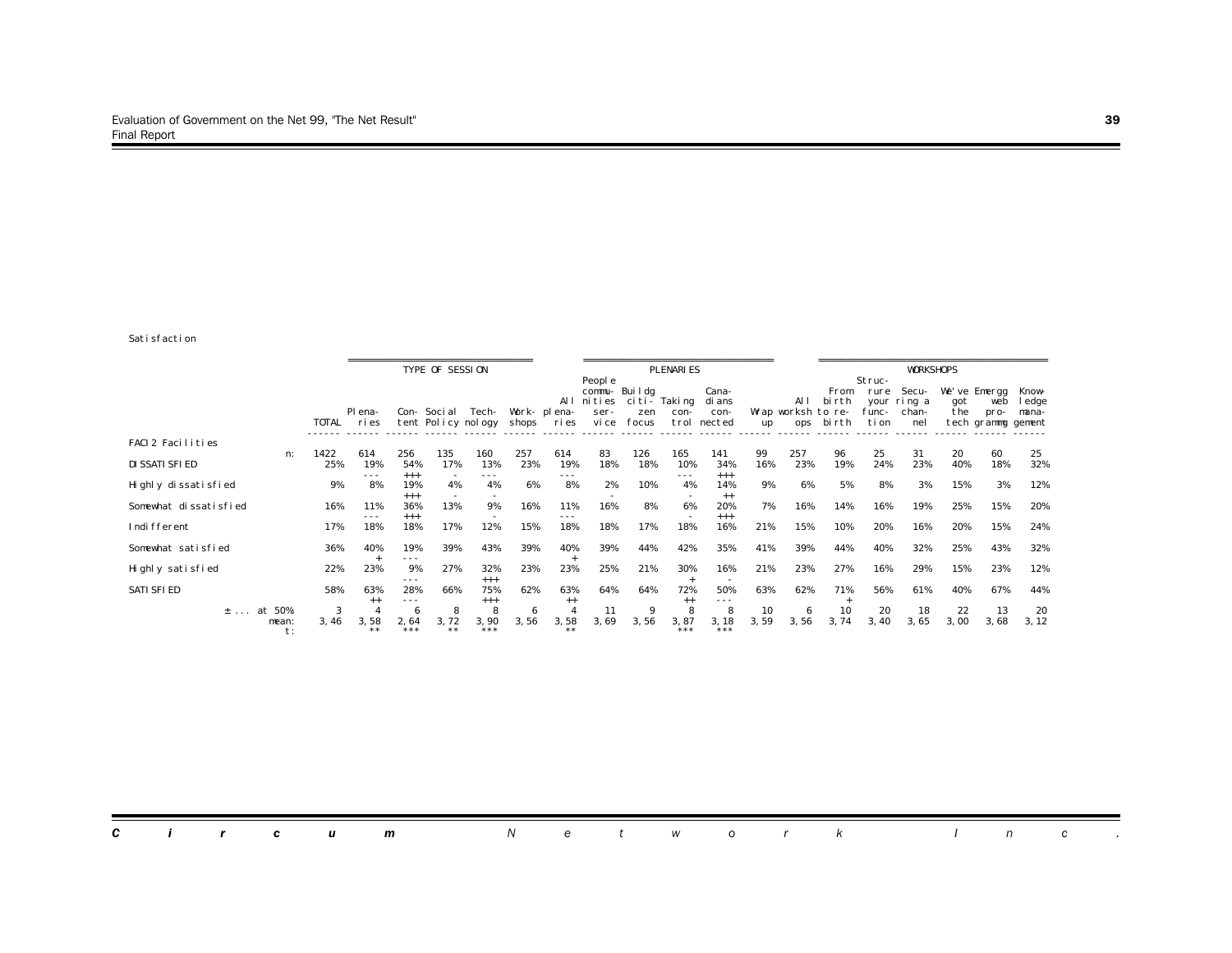|                       |         |              |                 |         |       | <b>CONTENT</b> |          |             |      |      | SOCIAL POLICY                    |      |              |       |             | <b>TECHNOLOGY</b> |                |
|-----------------------|---------|--------------|-----------------|---------|-------|----------------|----------|-------------|------|------|----------------------------------|------|--------------|-------|-------------|-------------------|----------------|
|                       |         |              |                 |         |       |                |          |             |      |      |                                  |      |              |       | Tech Alter- | Pro-              |                |
|                       |         |              |                 |         |       |                |          |             |      |      | Impact                           |      |              | and   | nati-       | mi se             | Key            |
|                       |         |              | AI <sub>1</sub> |         | Found | Promo          | Get-     | Al 1        |      |      | Devl's Battle on the Pendu-      |      | Al 1         | know- |             | ves of the infra- |                |
|                       |         |              | con-            | Gate-   | and   | tech-          |          |             |      |      | ting social trian- to the public |      | lum tech-    | ledge |             | for Inter- struc- |                |
|                       |         | <b>TOTAL</b> |                 |         |       |                |          |             |      |      |                                  |      |              |       |             |                   |                |
|                       |         |              | tent            | ways    |       | lost niques    |          | real Policy | gl e | end  | adm.                             |      | swing nology |       | mngt access | net               | ture           |
| FACI2 Facilities      |         |              |                 |         |       |                |          |             |      |      |                                  |      |              |       |             |                   |                |
|                       | n:      | 1422         | 256             | 58      | 64    | 53             | 81       | 135         | 26   | 27   | 28                               | 54   | 160          | 55    | 33          | 26                | 46             |
| DI SSATI SFI ED       |         | 25%          | 54%             | 50%     | 58%   | 58%            | 52%      | 17%         | 15%  | 15%  | 11%                              | 22%  | 13%          | 11%   | 15%         | 0%                | 22%            |
|                       |         |              | $^{+++}$        |         |       |                |          |             |      |      |                                  |      | $- - -$      |       |             |                   | $\overline{1}$ |
| Highly dissatisfied   |         | 9%           | 19%             | 14%     | 20%   | 28%            | 15%      | 4%          | 8%   | 0%   | 7%                               | 2%   | 4%           | 9%    | 3%          | 0%                | 0%             |
|                       |         |              | $^{+++}$        |         |       | $^{+}$         |          |             |      |      |                                  |      |              |       |             |                   |                |
| Somewhat dissatisfied |         | 16%          | 36%             | 36%     | 38%   | 30%            | 37%      | 13%         | 8%   | 15%  | 4%                               | 20%  | 9%           | 2%    | 12%         | 0%                | 22%            |
|                       |         |              | $+++$           |         |       |                |          |             |      |      |                                  | $+$  |              |       |             |                   | $^{+++}$       |
| Indifferent           |         | 17%          | 18%             | 29%     | 17%   | 15%            | 11%      | 17%         | 15%  | 30%  | 11%                              | 15%  | 12%          | 9%    | 12%         | 19%               | 11%            |
|                       |         |              |                 | $^{++}$ |       |                |          |             |      |      |                                  |      |              |       |             |                   |                |
| Somewhat satisfied    |         | 36%          | 19%             | 14%     | 22%   | 25%            | 17%      | 39%         | 46%  | 30%  | 43%                              | 39%  | 43%          | 45%   | 36%         | 50%               | 41%            |
|                       |         |              | $- - -$         |         |       |                |          |             |      |      |                                  |      |              |       |             |                   |                |
| Highly satisfied      |         | 22%          | 9%              | 7%      | 3%    | 2%             | 20%      | 27%         | 23%  | 26%  | 36%                              | 24%  | 32%          | 35%   | 36%         | 31%               | 26%            |
|                       |         |              | $- - -$         |         |       |                | $^{+++}$ |             |      |      |                                  |      | $^{+++}$     |       |             |                   |                |
| <b>SATI SFIED</b>     |         | 58%          | 28%             | 21%     | 25%   | 26%            | 37%      | 66%         | 69%  | 56%  | 79%                              | 63%  | 75%          | 80%   | 73%         | 81%               | 67%            |
|                       |         |              | $- - -$         |         |       |                | $+$      |             |      |      |                                  |      | $^{+++}$     |       |             |                   |                |
| $\pm$                 | at 50%: | 3            | 6               | 13      | 12    | 13             | 11       | 8           | 19   | 19   | 19                               | 13   | 8            | 13    | 17          | 19                | 14             |
|                       | mean:   | 3,46         | 2,64            | 2,64    | 2,50  | 2, 42          | 2,90     | 3,72        | 3,69 | 3,67 | 3,96                             | 3,63 | 3,90         | 3,95  | 3, 91       | 4, 12             | 3,72           |
|                       | t:      |              | ***             |         |       |                | $\ast$   | **          |      |      |                                  |      | ***          |       |             |                   |                |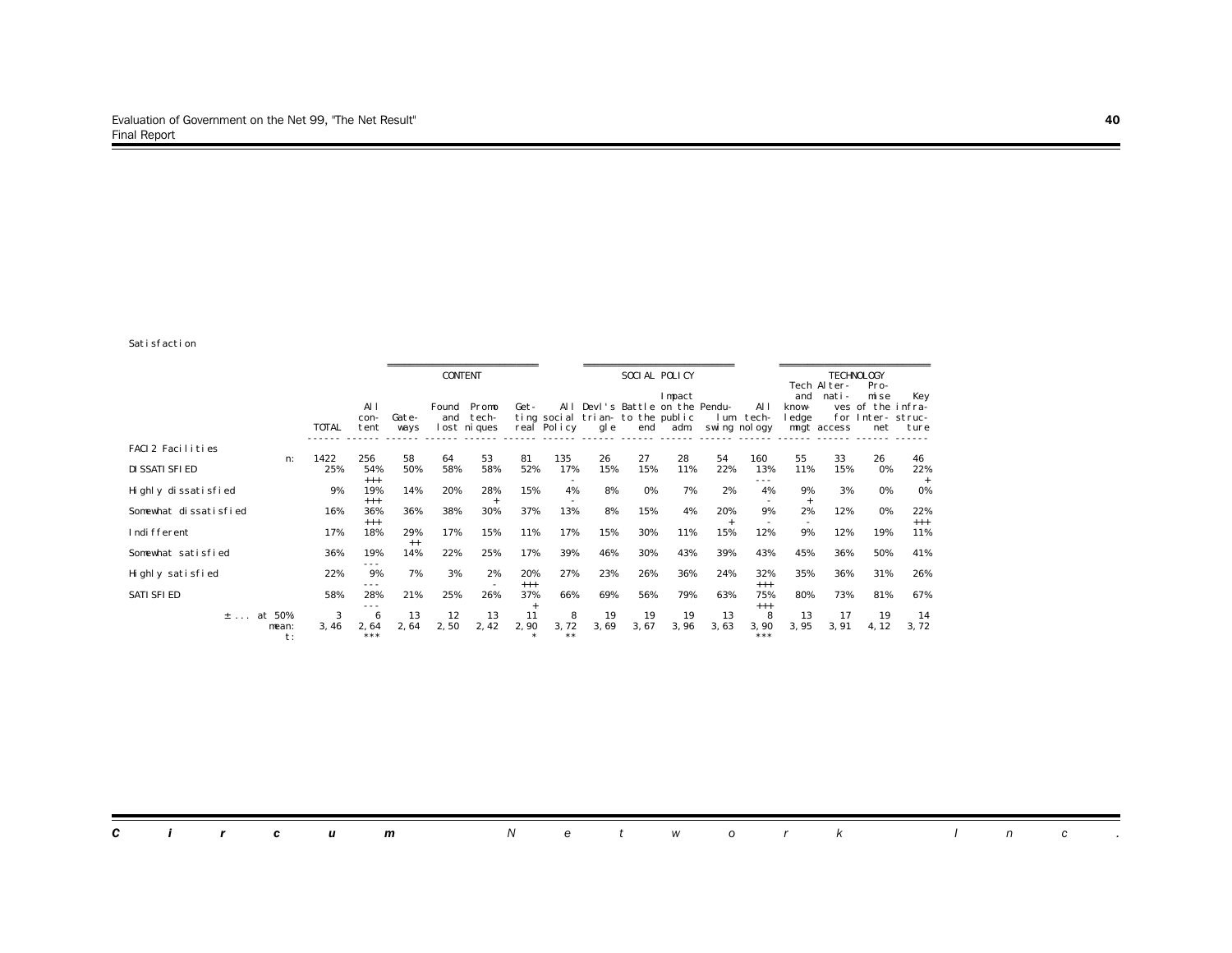- STARTED/ENDED ON TIME
- IRRELEVENT TOPIC OF GENDER-SPECIFIC RESEARCH NOT RELEVANT FOR PURPOSE OF CONFERENCE. OK OVERVIEW -NO NEW INSIGHT PROVIDED
- BRENDA LAUREL GAVE AN EXCELLENT TALK
- BRENDA LAUREL WAS AN EXCELLENT PRESENTER
- BUILDING COMMUNITIES
- COVERED PARTICULARLY USEFUL TOPIC
- VERY INFORMATIVE, WELL PRESENTED INFORMATION ON A BROAD SCALE. USEFUL FOR ALL WHO WORK ON THE INTERNET IN GOV'T
- PRESENTATION DYNAMIQUE
- CONTENT WAS EASILY UNDERSTOOD, CLEAR AND APPLICABLE
- THE SPEAKERS KNOWLEDGE AND APPROACH
- NOUVELLE APPROCHE DE MME LAUREL
- BRENDA LAUREL, SA VISION D'UN SITE INTERNET
- CHANGES REQUIRED / NEXT STEPS
- TOPIC WAS GOOD AND INFORMATIVE
- WONDERFUL SPEAKER-INSPIRING
- SES INFOS ETAIENT BASEES SUR LA RECHERCHE, IL Y AVAIT DU PRATIQUE AVEC LA THEORIE
- THOUGHT PROVOKING PRESENTATION
- GOOD GUEST SPEAKER-COULD APPLY EVEN THOUGH IT WAS AN AMERICAN APPROACH
- **FXCELLENT SPEAKER**
- LOOKING IN FROM THE OUTSIDE AND COMPARING TO INDUSTRY WAS VERY HELPFUL
- TRES BONNE ORATRICE, INTERESSANT, BIEN STRUCTURE ET PRESENTE
- BRENDA LAUREL WAS AN EXCELLENT SPEAKER AND WAS EXTREMLY RELEVANT TO THE TOPIC SHAPING THE FUTURE OF THE INTERNET
- BRENDA WAS INTERESTING AND DYNAMIC SPEAKER
- ISSUES COVERED AROUND PERSONAL IDENTITY
- BRENDA LAUREL'S PRESENTATION WAS EXTREMELY INFORMATIVE & ENLIGHTENING, USEFUL, RELEVANT
- ESPECIALLY ENJOYED THE QUALITY & PROFESIONALISM & HUMOR OF BRENDA LAUREL -AN EXCEPTIONAL START TO CONFERENCE
- REGISTRATION PROCESS WAS EFFICIENT-ROOM WELL APPOINTED-CONTINENTAL BREAKFAST WAS NICE
- GOOD VARIETY OF TOPICS, NO WANDERING TO THE POINT
- LIVELY SPEAKER-ENTERTAINING-THOUGHT PROVOKING IDEAS
- PERSONABLE, ANIMATED, INTERESTING

*Circum Network Inc .*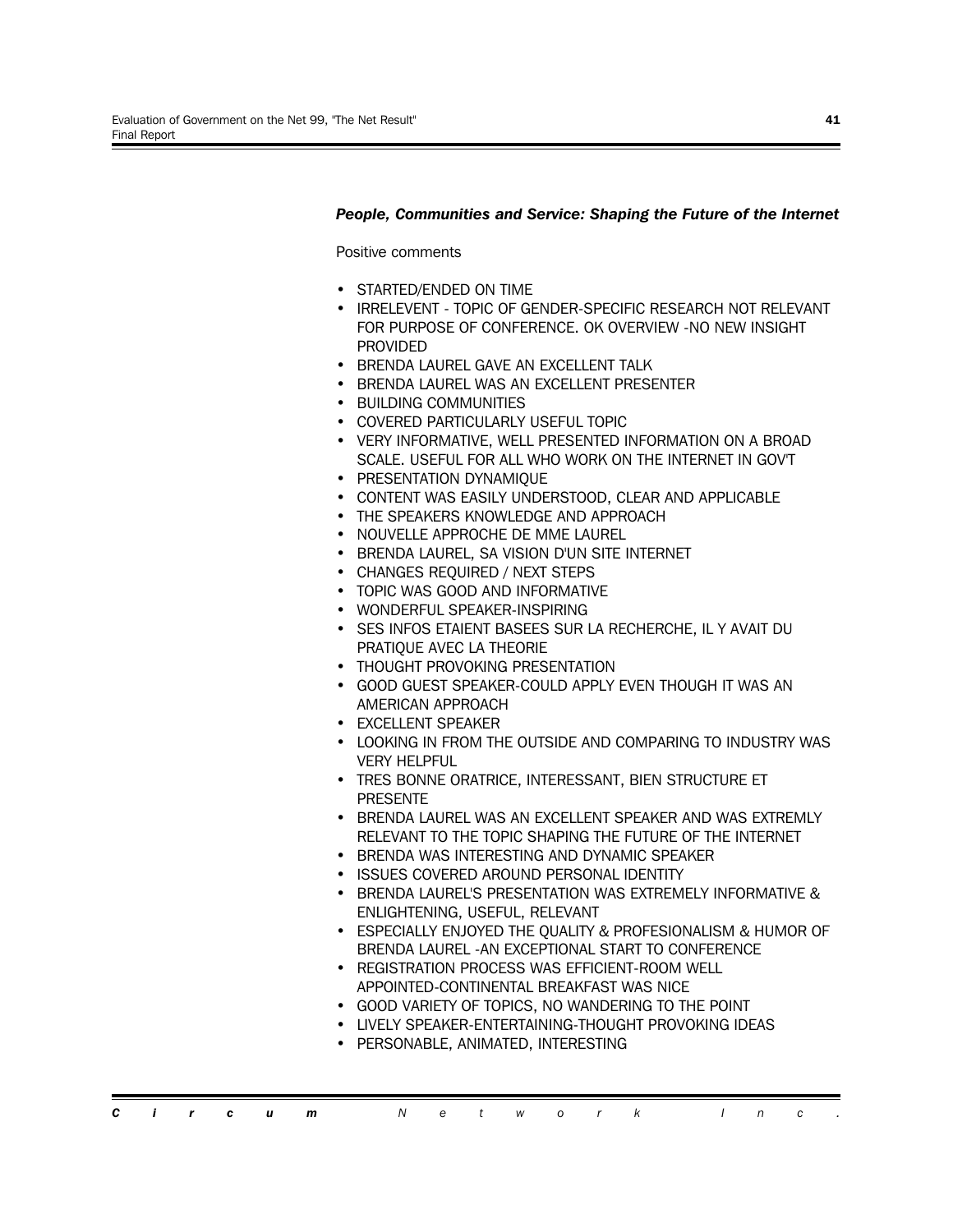- DISCUSSION SURROUNDING DIVERSITY-Q.& A.SESSION AT THE END OF THE TALK-THE LAST QUESTION AND ANSWER ASKED BY WOMAN WHO DID RESEARCH AT DALHOUSIECF. BRANDING
- RELATIONSHIP OF HOW RESEARCH TO THE GOV'T SCENE
- SA CONNAISSANCES DES REALITES CANADIENNES LUI A PERMIS DE FAIRE DES REFERENCES PERTINENTES
- EXCELLENT SPEAKER, TOUCH ON MANY ITEMS TO CONSIDER IN MY FUTURE
- THE CONCEPT OF ESTABLISHING ONLINE COMMUNITIES
- LA PERSPECTIVE ETRANGERE
- GREAT SPEAKER-BRENDA LAUREL INTERESTING ISSUE OF **COMMUNITIES**
- TOPIC WAS GREAT-LIKED THE CASE STUDY AND HOW IT WAS ADAPTED TO OUR CASE
- THE SPEAKER BRENDA LAUREL DID AN EXCELLENT JOB CONNECTING WITH JUST ABOUT EVERYONE IN THE ROOM (ANALOGIES/EXAMPLES)
- BRENDA LAUREL-ENTERTAINING AND THOUGHT PROVOKING
- INTERESTING TO HEAR MINISTER SPEAKS
- ORGANISATION
- FOR ENGLISH SPEAKING ONLY-LOSS SOME CONTENT ON FIRST SPEAKER

- TOO DARK-FOCUS ON LESSONS LEARNED & HOW WE CAN BENEFIT FROM THE INFORMATION
- LACK OF INSIGHT INTO "INFORMATION/CULTURAL INFRASTRUCTURE"COMMITMENTS MADE IN OCT 99 THRONE SPEECH
- SOMEWHAT OFF TOPIC
- WOULD PREFER BINDER WITH SPEAKERINE NOTES INIT OR AT LEAST A NICK..
- NO HANDOUTS SCREENS MOVED TOO FAST TO TAKE NOTES
- DISCONNECT BETWEEN SPEECH AND OVERHEADS TOO FAST TO TAKE NOTES - SPEAKER WAS ALMOST INVISIBLE BECAUSE OF POOR LIGHTING
- MANQUE TRADUCTION ACETATES ELECTRONIQUES
- ANNOUNCEMENT, RE TRANSLATION SHOULD BE MADE BEFORE EVERYONE SITS-PERHAPS BY THOSE GIVING OUT REGISTRATION KITS-QUESTION AND ANSWER TIME SHOULD BE NOTED BEFORE
- ACETATES ECRITES TROP PETIT
- ALFONSO GAGLIANO:CONTENU DU DISCOURS PAS ASSEZ PRO-ACTIF, COMMENT REALISER CE QUI RESTE A FAIRE ET AVEC QUELS MOYENS???
- CHAIRS UNCOMFORTABLE
- TEMPERATURE TROP FROID (VENTILATION)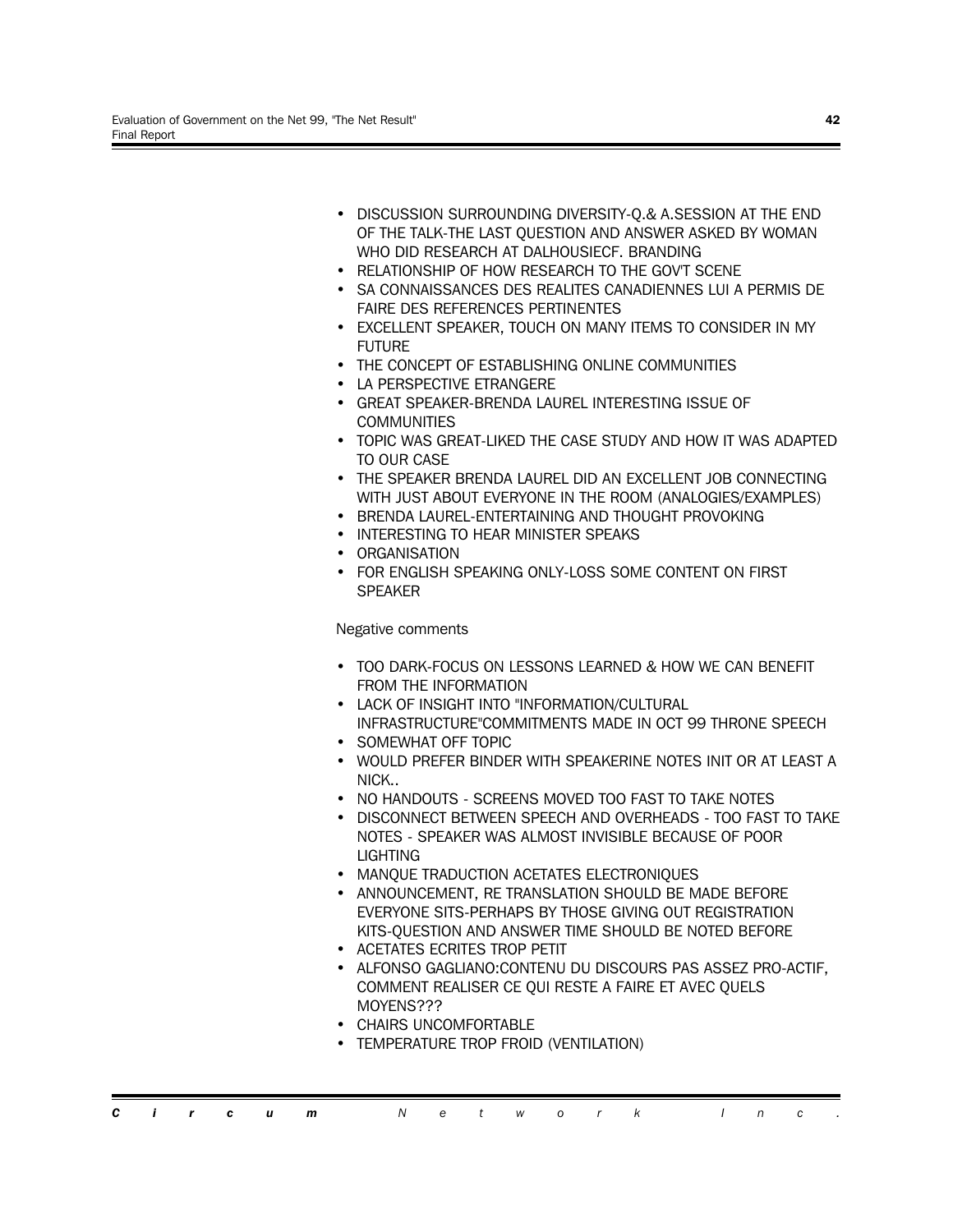- HANDOUTS OF PRESENTATION NOT AVAILABLE
- PLUS ECLAIRAGE SUR LA PERSONNE QUI PARLE, TROP FROID
- CHANGING OF TEXT ON SLIDES FROM ENGLISH TO FRENCH DISTRACTING
- WHY IS IT SO DIFF. TO DISPLAY A PRESENTATION ON 2 SCREENS-THIS LEVEL OF DIFFICULTY UNACCEPTABLE AT PUBLIC EVENT, A TECHNOLOGY-BASED CONFERENCE!!!
- ELLE A PASSE TROP DE TEMPS SUR LES DIAPOS
- NO HAND OUTS GIVEN FOR PRESENTATION
- THE SESSION WAS LATE STARTING AND THEREFORE THE CONFERENCE WAS BEHIND THE REST OF THE MORNING
- HAVING THE SESSIONS RUN LATE IN THE FIRST INSTANCE SETS A DISTURBING PRECEDENT-GAGLIANO'S SPEACH WAS OVER LONG
- PRESENTATIONS WERE NOT READILY AVAILABLE
- AN OBSERVATION-NUMEROUS PEOPLE DID CONNECT WITH THEME OF SPEECH-ONLINE COMMUNITIES AND BRANDING
- RELEVANCE OF TOPIC TO GOVERNMENT AND ELECTRONIC SERVICE DELIVERY AND INTERNET WAS NOT OBVIOUS
- NEED MORE INFO ON TOPICS
- OK
- PACK AND CONTENT-TOO SOFT, WARM AND CUDDELY
- ONLY ONE CONCRETE EXAMPLE PROVIDED, EX:SAN FRANCISCO GAY COMMUNITY AND HEALTH DEPARTMENT-WOULD HAVE LIKED TO SEE MORE EXAMPLES
- SLIDES WERE CHANGED TOO QUICKLY TO GET ALL THE INFORMATION FROM THEM
- LATE START
- THE MINISTER GAVE A 1/2 HOUR SPEECH NOT 15 MINUTES AND STARTED 15 MINUTES LATE
- SEULE LA DERNIERE PLANCHE PARLAIT DES COMMUNAUTES
- ROOM IS TOO DARK
- TIMING ISSUE KIND OF-THREW THE AM OFF
- DIDN'T START ON TIME-SPEAKERS SHOULD PICK A LANGUAGE & STICK WITH IT-KEPT MISSING THE FIRST HALF OF SENTENCES ON EACH SWITCH FROM TRANSLATOR
- TROP DE DETAILS, PAS ASSEZ DE SYNTHESE
- GAGLIANO'S PLUG FOR PWGSC
- LATE START
- CHAIRS,UNCOMFORTABLE VINYL--HOT
- THE PACE OF THE SLIDES WAS TOO FAST TO TAKE GREAT NOTES-NEED TO GET COPIES OF THE PRESENTATION
- IT SEEMS THAT THE MINISTER IS NOT FAMILIAR WITH TECHNOLOGY-USED COMMON TERMS INCORRECTLY-LEADERSHIP
- DELAY
- TECHNOLOGY WAS FLAKY ON PRESENTATION SLIDES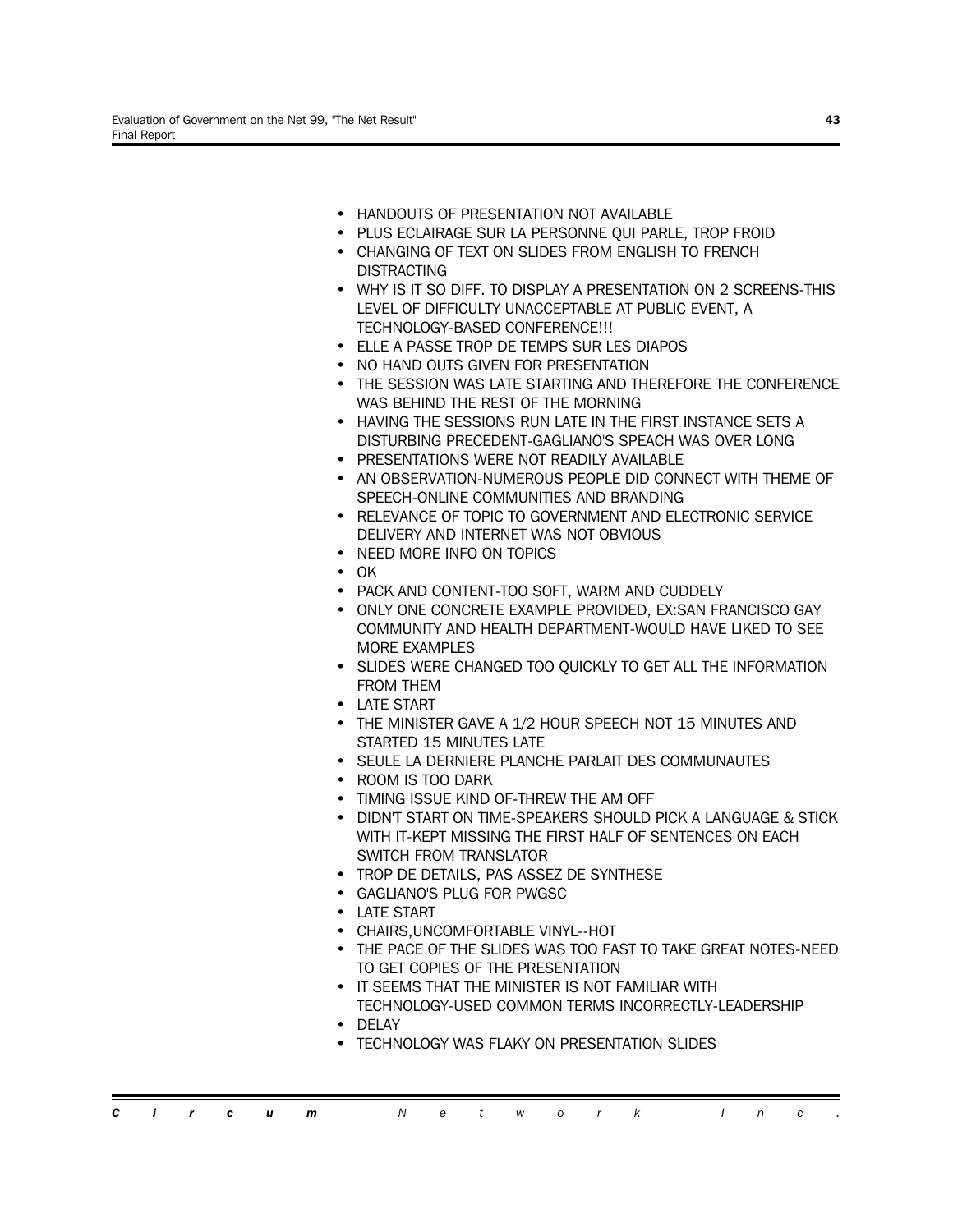# *Building a Citizen Focus Service Initiative — What's in it for Canadians*

- LA PRESENTATION DE RALPH HEINTZMAN, TRES CLAIRE ET INTERESSANTE
- LISTENING TO MR HEINTZMAN
- CONFIRMED WHAT I SUSPECTED
- RICH CONTENT
- ALTHOUGH THERE WAS NOT ENOUGH TIME TO DISCUSS THE INFORMATION PRESENTED, THERE WAS A WEALTH OF IT, GIVEN QUICKLY AND CONCISELY
- THIS WAS A MOST VALUABLE AND LOVED THE INTEGRATION OF THE THREE SPEAKERS-BEST MODERATOR IN CONTENT STREAM
- I'VE HEARD A LOT ABOUT SERVICE CANADA-GREAT TO FINALY FIND OUT ABOUT IT
- PRESENTATIONS WERE RELEVANT AND INFORMATIVE
- AIR QUALITY GIVEN THE NUMBER OF SMOKERS
- RALPH HEINTZMAN'S PRESENTATION WAS VERY INFORMATIVE
- PRESENTATIONS BIEN STRUCTUREES ET CLAIRES
- PERTINENT INFORMATION ON WHY WE SHOULD DO THE WORK NEEDED
- SHE WAS VERY GOOD SPEAKER-ENGAGED HER AUDIENCE-SPOKE IN UNDERSTANDABLE LANGUAGE
- EKOS INFO
- ACTION: FOUND DELEGATE A BETTER SEAT TO SEE AND HEAR
- SERVICE OF FOOD-SPEAKER CHAIR
- L'ORIENTATION FUTURE, LA VISION
- WELL DONE
- 3RD SPEAKER- ON TOPIC, GOOD PACE AND SLIDES
- GREAT CONTENT- LIKED THE FRENCH PRESENTATION
- SPEACHS
- **3RD SPEAKER IN TOPICS-BETTER SLIDES**
- LE DYNAMISME DE LA PRESENTATRICE
- YES
- GOOD RELEVANT PRESENTATION BY MALCOLM
- PROFESSOR CARTIER'S WERE SHARP AND ORIGINAL
- EXCELLENT SPEAKER (BRENDA LAUREL)- VERY ACCOMPLISH MODERATOR
- LAST SPEAKER WAS VERY GOOD-INFORMATIVE,CONCISE AND SLIDES IN ENGLISH AND FRENCH-CLEAN SPEACH
- FINAL PRESENTATION PROVIDED SOME INTERESTING STATS
- LA PRESENTATION ETAIT DANS LES DEUX LANGUES; 2 SPEAKERS ANGLAIS, 1 FRANCAIS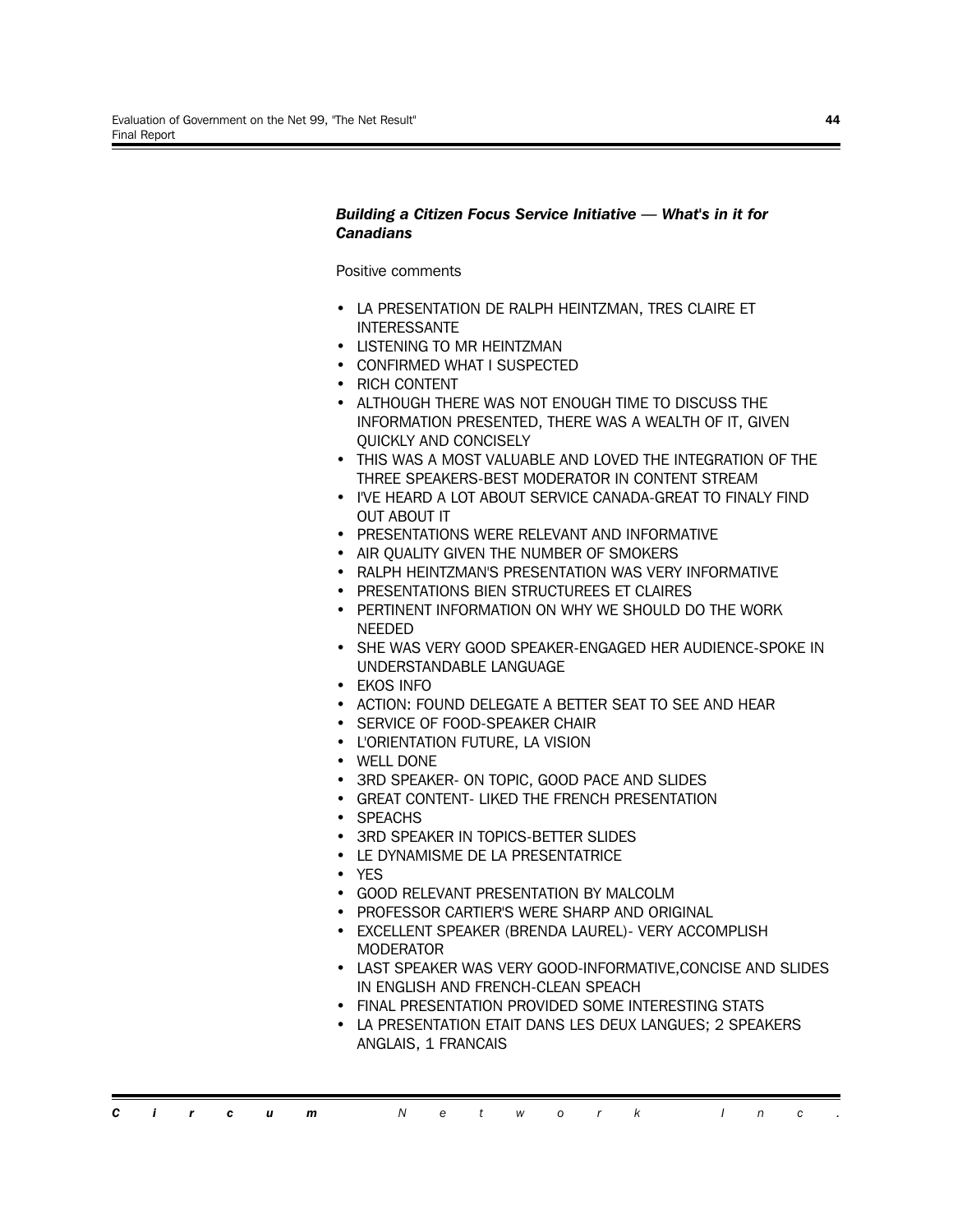- GOOD CONTENT
- VERY ARTICULATE, ESPESCIALLY MONIQUE CHARBONNEAU AND R. HEINTZMAN
- GOOD CONTENT AND SPEAKERS
- FIRST AND LAST SPEAKERS WERE VERY GOOD
- MONIQUE CHARBONNEAU-EXCELLENT-CEFRIO SLIDES ARE EASY TO READ AND VERY CLEAR/AS WELL AS EKOS PRESENTATION
- QUELQUES STATISTIQUES INTERESSANTES
- DR HEINBTZMAN BEST SPEAKER SO FAR-INFO WAS USEFUL
- VERY INTERESTING -I ENJOYED THE CASE STUDY TO GOV'T ON THE NET AND SUGGESTIONS TO MAKE NET MORE LIKE A COMMUNITY
- 3RD PRESENTOR WAS THE BEST BUT HIS PRESENTATION WAS TOO **SHORT**
- LA 2E PRESENTATION ETAIT PLUS INTERESSANTE(MME CHARBONNEAU)-J'AI BEAUCOUP APPRECIE QUE LES DIAPOS SOIENT DANS LES DEUX LANGUES
- BRENDA LAUREL-VERY INTERESTING SPEAKER
- LE CONTENU ET LA CLARTE DES PRESENTATIONS
- PRESENTATION DE MME CHARBONNEAU (RESULTATS D'ENQUETES, REFLEXIONS SUR DES AVENUES POSSIBLES)
- EKOS PRESENTATION
- ALTAVISTA SPEECH WAS OK
- HEINTZMAN; WAS GOOD BUT SLIDES WERE IMPOSSIBLE TO READ-QUEBEC SPEAKER WAS GOOD
- EKOS-BONNE, CLAIRE, PRECISE
- LA QUAKLITE DES PRESENTATIONS
- ALL ASPECTS-ESPECIALLY THE COMPARISONS
- LE BILINGUISME DES DIAPOS
- EKOS PRESENTATION

- WHY DID WE HAVE TO LISTEN A SPEAKER FROM ONE PROVINCE? IF THIS WAS CONSIDERED NECESSARY, YOU MUST INVITE ALL THE **OTHERS**
- LITTLE NEW INFO-SLIDES ALL IN FRENCH FOR 1 PRESENTATION-VERY WARM
- NO HANDOUTS
- COULD NOT READ SLIDES
- TOO MUCH INFO IN SUCH A SMAL TIMEFRAME-WOULD HAVE PREFERRED MORE TIME DEDICATED TO T.B. GOALS
- OVERHEADS SHOULD BE DISPLAYED IN BOTH ENGLISH AND FRENCH (M CHARBONNEAU PRESENTATION)
- WOULD LIKE ACCESS TO SPEAKER NOTES/SLIDES FOR FUTURE REFERENCE ON WEB WOULD BE OK

*Circum Network Inc .*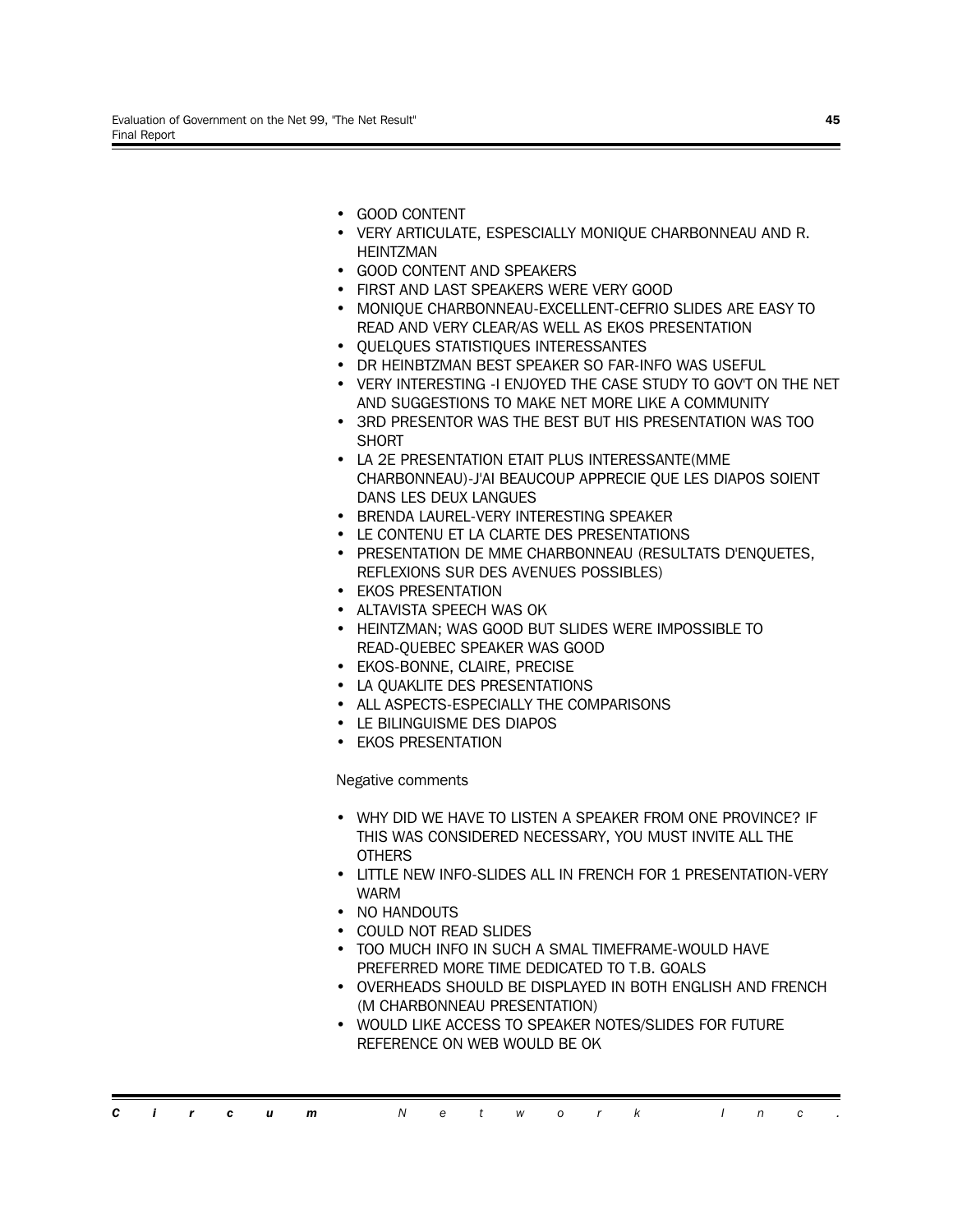- BEING ASKED TO FILL THESE FORMS OUT AFTER EACH SESSION
- NO CLEAR VISION FOR CONFERENCE, ALMOST ETHERAL- TRIED TO DO TOO MUCH-EACH STREAM IMPLIED UP BEING UNDEVELOPED
- SLIDES WERE IMPOSSIBLE TO READ UNLESS YOU WERE IN THE FRONT COUPLE OF ROWS-WAY TOO MUCH INFO/SLIDE
- TIME ALLOWED FOR PRESENTERS, THEY WERE RUSHED AND NO TIME FOR QUESTIONS IN THE END
- ALL POWERPOINT PRESENTATIONS, S/B PLACED ON NET TO ALLOW DOWNLOAD OF IT THAT INTEREST YOU
- SPEAKERS SHOULD BE REMINDED TO SLOW DOWN FOR THE **TRANSLATERS**
- NO HANDOUTS, BILINGUAL SLIDES WOULD HAVE BEEN NICE FOR MR CHARBONNEAU'S TALK
- DEBIT RAPIDE-PAS DE PERIODE DE QUESTIONS
- TOO DARK-FOCUS ON APPLICATION, NOT GENERIC CONTENT/INFORMATION-FOCUS ON "LESSONS LEARNED"NO SALES JOBS
- MOST SLIDES WERE IMPOSSIBLE TO READ
- MS CHARBONNEAU'S OVERHEADS WERE ONLY IN FRENCH & AS SHE SPOKE VERY QUICKLY I HAD DIFFICULTY FOLLOWING HER
- TOO MUCH, TOO FAST-NO HANDOUTS, NO TIME TO DIRECT INFO & ASK QUESTIONS-NO TIME FOR REAL DISCUSSION-MAYBE LIKE THIS MORNING SPEAKER WOULD HAVE ALLOWED MORE TIME
- SIMULTANEOUS VISUALS IN ONE LANGUAGE ONLREPETITIVE SPEAKERS, IST AND 2ND-SPEAKER 3 SHOULD HAVE BEEN 1ST-
- I LEFT!NO ONE SAID THAT PRESENTATIONS ON EITHER SIDE OF ROOM BE UNILINGUAL-WAS ON WRONG SIDE MISSING SOME INFO,VERY ANOYING-FORCE TO PUT TRANSLATER ON OFF.
- J'AIMERAIS AVOIR LES COPIES DES PRESENTATIONS
- FRENCH PRESENTATION-TOO FAST IN EITHER LANGUAGE
- THE SLIDES ARE NOT APPROPRIATE FOR A LARGE VENUE-TOO DETAILED, IMPOSIIBLE TO SEE
- DIFFICULT TO SEE SPEAKERS IN DIMLIGHTS AND THEREFORE DIFFICULT TO IDENTIFY THEM IN NETWORKING PERIODS-SESSIONS SHOULD BE RUN ON SCHEDULE-MORE ABOUT COVER
- SCHEDULING DELAY-IMPRESSION-RUNNING OUT OF STEAM
- SLIDES NOT EASELY READABLE, TOO AWAY-TYPICAL GOV'T LACK-SOMEHOW INDICATE WHICH PRESENTATIONS ARE ENGLISH OR FRENCH
- CHARBONNEAU POWERPOINT UNILINGUAL PRESENTATION COULD HAVE TAKEN THE TROUBLE OF TRANSLATED SLIDES
- HARD TO READ ALL THE SLIDES-TOO FAST, TOO MUCH CONTENT
- EQUIPMENT NOT WORKING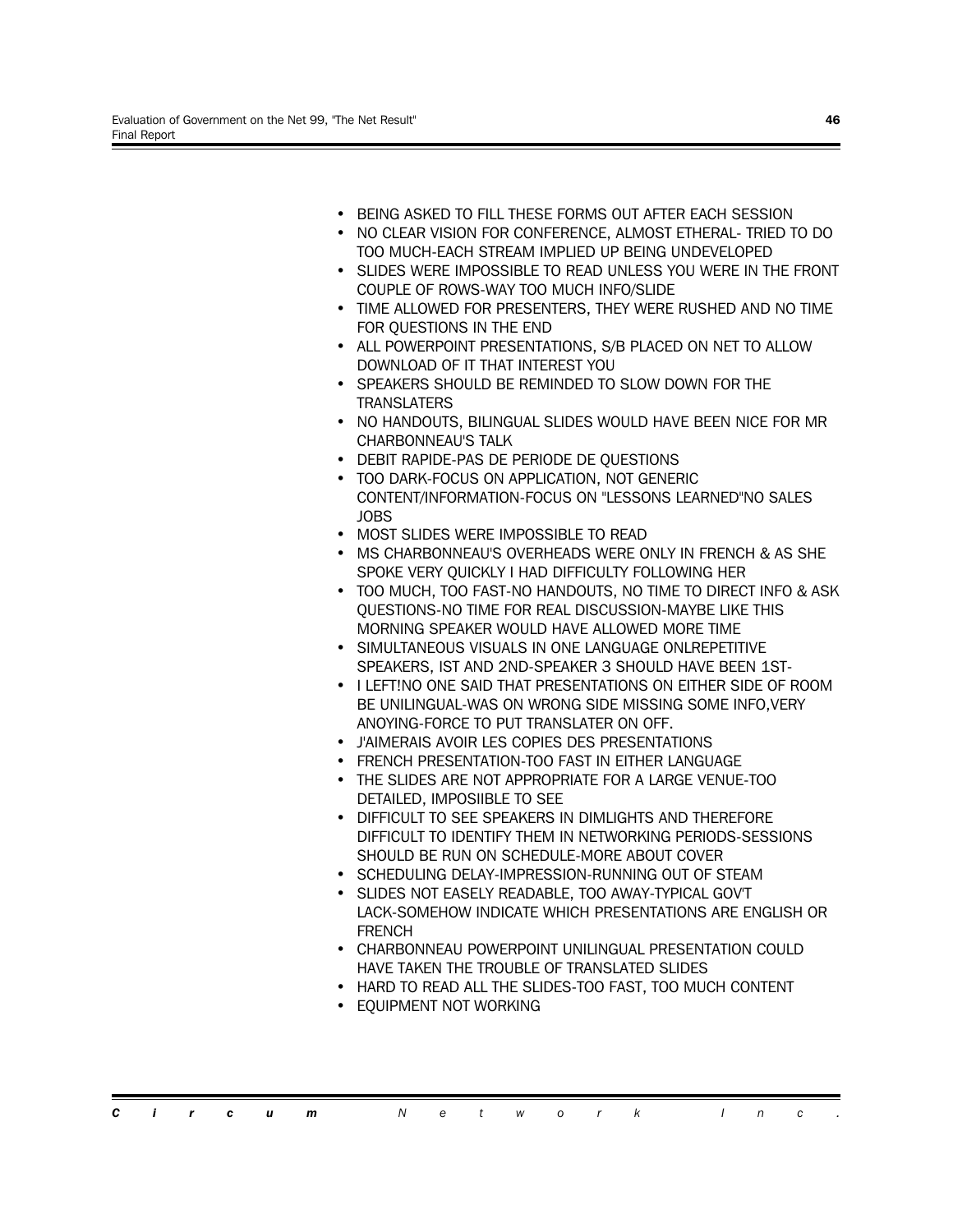- 1ST SESSION;WRITING TOO SMALL TO READ-2ND SES.TOO LONG, SLIDES TOO CROWDED-NOT REALLY ON TOPIC-STRICKLY LIMIT SPEAKER AND STAY ON SCHEDULE
- ECRAN TROP LOIN
- JE SUIS DECU-LES PRESENTATIONS NE REPONDAIENT PAS AU TITRE DE LA PRESENTATION-RESSEMBLAIENT A DE LA PUBLICITE POUR 2 **COMPAGNIES**
- WOULD LIKE HANDOUTS
- AT LEAST ONE PRESENTATION SHOULD HAVE BEEN IN ENGLISH-BEING BILINGUAL FOR ME IT IS NO PROBLEM BUT FOR THOSE WHO ARE NOT IT'S DIFFICULT TO FOLLOW
- GAGLIANO WAS A VERY POOR CHOICE AS THE MINISTER TO GIVE OPENING REMARKS-HIS OBVIOUS LACK OF UNDERSTANDING OF THE TECHNOLOGY WAS AN EMBARRASSEMENT
- 1ST SPEAK. SLIDES PRINTED TOO SMAL, TOO DIFICULT TO SEE-SPEAKERS NOT KEPT TO SCHEDULE-PRESENTATIONS TOO LOING AND TOO DETAILED-KEEP THE SCHEDULE
- I CAME FOR SESSION AFTER THIS ONE, SO I WAS UNHAPPPY WITH THE FACT THIS SESSION RAN OVER TIME
- PLUS D'ECLAIREAGE AFIN DE VOIR LES SPEAKERS
- NO HANDOUTS OF PRESENTATION
- SLIDES WERE NOT VISIBLE VERY FAR BACK-TEMP..,A BIT WARM
- NOTHING PRESENTED THAT COULD NOT BE FOUND QUICKLY ON THE NET BY JUST GIVING US THE ADDRESS-NO NEW KNOWLEDGE
- SLIDES SHOULD BE BILINGUAL-TRANSLATION OF M. CHARBONNEAU WAS UNINTELLIGIBLE-SHE SPOKE TOO LONG AND TOO LOUD SO COULDN'T HEAR THE TRANSLATOR
- THE FIRST SECTION "ALTA VISTA" A WAY TO SELL A SEARCH ENGINE-DESCRIPTION IN BOOKLET DOES NOT REFLECT WHAT WAS GIVEN(MISLEADING)-CULTURE NET,COULD NOT HAVE ACCES
- DR RALPH HEINTZMAN SLIDES-UNABLE TO RAED ANYTHING,TOO MUCH INFO ON ONE SLIDE
- INFORMATIONS TROP GENERALES, QUELQUE FOIS INTERESSANTES
	- POOR AIR QUALITY-CIGARETTE SMOKE-NOT ALL PRESENTATION AVAILABLE IN BOTH OFFICIAL LANGUAGES
- MULTIMEDIA PRESENTATION EXTREMELY DIFFICULT TO SEE
- SLIDES PRESENTERS DO NOT RECOGNISE THAT THERE IS POOR VIVIBILITY FROM THE BACK OF TEH ROOM-PARTICULARLY WHEN TOO MUCH INFO IS ON THE SLIDE
- THE FRENCH PRESENTATION DID NOT HAVE ENGLISH SLIDES-I HOPE IT WILL BE ON THE WEBSITE
- VERY SMOKY ROOM, UNCOMFORTABLE
- TRYING TO SELL THE PRODUCTS (ALTAVISTA.CA.)
- THE PACE WAS TOO FAST AND I WISH THAT MORE TIME COULD HAVE BEEN ALLOCATED TO THIS SESSION AS IT WAS QUITE INTERESTING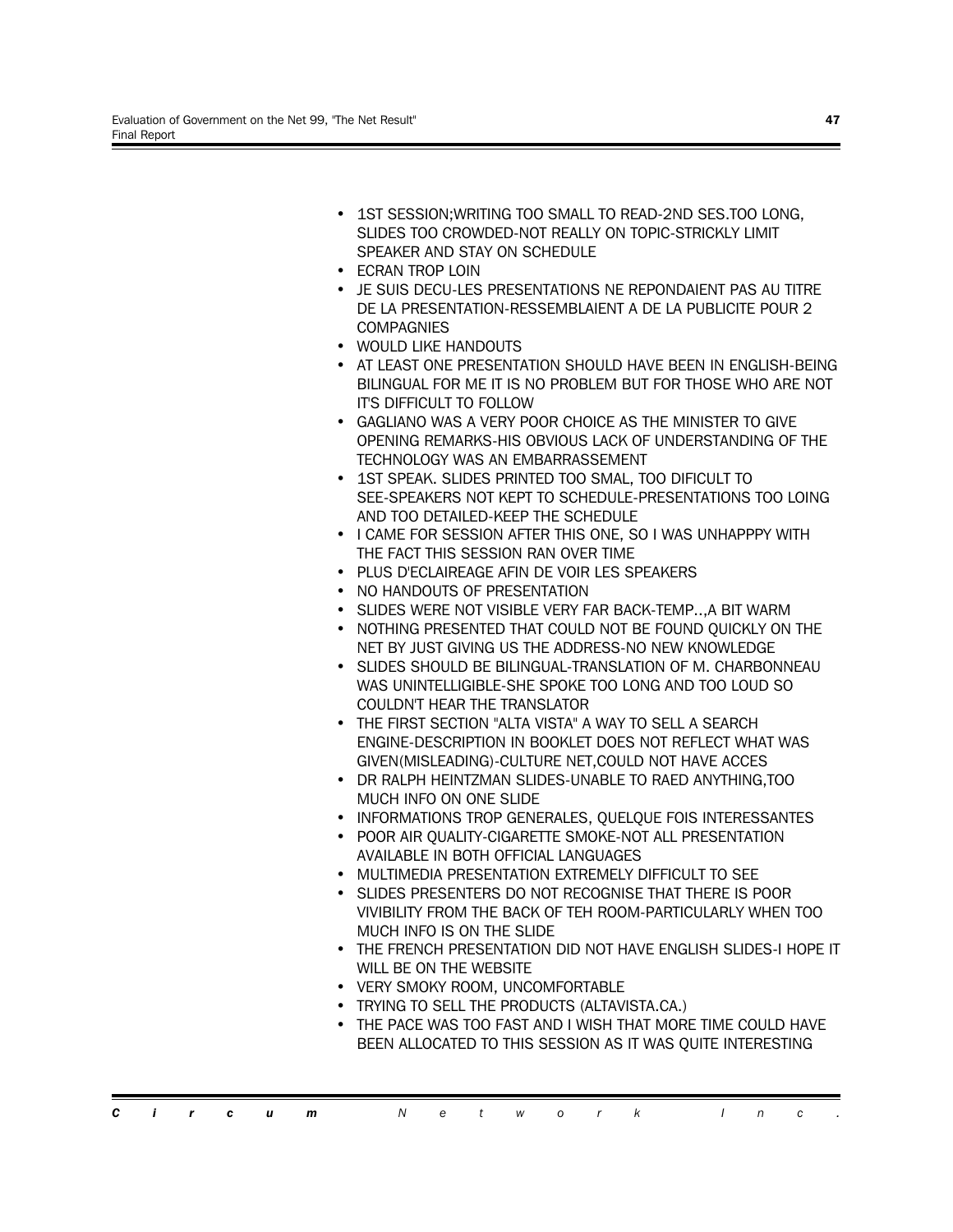- WRITING ON THE SLIDES WAS TOO SMALL IN 1 ST PRESENTOR
- SOME OF THE SLIDES EVEN FROM 1/2 WAY UP THE ROOM WERE VIRTUALLY UNREADABLE-RALPH HEINTZMAN.SUGEST A MINIMUM FONT SIZE FOR PRESENTATIONS
- CONTENT COULD HAVE BEEN MORE FOCUSED AND SHORTER
- JE TROUVE QUE C'ETAIT TRES GENERAL
- WOULD LIKE TO HAVE SOME HANDOUTS OF THE SPEECHES-SHOULD HAVE ALL SLIDES IN BOTH LANGUAGES
- ROOM-VERY WARM AND NO AIR CIRCULATION
- RIEN SAUF QU'IL SERAIT TRES INTERESSANT D'AVOIR UNE COPIE DES **PRESENTATIONS**
- THE LOUD MUSIC AT THE BEGINNING WAS MOST ANNOYING!-FOR ALL SESSIONS, HANDOUTS, HANDOUTS, HANDOUTS PLEASE
- TROP DE TEXTE(ECRIT TROP PETIT SUR LES DIAPOS POUR LE 1ER CONFERENCIER-PRESENTATION D'EKOS AURAIT DU ETRE COMBINEE A LA PREMIERE (SE SERVIR DE CES DONNEES)
- HANDOUTS PLEASE!!!!!!!SPEAKER NO 2- ENGLISH SLIDES PLEASE--SPEAKER 1&2-SLOW DOWN
- CULTURENET SPEECH WAS POOR, OFF TOPIC, SLOW, DRAGGED ON (DIDN'T KNOW AUDIENCE-SMOKY ENVIRONMENT
- ONLY COFFE AVAILABLE- SOME WATER FOR THE AUDIENCE WOULD BE **NICE**
- PRESENTATRICE-TROP LONGUE, AUCUNE INTERACTION-PRESENTATION TROP PETITE
- ONE OF PRESENTATION WAS IN FRENCH ONLY AND THINK THE MESSAGE WAS LOST ON ME-THE TOPIC WAS HOW FRANCOPHONES USE THE WEB
- IL SERAIT INTERESSANT D'AVOIR UNE COPIE OU SOMMAIRE DES PRESENTATIONS
- MME CHARBONNEAU SPOKE SO QUICKLY THAT IT WAS DIFFICULT FOR THE TRANSLATOR TO KEEP PACE-THIS IS NOT THE SOLE CASE SPEAKER TRYING TO PUT TOO MUCH IN ALLOTED TIME
- UNILINGUAL SLIDES
- ECRITURE TROP FINE SUR CERTAINES ACETATES
- LIGHTING ON SPEAKERS-POOR
- NOT ALL SLIDES WERE LISIBLE (WRITING WAS TOO SMALL) THE FRENCH PRESENTATION SHOULD HAVE HAD SLIDES IN ENGLISH AS W<sub>FII</sub>
- MS CHARBONNEAU PRESENTATION SHOULD HAVE BEEN IN BOTH LANGUAGES
- 4 SCREENS! WHY WERE THERE NOT ENGLISH/FRENCH SLIDES ON EACH SIDE
- NE PAS AVOIR UNE COPIE DES PRESENTATIONS DISPONIBLES ( C'EST PLUS FACILE DE PRENDRE DES NOTES)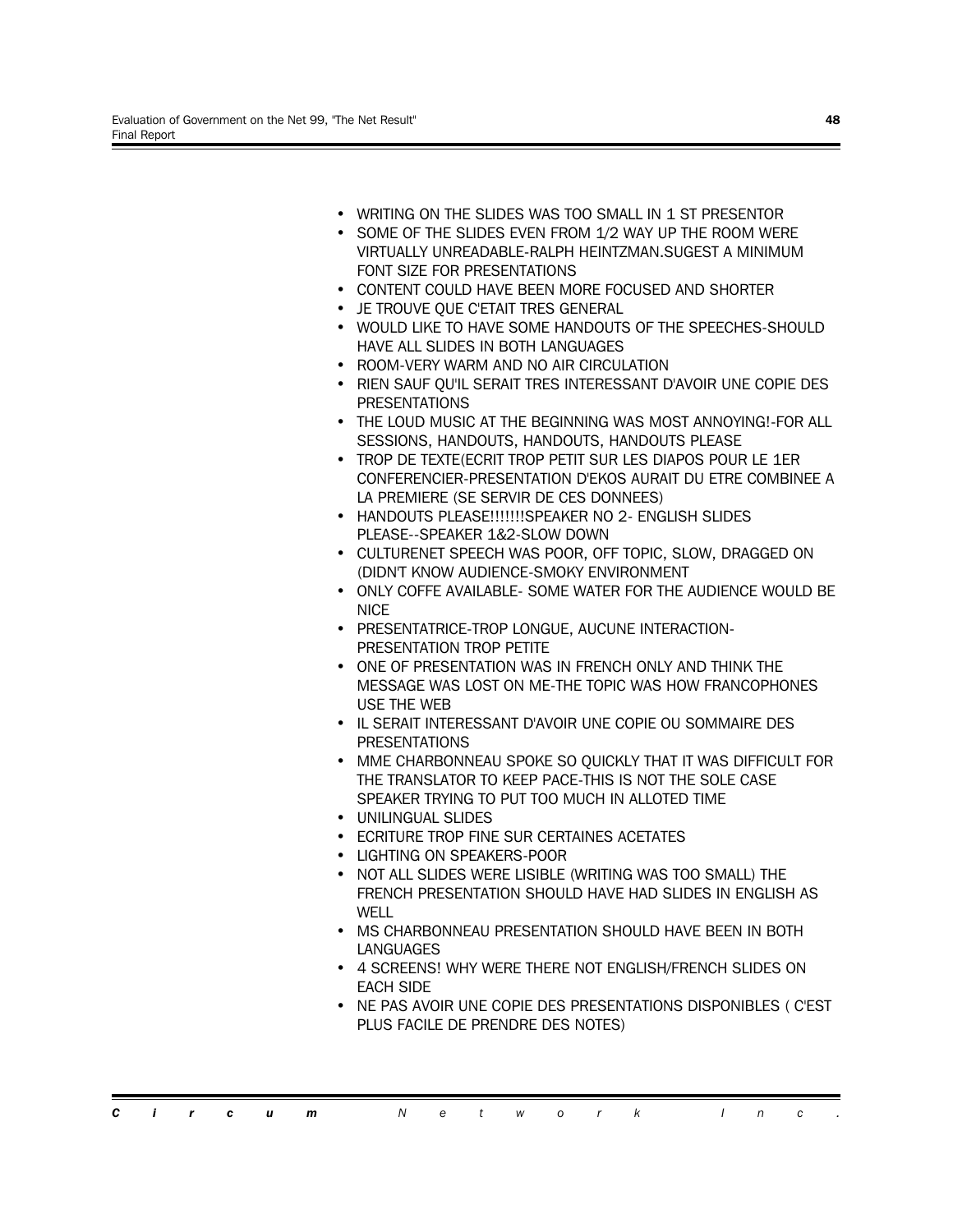- PREFERRED HAVING CONFERENCE IN SPRING-TOO CLOSE TO G-TEC CONFERENCE IN TIMING-HAVE THEM 6 MONTHS APART AND BOTH OF THEM FOCUSSED ON GOV'T & TECHNOLOGY
- TIME MANAGEMENT; PRESENTATIONS RUSHED, TOO QUICK AND TOO LONG---INFORMATION OVERLOAD

## *Taking Control of the Internet Economy*

- TAKING CONTROL OF THE INTERNET EBCONOMY-JEAN-MICHEL OUTLOOKS ON NET ECONOMY CHANGING WORLD OF FINANCE, ETC WAS QUITE INTERESTING
- EXCELLENT
- APPROCHE GLOBALE DU PHENOMENE INTERNET DANS UN CONTEXTE **HISTORIOUE**
- A VIEW OF WERE ECONOMY IS GOING
- PRESENTATION DE M BRILLANT TRES INTERESSANTE
- VERY GOOD PRES.;INTERESTING-CONTENT APPROPRIATE
- AI BEAUCOUP APPRECIE LE FAIT QUE CETTE SESSION ETAIT EN FRANCAIS
- INTERESTING OVERVIEW OF TODAYS REALITIES
- PRESENTATION EN FRANCAIS AVEC ACETATES EN ANGLAIS, PRESENTATION TRES DYNAMIQUE, EXCELLENT
- A GOOD LESSON IN ECONOMICS BUT WASN T TIED TO TAKING CONTROL OF INTERNET ECONOMY (LIKE THE TITTLE SUGGESTS, THE TRANSLATOR WAS TERRIBLE, HEADSETS ARE CHEAP
- VERY INTERESTING SPEAKER
- INTERESTING TO HAVE A NON NORTH AMERICAN PERSPECTIVE, EXCELLENT TRANSLATION SERVICE
- INTRIGUING GUEST (HARD TO APPRECAITE THROUGH TRANSLATOR) WHO BROUGHT A LOT OF EXPERIENCE WITH HIM
- VENTILATION (TROP FROIDE)
- UNE TRES BONNE SYNTHESE DE LA NET ECONOMIE, J ESPERE QUE LE TEXTE DE CETTE CONFERENCE SERA SUR LE SITE WEB DE GOVERNMENT ON THE NET
- VERY GOOD
- M BELLANT WAS THOUGHT AND CHALLENGING
- GOOD CLEAR SPEAKER
- BRINGING AN EUROPEAN PERSPECTIVE (ECONOMIST), PRESENTATION WAS A LITTKE TOO LONG
- NOT DIDN T ADDRESS TOPIC IE TAKING CONTROL, DIDN T ADDRESS ISSUES LISTED IN BOOKLET (P 5 + 6) EX:ISSUE AND CHALLENGES OF THE PUBLIC SECTOR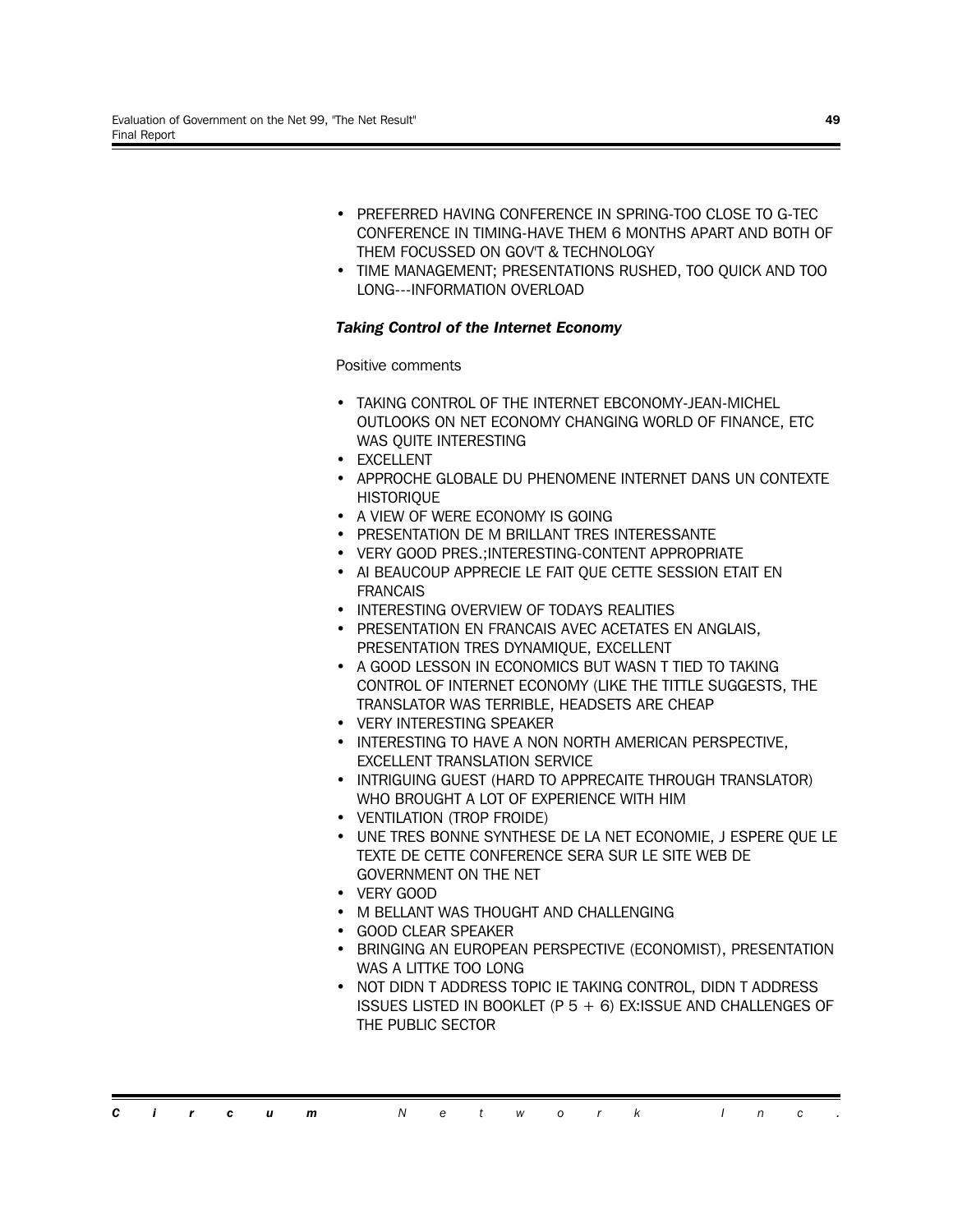- GOOD TO HAVE A VIEW FROM OUTSIDE NORTH AMERICA, WE NEED MORE CULTURAL UODATES FROM OTHER COUNTRIES WITH WHOM WE WILL BE INTERACTING
- VERY INTERESTING ANALYSIS, OVERVIEW OF HOW THE INTERNET WILL IMPACT WORLDWIDE ECONOMIES WELL DONE
- EXCELLENT SPEAKER, GOOD INSIGHT INTO THE PRESENT AND THE FUTURE
- EXCELLENT SPEAKER
- JEAN MICHEL BILLAUT TOOK THE TROUBLE TO PREPARE HIS SLIDES IN ENGLISH, EVEN THOUGH HE GAVE HIS PRESENTATION IN FRENCH, VERY ORIGINAL PRESENTATION
- M BILLAUT IS MORE KNOWLEDGEABLE THAN ANYONE ELSE ON THIS SUBJECT, BUT SHOULD LEARN HOW TO SUMMARIZE AND SYNTHETISE HIS IDEAS, RATHER THAN EXPLAIN EVERYTHING
- presentation interressante, dynamique ayant une vision globale de l impact de l internet sur l economie, la vie en general
- TRANSLATION
- EXCELLENT CHOIX DE CONFERENCIER
- EXCELLENT SPEAKER, VERY INFORMATIVE AND ENGAGING
- PRACTICAL KNOWLEDGE OF SPEAKER
- LA QUALITE DU CONFERENCIER
- TRES BELLE SYNTHESE DE L ECONOMIE ET DES ENJEUX **ECONOMIOUES**
- M BILLAUT ETAIT TRES DYNAMIQUE, COMIQUE A L OCCASION. SA PRESENTATION ETAIT TRES INTERRESSANTE
- EXCELLENT SPEAKER (J-M BILLAUT) REALLY ENJOYED HEARING OF HIS METHODS AND TECHNIQUE
- TOO DIM, CAN T SEE SPEAKER. LOAD TO HEAR ABOUT OTHER GOVERNMENTS
- WHO KNOWS HAD NO IDEA THAT PLENARY SESSION WAS IN FRENCH, WHEN I STARTED i RUN BACK TO GET TRANSLATION DEVICE, THERE WAS A LONG LINE UP
- LE SUJET ETAIT TRES INTERESSANT. LE SPEAKER CONNAISSAIT BIEN SONT SUJET ET APPORTAIT DES ANECDOTES ET DE L HUMOUR
- J-M BILLAUT IS AN INFORMATIVE AND INTERESTING SPEAKER
- BON RYTHME, EXPOSE BIEN INSTRUIT, PLEIN D EXEMPLES FACILES D ACCES ET EXPOSE AVEC DYNAMISME ET BONNE HUMEUR
- THE SPEAKER GAVE SPECIFIC EXEMPLES AS WELL AS GENERAL **CATEGORIES**
- LE PLUS INTERRESSANT JUSQU A MAINTENANT, J ESPERE LE REVOIR L AN PROCHAIN
- UN BON SOMMAIRE DE L IMPACT ECONOMIQUE DE L INTERNET. DE BONNES PISTES DE REFLEXION POUR L AVENIR
- VERY INFORMATIVE SPEAKER, I LIKE HAVING THE TABLES THAT I CAN TAKE NOTES ON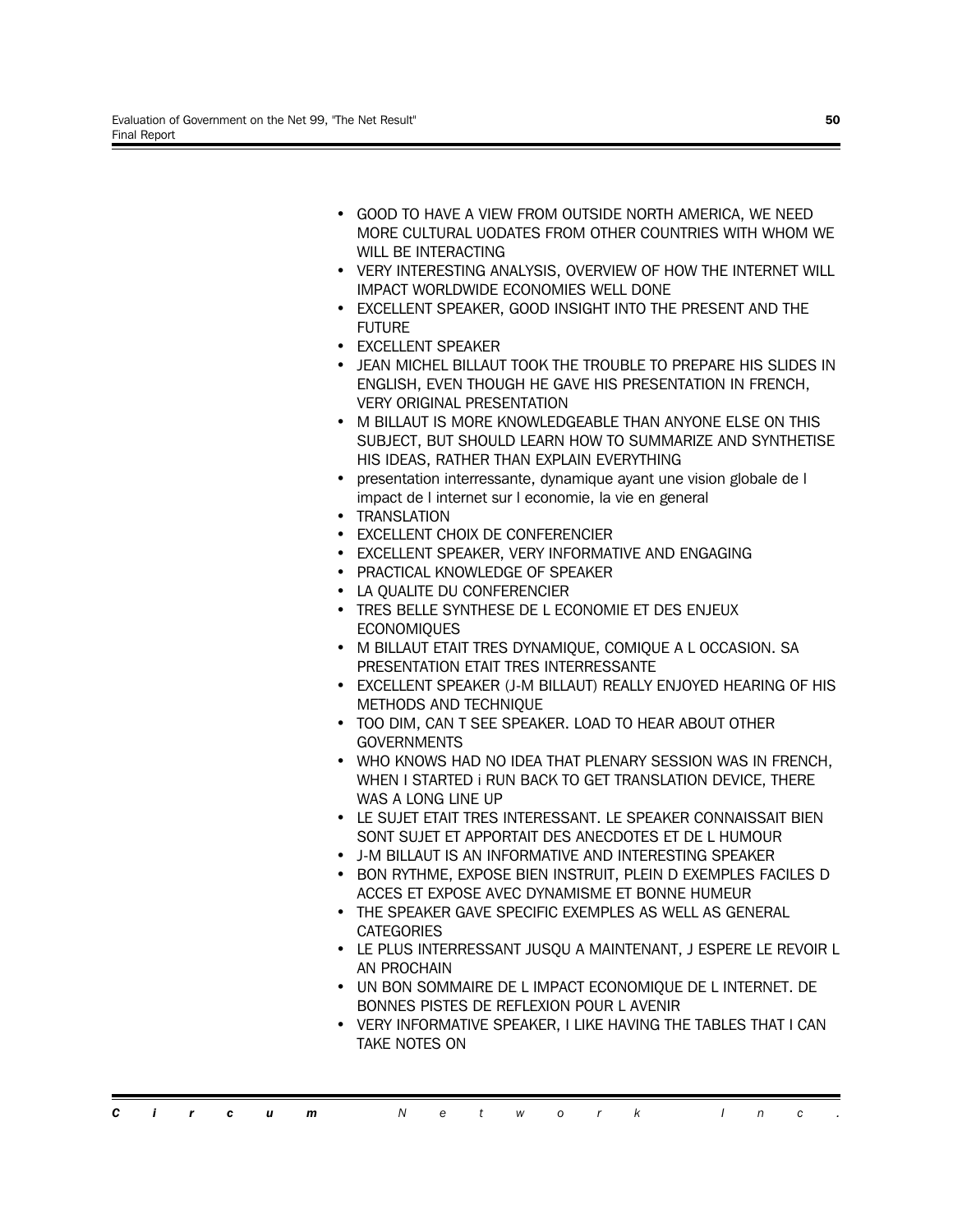- TRES ACTUEL ET PERTINENT
- GOOD CONTENT
- PRESENTATION ANIMEE ET TRES INTERRESSANTE. LE SUJET EST TRES PERTINENT
- TRANSLATION WAS GOOD
- INTERESTING AT THIS POINT SOME CONTENT IS BECOMING REPETITIVE
- VISIONARY
- TONE WAS GOOD, VISIONARY, GLOBAL WITH A SENSE OF HUMOUR
- M BILLAUT IS AN ENTAIRTAINING SPEAKER. IT IS A GOOD IDEA TO HAVE SPEAKERS FROM OUTSODE OF CANADA TO GATHER A DIFFERENT PERSPECTIVE
- WOUL HAVE PREFERRED IF HE GAVE US IDEAS TO GET CANADIAN TO BUY INTO THE IDEA OF INTERNET SERVICES
- EXCELLENT SPEAKER, EXAMPLES WERE VERY PERTINENT. START UP STOCK EXCHANGE ANALOGY
- EXCELLENT PRESENTATEUR ET CONTENU
- PERFECT INFORMATION FOR THE CONTENT, GREAT SPEAKER
- BEST LECTURE SO FAR IN THE CONFERENCE
- INTERESTING TOPICS, VERY GOOD SPEAKER
- ENFIN QUELQU UN QUI PARLE DU COEUR ET DE LA TETE, EXCELLENT
- VERY INFORMATIVE EXCELLENT KNOWLEDGE ON SUBJECT MATERIAL
- EXCELLENT SPEAKER
- INTERESTING BUT NOTHING NEW
- EXCELLENT GUEST SPEAKER AND VERY INTERESTING TOPIC
- POURQUOI NOUS NE POUVONS PAS AVOIR 1 COPIE POUR PRENDRE DES NOTES
- FACILE A COMPRENDRE, EXCELLENTE SYNTHESE
- EXCELLENT KNOWLEDGEABLE SPEAKER
- THE SPEAKER WAS EXCELLENT
- GOOD SPEAKER INTERESTING CONTENT VIEW OF INTERNET
- EXCELLENT SPEAKER

- QUITE DISAPPOINTED THAT CLAUDETTE BRADSHAW WAS ILL AND UNABLE TO ATTEND-I HAD LOOKED FORWARD TO HEARING FROM HER
- FEW DIRECT COMMENTS FOR A GOV'T EMPLOYEE
- HIS VIEW DID NOT GIVE A LOT OF INSIGHT INTO WHERE PUBLIC POLICY IS GOING, WHERE SPEAKERS CHOSEN JUST BECAUSE THEY WERE FRANCOPHONE
- UT IN AND OUT
- NO HANDS OUT
- FRESH AIR PLEASE
- VRAIMENT TRES INTERRESSANT, CELA A FAIT MA JOURNEE ET PEUT ETRE MON CONGRES, MERCI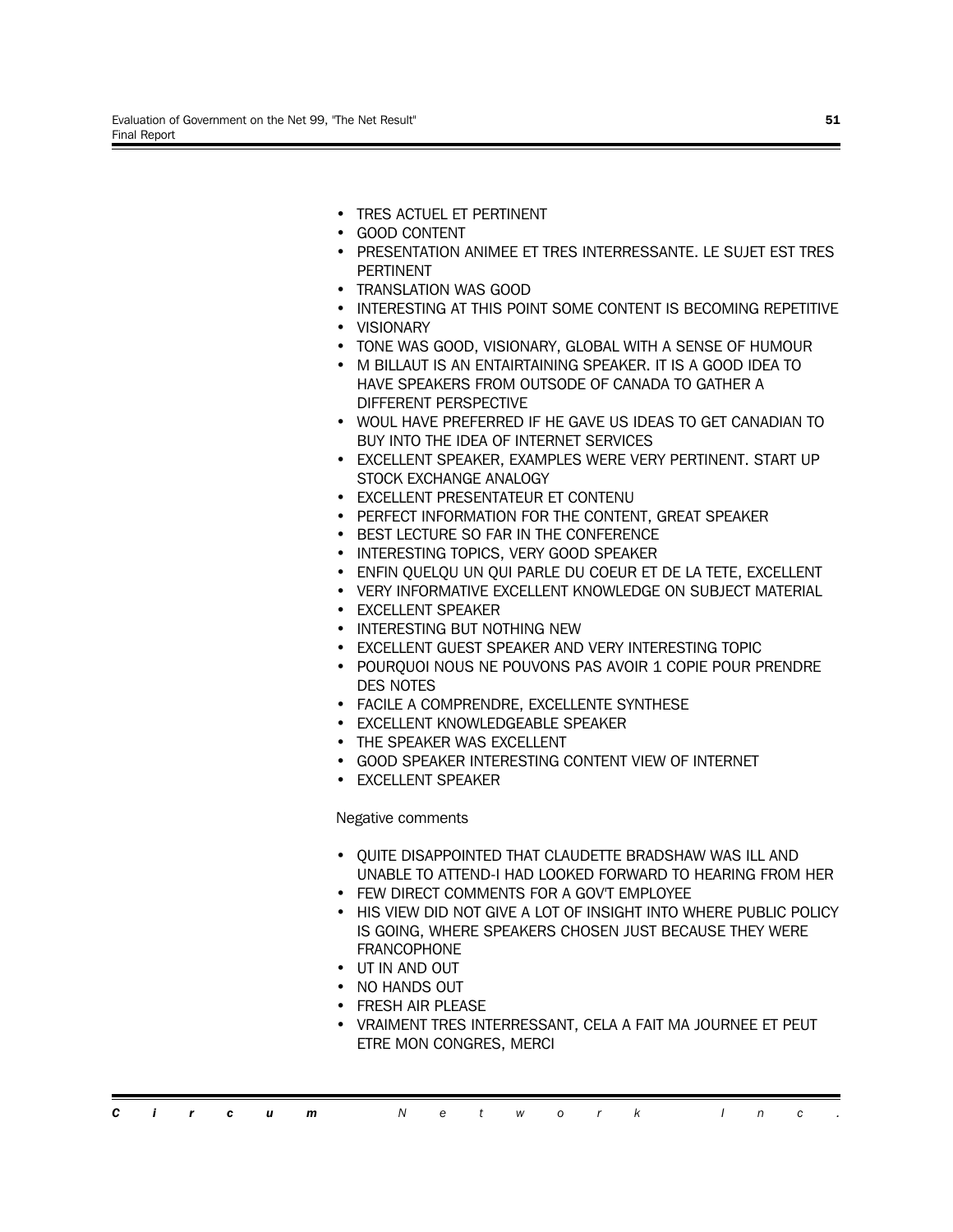- I WOULD LIKE TO RECEIVE A COPY
- PRESENTATION SHOULD HAVE BEEN AT A HIGHER LEVEL, SPOKE MORE AS ACTIVIST, NOT ECONOMIST
- TOOK TOO LONG TO EARPHONES, TOO MUCH PROCESS, MAKE IT SIMPLE
- YES, TOO MUCH OF A HISTORY LESSON, PLENARY SESSIONS SHOULD HAVE 2 OR 3 SPEAKERS, DIFFERENT VIEW POINTS, BETTER **DISCUSSION**
- LIGHTING, DIFFICULT TO SEE THE SLIDES AND THE SPEAKER
- NOTHING, THIS ONE OF THE VERY BEST PRESENTATION YET
- WAAY TOO LONG. A SPEAKER SHOULD HAVE COURTESY OL LEAVING MORE THAN 5 MIN FOR QUESTIONS. HE TALKED FOR 55 MIN OF A 1 HR SESSION
- L UTILISATION DE LA LANGUE ANGLAISE PAR LES DEUX PRESENTATIONS DE M BILLAUT
- PERIODE DE QUESTION INUTILE, PAS DE SUPPLEMENT D INFO, ALOURDISSEMENT INUTILE DE LA CONFERENCE
- PLEASE MAKE SURE THAT DOCUMENTATION IS AVAILABLE ON THE INTERNET
- NO REPLACEMENT FOR MINISTER, DID NOT START AT 9 AM
- CEPENDANT ON DEMEURE TOUJOURS AU NIVEAU CONCEPTUEL
- THIS SLIDES WERE DIFFERENT TO SEE
- STOOD IN LINE OVER 20 MIN FOR 1575 RECEIVER. ORGANIZERS SHOULD GUARANTEE RETURN OF UNITS 50 PARTICIPANTS DON T MISS SPEAKERS WHILE STANDING IN LINE, HIGH LEVEL
- WHAT USEFULL INFORMATION DID WE GET? WE GOT A SPEECH ON GLOBAL ECONOMISCS + SOME MENTION OF INTERNET INVOLVEMENT. SPEAKER COMES FROM EUROPE
- THERE WERE ONLY 3 TRANSMUTTERS FOR THE TRANSLATION DEVISES AND ONE LOOKED DEAD, SO I HAD A LOT OF STATIC IN MY LOCATION UNLESS I HELD THE RECEIVER UP
- OVERGEADS WERE BETTER THAN SOME BUT STILL DIFFICULT TO READ. I SUGGEST YOU CIRCULATE GUIDELINES
- NEED SPEAKERS AND TOPICS RELATED TO FEDERAL GOVERNMENT, WHAT WE CAN DO?
- J-M BILLAUT AURAIT PU DEVELOPPER DAVANTAGE SES REFLEXIONS SUR LES CHANGEMENTS DES MODELES POLITIQUES
- TOPIC NOT VERY RELEVANT TOO IDEALISTIC
- MANQUE DE TABLES
- NO HANDOUTS
- DIFFICULT TO READ SLIDES FROM 2/3 OF THE WAY BACK
- ON A BESOIN DES NOTES DU SPEAKER
- IT SHOULD HAVE BEEN PARTIALLY IN ENGLISH TO GET MORE OF AN IDEA OF M BILLAUT S PERSONALITY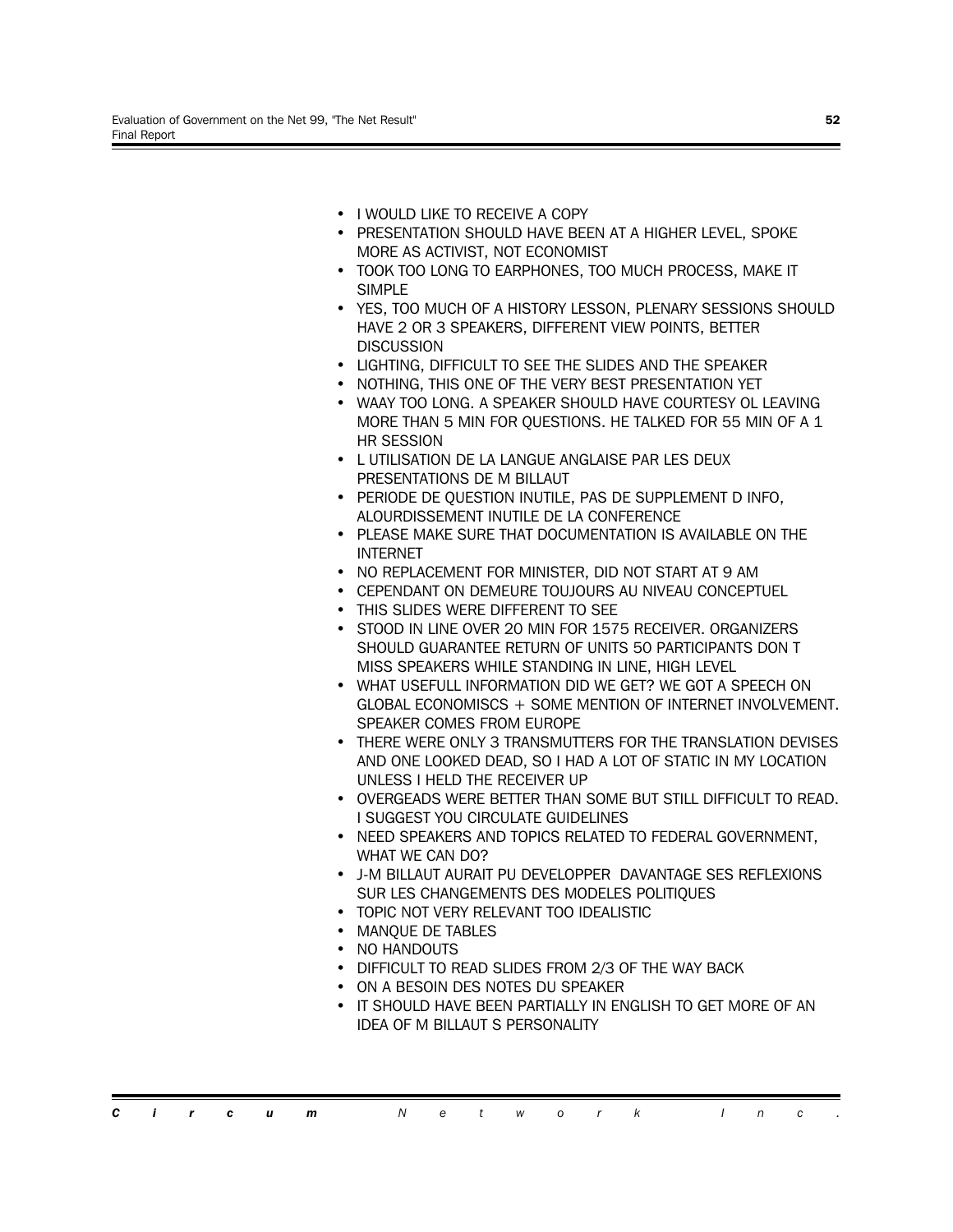- THIS COMMENT HAS NOTHING TO DO WITH THE ACTUAL PRESENTATION, ONLY THE LOCATION THAT IS THE SMOKING IN THE HALLWAY OUTSIDE THE ROOM IS VERY DISTRACTING
- PAS DE TEXTE
- THE SIZE OF THE SLIDES IS TOO SMALL FOR THE SIZE OF THE ROOM
- THE SIMPLICITY WITH WHICH THE PRESENTOR EXPLAINS THE LINK BETWEEN TRADITIONAL OFFER AND DEMAND AND THE CHANGES INTERNET WILL BRING
- POUR TOUTES LES CONFERENCES, POURQUOI NE PAS UTILISER UN ECRAN POUR LES PRESENTATIONS EN FRANCAIS ET L AUTRE EN ANGLAIS
- NONE WOULDN T MIND HANDOUTS OF REGISTRATION
- PLEASE TELL PEOPLE TO TURN OFF THEIR CALL PHONES
- A BIT TOO LONG
- POOR QUALITY OF ENGLISH POWERPOINT
- BILINGUAL ENGLISH WAS ON RIGHT, FRENCH ON LEFT

# *Canadians Connected: A Sustainable Model for Social Change in Canada*

- SOME SLIDES DID NOT WORK FOR THE SPEAKERS
- IM GLAD FOR DISCUSSION
- INTERESTING SPEAKER MOTIVATED, GOOD HUMOUR, INTERESTING ONE OF THE BEST SPEAKER
- PEOPLE WITH VISION, GOOD SPEAKERS
- DON T PRESENT INFO THAT IS NEARLY A DESCRIPTION OF WHAT YOUR DEPARTMENT WANTS TO DO I WOULD RATHER READ ABOUT IT ON MY TIME
- SOME SPEAKERS OUTSTANDING MORE CHAIRS. COFEE SESSION ON SOCIAL COMPONENTS EXCELLENT
- INDICATE THE AUDIENCE FOR EACH SESSION ON THE PROGRAM
- PERSPECTIVES ON FUTURE DIRECTIONS, VERY USEFUL
- GOOD PRESENTATION. M SIMON GOOD AT ANSWERING PUBLIC S QUESTION
- RIEN
- EXCELLENT INFO
- SESSION TOO LONG
- SESSION GENERALEMENT ENNUYANTE SAUF POUR SANTE
- THIS WHOLE SESSION COULD HAVE BEEN DROPPED WITH NOT VISIBLE LOSS
- EXCELLENT PRESENTATION
- GOOD OVERVIEW DIFF INITIATIVES
- GOOD SPEAKERS, CONTENT AND FLOW

*Circum Network Inc .*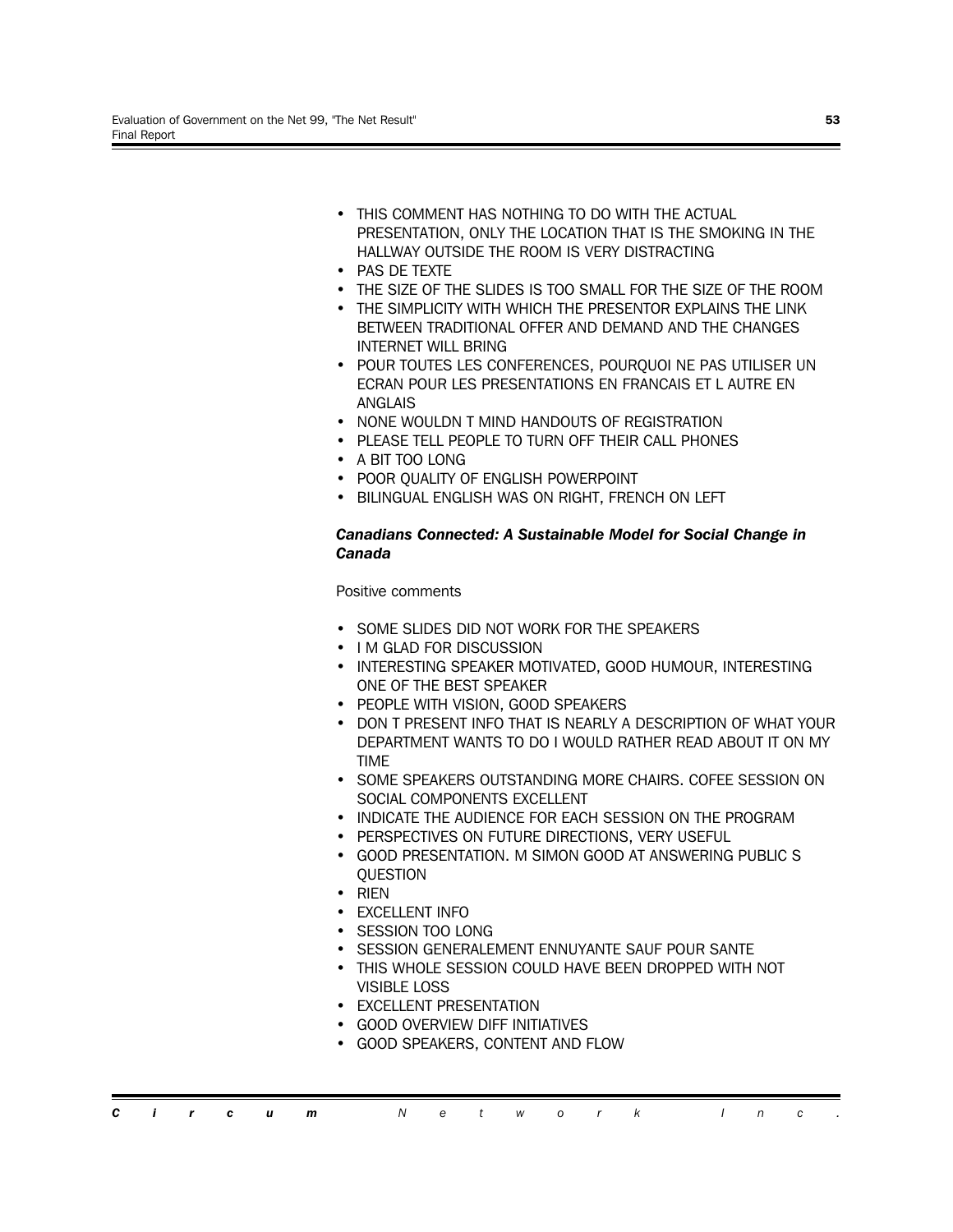- FINALLY HAD SOME OTHER FEDERAL GOV DEPARTMENTS INPUT AND EXPERIENCES DISCUSSED, THIS IS WAS I EXPECTED
- GOOD CONTENT FROM DOUG HULL WITH SUPPORTING STATISTICAL DATA
- TIMING AND QUESTION PERIOD ANSWER VS CONTENT OF EACH PRESENTATION
- CONTENU SOLIDE, DANS LES 3 CAS
- UN PEU D HUMOUR OK
- INTERESTING VISIONS AND PLAN, BUT VERY UNIDIRECTIONAL, HOW CAN GOV USE INTERNET
- ECHANGES AVEC LA SALLE
- ONE OF THE BEST SESSION
- A SUBJECT FOR FUTURE, WHAT IS THE GOV S ROLE IN ENTAIRTAINING TJE INTERNAUTES HOW SHOULD THE PUBLIC SERVICE USE
- TROP CIBLE COMME DERNIERE INTERVENTION, IL AURAIT ETE PLUS INTERRESSANT D AVOIR UN APERCU GLOBAL
- PUNCTUAL
- GOOD TOPICS, WOULD LIKE TO HEAR MORE ABOUT THE RESISTANCE FROM MEDICAL COMMUNITY AND USERS TO HEALTH ELECTRONIC RECORDS
- GOOD CAPABLE SPEAKERS
- GREAT TO HAVE THIS CALIBRE OF SPEAKERS
- SPEAKERS ADRESSED QUESTIONS VERY WELL WERE STRAIGHT FORWARD AND SPOKE CLEARLY THROUGHOUT
- QUALITY OF THE SPEAKERS
- DOUG HULL S PRESENTATION HOWEVER MALL SPEAKERS WERE GOOD
- SUJETS ABORDES
- SPEAKERS INTERESTING
- TOPICS WAS GOOD AND SPEAKERS WERE RELEVENT
- BEST OVERALL SESSION BY FAR
- PUT OVERHEADS ON A WEB SITE AND LET US REVIEW
- J AI BEAUCOUP APPRECIE LE FAIT QUE PLUSIEURS SESSIONS ETAIENT EN FRANCAIS
- SPEAKER DOUGH ROCH HRDC VERY GOOD, INTERESTING INFORMATION
- HOW THE WORLD IS COMING
- FELICITATIONS A DARYL ROCK POUR AVOIR PU FAIRE SA PRESENTATION MALGRE LES PROBLEMES D ORDINATEUR
- COMME D HABITUDE LES EQUIPEMENTS NE FONCTIONNENT PAS
- VISION OF FUTURE
- DIVERSITY OF SPEAKERS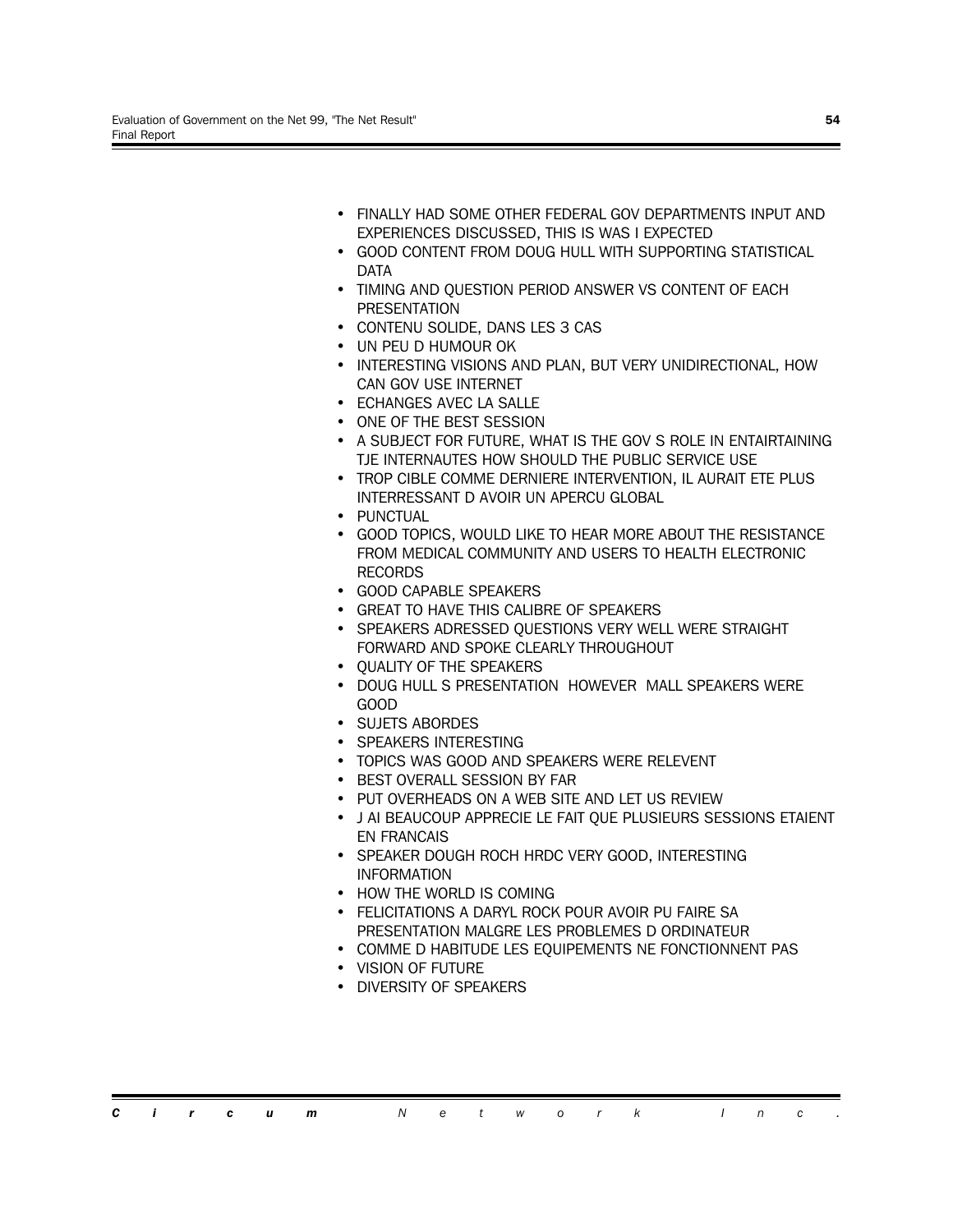- J AURAIS AIME QUE LES DIAPOS SOIENT DANS LES DEUX LANGUES. LE PREMIER CONFERENCIER PARLAIT TROP VITE
- PROBLEMES TECHNIQUES CONCERNANT LES PRESENTATIONS VISUELLES
- PLACE AND SPEAKERS ARE NOT GOOD
- TOO MUCH MATERIAL TOO QUICKLY
- TECHN. FAILURE FROM 2ND SPEAKER, 2 SPEAKERS HAD NO **HANDOUTS**
- WOULD LIKE HANDOUTS BY ELECTRONIC MEANS
- NO NEW CONTENT. I COULD MORE PRODUCTIVELY HAVE BEEN AT **WORK**
- FIRST SPEAKER SPOKE TOO FAST
- TOO MUCH INFO AND NOT ENOUGH THOUGHT. NEED FEWER SESSIONS TO FORCE ALL TO HEAR
- IT IS UNFORTUNATE THAT THIS SESSION WAS CANCELLED i THINK THAT IT WAS THE ONE SESSION THAT WOULD HAVE GIVEN US INFORMATION ON WHAT WAS GOING TO HAPPEN REGARDING
- TRY TO AVOID OVERLAP. FACILITES, TERRIBLE AIR QUALITY
- HAVE BACK UP TO TECHNOLOGY FAILURES
- TECHNOLOGY FAILURE
- TOO BAD THERE WERE TECHNICAL PROBLEMS WITH PRESENTATIONS
- AFTER LUNCH, ROOMS NEED TO BE MUCH COOLER
- C EST UNE SCEANCE A LA GLOIRE DU GOUVERNEMENT, PAS D INFORMATIONS, PAS DE TEXTE ET DE PRESENTATION
- DOUG HULL TOO FAST
- THE TECHNOLOGY DID NOT WORK, COULD NOT SWITCH BETWEN SPEAKERS, NOT ACCEPTABLE FOR A TECHNOLOGY CONFERENCE, NO **HANDOUTS**
- FRANCAIS? TOUTES CES PRESENTATIONS ET TOUT LE MATERIEL INFORMATIQUE ETAIENT EN ANGLAIS
- DOUG HULL S PRESENTATION WAS RELEVANT BUT UNILINGUAL
- WOULD LIKE HANDOUTS OF PRESENTATIONS
- THROUGHOUT THE CONFERENCE THE AV CONNECTIONS TO PERSONAL COMPUTERS HAS CONSISTENTLY BEEN A PROBLEM
- TECHNOLOGY FAILURE
- PC VIEWERS FAILED, ONE OF THE BEST SESSION, I WAS DISAPPOINTED IN GENERAL WITH THE 2 DAYS
- VERY BAD A.V. BOTH DAYS ACCROSS ALL PRESENTATIONS FAILURE OF AV IS VERY ANNOYING FOR SUCH MAINSTREAM, BULLET PROOF **TECHNOLOGY**
- UNAVAILABILITY OF ELECTRONICS PRESENTATIONS
- SUGGESTION INCLURE DES REPRESENTANTS D USAGERS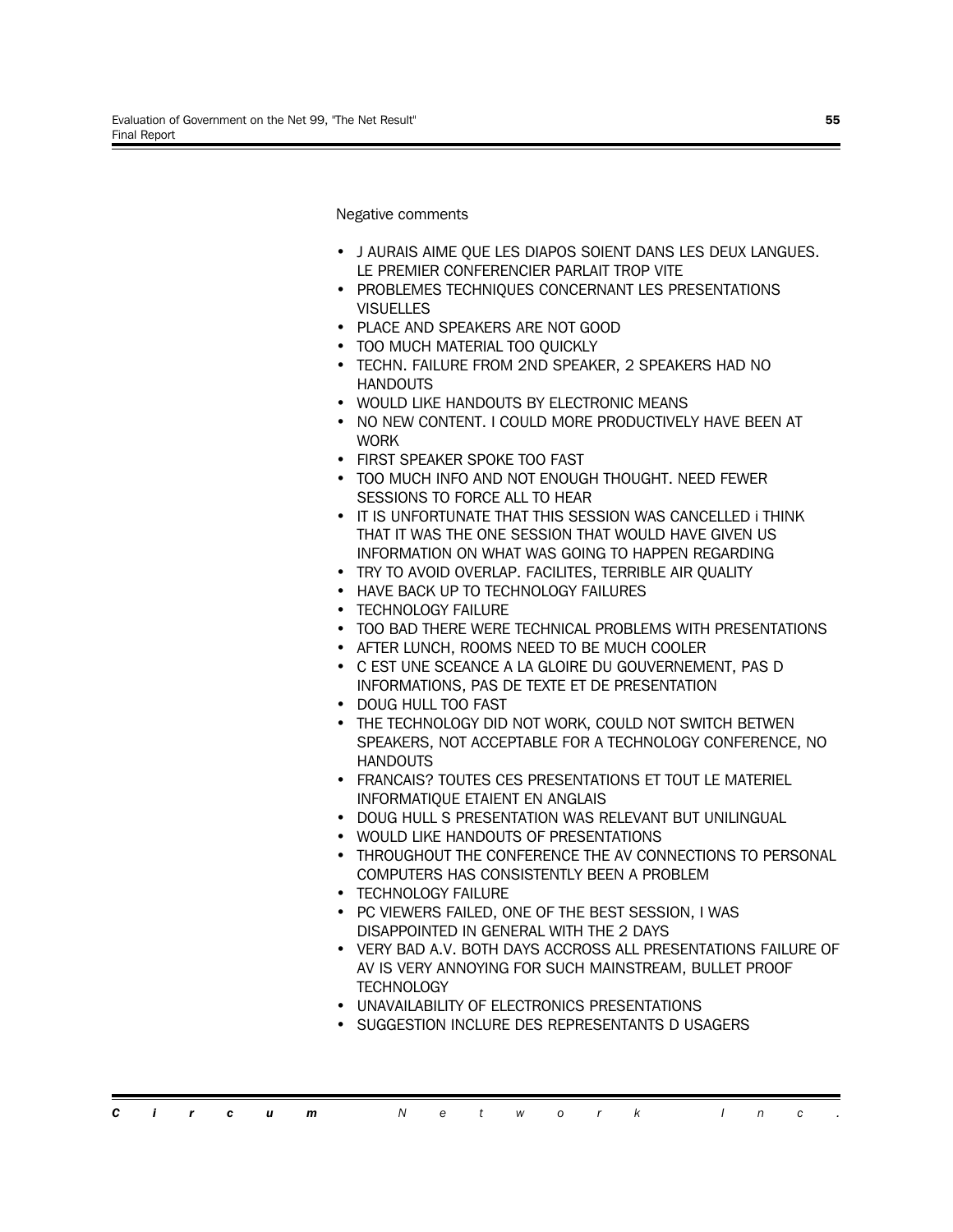- NOT ENOUGH INFO ON E COMMERCE, NOTHING WAS SHOWN IN PRESENTATIONS ON THE FLOOR
- LACK OF SLIDES
- FRANCAIS NETTEMENT INSATISFAISANT AUCUNE PRESENTATION BILINGUE, TECHNOLOGIE DEFICIENTE
- SLIDES FOR 1 PRESENTATION DIDN'T WORK
- PLEIN DE JARGON INCOMPREHENSIBLE
- TO LEARN FROM INFORMED, DEMANDING CITIZENS WHO ARE INTERNET USERS
- SLIDES FAILED
- ASPECT LINGUISTIQUE COMPLETEMENT IGNORE DANS CET ATELIER
- IL SERAIT INTERRESSANT DE FAIRE LE POINT SUR LA SECURITE SUR INTERNET
- TECHNOLOGY DID NOT WORK
- ENTERTAINMENT TO ENSURE THAT WE SERVE THE PUBLIC'S NEED
- TECHNICAL PROBLEMS
- SEEM TO NEED BETTER PRESENTATION EQUIPMENT WOULD LIKE **HANDOUTS**
- CAN'T SEE SLIDES, TOO BUREAUCRATIC.
- BUREAUCRATIC
- IT S AMAZING THAT WE CAN'T MADE THE AV EQUIPMENT WORK MORE RELIABLY
- NO SALES JOBS, APPLY TO WEB, GET PRIVATE COMPANIES TO MAKE PRESENTATIONS
- SPEAKERS WERE BRIEF, ALSO THEY APPEARED WILLING TO GO BEYOND THE STANDARD BUZZ WORDS
- AGAIN AV FAILURE, DIMINUES VALUE OF ONE PRESENTER
- LA TECHNOLOGIE DES PRESENTATIONS DEVRAIT FONCTIONNER
- ROOM NOT VENTILATED PROPERLY
- INTERNET CONNECTION DOWN, PRESENTATION SLIDES NOT WORKING
- ROOM A BIT TOO COLD, LEFT OVERHEAD TOO DARK
- SEEING WHAT OTHERS ARE DOING MAY BE NICE BUT HOW DOES IT RELATE TO ME?
- GOV ON THE NET SHOULD NOT EXPERIENCE TECHNICAL PROBLEMS
- ENNUYANT A PERIR A PROSCRIRE L AN PROCHAIN A TOUT PRIX
- TOO ROSY A PICTURE EVERYTHING IS WORKING WELL
- A CONFERENCE ON TECHNOLOGY SHOULD HAVE TECHNOLOGY THAT **WORKS**
- SLIDES WORKED FOR ONLY 1 SPEAKER
- PROBLEMS WITH PRESENTATIONS
- TEMPERATURE OF THE ROOM AND POOR PRESENTATION TECHNOLOGY
- TOO MANY TECHNICAL PROBLEMS, TURN OFF THE AIR CONDITIONING
- NO SLIDES FOR LAST TWO PRESENTATIONS
- SLIDE DID NOT WORK
- SLIDES WERE TOO SMALL TO READ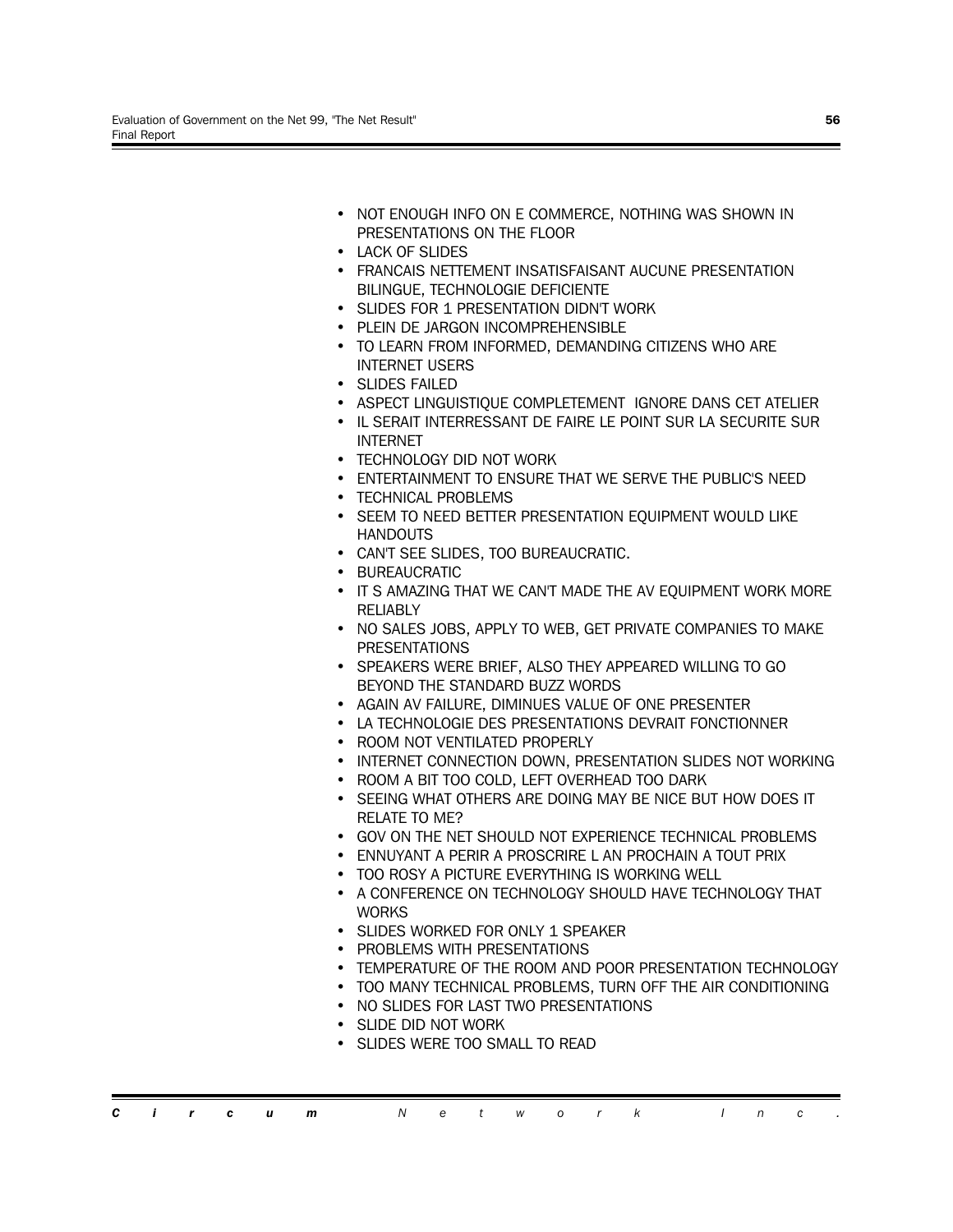- LES PROBLEMES TECHNIQUES
- THE NETWORK SET UP DURING THAT LAST 2 DAYS HAS BEEN SPORADIC
- PROBLEMS WITH AV. SHOULD NOT HAPPEN AT THIS TYPE OF **CONFERENCE**
- IN SEVERAL SESSIONS, TECHNOLOFY FAILURE, DISTRACTING
- FROM PCS IN THE FOYER OR HALL
- 2ND SPEAKER COULDN'T USE HIS SLIDES
- OVERHEAD SLIDES DIDN'T WORK ONCE AGAIN
- AUCUN SPEAKER NE PARLE FRANCAIS, POURQUOI DEVONS-NOUS ETRE PENALISES
- QUE LA SESSION DE GOC COMMON LOOK AND HEAD SOIT ANNULEE
- HEALTH CANADA PRESENTATION WAS MOST IRRELEVANT
- POUR AUDIOVISUAL, FLASH CUBE AND PHOTO SHOOTS A NUISANCE
- TECHNOLOGY, SLIDES NOT PRESENTED DUE TO TECH DIFFICULTIES, THIS IS UNNACCEPTABLE AS TECH ISSUES WERE EXPERIENCED THROUGHOUT 2 DAYS
- CAN'T SEE THE SPEAKERS. ALL PEOPLE IN AUDIENCE WHO LEFT THEIR CELLPHONES (RINGING)

## *Wrap-up: The Net Result*

- MICHEL CARTIER A FAIT UNE EXCELLENTE PRESENTATION QUI FAIT REFLECHIR
- BONNE ARTICULATION DE LA PROBLEMATIQUE ET DES DIFFERENTS PROBLEMES
- 2 PRESENTATIONS INTERESSANTES MAIS COMPLETEMENT A COTE DU **SUJFT**
- ALL EXCELLENT SPEAKERS-VERY THOUGHT PROVOKING
- VERY INTELLIGENT, ELOQUANT SPEAKERS
- GOOD CLOSE
- HIGH LEVEL DISCUSSION-QUALITY OF SPEAKERS
- A GOOD AWAKENING TO THE REAL CHALLENGES FACING US-REMEMBER THE CLIENT
- VERY GOOD OVERVIEWS-DIFFERENT OPINIONS AND ASPECTS OF **SITUATIONS**
- ENJOYED VIEWS AND RECOMMANDATIONS OF MICHEL CARTIER-APPRECIATED THE STATS AND BUSINESS USE SUMMARY FROM WESTCOTT AND ADVISE OF GRAB AND SHARE OF USE ECONOMY
- GRANT WESTCOTT, MICHELLE D'AUROY ESPECIALLY GOOD PRESENTATION
- MR OVERHEAD GUY SUCKED LARGE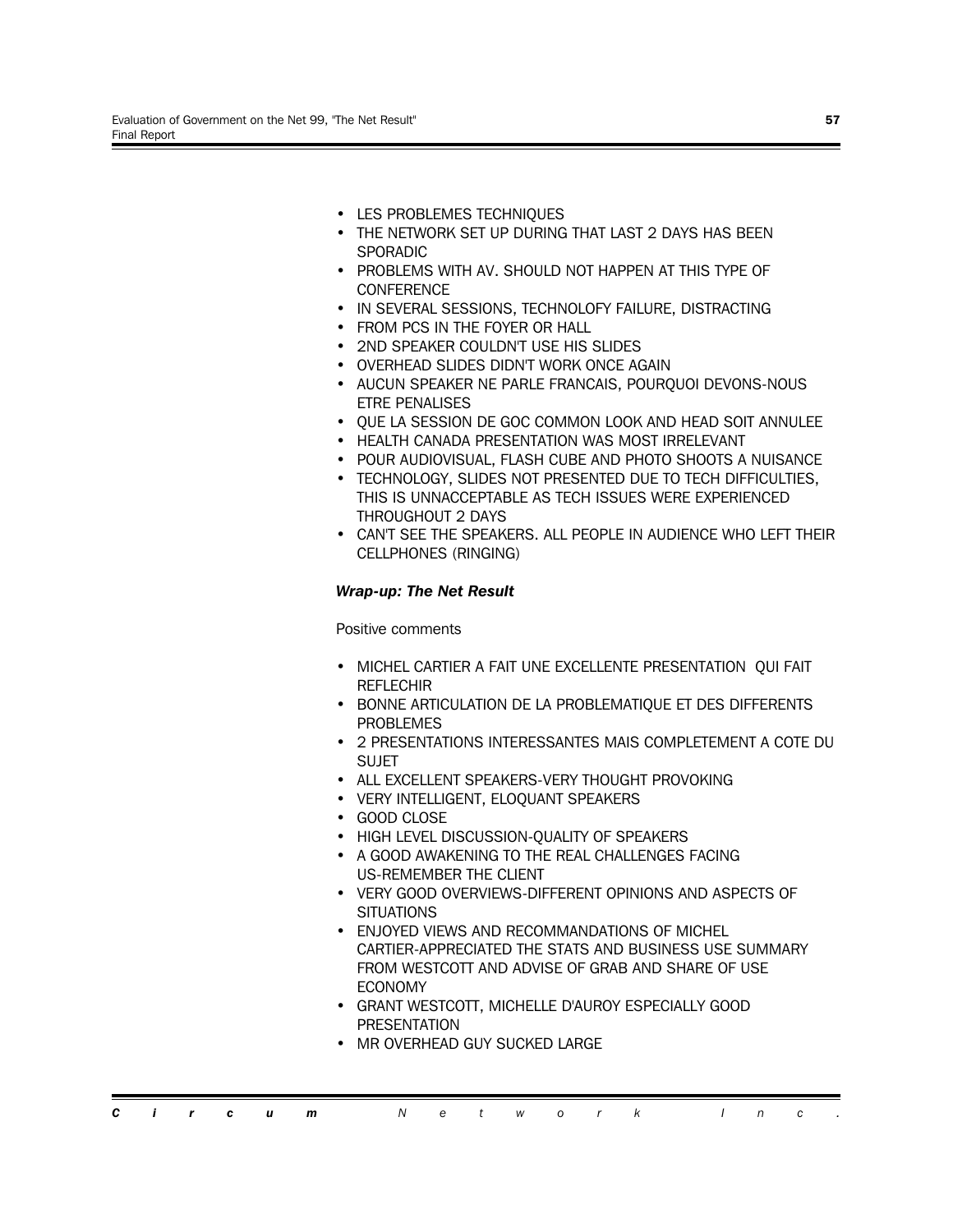- C'EST LA SEULE SCEANCE OU ON A VRAIMENT ENTENDU MENTIONNEEE (PAR 2 PRESENTATEURS) LA QUESTION DE LA LANGUE QU'IL FAUDRA DEVELOPPER SI ON VEUT OFFRIR UN BON PROD
- CLAUDE SIROIS-MODERATOR WAS EXCELLENT
- PUNCTUAL
- THE MODERATOR FOR THIS SESSION WAS EXCELLENT
- IN GENERAL, THE SECOND DAY OF CONFERENCE WAS MUCH BETTER ORGANIZED IN TERMS OF FACILITATING SPEAKERS AND PARTICIPANTS OF CONFERENCE
- AVOIR LA CHANCE D'AVOIR UN PRESENTATEUR ET UN ANIMATEUR FRANCOPHONES! BEAUCOUP APPRECIE LA PRESENTATION DE M CARTIER
- LE FRANCAIS A ETE PRESENT ET CELA EST ESSENTIEL ET EXCELLENT
- MICHEL CARTIER NOUS A DONNE UNE VUE BIEN DIFFERENTE DES AUTRES SPEAKERS "SOCIAL"-J'AI BIEN AIME SON INTERVENTION
- LA GLOBALITE PRESENTEE PAR M WESTCOTT
- GRANT WESTCOTT'S ATTENDANCE
- MODERATOR WAS EXCELLENT
- INFO WAS INTERESTING (BUT COULD HAVE BEEN PRESENTED MUCH EARLIER DURING CONFERENCE)
- MODERATOR'S SENSE OF HUMOR
- GOOD WRAP UP BY CARTIER-WESCOTT'S PRESENTATION SHOULD HAVE BEEN A THE BEGINNING NOT AT THE END(WELL DONE)-MICHELLE DORE DID A GOOD JOB FILLING IN
- MICHELLE DORE WAS A GREAT SUBSTIUTTE-MORE OF HER
- HUMOUR
- 3 POINTS DE VUE COMPLEMENTAIRES-CONTENU SUBSTANCIEL
- WASN'T MUCH OF A WRAP UP-WERE THEY AT THE CONFERENCE? THERE WERE REALLY NO NUGGETS OF WISDOM DELIVERED
- LITTLE TO SAY
- EXCELLENT KNOWLEDGE BASE OF PRESENTORS
- SIROIS INTRO WAS INTERESTING AND INFORMATIVE
- SOME GOOD SLIDES
- MUCH HIGHER LEVELS OF AWARENESS SINCE LAST YEAR
- EXCELLENT SESSION BY MR CARTIER, HONEST & TOUGHT PROVOKING-BACK TO BASICS, GET ORGANIZED MESSAGE IS NOT HEARD ENOUGH
- ENJOYED SCOT WESTCOTT PRESENTATION
- JE VOUDRAIS FELICITER LES ORGANISATEURS DE CETTE CONFERENCE, UNE GAMME IMPRESSIONNANTE-SUIS PARTICULIEREMENT SATISFAIT DE LA QUALITE DES INTERV.EN FRANCAIS
- EXCELLENT INFO SESSIONS-EACH SPEAKERS WAS EXCELLENT-VERY INFORMATIVE
- POINT OF VIEW OF MICHEL CARTIER VERY INFORMATIVE

|  |  | <b>Circum</b> Network Inc. |  |  |  |  |  |  |
|--|--|----------------------------|--|--|--|--|--|--|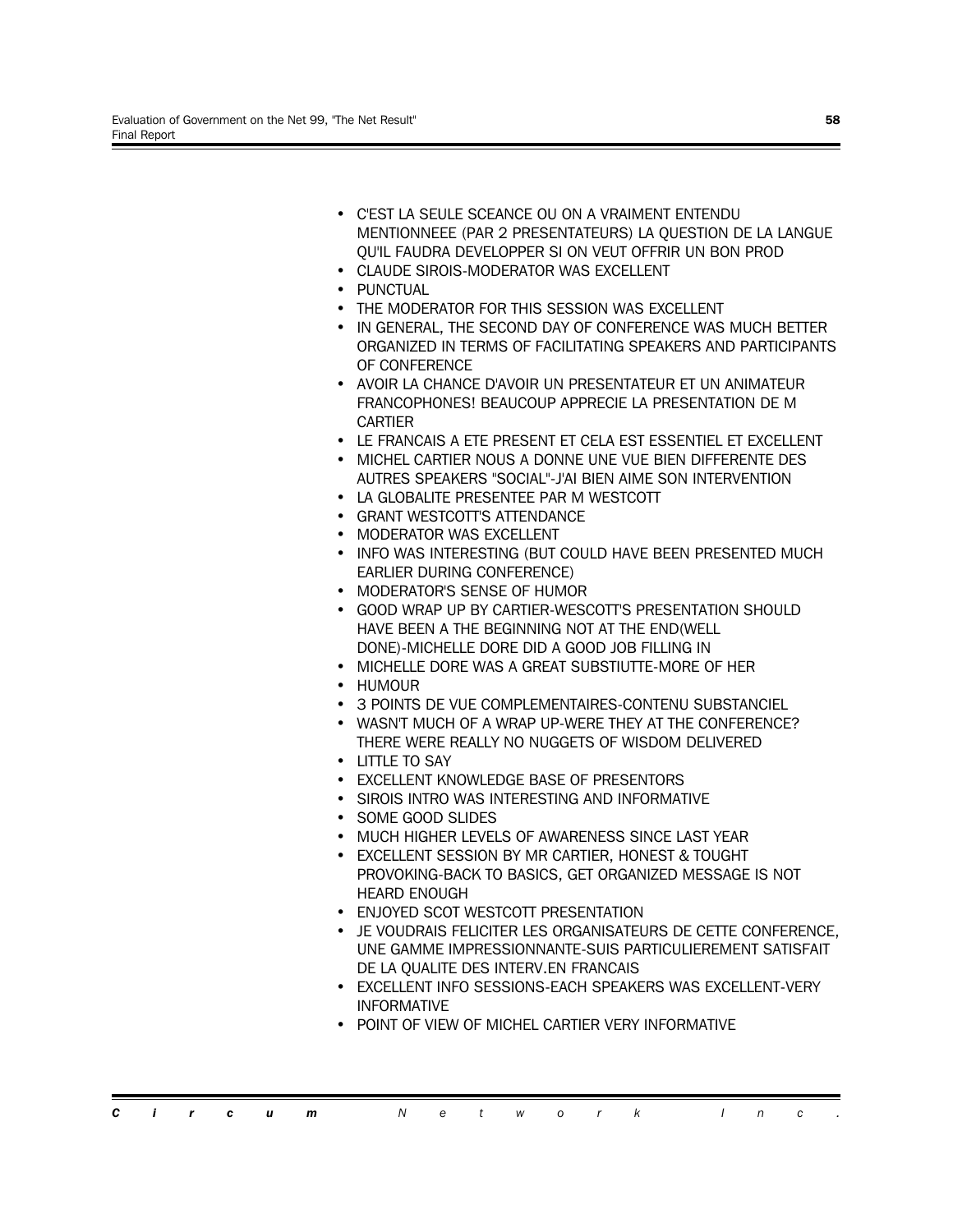- THE FACILITATOR WAS DIFFICULT TO UNDERSTAND IN EITHER OFFICIAL LANGUAGE-VISUAL AIDS WERE FINE TO BE SEEN ADEQUATELY
- WHEN IT IS KNOW THAT A SESSION WILL BE IN A LANGAGE OR ANOTHER THIS SHOULD BE IDENTIFY IN ADVANCE OFFERING A BETTER DECISION/CHOICE, RE; TRANSLATION ASSISTANCE
- DEUX PRESENTATIONS UNILINGUES-UN SMA DEVRAIT PRESENTER SA MATIERE DANS LES DEUX LANGUES
- JE CROYAIS ASSISTER A UNE SCEANCE BILAN...PERSONNE N'A PRESENTE UNE VISION SYNTHETISEE
- MR WESTSCOTT SLIDES, THE PRINT WAS TOO SMALL TO READ-ALTHOUGH THE PRESENTATION WAS INTERESTING
- SPEAKERS SEEMED TO HAVE CANNED PRESENTATIONS RATHER THAN BEING RESPONSIVE TO THE REST OF THE CONFERENCE
- PUT GOVNET ON THE INTERNET AND SAVE US THE \$ FOR TRAVEL
- PLEASE ASK PEOPLE TO PUT OFF THEIR CELL PHONES!!!AT THE VERY LEAST RINGERS SHOULD BE ON LOW VOLUME AND CALL SHOULD BE LIMITED TO URGENT MATTERS ONLY-BASIC CIVIL
- FELT IT COULD HAVE BROUGHT THE TOPICS MORE TOGETHER INSTEAD OF GENERALIZATION-FELT GRANT WESTCOTT FOCUSSED MORE ON POINTS OF INTEREST
- THE LOW TECH OVERHAEDS WORKED, THE COMPUTER BASED ONES WERE FRUSTINGLY USELESS
- INTERPRETATION WAS NOT GREAT-MAYBE M. SIROIS MADE NO SENSE IN FRENCH-BUT WHAT CAME THROUGH ON THE INTERPRETATION WAS DISJOINTED AND UNFOCUSSED
- MORE ADVERTISING OF THE CONFERENCE
- BETTER OVERHEADS/COMPUTER LESS FRENCH
- BEAUCOUP DE REPETITION D'INFOS
- I WANT THE COMMON LOOK AND FEEL-BRING IT BACK NEXT YEAR
- AGAIN;COULDN'T SEE SLIDES , SHOULD BE ABLE TO GET PRESENTATION OFF THE WEB;SINCE NO HAND OUTS COULD NEED HANDOUTS TO SEE SLIDES-TOO FAR TO SEE FROM THE FRONT.
- ROOM TOO COLD
- SHOULD HAVE BEEN A BETTER BALANCE IN LANGUAGE USAGE BY THE MODERATOR;IT WAS SPARCE WITH RESPECT TO ENGLISH
- IN GENERAL ALL DAY; SESIONS NEED MORE SHARING OF EXPERIENCES BETWEEN OUR GOV'T COLLEAGUES
- THIS WAS NOT A WRAP UP. IT SUCKED
- LA QUESTION DE LA LANGUE DANS LES AUTRES PRESENTATIONS N'A MEME PAS ETE EFFLEUREE PAR LES PRESENTATEURS
- TEXTE TROP PETIT SUR LES DIAPOS
- GAINED VERY LITTLE INFO-QUICK RECAPS OF ALL STATS;MONOTONE PRESENTATIONS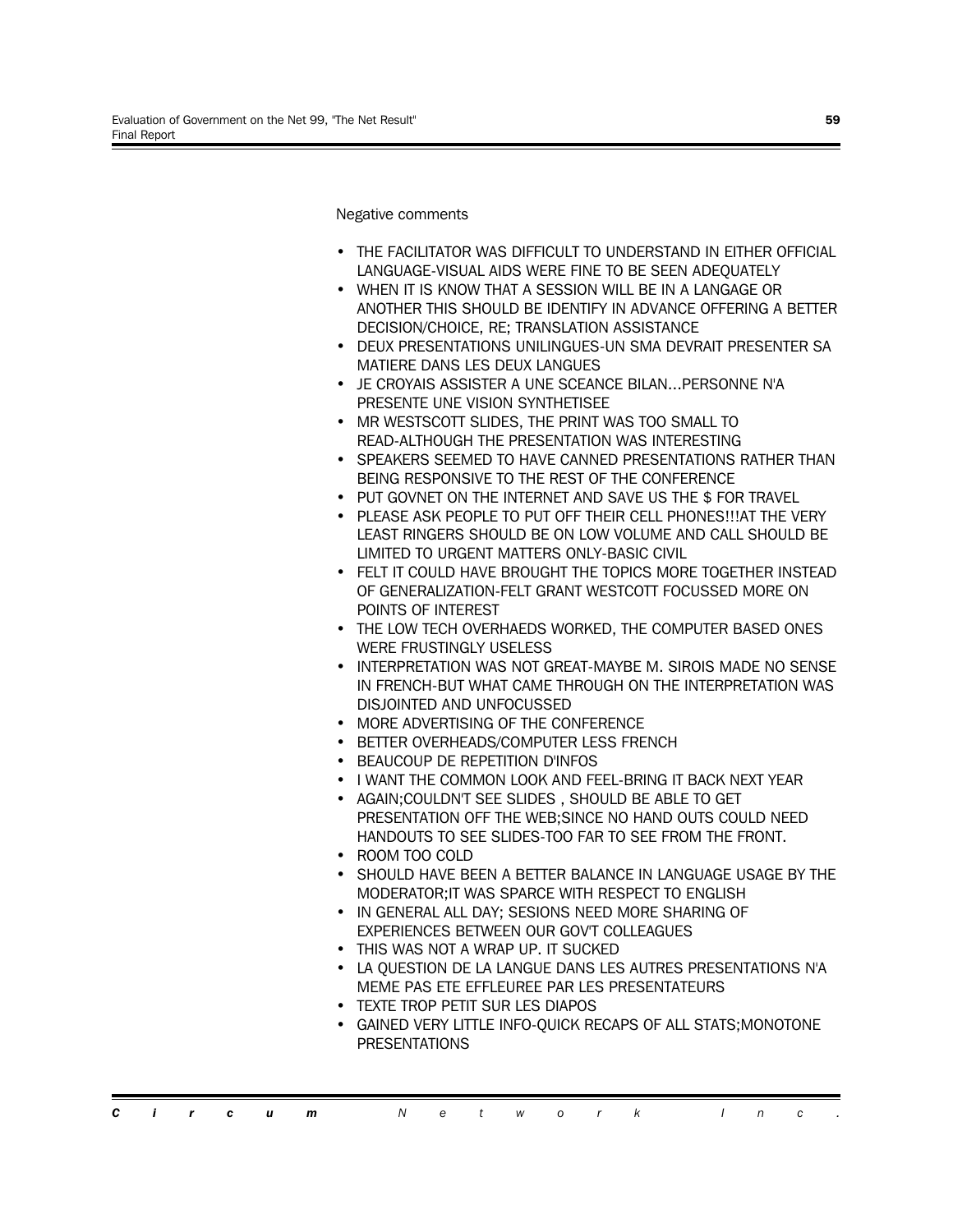- NOT MUCH OF A WRAP
- ROOM SHOULD BE BETTER VENTILATED. COULD SMELL CIGARETTE SMOKE ALL THE TIME IN THE HALL
- YOUR GUIDES SHOULD ADVISE AS TO WHICH LANGUAGE THE PRESENTATION WILL BE IN AHEAD OF TIME!!FRENCH OR ENGLISH SO ONE CAN DETERMINE IF YOU NEED A TRANSLATOR
- A POOR SUMMARY OF THE CONFERENCE-HARDLY ANY CONNECTION TO PRIOR PROGRAM
- PARTICIPANTS SHOULD BE WARNED IN ADVANCE OF THE RISK TO HEALTH IN ATTENDING A CONFERENCE IN QUEBEC DUE TO THE LACK OF ADEQUATE SMOKING BY LAWS
- MANQUE DES TABLES ET LE SYSTEME DE SON EST MEDIOCRE (SUR LE COTE DE LA SALLE SEULEMENT) TEMPERATURE CHAUDE
- WOULD LIKE SPEAKERS SLIDES/NOTES ONLINE
- EN GENERAL LE SERVICE DE TRADUCTION ETAIT PLUTOT DECEVANT-IL FAUDRAIT FOURNIR DES TRADUCTEURS AYANT DES CONNAISSANCES AVEC LA TECHNOLOGIE ET LES SUJETS ABORDES
- NOT REALLY A WRAP UP M CARTIER???NOT A WRAP UP M. WESTCOTT
- SPEAKERS WENT ON LONGER THAN THEY NEEDED TO; MULTIMEDIA SLIDES TOO DIFFICULT TO SEE; ENOUGH WITH THE PHRASE KNOWLEDGE BASED ECONOMY ALREADY!
- REMARQUES NEGATIVES; LA QUALITE DU TON ET DE LA TRADUCTION DE L'INTERPRETE MASCULIN DE L'APRES MIDI FUT POUR MOI UNE OCCASION DE FRUSTRATION TRES GRANDE
- WOULD NEED BINOCULARS TO SEE SLIDES-END TIMES SHOULD BE PUBLISHED-FAULTY HEADSET CONNECTION
- THE SESSION WAS TOO LONG-THE SPEAKERS WENT OVER THEIR TIME LIMIT
- SESSION WASN'T AT ALL WHAT WAS PROMISED-NOT A WRAP UP ON SYNTHESIS, JUST MORE PRESENTATION,LARGELY REGURGITED WHAT WE ALREADY HEARD-TRANSLATOR SOUNDED BORED
- SOME SLIDES WERE DIFFICULT TO READ-PRINT WAS TOO SMALL-TOO LONG FOR WRAP UP SESSION AND DRY
- WHY DID WE NOT DEAL WITH THE LACK OF A COMMON 'PLATFORM'(ALSO APPLICATION, TRAINING,ETC.) WITHIN THE FEDERAL GOV'T?
- SMOKE IN CONFERENCE HALL
- LA VOIX MONOTONE DU TRADUCTEUR FRANCAIS
- IT WAS FREEZING IN THE ROOM
- DEUX PRESENTATIONS NON LISIBLES A PARTIR DE LA 2E MOITIE DE LA SALLE
- SUGGESTION; ON-LINE TRAINING COURSE CONTENT CREATION AND DELIVERY
- TELL THE PRESENTERS TO MAKE THEIR VISUALS VISIBLE TO THE BACK OF THE ROOM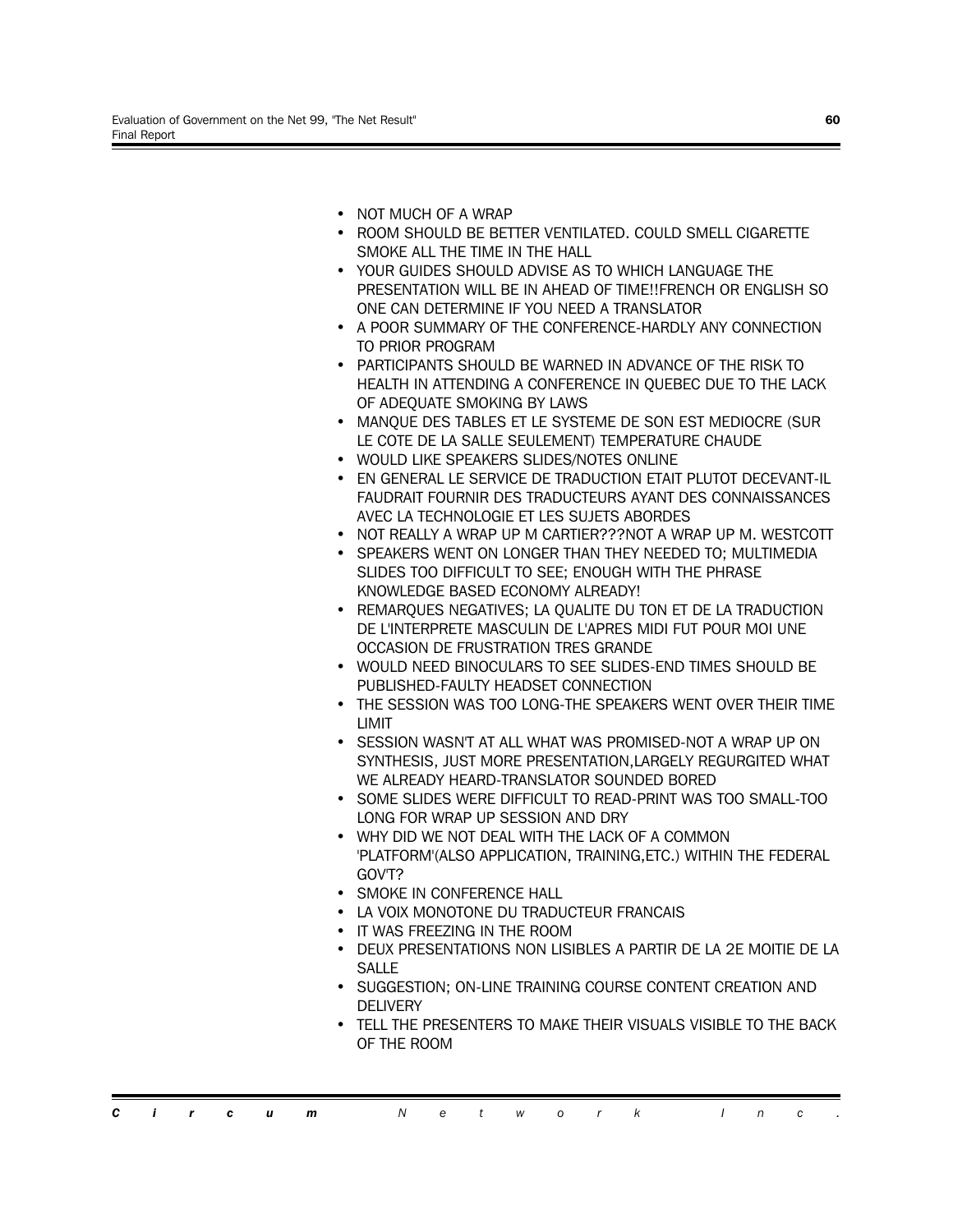- DO NOT HOLD THE NEXT CONFERENCE SO CLOSE TO GTEC-INFORMATION \$ PRESENTATIONS FROM GTEC JUST RECYCLED AT THIS CONFERENCE-TEMPERATURE TOO HOT & THEN TOO COLD
- IT WAS BIZARRE TO HAVE WRAP UPS FROM PEOPLE WHO DID NOT ATTEND THE SESSIONS
- WANTED COPY OF PRESENTATIONS
- LESS OF A WRAP UP THAN A STATEMENT OR RE-STATEMENT OF PRESENTORS VIEWS
- SLIDES SHOULD HAVE BEEN IN BOTH LANGUAGES-MORE VISUAL AID WOULD HAVE BEEN BETTER
- THE MISSED GROUP CONNECTION OPPORTUNITIES BY GROUPS OF INTEREST-THE NETWORK OF "DOERS" WAS NOT LINKED
- WAS EXPECTING MORE CONCRETE DISCUSSION ON SUMMARIZING THE PRESENTATIONS-ALSO WANTED A CLEARER ACTION PLAN
- WHY WEREN'T THERE HANDOUTS AT ANY SESSION I ATTENDED
- INTERESTING, BUT NOTHING NEW SESSION BY WESTCOTT, WE'VE ALL HEARD THIS BEFORE, BUT IS NOT HELPING ME GET ON WITH IT IN MY ROLE AS GOV'T SERVICE DEVELOPER
- SPEAKERS WHO DON'T RESPECT TIME LIMITS-MODERATE WHO DOES NOT REMIND THE SPEAKER OF TIME LIMITS-WESCOTT SHOULD HAVE DONE THE MORNING SESSION, MORE RELEVANT-TOO M
- FRANCAIS

# *Windows on Canada — Gateways to Government and Beyond*

- BOTH SPEAKERS WERE INTERESTING AND WELL VERSED IN THEIR TOPICS-WAS ESPECIALLY GLAD TO LEARN MORE ABOUT CULTURENET AND ITS SERVICES
- LEARNED SOMEWHAT THE STRUCTURE OF SEARCH ENGINES AND STRUCTURE OF CULTURENET DATABASE
- POUR LA CONFERENCE EN GENERAL; EXCELLENTS PRESENTATEURS QUI ONT PARTAGE LEURS POINTS DE VUE
- SPEAKERS WERE GOOD
- LA QUALITE DE L'INFORMATION
- LLOYD BEBOW WAS PARTICULARLY INTERESTING, HOWEVER WAS NOT GIVEN THE TIME TO MAKE PRESENTATION
- ENJOYED THE 3 SPEAKERS AND HOW THEIR SPEECHES WERE CONNECTED
- SHERRI HELWIG
- NOTHING
- A LITTLE BIT OF NEW INFO
- CULTURENET STRUCTURE PROVIDE SOME IDEAS, DO THE SIDE I WORKED IN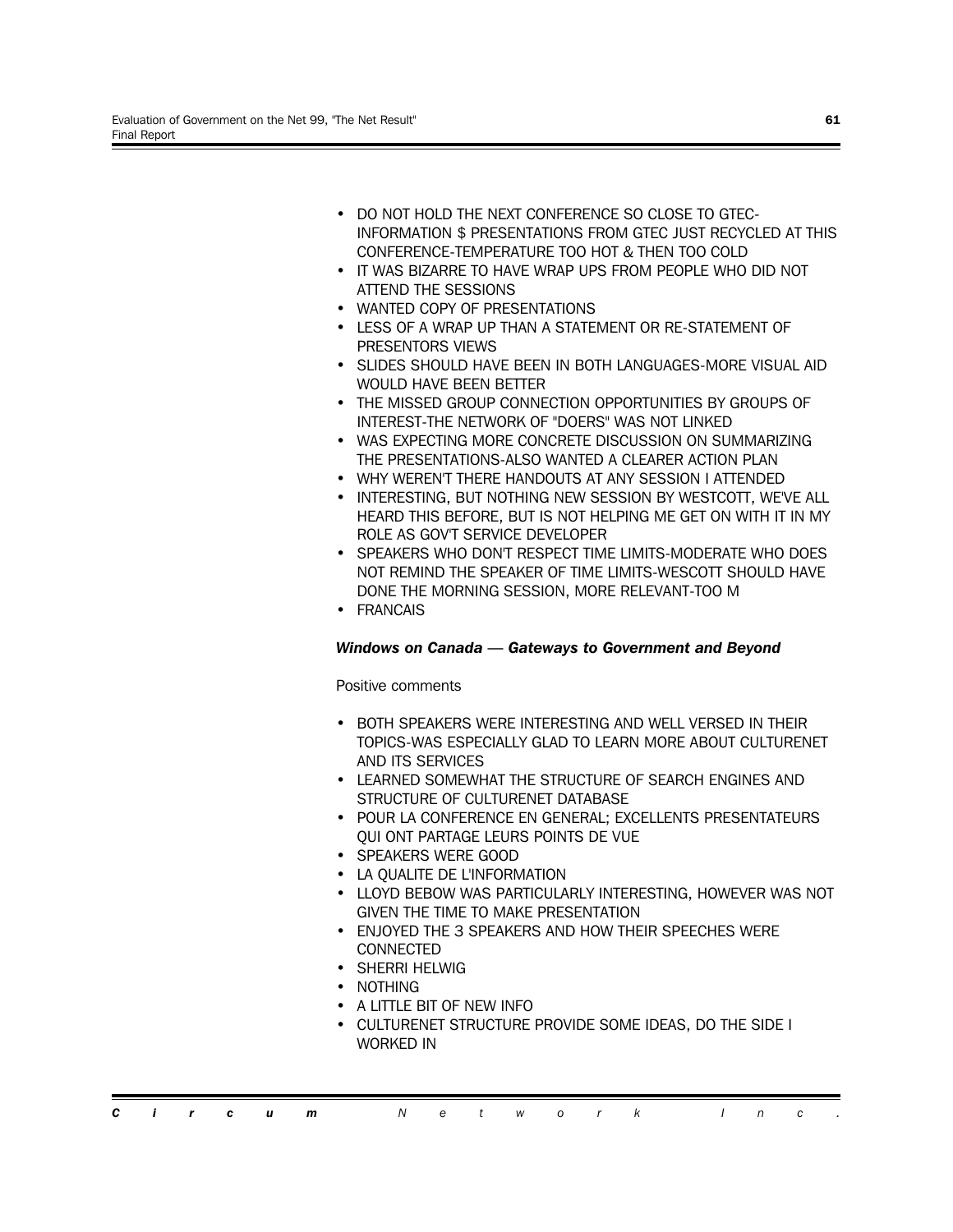- LES PRESENTATIONS SUR POWERPOINT ONT AIDE A GARDER MON INTERET MAIS LES PRESENTATIONS AURAIENT DU ETRE DANS LES 2 LANGUES AU MOINS
- BENBOW'S PRESENTATION WAS INFORMATIVE AND WELL RECIEVED-HIGHLY SATISFIED
- WERE A FEW USEFUL OBSERVATIONS AND LESSONS LEARNED
- INFO REGARDING ALTAVISTA'S PARTNERSHIPS
- WAY TO SPECIFIC TOPIC FOR A GENERAL CONTENT WORKSHOP
- VERY INTERESTING TO HAVE STRONG PLAYERS PRESENT-WHY NOT HAVE INVITED KEY GVT WEB PORTALS COORDINATORS FROM CIO CANADA SITE,NLC

- SEATING ARRANGEMENTS WERE CRAMPED AND NOT ESPECIALLY COMFORTABLE, THE ROOM COULD HAVE BEEN WARMER
- THE FACT THE PRESENTERS WERE NOT ABLE TO DEMONSTRATE "LIVE"
- PLUTOT COMMERCIAL- SURTOUT ALTAVISTA CANADA
- FOCUS ON APPLICATION NOT WHO WE ARE/WHAT WE DO-HOW CAN WE BENEFIT FROM KNOWLEDGE "LESSONS LEARNED"
- THE ALTAVISTA CANADA AS WELL AS THE CULTURENET PRESENTATIONSWERE MAINLY COMMERCIALS
- LIGHTS SHOULD BE TURNED OFF-HARD TO SEE SLIDES-TEMPERATURE TOO WARM
- VERY COMMERCIAL ORIENTED-EXPECTED MORE ABOUT CONCEPT, BEST PRACTICES-DIDN'T SEEM LIKE LEADING PEOPLE
- POUR LES DIFFERENTS VOLETS, IL N'Y AVAIT PAS ASSEZ DE TEMPS PAR PRESENTATEUR, SUJETS PAS ASSEZ APPROFFONDIS-INVITER PLUS DE PARTENAIRES POUR PARTAGER LEURS EXPE
- ROOM WAS TOO HOT
- CULTURENET; UN PEU TROP DETAILLE
- VERY GENERAL-DIDN'T REALLY PROVIDE ME WITH ANY NEW INFO (EITHER AS A GOV'T EMPLOYEE OR AS A CITIZEN USING THESE SERVICES)
- LACK OF DEPTH
- WOULD HAVE LIKED TO HEAR SPEAKER FROM HEALTH CANADA, HOWEVER SPEAKER WAS UNAVAILABLE
- AGAIN NO TIME FOR EXCHANGE-RUSHED TO NEXT SESSION
- PAS UTILE-ON CROYAIT ASSISTER A UN MESSAGE PUBLICITAIRE
- ALTAVISTA CANADA PRESENTATION HAD NO DEPTH, REALLY PRESENTED VERY LITTLE INTEREST TO GOV'T WEB DEVELOPERS
- THIS SESSION DID NOT PROVIDE NAY NEW INSIGHTS THAT WILL HELP ME IN MY WORK
- NOT WHAT I EXPECTED BASED ON THE WRITE UP -LOOKING UP MORE GOV'T SPECIFIC INFO

*Circum Network Inc .*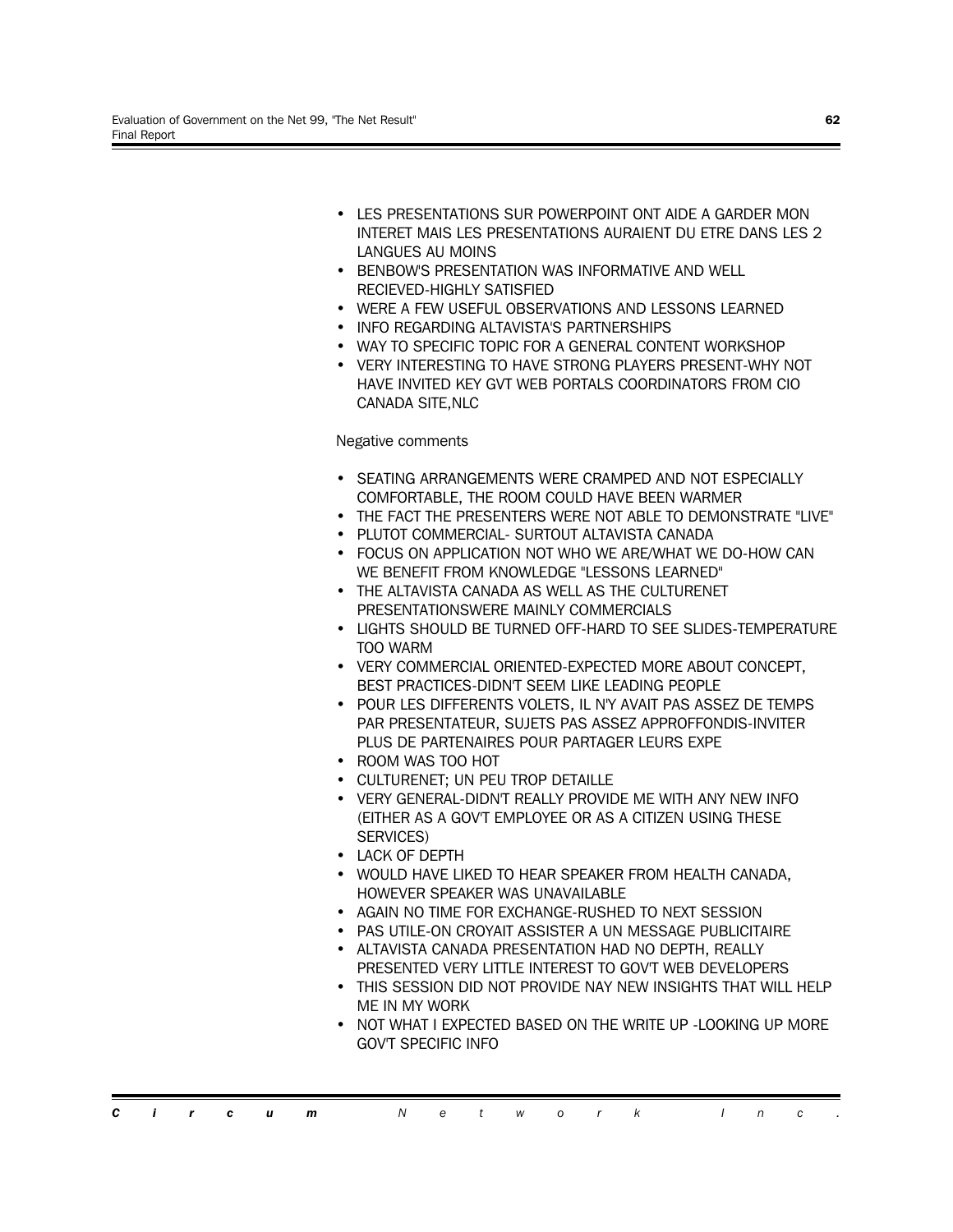- I FELT I WAS IN A SEMINAR THAT WAS TRYING TO SELL ME A PRODUCT, IT WASN'T GOV'T FOCUSED, I'M NOT AT A GOV'T CONFERENCE-THE CULTURE PRESENTATION WAS TO SELL US O
- TOO LONG JUST TO SAY A FEW THINGS
- J'ATTENDAIS PLUS D'INFORMATIONS SUR LE CONTENU DES SITES ET LA QUALITE DES INFORMATIONS SUR LES SITES, PAS SEULEMENT UN SALES PITCH D'ALTAVISTA OU CULTURENET
- WHAT HANDOUTS????
- CULTURENET-TOO MUCH FOCUS ON OTHER COUNTRIES THAT HAVE COPIED THEIR SITE
- MOSTLY A SALES PITCH FOR ALTAVISTA CAN.AND CULTURENET-NO ATTEMPT TO REALTE TO CONFERENCE TOPICS, GOALS ETC..
- 1ST SPEAKER NOT VERY HELPFUL-TOO MANY PLUGS FOR ALTAVISTA CANADA WITHOUT PROVIDING INFORMATION FOR GOV'T
- TOO MUCH OF A SALES PITCH
- WANTED INFOS ON THE HOW'S AND WHY'S OF DEVELOPING PORTALS-PROCESSES TO DETERMINE A PORTAL DESIGN-TOO MUCH 'ADVERTISING' OF THE SPEAKER'S PRODUCT
- NOT VERY RELEVANT TO TECHNOLOGY IN GOV'T
- NO TABLES TO WORK ON-GENERAL COMMENT-NO WATER AVAILABLE-TOO MUCH AD ADVERTISING FROM ALTAVISTA- TOO HOT AND SESSION TOO LONG
- ALTAVISTA PRESENTATION WAS TOO MUCH OF A PROMOTIONNAL COMMERCIAL PRESENTATION-INSUFFICIANT LINK MADE TO ISSUES OF GOV'T AND NET-INABILITY OF PRESENTERS TO GO ON
- DID NOT RELATE TO "FUTURE" WEBSITE PROVIDERS.HOPING TO GET INSIGHT FROM THE SPEAKERS EXPERIENCE-THIS WAS NOT DONE
- NOT RELATED TO SESSION AS DESCRIBED IN PROGRAM
- NO FEED BACK RELATING TO TOPIC DESCRIBED IN AGENDA. EXPERIENCES, LESSONS LEARNED...
- NEITHER SPEAKER DOES CONNECTION DO POSSIBLE GOV'T APPLICATION
- THE LIGHTING SHOULD HAVE BEEN DARKER FOR US TO SEE THE SLIDES AND PRESENTER STILL COULD READ HIS NOTES-DISAPPOINTED AT THE TOPICS COVERED-NO TOOLS/MECHANISMS/IN
- 1ST SPEAKER-HIS TOPIC WAS A DESCRIPTION OF ALTAVISTA-MORE APPROPRIATLY DONE AT THE EXIBITS -NO STIMULATING INFO FOR THIS **CONFERENCE**
- LA SALLE N'EST PAS BIEN ORGANISEE-LES PRESENTATEURS N'ETAIENT PAS PARTICULIEREMENT ANIMES
- SHERRI HELWIG-VERY DISAPPOINTING-DON'T CARE ABOUT THE ADMINISTRATIVE INNER WORKINGS OF CULTURENET-HIGHLY DISSATISFIED WITH THIS PRESENTATION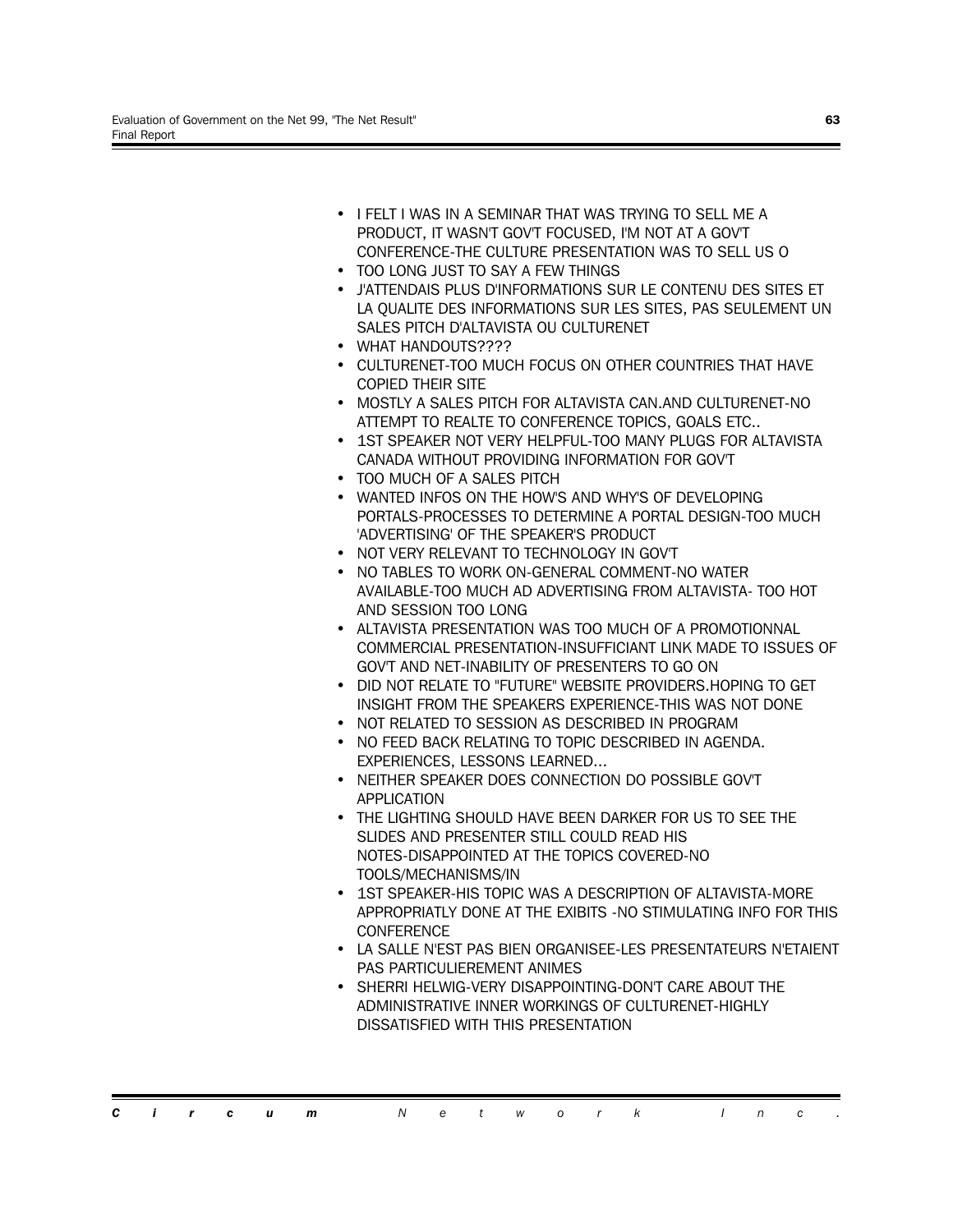- C'EST QUOI LE RAPPORT AVEC NOTRE CONFERENCE? J'AI VU 2 "INFOMERCIALS"
- VERY NARROW INTEREST, NOT A BROAD COVER UP OF THE TOPIC
- TOO MUCH "SELLING" OF THE PRODUCT ESPECIALLY IN ALTAVISTA CANADA PRESENTATION
- TOO HOT AND DIFFICULT TO SEE SCREEN FROM REAR OF ROOM (TOO LONG AND NARROW)-SPEAKERS NEED TO MAKE LINK BETWEEN WHAT THEY DO AND WHAT OTHER DO.
- TOO MUCH"WHAT WE DO" AND NOT A LOT OF DEPTH
- CULTURENET; DID NOT GAIN ANY USEFUL INFO REGARDING PARTNERING WITH OTHER SITES
- REALLY DID NOT ADD ANY VALUE-TEMPERATURE OF ROOM WAS A LITTLE TOO HIGH ESPECIALLY WITH LOTS OF PEOPLE IN THE ROOM
- THIS SESSION/SPEAKER DID NOT DELIVER WHAT WAS PROMISED IN THE PROGRAM! SALES SPEACHES SHOULD NOT BE PERMITTED
- DID NOT COVER MATERIAL INDICATED IN THE PROGRAMME "HOW TO DECIDE, WHAT TO INCLUDE, MAINTAINING THE SITES, ETC."
- LONG/NARROW ROOM-TOO HOT AND BRIGHT-VERY POOR PHYSICAL SET-UP-2ND SPEAKER TOO LONG-SESSION WAS REALLY USEFULL FOR GOV'T ON THE NET
- ALTAVISTA SALES PITCH
- CROWDED AND SMALL ROM
- BEING UNINFORMATIVE-
- HIGHLY IRRELEVANT TO GOV'T ON THE NET
- THE ROOM WAS EXTREMELY HOT AND THE SPEAKERS WERE EXTREMELY BORING
- NO TABLES TO WRITE ON

## *The Devil's Triangle (Technology, Economy and the Social Community)*

- THEME PROVOCATEUR
- 2 OUT OF 3 SPEAKERS RELEVANT- ALWAYS A CHALLENGE TO BRING IN THE PRIVATE SECTOR
- THEME SOCIETAL
- IDEE DE LA CONFERENCE
- DEPTH OF KNOWLEDGE OF SPEAKERS
- GOOD FACILITATOR
- LA POSE DE QUESTIONS FONDAMENTALES POUR LA GOUVERNE DE NOTRE PAYS EN VOIE DE MUTATION DU A L'INTERNET
- LA PRESENTATION DE TAILLEFER
- ALEX TAILLEFER WAS INCROYABLE! HE WAS INTERESTING, INFORMED AND VERY FUNNY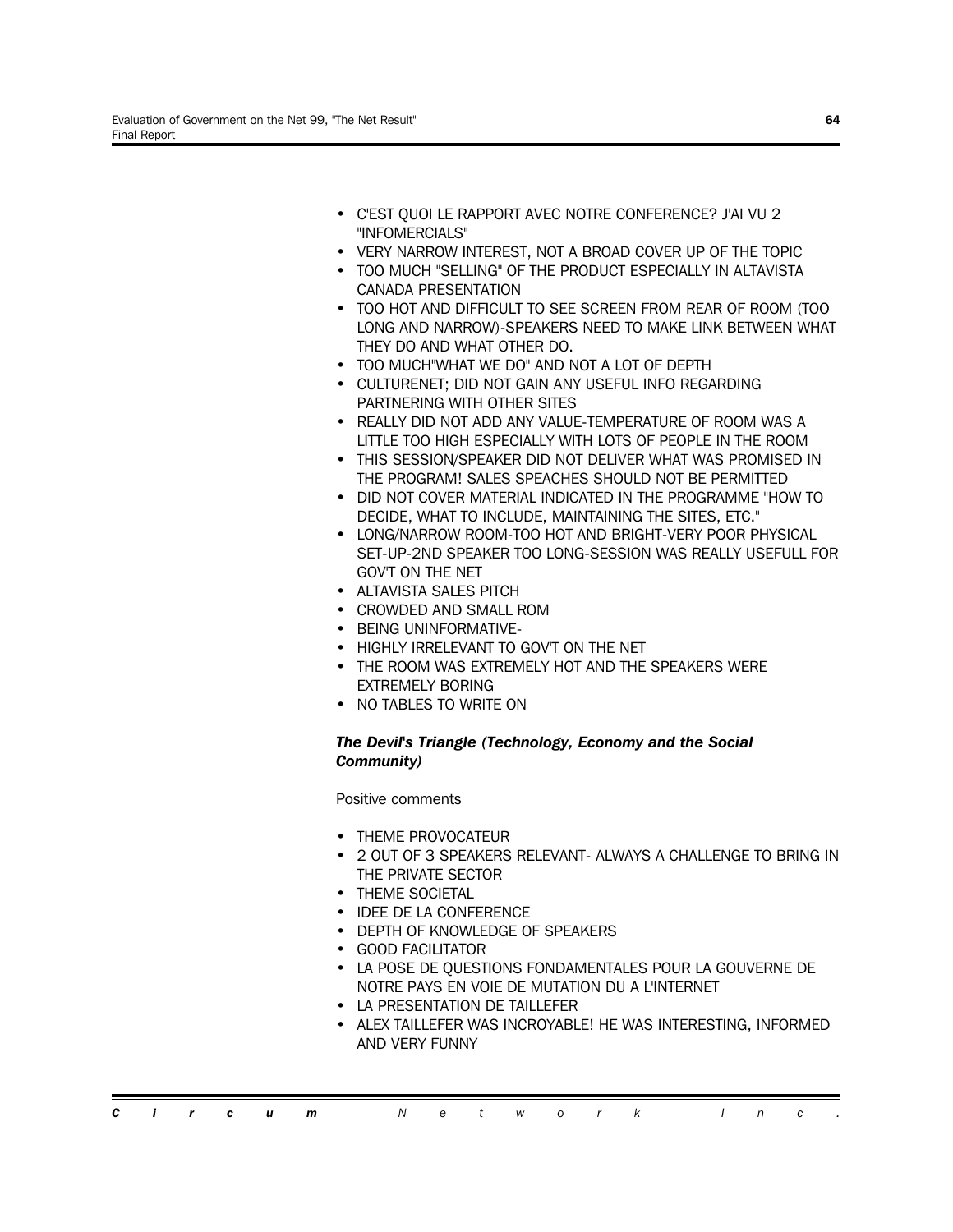- ALEXANDRE TAILLEFER FROM INTELLA WAS RIGHT ON WITH HIS MESSAGE, VISION AND HUMOR
- TRES BONNE PRESENTATION DES INVITES-BONNES QUESTIONS POSEES DURANT LES PRESENTATIONS
- PRESENTATION/POWERPOINT MATERIAL ONLY AVAILABLE IN ONE LANGUAGE ONLY (FRENCH)

- UNILINGUAL SLIDES
- ECRITURE TROP PETITE DES ACETATES
- LITTLE RELEVANCE TO GOV'T REALITY
- PAS ASEZ PRES DU SUJET POUR QUELUQES CONFERENCIERS
- TALKED ABOUT THE TECHNOLOGY AND THE CITIZEN NOT ENOUGH ABOUT SOCIAL COMMUNITY, NOT MUCH NEW OR APPLIED KNOWLEDGE
- MANQUE DE FOCUS SUR LE SUJET
- RAN VERY LATE
- WHY USE OVERHEADS AT AN INTERNET CONFERENCE? GET A PC?
- WOULD LIKE TO HAVE HANDOUTS OR OPTION OF TAKING THEM

# *Technology and Knowledge Management Models*

- LA PRESENTATION DE LA DAME DE RNC ETAIT LA SEULE VRAIMENT CONNECTEE AU THEME DE LA CONFERENCE
- A HOLMES
- HELPFUL TO KNOW RESEARCH BUT PAD TOO FAST TO ABSORB IT, I HOPE THE INFO IS AVAILABLE ON THE NET
- 1ER CONFERENCIER LIEUX COMMUNS ET GENERALITES, 2E OK MAIS NON RELIE AU PRECEDENT, 3E TRES BON CONTENU
- GOOD PROGRESS FROM THEORITICAL TO PRACTICAL
- THE MORE IN-DEPTH, PRACTICAL PRESENTATION BY THE THIRD PRESENTER
- A VIEW FROM THE US. ENCOURAGEMENT TO ENGAGE COMMUNITY
- NOT MUCH, I MADE A BAD DECISION IN ATTENDING THIS SESSION
- TECHNICAL ISSUES COVERED BUT NOT TOO MUCH AS INFO ACCESSIBLE AT ALL
- THE LAST SPEAKER PRACTICAL
- COGAS PRESENTATION WAS WELL DONE AND VERY INTERESTING RELEVENT
- LA DERNIERE PRESENTATION ETAIT PLUS INTERRESSANTE, CELLE DE **NRC**
- GOOD CONTENT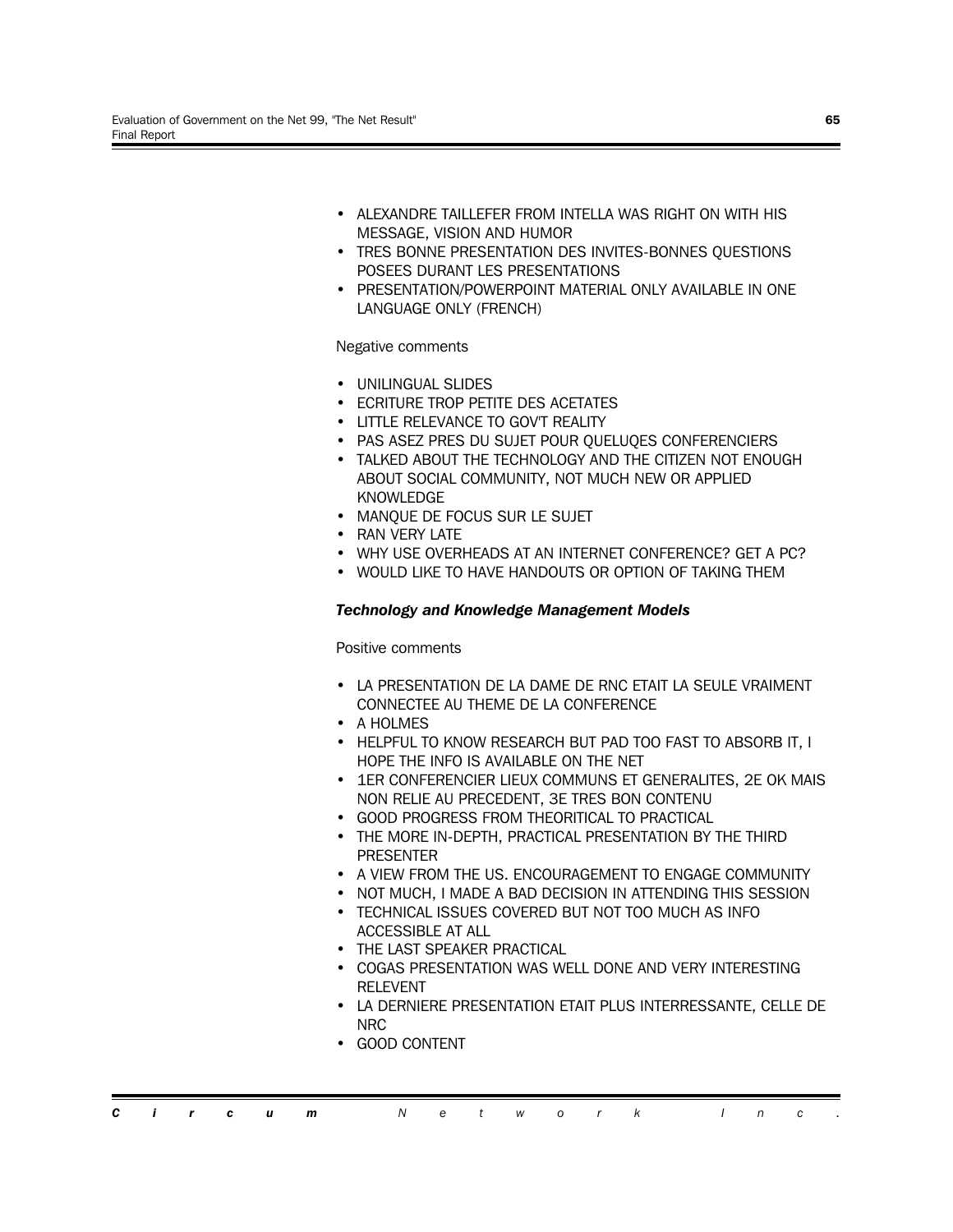- LOTS OF INFO PROVIDED IN A SHORT PERIOD OF TIME
- THE CONTENT IN GENERAL WAS VERY INTERESTING
- KNOWLEDGE OF THE SPEAKERS
- I FINALLY UNDERSTAND THE IMPORTANCE OF METADATA
- GOOD PACE AND GRAPHICS, NRC PRESENTATION VERY USEFULL
- COGNO SPEAKER WAS EXCELLENT
- **3E PLUS CONCRET**
- USEFULL INSIGHT, GOOD TOPICAL OVERVIEW CHECKLIST, GREAT PANEL
- A BIT LONG

- HANDS OUT NOT AVAILABLE
- LES DIAPOSITIVES N'ETAIENT PAS DANS LES DEUX LANGUES OFFICIELLES, RIEN DE NOUVEAU DANS LA PRESENTATION DE M RILEY
- BUSINESS INTELL SPEAKER (COGNOS) NOT PARTICULARLY APPROPRIATE
- LES DEUX ECRANS DE LA PRESENTATION SONT EN ANGLAIS. ON N'INFORME PAS LES PARTICIPANTS DE LA DISPONIBILITE DU SERVICE DE TRADUCTION
- SPEED OF SPEAKER.
- PLEASE STOP ANY TECHNICAL WORK WHILE A SPEAKER IS UP THERE
- MORE DEPTH ON KNOWLEDGE MANAGEMENT IS WHAT I EXPECTED
- COMPARING HER RESEARCH TO WHAT WE ARE DOING ONLINE
- SUBSTITUTING SPEAKERS TOPICS PRESENTED
- HAND OUTS SHOULD BE PROVIDED
- LA PRESENTATION, DIAPORAMA SEULEMENT EN ANGLAIS DU DEJA VU
- COGNO DIDN T HAVE TO USE THE FORUM FOR CORPORATE MARKETING
- WOULD HAVE LIKED TO OBTAINED A HARD COPY OF THE PRESENTATIONS FOR FUTURE REFERENCE
- NO HAND OUTS AND URL PRESENTATION
- TOO FAST
- INSUFFICIENT DETAIL TO MANY SPEAKERS TIME
- TOO TECHY. METADATA FOR DUMMIES
- AUCUNE PRESENTATION EN FRANCAIS POURQUOI PAS? LE WEB EST BILINGUE SURTOUT AU GOUV DU CANADA
- PROMO FOR ALTA VISTA CANADA ONLY
- BROKEN ONTENT LITTLE IN THE WAY OF AN INTEGRATED DELIVERY
- NOT ENOUGH FLOW BETWEEN THE 3 PRESENTERS ALTHOUGH IT WAS GOOD TO SEE THE PRACTICAL APPLICATION IN THE LAST PRESENTER FROM CISTI
- NOT ENOUGH EVIDENCE OF THE EFECTIVENESS
- HEAVY CIGARETTE SMOKE FROM THE HALL WAY

*Circum Network Inc .*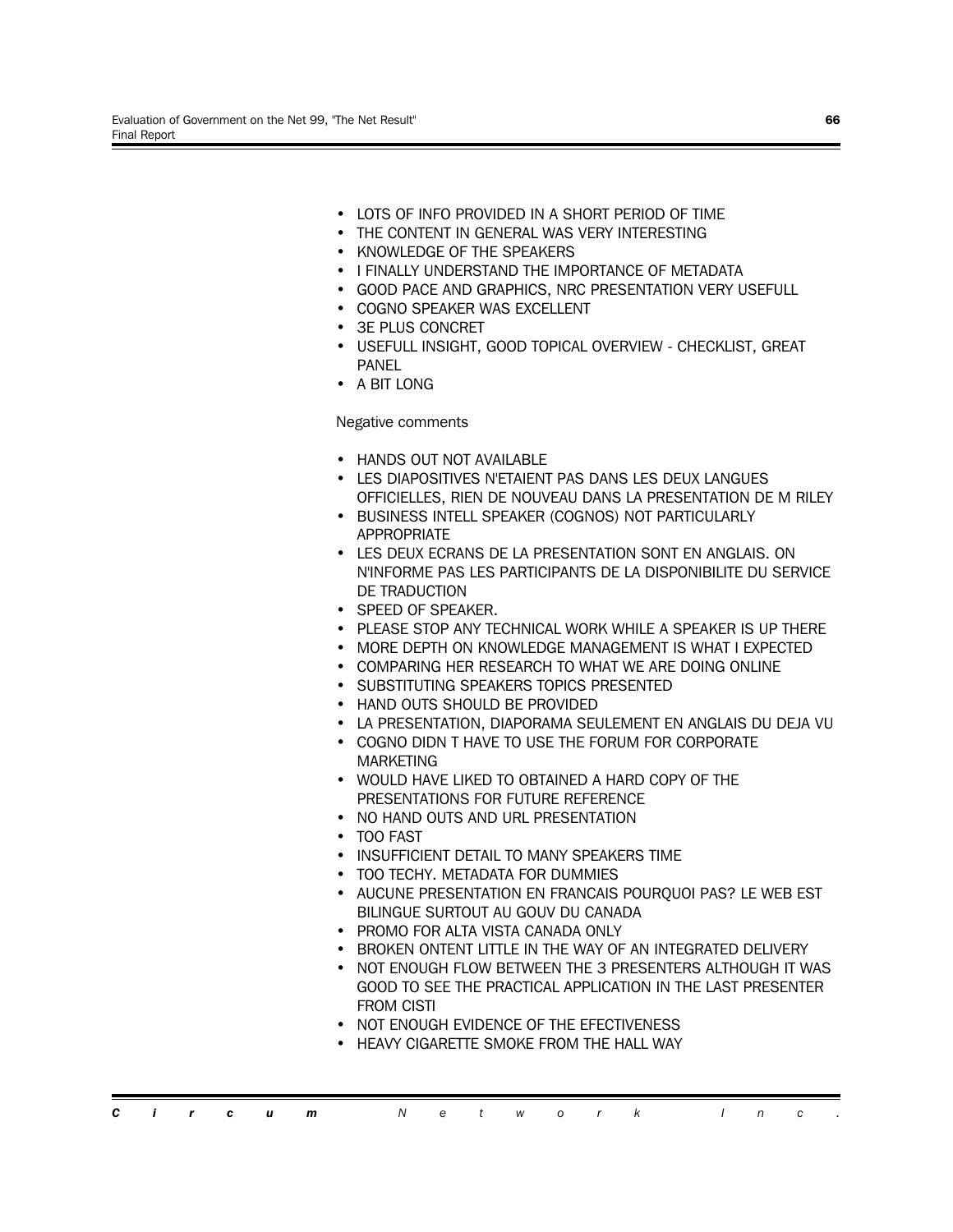- SOME SPEAKERS WERE TOO EXPLICITE, TOO TECHNICAL
- LATE START, 25 MIN LATE. COMPUTER PROBLEMS
- FOR THE TECHNOLOGY STREAM NOT TECHNOLOGY BASED AT ALL NEED TO HAVE MORE TECHNICAL SEMINARS
- L INFO NE M EST PAS UTILE, CE N EST PAS PRATIQUE, SAUF POUR LE 3EME
- DID NOT BEGIN UNTIL 11:15 (30 MIN LATE). PARTICIPANTS HAVE MANY TIME DEMAND AND HAVE MADE THE TIME TO ATTEND, THIS SHOULD BE RESPECTED

# *Found and Lost in Cyberspace*

Positive comments

- INFORMATION GIVEN
- ENCORE UN TITRE QUI NE REFLETE PAS LE CONTENU DES PRESENTATIONS, AJUSTEZ SVP LES PRESENTATIONS AUX TITRES
- VIVENNE MONTY GOOD PRESENTATION, HUMOUR RAPPORT W AUDIENCE
- PROVIDED SOME TECHNICAL TERMS
- DIAPOSITIVES DU 2E CONFERENCIER BILINGUES ET SANS TROP DE TEXTE, TRADUCTION PAS TOUJOURS ADEQUATE SUR LES DIAPOSITIVES
- CONFERENCIER HORS SUJET
- WHEN IT WAS OVER
- ROOM VERY SMOKY
- FIRST SPEAKER STAT CAN WAS GOOD
- MIDDLE SPEAKER WAS SO LONG WORDED, LAST PSEAKER EXCELLENT, HAVE A ROOM WHERE THE COMPUTERS WORK
- ALL PRESENTATIONS WERE VERY WELL INTERRELATED, VERY GOOD CONTENT
- SIGI S EN VIENT
- GOOD CONTENT
- ERNIE BOYKO VERY GOOD
- DISAPPOINTING SESSION
- NOTHING NEW, NO SOLUTIONS OFFERED
- VIVIENNE MONTY GOOD SPEAKER
- LAST SPEAKER WAS QUITE GOOD
- LES HANDOUTS DE M BOYKO, POURQUOI LES AUTRES NE PEUVENT PAS FAIRE LA MEME CHOSE

- STILL NOT BEING ENGAGED WITH SPEAKERS, EXCEPT MS MONTY
- THE ROOM IS TOO LONG (SALON DESERT) TO COMFORTABLY READ THE SLIDES, IT WAS A VERY CROWDED SESSION.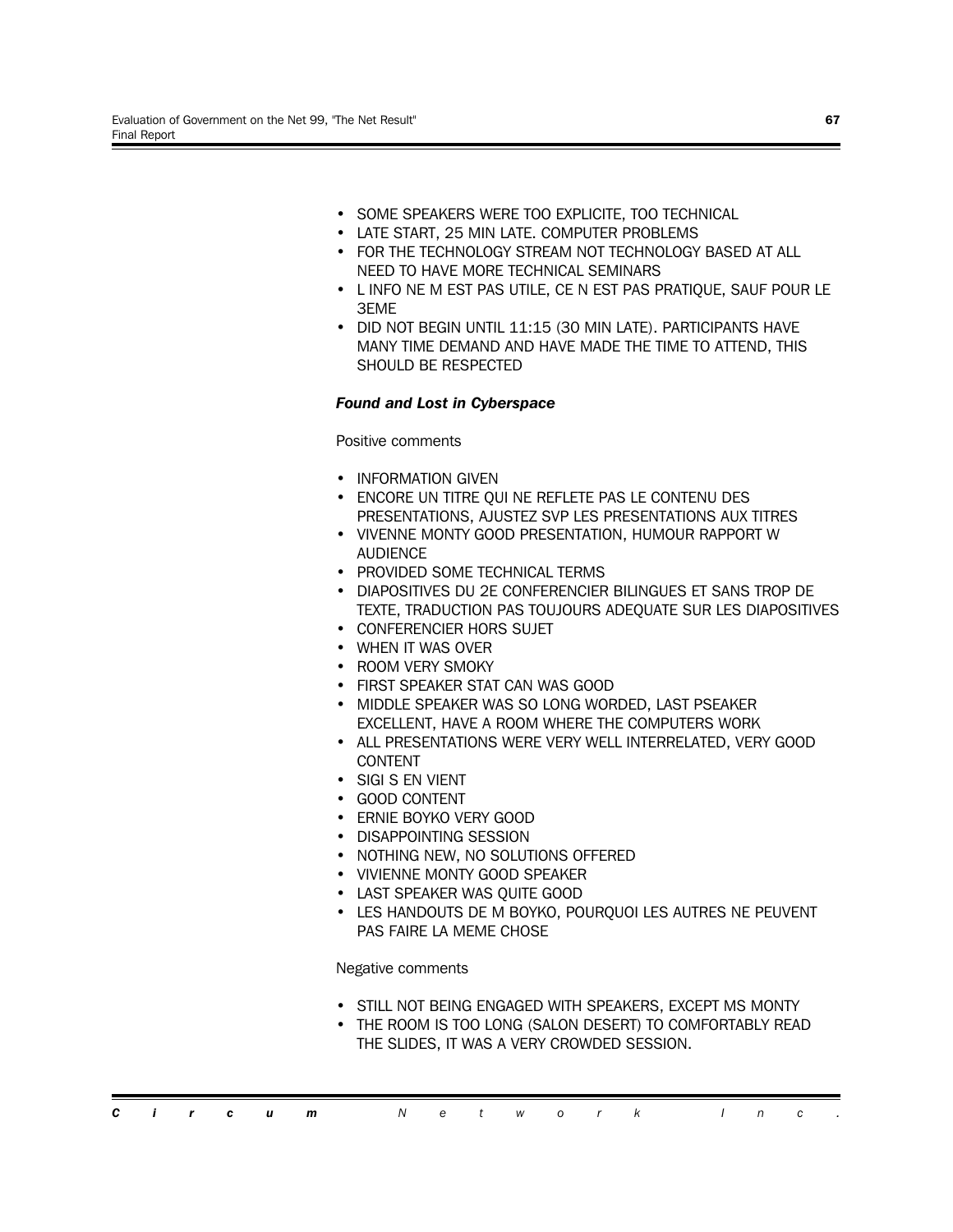- ABILITY OF SPEAKERS TO ENGAGE AUDIENCE WITH THE EXCEPTION NOTED ABOVE
- TOO MANY SPEAKERS, TOO LITTLE TIME
- ROOM TOO SMALL, TOO HOT
- LIGHTING MADE VIEWING SLIDES DIFFICULT
- DID NOT DRAW CONNECTING TO GOVERNMENT NEEDS
- ROOM WARM NO AIR
- NEED ACCESS TO SPEAKEN SLIDES. CAN WE ACCESS THROUH WEB SITE?
- IMPOSSIBLE DE VOIR LA PRESENTATION DE L ARRIERE DE LA SALLE, PLAFOND TROP BAS POUR VOIR LES ECRANS
- ECRAN IMPOSSIBLES A LIRE, LE TITRE A CREE DES ATTENTES NON COMBLEES
- 2ND SPEAKER NOT VERY CLEAR IN EXPLAINING METADATA
- SPEAKERS SHOULD BE UP TO DATE WITH THE REAL WORLD. THEY WERE VERY BAD AND THEIR KNOWLEDGE OUT OF DATE AND BASIC
- SAUG POUR SIGI PAS DE NOUVEAUTES
- VERY BORING
- UNABLE TO READ SLIDES (ROOM TOO LONG AND NARROW)
- ROOM WAS TOO SMALL, NO HANDS OUT
- THE INFORMATION PRESENTED WAS NOT WHAT I EXPECTED, ROOM WAS TOO SMALL, TOO HOT
- LIGHTING IN ROOM WAS TERRIBLE, CAN T SEE THE SCREENS
- TEMPERATURE TOO HOT
- NO HAND OUTS, DISAPPOINTED THAT THERE WAS NO ONLINE ACCESS TO SYSTEMS
- PRESENTATIONS S/B ON THE WEB AT GNET TO BE PICKED UP DOWNLOADED
- KEEP SPEAKERS TO SCHEDULE, STOP LONG WINDED SPEAKER
- ROOM WAS STUFFY
- METADATA TROP LONG
- COULDN T READ THE OVERHEADS
- ROOM TOO HOT, NOISY AND AIRLESS, ONLY ONE PRESENTER GIVE HANDOUTS OF THE PRESENTATION
- 2 FIRST PRESENTATION DEADLY BORING
- TOO MUCH COMPRESSED INTO ONE HOUR, 3 PRESENTERS TOO MANY, NOT ABLE TO LEARN MUCH, PRESENTERS HAVE TO RUSH
- PROBLEMS WITH PRESENTATION TECHNOLOGY, CONTENT TOO COMPLEX FOR NOVICES, TOO MUNDANE FOR THOSE OF KNOWLEDGE
- PANEL PRESENTATIONS NOT INTEGRATED, LAST WAS NOT COMPREHENSIVE
- TOM DELSEY POOR SPEAKER, LOST MY INTEREST EARLY
- LIGHT IN ROOM TOO HIGH, IMPOSSIBLE TO READ SLIDES ESPECIALLY YELLOW TEXT, WHY JUST RAISE PROBLEMS, WE NEED SOLUTIONS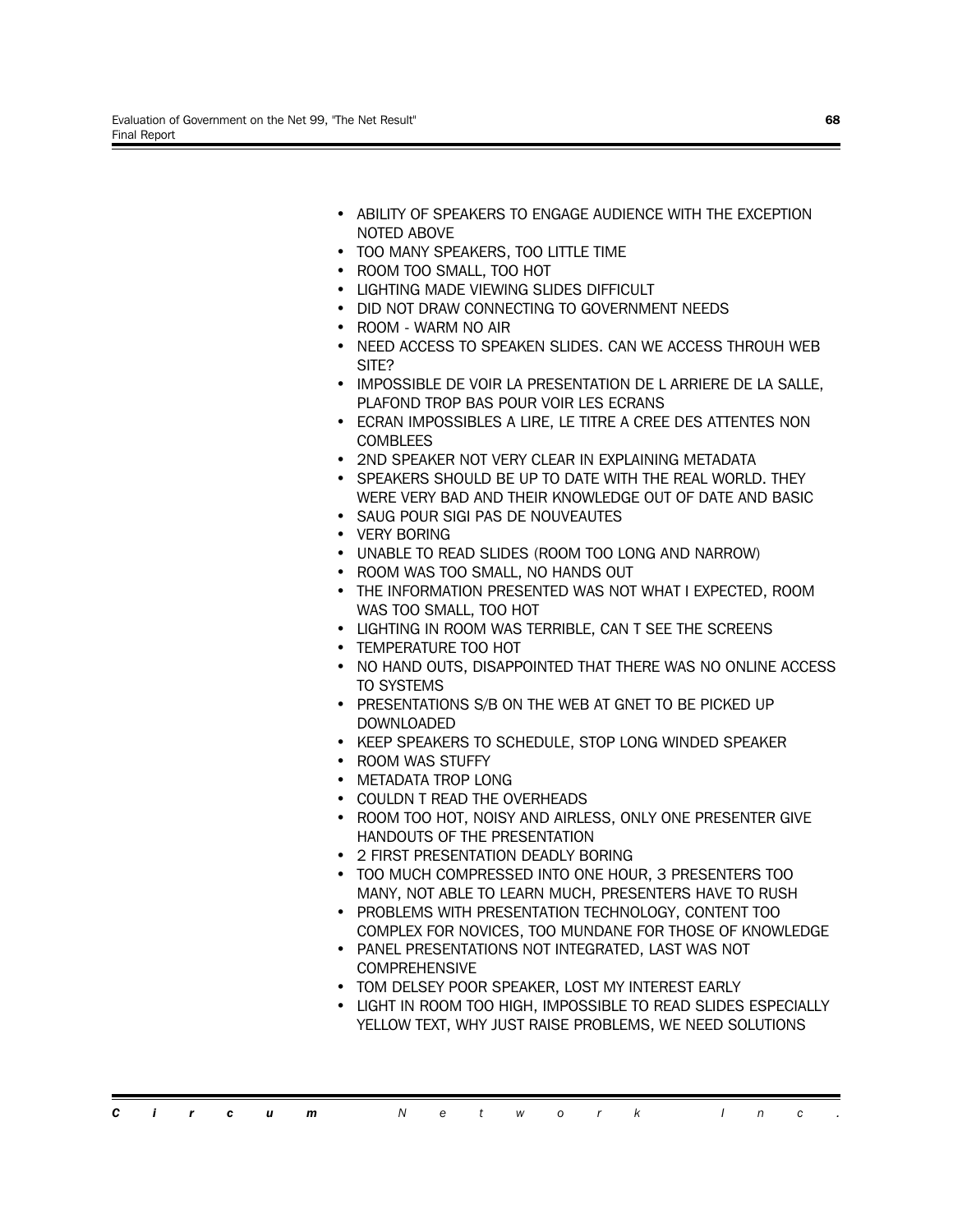- J AURAIS AIME AVOIR UNE TABLE POUR POUVOIR PRENDRE DES NOTES
- ROOM TOO WARM
- GET BETTER TECHNICAL SUPPORT
- THE SPEAKER ON METADATA WAS BORING, THE LADY WAS GREAT
- TROP CHAUD

# *Battle to the End (Netsurfer versus Televiewer)*

Positive comments

- GOOD PRESENTATION BY PHILIPPE LEROUX
- PROF. MOSCO, INTERESTING
- QUEBECOR/TELEPORT DE MONTREAL
- PRESENTATIONS TRES "IMAGEES"
- HOW NICE TO HAVE AN ICONOCLAST IN THE MIDST OF ALL THIS ????-CONGRATULATIONS TO THE SELECTION COMMITTEE
- MANQUE DE PROFONDEUR
- PHILIPPE LE ROUX-GREAT BUT TOO FAST-ANDRE, NICE COUNTERPOINT-WILL VINCENT BE THE MIDDLE GROUND
- THE PROS AND CONS OF THE NET(PC) VS TV-VERY WELL DONE
- THE CONTENT WAS EXCELLENT. SLIDES FOR THE FIRST 2 PRESENTATIONS SHOULD HAVE BEEN BILINGUAL
- PHILIPPE LE ROUX-EXCELLENT, RELEVANT- ANDRE LAURENDEAU-GOOD,CLEAR- VINCENT MOSCO VERY PROFESSIONAL -GOOD
- THE SPEAKERS WERE EXCELLENT -THE MODERATOR WAS VERY GOOD
- MEILEURE SESSION A DATE, AUTRE QUE LA PRESENTATION DE RALPH HEINTZ MANN-DES VUES DIVERSES
- INTERESTING TALKS AND GOOD PRESENTERS
- LES DEUX PREMIERES PRESENTATIONS ETAIENT TRES INTERESSANTES

- DIFFICULT TO HEAR SPEAKERS-SHOULD INDICATE WHERE ENTIRE SESSION WILL BE IN ONE LANGUAGE OR THE OTHER
- CARLETON-J'ESPERE QUE VOUS NE L'INVITEREZ PLUS-FULL OF HIMSELF-LA MEME PRESENTATION SANS S'ECOUTER
- LEVEL OF DETAIL-GET INTO THE WHYS-APPLICATION, EXPLAINATION THAT WE CAN USE-IMPLEMENT OR ALTER OUR WAY OF THINKING-LIGHTING SHOULD BE BETTER
- DOCUMENTS DE PRESENTATION NON DISPONIBLES
- NO CONTINUITY OR CLEAR OBJECTIVE IN SOME OF THE PRESENTATIONS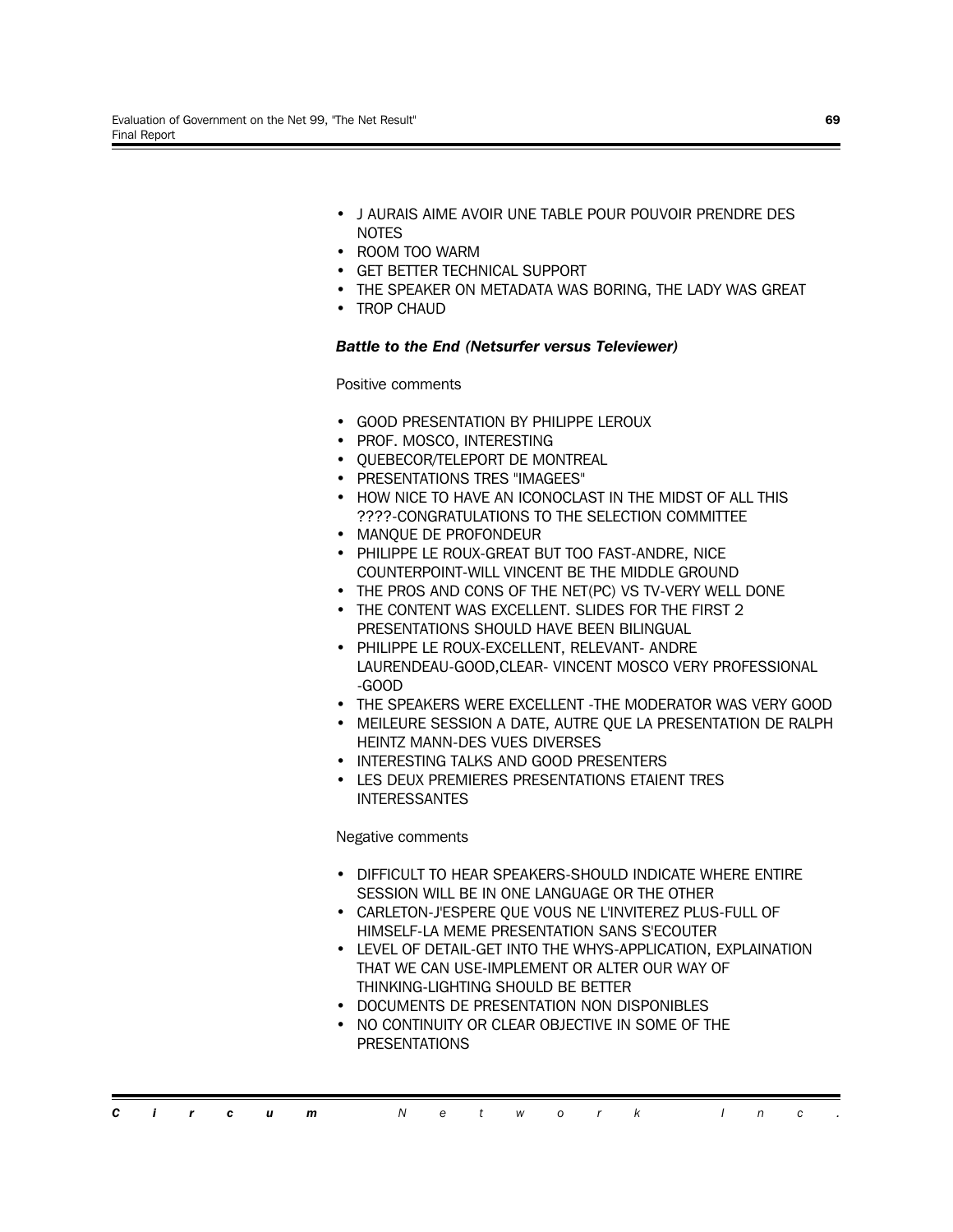- VINCENT-THE OLDEST GUY ON THE PANEL WAS THE MOST RADICAL MOST CONTROVERSIAL-WHAT A SHOW
- BOTH OPENING PRESENTATION UNILINGUAL FRENCH(BOTH SCREENS)-ONE SCREEN SHOULD SHOW ENGLISH VERSION
- IL FAUDRAIT CENTRER UN PEU PLUS EN DETAIL ET MONTRER DE QUELLE FACON NOUS POUVONS JOUER UN ROLE-DONNER DES EXEMPLES
- REPETITIVE WITH LITTLE REVELATIONS , RE; TOPIC

# *Alternatives for Economical Access*

Positive comments

- THIS WAS VERY USEFUL, IT PROVIDE INFO THAT WE NEED TO BE AWARE OF IT THAT WE CAN TAKE BACK WITH US
- GLEN NEWTON-GREAT PRESENTATION. CHUCK LETOURNEAU-LESS,O.K.,2ND & 3RD SPEAKERS NOT PRECISED ON TOPIC
- SPEAKERS:2 WERE U.G.,1 FAIR
- VERY REVELANT.POWER POINT PRESENTATION OR ANY AUDIO VISUAL AID MAKES THE PRESENTATION EASIER TO FOLLOW
- THE ACCESSIBILITY CONTENT WAS OLD MATERIAL
- LE CONTENU DE LA PRESENTATION DU DEUXIEME PRESENTATEUR
- THE INFO ON US WAS INEXISTING FROM GLEN NEWTON AS WAS WITH ACCESSIBILITY BUT NOTHING NEW HERE.2ND SPEAKER WAS GOOD THOUGH
- GLEN NEWTON-REFRESHING-PRAGMATIC 1ST TO MORE APPLIED-THINK WAS MORE THEORATICAL-DIDN T FIT WITH FIRST 2
- CONTENT EXCELLENT
- PACE & CLEAR GRAPHICS
- ASSITIVE DEVICES
- SPEAKER  $#1 > BOLD$  CHALLENGED GOV T. TO DO THINGS DIFFERENTLY #2>VERY THOUGHT OUT
- ALL INTERESTING
- THE SMOKE FILTERS INTO EVERY ROOM-NEXT YEAR CHANGE THE LOCATION
- ECLAIRAGE AU-DESSUS DES ECRANS NUIT A UNE BONNE CLARTE ET VISIBILITE DES TEXTES
- THE 1 PRESENTER GLEN WATKINS FROM NRC WAS EXCELLENT
- THE SPEAKERS WERE ON THREE DIFFERENT LEVELS

- BETTER DESCRIPTION OF THE SESSION IN THE PROGRAM
- TIMING WAS BAD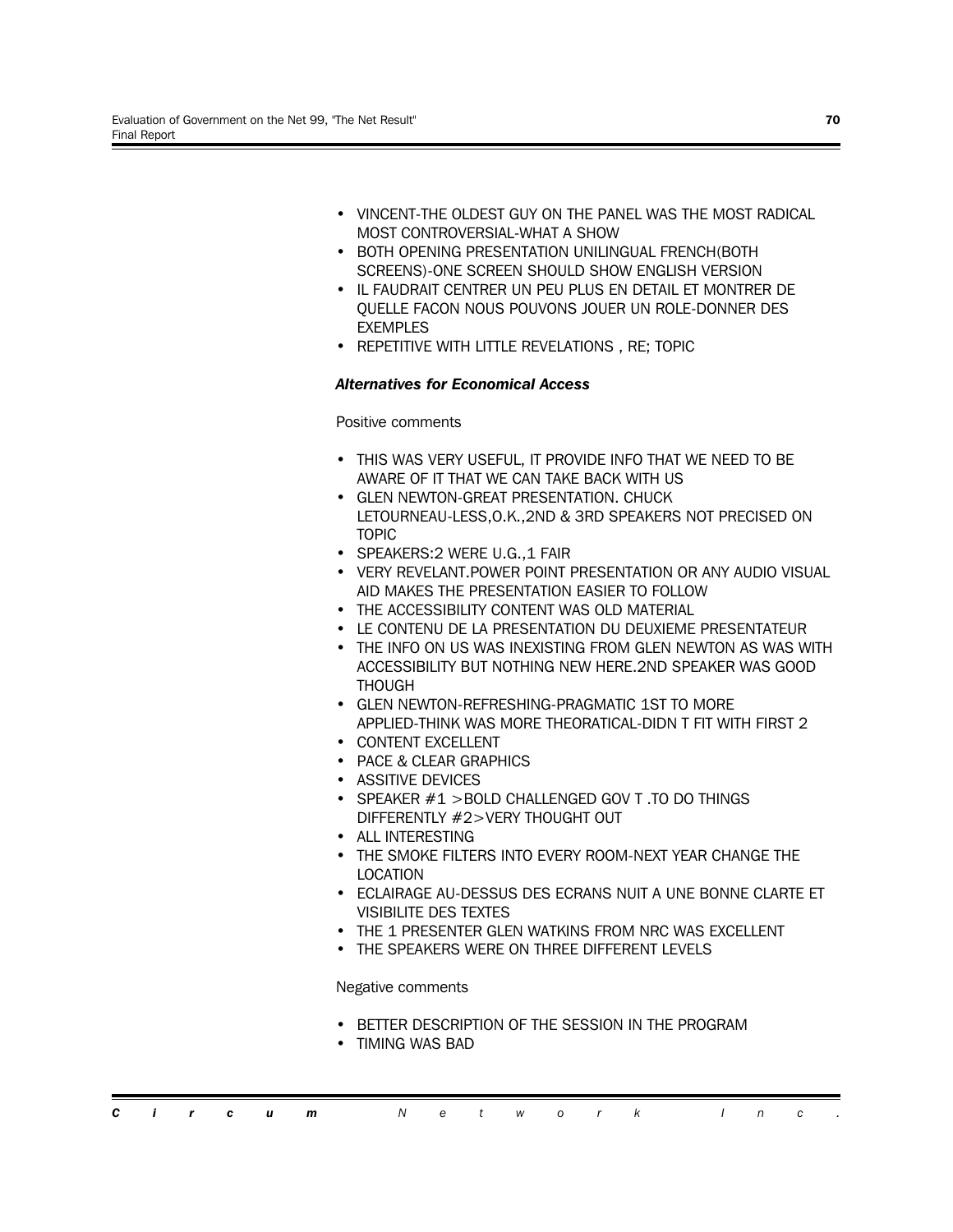- BOTH GOOD
- NO HAND OUTS
- THE TECHNICAL SUPPORT
- LES PRESENTATIONS POWER POINT AURAIENT PU ETRE PRESENTEES DANS LES DEUX LANGUES AU LIEU DE DEUX ECRANS EN ANGLAIS SEULEMENT SOUHAITABLE D AVOIR SOIT LA DISQUETT
- I FOUND THE DIFF. OBJECTIVES AND TOPICS PRESENTATION WAS SOMEWHAT CONFUSING
- BEYARD THIS-BEST SESSION SO FAR ON DAY 1
- LACK OF VISUAL AIDS. UNPROFESSIONEL PRESENTATION (ANTI MS) OF MR NEWTON TECHNICALS PROBLEMS WITH PRESENTATION
- WOULD LIKE HANDOUTS
- NO HANDOUTS
- SEULEMENT 1 SUR 3 N ETAIT PAS DU DEJA VU
- SPEAKER#3>VISUAL TIPS WOULD HELP (GOOD POINTS MADE,BUT TOO QUICK FOR NOTES)
- I MISSED THE FIRST PRESENTATION BECAUSE I DECIDED TO TRY ANOTHER SESSION (FOUND&LOST IN CYBERSPACE)WITH TUNED OUT TO BE DESAPPOINTING

# *Promotional Techniques that Build Web Traffic*

- EXCELLENT CONTENT, EXCELLENT SPEAKERS
- APPLICATIONS,WHAT ...
- GOOD INFO, UP TO THE INFO,COMMERCIAL PERSPECTIVE
- DISCUSSION ON DIFFERENCES ON SEARCH ENGINES
- LE SUJET
- EXCELLENT, APPROPRIATE PRESENTATION FROM BOTH SPEAKERS
- EXCELLENT SPEAKERS-GOOD INFORMATION
- EXCELLENT PRESENTATION
- HUMOUR AND KNOWLEDGE WAS A GOOD COMBINATION. THIS GROUP HAD THE MOST TECHNOLOGICAL TRAUMA-BUT USE IT/INCORPORATED IT TO
- INFORMATION PRESENT WAS GREAT
- BEST SESSION OF THE DAY! GOOD RECOVERY FROM HARDWARE PROBLEMS
- SEARCH ENGINE INDEX CRITERIA
- GOOD
- VERY FOCUSSED PRESENTATIONS-GOOD TIPS-BEST INFO YET (IE SPECIFIC, HARD DATA)
- WELL ORGANIZED-THE THREE PRESENTATIONS FIT TOGETHER WELL-CONTINUITY FOCUS
- NOT AS STUFFY AS LAST SESSION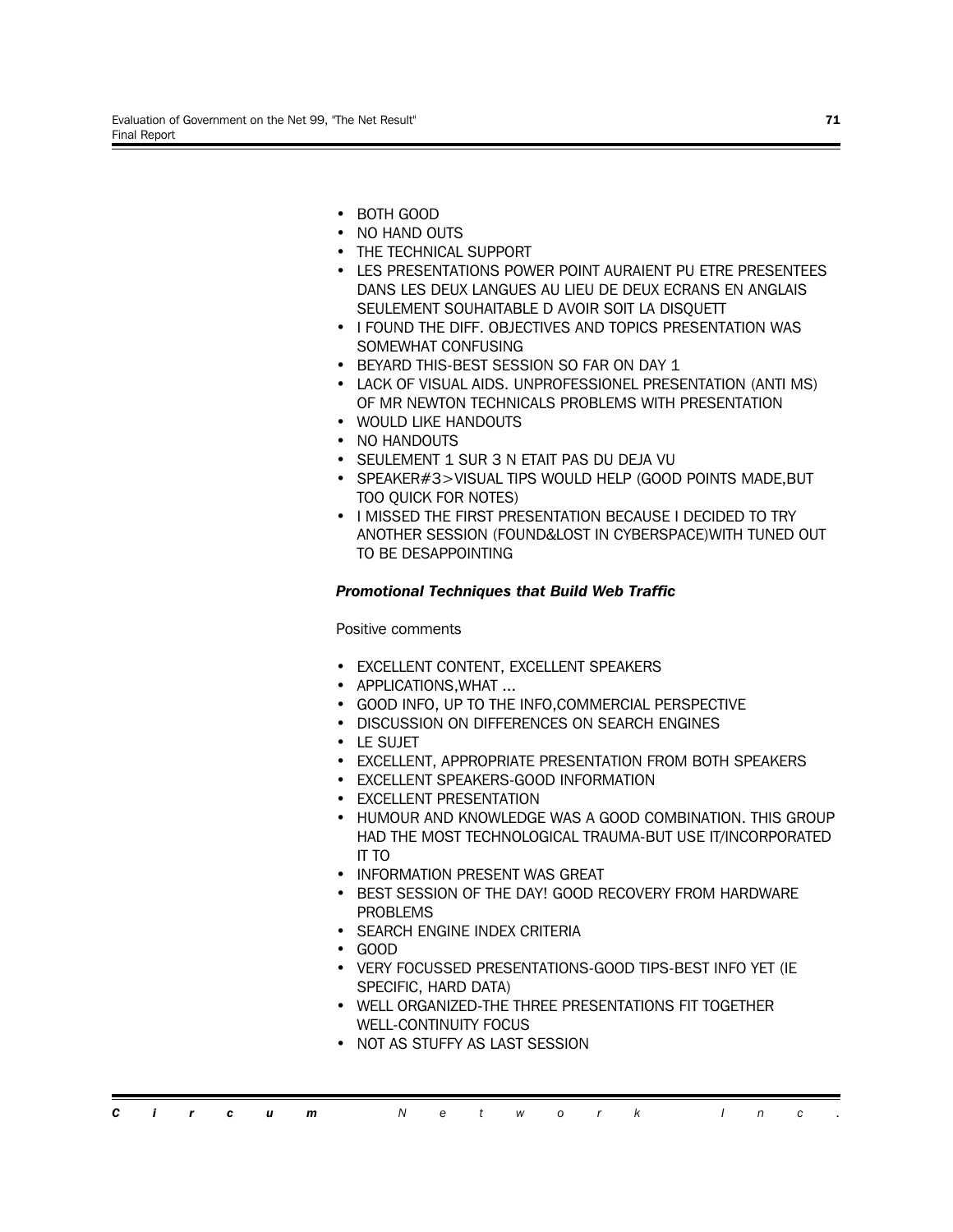- ONLY A FEW POINTS WICH SEEMED TO BE APPROPRIATE
- TOPIC WAS INTERESTING
- 1 PRESENTER HAD SLIDES IN BOTH LANGUAGES

- ROOM IS HOT & UNCOMFORTABLE
- ROOM TO LONG-CAN T SEE SLIDES FROM MIDDLE BACK-ALL PRESENTATIONS HAD SET-UP PROBLEMS...&DELAYS WERE CREATED
- LES PRESENTATIONS LES MOINS ENDORMANTES DE LA JOURNEE
- AV EQUIPEMENT FAILURE-FRENCH SHOULDN T HAVE BLUE OVER...-HANDOUTS WOULD HAVE BEEN APPRECIATED-TOO BAD SUCH AN EXCELLENT SESSION HELD & END OF DAY
- TROP SPECIFIQUE
- MAKE THIS PRESENTATION THE BEST/MOST MEMORABLE/MOST INFORMATIVE TO DATE
- TEMPERATURE OF THE ROOM WAS TOO HIGH
- TEMPERATURE TOO WARM
- NO TABLES
- WOULD LIKE SPEAKERS NOTES/ SLIDE ACCESS ONLINE WOULD BE OK
- NO HANDOUTS
- TECHNICAL PITCHES AGAIN! SLIDES ILLIGIBLE FROM MIDDLE OF ROOM/ROOM TOO HOT
- ACCORDING TO THE PLENARY DESCRIPTION IN THE PROGRAM BOOK,THE SPEAKER WAS OFF TOPIC,TEMPERATURE OF THE ROOM IS POOR- TOO COLD
- TOO WARM-TOO MANY PEOPLE IN THE ROOM AND THE CHAIRS WERE TOO CLOSE TOGETHER.
- TOO WARM
- CHANGE THE LOCATION-TOO MUCH SMOKE,LOSS OF POWER FOR THE **PRESENTATION**
- TOO HOT, STUFFY
- TOO HOT, THE ROOM TO LONG AND NARROW, METATAG PORTION WAS CLEAR BUT TOO BASIC
- TECHNICALS PROBLEMS (COMPUTER),BAN CELL PHONES!
- CIGARETTE SMOKE ATMOSPHERE! A NON-SMOKING VENUE WOULD BE BETTER
- TO HOT,SMOKEY,EQUIPMENT PROBLEMS, PACE TOO FAST FOR THE FIRST 2 SPEECHES,NO HANDOUTS, PACE TOO SLOW FOR LAST SPEAKER
- TECHNICAL DIFFICULTIES
- SMOKING SHOULD NOT BE ALLOWED
- TOO HOT & CROWDED FOR ALL 3 WORKSHOPS-CONSTANT BROKEN COMPUTER CONNECTION75% OF SPEAKERS COULDN'T BE HEARD WELL-NEED A LARGER ROOM

*Circum Network Inc .*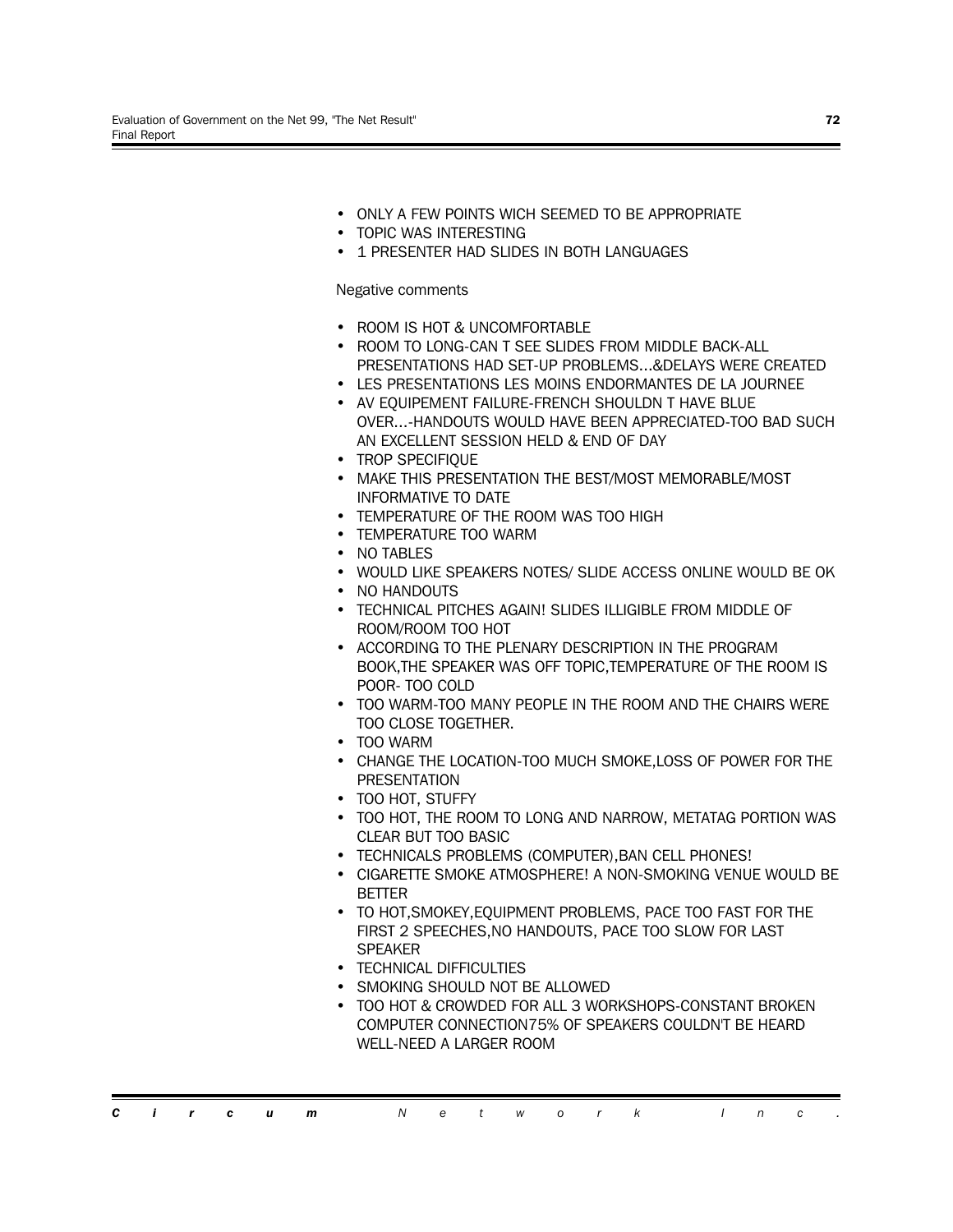• EVERYONE'S EQUIPMENT BROKE DOWN

# *The Impact of the Internet on the Structure and Operation of the Public Administration*

Positive comments

- LA PLACE FAITE AU FRANCAIS EN ORGANISANT DES ATELIERS EN FRANCAIS
- DE LOIN LA MEILLEURE CONFERENCE DE LA JOURNEE PARMI CELLES AUXQUELLES J'AI ASSISTE. TRES COMPLET, VASTE PERSPECTIVE ET VISION
- HAUT NIVEAU D'INFORMATION BIEN SYNTHETISE ET PERTINENTE- J'AI APPRIS BEAUCOUP
- AVOIR APPRIS LES ETUDES/QUESTIONS SUR LESQUELLES SE PENCHE LE CEFRIO
- BLONDIN WAS INTERESTING
- PRESENTATION DE M AUDET PARTICULIEREMENT INSTRUCTIVE ET APPROPRIEE A NOTRE QUOTIDIEN
- CONTENU
- VULGARISATION DE LA MATIERE PAR LES PRESENTATEURS.EXCELLENTE
- DISCUSSION OF TECHNOLOGY VS JOB LOSS & OPPORTUNITIES IN EDUCATION & INCREASED PERSONAL CONTACT WITH CLIENTS/PUBLIC
- TRES BON CHOIX DE PRESENTATEURS
- THOUGHT PROVOKING-ACADEMIC EXPERTISE & ANALYSIS WELCOME
- PRESENTATION DE M AUDET
- CONTENT

- UNILINGUAL SLIDES
- PROCESSUS:RETARD DANS LE DEBUT DE LA CONFERENCE (16.15)-TEMPERATURE(VENTILATION TROP FROIDE)
- EXPOSE TROP THEORIQUE, TROP ELOIGNE DE NOS PREOCUPATIONS QUOTIDIENNES DE M BENHAMOU-FAUTES D'ORTHOGRAPHES DANS LA PRESENTATION DE M BLONDIN (DIAPOS)
- IF TRANSLATION WAS "SOMEWHAT SATISFACTORY" THEN WOULDN'T BE AN ISSUE TO HAVE ALL-FRENCH PRES.,HOWEVER WASN'T THE CASE.RECOMMAND BILINGUAL SPEAKERS IN FUTURE
- FAUDRAIT TROUVER UN MOYEN DE RENDRE ACCESSIBLE PRESENTATIONS POWERPOINT.SUGGERE DE LES TRANSFORMER EN HTML ET PLACER SUR WEB ACCESSIBLE AUX PARTICIPANTS AINSI.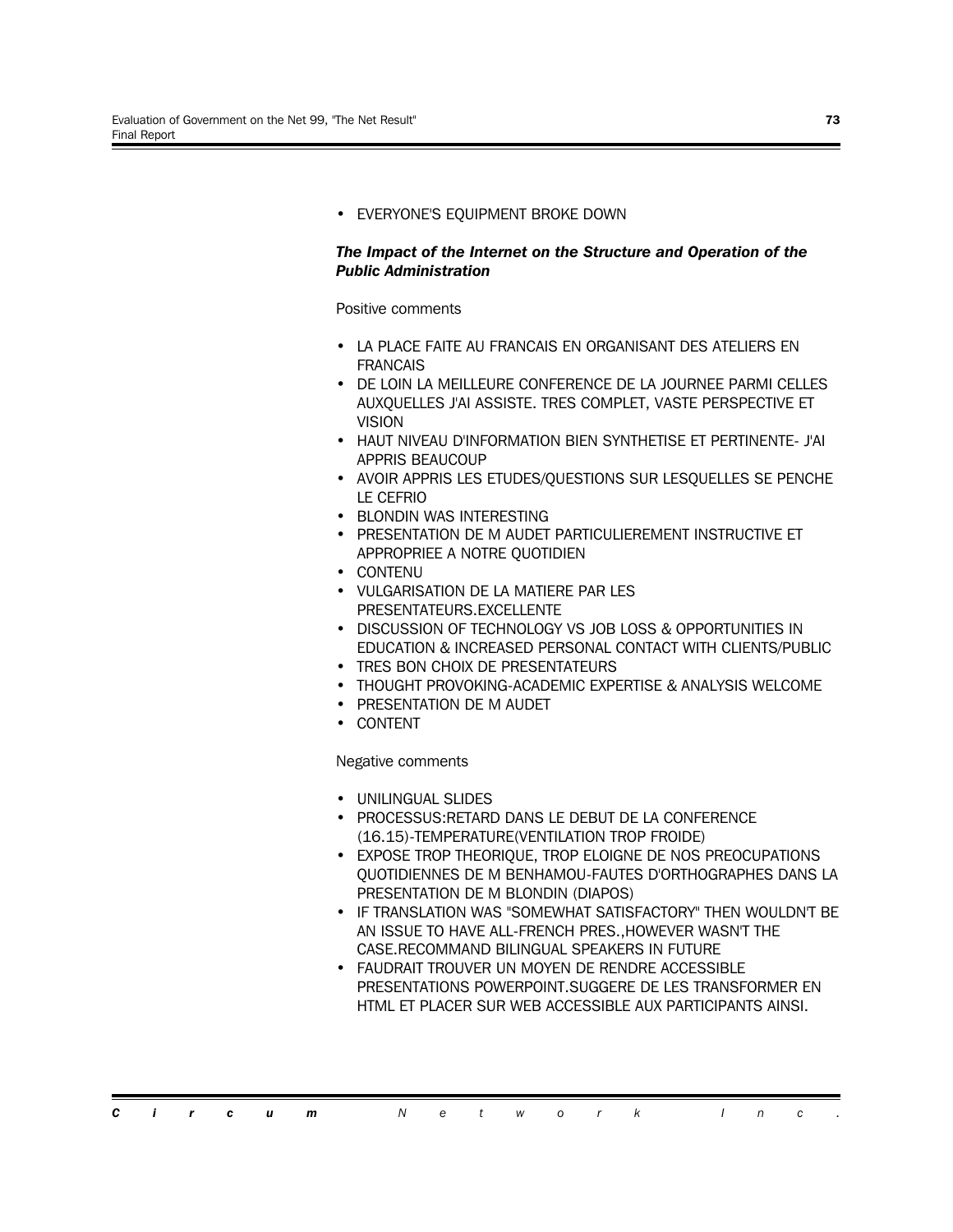- SINCE YOU HAVE 2 SCREENS,SLIDES S/B IN ENG. & FR.SPEAKER TOO LOUD-COULD NOT HEAR TRANSLATION.TOO DIFFICULT TO SIT THROUGH ENTIRE WORKSHOP IN THESE CIRCUMSTANCES
- PAS DE NOTES
- DOCUMENTS DE PRESENTATION NON DISPONIBLES
- FOR ALL SESSIONS PRESENTERS SHOULD BE REQUESTED TO HAVE SLIDES IN BOTH OFFICIAL LANGUAGES-SOME DID & IT WAS A BONUS-SESSION RAN OVER TIME..
- LE RETARD M'A EMPECHEE D'ASSISTER A LA 3E PRESENTATION
- RETARD TOUTE LA JOURNEE-TRES PEU DE CONFERENCIERES AU PROGRAMME
- EN GENERAL LES CONFERENCES SONT TROP LONGUES ET TECHNIQUES..M BENHANJOU EN PARTICULIER
- HANDOUTS/PRESENTATION SLIDES SHOULD BE IN BOTH OFFICIAL LANGUAGES

# *The Promise of the Internet*

Positive comments

- GOOD VISION OVERVIEW
- KALEV RUBERG HAD AN INTERESTING PRESENTATION-USED AND ENTERTAINING ANALOGY
- QUALITY OF SPEECHES, TBS,CIO AND CCRA
- BEST SESSION OF THE DAY-TOO BAD IT WAS AT 4;00 P.M.
- KALEV RUBEY-VERY RELEVANT/KNOWLEDGABLE-JILL VELENOSI-VERY BUREAUCRATIC-ELAINE COLLINS-WELL DONE(ALSO BILINGUAL)
- BEST SESSION OF THIS DAY-GOOD SPEAKERS WHO KNOW OF WHAT THEY SPOKE
- FANTASTIC-ONE OF THE BEST SO FAR
- FIRST SPEAKER
- PARTICULARLY ENJOYED MB GOVERMENT SPEAKING OF ACTUAL THINGS DONE RATHER THAN PARADIGMS AND POLICIES
- RUBEY'S PRESENTATION WAS EXCELLENT-UNFORTUNATELY HE WASN'T GIVEN ENOUGH TIME
- ENJOYED ALL ASPECTS OF THE PRESENTATION-VERY PERTINENT TO THE CONFERENCE-WOULD HAVE LIKED TO SPEND MORE TIME ON THIS **SUBJECT**

Negative comments

• NOTHING HAD STARTED ON TIME TODAY AND THIS SESSION WAS NO EXCEPTION.NOT VERY PROFESSIONAL! A COUPLE OF PRESENTATIONS WERE SLIM ON TECHNOLOGY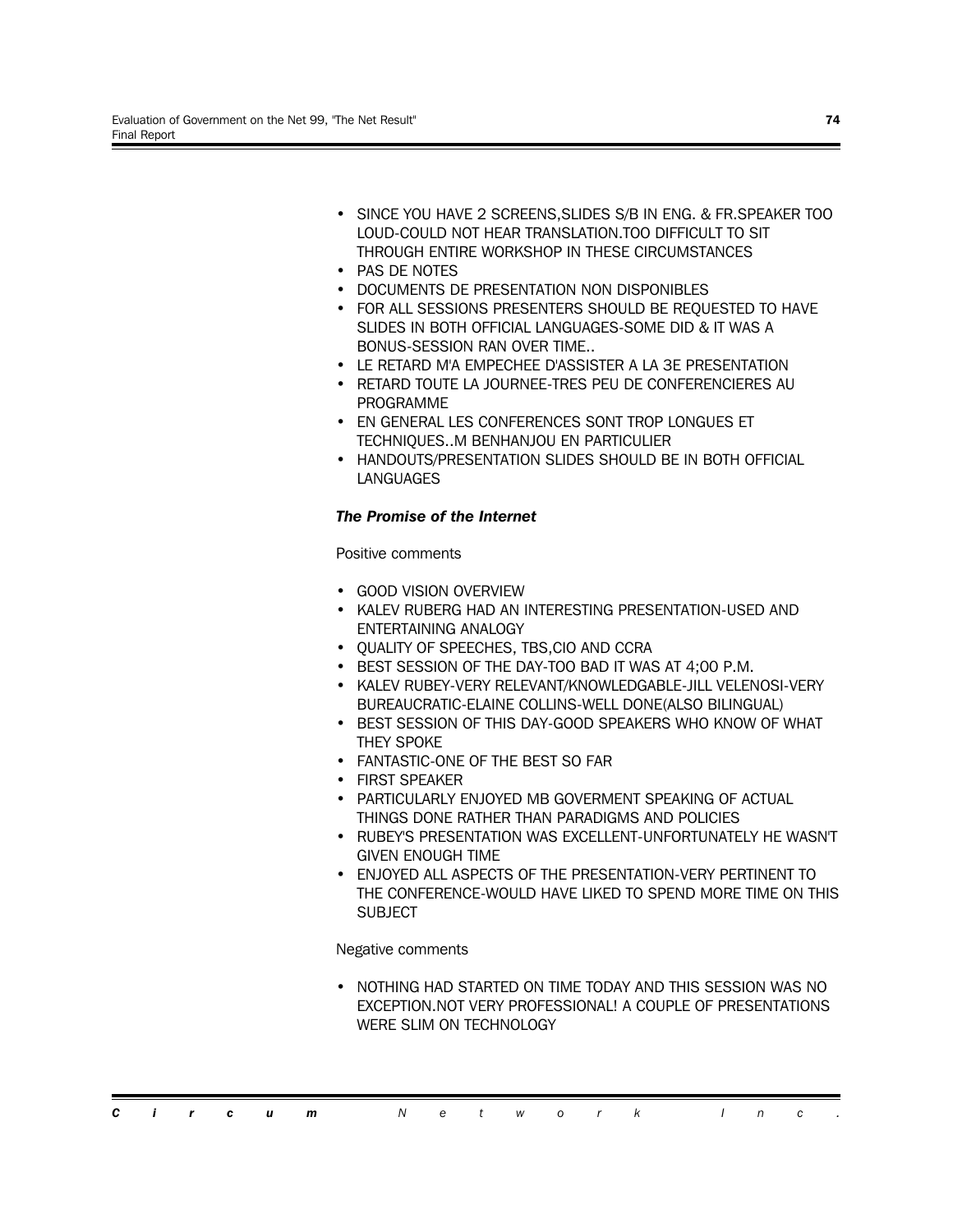- WOULD LIKE TO HAVE HEARD MORE ABOUT "COMMON LOOK AND FEEL" SINCE IT WAS MENTIONED SEVERAL TIMES
- TOO BIG A TOPIC FOR TIME AVAILABLE-SMOKE SMELL IS UNACCEPTABLE IN THIS AND OTHER SESSIONS-SMOKING IN COMMON HALLS SHOULD NEVER BE ALLOWED
- THROUGH ALL SESSIONS I NOTICED NUMBER OF SPEAKERS GAVE THE SAME BACKGROUND INTERNET STATS-BECAME REPETITIVE-NEED MORE SPECIFIC AND LESS GENERAL INFO IN PRESENTA
- JILL VELENOSI; TEXT WAS VERY SMALL AND OVERHEADS DIFFICULT TO READ
- DEPARTEMENTAL REPS FEEL OBLIGED TO DO "COMMERCIAL" FOR THEIR LEADERSHIP NOTICED
- RUBEY-SHOULD HAVE HAD FRENCH VERSION OF SLIDES-HIS PRESENTATION WAS EXTREMELY GOOD BUT THERE WASN'T ENOUGH TIME-SHOULD BE INVITED BACK AS A FUTURE SPEAKER
- TECHNICAL PROBLEMS AGAIN
- THE TIME END OF THE DAY-TOPIC SHOULD BE EARLIER
- LATE START- WHAT HANDOUTS???
- NOT COMFORTABLE-SOUND FROM LIGHTS
- TOO MUCH INFO IN TOO LITTLE TIME- REALLY NO TIME FOR QUESTIONS

# *Getting Real with the Common Look and Feel*

- GOOD BALANCE OF CONTENT BETWEEN THE TWO SPEACHS
- BEST PRESENTATION OF THE CONFERENCE SO FAR
- IN THE DORING THE LIGHT ON HIS GLASSES GAVE A COOL "CAT'S EYE" EFFECT-SEEMED SPEAKER IS ONE OF THE FEW WHO CAN USE WORDS BUT CONTENT IS THIN
- UFT PRESENTATION; GOOD CONTENT AND PRESENTATION
- SPEAKERS WERE EXCELLENT, VERY INFORMATIVE, EASY TO FOLLOW PRES., INFO GAINED WILL BE VERY USEFUL-FACILITIES TODAY RUNNING MORE SMOOTHLY, LIGHTING
- RIMES MORTIMER MADE LINK BETWEEN WHAT HE DOES & WHAT CAN BE APPLIED ELSEWHERE-ONLY SESSION IN 9 DAYS AND A HALF WITH ADEQUATE TIME FOR QUESTIONS
- VERY INFORMATIVE AND DETAILED
- LOOKED GOOD
- GOOD SESSION
- EXCELLENT- GIVE ME MORE
- GREAT SUBSTITUTE TOPIC-GOOD BALANCE BETWEEN INDUSTRY AND EDUCATION-GOOD REFERENCES TO GOV'T ISSUES
- VERY GOOD SPEAKER FROM U OF T.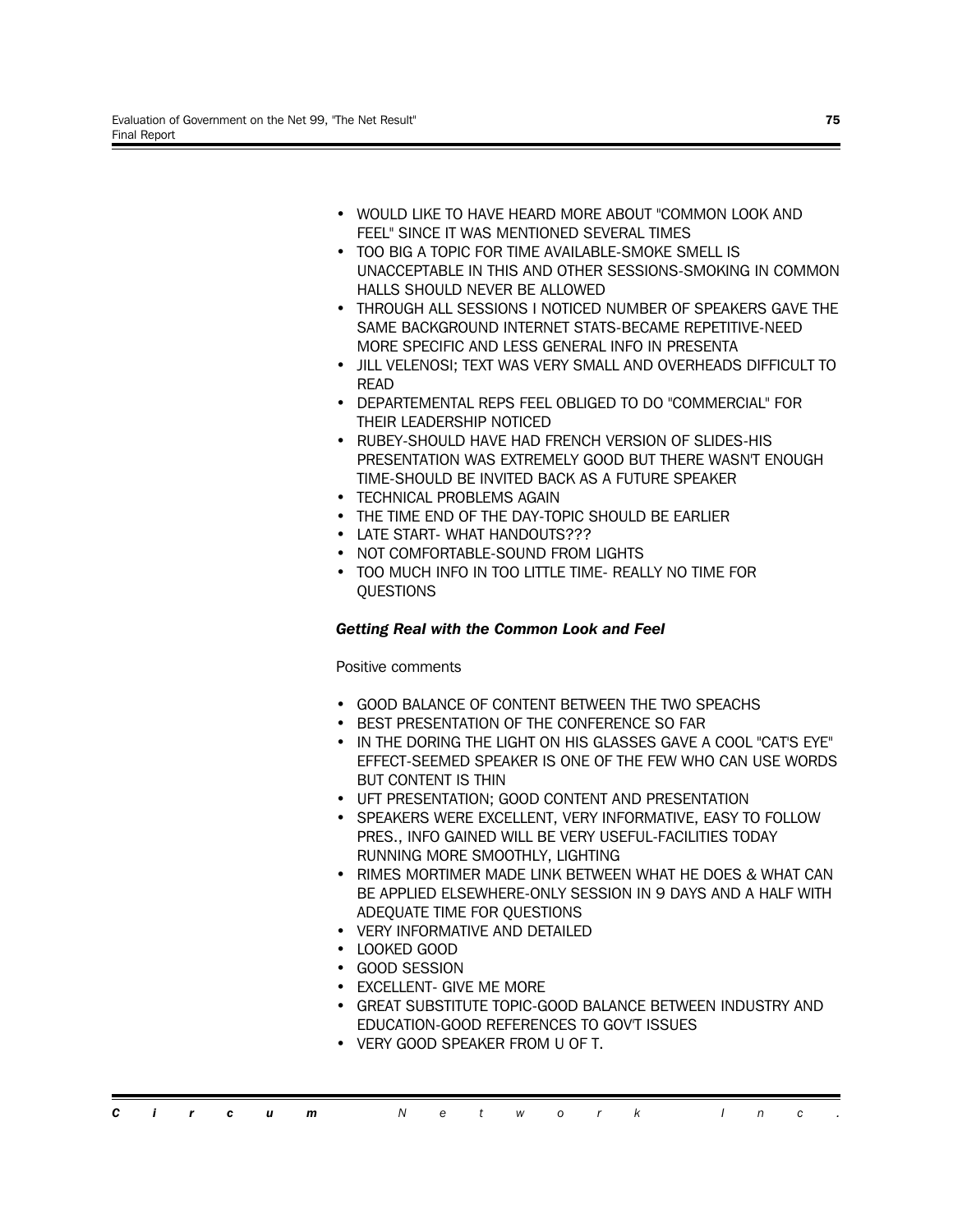- GOOD SPEAKER AND GOOD SYNTHESIS/WRAP UP
- THE SLIDES WILL BE AVAILABLE ON THE WEBSITE-GOOD SPEAKERS-EXCELLENT PRESENTER
- EXCELLENT CONTENT FROM DEB WALLACE-BELL REP. WAS TOO FOCUSED ON OUR INITIATIVES
- NEW INSIDES TO WHAT'S GOING ON IN XML
- DYNAMIC SPEAKERS
- DEBRA'S INFORMATION 101, EXCELLENT
- GOOD PERSPECTIVE AND TOPICS FOR ALL, GREAT WORK.
- BRAVO
- EXCELLENT!!
- THE SPEAKERS WERE EXCELLENT
- CURRENT CONTENT AS COMPARED TO YESTERDAY, BETTER DELIVERY THAN YESTERDAY
- CONNAISSANCE POUSSEE DU SUJET PAR LES CONFERENCIERS (ON SENTAIT QU'ILS CONNAISSAIENT LEUR SUJET DE FACON PRATIQUE ET PAS JUSTE LE DISCOURS THEORIQUE)
- TRES BELLE SYNTHESE
- IST SPEAKER FROM BELL WAS EXTREMELY GOOD
- REFOCUS US ON WHAT IS IMPORTANT IN KNOWLEDGE MANAGEMENT
- VERY INTERESTING AND INFORMATIVE, VERY RELEVANT(MOST RELEVANT THAN PREVIOUS TALKS)
- EXCELLENT SPEAKERS THE BEST SESSION SO FAR
- GREAT CONTENT/INTERESTING SPEAKERS-GLAD THE SIMPATICO SPEAKER WAS NOT ADVERTISING-I GIVE THIS 5 OUT OF 5
- SIMPATICO PRESENTATION PARTICULARLY INTERESTING
- VERY PRACTICAL AND TIMELY
- FXCFLLENT SPFAKER
- I REALLY WANTED COMMON LOOK AND FEEL
- EXCELLENT SPEAKER- POLISHED/INFORMATIVE
- INSIGHTS INTO PORTALS-IMPORTANCE OF RIGHT TOOLS TO HAVE EFFECTIVE SITE

- A LITTLE FAST
- WANTED COMMON "LOOK AND FEEL" SESSION-DISAPPOINTED
- THIS SHOULD HAVE BEEN A PLENARY SESSION FOR ALL TO SEE
- ROOM WAS TOO HOT
- TOO MUCH EMPHASIS ON BUSINESS ASPECTS; NOT GOVERNMENT ENOUGH
- ROOM IS UNPLEASENT-TO MUCH"HOW WE ARE GOING TO WIN IN THIS MARKETPLACE" AND NOT ENOUGH "HERE IS USEFUL INFORMATION FOR YOU THAT IS RELEVENT TO THIS CONFERENCE"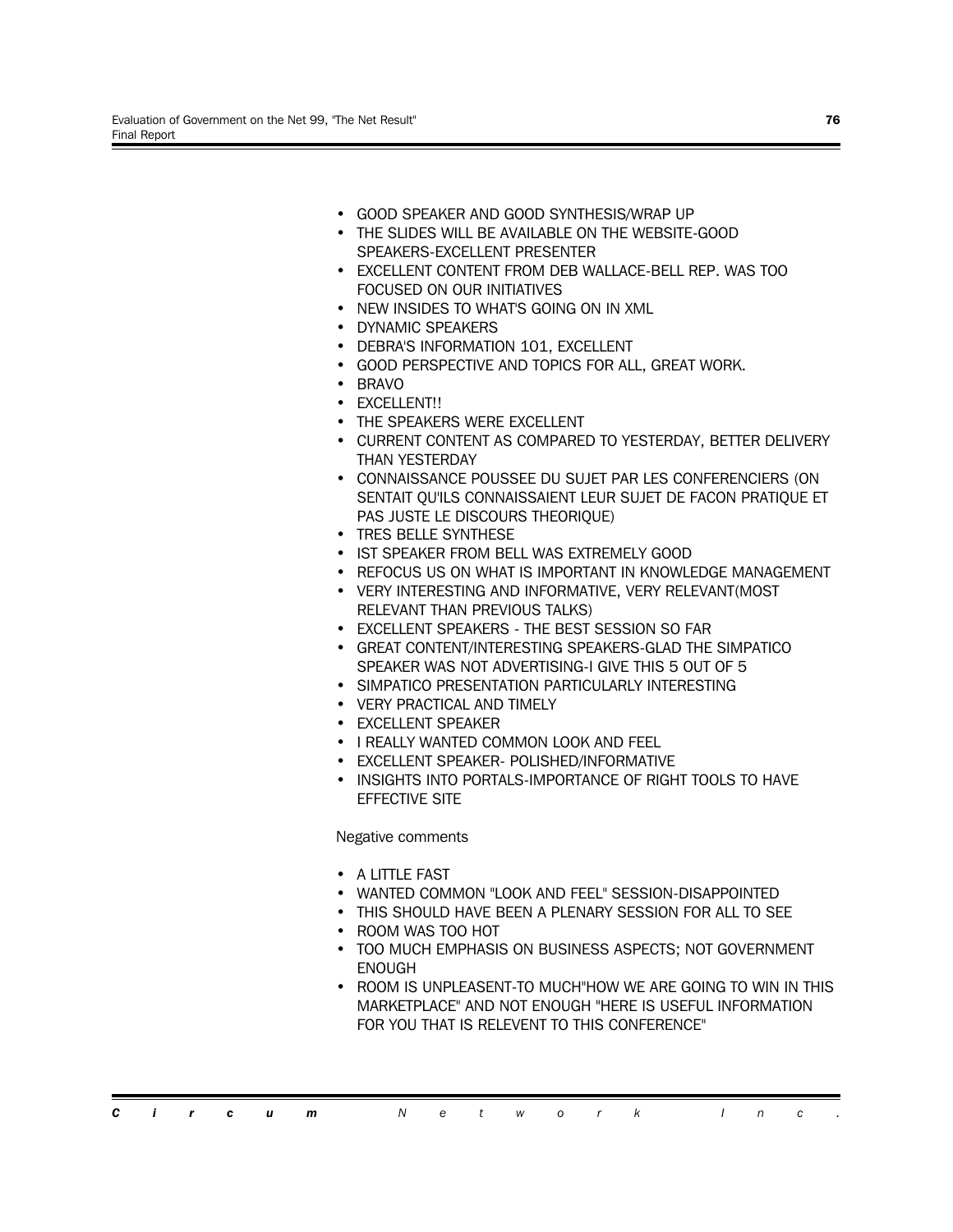- SIMPATICO PRESENTATION=TOO"COMMERCIAL"; NOT ENOUGH USABLE INFO; NOT TARGETTED TO AUDIENCE
- THIS REPLACED A SESSION THAT I WAS EXTREMELY INTERESTED IN ATTENDING
- TOO MUCH SELLING SIMPATICO-KEEP TO THE SCHEDULE!!!OVERHEADS TOO SMALL IN THE ROOM (RIMES)
- CROWDED ROOM; COULDN'T SEE OVERHEADS FROM THE BACK OF THE ROOM
- TOO HOT!!! A/C NEEDED: LARGER ROOM
- TOO CROWDED (NO HANDICAPED ESATUP- PLEASE CONSIDER THIS NEXT TIME, LIKE ON BUSSES)
- TB REALLY MISSED A GOLDEN OPPORTUNITY BY HAILING ON THIS SESSION. BIG LOSS OF GOODWILL
- I WAS LOOKING FORWARD TO ATTENDING THE "COMMON LOOK FEEL" SESSION-UNFORTUNATE THE TB CANCELLED
- ROOM IS AWFUL, REARLY FAINTED, IT WAS TOO HOT
- TABLES WOULD BE EASIER FOR NOTE TAKING
- ROOM- BARRIER? NOT THERE FROM TRANSLATION BOOTH-TOO WARM, NO AIR CIRCULATION
- VERY WARM, NO AIR FLOW
- HARD TO READ SLIDES-RECOMMAND STRONGLY TO YOURS SPEAKERS THAT THEY USE A MINIMUM POINT SIZE BECAUSE THE ROOMS ARE LARGE
- THAT THE COMMON LOOK AND FEEL SESSION WAS CANCELLED
- NO HANDOUTS- TOO HOT
- TOO MUCH/NOT ENOUGH TIME
- NO, ALL WAS EXCELLENT
- THE FACILITIES (E.G LAYOUT OF THE ROOM AND TEMPERATURE WERE TERRIBLE)
- NO HANDOUTS
- J'AURAIS AIME UNE TABLE AFIN DE PRENDRE DES NOTES
- LA PRESENTATION SUR ECRAN AURAIT DU ETRE FAITE DANS LES DEUX LANGUES
- HANDOUTS WOULD HAVE BEEN VERY USEFUL
- LES PRESENTATIONS AURAIENT PU ETRE BILINGUES
- THESE SPEAKERS SHOULD HAVE BEEN IN THE PLENARY SESSION
- STUFFY ROOM
- A BIT TOO MUCH CONTENT-IST SPEAKER-TO ABSORB MESSAGE

# *The Pendulum Swing*

- THE DIFFERENT VIEWS OF THE TWO SPEAKERS
- TRES BONNE IDEE DE VOIR L'AUTRE COTE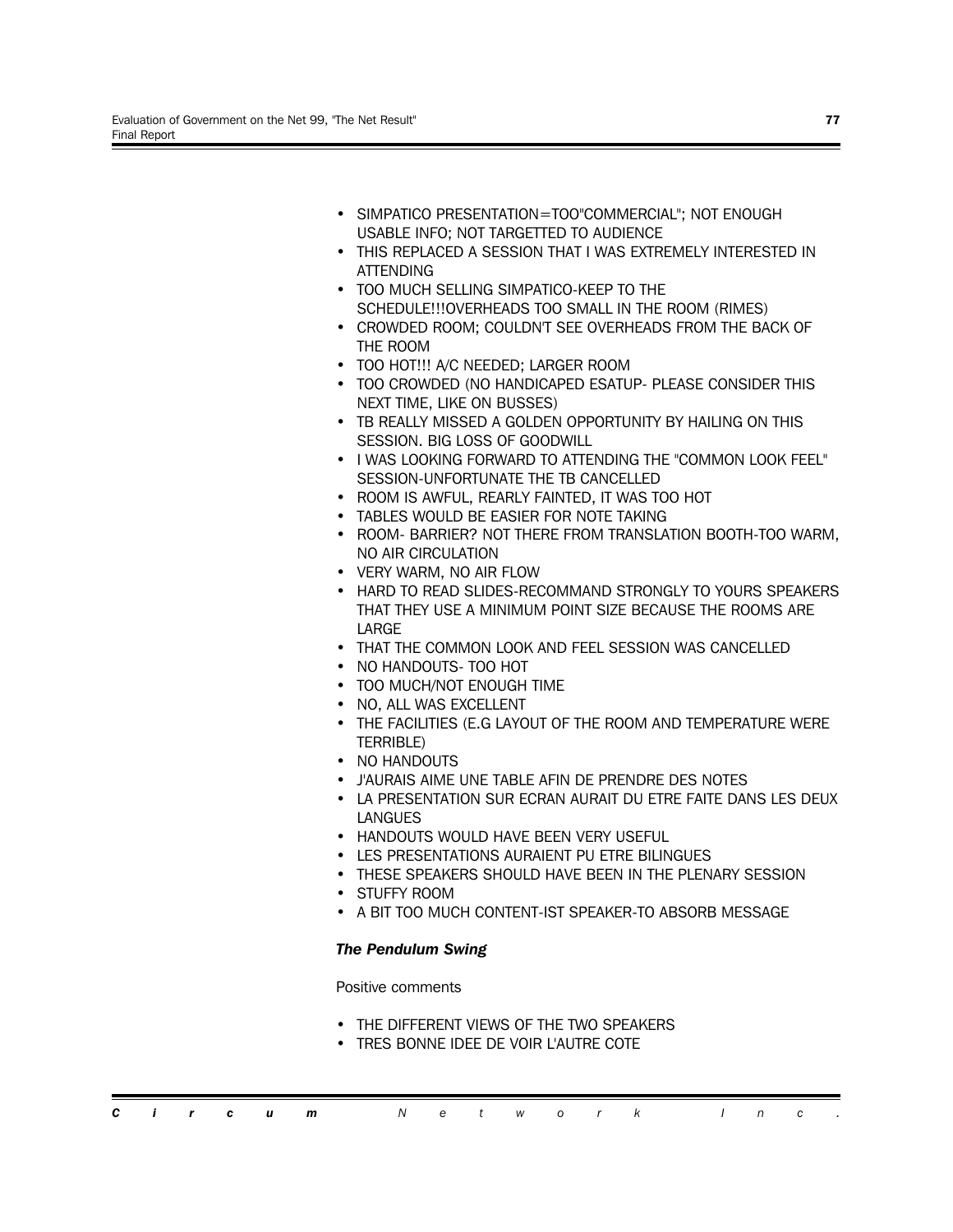- WOULD HAVE ENJOYED A LONGER PRESENTATION BY MR PAQUET ON THE IMPACTS/POTENTIAL CONCERNS RE: GOVERNANCE, AS WELL AS MORE DISCUSSION/PRESEN.ON ASPECT OF GOV'T
- REMETTRE NOS PERSPECTIVES EN QUESTIONS
- COFFEE BREAK WAS GOOD
- CONTENU PERTINENT PRESENTE DE FACON DYNAMIQUE
- SOME GOOD IDEAS WERE PRESENTED
- BADLY NEEDED CONTERBALANCE-EXCELLENT-PAQUETTE ESPECIALLY ON THE MARK
- SECOND SPEAKER WAS GOOD
- THIS TO ME WAS THE BEST SESSION
- EXCELLENT SESSION-FOR ONCE HAVE APPROACH DO ASSUMPTION THAT E-COMMERCE IS PERFECT WAY OF FUTURE BASED ON PRESENT POLICY
- M. GILLES PAQUET SON DISCOURS CONTENU ET POSITION POLITIQUE
- THE CONTENT OF THE TALK. PROVIDED BOTH A CRITIQUE AND SOME POSITIVE STEPS TO AVOID THE NEGATIVE ASPECT OF THE INTERNET
- SUJET INTERESSANT, MESSAGES APPROPRIES ET STIMULANTS
- UNE BONNE VUE D'ENSEMBLE DE L'EVOLUTION ET POSSIBILITES FUTURES DE L'INTERNET
- PROVOCATIVE IN NATURE-TOUCHED POLICY SIDE
- GOOD SPEAKERS, CONTENT, MODERATOR
- M PAQUET TRES INTERESSANT
- SUR UN SUJET DIFFICILE, CETTE SESSION FUT PLUS DYNAMIQUE ET PROVOQUANTE=SUPER
- COMMENTS MADES BY THE PARTICIPANT
- DISCUSSION WAS LIVELY AND ENLIGHTENING
- EXCELLENTES REMARQUES DE 2 PRESENTATEURS, QUALITE DES QUESTIONS ET COMMENTAIRES DES PARTICIPANTS
- AVEC DEUX PRESENTATEURS ON A EU PLUS DE TEMPS POUR DES COMMENTAIRES QUESTIONS DISCUSSION
- VERY KNOWLEDGEABLE AND INFORMATIVE
- GILLES PAQUET AND GLEN MILNE WERE EXTREMELY INTERESTING AND PRESENTED THOUGHT-PROVOKING ISSUES-THAT WAS THE BEST SESSION I ATTENDED
- GOOD AUDIENCE INTERACTION
- EXCELLENT PRESENTATORS
- NOMBREUSES QUESTIONS ... LE VOLET POLITIQUE SOCIALE EST TRES TRES INTERESSANT
- L'ASPECT SOCIAL D'INTERNET SUR LA SOCIETE N'EST PAS SOUVENT RELEVE

• WOULD LIKE ACCESS TO SPEAKER NOTES ON-LINE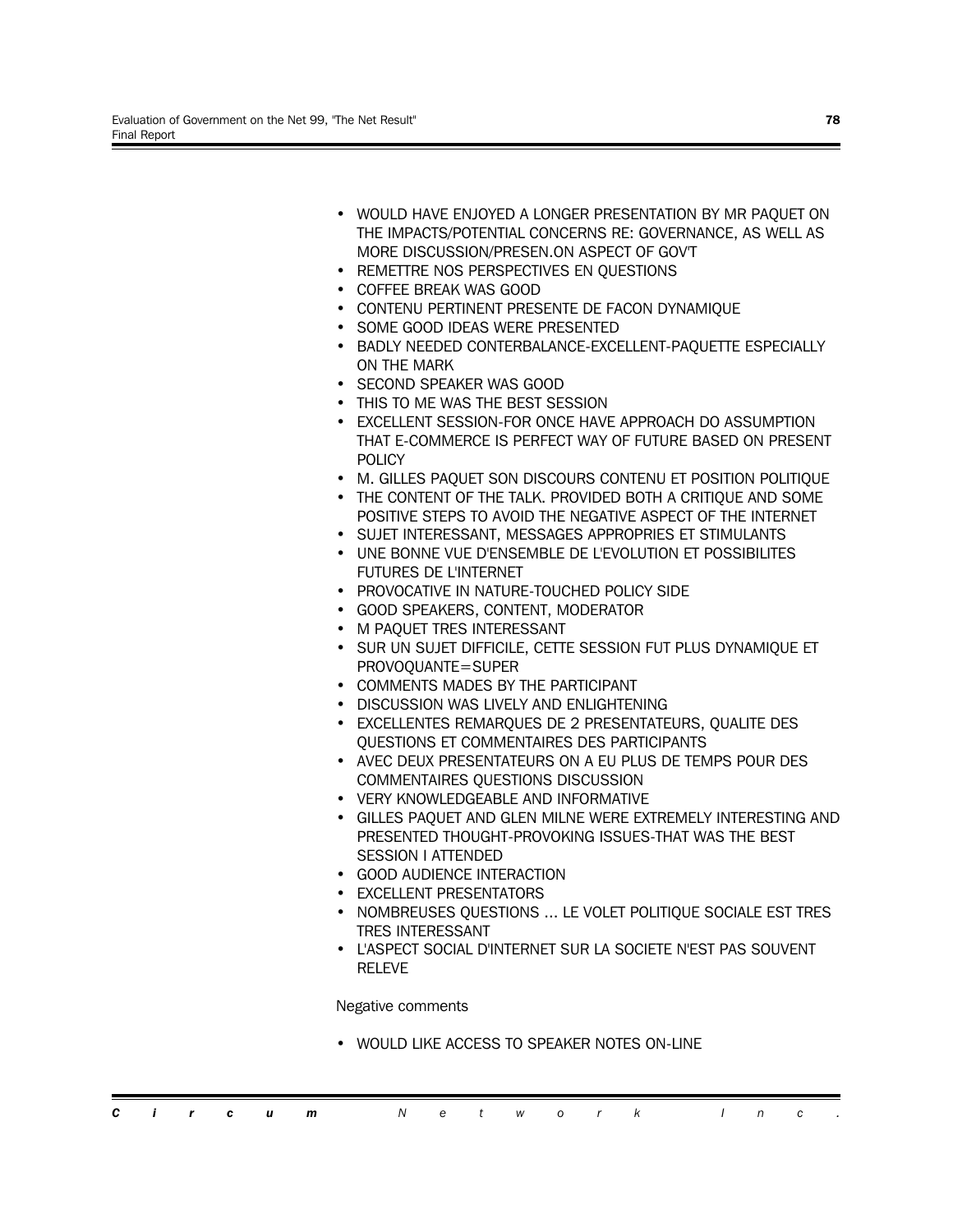- ILS S'ECOUTENT PARLER, N'INTERAGISSENT PAS AVEC LES GENS DU PUBLIC
- MANQUAIT D'ELEMENTS VISUELS, AUCUNE DIAPO
- THE SLIDES
- SHORT PRESENTATION
- HORAIRE, LE RETARD DU DEBUT DE LA SESSION, L'HEURE TARDIVE DE LA FIN DE LA SESSION
- TURN OFF CELL PHONES!!!
- ROOM TOO WARM, TOO SMALL-UNACCEPTABLE SCHEDULING DELAYS-EVERYTHING LATE
- WISH FOR MORE HANDOUTS & FOR FOR WEB?? TO ALLOW BROADER **DISTRIBUTION**
- I WAS A LITTLE DISAPOINTED WITH THE SPEAKERS-THEY ATTACKED EACH OTHER AND SPOKE IN CONFUSING TERMS
- FIRST SPEAKER SO-SO-RAMBLED A BIT TOO MUCH
- ONE OF THE KEY SPEAKERS DISTRIBUTED SOME INFORMATION BUT DID NOT HAVE ENOUGH COPIES
- LA TRADUCTION EN FRANCAIS TRES DIFFICILE A SUIVRE
- SESSION UNILINGUE, BESOIN D'EQUILIBRE ENTRE ANGLAIS ET FRANCAIS
- LE MANQUE DE BILINGUISME
- AVOIR UNE PRESENTATION DU PUBLIC PUISQUE LE GOUVERNEMENT EST AU SERVICE DU PUBLIC
- M PAQUET NE PAS VOUS GENER DE FAIRE VOTRE PRESENTATION EN FRANCAIS
- NEGATIVISME INJUSTIFIE OU EXAGERE-ENONCES TROP SUPERFICIELS; RECHERCHE PAS ASSEZ APPROFONDIE, SCIENTIFIQUE ET OBJECTIVE
- VENTILATION FROIDE, DIFFICULTE DES FAIRE DES LIENS PAS TRES BIEN PREPARE. M PAQUET EXPOSE TRES SUBJECTIF DE SON EXPERIENCE PERSONNEL
- THE PROLIFERATION OF SMOKING THAT PERMEATES THE HALLWAYS AND INTO THE ROOMS..UNACCEPTABLE!!!!!
- NO VISUAL AIDS

# *Key Infrastructure*

- QUALITY OF SLIDES
- BROOKS VERY INTERESTING
- CONTENT-MARTIN BROOKS & SUE BRYANT
- SHOWING WHAT OTHER GOV'T DEPARTEMENT ARE DOING (AND HOW) AS OPPOSED TO YESTERDAYS SUPPLIERS BACKPATTING SESSIONS
- EXCELLENT KNOWLEDGE BASE-REALLY KNOW SUBJECT MATTER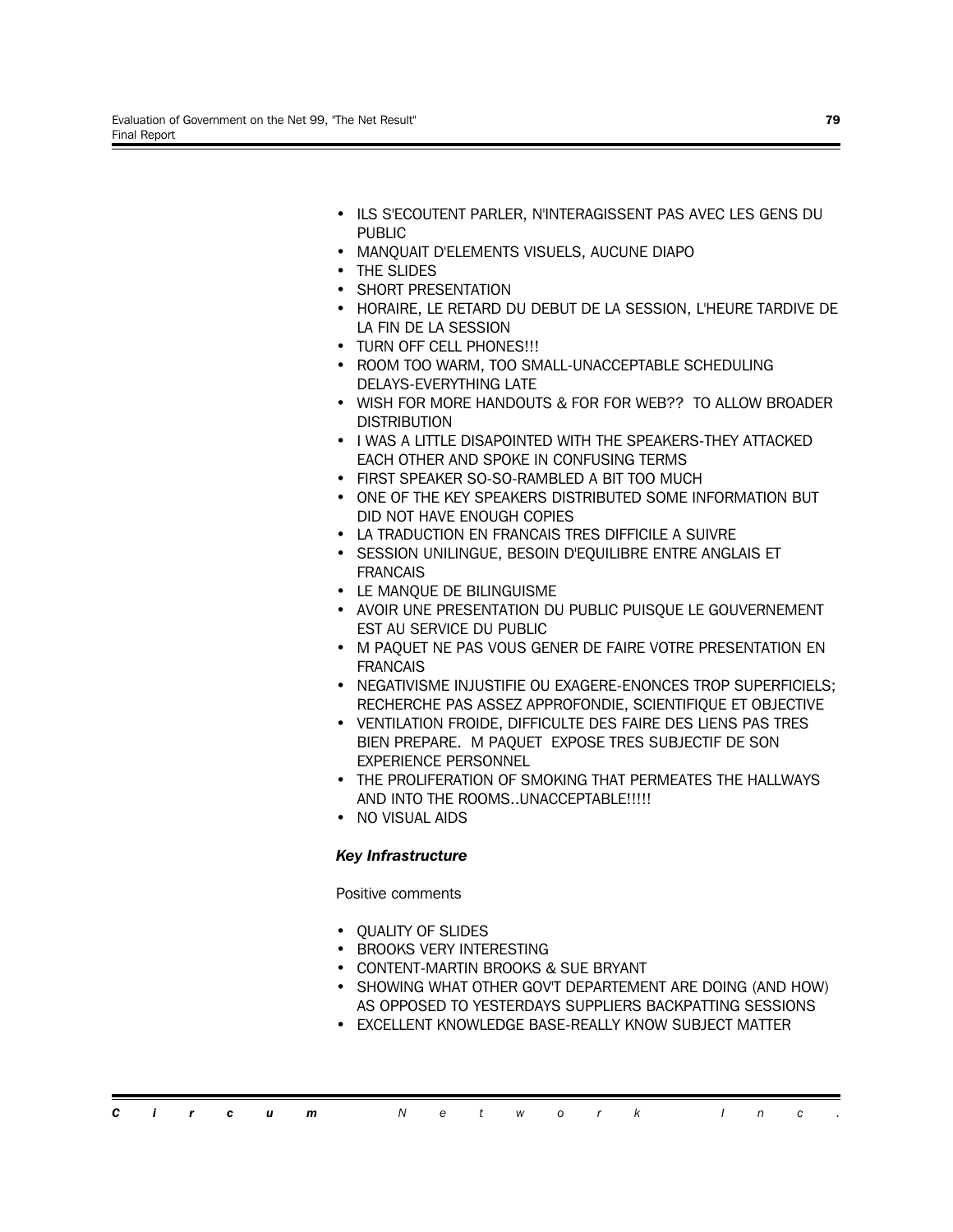- THIS WAS THE BEST BREAKOUT SESSION THAT I ATTENDED DURING THE CONFERENCE-I ESPECIALLY LIKED MARTIN BROOKS, IT'S CASUAL PRESENTATION STYLE AND OVERVIEW
- USEFUL, TIMELY, REAL WORLD, NO VENDOR SALES PITCH,CISTI(NRC) WAS THE BEST-REAL TOOLS, VENDOR FREE, REAL EXPERTS
- PKI PRESENTATION
- PKI DISCUSSION
- INFO WAS VERY HELPFUL ON NEW DEVELOPMENTS AND INNOVATIONS
- VERY INTERESTING ESPECIALLY SUE MARTIN PRESENTATIONS-GOOD CONTENT ON PKI-LEADING EDGE, SOFTWARE AND IDEAS
- STRAIGHT FORWARD AND TO THE POINT, GOOD LEVEL OF TECHNOLOGY SHARING
- SPEAKERS, CONTENT GOOD
- POLICY INFORMATION
- SOME INTERESTING TOOLS DESCRIBED
- LES IDEES AVANCEES DU PRESENTATEUR
- VERY INFORMATIVE-GOV'T ON-LINE DISCUSSION-MARTIN BROOKS **PRESENTATION**
- MARTIN BROOKS- TECHNICAL BUT RELEVANT- SUE MARTIN-BUREAUCRATIC
- BROOKS TALK ON NRC WORK PRODUCTS DEVELOPED, DIRECTION-GOOD SPEAKER---GOOD MATERIAL
- INNOVATIVE DEVELOPMENTS WERE PRESENTED INCLUDING WHERE WE ARE WITH PKI -WOULD HAVE LIKED TO HEAR A BIT MORE
- INTERESTING SPEAKERS -TOPICS-ACCESS TO INFO-RIGHT ON TOPIC/LIKED THE DOUBLE SCREEN FORMAT
- GOOD SPEAKERS-ALL DISCUSSIONS INTERESTING
- THE PRESENTATION BY BROOKS WAS EXTREMELY INTERESTING
- THESE SESSIONS HAD ENOUGH DEPTH AND PROVIDED INTERESTING INFORMATION
- DEFINED WHAT WAS KEY INFRASTRUCTURE

- SESSION COULD HAVE BEEN SHORTENED
- ONLY THE 3RD SPEAKER SPOKE TO THE LITTLE "KEY INFRASTRUCTURE"
- TOO DARK IN ROOM-SMELL OF SMOKE, NOT ACCEPTABLE CONDITION IN GOV'T CONFERENCE
- HANDOUTS WOULD BE HELPFUL
- TOO COLD IN CONFERENCE ROOM
- THE TBS-PKIU WAS A BIT CIRCUITOUS (NOT ALL ACRONYMS WERE EXPLAINED)
- NONE
- NONE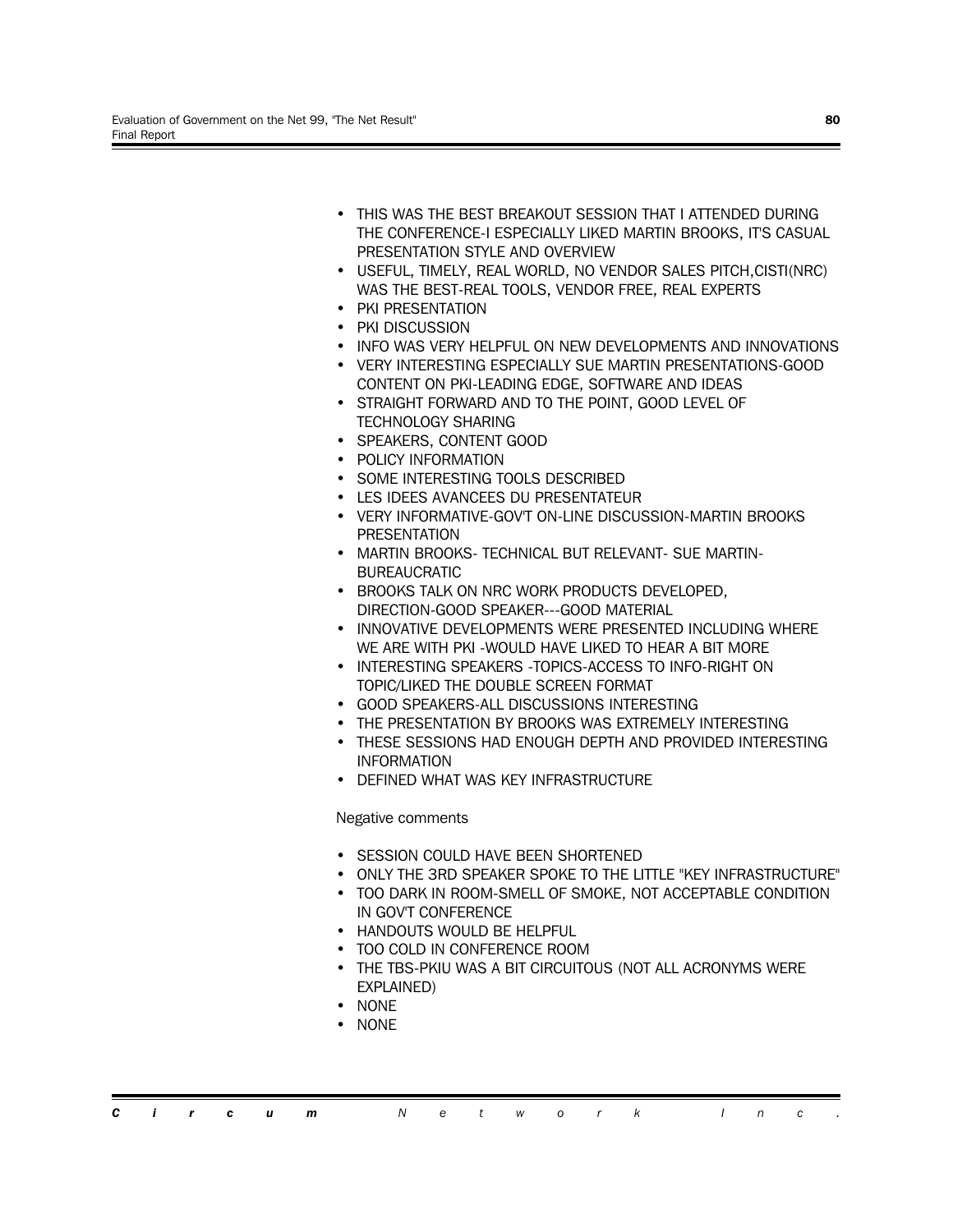- TOPICS COVERED DIDN'T MATCH THE ORIGINAL SESSION DESCRIPTIONS FOR IST 2 SPEAKERS
- NO HANDOUTS FOR ANY PRESENTATIONS
- NOT TOO USEFUL FOR PUBLIC SERVANTS-WELL AT LEAST FORM
- PRESENTATIONS DIDN'T INCLUDE ENOUGH DISCUSSION ON THE ROLE OF PRIVAtE INDUSTRY, SHOULD THEY PLAY A ROLE, SHOULD THEY PERFECT FROM THE PROVISION OF PRODUCTS
- DUMOUCHEL-STILTED AND BUREAUCRATIC AND DIDN'T HAVE FRENCH VERSION OF HIS SLIDES(ALSO APPLIED TO OTHERS)-MODERATOR-LOW WAS WEAK
- ON POLICY ISSUES, AS WELL AS CHALLENGES
- ROOM IS TOO LARGE
- THE ROOM FOR THE TECHNOLOGY STREAM WAS TOO LARGE -A MORE INTIMATE ARRANGEMENT WOULD HELP FACILITATE THE PRESENTATIONS
- STILL NEED MORE INFORMATION ON PKI
- RELEVANCE OF # 2 SPEAKER TO THEME
- PRESENTATEURS/MODERATEURS PAS TRES DYNAMIQUES
- LIGHTING WAS INSUFFICIENT; THE USE OF OVERHEAD SLIDES WAS NOT A GOOD CHOICE

# *From Birth to Rebirth — The Lifecycle of a Web Site*

- BONNES INFORMATIONS
- VERY FAST PACE-COULD BE MORE OPPORTUNITY FOR QUESTIONS-THIS IS THE TYPE OF WORKSHOP THAT I WOULD RECOMMAND FOR MY STAFF
- QUALITY OF SLIDES
- VERY INTERESTING PRESENTATION BY NRCAN REP.-NEEDED MORE TIME FOR QUESTIONS
- CLARTE DE L'EXPOSE
- LOVED HOW TIGHTLY THEY KEPT TO SCHEDULE
- VERY RELEVANT INFORMATION
- EXCELLENT SPEAKERS
- VERY USEFUL INFORMATION AND LINKS TO TOOLS WE NEED-INFORMATION I NEED AND CAN USEC IMMEDIATELY ON MY WEBSITE REORGANIZATION
- GOOD CONTENT FOR COST-GENERAL OVERVIEW AND GOOD EXPLANATIONS AND SOURCES
- LEARNED NEW INFORMATION
- 2 PREMIERES PRESENTATIONS
- having the overhead WITH THE PRESENTATION WAS GOOD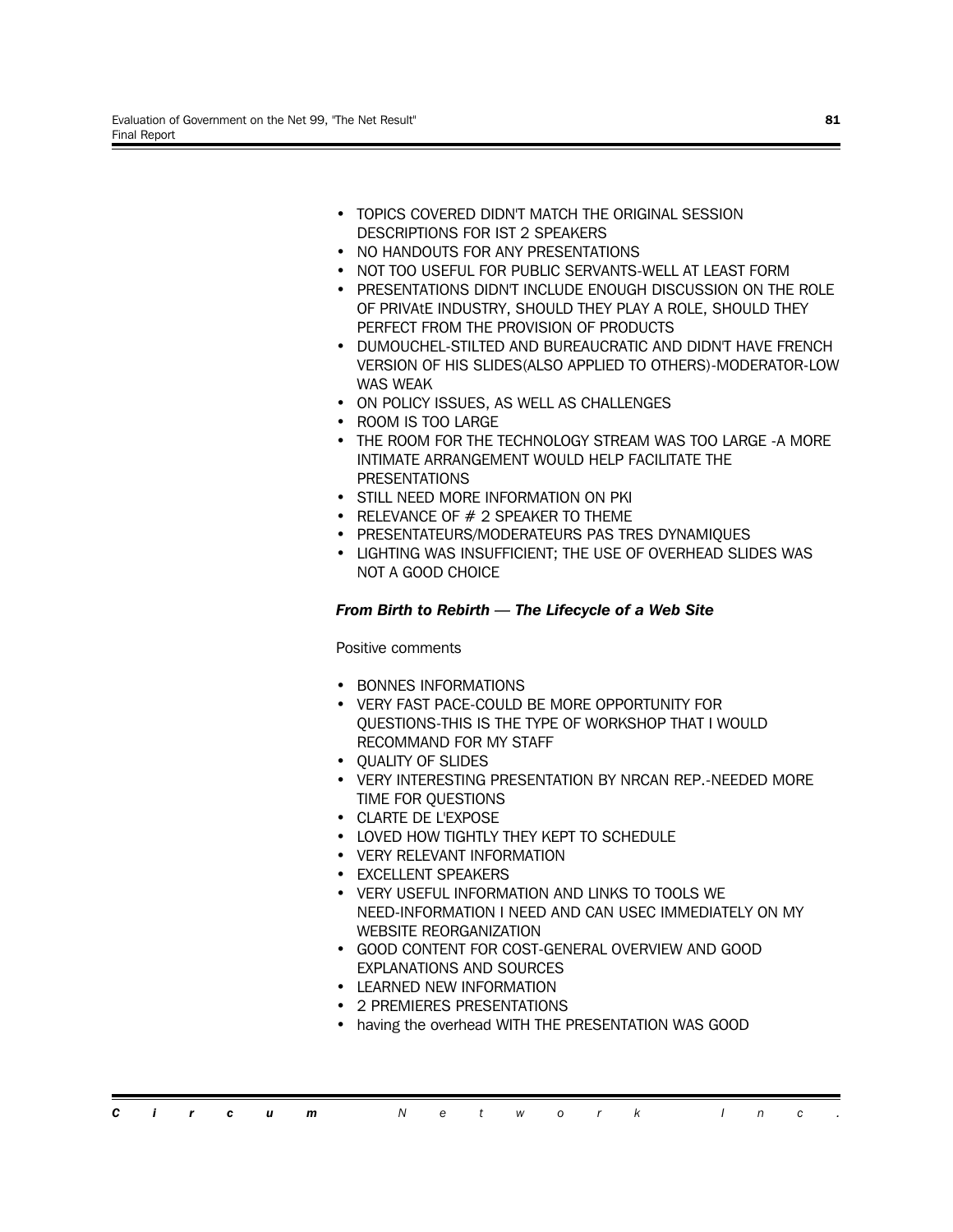- LE CONTENU ETAIT DES PLUS INTERESSANT MAIS ON A PAS VRAIMENT PARLE DU CYCLE DE VIE D'UN SITE, MAIS PLUTOT DE LA CONCEPTION D'UN SITE.
- EXCELLENT INFO-GOOD DEPTH-WISH ENTIRE CONFERENCE FOLLOWED THIS FORMAT SINCE THEIR WAS SUFFICIENT TIME FOR THE SPEAKERS TO GO INTO SOME DEPTH!
- WELL ORGANIZED, EXCELLENT CONTENT, EXCELLENT SPEAKERS
- INFORMATION CLAIRE ET UTILE
- BONNE VUE D'ENSEMBLE DE LA PROBLEMATIQUE
- THE SECOND SPEAKER WAS GOOD-THE FIRST ONE WAS QUITE GOOD BUT HER PRESENTATION WAS WAY TOO FAST
- GOOD, PRACTICAL INFORMATION-BURT SEEMS A BIT DATED.MOSTOF DEPT. ARE AT THE BEGINING LEVEL OF DEVELOPMENT, WEBSITE EVALUATION, MORE APPROPRIATE
- GOOD USEFUL TIPS ON DESIGN LAYOUT FOR GOV'T WEBSITES
- DETAILED CONTENT & HOW IT CAN BE APPLIED TO MY JOB.GOOD
- GOOD CONTENTS BUT SOMEWHAT REPETITIVE BETWEEN SPEAKERS
- WORKSHOP #1; FIRST 2 SESSIONS VERY GOOD-INSTRUCTIVE-INFORMATIVE-LAST SESSION IMPORTANT
- THE A/V SCREEN WAS CLEAR
- ALL OF IT WAS GREAT
- THE EXTENT OF TECHNICAL INFO AND ADD ON ACCESS TO FURTHER INFO ON WEBSITES
- HANDOUTS WITH URL REFERENCES, UP AND AVAILABLE NOW(WHAT A CONCEPT)
- PRESENTATEURS ONT BEAUCOUP DE SAVOIR SUR LES SUJETS ABORDES-SESSION SUR L EVALUATION ETAIT INTERESSANTE
- PRESENTATEURS CONNAISSAIENT TRES BIEN LE CONTENU DE LEUR PRESENTATION (MALHEUREUSEMENT ELLES DEVRAIENT LE PRESENTER TRES RAPIDEMENT)
- I FOUND ELAINE TOURS ESPECIALLY INTERESTING, BOTH IN TERMS OF WHAT SHE HAD TO SAY, & HOW SHE PRESENTED IT-NICE TO HEAR A VOICE FROM BACK EAST
- COMPREHENSIVE AND INFORMATIVE SESSION!
- EXCELLENT QUALITY OF SPEAKERS
- EXCELLENT SPEAKERS-WELL ORGANIZED PRESENTATIONS/FIT TOGETHER WELL
- RYTHME; RESPECT DU TEMPS ACCORDE-CONTENU; ASSIMILE, BIEN EXPLIQUE
- EVERYTHING WAS ON TIME
- THE EXAMPLES AND PROVIDING ADDED RESOURCE ON-LINE
- GREAT
- GREAT TOPICS,FOUND THESURVEYS PRESENTATIONS LESS RELEVANT, BU STILL WELL DONE-5 OUT OF 5 STARS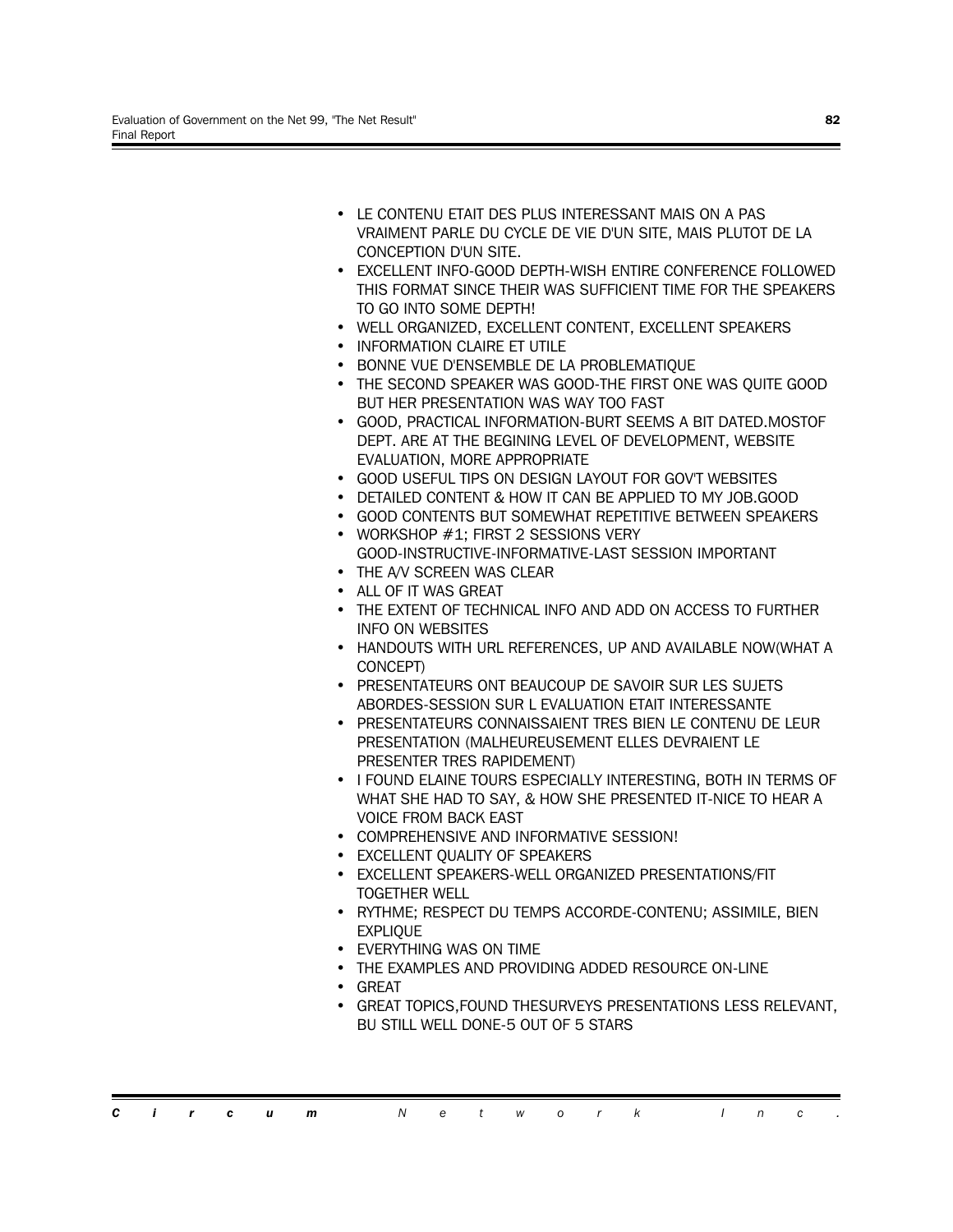- THAT ALL THE SPEAKERS HAD COMPUTERIZED PRESENTATION LINKED TO OVERHEAD PROJECTOR
- SPEAKERS WERE VERY KNOWLEDGEABLE AND HAD GOOD PRESENTATIONS
- EXCELLENT SPEAKERS
- IT WAS VERY INFORMATIVE
- PRACTICAL EXPERIENCES & EXAMPLES OF DO'S AND DON'TS IN DESIGNING AND MANAGING SITES
- WISHED TOM'S PRESENTATION AVAILABLE-HOPE IT WILL BE ON HER **WEBSITE**
- VERY ENGAGING PRESENTERS AND PRESENTATIONS-CRISP-FACT-FILLED INFO-EXCELLENT
- VERY USEFULM, WELL STRUCTURED INFO-AN EXCELLENT SESSION-ALL 3 PRESENTORS ARE GOOD SPEAKERS
- THE PACE OF PRESENTATORS
- WAS HAPPY TO GET SOME HANDOUTS; BUT AGAIN ALL SPEAKERS HAD HANDOUTS-HOPE THAT THEY WILL BE PASTED ON THE WEB
- LOT OF GOOD INFORMATION
- GOOD HAVING A WEBSITE FOR SLIDE PRESENTATION
- EXCELLENT OVERALL-MUCH BETTER THAN PREVIOUS 2 DAYS
- KNOLEDGEABLE PRESENTERS BUT OUR GROUP HAS ADRESSED MOST OF THE ISSUES PRESENTED BUT THE INFOS WERE ALREADY KNOWN TO US-FUTURE TRENDS WERE INTERESTING
- EXCELLENT SESSION AND SPEAKERS
- VERY USEFUL INFO PROVIDED-THANKS
- USEFUL-PRACTICAL
- LA PRESENTATION DE BEN KOURI

- PAS ASSEZ INTERACTIF,LENT, DEVIENT PLATE-S.V.P. SANTE D'ABORD, LA FUMEE EST HORRIBLE A SUPPORTER POUR UN NON FUMEUR
- CONSTANTLY RINGING, BEEPING, PHONES FROM PEOPLE THINK THEY ARE SO IMPORTANT THAT THEY CAN'T TURN THEM OFF-SOLUTION; A REMINDER AT THE BEGINNING OF PRESENTATION
- BEV KOURI TALKS TOO FAST ,WAY TOO FAST
- LES DOCUMENTS REMIS A L'ENTREE NE SONT QU'EN ANGLAIS ET PAS TOUS DISPONIBLES-TROP DE REPETITION ENTRE LES DEUX PREMIERES CONFERENCES
- VENTILATION MUCH TOO COLD AND LEFT THE WORKSHOP 1/2 HOUR EARLY
- NOT ENOUGH COPIES FOR ALL PARTICIPANTS
- EXEMPLE DE SITE WEB- PAS ASSEZ-PAS D'ESPACE ENTRE LES CHAISES-WEBSITE EVALUATION(LAST PRESENTATION) SHOW SAMPLE, NOT POWERPOINT PRESENTATION

*Circum Network Inc .*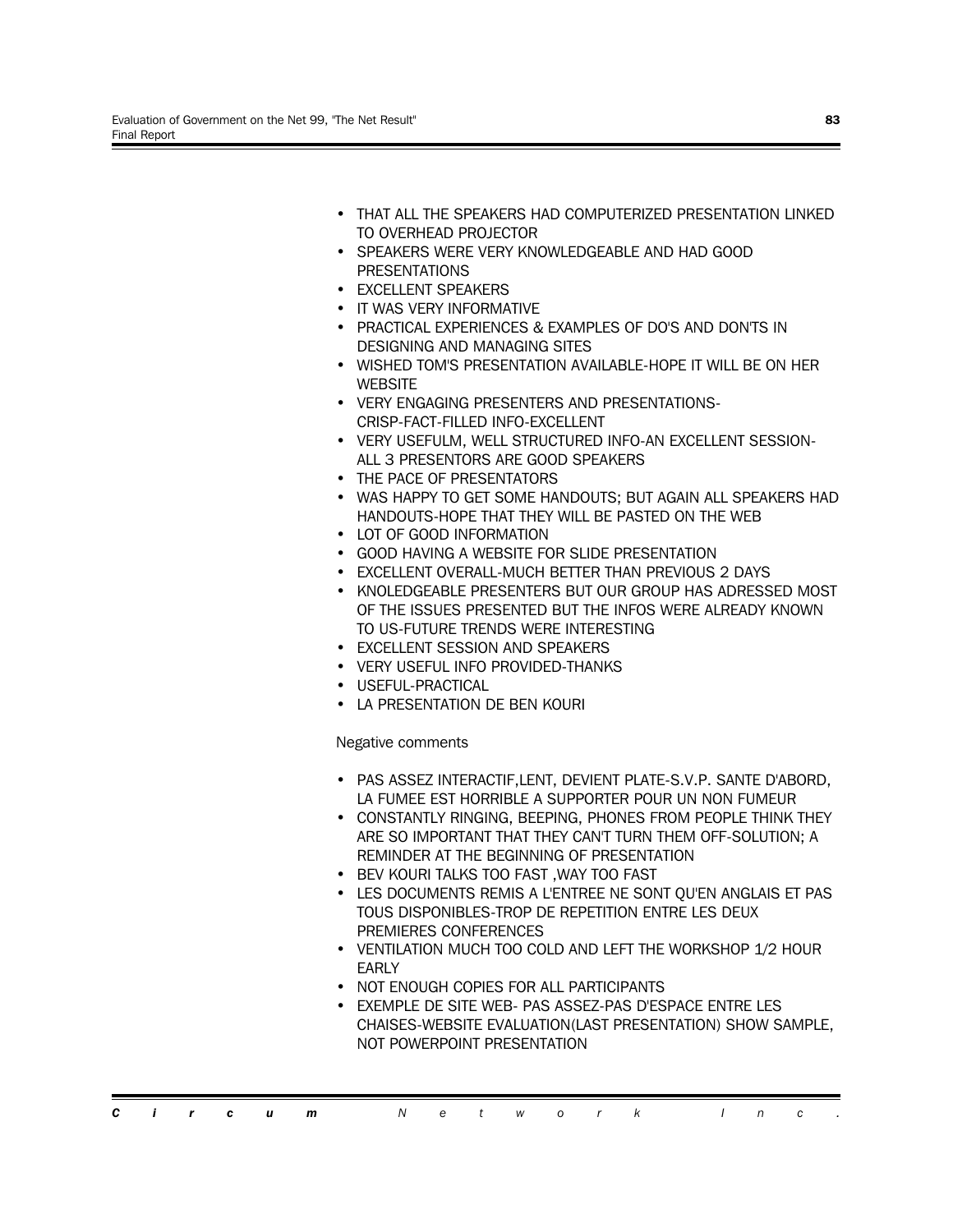- CHAIRS UNCOMFORTABLE, TOO CLOSE TO EACH OTHER
- NO HANDOUTS FROM THE FIRST TWO SPEAKERS-NO SNACKS (MUFFINS, DONUTS, ETC.) OR DRINK (EXCEPT COFFEE)
- 3E PRESENTATION TROP LONGUE ET PEU INFORMATIVE
- FOR THE MOST PART INFO WAS COMMON SENSE, VERY GENERAL INFO
- INNACCEPTABLE QU'IL N'Y AIT PAS DE TRADUCTION POUR LES ATELIERS, NI MEME DE DOCUMENTS EN FRANCAIS.CETTE ORGANISATION EST CENSEE ETRE BILINGUE
- MORE USEFUL INFO.
- ROOM WAS TOO COLD, DRAFTY
- RIEN EN PARTICULIER
- MUCH TOO FAST-PACE ON NRCAN WAS SO FAST COULD NOT TAKE NOTES-THIS WAS A WORKSHOP, WAS IT NOT?EXTREMELY COLD ROOM-TOO SLOW FOR LAST PRESENTATION
- THE TEMPERATURE OF THIS ROOM VERY COOL, MAKES IT UNCOMFORTABLE
- TOO MUCH INFO ON WEB-BASED SURVEY
- NOTE; REST OF CONFERENCE SHOULD FOLLOW SMOOTHER ROUTE-DETAIL, NOT SUPER FUEL
- SOME HANDOUTS NOT AVAILABLE
- NO HANDOUTS FOR 2ND SPEAKER
- PAS DE TRADUCTION, SESSIONS DEVRAIENT ETRE TRADUITES
- WAS NOT ABLE TO GET HANDOUT ON TIME FOR PRESENTATION
- SURVEYS- TOO DRY-TOO GENERAL-NAIVE AUDIENCE, MORE FOCUSED INFO & EXAMPLES
- SPEAKERS DID NOT COVER ANYTHING ABOUT SITE REBIRTH OR LIFECYCLE! ALL GENERAL INTEREST STUFF-THAT WEBMASTERS ALREADY KNOW-NICE PEOPLE BUT A WASTE OF TIME.
- FIRST 2 SESSIONSEXTREMELY USEFUL-A LITTLE LESS INTEREST ON MY PART IN THE EVALUATION SECTION
- NO MICROPHONES AVAILABLE FOR PEOPLE ASKING QUESTIONS-AUDIENCES CAN'T HEAR QUESTIONS
- LE TITRE DE LA SEANCE A MAL REPRESENTE LES SUJETS ABORDES-PAS ASSEZ D'INFO SUR LE RENOUVELLEMENT DES SITES EXISTANTS
- FRANCAIS? LORSQUE L'ORATEUR EST ANGLO LES PRESENTATIONS VISUELLES DOIVENT ETRE DANS L'AUTRRE LANGUE-SI LE GOUV. FEDERAL NE LE COMPREND PAS ENCORE, QUI VA LE COM
- HANDOUTS; ALL SESSIONS; NO INFO PROVIDED IF SLIDES-WOULD BE AVAILABLE OR NOT ON THE WEB AND WHEN THEY WOULD BE AVAILABLE-MIKES SHOULD HAVE BEEN AVAILABLE
- LES SESSIONS DEVRAIENT ETRE MOINS LONGUES QUE 3 HEURES POUR 3 PRESENTATEURS AURAINT PU ETRE DIVISES ET AVOIR 3 DIFFERENTES SESSIONS DE 1 HEURE CHACUNE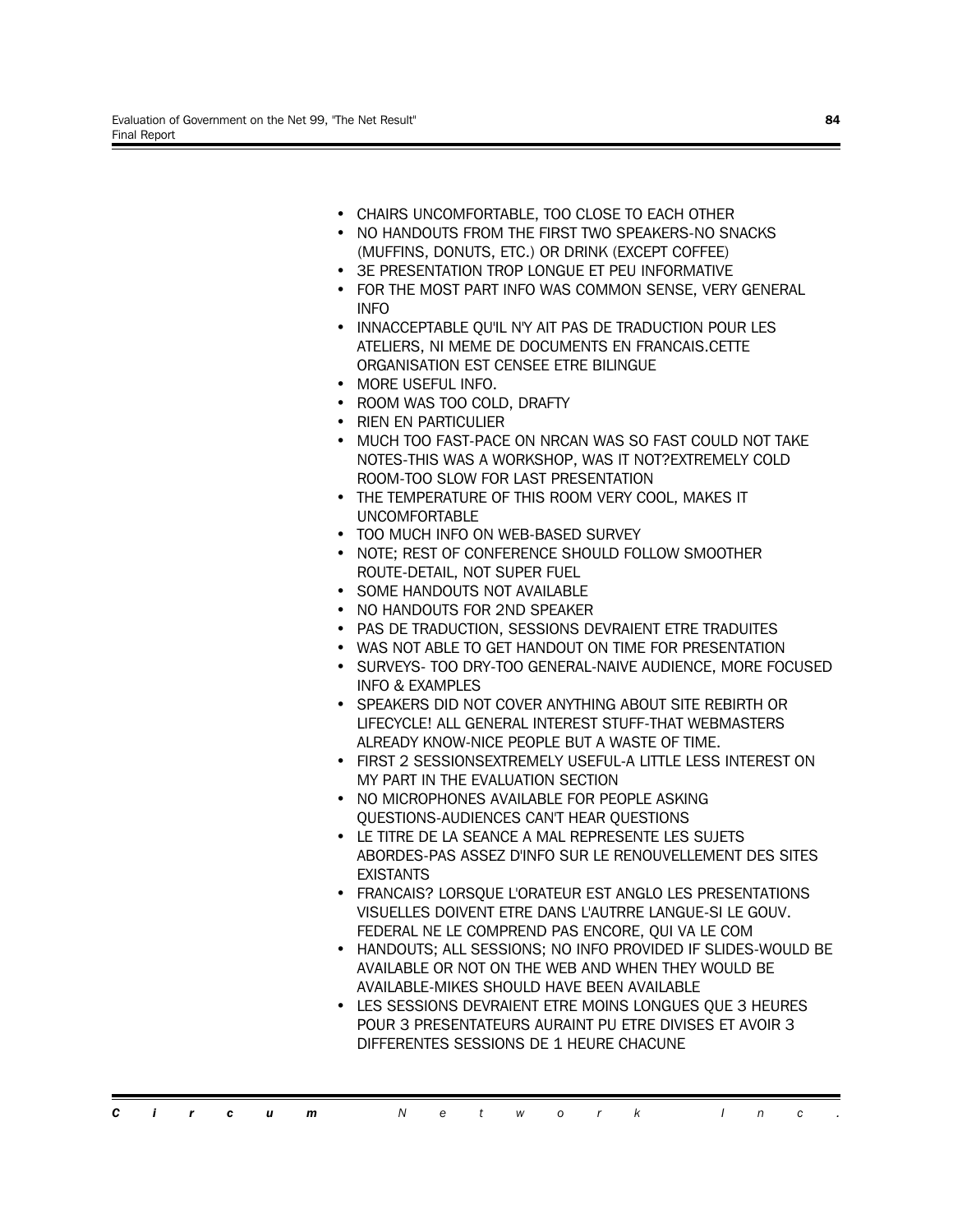- SHOULDN'T COULD HAVE BEEN BETTER; MIGHT HAVE BEEN NICE TO HAVE MORE DETAILED HANDOUTS
- NOT ENOUGH SPACE, CHAIRS TOO CLOSE TO EACH OTHER, STAGE TOO LOW, CANNOT SEE THE SPEAKERS
- WOULD IT BE POSSIBLE TO HAVE ACCESS TO ALL WORKSHOPS SPEAKERS NOTES AND SLIDES-ACCESS WOULD BE BENEFICIAL TO ALL PARTICIPANTS-
- NO TABLE TO WRITE-UNCOMFORTABLE
- SHOULD HAVE TABLES SET UP AS IN OTHER CONFERENCE SEMINARS (LAST 2 DAYS)
- LACK OF USING M.NET SITES FOR EXAMPLES
- CHAIRS ARE UNCOMFORTABLE
- THE SEATING- NOT INITIALLY ENOUGH COPIES OF 3RD SPEAKERS HANDOUT
- FACILITIES; CHAIRS TOO CLOSE TOGETHER; BACK GROUND NOISE OF FANS TOO LOUD-3RD SPEAKER DEALT TOO MUCH WITH HOW TO DO A SURVEY & HOW TO IMPLEMENT CHANGE ON WEBSIT
- SECOND SPEAKER DIDN'T PROVIDE HANDOUTS
- TOO FAST PACED-NOT GEARED FOR BEGINNER LEVEL-TOO MANY ACRONYMS USED
- NOT ONE THING
- THERE ARE NOT FRENCH TRANSLATOR!! BUT WE PAID! IL N'Y AVAIT PAS DE TRADUCTEUR FRANCAIS
- FOR THE PRICE WE HAD TO PAY FOR THESE SESSIONS, WE SHOULD HAVE HANDOUTS AND NOT HAVE TO WRITE EVERYTHING-SLIDES GO BY TOO FAST
- HANDOUT MATERIAL IS IRRELEVANT IF THE INFO IS AVAILABLE ON THE WEB, AS IT SHOULD BE
- UNCOMFORTABLE SEATING. TOPICS COVERED IN A TOO GENERAL FASHION
- USER BASED EVALUATION WAS TOO BASIC
- SHOULD HAVE TABLES
- TOUS LE ATELIERS SE DEROULENT UNIQUEMENT EN ANGLAIS, SANS TRADUCTION SIMULTANEE ET SURTOUT SANS EFFORT DES CONFERENCIERS- INACCEPTABLE
- CHAIRS TOO CLOSE TOGETHER. NO ROOM FOR SOMEONE MAKING NOTES TO DO SO COMFORTABLY-PLEASE OFFER WATER FOR SESSIONS, COFFEE DOESN'T HELP DEHYDRATION
- CHAIRS UNCOMFORTABLE AND THERE WERE NO TABLES TO FACILITATE NOTE TAKING
- BILINGUAL PRESENTATION WOULD HAVE BEEN APPRECIATED-SNACKS AND LUNCH WOULD HAVE BEEN APPRECIATED ALSO
- ROOM CONFUSION, NOT ENOUGH HANDOUTS-NO INFO ON END OF WEBSITE WHEN NOT USEFUL
- DERNIERE PRESENTATION UN PEU TROP TECHNIQUE ET TROP LONGUE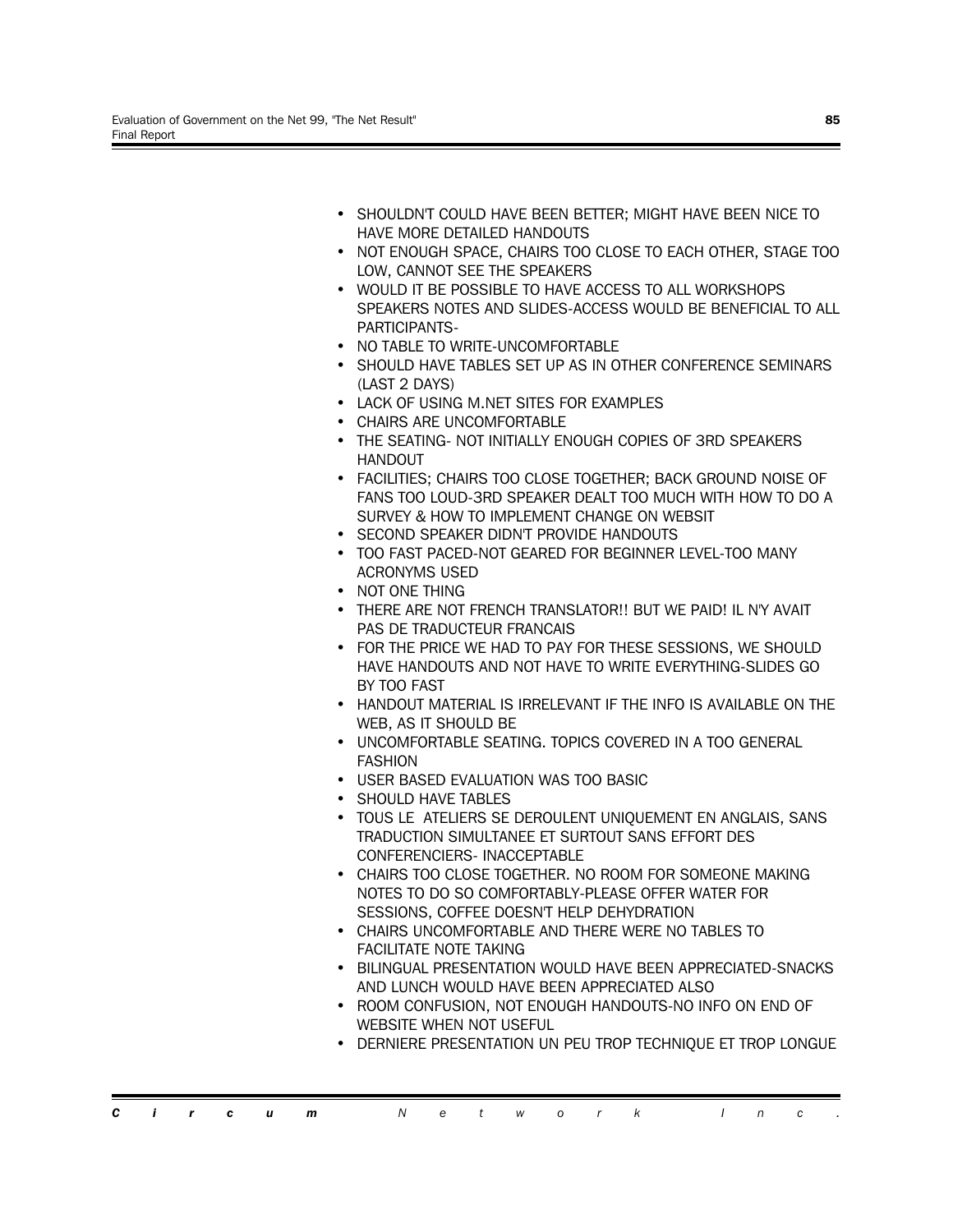# *An Approach to Help Structure your Internet Function*

Positive comments

- IT WAS VERY INTERACTIVE
- WORKSHOP WAS NOT STATIC BUT INTERACTIVE-PEOPLE WERE PARTICIPATING-WELL STRUCTURED
- RANGE OF TOPIC & OPPORTUNITY FOR WORK GROUP
- VUE D ENSEMBLE DU PLUS COMPLET, CONAISSANCE DU SUJET ET DE LA MECANIQUE
- PARTICIPANTS CLARIFYING WHAT THE SPEAKER IS SAYING
- SPEAKER IS EXCELLENT, CONVEYED CONFIDANCE SENSE OF HUMOUR-WOULD GO TO ANOTHER PRESENTATION.SHOULD TELL TYPE & EDUCATION LEVEL OF AUDIENCE,SAY THIS WORKSHOP
- EXCELLENT SPECIFIES-YOUR ENTHOUSIASM OF THE TOPIC CAME THROUGH IN THE PRESENTATION
- WORKSHOPS
- POINTS COVERED REINFORCED THE THINGS WE ARE DOING CORRECTLY, PLUS ADDING SOME NEW ASPECTS
- CONFIRMATION OF THE KNOWN NO NEW MATERIAL-VERY BASIC
- SPEAKERS KNOWLEDGE ON THE MATERIAL
- GOOD CHECKLIST. INTERESTING CASE STUDY SPEAKER S STYLE WAS ENGAGING, IF A LITTLE TENTATIVE
- INFO ET ATELIER
- OVERALL GOOD SESSION- I LIKED SPEAKER S FRIENDLY CASUAL PRESENTATION STYLE
- PRESENTATION PROVIDED FOR USEFUL INFORMATION TO USE. CASE STUDY/GROUP WORK
- INFORMATION MGMT KOADMAY VERY USEFUL
- CONTENT WAS EXCELLENT, SPACE OF PRESENTATION WAS GOOD...IF YOU AS THE AUDIENCE DO NOT HAVE TO TAKE NOTES

- WAS NOT WHAT 2 THOUGHT THE WORKSHOP WAS GOING TO BE-IT SEEMED MORE FOCUSSED ON MARKETING
- BEVERLY IS A VERY POOR SPEAKER. SHE WAS TOO NERVOUS & SIMPLY READ A SCIPT.SHE WAS THE WORST SPEAKER I VE NEVER HEARD
- FACILITIES:LIGHTING NOT EASILY CONTROLLED (ALL OR NOTHING)-TABLES/DESK SHOULD HAVE BEEN AVAILABLE-WATER & GLASSES
- AUCUNE INFORMATION EN FRANCAIS. AUCUNE DOCUMENTATION SUR LA PRESENTATION EST DISPONIBLE

|  |  | <b>Circum</b> Network Inc. |  |  |  |  |  |  |
|--|--|----------------------------|--|--|--|--|--|--|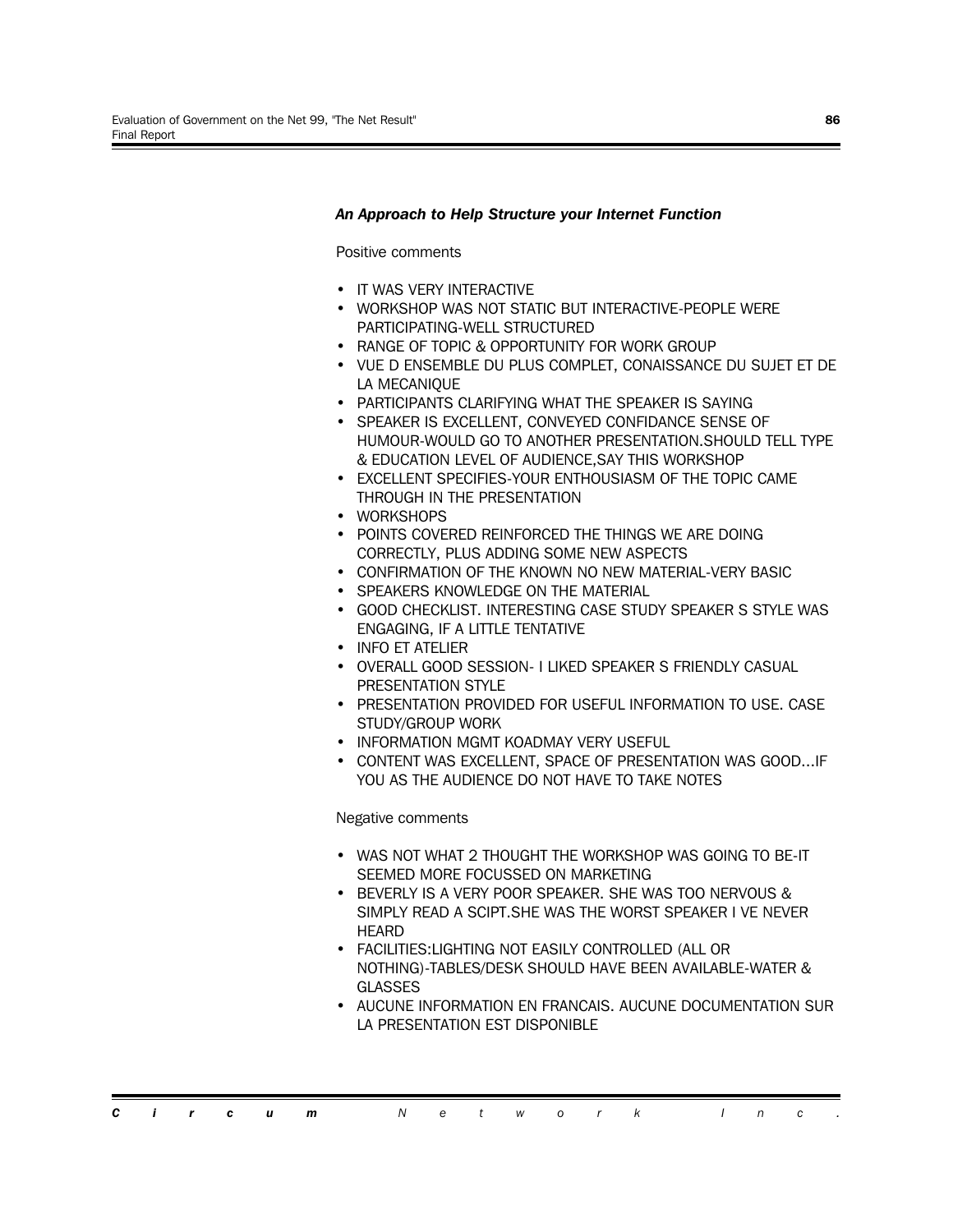- THE PRESENTATION STRAYED FROM THE STATED TOPIC.SHOULD HAVE DESCRISSED CREATION AND MAINTENANCE PROCESSES,ORGANIZATION,BEST PRACTICES NOT TYPOGRAPHY
- SURPRISED TRANSLATION NOT AVAILABLE (NOT NECESSARY FOR ME AS UNILINGUAL ENGLISH) WAS SESSION ADVERTISED AS ENGLIS ONLY- NO HANDOUT MADE SLIDES MORE DIFFICULT TO
- DIDNT SEEM TO BE WELL PREPARED NOTHING PROVIDE IN FRENCH.THE PROCESS PROPOSED IS NOT GEARED FOR GOUVERNMENT.IT IS TOO SIMPLE.A LOT MORE PEOPLE INVOLVED
- CASE STUDY WAS MORE FOCUSED ON THE COMMUNICATION ISSUES THAN ON THE MANAGEMENT OF THE INTERNET-NOT THAT USEFUL TO ME
- WOULD LIKE TO HAVE SLIDES AVAILABLE AS HANDOUTS AT BEGINNING OF WORKSHOP
- DIDNT GET MUCH OUT OF THE CASE STUDY
- I WOULD HAVE EXPECTED SOME NEW THINHING IN THIS AREA- THE CASE STUDY WASN T WELL THOUGHT THROUGH TEAM DYNAMICS WERE NOT WELL SET UP...SO RESULT WASN T GREAT
- ROOM NET UP DOOR. LIGHTING UNABLE TO READ SCREEN-SYNDICATE GROUPS NOT ADEQUATES SUPPLIES WITH TOOLS-MARKERS . HAD A JUST IN TIME DELIVERY
- WHILE THE CASE STUDY WAS GOOD ,IT WAS NOT EXPECTED FROM THE WORKSHOP DESCRIPTION AND CERTAINLY NOT APPLICABLE TO MY TASK AS WEB MASTER/TECHNICAL PERSON
- ROOM SETUP IS CAREFUL .CATHEDRAL STYLE NOT CONDUCTIVE TO WORKSHOP FORMAT ESPECIALLY WHIT BREAK-OUT GROUPS LIGHT IS INFLEXIBLE
- TROP LONG-MANQUE DE CONTROLE DE L AUDIENCE
- I REALISE THAT THE CASE STUDY WAS A GOOD WAY OF GIVING THE GROUP HANDS ON BUT I WOULD RATHER HAVE HAD THE SPEAKERS ALLOCATE LESS TIME TO THIS
- CASE STUDY-FOCUSED ON COMMUNICATIONS, NOT INTERNET MGMT. SUGGEST A CASE STUDY ON RULES & RESP. OF COMMUNICATIONS & TECHNICAL EXPERTS
- THIS APPLIES ONLY IF THE TEST OF THE SPEAKERS IS NOT MADE AVAILABLE ON GOV T ON THE NET SITE.

# *Securing an Electronic Channel for Federal Program Delivery*

- BONNE COMPLEMENTARITE
- EXCELLENT PRES. FROM LARRY DUFF, EXTREMELY RELEVANT.SHOULD HAVE BEEN GIVEN MORE TIME .
- VERY GOOD PRES.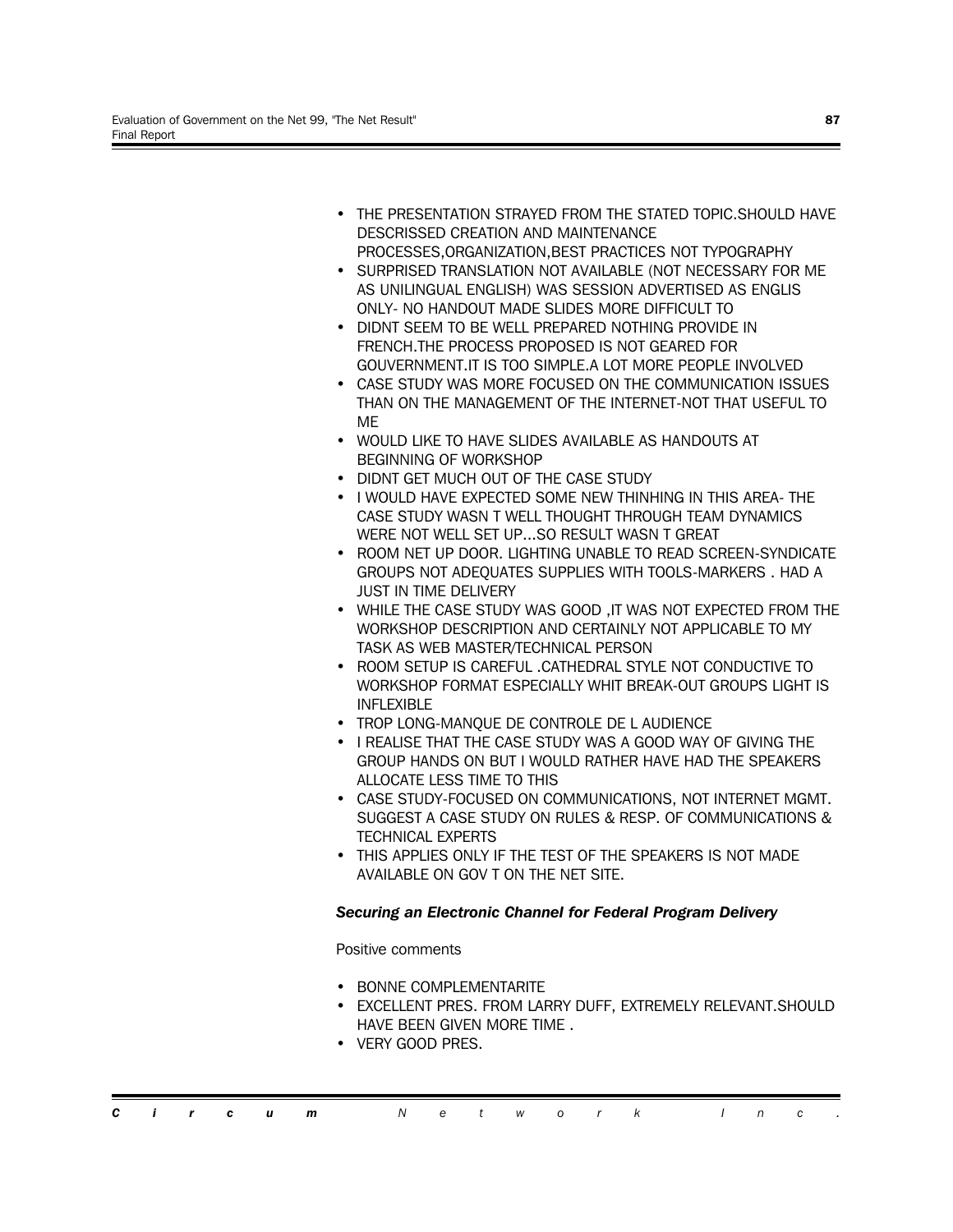- SPEAKERS KNOWLEDGE ON TOPICS WAS GREAT
- START OUT GENERAL/WITH OVERVIEW/THEN GO TO SPECIFICS
- EXPOSURE TO GOV'T WIDER INITIATIVES
- EXCELLENT-I WANTED 2 DAYS FOR THIS-SHOULD HAVE ONLY ATTENDED WORKSHOPS AND NEVER MIND THE OTHER "CONFERENCE"PARTS
- VUE D'ENSEMBLE
- BEST OF THE CONFERENCE SO FAR-SOME ACTUAL MEAT-GOOD SELECTION OF SPEAKERS-CONTENTS
- ABSOLUTELY
- TIME WAS MANAGED VERY WELL- A LOT OF INFORMATION WAS COVERED
- PROVIDED BROAD OVERVIEW OF DIFFERENT INITIATIVES/PROJECTS UNDERTAKEN BY WITHIN FEDERAL GOV'T-KEY CONTACTS FOR FURTHER EXCHANGES
- COORDINATION OF MESSAGES AND PROIJECTS PRESENTED
- VERY "MEATY" CONTENT COUPLED WITH HI-LEVEL OF THE VARIOUS INITIATIVES-VERY INFORMATIVE, INTERESTING, RELEVANT AND APPRECIATED
- GOOD SESSION
- THE BEST
- EXCELLENT KNOWLEDGE AND PRESENTATIONS-BEST PRES. OF AV FROM THIS CONFERENCE
- SLIDES SHOW WERE EXCELLENT- PACE WAS GREAT-SPEAKERS KNOWLEDGEABLE-VERY IMPRESSED WITH NANCY DESORMEAU AND JIM ALEXANDER-ALSO EXCELLENT FACILITATOR
- GOOD OVERVIEW INFO-GREAT SPEAKERS-KNOWLEDGEABLE-VERY EFFICIENT REGISTRATION TOO

- SEULEMENT 2 PRESENTATIONS SUR 4 ETAIENT DISPONIBLES EN FRANCAIS-AUCUN EXPOSE ORAL EN FRANCAIS- AUCUNE TRADUCTION
- NO NEED FOR(YET AGAIN) THE OVERVIEW TYPE OF PRESENT FROM N. DESORMEAU-IT IS THE SAME GIVEN BY WESTCOTT-THE HOUR COULD HAVE BEEN USED TO DISCUSS WITH ALEXANDER..
- NO COFFEE, NO TABLES TO TAKE NOTES
- COFFEE SERVICE AT 845 WOULD BE BETTER-ALSO AT BREAK-LAYOUT NOT EFFECTIVE-NOTES FOR PARTICIPAnts COULD BE NICE
- DES SUPPORTS AURAIENT PU ETRE UTILES POUR PRENDRE DES NOTES
- J'AURAIS AIME UN PEU PLUS D'INFO SUR CE QUI SE PASSE EN DEVELOPPEMENT
- NOT ENOUGH COPIES OF HANDOUTS AVAILABLE
- ROOM TOO WARM-LIGHTING OUTDATED-NO SHADES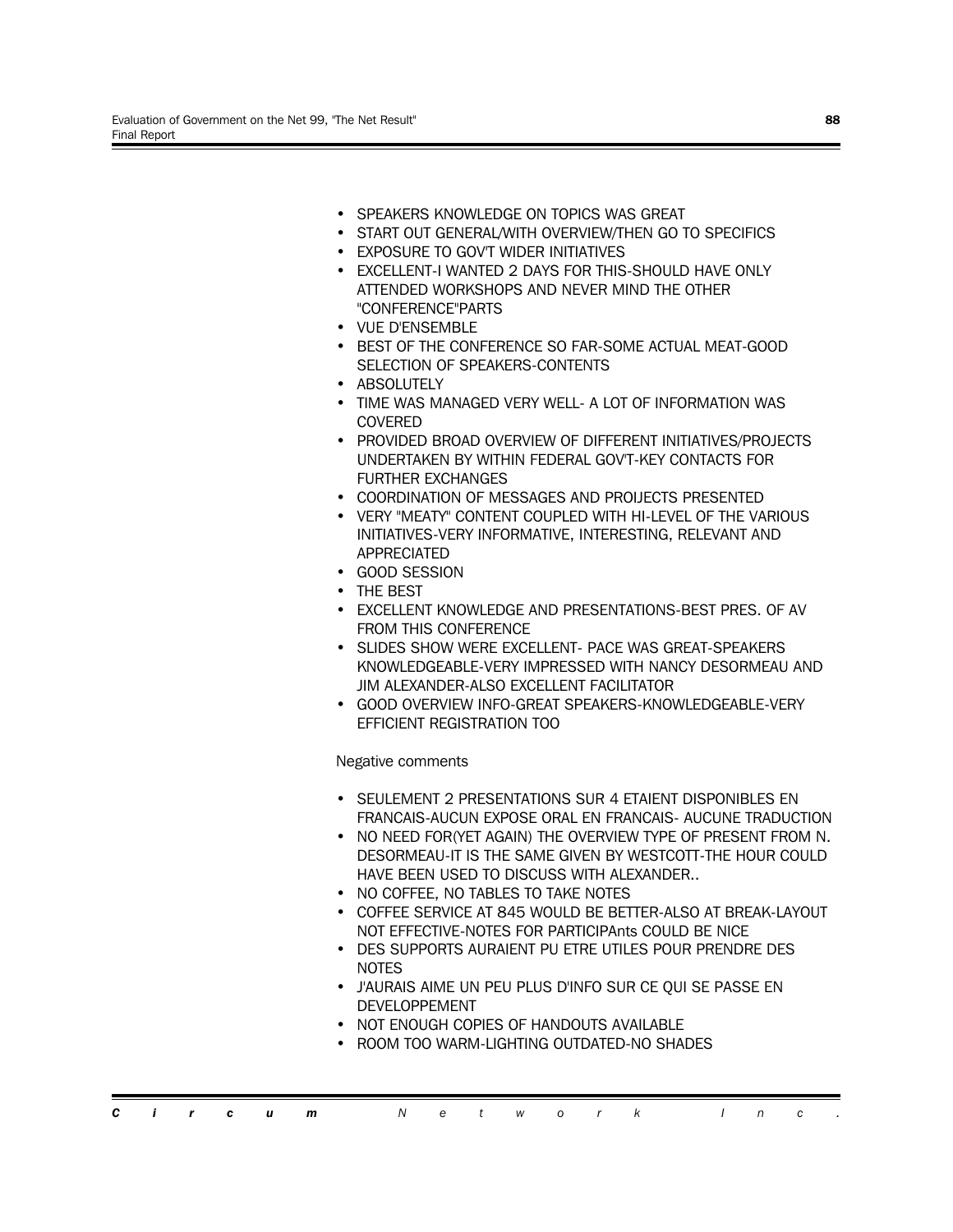- WASN'T SUFFICENTLY CONCRETE-DIDN'T PROVIDE MANY ANSWERS TO KEY QUESTIONS-CONTENT=HURDLES TO DEVELOPMENT
- I WAS HOPING FOR A MORE IT FOCUS ON HOW TO DO IT
- INSUFFICIENT HANDOUTS
- TRANSLATOR
- HARD TO SEE THE SCREEN WHEN SEATED-MOST OF SLIDES WERE QUITE BUSY-PRINTED COPIES WERE MOSTLY ILLEGIBLE-BUT HAVING PRINTOUTS IS GREAT

# *We've got the technology... Electronic Aids for Content Generation*

Positive comments

- GAVE AN ADEQUATE OVERVIEW OF SOME APPLICATION
- EXCELLENT PRES. BY ADOBE
- ADOBE PRESENTATION
- M THERIAULT TRES INTERESSANT/SON ANGLAIS ETAIT ACCESSIBLE
- BRAVO A FREDERIC DOHM(LOTUS) D'AVOIR PRIS LA PEINE DE TRADUIRE SA PRESENTATION
- ADOBE PRESENTATION, VERY HELPFUL
- PARTICULARLY ENJOYED THE PDF DEMONSTRATION-EXTREMELY EDUCATING REGARDING THEIR PRODUCT
- EXCELLENT INFO
- ADOBE=EXCELLENT-IBM=EXCELLENT-COLDFUSION=VERY GOOD
- INFO UTILES POUVANT ETRE UTILISEES IMMEDIATEMENT DANS MON TRAVAIL
- GOOD SPEAKERS
- COLD FUSION, ADOBE STUFF

- JUST COVERED 2 APPLICATIONS
- AUCUN EFFORT N'A ETE MIS EN PLACE POUR S'ASSURER QUE LES FRANCOPHONES SOIENT AUSSI BIEN SERVI.
- PAS DE SUPPORT POUR PRENDRE DES NOTES- UN PEU D'EAU DANS LA PIECE POUR LES GENS QUI ASSISTENT A L'ATELIER AURAIT ETE APPRECIE
- MAY HAVE BEEN BETTER TO HAVE A FULL DAY SESSION
- MODERATOR WAS NOT GOOD-DIDN'T USE A MIKE, SPOKE QUIETLY, DIDN'T CONTROL THE ROOM-CLOSING THE DOOR TO THE HALLWAY WHEN OTHER WORKSHOPS WERE ON COFFEE BREAK
- THE GUEST SPEAKERS WERE TOO RUSHED-HAD SOME VERY USEFULL AND INTERESTING CONTENT BUT WEREN'T ALLOWED A SUITABLE AMOUNT OF TIME TO DISSEMINATE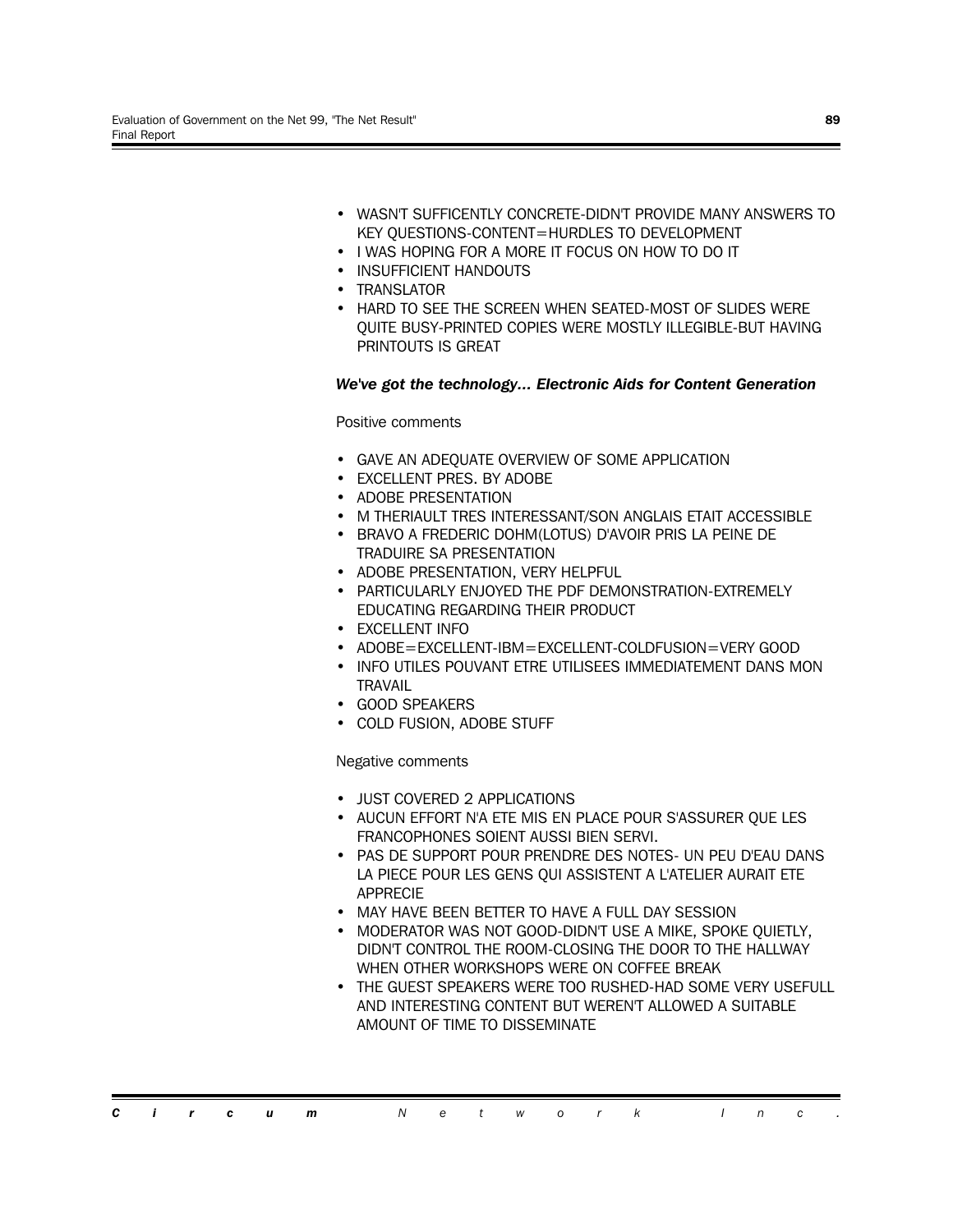- THE SET UP OF THE ROOM-WE HAD TO BOUNCE SIDEWAYS IN ORDER TO SEE THE SCREEN-VERY POORLY SET
- ADOBE PRES. TOO LONG-VERY SMALL ROOM AND TOO WARM AND **STUFFY**
- COAST PRES. WAS TOO DRY

# *Emerging Web Programming*

- CONTENT VERY GOOD-GOOD PRESENTER-PAPER HANDOUT IS WELL PUT TOGETHER
- COVERED A FAIR BIT BUT JUST ENOUGH TECHNICAL DFTAII
- TRES BONNE PRESENTATION- LE FORMATEUR CONNAISSAIT BIEN SA MATIERE
- VERY INFORMATIVE SESSION
- EXCELLENT CONTENT, DYNAMIC SPEAKER, GOOD INSTRUCTION
- LA VARIETE DES SUJETS ABORDES UNE BONNE "OVERVIEW" DE CE QUI EXISTE ACTUELLEMENT
- SAMPLES
- CONTENU=BEAUCOUP D'INFORMATIONS
- AN IDEA OF WHERE SOME OF TECHNICAL IS HESSED
- GREAT SPEAKER
- GOOD EXAMPLES
- VERY GOOD
- VERY KNOWLEDGEABLE SPEAKER! A LOT OF INFO IN AN AFTERNOON
- LOT OF MATERIAL COVERED-GREAT JOB BY SPEAKER-SHOWED GOOD **FXAMPI FS**
- THIS WAS THE BEST PRESENTATION OF THE ENTIRE CONFERENCE!!!WAS TRULY TECHNICAL BUT PRESENTER EXPLAINED THINGS IN NON-TECHNICAL TERMS-VERY IMPRESSED...
- THE INTRO TO A RANGE OF TECNOLOGIES!!IT WAS GREAT!!FULL MARKS TO SEAN..
- VERY GOOD OVERVIEW-WELL PRESENTED DESPITE SO MUCH INFO **COVERED**
- EXCELLENT SPEAKER
- VERY GOOD, INFO OVERLOAD
- GOOD OVERVIEW-LOTS OF TOPICS IN A SHORT TIMEFRAME-GOOD SPEAKERS, VERY WELL PREPARED-FINALLY A SESSION WITH HANDOUTS, THAT'S A FIRST AT THIS CONFERENCE
- VERY INFORMATIVE AND RELEVANT INFO PRESENTED-KNOWLEDGEABLE SPEAKER
- PRESENTATION CONTENT WAS GREAT-THANKS
- VERY GOOD PRESENTATION-GOOD USE OF EXAMPLES
- DIFFERENT TOPICS WERE GOOD AND THE COMPARISON WAS GOOD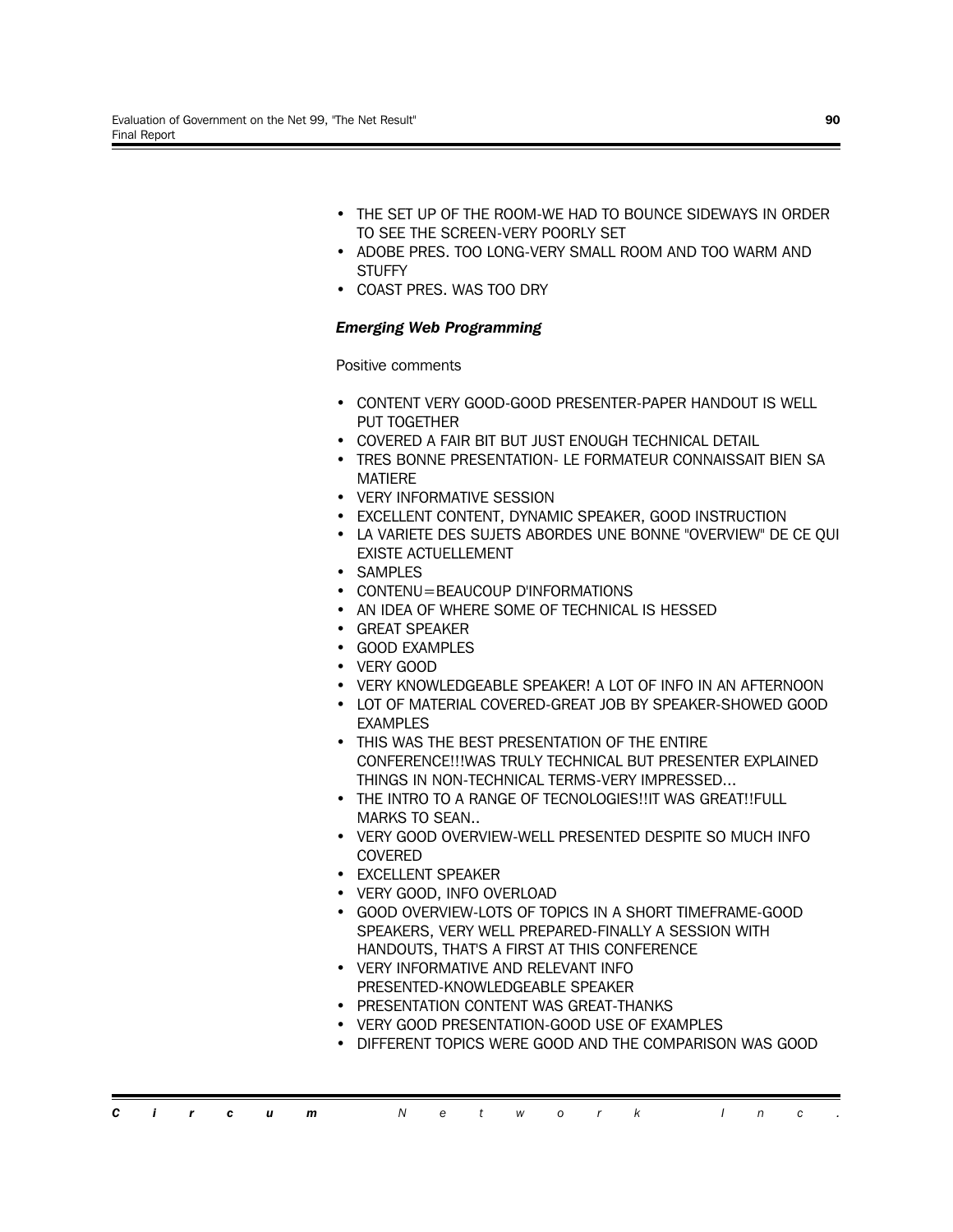- DISTRIBUTING SLIDES BEFORE PRESENTATION
- VERY PLEASE THAT THIS DIDN'T TURN INTO A "MARKETIING PRESENTATION" FOR THE INTERNET INSTITUTE-GLAD TO SEE THE CONTENT WAS THERE
- INTERESTING OVERVIEW SESSION-GOOD SPEAKER
- **EXCELLENT INFORMATION PLUS GOOD TIPS-WILL DEFINITLY USE THIS,** STARTING TOMORROW
- MAIRISE DU CONTENU PAR M O'NEILL
- XML!GREAT SESSION!!!
- GOOD SUPPORTING DEMO FOR ILLUSTRATING DISCUSSION
- WORKSHOP # 5; INTERNET LANGUAGES DEMOS
- VERY TECHNICAL SESSION-REALLY FOR WEB PROGRAMERS(DEVELOPERS)- WOULD HAVE LIKED SOMETHING MORE GENERAL WITH DIRECT APPLICATION TO G. OF CANADA
- GOOD CONCRETE INFO FOR WEB DEVELOPERS
- ENJOYED ALL THE CONTENT IN PRESENTATION-VERY WELL PRESENTED-EXCELLENT WORKSHOP

- SESSION DESCRIPTION INDICATED THAT WORKSHOP WOULD COVER HOW THE COMMON LOOK AND FEEL WOULD CHANGE WEB DESIGn AND CODING-NOT COVERED-
- PEUT ETRE UN PEU TROP TECHNIQUE
- THE QUESTIONS, SLOW DOWN THE PROCESS TOO MUCH
- DEVRAIT GARDER LES QUESTIONS POUR LA FIN- C'EST UNE QUESTION DE TEMPS- PRESENTATION OU SALLE DE CLASSE?
- LIVE INTERNET ACCESS MISSING-NOT MUCH ON BEST USES SHOWN
- PRESENTATION SLIDES COULD BE MADE EASIER TO READ
- NEED SNACKS AT BREAKTIME-JUICE ETC.-WOULD MUCH PREFER A NON-SMOKING FACILITY!-NOWHERE TO SIT OUTSIDE CONFERENCE
- SOME MENTION WAS MADE OF THE GOV'T COMMON LOOK AND FEEL ININTIATION IN THE PAMPHLETS-COURSE OUTLINE BUT SUBJECT WAS NEVER TOUCHED
- LE RYTHME ETAIT TROP RAPIDE ET LE CONTENU TROP THEORIQUE ET PAS ASSEZ D'EXEMPLES
- DESKS OR TABLES TO WRITE ON WOULD BE BETTER
- COLD ROOM-QUESTIONS SHOULD BE LEFT TO THE END SO PEOPLE CAN HEAR ENTIRE PRESENTATION IF THEY NEED TO LEAVE EARLIER-TOO DETAILED QUESTIONS....
- ROOM WAS COLD AND SHOULD BE TABLES SET UP TO FACILITATE NOTE TAKING, OR PROVIDE MASSAGES FOR EVERYONE AFTERWARDS
- NOT MUCH
- PRESENTER WOULD HAVE FOUND INTERNET ACCESS, VERY HELPFUL FOR HIS PRESENTATION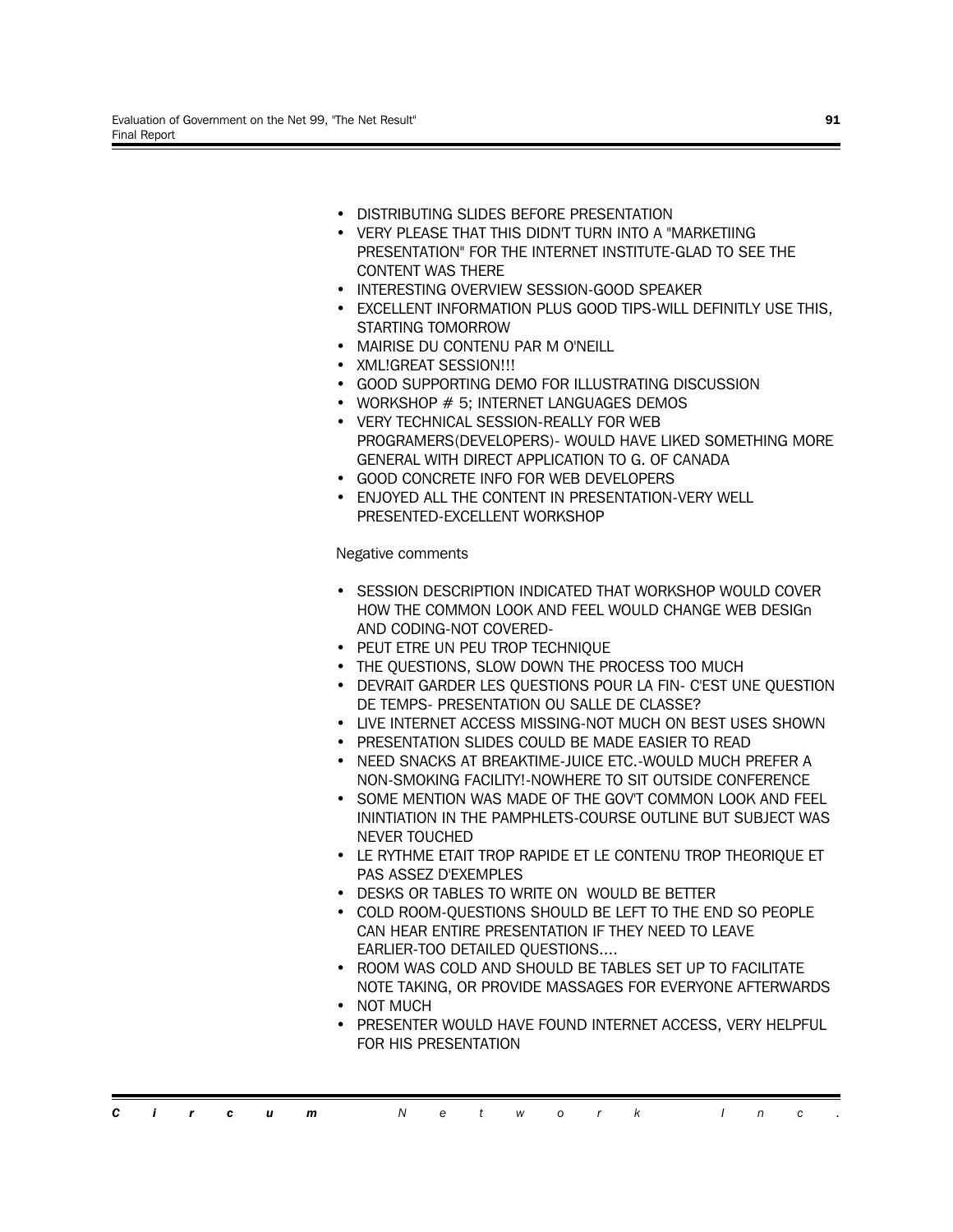- A BIT FAST- NOT DEPTH -BUT EXCELLENT
- BETTER EXAMPLES REQUIRED WITH LIVE DEMOS
- CHAIRS VERY UNCOMFORTABLE
- NOTHING I CAN THINK OF
- PRESENTATION EN PROJECTION AURAIT DU ETRE BILINGUE(AINSI QUE SON EQUIVALENT IMPRIME)
- FACILITIES; TOO MUCH SMOKE FROM CIGARETTES
- VISUAL DEMOS REQUIRE LARGER SCREENS FOR A CLEAR VISION FROM BACK OF THE ROOM-BETTER LIGHTING
- TOO MUCH INFORMATION-IF YOU'RE NOT AN EXPERT TECHNI. YOU DON'T KNOW HALF OF WHAT BEING SAID-LOT OF WHAT BEEN SAID WON'T BE USED ON GOV'T WEBSITES
- THIS ROOM IS VERY UNCOMFORTABLE, COLD AND SOUND IS BAD
- COMMUNICATION ININTELLIGIBLE POUR MOI-LE DEBIT ET LA PRONONCIATION DE L'ANIMATEUR TROP RAPIDE POUR MA COMPREHENSION DE L'ANGLAIS-JE SUIS SORTIE

### *Knowledge Management*

- QUALITY OF SPEACHES HIGH-GRASP TOPICS/PRESENTATION-HIGH QUALITY CONTACT-INPUT FROM AUDIENCE-COMMENTS INTEGRATED PRESENTATION PACKAGE
- QUE LE SUJET PRESENT, QU'ON COMMENCE A EN PARLER
- A LITTLE ABSTRACT (BUT GOOD PRESENTATION)
- DYNAMICS BETWEEN PRESENTERS AND THE PARTICIPANTS-RESPECT OF TIME FRAMES
- A FEW GEMS OF INFORMATION AND INSIGHT AMONG ALL THE THEORY-EXCELLENT VISUAL AIDS, ALTHOUGH A LITTLE BUSY
- GOOD CONTENT-NOT ENOUGH TIME-POSSIBLY DUE TO "TECHNICAL DIFFICULTIES"
- THE HAND OUTS IF PUT ON THE WEB
- THE CASE STUDY PROVIDED AWESOME OPPORTUNITY TO DISCUSS AND INTERACT
- I LIKED THE DISCUSSION BETWEEN EACH SECTION
- BONNE PREPARATION DES DOCUMENTS PAR LES PRESENTATEURS, PRESQUE TROP POUR TROIS HEURES DE DISCUSSION
- DIANE CROUSE'S INFORMATION-BOTH SPEAKERS COULD GIVE GOOD ANSWERS TO QUESTIONS
- THE FORMAT WAS GOOD- SHORT PRESENTATION THEN DISCUSSION AND DISCUSSION AGAIN (SEVERAL TIME)- THE SUBJECT WAS INTERESTING
- A LOT OF TOPICS THAT HAS BEEN DISCUSS THAN WHERE A LOT OF POINT OF VIEW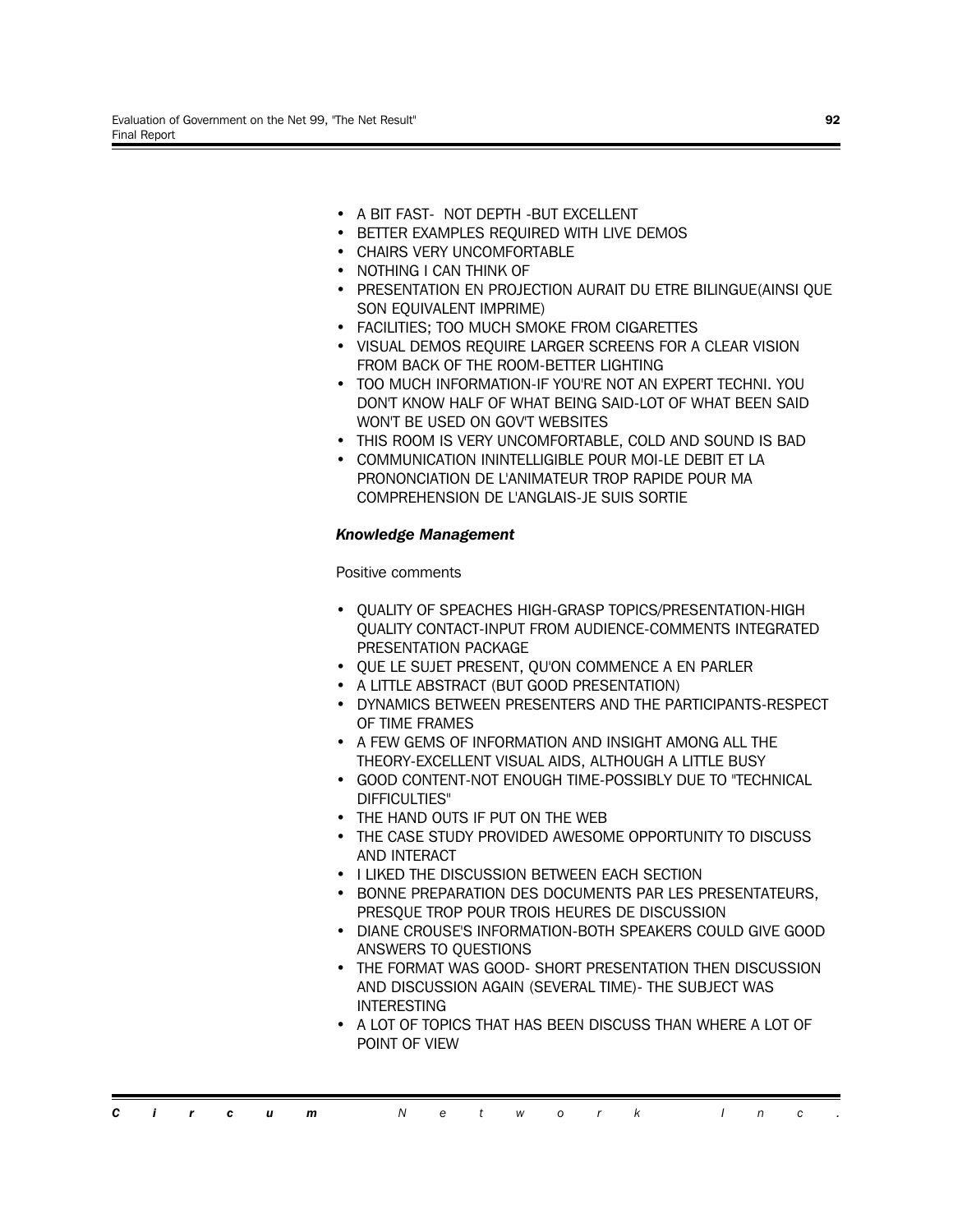• PETER BRANDON IS A BRILLANT VISIONARY-DIANE CROUSE DEMONSTRATES ENORMOUS PRACTICAL EXPERIENCE

- SQUEAKY STAGE, INFOCUS LIGHTING
- TECHNICAL PROBLEMS.W/FACILITIES, NOT FAULT OF THE SPEAKER (PACE OF PRESENTATION)
- DO NOT LIKE TO BE TELL WHERE TO SIT-CONSTANT SQUEAKING OF PLATFORM/USING TOO MANY ANALOGIES-STICK TO THE ISSUE-NOT AIRPLANES/SHIPS ETC. GET TO THE POINT
- TRES STATIQUE, CA BOUGE PAS BEAUCOUP
- SPEAKER TOO REPETITIVE ON BASIC POINTS-SQUEAKER SPEAKING PLATFORM, EASY TO FIX---FIX IT!!!!!
- CONTENT MAY BE TOO AMBITIOUS FOR A 3 HOURS SESSION- TOO MUCH CONTENT CRAMMED INTO THE WRAP-UP
- TECHNICAL DIFFICULTIES-TOO MUCH TO ACOUIRE IN 3 HOURS
- THE SUBJECT & TOPICS DISCUSSED WERE EXCELLENT-I WOULD HAVE LIKED TO SPEND MORE TIME ON EACH AREA
- LES COUPURES DUES A LA TECHNOLOGIE FURENT PARTICULIEREMENT DEPLAISANTES
- PETER BRANDON WAS A BIT TOO REPETITIVE- PRESENTATION WAS S-L-O-W-YET AN OTHER TECHNICAL GLITCH-THERE SEEMED TO BE WARY DURING THIS CONFERENCE-HOW COME?
- HANDOUTS WOULD HAVE BEEN HELPFUL-TOO MUCH TIME WAS SPENT ON CERTAIN SEGMENTS OF THE PRESENTATION-CHAIRS THROUGHT THE CONFERENCE ARE EXTREMELY UNCOMFORTABLE
- PEOPLE DON'T THINK OF TURNING OFF THEIR CELL PHONES-INTERRUPTIONS
- AM UNHAPPY THAT MANY PRESENTERS DID NOT PROVIDE HANDOUTS-THEY ARE VERY NICE TO HAVE TO WRITE ON AT THE MOMENT
- TECHNICAL DIFFICULTIES (LAP TOP FAILED A NUMBER OF TIMES)
- MORE OF A FORUM APPROACH-NEEDED A FOCUSED, MORE BASIC LEVEL OF DISCUSSION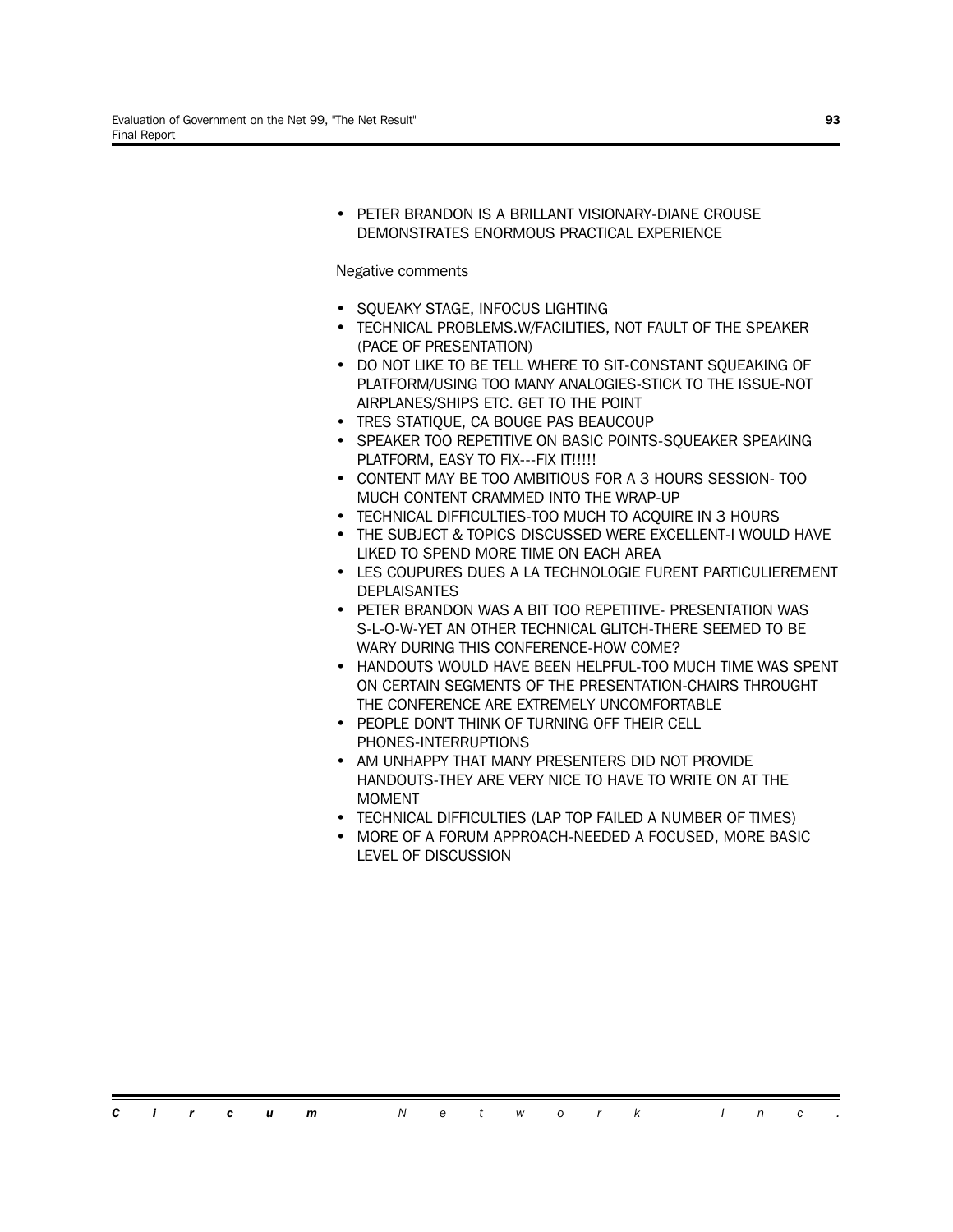*Circum Network Inc .*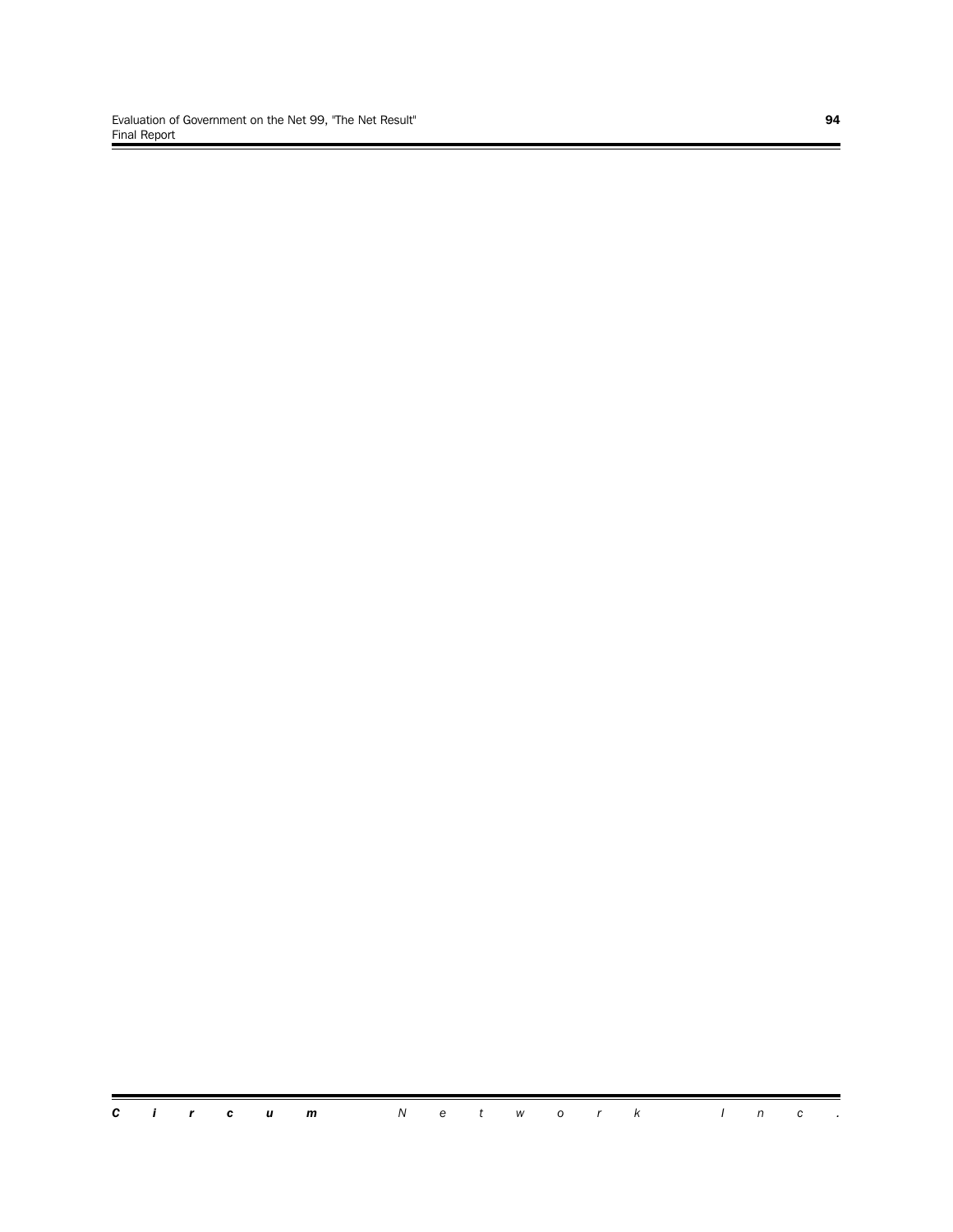# *APPENDIX 2 Telephone survey of attendees and nonattendees*

The telephone survey took place between December 6 and December 13. Some 150 attendees were contacted to analyse their reaction to the conference in more detail than the report cards can offer; 150 nonattendees were questioned about the reasons for not attending and about their information needs.

Non-participants were selected at random from the telephone listings for 18 federal organisations using the Government Electronic Directory Services. Listings were produced using the following keywords in titles: "communication", "policy analyst", "webmaster"and "Internet". The organisations sampled were: Agriculture and Agrifood Canada, Canadian Customs Agency, Canada Mortgage and Hoursing Corporation, Canadian Heritage, Canadian International Development Corporation, Citizenship and Immigration Canada, Environment Canada, Foreign Affairs and International Trade, Fisheries and Oceans Canada, Health Canada, Human Resources Development Canada, Industry Canada, National Defence, National Research Council, Natural Resources Canada, Public Works and Government Services Canada, Statistics Canada and Transport Canada. Only telephone numbers in the 819 and 613 area codes were retained for the study.

The first question in the questionnaire acted as a filter to ensure that the individual contacted belonged to the right stratum. People registered to the conference but who did not attend were considered outside the population.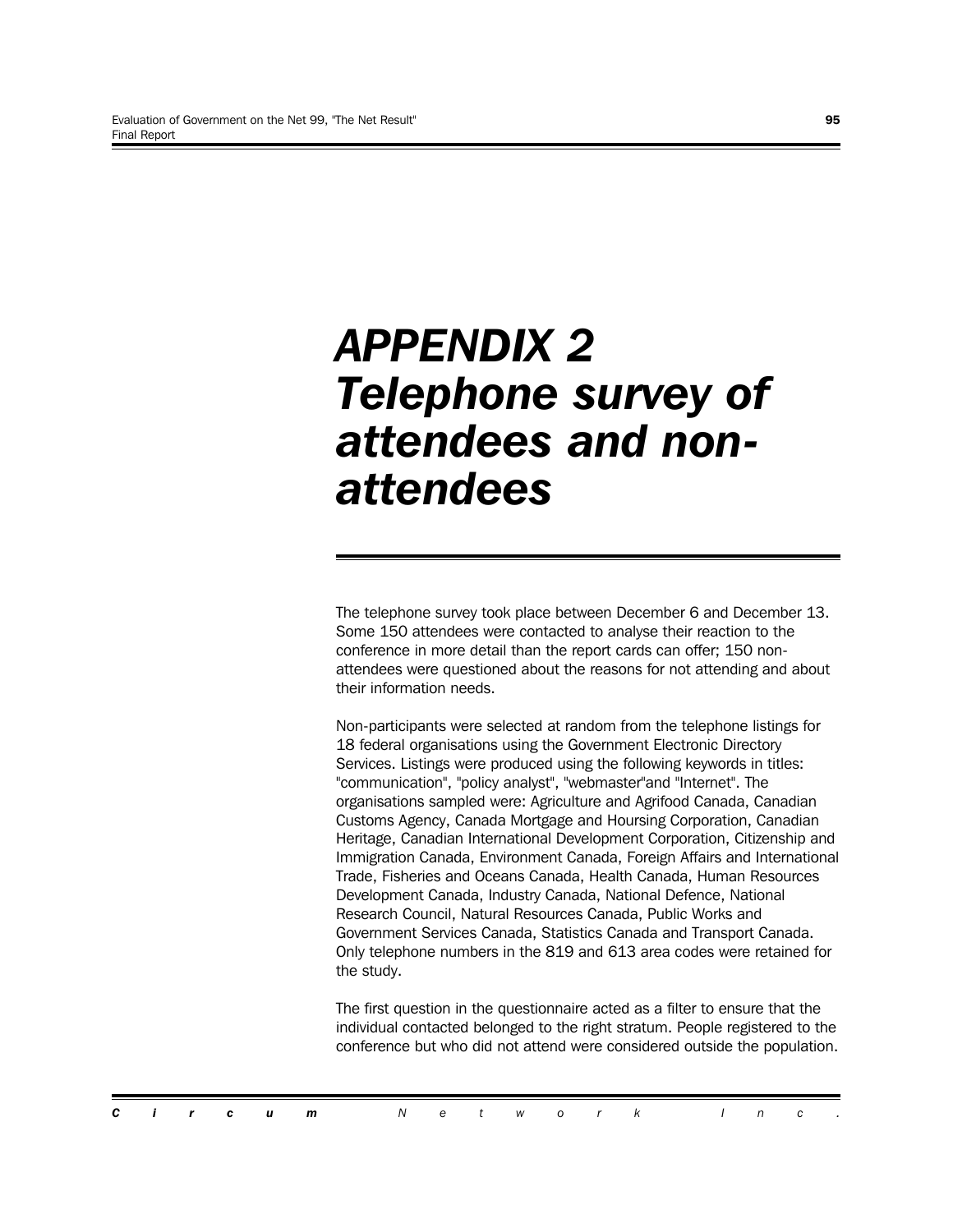Also, people on the non-participant list who had participated were excluded as were those who declared that their job did not involve government information and the Internet.

The next few pages contain the paper version of the telephone questionnaire.

|                        | <b>Participants</b> | <b>Non-Participants</b> |
|------------------------|---------------------|-------------------------|
| Numbers used           | 275                 | 272                     |
| Outside the population | 56                  | 62                      |
| Eligible numbers (a)   | 219                 | 210                     |
| No successful contact  | 57                  | 53                      |
| Refusal                | 5                   | 6                       |
| Completed (b)          | 157                 | 151                     |
| Response rate (a/b)    | 72%                 | 72%                     |

### **Sample disposition**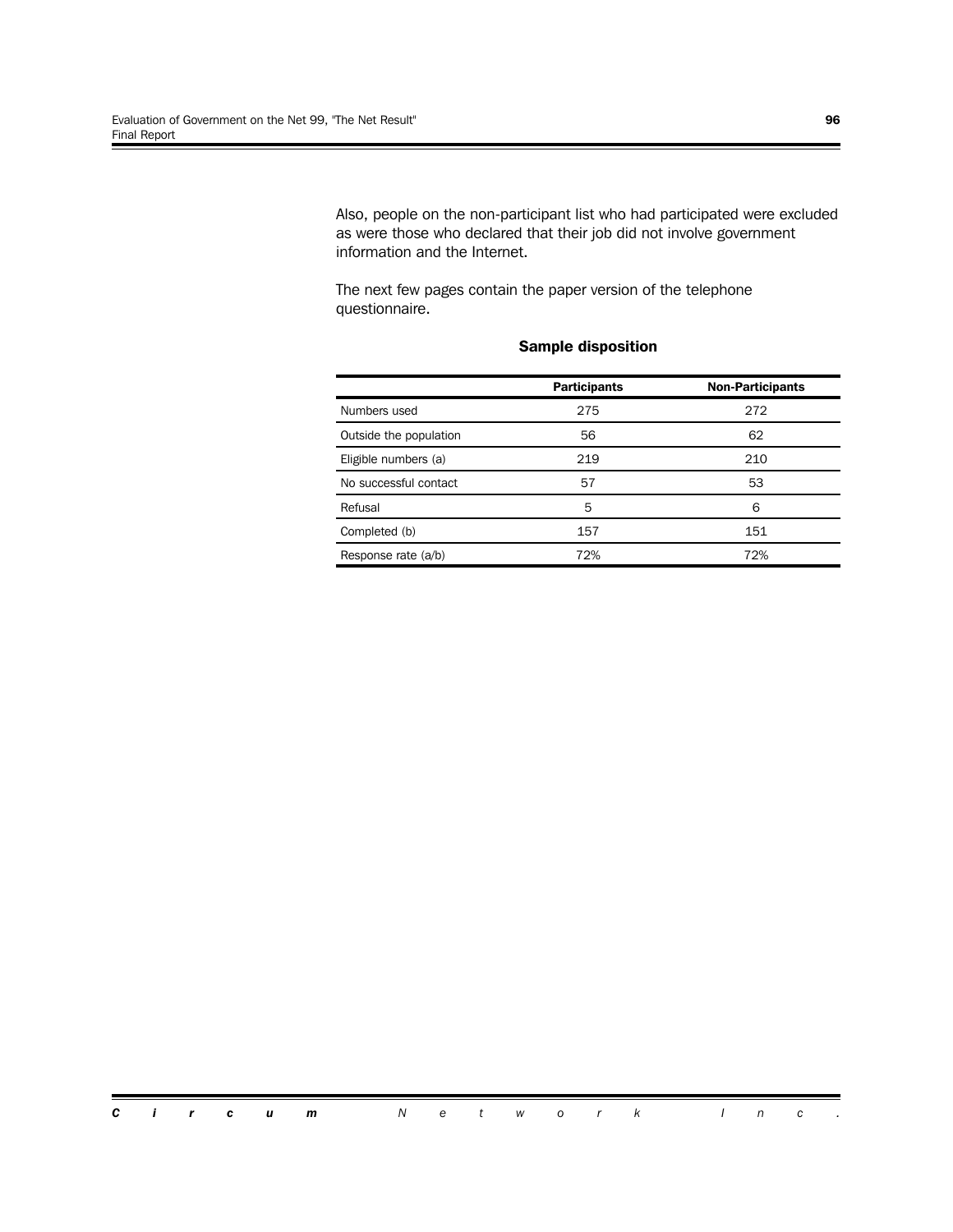## *TELEPHONE SURVEY OF ATTENDEES AND NON-ATTENDEES TO THE GOVNET '99 CONFERENCE*

Hi, my name is \_\_\_\_\_\_\_\_\_\_ and I call on behalf of *Circum Network Inc.*. We have been commissioned by the organisers of the *Government on the Net* conference to conduct an assessment of the conference held November 22 and 23.

*IF ATTENDEE*: We have selected a few people like you who attended to evaluate the conference and to start planning next year's.

*IF NON-ATTENDEE*: We have selected a few people like you who did not attend the conference to assess needs and to start planning next year's conference.

Your participation is voluntary and is very important to us. Your answers will remain strictly confidential. Would you have a few minutes now?

#### (IF ATTENDEE)

Q1 **Could I first confirm that you attended the Government on the Net '99 conference on November 22 and 23?**

#### (IF NON-ATTENDEE)

Q2 **Could I first confirm that you did not attend the Government on the Net '99 conference on November 22 and 23?**

#### (IF NON-ATTENDEE)

Q3 **Does any aspect of your job involve government information and the Internet?**

| No $\ldots \ldots \ldots \ldots \ldots \ldots \ldots \ldots \ldots \ldots \ldots \ldots \ldots$ . 2 >> TERMINATE THE INTERVIEW |  |
|--------------------------------------------------------------------------------------------------------------------------------|--|
|                                                                                                                                |  |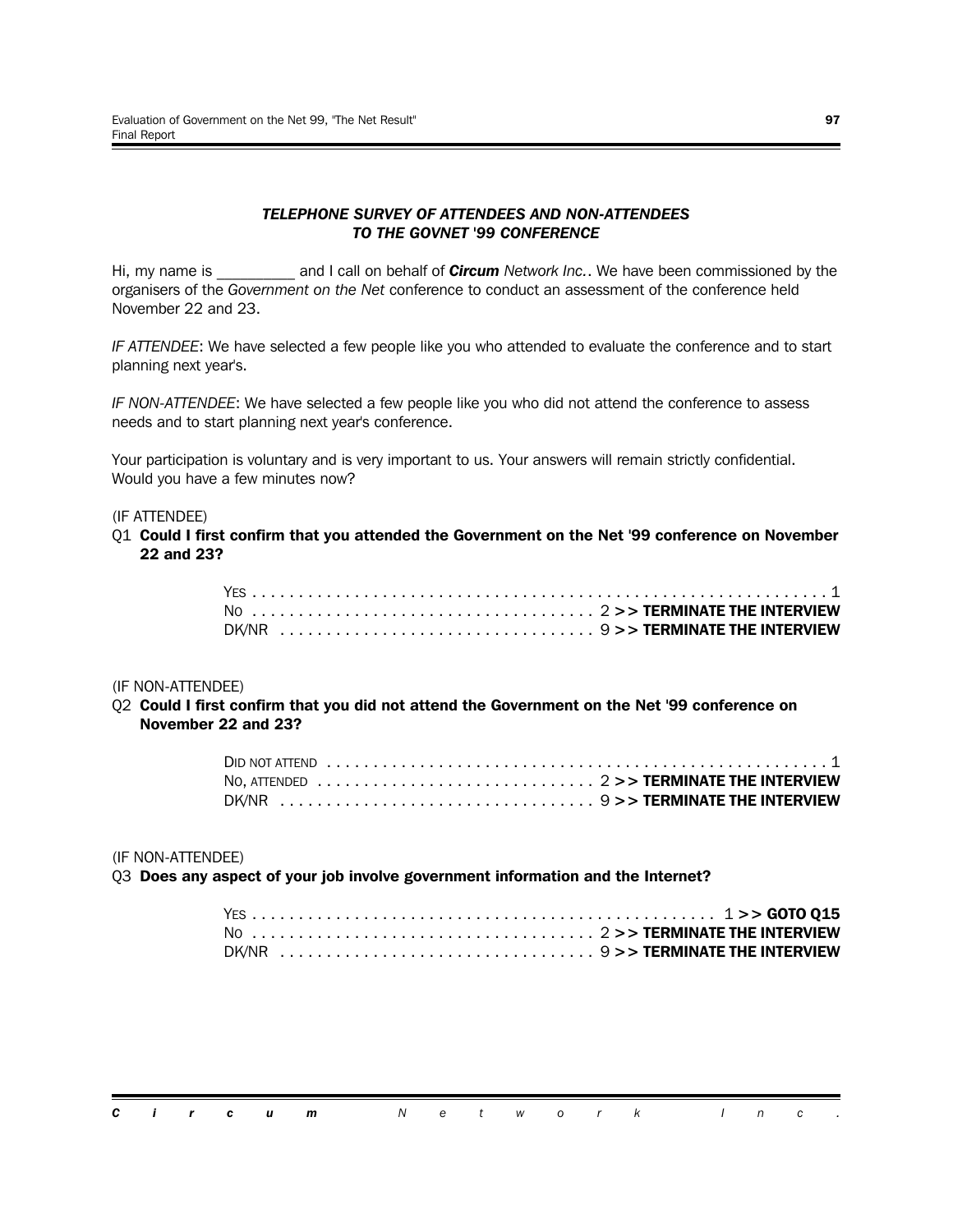# Q4 **How would you describe your main purpose in attending the Government on the Net '99 conference? (DO NOT READ)**

Q5 **Could you please rate your satisfaction with each of the following as they relate to the Government on the Net '99 conference? Were you highly dissatisfied, somewhat dissatisfied, indifferent, somewhat satisfied or highly satisfied with...** (ROTATE WITHIN CATEGORIES OF INDICATORS; ROTATE CATEGORIES)

The quality of the speakers The balance of private and public sector speakers (referenced as Q5B later) The balance of French and English speaking speakers (referenced as Q5C later) The pace of the conference The handouts The registration procedures The courtesy of the personnel on site Generally, the level of service you received

The vocabulary used in the communications The vocabulary used in written material The availability of service in the official language of your choice The clarity of the promotional material Generally, the quality of communications

The geographical location of the conference in Hull The availability of parking The quality of the sound in the rooms The temperature and ventilation in the rooms The layout of the conference centre Generally, the conference facilities

The variety of exhibitors The number of exhibitors The information offered by exhibitors Generally, the exhibition component

The topics covered in the Social and Policy Issues stream The topics covered in the Technology stream The topics covered in the Content stream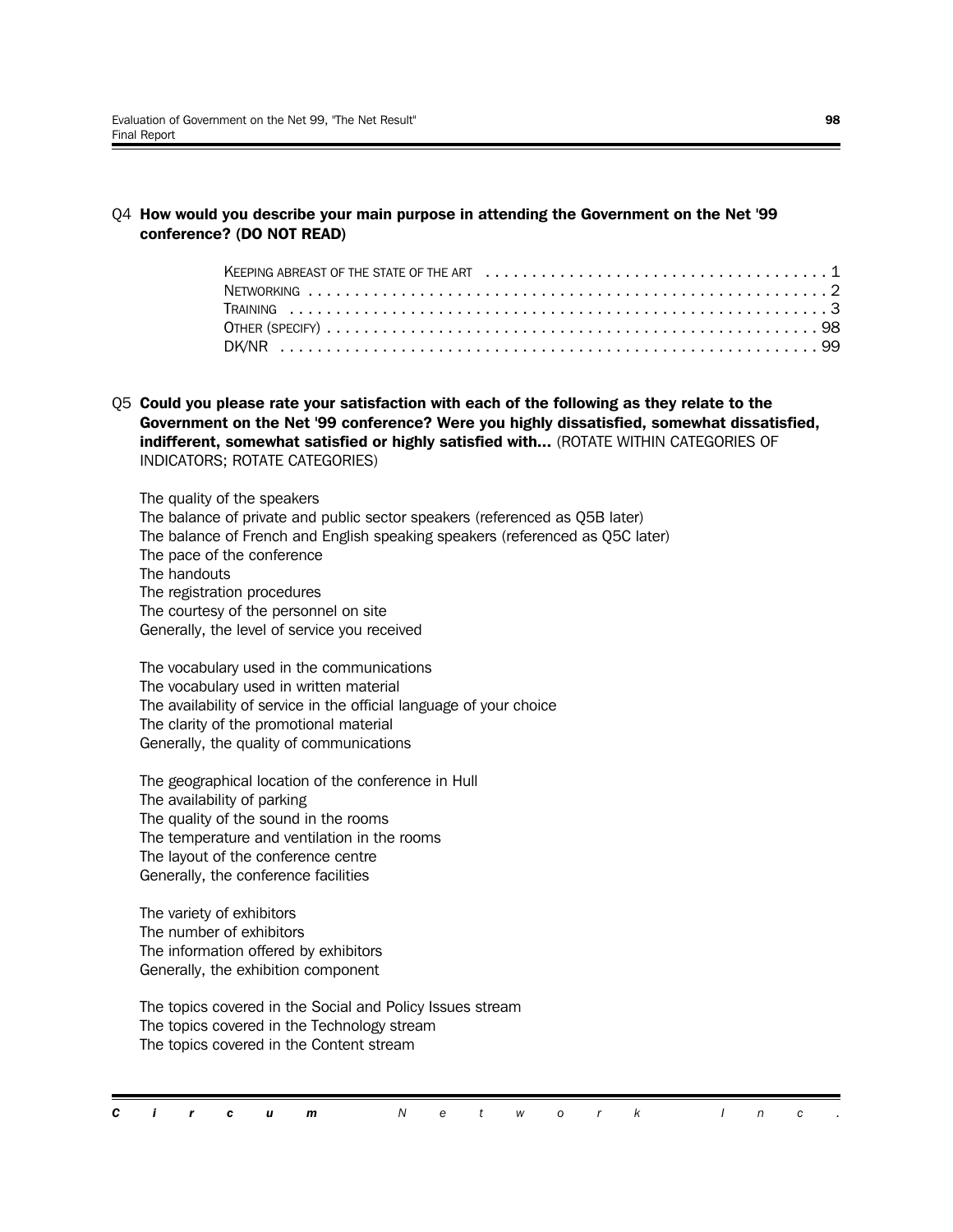The information and knowledge you gained The contacts you made The extent to which the conference met your needs Generally, the results of your attendance

The cost of attending the conference

## Q6 **Are there topics of interest to you in the area of** *Government on the Net* **which were not covered at the conference?**

#### Q6B **What subject, if any, was of most interest to you at the conference?**

#### (IF 1 OR 2 AT Q5B)

Q7 **You indicated a dissatisfaction with the balance of private and public sector speakers. Would you have preferred more or fewer private sector speakers?**

(IF 1 OR 2 AT Q5C)

Q8 **You indicated a dissatisfaction with the balance of French and English speaking speakers. Would you have preferred more or fewer French speaking speakers?**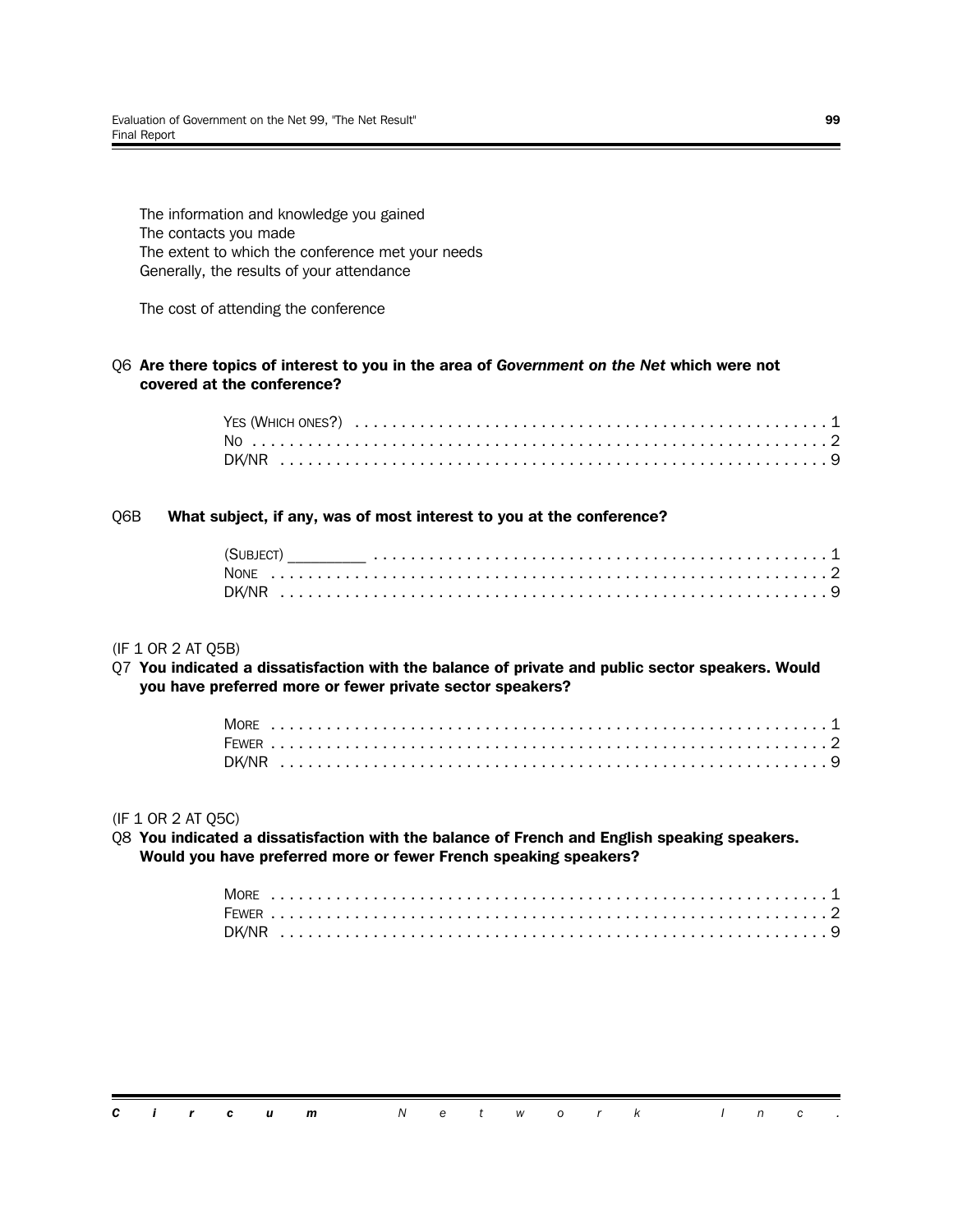Q9 **Based on your experience this year, how likely would you be to attend another** *Government on the Net* **conference next year? Would you be...** (READ)

Q10 **How did you find out about the** *Government on the Net '99* **conference?** (READ IF NECESSARY)

# Q11 **Have you attended other, similar conferences in the last twelve months?**

# (IF ATTENDED CONFERENCES)

# Q12 **Could you please name them? (DO NOT READ, ACCEPT AS MANY AS MENTIONED)**

*Circum Network Inc .*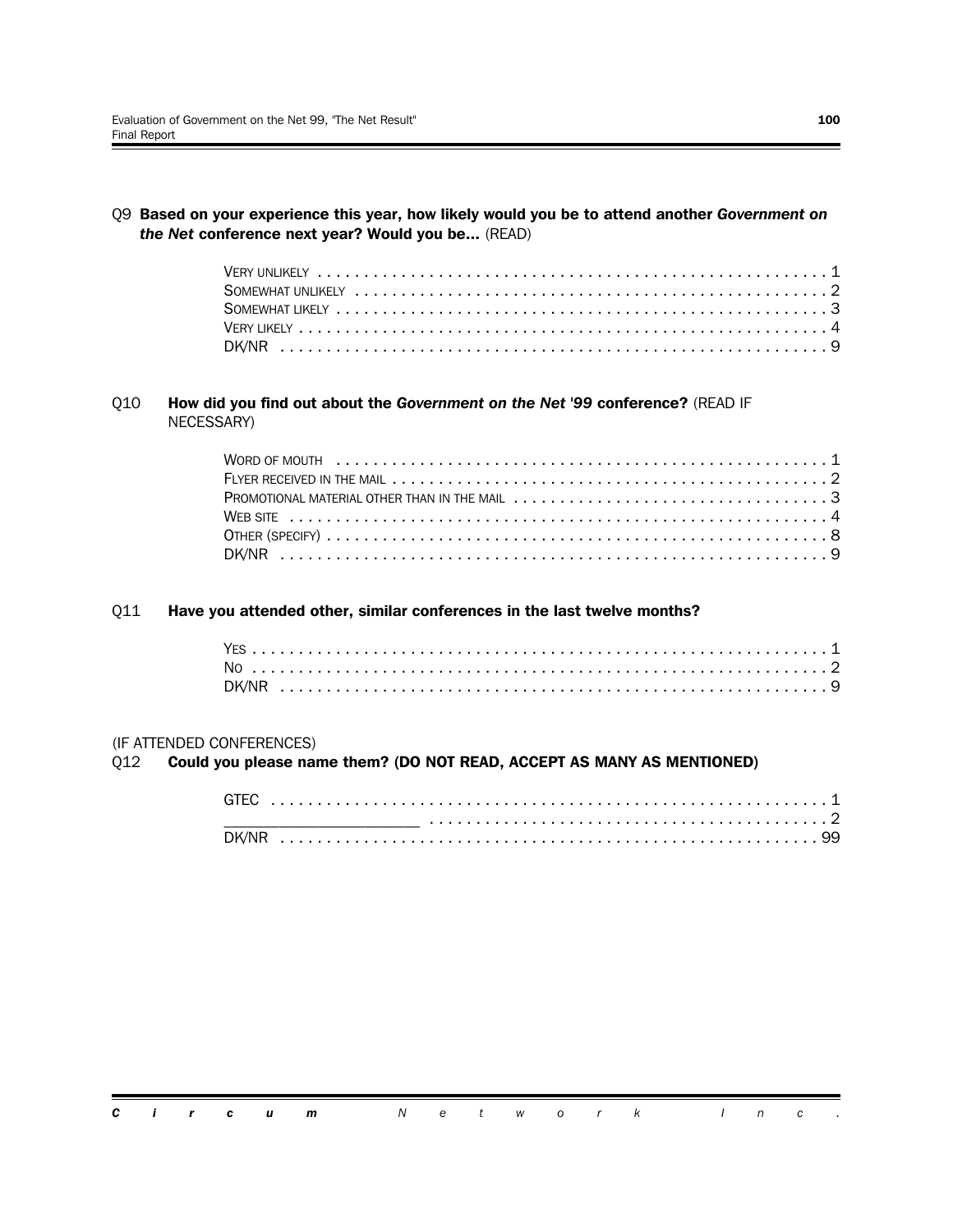# (IF ATTENDED GTEC)

Q13 **Would you say GovNet was much more profitable than GTEC, somewhat more, as profitable, somewhat less profitable or much less profitable than GTEC?**

(IF ATTENDED GTEC, SKIP OVER THIS QUESTION; ASK IF ATTENDED ANOTHER CONFERENCE)

Q14 **Thinking about the best of these other conferences, would you say GovNet was much more profitable than that conference, somewhat more, as profitable, somewhat less profitable or much less profitable than that conference?**

#### (ATTENDEES SKIP TO Q18)

(SECTION FOR NON-ATTENDEES)

Q15 **Before November 22 when the Conference took place, had you heard of the** *Government on the Net '99* **conference?**

### (IF YES)

#### Q16 **What is the main reason why you decided not to attend the conference? (DO NOT READ)**

|  |  | <b>Circum</b> Network Inc |  |  |  |  |  |  |
|--|--|---------------------------|--|--|--|--|--|--|
|  |  |                           |  |  |  |  |  |  |
|  |  |                           |  |  |  |  |  |  |
|  |  |                           |  |  |  |  |  |  |
|  |  |                           |  |  |  |  |  |  |
|  |  |                           |  |  |  |  |  |  |
|  |  |                           |  |  |  |  |  |  |
|  |  |                           |  |  |  |  |  |  |
|  |  |                           |  |  |  |  |  |  |
|  |  |                           |  |  |  |  |  |  |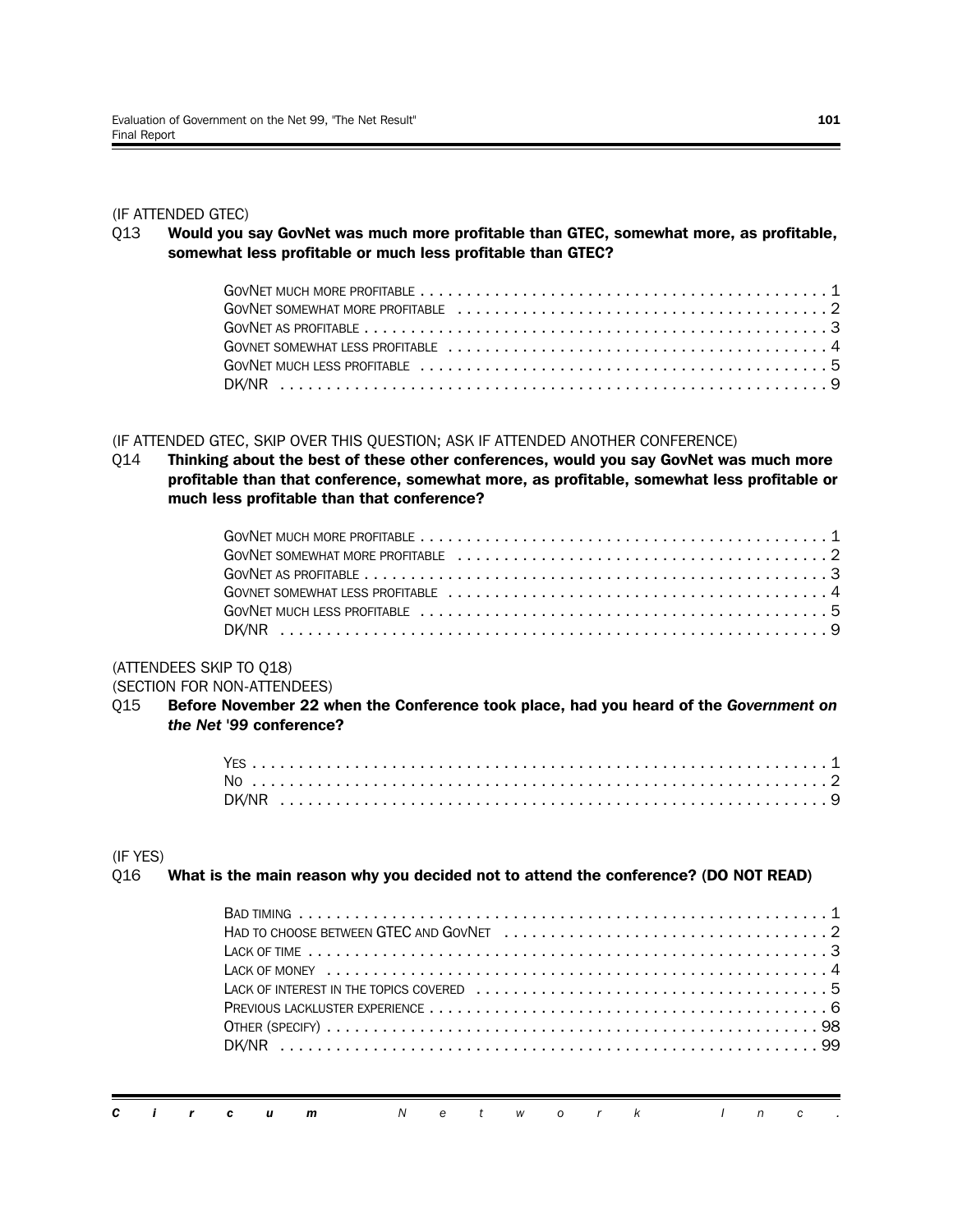# Q17 **What topics would be of interest to you at a conference focussed on government and the Internet? (ENTER AS MANY AS STATED; USE THE SAME CODES AS FOR Q6B)**

| DK/N |  |  |
|------|--|--|

#### (EVERYONE ANSWERS THE FOLLOWING QUESTIONS)

Q18 **Some people think that traditional large-scale conferences are still the best way to meet people, exchange ideas and learn about key trends; others think that Web publishing and technology-based discussion groups offer more effective ways to keep abreast of the state-of-the-art. Which position is closest to your point of view?**

Q19 **Finally, here are a few questions for statistical purposes. Do you work for a government department or agency?**

#### (IF YES)

Q20 **Do you work for the federal government?**

*Circum Network Inc .*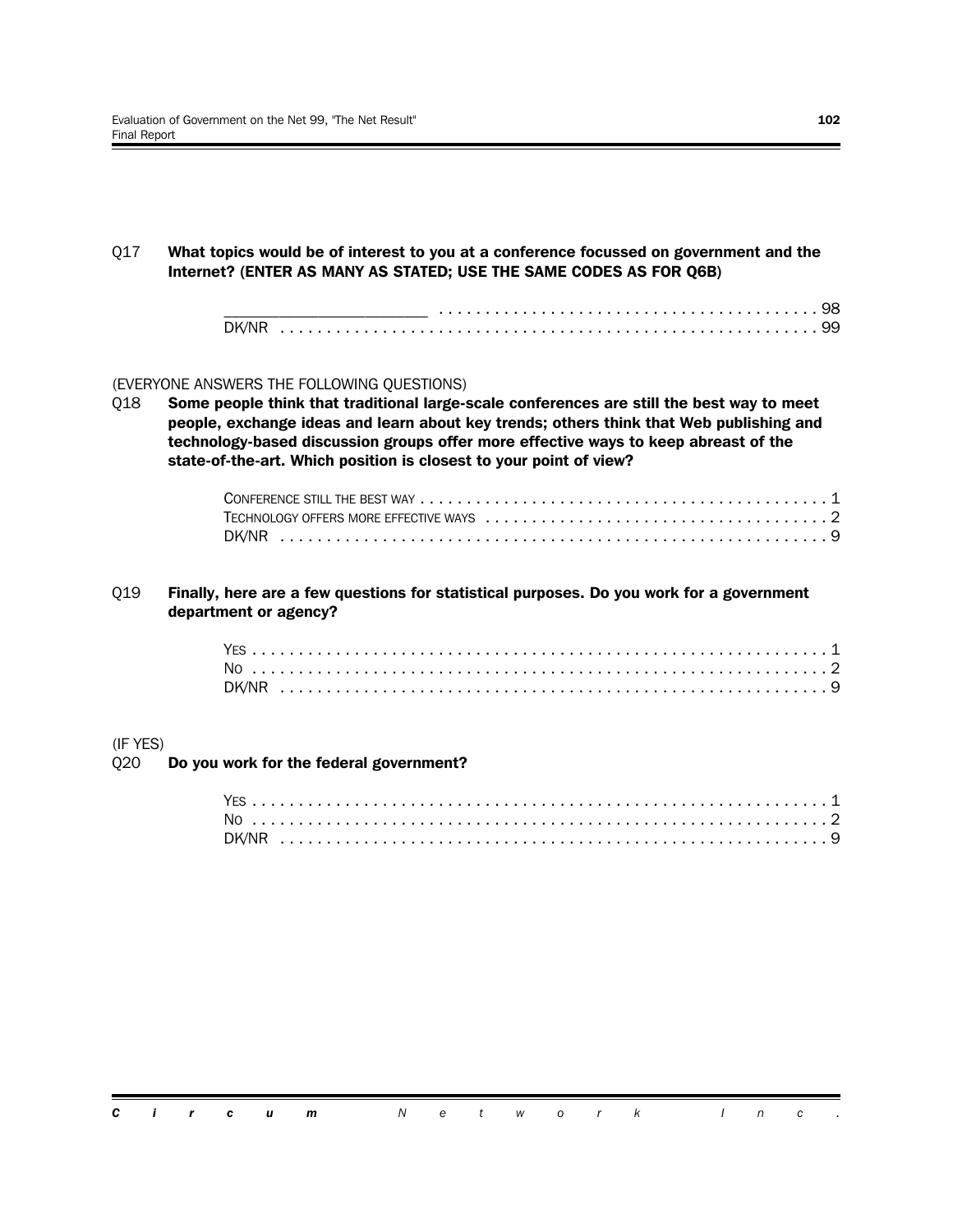#### $Q21$ Which of the following best describes your job? (READ)

#### $Q22$ Do you work in the National Capital Region?

## $(IF NO)$

#### $Q23$ In which region of Canada do you work? (READ IF NECESSARY)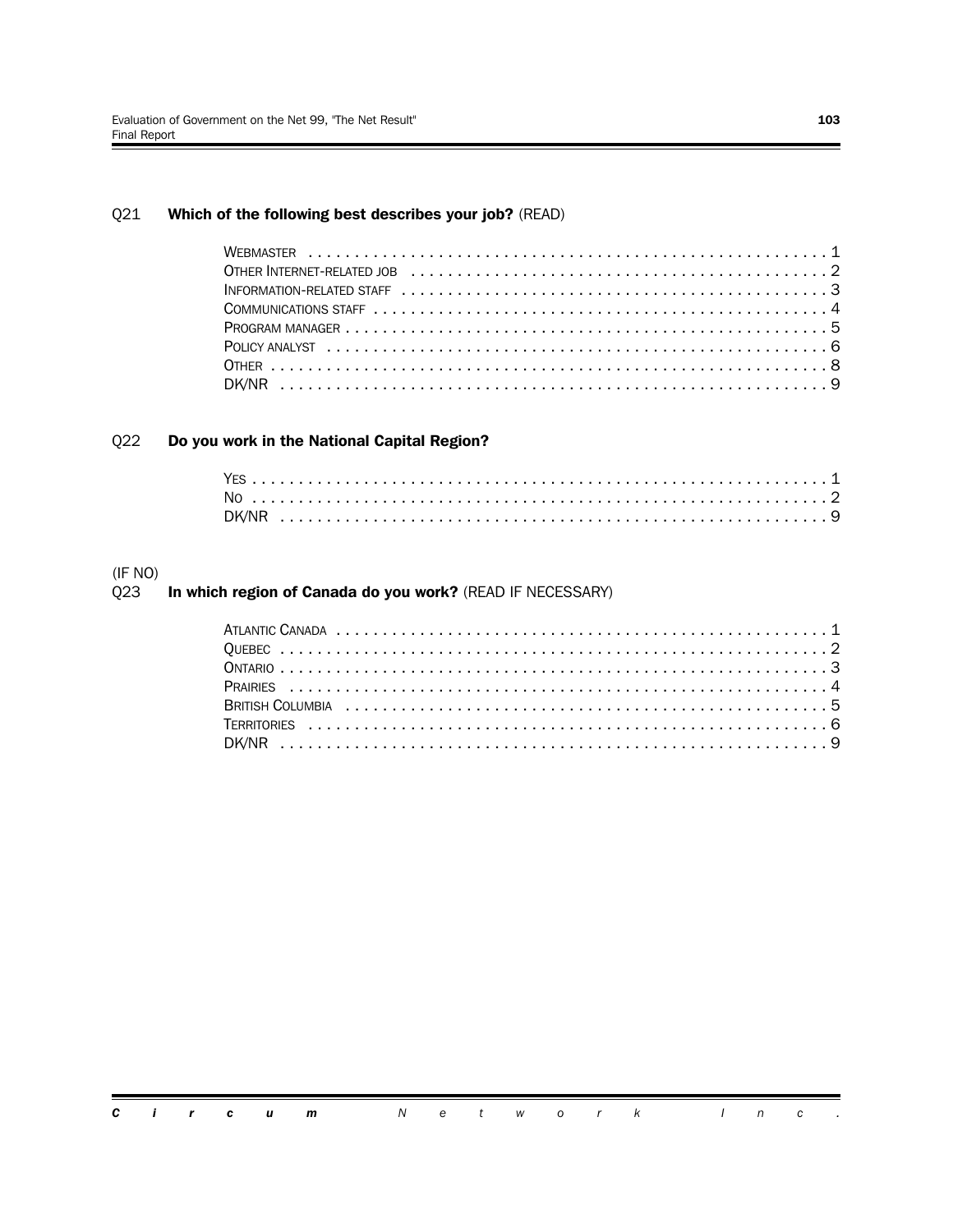|       | Could I first confirm that you attended the Government on the Net '99 conference on November 22 and 23? |            |            |                     |            |            |                                                                          |                                   |            |      |                       |                                            |                              |               |
|-------|---------------------------------------------------------------------------------------------------------|------------|------------|---------------------|------------|------------|--------------------------------------------------------------------------|-----------------------------------|------------|------|-----------------------|--------------------------------------------|------------------------------|---------------|
|       |                                                                                                         |            |            | GROUP               |            | .JOB       |                                                                          | <b>OTHER</b><br><b>CONFERENCE</b> |            |      | <b>SATI SFACTI ON</b> |                                            | LI KELI HOOD<br>OF RETURNING |               |
|       |                                                                                                         | TOTAL      | Par-       | Non-<br>tici-parti- |            |            | Infor- Policy<br>Web- mation progrm<br>pants cipnts relatd relatd relatd | Yes                               |            |      |                       | Dissa-Indif-Satif-<br>No tisfd ferent fied | - Unli                       | kel y Likel y |
| Q1    |                                                                                                         |            |            |                     |            |            |                                                                          |                                   |            |      |                       |                                            |                              |               |
| Yes   | n:                                                                                                      | 208<br>75% | 208<br>75% | 0<br>0%             | 49<br>100% | 66<br>100% | 38<br>100%                                                               | 64<br>100%                        | 91<br>100% | 100% | 35<br>100%            | 113<br>100%                                | 49<br>100%                   | 105<br>100%   |
| No    |                                                                                                         | 22%        | 22%        | 0%                  | 0%         | 0%         | 0%                                                                       | 0%                                | 0%         | 0%   | 0%                    | 0%                                         | 0%                           | 0%            |
| DK/NR |                                                                                                         | 3%         | 3%         | 0%                  | 0%         | 0%         | 0%                                                                       | 0%                                | 0%         | 0%   | 0%                    | 0%                                         | 0%                           | 0%            |
|       | $\pm$ at 50%:                                                                                           |            |            | *                   | 14         | 12         | 16                                                                       | 12                                | 10         | 37   | 17                    | 9                                          | 14                           | 10            |

| Could I first confirm that you did not attend the Government on the Net '99 conference on November 22 and 23? |  |  |  |  |  |  |  |  |  |  |  |
|---------------------------------------------------------------------------------------------------------------|--|--|--|--|--|--|--|--|--|--|--|
|---------------------------------------------------------------------------------------------------------------|--|--|--|--|--|--|--|--|--|--|--|

|                |               |    |              |              | <b>GROUP</b> |       | JOB.          |                                   | <b>OTHER</b>      |          |          | <b>SATI SFACTI ON</b> |                      | LI KELI HOOD |               |
|----------------|---------------|----|--------------|--------------|--------------|-------|---------------|-----------------------------------|-------------------|----------|----------|-----------------------|----------------------|--------------|---------------|
|                |               |    |              |              |              |       |               |                                   | <b>CONFERENCE</b> |          |          |                       |                      | OF RETURNING |               |
|                |               |    |              | Par-         | Non-         |       | Infor- Policy |                                   |                   |          |          |                       |                      |              |               |
|                |               |    |              |              | tici-parti-  |       |               | Web- mation progrm                |                   |          |          |                       | Dissa-Indif-Satif-   | - Unl i      |               |
|                |               |    | <b>TOTAL</b> |              |              |       |               | pants cipnts relatd relatd relatd | Yes               |          |          |                       | No tisfd ferent fied |              | kel y Likel y |
|                |               |    |              |              |              |       |               |                                   |                   |          |          |                       |                      |              |               |
| Q2             |               |    |              |              |              |       |               |                                   |                   |          |          |                       |                      |              |               |
|                |               | n: | 203          | $\mathbf{0}$ | 203          | 19    | 65            | 63                                | $\Omega$          | $\bf{0}$ | $\bf{0}$ | $\Omega$              | $\mathbf{0}$         | $\bf{0}$     | $\bf{0}$      |
| Did not attend |               |    | 90%          | 0%           | 90%          | 100%  | 100%          | 100%                              | 0%                | $0\%$    | 0%       | 0%                    | 0%                   | 0%           | 0%            |
| No, attended   |               |    | 4%           | <b>0%</b>    | 4%           | $0\%$ | 0%            | 0%                                | 0%                | 0%       | $0\%$    | 0%                    | 0%                   | 0%           | 0%            |
|                |               |    |              |              |              |       |               |                                   |                   |          |          |                       |                      |              |               |
| DK/NR          |               |    | 6%           | 0%           | 6%           | 0%    | 0%            | 0%                                | 0%                | 0%       | 0%       | 0%                    | 0%                   | 0%           | 0%            |
|                | $\pm$ at 50%: |    | 7            | *            | 7            | 22    | 12            | 12                                | $\ast$            | *        | *        | $*$                   | $*$                  | $*$          |               |

#### Does any aspect of your job involve government information and the Internet?

|       |               |            |                       | <b>GROUP</b>        |            | <b>JOB</b> |                                                                          | <b>OTHER</b><br><b>CONFERENCE</b> |                | <b>SATI SFACTI ON</b> |                |                                                             | LI KELI HOOD<br>OF RETURNING |                |  |
|-------|---------------|------------|-----------------------|---------------------|------------|------------|--------------------------------------------------------------------------|-----------------------------------|----------------|-----------------------|----------------|-------------------------------------------------------------|------------------------------|----------------|--|
|       |               | TOTAL      | Par-                  | Non-<br>tici-parti- |            |            | Infor- Policy<br>Web- mation progrm<br>pants cipnts relatd relatd relatd | Yes                               |                |                       |                | Dissa-Indif-Satif-Unli-<br>No tisfd ferent fied kely Likely |                              |                |  |
| Q3    |               |            |                       |                     |            |            |                                                                          |                                   |                |                       |                |                                                             |                              |                |  |
| Yes   | n:            | 182<br>83% | $\Omega$<br><b>0%</b> | 182<br>83%          | 19<br>100% | 65<br>100% | 63<br>100%                                                               | $\bf{0}$<br>0%                    | $\bf{0}$<br>0% | $\bf{0}$<br>0%        | $\bf{0}$<br>0% | $\bf{0}$<br>0%                                              | 0<br>0%                      | $\bf{0}$<br>0% |  |
| No    |               | 16%        | O%                    | 16%                 | 0%         | 0%         | 0%                                                                       | 0%                                | 0%             | 0%                    | 0%             | 0%                                                          | 0%                           | 0%             |  |
| DK/NR |               | 1%         | 0%                    | 1%                  | 0%         | 0%         | 0%                                                                       | 0%                                | 0%             | 0%                    | 0%             | 0%                                                          | 0%                           | 0%             |  |
|       | $\pm$ at 50%: |            | *                     | 7                   | 22         | 12         | 12                                                                       | *                                 | *              | *                     | $*$            | $*$                                                         | *                            |                |  |

#### How would you describe your main purpose in attending the Government on the Net '99 conference? (DO NOT READ)

|                                                      |              |            | <b>GROUP</b>        |               | <b>JOB</b>                                                              |              | <b>OTHER</b><br><b>CONFERENCE</b> |              |                      | <b>SATI SFACTI ON</b> |            | LI KELI HOOD<br>OF RETURNING |               |
|------------------------------------------------------|--------------|------------|---------------------|---------------|-------------------------------------------------------------------------|--------------|-----------------------------------|--------------|----------------------|-----------------------|------------|------------------------------|---------------|
|                                                      | <b>TOTAL</b> | Par-       | Non-<br>tici-parti- |               | Infor-Policy<br>Web- mation progrm<br>pants cipnts relatd relatd relatd |              | Yes                               |              | No tisfd ferent fied | Dissa-Indif-Satif-    |            | Unli-                        | kel y Likel y |
| Q <sub>4</sub><br>n:<br>Keeping abreast of the state | 157<br>69%   | 157<br>69% | $\bf{0}$<br>0%      | 49<br>61%     | 66<br>76%                                                               | 38<br>71%    | 64<br>78%                         | 91<br>64%    | 7<br>86%             | 35<br>69%             | 113<br>69% | 49<br>73%                    | 105<br>68%    |
| of the art<br>Keeping informed                       | 11%          | 11%        | 0%                  | 14%           | 11%                                                                     | 8%           | 8%                                | 13%          | 14%                  | 17%                   | 9%         | 4%                           | 14%           |
| Trai ni ng                                           | 9%           | 9%         | 0%                  | 18%           | 5%                                                                      | 3%           | 2%                                | 13%          | 0%                   | 3%                    | 11%        | 10%                          | 8%            |
| Networking                                           | 6%           | 6%         | 0%                  | $^{++}$<br>6% | 5%                                                                      | 8%           | 6%                                | $^{+}$<br>7% | 0%                   | 6%                    | 7%         | 6%                           | 7%            |
| 0ther                                                | 4%           | 4%         | 0%                  | 0%            | 5%                                                                      | 11%          | 6%                                | 3%           | 0%                   | 6%                    | 4%         | 6%                           | 4%            |
| DK/NR                                                | 1%           | 1%         | 0%                  | 0%            | 0%                                                                      | $^{+}$<br>0% | 0%                                | 0%           | 0%                   | 0%                    | 0%         | 0%                           | 0%            |
| $\pm$ at 50%:                                        | 8            | 8          | $*$                 | 14            | 12                                                                      | 16           | 12                                | 10           | 37                   | 17                    | 9          | 14                           | 10            |
|                                                      |              |            |                     |               |                                                                         |              |                                   |              |                      |                       |            |                              |               |
| r<br>u<br>c                                          | m            |            | N                   | е             | t                                                                       | W            | O                                 |              | k                    |                       |            | n                            | с             |

**State College**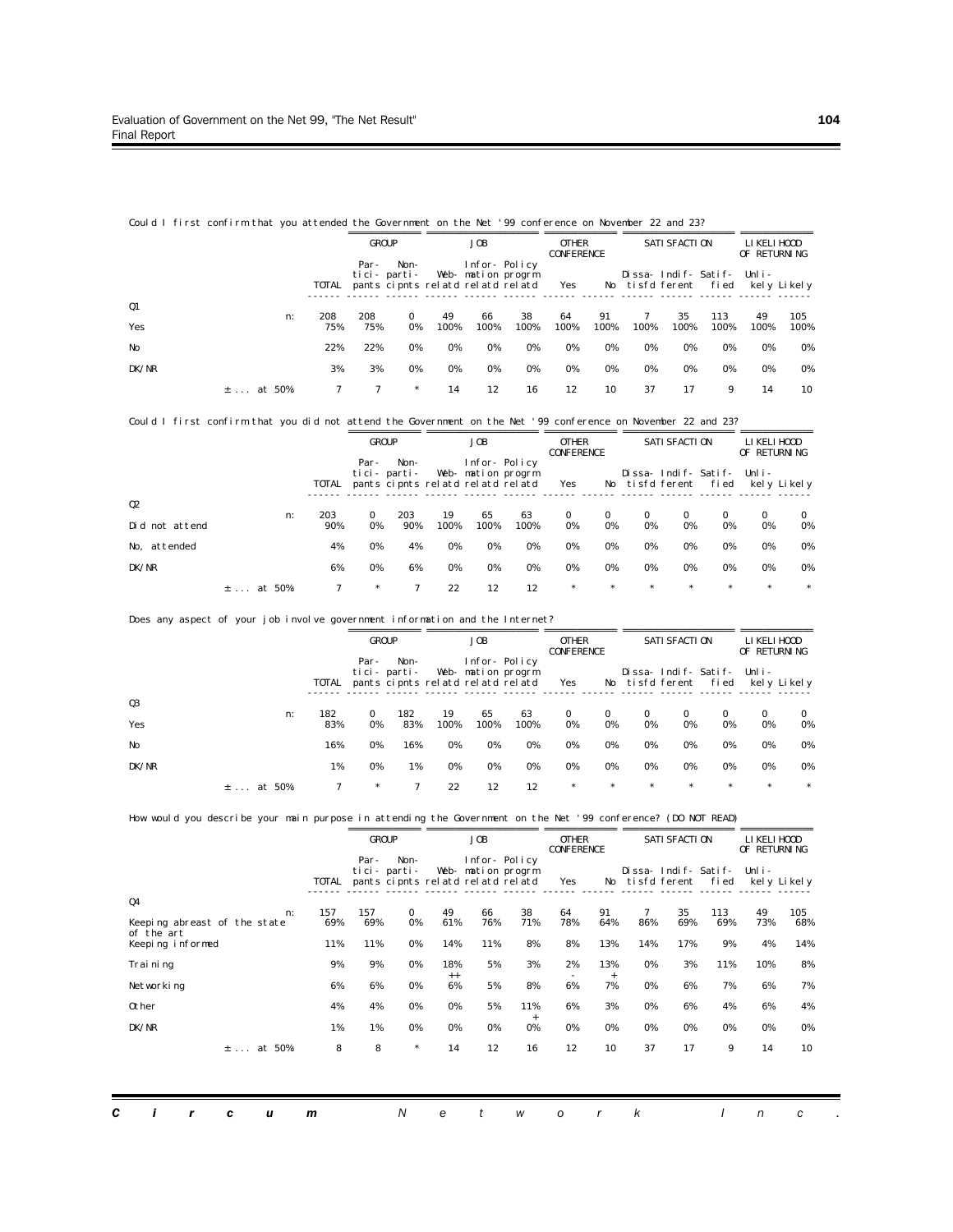| Could you please rate your satisfaction with each of the following as they relate to the Government on the Net '99 conference? |  |  |  |  |
|--------------------------------------------------------------------------------------------------------------------------------|--|--|--|--|
| Were you highly dissatisfied, somewhat dissatisfied, indifferent, somewhat satisfied or highly satisfied with                  |  |  |  |  |

|                                 |               |        | <b>GROUP</b> |      | <b>JOB</b> |                                   | <b>OTHER</b>      |          |                 | <b>SATI SFACTI ON</b> |          | LI KELI HOOD   |                 |
|---------------------------------|---------------|--------|--------------|------|------------|-----------------------------------|-------------------|----------|-----------------|-----------------------|----------|----------------|-----------------|
|                                 |               | Par-   | Non-         |      |            | Infor-Policy                      | <b>CONFERENCE</b> |          |                 |                       |          | OF RETURNING   |                 |
|                                 |               |        | tici-parti-  |      |            | Web- mation progrm                |                   |          |                 | Dissa-Indif-Satif-    |          | Unli-          |                 |
|                                 | TOTAL         |        |              |      |            | pants cipnts relatd relatd relatd | Yes               |          | No tisfd ferent |                       | fi ed    |                | kel y Likel y   |
|                                 |               |        |              |      |            |                                   |                   |          |                 |                       |          |                |                 |
| Q5A The quality of the speakers |               |        |              |      |            |                                   |                   |          |                 |                       |          |                |                 |
|                                 | 157<br>n:     | 157    | $\bf{0}$     | 49   | 66         | 38                                | 64                | 91       | 7               | 35                    | 113      | 49             | 105             |
| DI SSATI SFI ED                 | 14%           | 14%    | 0%           | 12%  | 14%        | 18%                               | 27%               | 5%       | 86%             | 34%                   | 4%       | 35%            | 5%              |
|                                 |               |        |              |      |            |                                   | $^{+++}$          | - - -    |                 | $^{+++}$              | ---      | $^{+++}$       | - - -           |
| $DisS. - -$                     | 3%            | 3%     | 0%           | 2%   | 3%         | 3%                                | 3%                | 2%       | 29%             | 0%                    | 2%       | 6%             | 1%              |
| $Dis. -$                        | 11%           | 11%    | <b>0%</b>    | 10%  | 11%        | 16%                               | 23%               | 3%       | 57%             | 34%                   | 2%       | 29%            | 4%              |
|                                 |               |        |              |      |            |                                   | $^{+++}$          | - - -    |                 | $+++$                 | $- - -$  | $^{+++}$       | - - -           |
| Indiff. $=$                     | 9%            | 9%     | 0%           | 12%  | 9%         | 5%                                | 9%                | 9%       | 14%             | 14%                   | 7%       | 20%            | 4%              |
|                                 |               |        |              |      |            |                                   |                   |          |                 |                       |          | $^{+++}$       | - - -           |
| Sat. $+$                        | 48%           | 48%    | 0%           | 53%  | 48%        | 47%                               | 42%               | 54%      | 0%              | 49%                   | 52%      | 29%            | 59%             |
| Sat. $++$                       | 26%           | 26%    | <b>0%</b>    | 20%  | 29%        | 26%                               | 19%               | 32%      | 0%              | 0%                    | 36%      | $- - -$<br>14% | $^{+++}$<br>31% |
|                                 |               |        |              |      |            |                                   |                   |          |                 | ---                   | $^{+++}$ | $\sim$         | $+$             |
| <b>SATI SFI ED</b>              | 75%           | 75%    | <b>0%</b>    | 73%  | 77%        | 74%                               | 61%               | 86%      | 0%              | 49%                   | 88%      | 43%            | 90%             |
|                                 |               |        |              |      |            |                                   | ---               | $^{+++}$ |                 | - - -                 | $+++$    | $- - -$        | $^{+++}$        |
| DK/NR                           | 3%            | 3%     | 0%           | 2%   | 0%         | 3%                                | 3%                | 0%       | 0%              | 3%                    | 1%       | 2%             | 1%              |
| at 50%:<br>$\pm$                | 8             | 8      | $\ast$       | 14   | 12         | 16                                | 12                | 10       | 37              | 17                    | 9        | 14             | 10              |
|                                 | 3,86<br>mean: | 3,86   | $\ast$       | 3,81 | 3,89       | 3, 81                             | 3,52              | 4, 10    | 1,86            | 3, 15                 | 4, 21    | 3, 17          | 4, 17           |
|                                 | $t$ :         | $\ast$ | $\ast$       |      |            |                                   | **                | **       | ***             | ***                   | ***      | ***            | ***             |

|                                                          |                |              | <b>GROUP</b>         |                            | <b>JOB</b> |              | <b>OTHER</b><br><b>CONFERENCE</b>                       |            | SATI SFACTI ON |             |                                       | LI KELI HOOD<br>OF RETURNING |                                 |                    |
|----------------------------------------------------------|----------------|--------------|----------------------|----------------------------|------------|--------------|---------------------------------------------------------|------------|----------------|-------------|---------------------------------------|------------------------------|---------------------------------|--------------------|
|                                                          |                | <b>TOTAL</b> | Par-                 | Non-<br>tici-parti-        |            | Infor-Policy | Web- mation progrm<br>pants cipnts relatd relatd relatd | Yes        |                |             | Dissa-Indif-Satif-<br>No tisfd ferent | fi ed                        | Unli $-$                        | kel y Likel y      |
| Q5B The balance of private and public sector<br>speakers |                |              |                      |                            |            |              |                                                         |            |                |             |                                       |                              |                                 |                    |
| DI SSATI SFI ED                                          | n:             | 157<br>13%   | 157<br>13%           | $\Omega$<br>0%             | 49<br>14%  | 66<br>9%     | 38<br>18%                                               | 64<br>14%  | 91<br>12%      | 7<br>29%    | 35<br>31%                             | 113<br>6%                    | 49<br>24%                       | 105<br>8%          |
| $DisS. - -$                                              |                | 2%           | 2%                   | 0%                         | 2%         | 2%           | 3%                                                      | 2%         | 2%             | 29%         | $^{+++}$<br>3%                        | $- - -$<br>0%<br>$ -$        | $^{++}$<br>6%<br>$+$            | 0%                 |
| $Dis. -$                                                 |                | 11%          | 11%                  | 0%                         | 12%        | 8%           | 16%                                                     | 13%        | 10%            | 0%          | 29%<br>$^{+++}$                       | 6%<br>$ -$                   | 18%<br>$+$                      | 8%                 |
| Indiff. $=$                                              |                | 11%          | 11%                  | 0%                         | 16%        | 11%          | 8%                                                      | 11%        | 12%            | 0%          | 29%<br>$^{+++}$                       | 7%<br>$- -$                  | 14%                             | 10%                |
| Sat. $+$                                                 |                | 41%          | 41%                  | 0%                         | 43%        | 45%          | 34%                                                     | 42%        | 41%            | 71%         | 34%                                   | 42%                          | 47%                             | 39%                |
| Sat. $++$                                                |                | 29%          | 29%                  | 0%                         | 22%        | 30%          | 32%                                                     | 27%        | 31%            | 0%          | 3%<br>---                             | 39%<br>$^{+++}$              | 10%<br>$- - -$                  | 37%<br>$^{+++}$    |
| <b>SATI SFIED</b>                                        |                | 69%          | 69%                  | 0%                         | 65%        | 76%          | 66%                                                     | 69%        | 71%            | 71%         | 37%<br>---                            | 81%<br>$^{+++}$              | 57%<br>$\overline{\phantom{a}}$ | 76%<br>$+$         |
| DK/NR                                                    |                | 6%           | 6%                   | 0%                         | 4%         | 5%           | 8%                                                      | 6%         | 4%             | 0%          | 3%                                    | 6%                           | 4%                              | 6%                 |
| at 50%:<br>$\pm$                                         | mean:<br>$t$ : | 8<br>3,89    | 8<br>3,89<br>$\star$ | $\ast$<br>$\ast$<br>$\ast$ | 14<br>3,74 | 12<br>4,00   | 16<br>3,83                                              | 12<br>3,85 | 10<br>3, 92    | 37<br>3, 14 | 17<br>3,06<br>***                     | 9<br>4, 21<br>***            | 14<br>3, 38<br>***              | 10<br>4, 12<br>*** |

<u> a shekara t</u>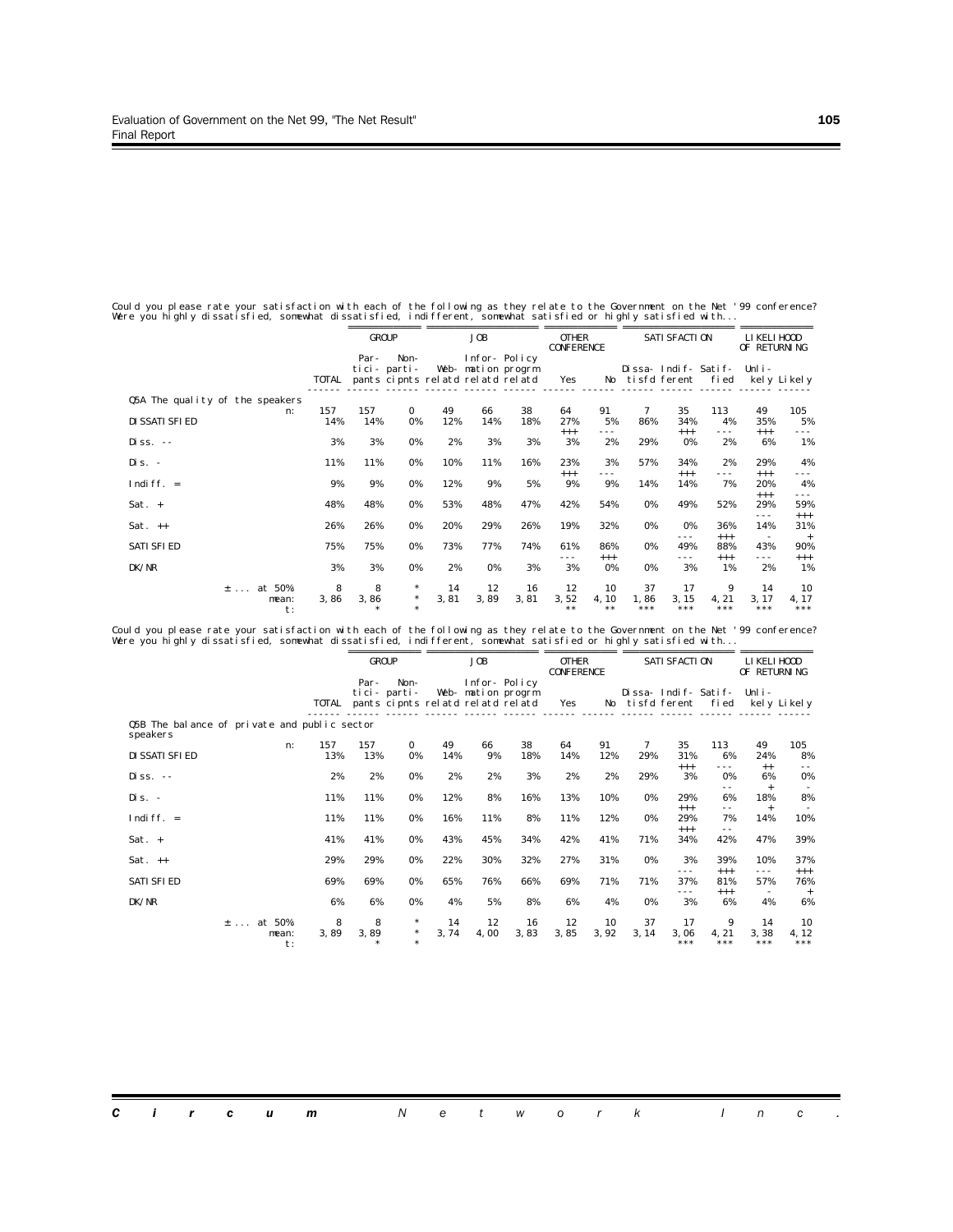|  |  | Could you please rate your satisfaction with each of the following as they relate to the Government on the Net '99 conference? |  |  |  |  |  |  |
|--|--|--------------------------------------------------------------------------------------------------------------------------------|--|--|--|--|--|--|
|  |  | Were you highly dissatisfied, somewhat dissatisfied, indifferent, somewhat satisfied or highly satisfied with                  |  |  |  |  |  |  |

|                                                            |                                 |            |                     | <b>GROUP</b>               |                         | <b>JOB</b> |                                                                         | <b>OTHER</b><br><b>CONFERENCE</b> |                  |                 | <b>SATI SFACTI ON</b> |                  | LI KELI HOOD<br>OF RETURNING |               |
|------------------------------------------------------------|---------------------------------|------------|---------------------|----------------------------|-------------------------|------------|-------------------------------------------------------------------------|-----------------------------------|------------------|-----------------|-----------------------|------------------|------------------------------|---------------|
|                                                            |                                 | TOTAL      | Par-                | Non-<br>tici-parti-        |                         |            | Infor-Policy<br>Web- mation progrm<br>pants cipnts relatd relatd relatd | Yes                               |                  | No tisfd ferent | Dissa-Indif-Satif-    | fied             | Unli $-$                     | kel y Likel y |
| Q5C The balance of French and English speaking<br>speakers |                                 |            |                     |                            |                         |            |                                                                         |                                   |                  |                 |                       |                  |                              |               |
| DI SSATI SFI ED                                            | n:                              | 157<br>20% | 157<br>20%          | $\mathbf{0}$<br>0%         | 49<br>33%<br>$^{++}$    | 66<br>17%  | 38<br>11%                                                               | 64<br>17%                         | 91<br>22%        | 7<br>57%        | 35<br>20%             | 113<br>18%       | 49<br>22%                    | 105<br>19%    |
| $DisS. - -$                                                |                                 | 1%         | 1%                  | <b>0%</b>                  | 4%                      | 0%         | 0%                                                                      | 3%                                | 0%               | 14%             | 3%                    | 0%               | 4%                           | 0%            |
| $Dis. -$                                                   |                                 | 18%        | 18%                 | 0%                         | $\ddot{}$<br>29%<br>$+$ | 17%        | 11%                                                                     | 14%                               | 22%              | 43%             | 17%                   | 18%              | $+$<br>18%                   | 19%           |
| Indiff. $=$                                                |                                 | 12%        | 12%                 | 0%                         | 10%                     | 14%        | 13%                                                                     | 16%                               | 10%              | 0%              | 23%                   | 10%              | 16%                          | 10%           |
| Sat. $+$                                                   |                                 | 31%        | 31%                 | 0%                         | 22%                     | 38%        | 34%                                                                     | 34%                               | 30%              | 14%             | $^{+}$<br>40%         | 30%              | 29%                          | 32%           |
| Sat. $++$                                                  |                                 | 29%        | 29%                 | 0%                         | 24%                     | 27%        | 37%                                                                     | 20%                               | 36%              | 14%             | 6%                    | 38%              | 22%                          | 33%           |
| <b>SATI SFIED</b>                                          |                                 | 61%        | 61%                 | 0%                         | 47%                     | 65%        | 71%                                                                     | 55%                               | $\ddot{}$<br>66% | 29%             | - - -<br>46%          | $^{+++}$<br>68%  | 51%                          | 66%           |
| DK/NR                                                      |                                 | 8%         | 8%                  | 0%                         | 10%                     | 5%         | 5%                                                                      | 13%                               | 2%               | 14%             | 11%                   | $^{++}$<br>4%    | 10%                          | 5%            |
|                                                            | $\pm$ at 50%:<br>mean:<br>$t$ : | 8<br>3, 74 | 8<br>3,74<br>$\ast$ | $\ast$<br>$\ast$<br>$\ast$ | 14<br>3, 39<br>$\star$  | 12<br>3,79 | 16<br>4,03                                                              | $\ddot{}$<br>12<br>3,63           | ٠<br>10<br>3,82  | 37<br>2,67      | 17<br>3, 32<br>$\ast$ | 9<br>3, 93<br>** | 14<br>3, 52                  | 10<br>3, 84   |

|                                |              |        | <b>GROUP</b> |           | <b>JOB</b> |                                   | <b>OTHER</b>      |         |       | <b>SATI SFACTI ON</b> |          | LI KELI HOOD |             |
|--------------------------------|--------------|--------|--------------|-----------|------------|-----------------------------------|-------------------|---------|-------|-----------------------|----------|--------------|-------------|
|                                |              |        |              |           |            |                                   | <b>CONFERENCE</b> |         |       |                       |          | OF RETURNING |             |
|                                |              | Par-   | Non-         |           |            | Infor-Policy                      |                   |         |       |                       |          |              |             |
|                                |              |        | tici-parti-  |           |            | Web- mation progrm                |                   |         |       | Dissa-Indif-Satif-    |          | Unli-        |             |
|                                | <b>TOTAL</b> |        |              |           |            | pants cipnts relatd relatd relatd | Yes               |         |       | No tisfd ferent       | fi ed    |              | kely Likely |
|                                |              |        |              |           |            |                                   |                   |         |       |                       |          |              |             |
| Q5D The pace of the conference |              |        |              |           |            |                                   |                   |         |       |                       |          |              |             |
| n:                             | 157          | 157    | $\bf{0}$     | 49        | 66         | 38                                | 64                | 91      | 7     | 35                    | 113      | 49           | 105         |
| DI SSATI SFI ED                | 15%          | 15%    | 0%           | 10%       | 17%        | 18%                               | 20%               | 11%     | 29%   | 26%                   | 11%      | 24%          | 10%         |
|                                |              |        |              |           |            |                                   |                   |         |       | $^{+}$                |          | $+$          |             |
| $DisS. - -$                    | 2%           | 2%     | 0%           | 0%        | 3%         | 3%                                | 3%                | 1%      | 14%   | 6%                    | 0%       | 4%           | 1%          |
|                                |              |        |              |           |            |                                   |                   |         |       |                       | $ -$     |              |             |
| $Dis. -$                       | 13%          | 13%    | 0%           | 10%       | 14%        | 16%                               | 17%               | 10%     | 14%   | 20%                   | 11%      | 20%          | 10%         |
| Indiff. $=$                    | 7%           | 7%     | 0%           | 8%        | 5%         | 8%                                | 9%                | 5%      | 0%    | 20%                   | 4%       | 14%          | 4%          |
|                                |              |        |              |           |            |                                   |                   |         |       | $^{+++}$              | $ -$     | $+$          |             |
| Sat. $+$                       | 49%          | 49%    | 0%           | 63%       | 42%        | 47%                               | 41%               | 56%     | 57%   | 43%                   | 51%      | 51%          | 49%         |
|                                |              |        |              | $\ddot{}$ |            |                                   |                   |         |       |                       |          |              |             |
| Sat. $++$                      | 25%          | 25%    | 0%           | 14%       | 36%        | 18%                               | 23%               | 26%     | 0%    | 6%                    | 33%      | 4%           | 35%         |
|                                |              |        |              |           | $^{++}$    |                                   |                   |         |       | $- -$                 | $^{+++}$ | $- - -$      | $^{+++}$    |
| <b>SATI SFIED</b>              | 74%          | 74%    | 0%           | 78%       | 79%        | 66%                               | 64%               | 82%     | 57%   | 49%                   | 84%      | 55%          | 84%         |
|                                |              |        |              |           |            |                                   | $ -$              | $^{++}$ |       | - - -                 | $^{+++}$ | $- - -$      | $^{+++}$    |
| DK/NR                          | 4%           | 4%     | 0%           | 4%        | 0%         | 8%                                | 6%                | 1%      | 14%   | 6%                    | 2%       | 6%           | 2%          |
| $\pm$ at 50%:                  | 8            | 8      | *            | 14        | 12         | 16                                | 12                | 10      | 37    | 17                    | 9        | 14           | 10          |
| mean:                          | 3,86         | 3,86   | $\ast$       | 3,85      | 3,95       | 3,69                              | 3,68              | 3,98    | 3, 17 | 3, 24                 | 4,08     | 3, 33        | 4, 10       |
| $t$ :                          |              | $\ast$ | $\ast$       |           |            |                                   |                   |         |       | ***                   | ***      | ***          | ***         |

|  |  | <b>Circum</b> Network Inc. |  |  |  |  |  |  |
|--|--|----------------------------|--|--|--|--|--|--|
|  |  |                            |  |  |  |  |  |  |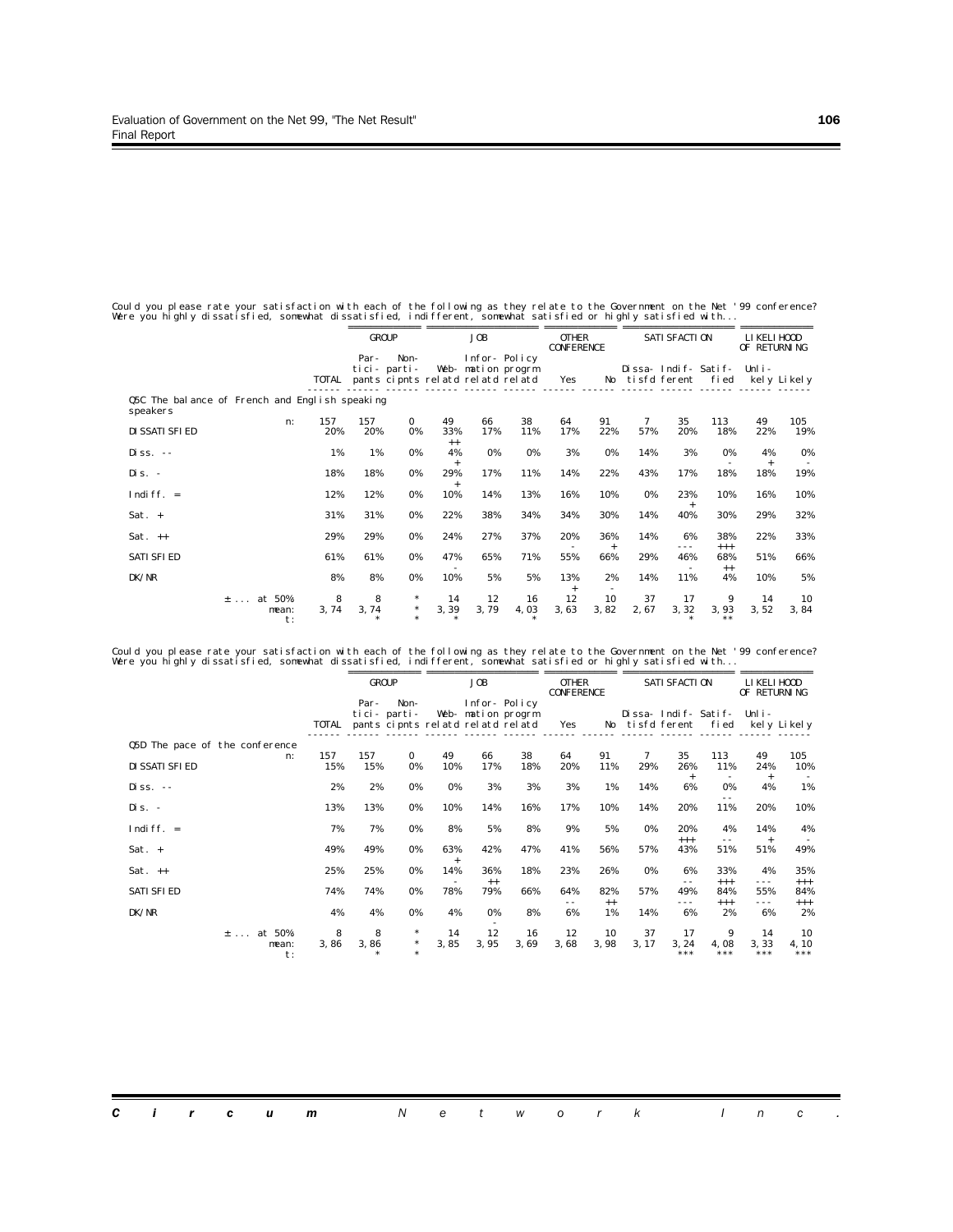Could you please rate your satisfaction with each of the following as they relate to the Government on the Net '99 conference?<br>Were you highly dissatisfied, somewhat dissatisfied, indifferent, somewhat satisfied or highly

|                   |                                 |            |                     | <b>GROUP</b>          |                   | <b>JOB</b> |                                                                             | <b>OTHER</b>      |            |             | <b>SATI SFACTI ON</b> |                      | LI KELI HOOD<br>OF RETURNING |               |
|-------------------|---------------------------------|------------|---------------------|-----------------------|-------------------|------------|-----------------------------------------------------------------------------|-------------------|------------|-------------|-----------------------|----------------------|------------------------------|---------------|
|                   |                                 | TOTAL      | Par-                | Non-<br>tici-parti-   |                   |            | Infor-Policy<br>Web- mation progrm<br>pants cipnts relatd relatd relatd Yes | <b>CONFERENCE</b> |            |             | Dissa-Indif-Satif-    | No tisfd ferent fied | Unli $-$                     | kel y Likel y |
| Q5E The handouts  |                                 |            |                     |                       |                   |            |                                                                             |                   |            |             |                       |                      |                              |               |
| DI SSATI SFI ED   | n:                              | 157<br>43% | 157<br>43%          | $\bf{0}$<br>0%        | 49<br>33%         | 66<br>47%  | 38<br>53%                                                                   | 64<br>45%         | 91<br>43%  | 7<br>57%    | 35<br>46%             | 113<br>42%           | 49<br>57%                    | 105<br>38%    |
| $DisS. - -$       |                                 | 19%        | 19%                 | 0%                    | 6%                | 24%        | 29%                                                                         | 23%               | 16%        | 14%         | 29%                   | 17%                  | $\ddot{}$<br>24%             | 17%           |
| $Dis. -$          |                                 | 24%        | 24%                 | 0%                    | $- -$<br>27%      | 23%        | 24%                                                                         | 22%               | 26%        | 43%         | 17%                   | 26%                  | 33%                          | 21%           |
| Indiff. $=$       |                                 | 13%        | 13%                 | 0%                    | 14%               | 17%        | 5%                                                                          | 13%               | 14%        | 29%         | 14%                   | 12%                  | 12%                          | 14%           |
| Sat. $+$          |                                 | 25%        | 25%                 | $0\%$                 | 39%               | 21%        | 16%                                                                         | 28%               | 23%        | 14%         | 29%                   | 25%                  | 22%                          | 26%           |
| Sat. $++$         |                                 | 9%         | 9%                  | 0%                    | $^{++}$<br>8%     | 8%         | 13%                                                                         | 5%                | 12%        | 0%          | 3%                    | 12%                  | 4%                           | 11%           |
| <b>SATI SFIED</b> |                                 | 34%        | 34%                 | 0%                    | 47%               | 29%        | 29%                                                                         | 33%               | 35%        | 14%         | 31%                   | 36%                  | 27%                          | 37%           |
| DK/NR             |                                 | 10%        | 10%                 | 0%                    | $+$<br>6%         | 8%         | 13%                                                                         | 9%                | 8%         | 0%          | 9%                    | 9%                   | 4%                           | 10%           |
|                   | $\pm$ at 50%:<br>mean:<br>$t$ : | 8<br>2,78  | 8<br>2,78<br>$\ast$ | $\ast$<br>$\ast$<br>× | 14<br>3, 17<br>** | 12<br>2,62 | 16<br>2,55                                                                  | 12<br>2,66        | 10<br>2,87 | 37<br>2, 43 | 17<br>2,56            | 9<br>2,87            | 14<br>2, 47                  | 10<br>2,93    |

|                                    |            | <b>GROUP</b> |                       |            | <b>JOB</b>  |                                                                         | <b>OTHER</b><br><b>CONFERENCE</b> |            |             | SATI SFACTI ON                        |                  | LI KELI HOOD<br>OF RETURNING |               |
|------------------------------------|------------|--------------|-----------------------|------------|-------------|-------------------------------------------------------------------------|-----------------------------------|------------|-------------|---------------------------------------|------------------|------------------------------|---------------|
|                                    | TOTAL      | Par-         | Non-<br>tici-parti-   |            |             | Infor-Policy<br>Web- mation progrm<br>pants cipnts relatd relatd relatd | Yes                               |            |             | Dissa-Indif-Satif-<br>No tisfd ferent | fied             | Unli-                        | kel y Likel y |
| Q5F The registration procedures    |            |              |                       |            |             |                                                                         |                                   |            |             |                                       |                  |                              |               |
| n:<br>DI SSATI SFI ED              | 157<br>6%  | 157<br>6%    | $\bf{0}$<br>0%        | 49<br>6%   | 66<br>6%    | 38<br>5%                                                                | 64<br>8%                          | 91<br>4%   | 7<br>14%    | 35<br>11%                             | 113<br>4%        | 49<br>8%                     | 105<br>5%     |
| $DisS. - -$                        | 1%         | 1%           | 0%                    | 0%         | 3%          | 0%                                                                      | 2%                                | 1%         | 0%          | 3%                                    | 1%               | 2%                           | 1%            |
| $Dis. -$                           | 4%         | 4%           | 0%                    | 6%         | 3%          | 5%                                                                      | 6%                                | 3%         | 14%         | 9%                                    | 3%               | 6%                           | 4%            |
| Indiff. $=$                        | 5%         | 5%           | 0%                    | 4%         | 3%          | 11%                                                                     | 3%                                | 7%         | 0%          | 6%                                    | 5%               | 2%                           | 7%            |
| Sat. $+$                           | 27%        | 27%          | 0%                    | 27%        | 30%         | 26%                                                                     | 30%                               | 26%        | 29%         | 43%<br>$\ddot{}$                      | 23%              | 35%                          | 24%           |
| Sat. $++$                          | 57%        | 57%          | 0%                    | 61%        | 58%         | 50%                                                                     | 52%                               | 62%        | 43%         | 34%                                   | 65%              | 49%                          | 62%           |
| <b>SATI SFI ED</b>                 | 84%        | 84%          | 0%                    | 88%        | 88%         | 76%                                                                     | 81%                               | 88%        | 71%         | $- -$<br>77%                          | $^{+++}$<br>88%  | 84%                          | 86%           |
| DK/NR                              | 5%         | 5%           | 0%                    | 2%         | 3%          | 8%                                                                      | 8%                                | 1%         | 14%         | 6%                                    | 3%               | 6%                           | 3%            |
| at 50%:<br>$\pm$<br>mean:<br>$t$ : | 8<br>4, 41 | 8<br>4, 41   | $\ast$<br>$\ast$<br>× | 14<br>4,46 | 12<br>4, 41 | 16<br>4,31                                                              | $\ddot{}$<br>12<br>4,34           | 10<br>4,46 | 37<br>4, 17 | 17<br>4, 03                           | 9<br>4,54<br>$*$ | 14<br>4,30                   | 10<br>4, 46   |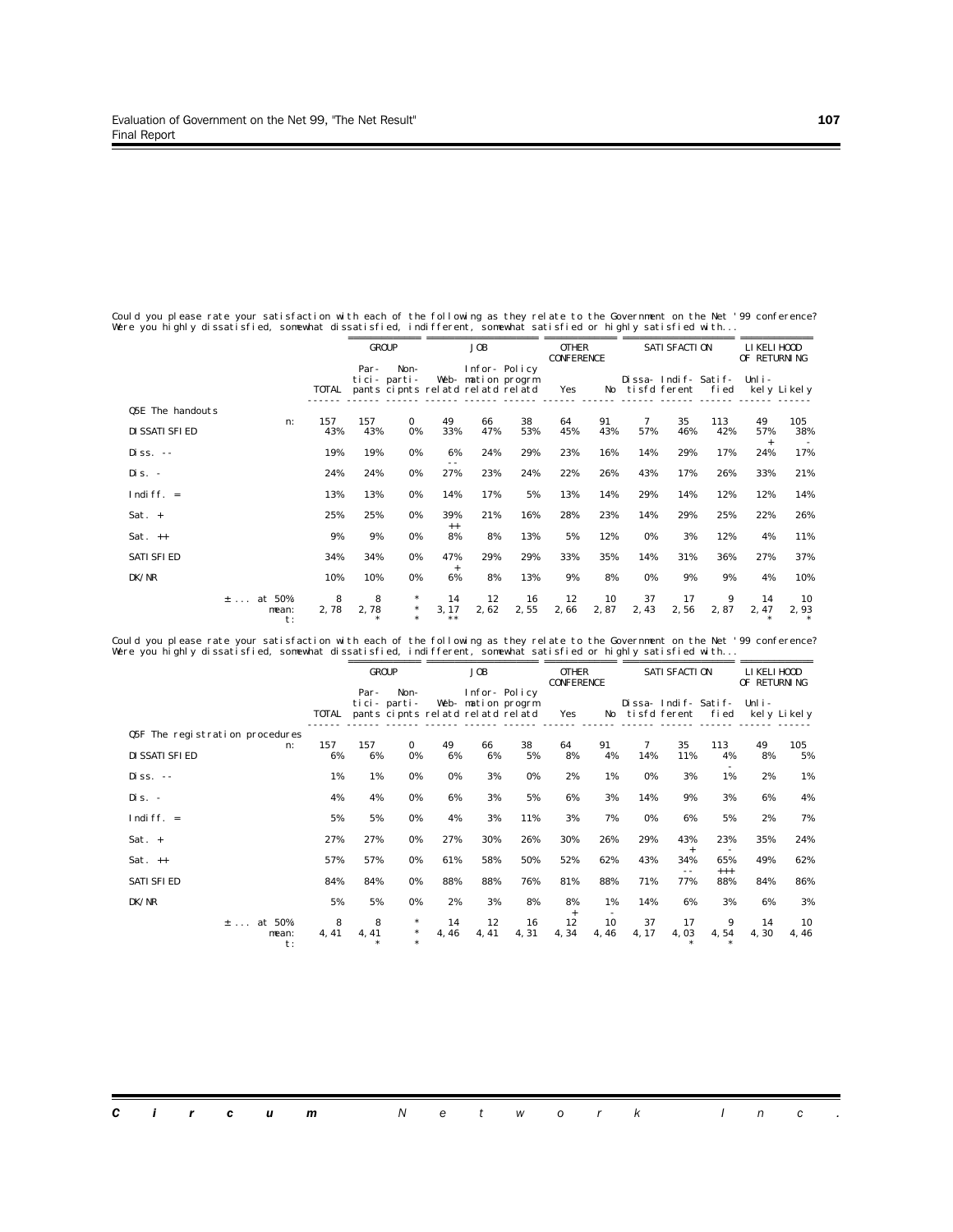|  |  | Could you please rate your satisfaction with each of the following as they relate to the Government on the Net '99 conference? |  |  |  |  |  |  |  |
|--|--|--------------------------------------------------------------------------------------------------------------------------------|--|--|--|--|--|--|--|
|  |  | Were you highly dissatisfied, somewhat dissatisfied, indifferent, somewhat satisfied or highly satisfied with                  |  |  |  |  |  |  |  |

|                                           |              |           | <b>GROUP</b> |                     |                | <b>JOB</b>   |                                                                                   | <b>OTHER</b><br><b>CONFERENCE</b> |            |             | <b>SATI SFACTI ON</b> |                      | <b>LIKELIHOOD</b><br>OF RETURNING |                 |
|-------------------------------------------|--------------|-----------|--------------|---------------------|----------------|--------------|-----------------------------------------------------------------------------------|-----------------------------------|------------|-------------|-----------------------|----------------------|-----------------------------------|-----------------|
|                                           |              |           | Par-         | Non-<br>tici-parti- |                |              | Infor-Policy<br>Web- mation progrm<br>TOTAL pants cipnts relatd relatd relatd Yes |                                   |            |             | Dissa-Indif-Satif-    | No tisfd ferent fied | Unli-                             | kel y Likel y   |
| Q5G The courtesy of the personnel on site |              |           |              |                     |                |              |                                                                                   |                                   |            |             |                       |                      |                                   |                 |
| DI SSATI SFI ED                           | n:           | 157<br>1% | 157<br>1%    | $\bf{0}$<br>0%      | 49<br>2%       | 66<br>0%     | 38<br>3%                                                                          | 64<br>2%                          | 91<br>1%   | 7<br>0%     | 35<br>3%              | 113<br>1%            | 49<br>2%                          | 105<br>1%       |
| $DisS. -$                                 |              | 1%        | 1%           | 0%                  | 0%             | 0%           | 3%                                                                                | 2%                                | 0%         | 0%          | 0%                    | 1%                   | 0%                                | 1%              |
| $Dis. -$                                  |              | 1%        | 1%           | 0%                  | 2%             | 0%           | 0%                                                                                | 0%                                | 1%         | 0%          | 3%                    | 0%                   | 2%                                | 0%              |
| Indiff. $=$                               |              | 1%        | 1%           | 0%                  | 2%             | 0%           | 3%                                                                                | 3%                                | 0%         | 0%          | 6%<br>$^{++}$         | 0%                   | 2%                                | 1%              |
| Sat. $+$                                  |              | 27%       | 27%          | 0%                  | 41%<br>$^{++}$ | 24%          | 13%<br>$\overline{\phantom{a}}$                                                   | 25%                               | 27%        | 86%         | 34%                   | 20%                  | 43%<br>$^{++}$                    | 19%<br>$- -$    |
| Sat. $++$                                 |              | 69%       | 69%          | 0%                  | 55%            | 76%          | 79%                                                                               | 69%                               | 71%        | 14%         | 54%                   | 79%                  | 51%                               | 79%             |
| <b>SATI SFI ED</b>                        |              | 96%       | 96%          | 0%                  | $- -$<br>96%   | 100%         | 92%                                                                               | 94%                               | 99%        | 100%        | 89%                   | $+++$<br>99%         | ---<br>94%                        | $^{+++}$<br>98% |
| DK/NR                                     |              | 1%        | 1%           | 0%                  | 0%             | $^{+}$<br>0% | 3%                                                                                | 2%                                | 0%         | 0%          | 3%                    | $^{++}$<br>0%        | 2%                                | 0%              |
| $\pm$ at 50%:                             | mean:        | 8<br>4,66 | 8<br>4,66    | *<br>$\ast$         | 14<br>4, 49    | 12<br>4,76   | 16<br>4,70                                                                        | 12<br>4,62                        | 10<br>4,69 | 37<br>4, 14 | 17<br>4, 44           | 9<br>4,76            | 14<br>4, 46                       | 10<br>4,75      |
|                                           | $\mathbf{f}$ |           | $\ast$       | $\ast$              | $*$            |              |                                                                                   |                                   |            | **          | $*$                   | **                   | **                                | $* *$           |

Could you please rate your satisfaction with each of the following as they relate to the Government on the Net '99 conference?<br>Were you highly dissatisfied, somewhat dissatisfied, indifferent, somewhat satisfied or highly

|                                                  |       |                  |                    | <b>GROUP</b>        |                            |             | <b>JOB</b>  |                                                                         | <b>OTHER</b><br><b>CONFERENCE</b> |             |                 | SATI SFACTI ON            |                             | LI KELI HOOD<br>OF RETURNING |                   |
|--------------------------------------------------|-------|------------------|--------------------|---------------------|----------------------------|-------------|-------------|-------------------------------------------------------------------------|-----------------------------------|-------------|-----------------|---------------------------|-----------------------------|------------------------------|-------------------|
|                                                  |       |                  | <b>TOTAL</b>       | Par-                | Non-<br>tici-parti-        |             |             | Infor-Policy<br>Web- mation progrm<br>pants cipnts relatd relatd relatd | Yes                               |             | No tisfd ferent |                           | Dissa-Indif-Satif-<br>fi ed | Unli-                        | kel y Likel y     |
| Q5H Generally, the level of service you received |       |                  |                    |                     |                            |             |             |                                                                         |                                   |             |                 |                           |                             |                              |                   |
| DI SSATI SFI ED                                  |       |                  | 157<br>n:<br>8%    | 157<br>8%           | $\Omega$<br>0%             | 49<br>6%    | 66<br>11%   | 38<br>8%                                                                | 64<br>14%                         | 91<br>4%    | 7<br>43%        | 35<br>23%                 | 113<br>2%                   | 49<br>18%                    | 105<br>4%         |
| $DisS. - -$                                      |       |                  | 1%                 | 1%                  | 0%                         | 2%          | 2%          | 0%                                                                      | $\ddot{}$<br>2%                   | 1%          | 0%              | $^{+++}$<br>6%<br>$^{++}$ | $- - -$<br>0%<br>$\sim$     | $^{++}$<br>4%                | $ -$<br>0%        |
| $Dis. -$                                         |       |                  | 7%                 | 7%                  | 0%                         | 4%          | 9%          | 8%                                                                      | 13%                               | 3%          | 43%             | 17%                       | 2%                          | $+$<br>14%                   | 4%                |
| Indiff. $=$                                      |       |                  | 5%                 | 5%                  | 0%                         | 4%          | 5%          | 5%                                                                      | $\ddot{}$<br>6%                   | ٠<br>4%     | 14%             | $^{++}$<br>14%<br>$^{++}$ | - - -<br>2%<br>$ -$         | $+$<br>10%                   | 3%                |
| Sat. $+$                                         |       |                  | 38%                | 38%                 | 0%                         | 53%         | 33%         | 32%                                                                     | 36%                               | 41%         | 29%             | 49%                       | 36%                         | 55%                          | 31%               |
| Sat. $++$                                        |       |                  | 45%                | 45%                 | 0%                         | $+$<br>37%  | 52%         | 45%                                                                     | 41%                               | 48%         | 0%              | 11%                       | 58%                         | $^{++}$<br>12%               | $- -$<br>60%      |
| <b>SATI SFI ED</b>                               |       |                  | 83%                | 83%                 | 0%                         | 90%         | 85%         | 76%                                                                     | 77%                               | 89%         | 29%             | ---<br>60%                | $^{+++}$<br>95%             | $- - -$<br>67%               | $^{+++}$<br>91%   |
| DK/NR                                            |       |                  | 4%                 | 4%                  | 0%                         | 0%          | 0%          | 11%<br>$^{+++}$                                                         | 3%                                | $+$<br>2%   | 14%             | - - -<br>3%               | $^{+++}$<br>2%              | ---<br>4%                    | $^{+++}$<br>2%    |
|                                                  | $\pm$ | at 50%:<br>mean: | 8<br>4,23<br>$t$ : | 8<br>4,23<br>$\ast$ | $\ast$<br>$\ast$<br>$\ast$ | 14<br>4, 18 | 12<br>4, 24 | 16<br>4, 26                                                             | 12<br>4,05                        | 10<br>4, 35 | 37<br>2,83      | 17<br>3,44<br>***         | 9<br>4,54<br>***            | 14<br>3,60<br>***            | 10<br>4,50<br>*** |

**Service Contract Contract Contract**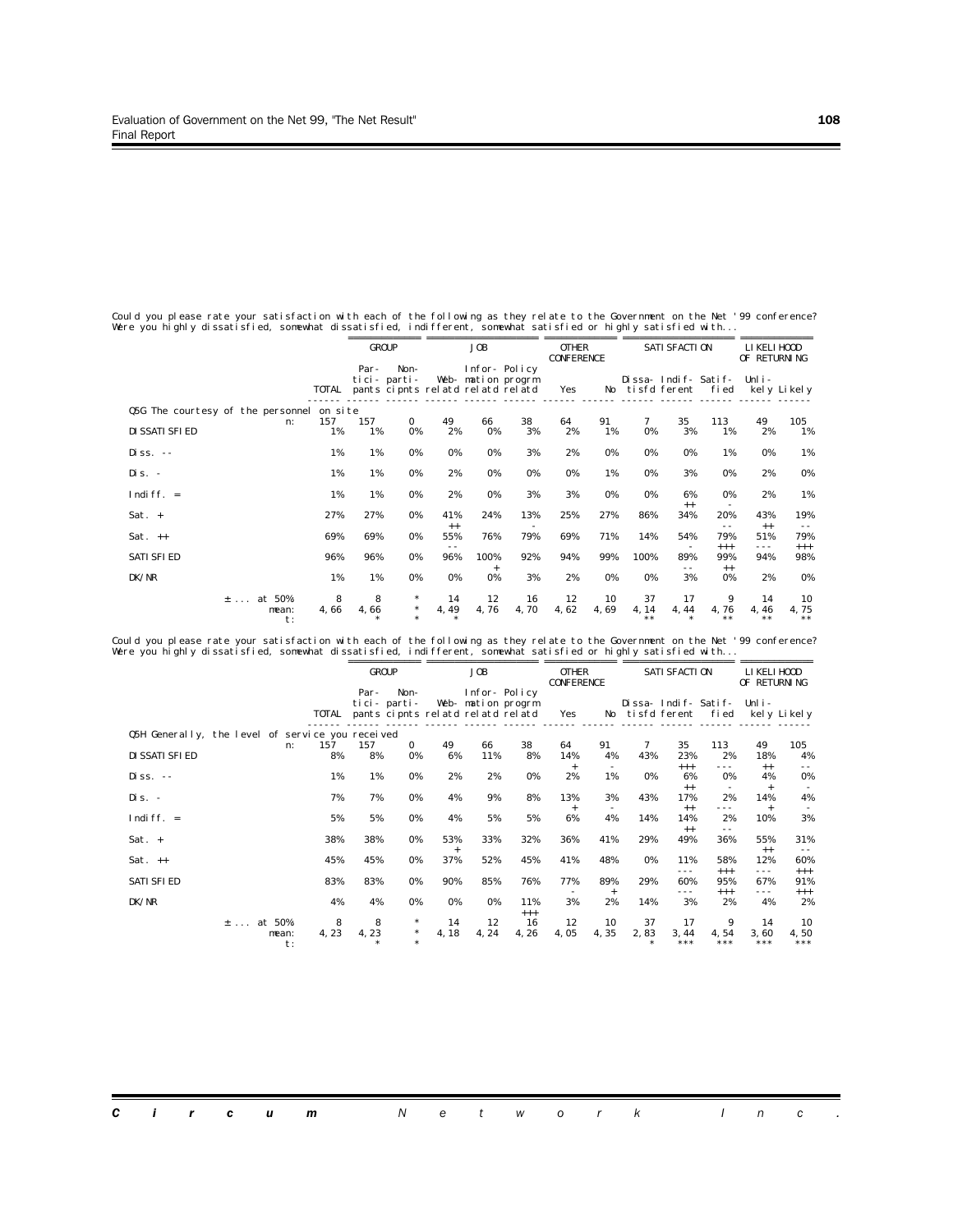|  |  | Could you please rate your satisfaction with each of the following as they relate to the Government on the Net '99 conference? |  |  |  |  |  |  |  |
|--|--|--------------------------------------------------------------------------------------------------------------------------------|--|--|--|--|--|--|--|
|  |  | Were you highly dissatisfied, somewhat dissatisfied, indifferent, somewhat satisfied or highly satisfied with                  |  |  |  |  |  |  |  |

|                                               |                      |                 | <b>GROUP</b>          |            | <b>JOB</b> |                                                                             | <b>OTHER</b><br><b>CONFERENCE</b> |            |            | <b>SATI SFACTI ON</b> |                      | <b>LI KELI HOOD</b><br>OF RETURNING |                |
|-----------------------------------------------|----------------------|-----------------|-----------------------|------------|------------|-----------------------------------------------------------------------------|-----------------------------------|------------|------------|-----------------------|----------------------|-------------------------------------|----------------|
|                                               | <b>TOTAL</b>         | Par-            | Non-<br>tici-parti-   |            |            | Infor-Policy<br>Web- mation progrm<br>pants cipnts relatd relatd relatd Yes |                                   |            |            | Dissa-Indif-Satif-    | No tisfd ferent fied | Unli $-$                            | kel y Likel y  |
| Q5I The vocabulary used in the communications |                      |                 |                       |            |            |                                                                             |                                   |            |            |                       |                      |                                     |                |
| DI SSATI SFI ED                               | 157<br>n:            | 157<br>4%<br>4% | $\bf{0}$<br><b>0%</b> | 49<br>2%   | 66<br>5%   | 38<br>3%                                                                    | 64<br>2%                          | 91<br>5%   | 7<br>0%    | 35<br>3%              | 113<br>4%            | 49<br>6%                            | 105<br>3%      |
| $DisS. -$                                     |                      | 0%<br>0%        | 0%                    | 0%         | 0%         | 0%                                                                          | 0%                                | <b>0%</b>  | 0%         | 0%                    | 0%                   | 0%                                  | 0%             |
| $Dis. -$                                      |                      | 4%<br>4%        | 0%                    | 2%         | 5%         | 3%                                                                          | 2%                                | 5%         | 0%         | 3%                    | 4%                   | 6%                                  | 3%             |
| Indiff. $=$                                   |                      | 7%<br>7%        | 0%                    | 8%         | 6%         | 8%                                                                          | 6%                                | 8%         | 14%        | 23%<br>$^{+++}$       | 2%<br>$- - -$        | 8%                                  | 7%             |
| Sat. $+$                                      |                      | 51%<br>51%      | 0%                    | 59%        | 56%        | 37%                                                                         | 53%                               | 51%        | 86%        | 60%                   | 47%                  | 65%<br>$\ddot{}$                    | 45%            |
| Sat. $++$                                     |                      | 35%<br>35%      | 0%                    | 31%        | 33%        | 45%                                                                         | 34%                               | 36%        | 0%         | 11%                   | 45%                  | 18%                                 | 44%            |
| <b>SATI SFIED</b>                             |                      | 86%<br>86%      | 0%                    | 90%        | 89%        | 82%                                                                         | 88%                               | 87%        | 86%        | ---<br>71%            | $^{+++}$<br>92%      | $ -$<br>84%                         | $^{++}$<br>89% |
| DK/NR                                         |                      | 3%<br>3%        | 0%                    | 0%         | 0%         | 8%                                                                          | 5%                                | 0%         | 0%         | 3%                    | $^{++}$<br>2%        | 2%                                  | 2%             |
| $±$ at 50%:                                   | 4, 21<br>mean:       | 8<br>8<br>4, 21 | *<br>$\ast$           | 14<br>4,18 | 12<br>4,18 | $^{++}$<br>16<br>4,34                                                       | $+$<br>12<br>4,26                 | 10<br>4,18 | 37<br>3,86 | 17<br>3,82            | 9<br>4, 35           | 14<br>3,98                          | 10<br>4, 32    |
|                                               | $\ddot{\phantom{1}}$ | $\ast$          | *                     |            |            |                                                                             |                                   |            | *          | ***                   | ***                  | **                                  | $* *$          |

Could you please rate your satisfaction with each of the following as they relate to the Government on the Net '99 conference?<br>Were you highly dissatisfied, somewhat dissatisfied, indifferent, somewhat satisfied or highly

|                                             |                           |              | <b>GROUP</b> |                            |                       | <b>JOB</b>  |                                                                         | <b>OTHER</b><br><b>CONFERENCE</b> |             |                 | SATI SFACTI ON           |                             | LI KELI HOOD<br>OF RETURNING    |                  |
|---------------------------------------------|---------------------------|--------------|--------------|----------------------------|-----------------------|-------------|-------------------------------------------------------------------------|-----------------------------------|-------------|-----------------|--------------------------|-----------------------------|---------------------------------|------------------|
|                                             |                           | <b>TOTAL</b> | Par-         | Non-<br>tici-parti-        |                       |             | Infor-Policy<br>Web- mation progrm<br>pants cipnts relatd relatd relatd | Yes                               |             | No tisfd ferent |                          | Dissa-Indif-Satif-<br>fi ed | Unli-                           | kel y Likel y    |
| Q5J The vocabulary used in written material |                           |              |              |                            |                       |             |                                                                         |                                   |             |                 |                          |                             |                                 |                  |
| DI SSATI SFI ED                             | n:                        | 157<br>9%    | 157<br>9%    | $\mathbf{0}$<br>0%         | 49<br>2%              | 66<br>11%   | 38<br>16%                                                               | 64<br>14%                         | 91<br>5%    | 7<br>0%         | 35<br>11%                | 113<br>9%                   | 49<br>14%                       | 105<br>7%        |
| $DisS. - -$                                 |                           | 3%           | 3%           | 0%                         | 0%                    | 6%          | 3%                                                                      | 5%                                | 2%          | 0%              | 3%                       | 4%                          | 4%                              | 3%               |
| $Dis. -$                                    |                           | 6%           | 6%           | 0%                         | 2%                    | 5%          | 13%<br>$\ddot{}$                                                        | 9%                                | 3%          | 0%              | 9%                       | 5%                          | 10%                             | 4%               |
| Indiff. $=$                                 |                           | 10%          | 10%          | 0%                         | 8%                    | 12%         | 8%                                                                      | 13%                               | 8%          | 29%             | 17%                      | 6%                          | 14%                             | 8%               |
| Sat. $+$                                    |                           | 39%          | 39%          | 0%                         | 47%                   | 41%         | 29%                                                                     | 33%                               | 44%         | 57%             | 49%                      | 35%                         | 41%                             | 38%              |
| Sat. $++$                                   |                           | 33%          | 33%          | 0%                         | 33%                   | 32%         | 34%                                                                     | 31%                               | 35%         | 0%              | 6%                       | 44%                         | 20%                             | 40%              |
| <b>SATI SFIED</b>                           |                           | 72%          | 72%          | 0%                         | 80%                   | 73%         | 63%                                                                     | 64%                               | 79%         | 57%             | ---<br>54%               | $^{+++}$<br>80%             | $\overline{\phantom{a}}$<br>61% | $+$<br>78%       |
| DK/NR                                       |                           | 10%          | 10%          | 0%                         | 10%                   | 5%          | 13%                                                                     | 9%                                | $+$<br>8%   | 14%             | $ -$<br>17%<br>$\ddot{}$ | $^{++}$<br>5%               | 10%                             | $+$<br>8%        |
| $\pm$                                       | at 50%:<br>mean:<br>$t$ : | 8<br>4,03    | 8<br>4,03    | $\ast$<br>$\ast$<br>$\ast$ | 14<br>4, 23<br>$\ast$ | 12<br>3, 92 | 16<br>3, 91                                                             | 12<br>3,84                        | 10<br>4, 15 | 37<br>3, 67     | 17<br>3, 55<br>**        | 9<br>4,18<br>**             | 14<br>3,70<br>$*$               | 10<br>4, 18<br>* |

and the control of the control of the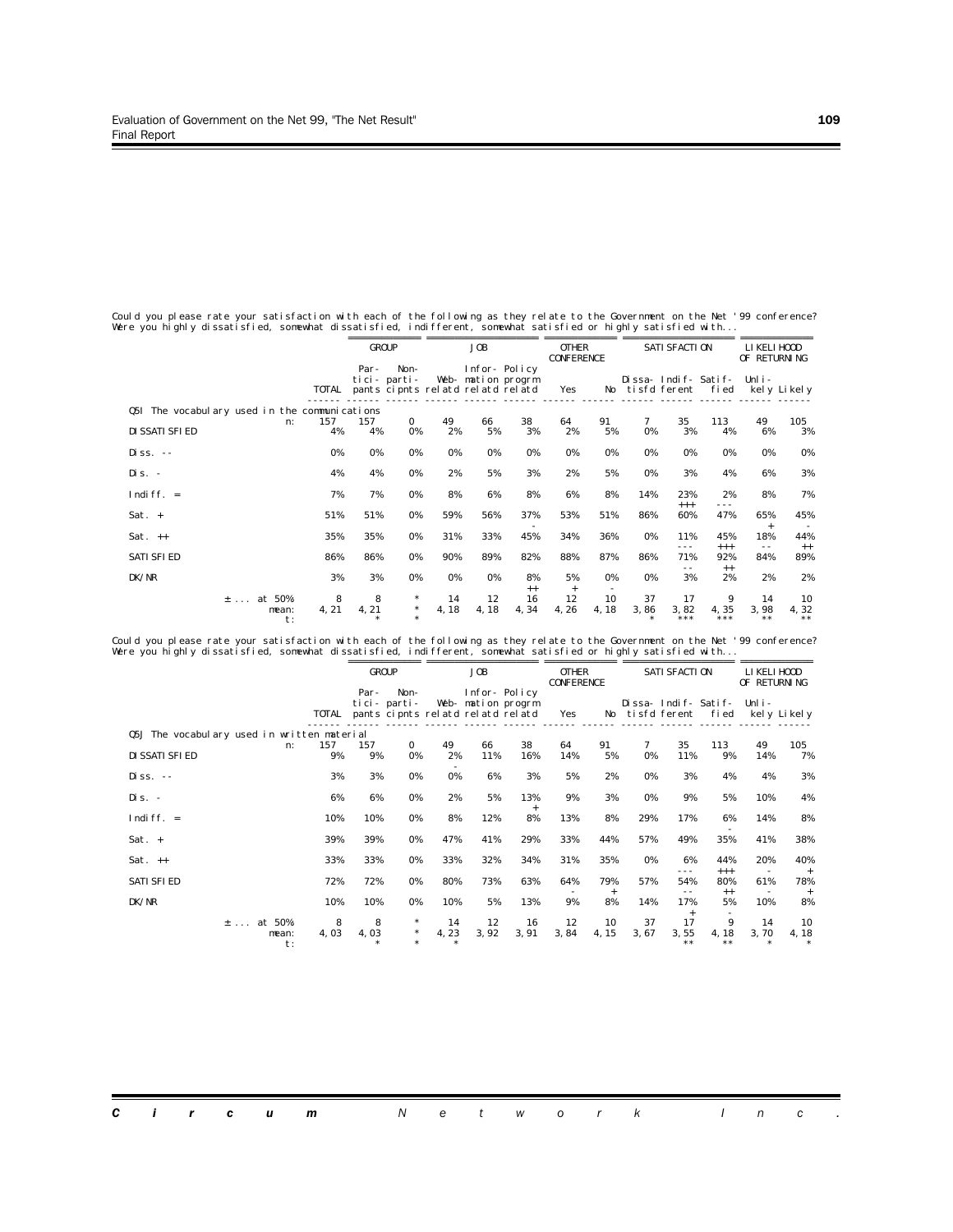|  |  | Could you please rate your satisfaction with each of the following as they relate to the Government on the Net '99 conference? |  |  |  |  |  |  |
|--|--|--------------------------------------------------------------------------------------------------------------------------------|--|--|--|--|--|--|
|  |  | Were you highly dissatisfied, somewhat dissatisfied, indifferent, somewhat satisfied or highly satisfied with                  |  |  |  |  |  |  |

|                                                                            |                |              | <b>GROUP</b><br>Non-<br>Par- |                   |              | <b>JOB</b> |                                                                         | <b>OTHER</b><br><b>CONFERENCE</b> |            |             | <b>SATI SFACTI ON</b> |                      | LI KELI HOOD<br>OF RETURNING |               |
|----------------------------------------------------------------------------|----------------|--------------|------------------------------|-------------------|--------------|------------|-------------------------------------------------------------------------|-----------------------------------|------------|-------------|-----------------------|----------------------|------------------------------|---------------|
|                                                                            |                | <b>TOTAL</b> |                              | tici-parti-       |              |            | Infor-Policy<br>Web- mation progrm<br>pants cipnts relatd relatd relatd | Yes                               |            |             | Dissa-Indif-Satif-    | No tisfd ferent fied | Unli $-$                     | kel y Likel y |
| Q5K The availability of service in the official<br>language of your choice |                |              |                              |                   |              |            |                                                                         |                                   |            |             |                       |                      |                              |               |
| DI SSATI SFI ED                                                            | n:             | 157<br>9%    | 157<br>9%                    | $\bf{0}$<br>0%    | 49<br>14%    | 66<br>8%   | 38<br>5%                                                                | 64<br>11%                         | 91<br>8%   | 7<br>14%    | 35<br>17%             | 113<br>6%            | 49<br>14%                    | 105<br>7%     |
| $DisS. - -$                                                                |                | 4%           | 4%                           | 0%                | 10%          | 3%         | 0%                                                                      | 6%                                | 3%         | 14%         | 6%                    | 4%                   | 6%                           | 4%            |
| $Dis. -$                                                                   |                | 4%           | 4%                           | 0%                | $^{+}$<br>4% | 5%         | 5%                                                                      | 5%                                | 4%         | 0%          | 11%                   | 3%                   | 8%                           | 3%            |
| Indiff. $=$                                                                |                | 6%           | 6%                           | 0%                | 4%           | 5%         | 11%                                                                     | 8%                                | 4%         | 29%         | $\ddot{}$<br>11%      | 3%                   | 10%                          | 3%            |
| Sat. $+$                                                                   |                | 24%          | 24%                          | 0%                | 31%          | 27%        | 11%                                                                     | 17%                               | 29%        | 14%         | 31%                   | 22%                  | 22%                          | 25%           |
| Sat. $++$                                                                  |                | 58%          | 58%                          | 0%                | 51%          | 58%        | 68%                                                                     | 59%                               | 58%        | 43%         | 34%<br>$- - -$        | 67%<br>$^{+++}$      | 49%                          | 64%           |
| <b>SATI SFIED</b>                                                          |                | 82%          | 82%                          | 0%                | 82%          | 85%        | 79%                                                                     | 77%                               | 87%        | 57%         | 66%                   | 89%                  | 71%                          | 89%           |
| DK/NR                                                                      |                | 4%           | 4%                           | 0%                | 0%           | 3%         | 5%                                                                      | 5%                                | 1%         | 0%          | $ -$<br>6%            | $^{+++}$<br>2%       | $ -$<br>4%                   | $^{++}$<br>2% |
| $\pm$ at 50%:                                                              | mean:<br>$t$ : | 8<br>4,31    | 8<br>4, 31<br>$\ast$         | $\ast$<br>*<br>×. | 14<br>4,08   | 12<br>4,36 | 16<br>4,50                                                              | 12<br>4,25                        | 10<br>4,36 | 37<br>3, 71 | 17<br>3, 82<br>**     | 9<br>4,50<br>**      | 14<br>4,04                   | 10<br>4, 45   |

|                                             |                                 |            |                     | <b>GROUP</b>          |            | <b>JOB</b> |                                    | <b>OTHER</b><br><b>CONFERENCE</b> |            |             | <b>SATI SFACTI ON</b> |                             | LI KELI HOOD<br>OF RETURNING |                   |
|---------------------------------------------|---------------------------------|------------|---------------------|-----------------------|------------|------------|------------------------------------|-----------------------------------|------------|-------------|-----------------------|-----------------------------|------------------------------|-------------------|
|                                             |                                 |            | Par-                | Non-<br>tici-parti-   |            |            | Infor-Policy<br>Web- mation progrm |                                   |            |             | Dissa-Indif-Satif-    |                             | Unli-                        |                   |
|                                             |                                 | TOTAL      |                     |                       |            |            | pants cipnts relatd relatd relatd  | Yes                               |            |             | No tisfd ferent       | fi ed                       |                              | kely Likely       |
| Q5L The clarity of the promotional material |                                 |            |                     |                       |            |            |                                    |                                   |            |             |                       |                             |                              |                   |
| DI SSATI SFI ED                             | n:                              | 157<br>15% | 157<br>15%          | $\bf{0}$<br>0%        | 49<br>18%  | 66<br>17%  | 38<br>11%                          | 64<br>14%                         | 91<br>16%  | 7<br>57%    | 35<br>26%             | 113<br>10%<br>$\sim$ $\sim$ | 49<br>27%<br>$^{++}$         | 105<br>10%<br>- - |
| $DisS. - -$                                 |                                 | 2%         | 2%                  | 0%                    | 0%         | 3%         | 3%                                 | 3%                                | 1%         | 43%         | 0%                    | 0%<br>$ -$                  | 6%<br>$+$                    | 0%                |
| $Dis. -$                                    |                                 | 13%        | 13%                 | 0%                    | 18%        | 14%        | 8%                                 | 11%                               | 15%        | 14%         | 26%<br>$\ddot{}$      | 10%<br>$\sim$               | 20%                          | 10%               |
| Indiff. $=$                                 |                                 | 11%        | 11%                 | 0%                    | 10%        | 9%         | 13%                                | 9%                                | 12%        | 0%          | 17%                   | 10%                         | 16%                          | 9%                |
| Sat. $+$                                    |                                 | 43%        | 43%                 | 0%                    | 47%        | 45%        | 37%                                | 42%                               | 45%        | 29%         | 46%                   | 44%                         | 47%                          | 43%               |
| Sat. $++$                                   |                                 | 24%        | 24%                 | 0%                    | 16%        | 24%        | 34%                                | 23%                               | 24%        | 0%          | 6%<br>$- -$           | 31%<br>$^{+++}$             | 4%<br>$- - -$                | 33%<br>$^{+++}$   |
| <b>SATI SFI ED</b>                          |                                 | 67%        | 67%                 | 0%                    | 63%        | 70%        | 71%                                | 66%                               | 69%        | 29%         | 51%                   | 75%                         | 51%                          | 76%               |
| DK/NR                                       |                                 | 7%         | 7%                  | 0%                    | 8%         | 5%         | 5%                                 | 11%<br>$\ddot{}$                  | 2%         | 14%         | 6%                    | $^{++}$<br>5%               | $ -$<br>6%                   | $^{++}$<br>6%     |
|                                             | $\pm$ at 50%:<br>mean:<br>$t$ : | 8<br>3,79  | 8<br>3,79<br>$\ast$ | $\ast$<br>$\ast$<br>* | 14<br>3,67 | 12<br>3,78 | 16<br>3,97                         | 12<br>3,81                        | 10<br>3,78 | 37<br>2, 17 | 17<br>3, 33<br>**     | 9<br>4,02<br>***            | 14<br>3, 24<br>***           | 10<br>4,06<br>*** |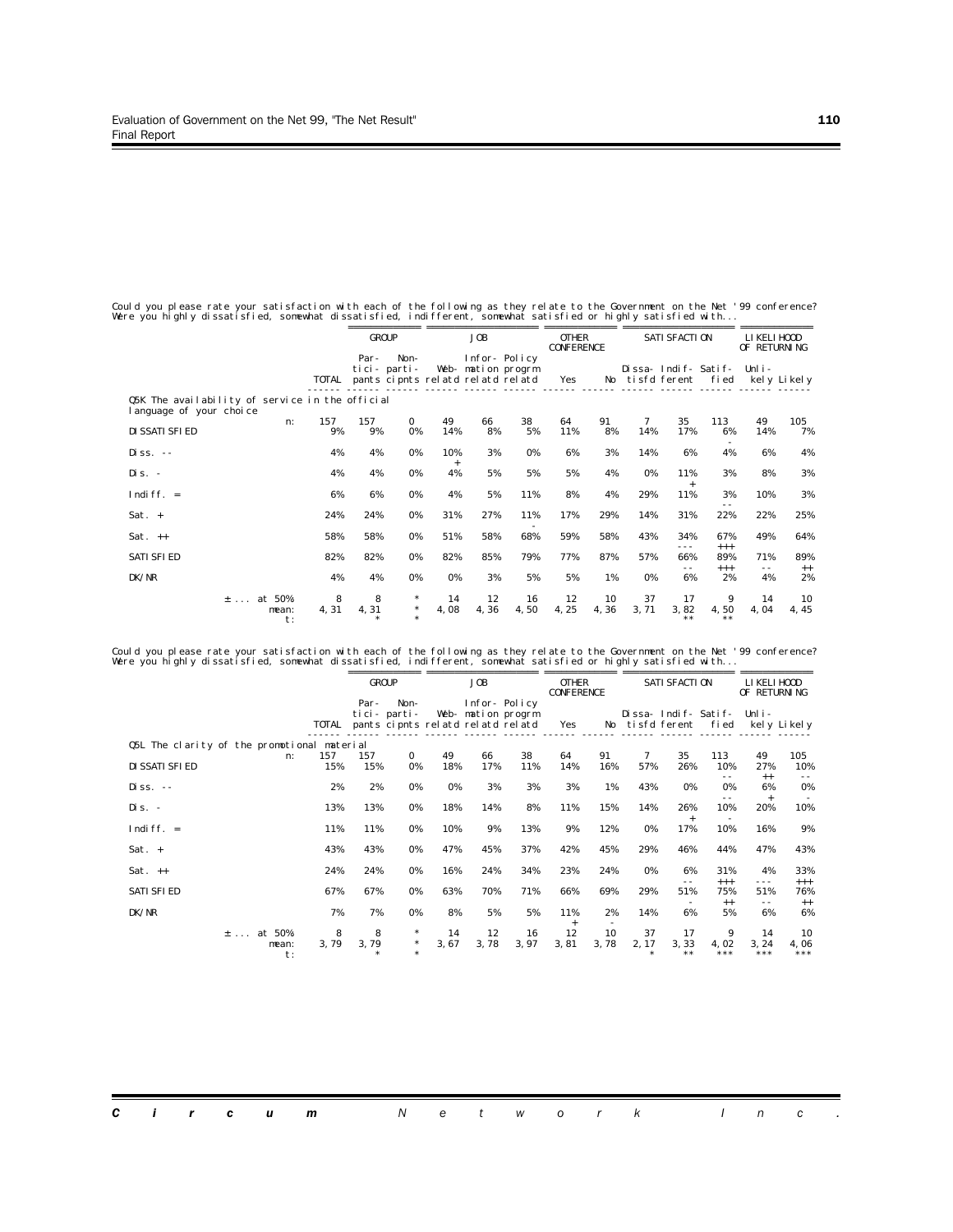| Could you please rate your satisfaction with each of the following as they relate to the Government on the Net '99 conference? |  |  |  |  |
|--------------------------------------------------------------------------------------------------------------------------------|--|--|--|--|
| Were you highly dissatisfied, somewhat dissatisfied, indifferent, somewhat satisfied or highly satisfied with                  |  |  |  |  |

|                                              |               |              |       | <b>GROUP</b> |       | <b>JOB</b> |                                   | <b>OTHER</b>      |           |                 | <b>SATI SFACTI ON</b> |          | LI KELI HOOD |               |
|----------------------------------------------|---------------|--------------|-------|--------------|-------|------------|-----------------------------------|-------------------|-----------|-----------------|-----------------------|----------|--------------|---------------|
|                                              |               |              |       |              |       |            |                                   | <b>CONFERENCE</b> |           |                 |                       |          | OF RETURNING |               |
|                                              |               |              | Par-  | Non-         |       |            | Infor-Policy                      |                   |           |                 |                       |          |              |               |
|                                              |               |              |       | tici-parti-  |       |            | Web- mation progrm                | Yes               |           |                 | Dissa-Indif-Satif-    |          | Unli-        |               |
|                                              |               | <b>TOTAL</b> |       |              |       |            | pants cipnts relatd relatd relatd |                   |           | No tisfd ferent |                       | fi ed    |              | kel y Likel y |
| Q5M Generally, the quality of communications |               |              |       |              |       |            |                                   |                   |           |                 |                       |          |              |               |
|                                              | n:            | 157          | 157   | $\bf{0}$     | 49    | 66         | 38                                | 64                | 91        | 7               | 35                    | 113      | 49           | 105           |
| DI SSATI SFI ED                              |               | 13%          | 13%   | 0%           | 14%   | 9%         | 21%                               | 20%               | 9%        | 71%             | 29%                   | 5%       | 27%          | 8%            |
|                                              |               |              |       |              |       |            |                                   | $\ddot{}$         |           |                 | $^{++}$               | - - -    | $^{++}$      | - -           |
| $DisS. - -$                                  |               | 4%           | 4%    | 0%           | 6%    | 2%         | 5%                                | 8%                | ٠<br>1%   | 29%             | 9%                    | 1%       | 10%          | 1%            |
|                                              |               |              |       |              |       |            |                                   | $\ddot{}$         | ٠         |                 |                       | $ -$     | $^{++}$      | $ -$          |
| $Dis. -$                                     |               | 10%          | 10%   | 0%           | 8%    | 8%         | 16%                               | 13%               | 8%        | 43%             | 20%                   | 4%       | 16%          | 7%            |
|                                              |               |              |       |              |       |            |                                   |                   |           |                 | $\ddot{}$             | ---      |              |               |
| Indiff. $=$                                  |               | 5%           | 5%    | 0%           | 6%    | 8%         | 0%                                | 6%                | 4%        | 14%             | 14%                   | 2%       | 10%          | 3%            |
|                                              |               |              |       |              |       |            |                                   |                   |           |                 | $^{++}$               | $ -$     |              |               |
| Sat. $+$                                     |               | 49%          | 49%   | 0%           | 61%   | 48%        | 39%                               | 45%               | 53%       | 14%             | 49%                   | 52%      | 47%          | 50%           |
|                                              |               |              |       |              |       |            |                                   |                   |           |                 |                       |          |              |               |
| Sat. $++$                                    |               | 30%          | 30%   | 0%           | 16%   | 35%        | 37%                               | 25%               | 34%       | 0%              | 3%                    | 41%      | 14%          | 38%           |
|                                              |               |              |       |              |       |            |                                   |                   |           |                 | ---                   | $^{+++}$ | $ -$         | $^{++}$       |
| <b>SATI SFIED</b>                            |               | 79%          | 79%   | 0%           | 78%   | 83%        | 76%                               | 70%               | 87%       | 14%             | 51%                   | 93%      | 61%          | 89%           |
|                                              |               |              |       |              |       |            |                                   |                   | $\ddot{}$ |                 | ---                   | $^{+++}$ | ---          | $^{+++}$      |
| DK/NR                                        |               | 3%           | 3%    | 0%           | 2%    | 0%         | 3%                                | 3%                | 0%        | 0%              | 6%                    | 0%       | 2%           | 1%            |
|                                              |               |              |       |              |       |            |                                   |                   |           |                 | $^{++}$               |          |              |               |
|                                              | $\pm$ at 50%: | 8            | 8     | *            | 14    | 12         | 16                                | 12                | 10        | 37              | 17                    | 9        | 14           | 10            |
|                                              | mean:         | 3, 94        | 3, 94 | $\ast$       | 3, 75 | 4,08       | 3,89                              | 3,69              | 4, 11     | 2, 14           | 3, 18                 | 4, 27    | 3,40         | 4, 19         |
|                                              | $t$ :         |              | *     | $\ast$       |       |            |                                   | $*$               | $\ast$    | **              | ***                   | ***      | ***          | ***           |

|                                                             |                           |              | <b>GROUP</b>        |                            |             | <b>JOB</b>  |                                                                         | <b>OTHER</b><br><b>CONFERENCE</b> |            |                 | SATI SFACTI ON            |                             | LI KELI HOOD<br>OF RETURNING |                       |
|-------------------------------------------------------------|---------------------------|--------------|---------------------|----------------------------|-------------|-------------|-------------------------------------------------------------------------|-----------------------------------|------------|-----------------|---------------------------|-----------------------------|------------------------------|-----------------------|
|                                                             |                           | <b>TOTAL</b> | Par-                | Non-<br>tici-parti-        |             |             | Infor-Policy<br>Web- mation progrm<br>pants cipnts relatd relatd relatd | Yes                               |            | No tisfd ferent |                           | Dissa-Indif-Satif-<br>fi ed | Unli $-$                     | kel y Likel y         |
| Q5N The geographical location of the conference in<br>Hul 1 |                           |              |                     |                            |             |             |                                                                         |                                   |            |                 |                           |                             |                              |                       |
| DI SSATI SFI ED                                             | n:                        | 157<br>15%   | 157<br>15%          | $\bf{0}$<br>0%             | 49<br>12%   | 66<br>14%   | 38<br>18%                                                               | 64<br>16%                         | 91<br>14%  | 7<br>29%        | 35<br>29%                 | 113<br>10%                  | 49<br>22%                    | 105<br>11%            |
| $DisS. - -$                                                 |                           | 4%           | 4%                  | 0%                         | 8%          | 3%          | 0%                                                                      | 6%                                | 2%         | 14%             | $^{++}$<br>11%<br>$^{++}$ | $ -$<br>1%<br>$ -$          | 6%                           | 3%                    |
| $Dis. -$                                                    |                           | 11%          | 11%                 | 0%                         | 4%          | 11%         | 18%                                                                     | 9%                                | 12%        | 14%             | 17%                       | 9%                          | 16%                          | 9%                    |
| Indiff. $=$                                                 |                           | 9%           | 9%                  | 0%                         | 12%         | 5%          | 13%                                                                     | 13%                               | 7%         | 14%             | 14%                       | 7%                          | 16%<br>$+$                   | 6%                    |
| Sat. $+$                                                    |                           | 32%          | 32%                 | 0%                         | 39%         | 36%         | 16%                                                                     | 27%                               | 36%        | 29%             | 37%                       | 31%                         | 39%                          | 29%                   |
| Sat. $++$                                                   |                           | 43%          | 43%                 | 0%                         | 37%         | 45%         | 50%                                                                     | 45%                               | 42%        | 14%             | 20%<br>$- -$              | 52%<br>$^{+++}$             | 20%<br>$- - -$               | 54%<br>$^{+++}$       |
| <b>SATI SFIED</b>                                           |                           | 75%          | 75%                 | 0%                         | 76%         | 82%         | 66%                                                                     | 72%                               | 78%        | 43%             | 57%<br>$- -$              | 83%<br>$^{+++}$             | 59%<br>$ -$                  | 83%<br>$^{++}$        |
| DK/NR                                                       |                           | 2%           | 2%                  | 0%                         | 0%          | 0%          | 3%                                                                      | 0%                                | 1%         | 14%             | 0%                        | 0%                          | 2%                           | 0%                    |
| $\pm$                                                       | at 50%:<br>mean:<br>$t$ : | 8<br>4,01    | 8<br>4,01<br>$\ast$ | $\ast$<br>$\ast$<br>$\ast$ | 14<br>3, 92 | 12<br>4, 11 | 16<br>4,00                                                              | 12<br>3,95                        | 10<br>4,04 | 37<br>3, 17     | 17<br>3, 37<br>**         | 9<br>4, 25<br>***           | 14<br>3, 52<br>***           | 10<br>4,23<br>$* * *$ |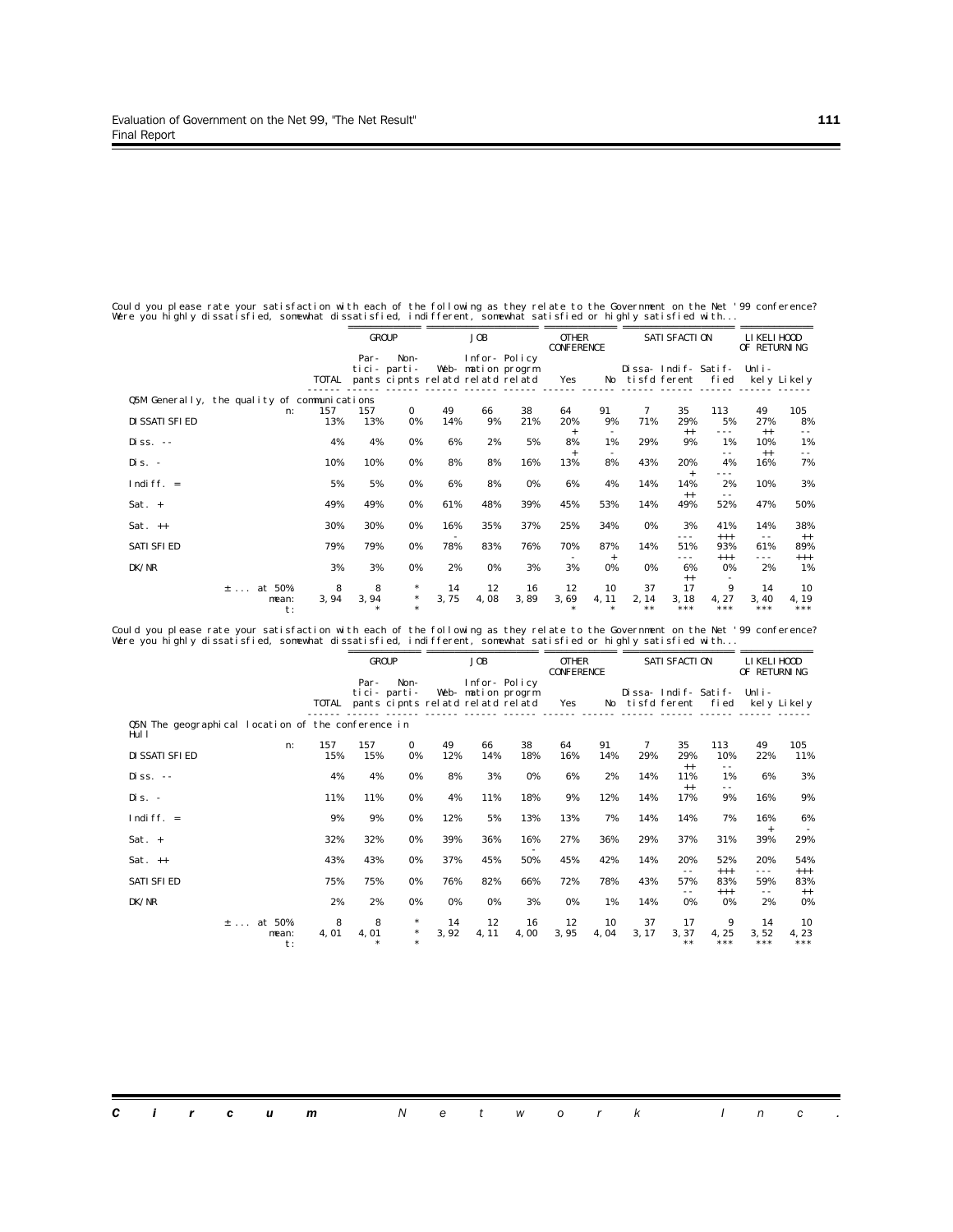|                                 |                             |                     | <b>GROUP</b>        |                       | <b>JOB</b>  |                                                                             | <b>OTHER</b><br><b>CONFERENCE</b> |            |            | <b>SATI SFACTI ON</b> |                                            | LI KELI HOOD<br>OF RETURNING |               |
|---------------------------------|-----------------------------|---------------------|---------------------|-----------------------|-------------|-----------------------------------------------------------------------------|-----------------------------------|------------|------------|-----------------------|--------------------------------------------|------------------------------|---------------|
|                                 | <b>TOTAL</b>                | Par-                | Non-<br>tici-parti- |                       |             | Infor-Policy<br>Web- mation progrm<br>pants cipnts relatd relatd relatd Yes |                                   |            |            |                       | Dissa-Indif-Satif-<br>No tisfd ferent fied | Unli-                        | kel y Likel y |
| Q50 The availability of parking | 157<br>n:                   | 157                 | $\mathbf{0}$        | 49                    | 66          | 38                                                                          | 64                                | 91         | 7          | 35                    | 113                                        | 49                           | 105           |
| DI SSATI SFI ED                 | 14%                         | 14%                 | 0%                  | 14%                   | 14%         | 13%                                                                         | 13%                               | 15%        | 0%         | 20%                   | 13%                                        | 18%                          | 12%           |
| $DisS. -$                       | 4%                          | 4%                  | 0%                  | 4%                    | 3%          | 8%                                                                          | 5%                                | 4%         | 0%         | 6%                    | 4%                                         | 2%                           | 6%            |
| $Dis. -$                        | 10%                         | 10%                 | 0%                  | 10%                   | 11%         | 5%                                                                          | 8%                                | 11%        | 0%         | 14%                   | 9%                                         | 16%                          | 7%            |
| Indiff. $=$                     | 32%                         | 32%                 | 0%                  | 35%                   | 27%         | 39%                                                                         | 34%                               | 31%        | 29%        | 26%                   | 35%                                        | 29%                          | 33%           |
| Sat. $+$                        | 6%                          | 6%                  | 0%                  | 0%                    | 8%          | 13%                                                                         | 6%                                | 7%         | 0%         | 6%                    | 7%                                         | 4%                           | 8%            |
| Sat. $++$                       | 4%                          | 4%                  | 0%                  | 0%                    | 8%          | 5%                                                                          | 8%                                | 2%         | 0%         | 6%                    | 4%                                         | 2%                           | 6%            |
| <b>SATI SFIED</b>               | 11%                         | 11%                 | 0%                  | $0\%$                 | 15%         | 18%                                                                         | 14%                               | 9%         | 0%         | 11%                   | 12%                                        | 6%                           | 13%           |
| DK/NR                           | 43%                         | 43%                 | 0%                  | $- -$<br>51%          | 44%         | 29%                                                                         | 39%                               | 45%        | 71%        | 43%                   | 41%                                        | 47%                          | 41%           |
| $±$ at 50%:                     | 8<br>2,94<br>mean:<br>$t$ : | 8<br>2,94<br>$\ast$ | *<br>*<br>$\ast$    | 14<br>2,63<br>$\star$ | 12<br>3, 11 | 16<br>3, 04                                                                 | 12<br>3,08                        | 10<br>2,84 | 37<br>3,00 | 17<br>2,85            | 9<br>2,97                                  | 14<br>2,77                   | 10<br>3,02    |

|                                           |            | <b>GROUP</b> |                       |            | <b>JOB</b>       |                                                                         | <b>OTHER</b><br><b>CONFERENCE</b> |            |            | <b>SATI SFACTI ON</b>                 |                | LI KELI HOOD<br>OF RETURNING |               |
|-------------------------------------------|------------|--------------|-----------------------|------------|------------------|-------------------------------------------------------------------------|-----------------------------------|------------|------------|---------------------------------------|----------------|------------------------------|---------------|
|                                           | TOTAL      | Par-         | Non-<br>tici-parti-   |            |                  | Infor-Policy<br>Web- mation progrm<br>pants cipnts relatd relatd relatd | Yes                               |            |            | Dissa-Indif-Satif-<br>No tisfd ferent | fi ed          | Unli-                        | kel y Likel y |
| Q5P The quality of the sound in the rooms |            |              |                       |            |                  |                                                                         |                                   |            |            |                                       |                |                              |               |
| n:<br>DI SSATI SFI ED                     | 157<br>20% | 157<br>20%   | $\mathbf{0}$<br>0%    | 49<br>22%  | 66<br>12%        | 38<br>32%<br>$+$                                                        | 64<br>23%                         | 91<br>18%  | 7<br>14%   | 35<br>26%                             | 113<br>19%     | 49<br>18%                    | 105<br>20%    |
| $DisS. - -$                               | 3%         | 3%           | 0%                    | 0%         | 2%               | 8%<br>$\ddot{}$                                                         | 5%                                | 1%         | 0%         | 3%                                    | 3%             | 2%                           | 3%            |
| $Dis. -$                                  | 17%        | 17%          | 0%                    | 22%        | 11%              | 24%                                                                     | 19%                               | 16%        | 14%        | 23%                                   | 16%            | 16%                          | 17%           |
| Indiff. $=$                               | 4%         | 4%           | 0%                    | 6%         | 5%               | 3%                                                                      | 2%                                | 7%         | $0\%$      | 9%                                    | 4%             | 0%                           | 7%            |
| Sat. $+$                                  | 45%        | 45%          | 0%                    | 45%        | 55%              | 32%                                                                     | 41%                               | 48%        | 71%        | 51%                                   | 42%            | 53%                          | 42%           |
| Sat. $++$                                 | 29%        | 29%          | 0%                    | 24%        | 29%              | 32%                                                                     | 31%                               | 27%        | 14%        | 11%                                   | 35%<br>$^{++}$ | 27%                          | 30%           |
| <b>SATI SFIED</b>                         | 73%        | 73%          | 0%                    | 69%        | 83%<br>$\ddot{}$ | 63%                                                                     | 72%                               | 76%        | 86%        | 63%                                   | 77%            | 80%                          | 72%           |
| DK/NR                                     | 3%         | 3%           | $0\%$                 | 2%         | 0%               | 3%                                                                      | 3%                                | 0%         | 0%         | 3%                                    | 1%             | 2%                           | 1%            |
| at 50%:<br>$\pm$<br>mean:<br>$t$ :        | 8<br>3,82  | 8<br>3,82    | *<br>$\ast$<br>$\ast$ | 14<br>3,73 | 12<br>3,98       | 16<br>3,57                                                              | 12<br>3,77                        | 10<br>3,85 | 37<br>3,86 | 17<br>3, 47<br>$*$                    | 9<br>3, 92     | 14<br>3,88                   | 10<br>3,81    |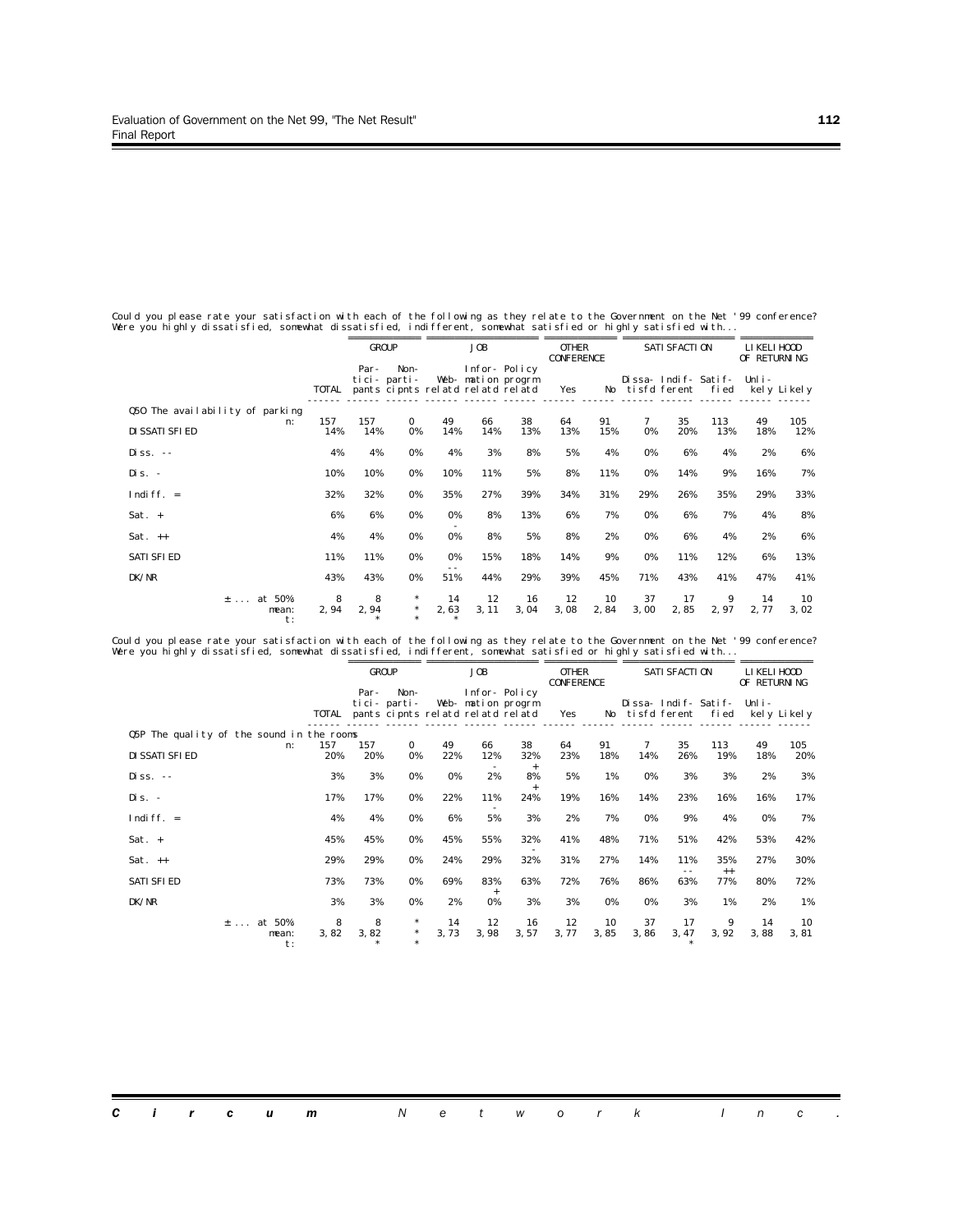|  |  | Could you please rate your satisfaction with each of the following as they relate to the Government on the Net '99 conference? |  |  |  |  |  |  |  |
|--|--|--------------------------------------------------------------------------------------------------------------------------------|--|--|--|--|--|--|--|
|  |  | Were you highly dissatisfied, somewhat dissatisfied, indifferent, somewhat satisfied or highly satisfied with                  |  |  |  |  |  |  |  |

|                                                  |                               |              | <b>GROUP</b>         |                     |             | <b>JOB</b> |                                                                             | <b>OTHER</b><br><b>CONFERENCE</b> |            |             | <b>SATI SFACTI ON</b> |                      | LI KELI HOOD<br>OF RETURNING |               |
|--------------------------------------------------|-------------------------------|--------------|----------------------|---------------------|-------------|------------|-----------------------------------------------------------------------------|-----------------------------------|------------|-------------|-----------------------|----------------------|------------------------------|---------------|
|                                                  |                               | <b>TOTAL</b> | Par-                 | Non-<br>tici-parti- |             |            | Infor-Policy<br>Web- mation progrm<br>pants cipnts relatd relatd relatd Yes |                                   |            |             | Dissa-Indif-Satif-    | No tisfd ferent fied | Unli $-$                     | kel y Likel y |
| Q5Q The temperature and ventilation in the rooms |                               |              |                      |                     |             |            |                                                                             |                                   |            |             |                       |                      |                              |               |
| DI SSATI SFI ED                                  | n:                            | 157<br>38%   | 157<br>38%           | $\Omega$<br>0%      | 49<br>43%   | 66<br>32%  | 38<br>39%                                                                   | 64<br>33%                         | 91<br>42%  | 7<br>29%    | 35<br>49%             | 113<br>35%           | 49<br>35%                    | 105<br>40%    |
| $DisS. -$                                        |                               | 15%          | 15%                  | 0%                  | 16%         | 11%        | 16%                                                                         | 13%                               | 16%        | 14%         | 20%                   | 13%                  | 12%                          | 16%           |
| $Dis. -$                                         |                               | 23%          | 23%                  | 0%                  | 27%         | 21%        | 24%                                                                         | 20%                               | 25%        | 14%         | 29%                   | 22%                  | 22%                          | 24%           |
| Indiff. $=$                                      |                               | 7%           | 7%                   | 0%                  | 8%          | 6%         | 8%                                                                          | 8%                                | 7%         | 14%         | 14%                   | 4%                   | 10%                          | 6%            |
| Sat. $+$                                         |                               | 36%          | 36%                  | 0%                  | 31%         | 44%        | 34%                                                                         | 39%                               | 35%        | 29%         | 23%                   | 42%<br>$^{+}$        | 33%                          | 38%           |
| Sat. $++$                                        |                               | 17%          | 17%                  | 0%                  | 16%         | 18%        | 16%                                                                         | 19%                               | 15%        | 14%         | 11%                   | 19%                  | 18%                          | 16%           |
| <b>SATI SFI ED</b>                               |                               | 53%          | 53%                  | 0%                  | 47%         | 62%        | 50%                                                                         | 58%                               | 51%        | 43%         | 34%                   | 60%<br>$^{++}$       | 51%                          | 54%           |
| DK/NR                                            |                               | 3%           | 3%                   | 0%                  | 2%          | 0%         | 3%                                                                          | 2%                                | 1%         | 14%         | 3%                    | 0%                   | 4%<br>$+$                    | 0%            |
| $±$ at 50%:                                      | mean:<br>$\ddot{\phantom{1}}$ | 8<br>3, 18   | 8<br>3, 18<br>$\ast$ | *<br>$\ast$<br>*    | 14<br>3, 04 | 12<br>3,38 | 16<br>3, 11                                                                 | 12<br>3, 32                       | 10<br>3,08 | 37<br>3, 17 | 17<br>2,76<br>$\ast$  | 9<br>3, 30           | 14<br>3, 23                  | 10<br>3, 14   |

|                                         |                    | <b>GROUP</b><br>Par-<br>Non- |                    |                  | <b>JOB</b>  |                                                                         | OTHER<br><b>CONFERENCE</b> |                |            | <b>SATI SFACTI ON</b>                 |                  | LI KELI HOOD<br>OF RETURNING |               |
|-----------------------------------------|--------------------|------------------------------|--------------------|------------------|-------------|-------------------------------------------------------------------------|----------------------------|----------------|------------|---------------------------------------|------------------|------------------------------|---------------|
|                                         | TOTAL              |                              | tici-parti-        |                  |             | Infor-Policy<br>Web- mation progrm<br>pants cipnts relatd relatd relatd | Yes                        |                |            | Dissa-Indif-Satif-<br>No tisfd ferent | fied             | Unli-                        | kel y Likel y |
| Q5R The layout of the conference centre |                    |                              |                    |                  |             |                                                                         |                            |                |            |                                       |                  |                              |               |
| DI SSATI SFI ED                         | 157<br>n:<br>20%   | 157<br>20%                   | $\bf{0}$<br>0%     | 49<br>12%        | 66<br>26%   | 38<br>24%                                                               | 64<br>27%                  | 91<br>16%      | 7<br>43%   | 35<br>31%                             | 113<br>16%       | 49<br>27%                    | 105<br>18%    |
| $DisS. - -$                             | 6%                 | 6%                           | 0%                 | 4%               | 8%          | 8%                                                                      | 9%                         | 4%             | 14%        | 11%                                   | 4%               | 8%                           | 6%            |
| $Dis. -$                                | 14%                | 14%                          | 0%                 | 8%               | 18%         | 16%                                                                     | 17%                        | 12%            | 29%        | 20%                                   | 12%              | 18%                          | 12%           |
| Indiff. $=$                             | 6%                 | 6%                           | 0%                 | 12%              | 3%          | 3%                                                                      | 8%                         | 4%             | 0%         | 20%                                   | 2%<br>- - -      | 6%                           | 6%            |
| Sat. $+$                                | 42%                | 42%                          | 0%                 | $\ddot{}$<br>53% | 39%         | 34%                                                                     | 30%<br>$ -$                | 52%<br>$^{++}$ | 29%        | $^{+++}$<br>37%                       | 45%              | 41%                          | 43%           |
| Sat. $++$                               | 30%                | 30%                          | 0%                 | 22%              | 32%         | 37%                                                                     | 36%                        | 26%            | 14%        | 11%                                   | 37%              | 24%                          | 33%           |
| <b>SATI SFIED</b>                       | 72%                | 72%                          | 0%                 | 76%              | 71%         | 71%                                                                     | 66%                        | 78%            | 43%        | 49%                                   | $^{++}$<br>82%   | 65%                          | 76%           |
| DK/NR                                   | 2%                 | 2%                           | 0%                 | $0\%$            | 0%          | 3%                                                                      | 0%                         | 1%             | 14%        | - - -<br>0%                           | $^{+++}$<br>0%   | 2%                           | 0%            |
| at 50%:<br>$\pm$<br>mean:               | 8<br>3,77<br>$t$ : | 8<br>3,77                    | *<br>$*$<br>$\ast$ | 14<br>3,82       | 12<br>3, 70 | 16<br>3,78                                                              | 12<br>3,66                 | 10<br>3,84     | 37<br>3,00 | 17<br>3, 17<br>**                     | 9<br>3,99<br>*** | 14<br>3,56                   | 10<br>3,86    |

**State College**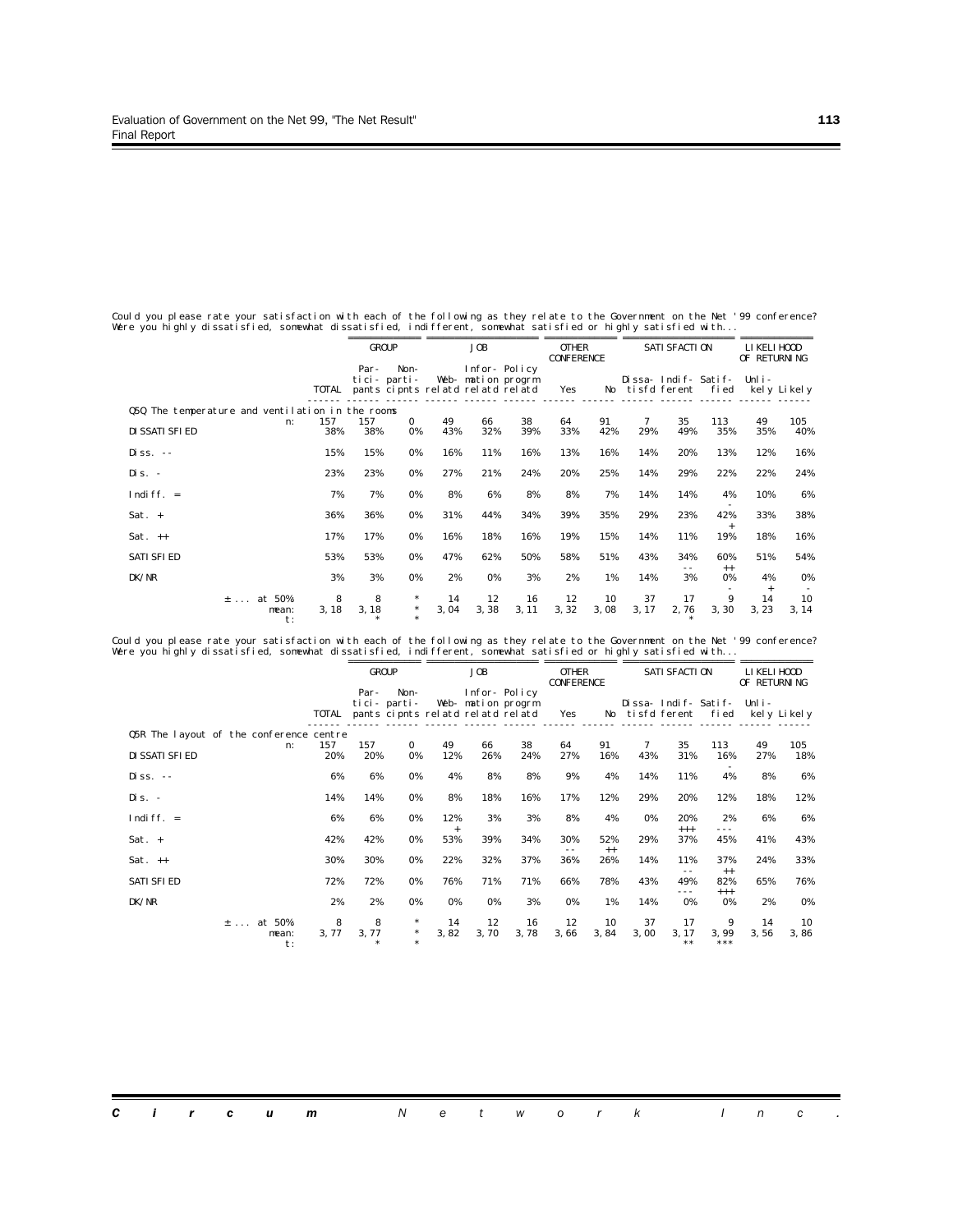|  |  | Could you please rate your satisfaction with each of the following as they relate to the Government on the Net '99 conference? |  |  |  |  |  |  |  |
|--|--|--------------------------------------------------------------------------------------------------------------------------------|--|--|--|--|--|--|--|
|  |  | Were you highly dissatisfied, somewhat dissatisfied, indifferent, somewhat satisfied or highly satisfied with                  |  |  |  |  |  |  |  |

|                   |                                                   |            |                     | <b>GROUP</b>          |            | <b>JOB</b> |                                                                             | <b>OTHER</b><br><b>CONFERENCE</b> |            |             | <b>SATI SFACTI ON</b> |                      | <b>LI KELI HOOD</b><br>OF RETURNING |                 |
|-------------------|---------------------------------------------------|------------|---------------------|-----------------------|------------|------------|-----------------------------------------------------------------------------|-----------------------------------|------------|-------------|-----------------------|----------------------|-------------------------------------|-----------------|
|                   |                                                   | TOTAL      | Par-                | Non-<br>tici-parti-   |            |            | Infor-Policy<br>Web- mation progrm<br>pants cipnts relatd relatd relatd Yes |                                   |            |             | Dissa-Indif-Satif-    | No tisfd ferent fied | Unli $-$                            | kel y Likel y   |
|                   | Q5S Generally, the conference facilities          |            |                     |                       |            |            |                                                                             |                                   |            |             |                       |                      |                                     |                 |
| DI SSATI SFI ED   | n:                                                | 157<br>20% | 157<br>20%          | $\bf{0}$<br>0%        | 49<br>24%  | 66<br>18%  | 38<br>16%                                                                   | 64<br>27%                         | 91<br>15%  | 7<br>71%    | 35<br>40%             | 113<br>11%           | 49<br>31%                           | 105<br>15%      |
| $DisS. - -$       |                                                   | 10%        | 10%                 | 0%                    | 12%        | 9%         | 8%                                                                          | 16%                               | 5%         | 43%         | $^{+++}$<br>23%       | - - -<br>4%          | $+$<br>16%                          | 7%              |
| $Dis. -$          |                                                   | 10%        | 10%                 | 0%                    | 12%        | 9%         | 8%                                                                          | $\ddot{}$<br>11%                  | 10%        | 29%         | $^{++}$<br>17%        | - - -<br>7%          | 14%                                 | 9%              |
| Indiff. $=$       |                                                   | 3%         | 3%                  | 0%                    | 4%         | 3%         | 3%                                                                          | 2%                                | 4%         | 0%          | 9%<br>$\ddot{}$       | 2%                   | 2%                                  | 4%              |
| Sat. $+$          |                                                   | 41%        | 41%                 | 0%                    | 45%        | 41%        | 39%                                                                         | 36%                               | 45%        | 14%         | 37%                   | 44%                  | 43%                                 | 40%             |
| Sat. $++$         |                                                   | 33%        | 33%                 | 0%                    | 24%        | 36%        | 39%                                                                         | 33%                               | 34%        | 14%         | 11%                   | 42%                  | 22%                                 | 39%             |
| <b>SATI SFIED</b> |                                                   | 74%        | 74%                 | 0%                    | 69%        | 77%        | 79%                                                                         | 69%                               | 79%        | 29%         | $- -$<br>49%          | $^{+++}$<br>86%      | 65%                                 | $+$<br>79%      |
| DK/NR             |                                                   | 3%         | 3%                  | 0%                    | 2%         | 2%         | 3%                                                                          | 3%                                | 1%         | 0%          | - - -<br>3%           | $^{+++}$<br>2%       | 2%                                  | 2%              |
|                   | at 50%:<br>$\pm$<br>mean:<br>$\ddot{\phantom{1}}$ | 8<br>3,80  | 8<br>3,80<br>$\ast$ | *<br>$\ast$<br>$\ast$ | 14<br>3,58 | 12<br>3,88 | 16<br>3,97                                                                  | 12<br>3,61                        | 10<br>3,93 | 37<br>2, 29 | 17<br>2,97<br>***     | 9<br>4, 15<br>***    | 14<br>3,42<br>$*$                   | 10<br>3,98<br>* |

Could you please rate your satisfaction with each of the following as they relate to the Government on the Net '99 conference?<br>Were you highly dissatisfied, somewhat dissatisfied, indifferent, somewhat satisfied or highly

|                               |                             | <b>GROUP</b> |                            |            | <b>JOB</b>   |                                                         | <b>OTHER</b><br><b>CONFERENCE</b> |            |             | SATI SFACTI ON                        |            | LI KELI HOOD<br>OF RETURNING |               |
|-------------------------------|-----------------------------|--------------|----------------------------|------------|--------------|---------------------------------------------------------|-----------------------------------|------------|-------------|---------------------------------------|------------|------------------------------|---------------|
|                               | <b>TOTAL</b>                | Par-         | Non-<br>tici-parti-        |            | Infor-Policy | Web- mation progrm<br>pants cipnts relatd relatd relatd | Yes                               |            |             | Dissa-Indif-Satif-<br>No tisfd ferent | fi ed      | Unli-                        | kel y Likel y |
| Q5T The variety of exhibitors |                             |              |                            |            |              |                                                         |                                   |            |             |                                       |            |                              |               |
| DI SSATI SFI ED               | 157<br>n:<br>15%            | 157<br>15%   | $\mathbf{0}$<br>0%         | 49<br>10%  | 66<br>17%    | 38<br>16%                                               | 64<br>19%                         | 91<br>12%  | 7<br>43%    | 35<br>17%                             | 113<br>12% | 49<br>22%                    | 105<br>11%    |
| $DisS. - -$                   | 1%                          | 1%           | 0%                         | 2%         | 2%           | 0%                                                      | 3%                                | 0%         | 0%          | 6%                                    | 0%         | 4%                           | 0%            |
| $Dis. -$                      | 13%                         | 13%          | 0%                         | 8%         | 15%          | 16%                                                     | 16%                               | 12%        | 43%         | $^{++}$<br>11%                        | 12%        | $+$<br>18%                   | 11%           |
| Indiff. $=$                   | 15%                         | 15%          | $0\%$                      | 16%        | 14%          | 16%                                                     | 16%                               | 14%        | 0%          | 23%                                   | 13%        | 12%                          | 16%           |
| Sat. $+$                      | 46%                         | 46%          | 0%                         | 53%        | 41%          | 50%                                                     | 44%                               | 49%        | 43%         | 46%                                   | 48%        | 53%                          | 44%           |
| Sat. $++$                     | 18%                         | 18%          | 0%                         | 18%        | 26%          | 8%                                                      | 16%                               | 21%        | 14%         | 11%                                   | 21%        | 10%                          | 23%           |
| <b>SATI SFIED</b>             | 65%                         | 65%          | 0%                         | 71%        | 67%          | 58%                                                     | 59%                               | 70%        | 57%         | 57%                                   | 69%        | 63%                          | 67%           |
| DK/NR                         | 6%                          | 6%           | 0%                         | 2%         | 3%           | 11%<br>$\ddot{}$                                        | 6%                                | 3%         | 0%          | 3%                                    | 5%         | 2%                           | 6%            |
| at 50%:<br>$\pm$              | 8<br>3,72<br>mean:<br>$t$ : | 8<br>3,72    | $\ast$<br>$\ast$<br>$\ast$ | 14<br>3,79 | 12<br>3,77   | 16<br>3,56                                              | 12<br>3,57                        | 10<br>3,82 | 37<br>3, 29 | 17<br>3, 47                           | 9<br>3,82  | 14<br>3,48                   | 10<br>3,83    |

 $\mathbf{c}$  $i - r$  $\mathcal{L}$  $\mathbf{c}$  $\boldsymbol{u}$  ${\cal N}$  $\rm e$  $\boldsymbol{t}$  $\mathsf{w}$  $\circ$  $\mathbf{r}$  $\pmb{k}$  $\sqrt{n}$  $\boldsymbol{c}$  $\mathbf{m}$  $\mathcal{L}$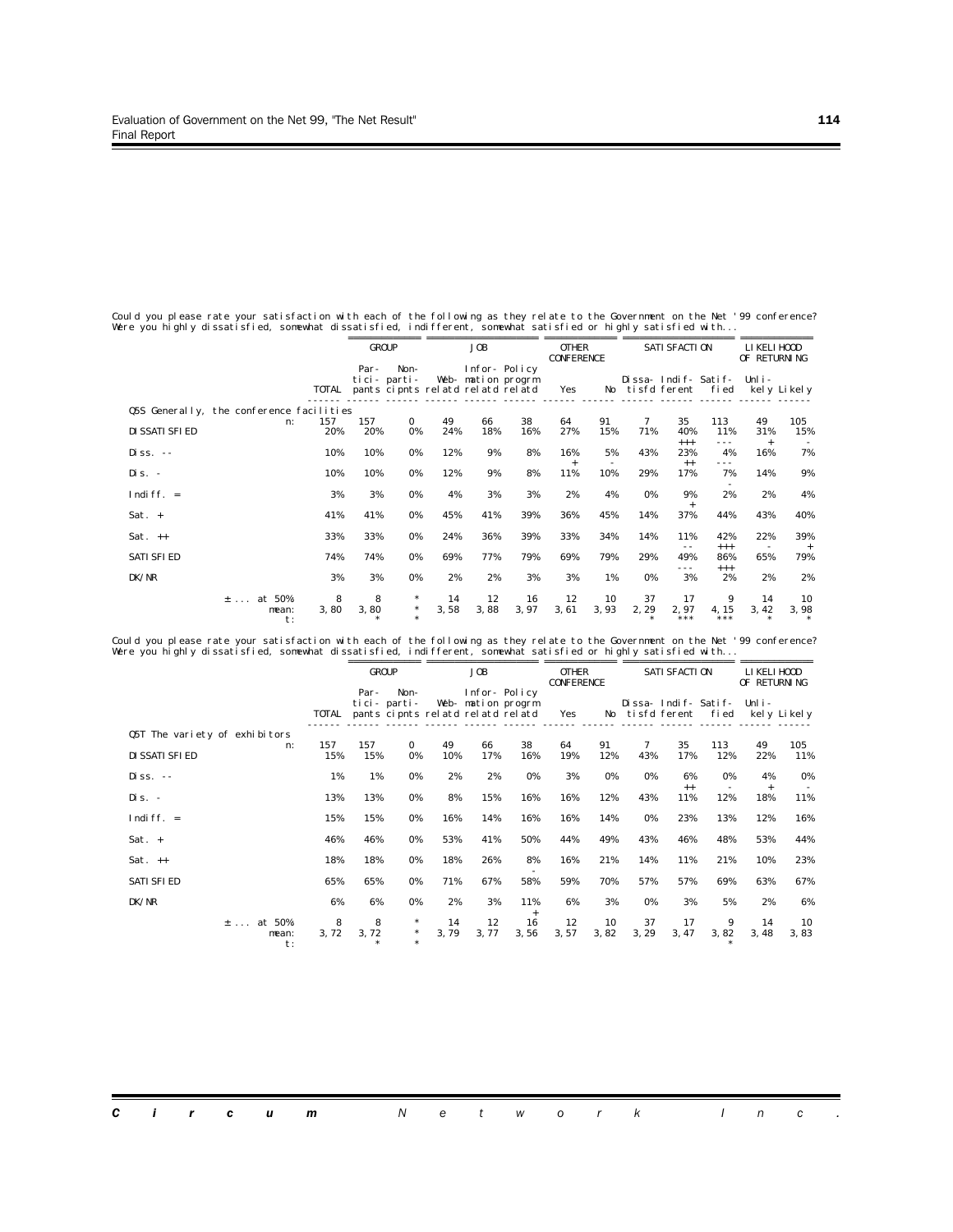Could you please rate your satisfaction with each of the following as they relate to the Government on the Net '99 conference?<br>Were you highly dissatisfied, somewhat dissatisfied, indifferent, somewhat satisfied or highly

|                              |                                          |            | <b>GROUP</b>         |                     |            | <b>JOB</b>  |                                                                             |                                   |            |            |                       |                      |                              |               |
|------------------------------|------------------------------------------|------------|----------------------|---------------------|------------|-------------|-----------------------------------------------------------------------------|-----------------------------------|------------|------------|-----------------------|----------------------|------------------------------|---------------|
|                              |                                          |            |                      |                     |            |             |                                                                             | <b>OTHER</b><br><b>CONFERENCE</b> |            |            | <b>SATI SFACTI ON</b> |                      | LI KELI HOOD<br>OF RETURNING |               |
|                              |                                          | TOTAL      | Par-                 | Non-<br>tici-parti- |            |             | Infor-Policy<br>Web- mation progrm<br>pants cipnts relatd relatd relatd Yes |                                   |            |            | Dissa-Indif-Satif-    | No tisfd ferent fied | Unli-                        | kel y Likel y |
| Q5U The number of exhibitors |                                          |            |                      |                     |            |             |                                                                             |                                   |            |            |                       |                      |                              |               |
| DI SSATI SFI ED              | n:                                       | 157<br>7%  | 157<br>7%            | $\mathbf{0}$<br>0%  | 49<br>8%   | 66<br>6%    | 38<br>5%                                                                    | 64<br>8%                          | 91<br>7%   | 7<br>0%    | 35<br>11%             | 113<br>6%            | 49<br>12%                    | 105<br>5%     |
| $DisS. - -$                  |                                          | 1%         | 1%                   | 0%                  | 2%         | 0%          | 0%                                                                          | 2%                                | 0%         | 0%         | 3%                    | 0%                   | 2%                           | 0%            |
| $Dis. -$                     |                                          | 6%         | 6%                   | 0%                  | 6%         | 6%          | 5%                                                                          | 6%                                | 7%         | 0%         | 9%                    | 6%                   | 10%                          | 5%            |
| Indiff. $=$                  |                                          | 12%        | 12%                  | 0%                  | 10%        | 17%         | 8%                                                                          | 17%                               | 9%         | 14%        | 20%                   | 10%                  | 10%                          | 13%           |
| Sat. $+$                     |                                          | 57%        | 57%                  | 0%                  | 61%        | 52%         | 63%                                                                         | 52%                               | 62%        | 86%        | 54%                   | 57%                  | 63%                          | 54%           |
| Sat. $++$                    |                                          | 18%        | 18%                  | 0%                  | 18%        | 23%         | 13%                                                                         | 17%                               | 20%        | 0%         | 9%                    | 23%<br>$\ddot{}$     | 12%                          | 22%           |
| <b>SATI SFIED</b>            |                                          | 75%        | 75%                  | 0%                  | 80%        | 74%         | 76%                                                                         | 69%                               | 81%        | 86%        | 63%                   | 80%                  | 76%                          | 76%           |
| DK/NR                        |                                          | 6%         | 6%                   | 0%                  | 2%         | 3%          | 11%<br>$\ddot{}$                                                            | 6%                                | 3%         | 0%         | 6%                    | 4%                   | 2%                           | 6%            |
| $\pm$                        | at 50%:<br>mean:<br>$\ddot{\phantom{1}}$ | 8<br>3, 91 | 8<br>3, 91<br>$\ast$ | *<br>*<br>*         | 14<br>3,90 | 12<br>3, 94 | 16<br>3, 94                                                                 | 12<br>3,82                        | 10<br>3,98 | 37<br>3,86 | 17<br>3, 61<br>$*$    | 9<br>4,01<br>$*$     | 14<br>3,75                   | 10<br>3, 99   |

|                                           |                              | <b>GROUP</b> |                            |            | <b>JOB</b> |                                                                         | <b>OTHER</b><br><b>CONFERENCE</b> |             |                 | SATI SFACTI ON |                             | LI KELI HOOD<br>OF RETURNING |                    |
|-------------------------------------------|------------------------------|--------------|----------------------------|------------|------------|-------------------------------------------------------------------------|-----------------------------------|-------------|-----------------|----------------|-----------------------------|------------------------------|--------------------|
|                                           | <b>TOTAL</b>                 | Par-         | Non-<br>tici-parti-        |            |            | Infor-Policy<br>Web- mation progrm<br>pants cipnts relatd relatd relatd | Yes                               |             | No tisfd ferent |                | Dissa-Indif-Satif-<br>fi ed | Unli-                        | kel y Likel y      |
| Q5V The information offered by exhibitors |                              |              |                            |            |            |                                                                         |                                   |             |                 |                |                             |                              |                    |
| DI SSATI SFI ED                           | 157<br>n:<br>8%              | 157<br>8%    | $\mathbf{0}$<br>0%         | 49<br>8%   | 66<br>8%   | 38<br>5%                                                                | 64<br>8%                          | 91<br>8%    | 7<br>29%        | 35<br>9%       | 113<br>6%                   | 49<br>18%                    | 105<br>3%          |
| $DisS. - -$                               | 2%                           | 2%           | 0%                         | 2%         | 3%         | 0%                                                                      | 2%                                | 2%          | 0%              | 0%             | 3%                          | $^{+++}$<br>2%               | - - -<br>2%        |
| $Dis. -$                                  | 6%                           | 6%           | 0%                         | 6%         | 5%         | 5%                                                                      | 6%                                | 5%          | 29%             | 9%             | 4%                          | 16%                          | 1%<br>- - -        |
| Indiff. $=$                               | 13%                          | 13%          | 0%                         | 10%        | 17%        | 13%                                                                     | 14%                               | 13%         | 14%             | 20%            | 12%                         | $^{+++}$<br>18%              | 11%                |
| Sat. $+$                                  | 46%                          | 46%          | 0%                         | 47%        | 48%        | 45%                                                                     | 44%                               | 49%         | 29%             | 51%            | 47%                         | 43%                          | 50%                |
| Sat. $++$                                 | 25%                          | 25%          | 0%                         | 31%        | 23%        | 24%                                                                     | 28%                               | 23%         | 29%             | 17%            | 27%                         | 18%                          | 28%                |
| <b>SATI SFIED</b>                         | 71%                          | 71%          | 0%                         | 78%        | 71%        | 68%                                                                     | 72%                               | 73%         | 57%             | 69%            | 74%                         | 61%                          | 77%<br>$^{+}$      |
| DK/NR                                     | 8%                           | 8%           | 0%                         | 4%         | 5%         | 13%                                                                     | 6%                                | 7%          | 0%              | 3%             | 8%                          | 2%                           | 9%                 |
| at 50%:<br>$\pm$                          | 8<br>3, 94<br>mean:<br>$t$ : | 8<br>3,94    | $\ast$<br>$\ast$<br>$\ast$ | 14<br>4,02 | 12<br>3,87 | 16<br>4,00                                                              | 12<br>3,97                        | 10<br>3, 92 | 37<br>3, 57     | 17<br>3, 79    | 9<br>4,01                   | 14<br>3,60<br>**             | 10<br>4,09<br>$**$ |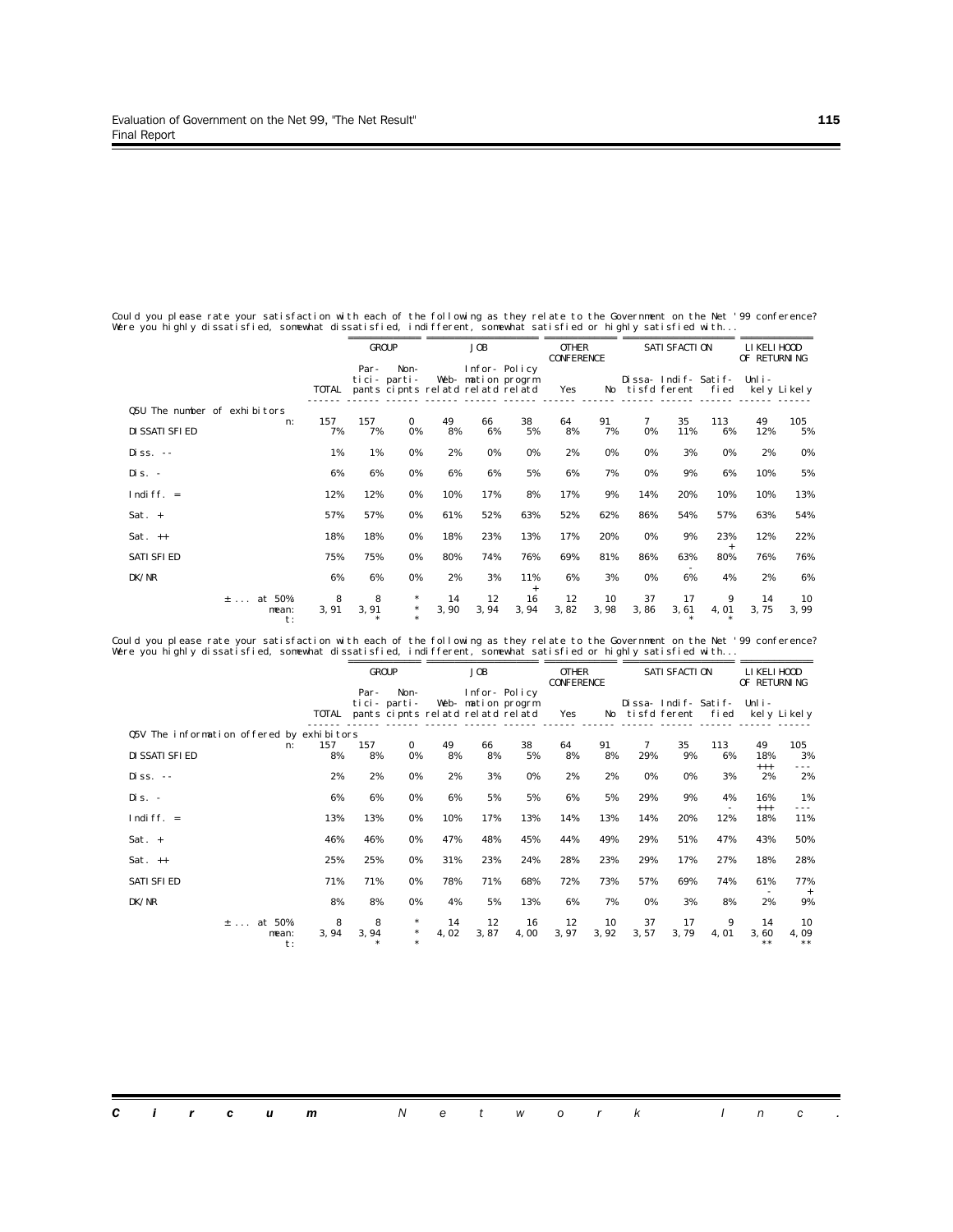| Could you please rate your satisfaction with each of the following as they relate to the Government on the Net '99 conference? |  |  |
|--------------------------------------------------------------------------------------------------------------------------------|--|--|
| Were you highly dissatisfied, somewhat dissatisfied, indifferent, somewhat satisfied or highly satisfied with                  |  |  |

|                                         |               |              |        | <b>GROUP</b> |           | <b>JOB</b> |                                   | <b>OTHER</b>      |      |                 | <b>SATI SFACTI ON</b> |           | LI KELI HOOD |               |
|-----------------------------------------|---------------|--------------|--------|--------------|-----------|------------|-----------------------------------|-------------------|------|-----------------|-----------------------|-----------|--------------|---------------|
|                                         |               |              | Par-   | Non-         |           |            | Infor-Policy                      | <b>CONFERENCE</b> |      |                 |                       |           | OF RETURNING |               |
|                                         |               |              |        | tici-parti-  |           |            | Web- mation progrm                |                   |      |                 | Dissa-Indif-Satif-    |           | Unli-        |               |
|                                         |               | <b>TOTAL</b> |        |              |           |            | pants cipnts relatd relatd relatd | Yes               |      | No tisfd ferent |                       | fi ed     |              | kel y Likel y |
|                                         |               |              |        |              |           |            |                                   |                   |      |                 |                       |           |              |               |
| Q5W Generally, the exhibition component |               |              |        |              |           |            |                                   |                   |      |                 |                       |           |              |               |
|                                         |               | 157<br>n:    | 157    | $\mathbf{0}$ | 49        | 66         | 38                                | 64                | 91   | 7               | 35                    | 113       | 49           | 105           |
| DI SSATI SFI ED                         |               | 11%          | 11%    | 0%           | 18%       | 9%         | 5%                                | 16%               | 8%   | 43%             | 26%                   | 4%        | 24%          | 5%            |
|                                         |               |              |        |              | $\ddot{}$ |            |                                   |                   |      |                 | $^{++}$               | - - -     | $^{+++}$     | - - -         |
| $DisS. - -$                             |               | 1%           | 1%     | 0%           | 2%        | 2%         | 0%                                | 3%                | 0%   | 14%             | 3%                    | 0%        | 4%           | 0%            |
| $Dis. -$                                |               | 10%          | 10%    | 0%           | 16%       | 8%         | 5%                                | 13%               | 8%   | 29%             | 23%                   | 4%        | $+$<br>20%   | 5%            |
|                                         |               |              |        |              |           |            |                                   |                   |      |                 | $^{++}$               | $- - -$   | $^{++}$      | $- -$         |
| Indiff. $=$                             |               | 16%          | 16%    | 0%           | 10%       | 21%        | 13%                               | 13%               | 19%  | 0%              | 17%                   | 17%       | 14%          | 17%           |
|                                         |               |              |        |              |           |            |                                   |                   |      |                 |                       |           |              |               |
| Sat. $+$                                |               | 50%          | 50%    | 0%           | 51%       | 41%        | 66%                               | 55%               | 47%  | 57%             | 51%                   | 50%       | 51%          | 50%           |
| Sat. $++$                               |               | 20%          | 20%    | 0%           | 20%       | 27%        | $\ddot{}$<br>8%                   | 16%               | 23%  | 0%              | 6%                    | 26%       | 10%          | 25%           |
|                                         |               |              |        |              |           |            |                                   |                   |      |                 |                       | $^{++}$   |              |               |
| <b>SATI SFI ED</b>                      |               | 69%          | 69%    | 0%           | 71%       | 68%        | 74%                               | 70%               | 70%  | 57%             | 57%                   | 75%       | 61%          | 74%           |
|                                         |               |              |        |              |           |            |                                   |                   |      |                 |                       | $\ddot{}$ |              |               |
| DK/NR                                   |               | 4%           | 4%     | 0%           | 0%        | 2%         | 8%                                | 2%                | 3%   | 0%              | 0%                    | 4%        | 0%           | 4%            |
|                                         | $\pm$ at 50%: | 8            | 8      | $\ast$       | 14        | 12         | $\ddot{}$<br>16                   | 12                | 10   | 37              | 17                    | 9         | 14           | 10            |
|                                         | mean:         | 3,80         | 3,80   | $\ast$       | 3, 71     | 3,86       | 3,83                              | 3,68              | 3,89 | 3,00            | 3, 34                 | 4,00      | 3, 43        | 3,98          |
|                                         |               | $t$ :        | $\ast$ | $\ast$       |           |            |                                   |                   |      |                 | **                    | ***       | **           | $* *$         |

|                                                                  |                                    |            | <b>GROUP</b>        |                       |             | <b>JOB</b>        |                                                                         | <b>OTHER</b><br><b>CONFERENCE</b> |              |                   | SATI SFACTI ON                        |                  | LI KELI HOOD<br>OF RETURNING |                   |
|------------------------------------------------------------------|------------------------------------|------------|---------------------|-----------------------|-------------|-------------------|-------------------------------------------------------------------------|-----------------------------------|--------------|-------------------|---------------------------------------|------------------|------------------------------|-------------------|
|                                                                  |                                    | TOTAL      | Par-                | Non-<br>tici-parti-   |             |                   | Infor-Policy<br>Web- mation progrm<br>pants cipnts relatd relatd relatd | Yes                               |              |                   | Dissa-Indif-Satif-<br>No tisfd ferent | fi ed            | Unli $-$                     | kel y Likel y     |
| Q5X The topics covered in the Social and Policy<br>Issues stream |                                    |            |                     |                       |             |                   |                                                                         |                                   |              |                   |                                       |                  |                              |                   |
| DI SSATI SFI ED                                                  | n:                                 | 157<br>13% | 157<br>13%          | $\bf{0}$<br>0%        | 49<br>12%   | 66<br>8%          | 38<br>24%                                                               | 64<br>19%                         | 91<br>9%     | 7<br>57%          | 35<br>26%                             | 113<br>6%        | 49<br>29%                    | 105<br>5%         |
| $DisS. - -$                                                      |                                    | 3%         | 3%                  | 0%                    | 2%          | 2%                | $+$<br>8%                                                               | 3%                                | 3%           | 14%               | 6%                                    | $- - -$<br>2%    | $^{+++}$<br>6%               | - - -<br>2%       |
| $Dis. -$                                                         |                                    | 10%        | 10%                 | 0%                    | 10%         | 6%                | 16%                                                                     | 16%<br>$\ddot{}$                  | 5%<br>$\sim$ | 43%               | 20%<br>$+$                            | 4%<br>$- - -$    | 22%<br>$^{+++}$              | 3%                |
| Indiff. $=$                                                      |                                    | 15%        | 15%                 | 0%                    | 18%         | 17%               | 8%                                                                      | 9%                                | 20%          | 0%                | 11%                                   | 18%              | 16%                          | 15%               |
| Sat. $+$                                                         |                                    | 32%        | 32%                 | 0%                    | 41%         | 30%               | 26%                                                                     | 27%                               | 37%          | 14%               | 29%                                   | 35%              | 20%<br>$\sim$                | 39%<br>$+$        |
| Sat. $++$                                                        |                                    | 15%        | 15%                 | 0%                    | 0%<br>- - - | 21%               | 24%                                                                     | 14%                               | 15%          | 0%                | 3%                                    | 19%<br>$^{++}$   | 2%<br>$ -$                   | 21%<br>$^{++}$    |
| <b>SATI SFI ED</b>                                               |                                    | 47%        | 47%                 | 0%                    | 41%         | 52%               | 50%                                                                     | 41%                               | 53%          | 14%               | 31%                                   | 55%<br>$^{++}$   | 22%<br>$- - -$               | 60%<br>$^{+++}$   |
| DK/NR                                                            |                                    | 25%        | 25%                 | 0%                    | 29%         | 24%               | 18%                                                                     | 31%                               | 19%          | 29%               | 31%                                   | 21%              | 33%                          | 20%               |
|                                                                  | at 50%:<br>$\pm$<br>mean:<br>$t$ : | 8<br>3,61  | 8<br>3,61<br>$\ast$ | $\ast$<br>*<br>$\ast$ | 14<br>3, 37 | 12<br>3, 84<br>×. | 16<br>3, 52                                                             | 12<br>3,48                        | 10<br>3,69   | 37<br>2, 20<br>÷. | 17<br>3, 04<br>**                     | 9<br>3,84<br>*** | 14<br>2,85<br>***            | 10<br>3,93<br>*** |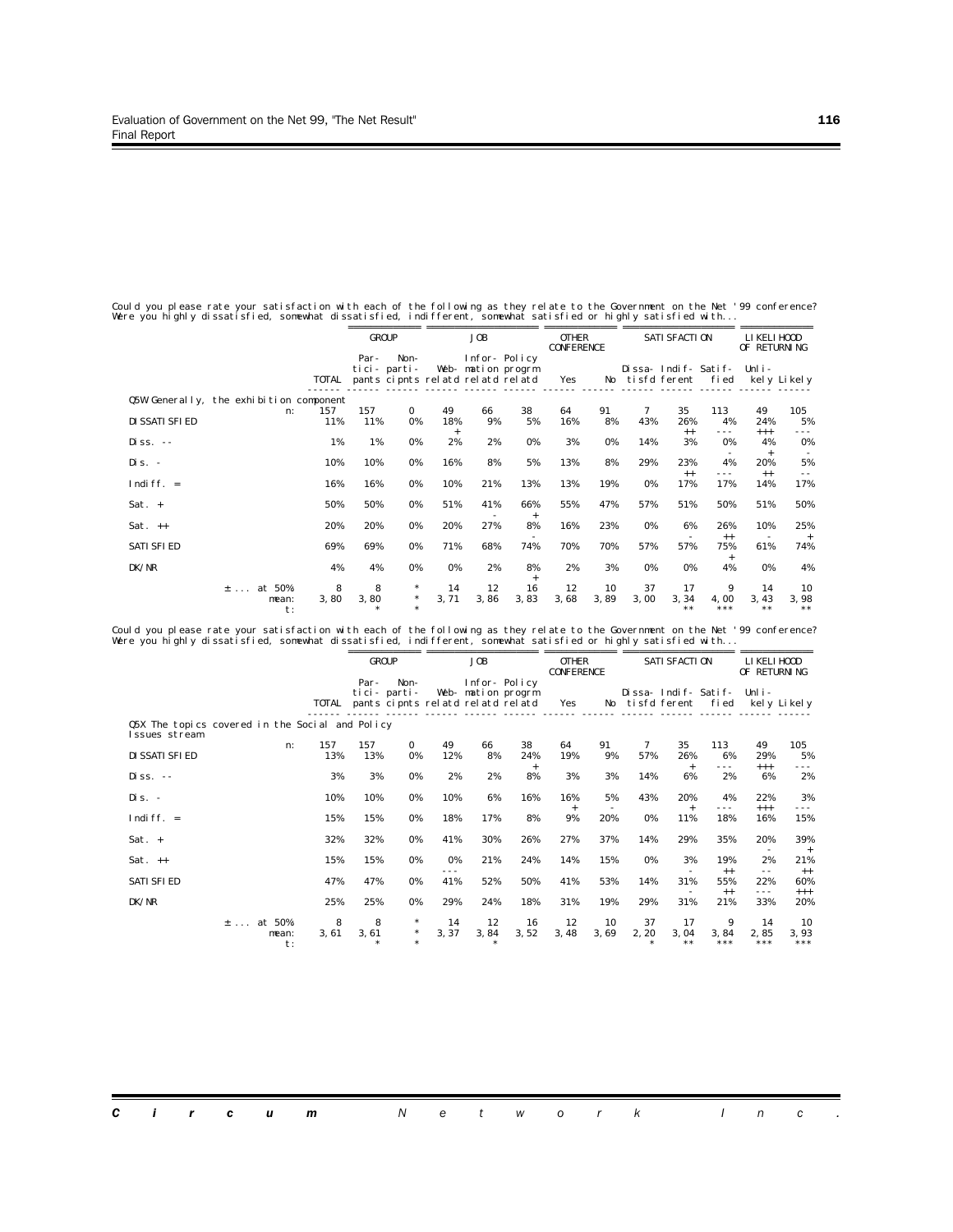|  |  |  |  |  |  |  |                                                                                                               |  | Could you please rate your satisfaction with each of the following as they relate to the Government on the Net '99 conference? |
|--|--|--|--|--|--|--|---------------------------------------------------------------------------------------------------------------|--|--------------------------------------------------------------------------------------------------------------------------------|
|  |  |  |  |  |  |  | Were you highly dissatisfied, somewhat dissatisfied, indifferent, somewhat satisfied or highly satisfied with |  |                                                                                                                                |

|                                                 |                              | <b>GROUP</b> |                     |                  | <b>JOB</b>     |                                                                             | <b>OTHER</b><br><b>CONFERENCE</b> |                |          | <b>SATI SFACTI ON</b> |                      | LI KELI HOOD<br>OF RETURNING |                |
|-------------------------------------------------|------------------------------|--------------|---------------------|------------------|----------------|-----------------------------------------------------------------------------|-----------------------------------|----------------|----------|-----------------------|----------------------|------------------------------|----------------|
|                                                 | TOTAL                        | Par-         | Non-<br>tici-parti- |                  |                | Infor-Policy<br>Web- mation progrm<br>pants cipnts relatd relatd relatd Yes |                                   |                |          | Dissa-Indif-Satif-    | No tisfd ferent fied | Unli $-$                     | kel y Likel y  |
| Q5Y The topics covered in the Technology stream |                              |              |                     |                  |                |                                                                             |                                   |                |          |                       |                      |                              |                |
| DI SSATI SFI ED                                 | 157<br>n:<br>17%             | 157<br>17%   | $\Omega$<br>0%      | 49<br>18%        | 66<br>18%      | 38<br>13%                                                                   | 64<br>22%                         | 91<br>14%      | 7<br>43% | 35<br>34%             | 113<br>11%           | 49<br>39%                    | 105<br>8%      |
| $DisS. - -$                                     | 5%                           | 5%           | 0%                  | 4%               | 6%             | 5%                                                                          | 6%                                | 4%             | 29%      | $^{++}$<br>14%        | - - -<br>1%          | $^{+++}$<br>14%              | - - -<br>1%    |
| $Dis. -$                                        | 12%                          | 12%          | 0%                  | 14%              | 12%            | 8%                                                                          | 16%                               | 10%            | 14%      | $^{++}$<br>20%        | $- - -$<br>10%       | $^{+++}$<br>24%              | $- - -$<br>7%  |
| Indiff. $=$                                     | 13%                          | 13%          | 0%                  | 6%               | 21%            | 8%                                                                          | 14%                               | 12%            | 14%      | 11%                   | 13%                  | $^{++}$<br>10%               | $ -$<br>13%    |
| Sat. $+$                                        | 30%                          | 30%          | $0\%$               | 43%              | $^{++}$<br>23% | 29%                                                                         | 22%                               | 36%            | 29%      | 20%                   | 34%                  | 27%                          | 32%            |
| Sat. $++$                                       | 15%                          | 15%          | 0%                  | $\ddot{}$<br>16% | 12%            | 18%                                                                         | 11%                               | 18%            | 0%       | 6%                    | 19%                  | 2%<br>$- -$                  | 21%<br>$^{++}$ |
| <b>SATI SFI ED</b>                              | 45%                          | 45%          | 0%                  | 59%              | 35%            | 47%                                                                         | 33%                               | 54%            | 29%      | 26%                   | $+$<br>52%           | 29%                          | 53%            |
| DK/NR                                           | 25%                          | 25%          | 0%                  | $+$<br>16%       | 26%            | 32%                                                                         | $ -$<br>31%                       | $^{++}$<br>20% | 14%      | 29%                   | $^{++}$<br>24%       | $ -$<br>22%                  | $^{++}$<br>26% |
| at 50%:<br>$\pm$                                | 8                            | 8            | $\ast$<br>$\ast$    | 14               | 12             | 16                                                                          | 12                                | 10             | 37       | 17                    | 9                    | 14                           | 10             |
| mean:                                           | 3,50<br>$\ddot{\phantom{1}}$ | 3, 50        | $\ast$              | 3,63             | 3, 31          | 3,69                                                                        | 3, 23                             | 3,66           | 2,50     | 2,76<br>**            | 3,78<br>***          | 2,71<br>***                  | 3,88<br>***    |

|                                              |                                        | <b>GROUP</b>        |                     |            | <b>JOB</b> |                                                                         | <b>OTHER</b><br><b>CONFERENCE</b> |            |                  | <b>SATI SFACTI ON</b>                 |                     | LI KELI HOOD<br>OF RETURNING |                      |
|----------------------------------------------|----------------------------------------|---------------------|---------------------|------------|------------|-------------------------------------------------------------------------|-----------------------------------|------------|------------------|---------------------------------------|---------------------|------------------------------|----------------------|
|                                              | TOTAL                                  | Par-                | Non-<br>tici-parti- |            |            | Infor-Policy<br>Web- mation progrm<br>pants cipnts relatd relatd relatd | Yes                               |            |                  | Dissa-Indif-Satif-<br>No tisfd ferent | fi ed               | Unli-                        | kel y Likel y        |
| Q5Z The topics covered in the Content stream |                                        |                     |                     |            |            |                                                                         |                                   |            |                  |                                       |                     |                              |                      |
| DI SSATI SFI ED                              | 157<br>n:<br>18%                       | 157<br>18%          | $\bf{0}$<br>0%      | 49<br>14%  | 66<br>20%  | 38<br>24%                                                               | 64<br>23%                         | 91<br>15%  | 7<br>57%         | 35<br>46%                             | 113<br>8%           | 49<br>41%                    | 105<br>9%            |
| $DisS. -$                                    | 5%                                     | 5%                  | 0%                  | 6%         | 5%         | 5%                                                                      | 5%                                | 5%         | 29%              | $^{+++}$<br>11%                       | - - -<br>2%<br>$ -$ | $^{+++}$<br>14%<br>$^{+++}$  | - - -<br>1%<br>- - - |
| $Dis. -$                                     | 13%                                    | 13%                 | 0%                  | 8%         | 15%        | 18%                                                                     | 19%                               | 10%        | 29%              | 34%                                   | 6%                  | 27%                          | 8%                   |
| Indiff. $=$                                  | 10%                                    | 10%                 | 0%                  | 14%        | 8%         | 8%                                                                      | 6%                                | 13%        | 14%              | $^{+++}$<br>17%                       | .<br>8%             | $^{++}$<br>14%               | $- -$<br>9%          |
| Sat. $+$                                     | 39%                                    | 39%                 | 0%                  | 35%        | 45%        | 37%                                                                     | 38%                               | 41%        | 0%               | 17%<br>$- -$                          | 49%<br>$^{+++}$     | 22%<br>$ -$                  | 47%<br>$^{++}$       |
| Sat. $++$                                    | 17%                                    | 17%                 | 0%                  | 18%        | 14%        | 21%                                                                     | 13%                               | 21%        | 0%               | 6%                                    | 22%                 | 6%                           | 23%                  |
| <b>SATI SFIED</b>                            | 56%                                    | 56%                 | 0%                  | 53%        | 59%        | 58%                                                                     | 50%                               | 62%        | 0%               | 23%                                   | $^{+}$<br>71%       | $\sim$<br>29%<br>$- - -$     | $+$<br>70%           |
| DK/NR                                        | 15%                                    | 15%                 | 0%                  | 18%        | 14%        | 11%                                                                     | 20%                               | 10%        | 29%              | ---<br>14%                            | $^{+++}$<br>13%     | 16%                          | $^{+++}$<br>13%      |
| $\pm$                                        | at 50%:<br>8<br>3,59<br>mean:<br>$t$ : | 8<br>3,59<br>$\ast$ | *<br>*<br>$\ast$    | 14<br>3,63 | 12<br>3,56 | 16<br>3,56                                                              | 12<br>3, 43                       | 10<br>3,68 | 37<br>1,80<br>** | 17<br>2,67<br>***                     | 9<br>3,96<br>***    | 14<br>2,76<br>***            | 10<br>3, 96<br>***   |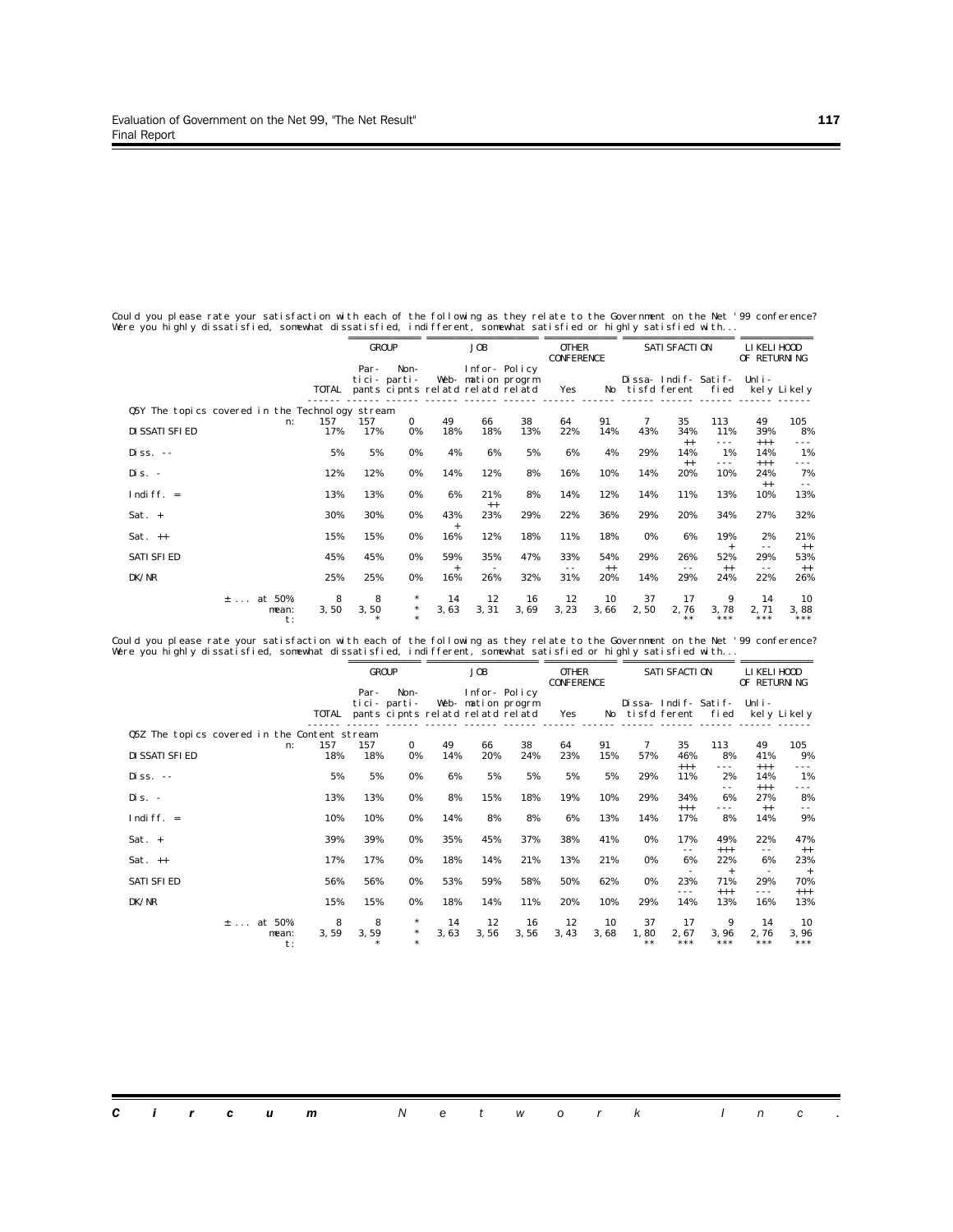|  |  | Could you please rate your satisfaction with each of the following as they relate to the Government on the Net '99 conference? |  |  |  |  |  |  |  |
|--|--|--------------------------------------------------------------------------------------------------------------------------------|--|--|--|--|--|--|--|
|  |  | Were you highly dissatisfied, somewhat dissatisfied, indifferent, somewhat satisfied or highly satisfied with                  |  |  |  |  |  |  |  |

|                                               |                                |                | <b>GROUP</b>        |           | <b>JOB</b> |                                                                             | <b>OTHER</b><br><b>CONFERENCE</b> |           |             | <b>SATI SFACTI ON</b> |                      | LI KELI HOOD<br>OF RETURNING |                 |
|-----------------------------------------------|--------------------------------|----------------|---------------------|-----------|------------|-----------------------------------------------------------------------------|-----------------------------------|-----------|-------------|-----------------------|----------------------|------------------------------|-----------------|
|                                               | TOTAL                          | Par-           | Non-<br>tici-parti- |           |            | Infor-Policy<br>Web- mation progrm<br>pants cipnts relatd relatd relatd Yes |                                   |           |             | Dissa-Indif-Satif-    | No tisfd ferent fied | Unli-                        | kel y Likel y   |
| Q5AA The information and knowledge you gained |                                |                |                     |           |            |                                                                             |                                   |           |             |                       |                      |                              |                 |
| DI SSATI SFI ED                               | 157<br>n:<br>22%               | 157<br>22%     | 0<br>0%             | 49<br>18% | 66<br>23%  | 38<br>29%                                                                   | 64<br>30%                         | 91<br>18% | 7<br>86%    | 35<br>46%             | 113<br>12%           | 49<br>53%                    | 105<br>9%       |
| $DisS. -$                                     | 8%                             | 8%             | 0%                  | 8%        | 8%         | 11%                                                                         | 14%                               | 4%        | 43%         | $^{+++}$<br>23%       | - - -<br>2%          | $^{+++}$<br>27%              | - - -<br>0%     |
| $Dis. -$                                      | 14%                            | 14%            | 0%                  | 10%       | 15%        | 18%                                                                         | $\ddot{}$<br>16%                  | 13%       | 43%         | $^{+++}$<br>23%       | $- - -$<br>10%       | $^{+++}$<br>27%              | $- - -$<br>9%   |
| Indiff. $=$                                   | 8%                             | 8%             | 0%                  | 12%       | 8%         | 3%                                                                          | 8%                                | 9%        | 14%         | 14%                   | $ -$<br>6%           | $^{++}$<br>16%               | $ -$<br>5%      |
| Sat. $+$                                      | 44%                            | 44%            | 0%                  | 49%       | 41%        | 47%                                                                         | 41%                               | 47%       | 0%          | 40%                   | 49%                  | $\ddot{}$<br>29%             | 51%             |
| Sat. $++$                                     | 24%                            | 24%            | 0%                  | 18%       | 29%        | 21%                                                                         | 20%                               | 26%       | 0%          | 0%                    | 33%                  | $ -$<br>2%                   | $^{++}$<br>34%  |
| <b>SATI SFI ED</b>                            | 68%                            | 68%            | 0%                  | 67%       | 70%        | 68%                                                                         | 61%                               | 74%       | $0\%$       | ---<br>40%            | $+++$<br>81%         | $- - -$<br>31%               | $^{+++}$<br>86% |
| DK/NR                                         | 2%                             | 2%             | 0%                  | 2%        | 0%         | 0%                                                                          | 2%                                | 0%        | 0%          | - - -<br>0%           | $+++$<br>1%          | $- - -$<br>0%                | $+++$<br>1%     |
| $\pm$ at 50%:                                 | 8                              | 8              | *                   | 14        | 12         | 16                                                                          | 12                                | 10        | 37          | 17                    | 9                    | 14                           | 10              |
|                                               | 3, 62<br>mean:<br>$\mathbf{f}$ | 3,62<br>$\ast$ | $\ast$<br>$\ast$    | 3,60      | 3,68       | 3,50                                                                        | 3,38                              | 3,78      | 1,71<br>*** | 2, 71<br>***          | 4, 02<br>***         | 2,53<br>***                  | 4, 13<br>***    |

Could you please rate your satisfaction with each of the following as they relate to the Government on the Net '99 conference?<br>Were you highly dissatisfied, somewhat dissatisfied, indifferent, somewhat satisfied or highly

|                            |                |              | <b>GROUP</b> |                            |             | <b>JOB</b>       |                                                                             | <b>OTHER</b><br><b>CONFERENCE</b> |            |            | SATI SFACTI ON     |                      | LI KELI HOOD<br>OF RETURNING |                    |
|----------------------------|----------------|--------------|--------------|----------------------------|-------------|------------------|-----------------------------------------------------------------------------|-----------------------------------|------------|------------|--------------------|----------------------|------------------------------|--------------------|
|                            |                | <b>TOTAL</b> | Par-         | Non-<br>tici-parti-        |             |                  | Infor-Policy<br>Web- mation progrm<br>pants cipnts relatd relatd relatd Yes |                                   |            |            | Dissa-Indif-Satif- | No tisfd ferent fied | Unli-                        | kel y Likel y      |
| Q5BB The contacts you made |                |              |              |                            |             |                  |                                                                             |                                   |            |            |                    |                      |                              |                    |
| DI SSATI SFI ED            | n:             | 157<br>10%   | 157<br>10%   | $\mathbf{0}$<br>0%         | 49<br>12%   | 66<br>6%         | 38<br>13%                                                                   | 64<br>11%                         | 91<br>9%   | 7<br>29%   | 35<br>11%          | 113<br>8%            | 49<br>14%                    | 105<br>8%          |
| $DisS. - -$                |                | 3%           | 3%           | 0%                         | 4%          | 2%               | 3%                                                                          | 3%                                | 2%         | 0%         | 6%                 | 2%                   | 4%                           | 2%                 |
| $Dis. -$                   |                | 7%           | 7%           | 0%                         | 8%          | 5%               | 11%                                                                         | 8%                                | 7%         | 29%        | 6%                 | 6%                   | 10%                          | 6%                 |
| Indiff. $=$                |                | 23%          | 23%          | 0%                         | 22%         | 32%<br>$\ddot{}$ | 8%                                                                          | 16%                               | 29%        | 29%        | 34%                | 19%                  | 35%<br>$+$                   | 18%                |
| Sat. $+$                   |                | 46%          | 46%          | 0%                         | 45%         | 39%              | 63%<br>$\ddot{}$                                                            | 50%                               | 45%        | 14%        | 49%                | 49%                  | 43%                          | 49%                |
| Sat. $++$                  |                | 17%          | 17%          | 0%                         | 14%         | 21%              | 13%                                                                         | 17%                               | 16%        | 0%         | 6%                 | 21%                  | 4%                           | 23%                |
| <b>SATI SFIED</b>          |                | 63%          | 63%          | 0%                         | 59%         | 61%              | 76%                                                                         | 67%                               | 62%        | 14%        | 54%                | $+$<br>70%           | $- -$<br>47%                 | $^{++}$<br>71%     |
| DK/NR                      |                | 4%           | 4%           | <b>0%</b>                  | 6%          | 2%               | 3%                                                                          | 6%                                | 1%         | 29%        | 0%                 | $+$<br>3%            | $ -$<br>4%                   | $^{++}$<br>3%      |
| at 50%:<br>$\pm$           | mean:<br>$t$ : | 8<br>3, 71   | 8<br>3,71    | $\ast$<br>$\ast$<br>$\ast$ | 14<br>3, 61 | 12<br>3, 75      | 16<br>3,76                                                                  | 12<br>3,75                        | 10<br>3,68 | 37<br>2,80 | 17<br>3,43         | 9<br>3, 84<br>**     | 14<br>3, 34<br>**            | 10<br>3,87<br>$**$ |

<u> a shekara ta 1989</u>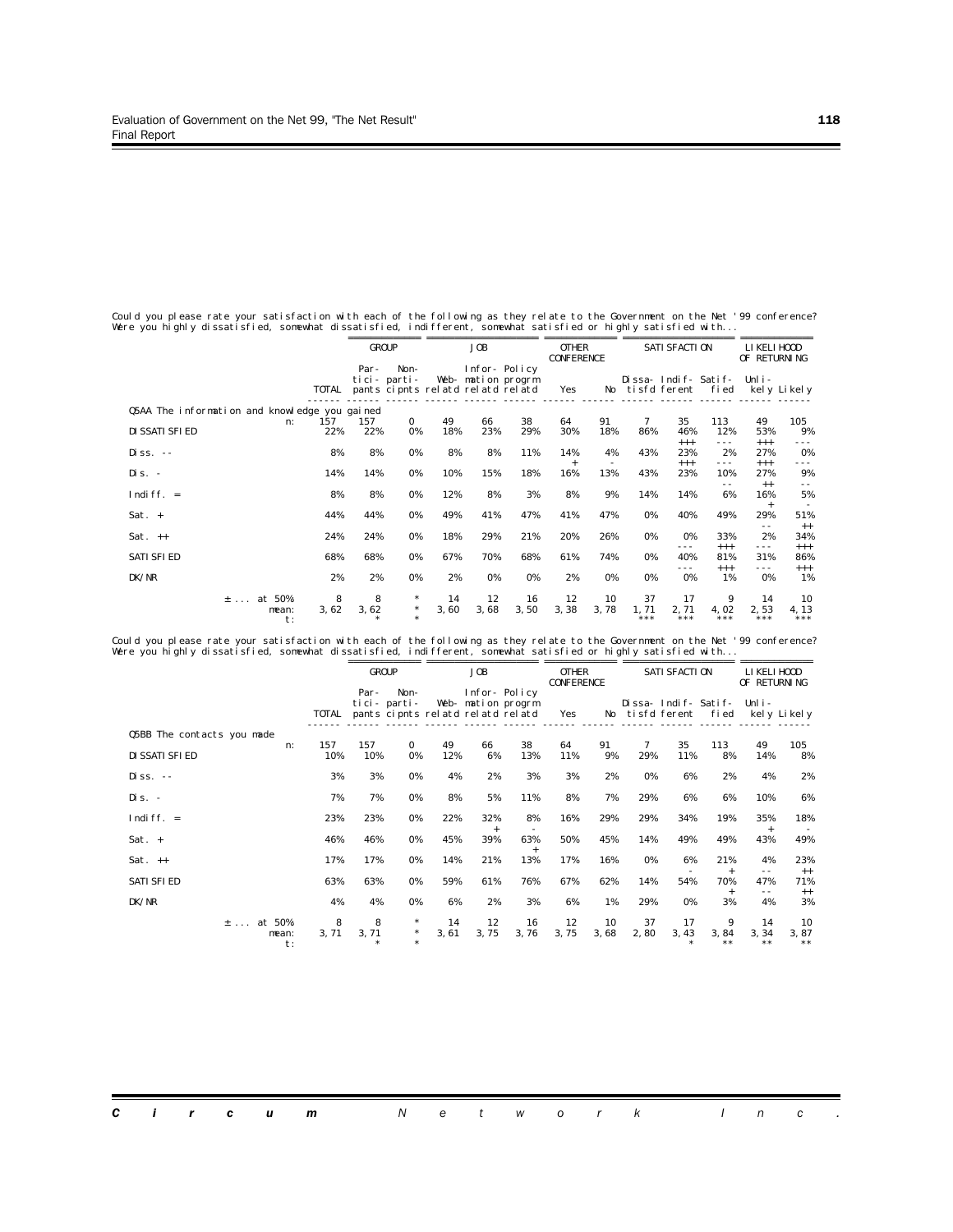|  |  | Could you please rate your satisfaction with each of the following as they relate to the Government on the Net '99 conference? |  |  |  |  |  |  |
|--|--|--------------------------------------------------------------------------------------------------------------------------------|--|--|--|--|--|--|
|  |  | Were you highly dissatisfied, somewhat dissatisfied, indifferent, somewhat satisfied or highly satisfied with                  |  |  |  |  |  |  |

|                                                           |                                 |              |                      | <b>GROUP</b>          |             | <b>JOB</b>  |                                    | <b>OTHER</b><br><b>CONFERENCE</b>     |                                 |                    | <b>SATI SFACTI ON</b> |                      | LI KELI HOOD<br>OF RETURNING |                    |
|-----------------------------------------------------------|---------------------------------|--------------|----------------------|-----------------------|-------------|-------------|------------------------------------|---------------------------------------|---------------------------------|--------------------|-----------------------|----------------------|------------------------------|--------------------|
|                                                           |                                 | <b>TOTAL</b> | Par-                 | Non-<br>tici-parti-   |             |             | Infor-Policy<br>Web- mation progrm | pants cipnts relatd relatd relatd Yes |                                 |                    | Dissa-Indif-Satif-    | No tisfd ferent fied | Unli $-$                     | kel y Likel y      |
| Q5CC The extent to which the conference met your<br>needs |                                 |              |                      |                       |             |             |                                    |                                       |                                 |                    |                       |                      |                              |                    |
| DI SSATI SFI ED                                           | n:                              | 157<br>27%   | 157<br>27%           | $\mathbf{0}$<br>0%    | 49<br>24%   | 66<br>26%   | 38<br>32%                          | 64<br>36%                             | 91<br>21%                       | 7<br>100%          | 35<br>60%             | 113<br>12%           | 49<br>67%                    | 105<br>9%          |
| $DisS. - -$                                               |                                 | 11%          | 11%                  | 0%                    | 12%         | 9%          | 13%                                | $\ddot{}$<br>17%                      | $\overline{\phantom{a}}$<br>7%  | 71%                | $+++$<br>29%          | $\cdots$<br>2%       | $^{+++}$<br>33%              | - - -<br>1%        |
| $Dis. -$                                                  |                                 | 16%          | 16%                  | 0%                    | 12%         | 17%         | 18%                                | $\ddot{}$<br>19%                      | $\overline{\phantom{a}}$<br>14% | 29%                | $^{+++}$<br>31%       | $- - -$<br>11%       | $^{+++}$<br>35%              | $- - -$<br>8%      |
| Indiff. $=$                                               |                                 | 10%          | 10%                  | 0%                    | 14%         | 9%          | 5%                                 | 8%                                    | 11%                             | 0%                 | $^{++}$<br>17%        | $ -$<br>8%           | $^{+++}$<br>8%               | - - -<br>10%       |
| Sat. $+$                                                  |                                 | 41%          | 41%                  | 0%                    | 45%         | 44%         | 34%                                | 31%                                   | 49%                             | 0%                 | 20%                   | 51%                  | 22%                          | 50%                |
| Sat. $++$                                                 |                                 | 20%          | 20%                  | 0%                    | 14%         | 21%         | 26%                                | 22%                                   | $+$<br>19%                      | 0%                 | $- -$<br>0%           | $^{+++}$<br>27%      | $- -$<br>0%                  | $^{++}$<br>30%     |
| <b>SATI SFIED</b>                                         |                                 | 61%          | 61%                  | 0%                    | 59%         | 65%         | 61%                                | 53%                                   | 68%                             | 0%                 | $- - -$<br>20%        | $^{+++}$<br>79%      | $- - -$<br>22%               | $^{+++}$<br>80%    |
| DK/NR                                                     |                                 | 3%           | 3%                   | 0%                    | 2%          | 0%          | 3%                                 | 3%                                    | 0%                              | 0%                 | $- - -$<br>3%         | $+++$<br>1%          | $- - -$<br>2%                | $^{+++}$<br>1%     |
|                                                           | $\pm$ at 50%:<br>mean:<br>$t$ : | 8<br>3,44    | 8<br>3, 44<br>$\ast$ | *<br>$\ast$<br>$\ast$ | 14<br>3, 38 | 12<br>3, 52 | 16<br>3, 43                        | 12<br>3, 23                           | 10<br>3,59                      | 37<br>1, 29<br>*** | 17<br>2, 29<br>***    | 9<br>3,93<br>***     | 14<br>2, 21<br>***           | 10<br>4, 01<br>*** |

|                                                |               |       |                  |                | <b>GROUP</b>        |           | <b>JOB</b>   |                                   | <b>OTHER</b><br><b>CONFERENCE</b> |           |             | <b>SATI SFACTI ON</b> |                 | LI KELI HOOD<br>OF RETURNING |                 |
|------------------------------------------------|---------------|-------|------------------|----------------|---------------------|-----------|--------------|-----------------------------------|-----------------------------------|-----------|-------------|-----------------------|-----------------|------------------------------|-----------------|
|                                                |               |       |                  | Par-           | Non-<br>tici-parti- |           | Infor-Policy | Web- mation progrm                |                                   |           |             | Dissa-Indif-Satif-    |                 | Unli-                        |                 |
|                                                |               |       | TOTAL            |                |                     |           |              | pants cipnts relatd relatd relatd | Yes                               |           |             | No tisfd ferent       | fi ed           |                              | kely Likely     |
| Q5DD Generally, the results of your attendance |               |       |                  |                |                     |           |              |                                   |                                   |           |             |                       |                 |                              |                 |
| DI SSATI SFI ED                                |               |       | 157<br>n:<br>22% | 157<br>22%     | $\mathbf{0}$<br>0%  | 49<br>20% | 66<br>21%    | 38<br>24%                         | 64<br>30%                         | 91<br>16% | 7<br>86%    | 35<br>57%             | 113<br>7%       | 49<br>51%                    | 105<br>9%       |
| $DisS. - -$                                    |               |       | 6%               | 6%             | 0%                  | 8%        | 3%           | 11%                               | 13%                               | 2%        | 43%         | $^{+++}$<br>20%       | - - -<br>0%     | $^{+++}$<br>20%              | - - -<br>0%     |
| $Dis. -$                                       |               |       | 15%              | 15%            | 0%                  | 12%       | 18%          | 13%                               | $\ddot{}$<br>17%                  | 14%       | 43%         | $^{+++}$<br>37%       | $- - -$<br>7%   | $^{+++}$<br>31%              | - - -<br>9%     |
| Indiff. $=$                                    |               |       | 9%               | 9%             | 0%                  | 10%       | 8%           | 11%                               | 8%                                | 10%       | 0%          | $^{+++}$<br>17%       | $- - -$<br>7%   | $^{+++}$<br>16%              | - - -<br>6%     |
| Sat. $+$                                       |               |       | 46%              | 46%            | 0%                  | 53%       | 47%          | 42%                               | 42%                               | 51%       | 0%          | 26%                   | 57%             | $+$<br>27%                   | 56%             |
| Sat. $++$                                      |               |       | 20%              | 20%            | 0%                  | 14%       | 23%          | 24%                               | 19%                               | 22%       | 0%          | $- -$<br>0%           | $^{+++}$<br>28% | $- - -$<br>2%                | $^{+++}$<br>30% |
| <b>SATI SFIED</b>                              |               |       | 67%              | 67%            | 0%                  | 67%       | 70%          | 66%                               | 61%                               | 73%       | 0%          | ---<br>26%            | $^{+++}$<br>85% | $- - -$<br>29%               | $^{+++}$<br>86% |
| DK/NR                                          |               |       | 3%               | 3%             | 0%                  | 2%        | 2%           | 0%                                | 2%                                | 1%        | 14%         | - - -<br>0%           | $^{+++}$<br>1%  | ---<br>4%                    | $^{+++}$<br>0%  |
|                                                | $\pm$ at 50%: |       | 8                | 8              | $\ast$              | 14        | 12           | 16                                | 12                                | 10        | 37          | 17                    | 9               | $+$<br>14                    | 10              |
|                                                |               | mean: | 3,61<br>$t$ :    | 3,61<br>$\ast$ | $\ast$<br>$\ast$    | 3, 54     | 3,69         | 3,55                              | 3,38                              | 3,77      | 1,50<br>*** | 2, 49<br>***          | 4,07<br>***     | 2,57<br>***                  | 4,07<br>***     |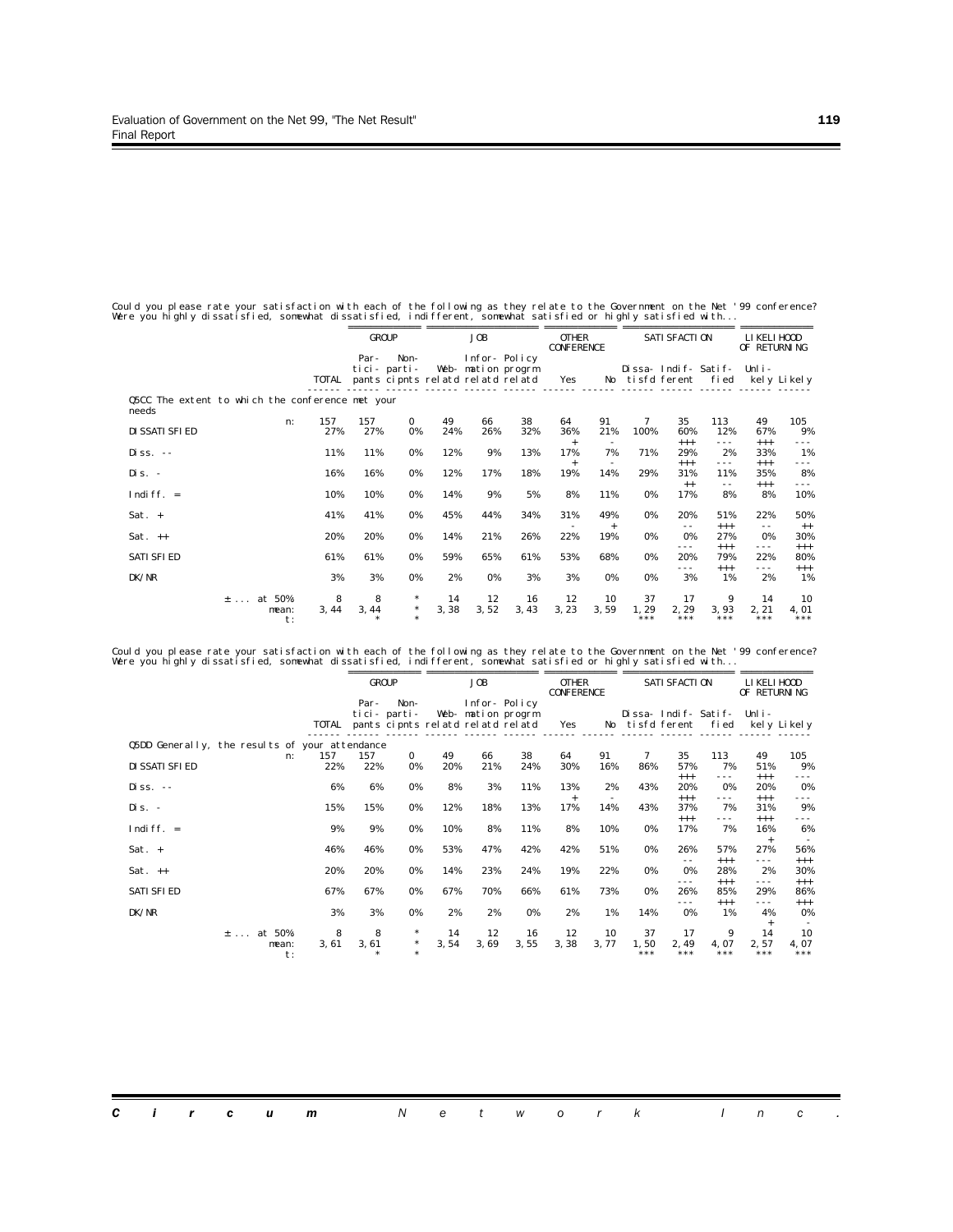|                                           |                      |       | <b>GROUP</b> |       | <b>JOB</b>   |                                       | <b>OTHER</b>      |               |                 | <b>SATI SFACTI ON</b> |                                                                                   | LI KELI HOOD |               |
|-------------------------------------------|----------------------|-------|--------------|-------|--------------|---------------------------------------|-------------------|---------------|-----------------|-----------------------|-----------------------------------------------------------------------------------|--------------|---------------|
|                                           |                      |       |              |       |              |                                       | <b>CONFERENCE</b> |               |                 |                       |                                                                                   | OF RETURNING |               |
|                                           |                      | Par-  | Non-         |       | Infor-Policy |                                       |                   |               |                 |                       |                                                                                   |              |               |
|                                           |                      |       | tici-parti-  |       |              | Web- mation progrm                    |                   |               |                 |                       | Dissa-Indif-Satif-                                                                | Unli-        |               |
|                                           | <b>TOTAL</b>         |       |              |       |              | pants cipnts relatd relatd relatd Yes |                   |               | No tisfd ferent |                       | fi ed                                                                             |              | kel y Likel y |
|                                           |                      |       |              |       |              |                                       |                   |               |                 |                       |                                                                                   |              |               |
| Q5EE The cost of attending the conference |                      |       |              |       |              |                                       |                   |               |                 |                       |                                                                                   |              |               |
|                                           | 157<br>n:            | 157   | $\mathbf{0}$ | 49    | 66           | 38                                    | 64                | 91            | 7               | 35                    | 113                                                                               | 49           | 105           |
| DI SSATI SFI ED                           | 25%                  | 25%   | 0%           | 29%   | 21%          | 29%                                   | 30%               | 22%           | 100%            | 40%                   | 16%                                                                               | 37%          | 20%           |
|                                           |                      |       |              |       |              |                                       |                   |               |                 | $^{+}$                | $- - -$                                                                           | $^{+}$       |               |
| $DisS. -$                                 | 7%                   | 7%    | 0%           | 8%    | 8%           | 5%                                    | 14%               | 2%            | 86%             | 11%                   | 1%                                                                                | 16%          | 3%            |
|                                           |                      |       |              |       |              |                                       | $^{++}$           | $\frac{1}{2}$ |                 |                       | $\frac{1}{2} \left( \frac{1}{2} \right) \left( \frac{1}{2} \right) = \frac{1}{2}$ | $^{++}$      |               |
| $Dis. -$                                  | 18%                  | 18%   | 0%           | 20%   | 14%          | 24%                                   | 16%               | 20%           | 14%             | 29%                   | 15%                                                                               | 20%          | 17%           |
|                                           |                      |       |              |       |              |                                       |                   |               |                 |                       |                                                                                   |              |               |
| Indiff. $=$                               | 18%                  | 18%   | 0%           | 16%   | 14%          | 26%                                   | 13%               | 22%           | 0%              | 26%                   | 17%                                                                               | 27%          | 14%           |
|                                           |                      |       |              |       |              |                                       |                   |               |                 |                       |                                                                                   |              |               |
| Sat. $+$                                  | 34%                  | 34%   | 0%           | 39%   | 38%          | 26%                                   | 33%               | 36%           | 0%              | 17%                   | 42%                                                                               | 22%          | 40%           |
|                                           |                      |       |              |       |              |                                       |                   |               |                 |                       | $^{++}$                                                                           |              | $+$           |
| Sat. $++$                                 | 14%                  | 14%   | 0%           | 8%    | 18%          | 13%                                   | 16%               | 13%           | 0%              | 6%                    | 18%                                                                               | 8%           | 17%           |
|                                           |                      |       |              |       |              |                                       |                   |               |                 |                       | $+$                                                                               |              |               |
| <b>SATI SFIED</b>                         | 48%                  | 48%   | 0%           | 47%   | 56%          | 39%                                   | 48%               | 49%           | 0%              | 23%                   | 60%                                                                               | 31%          | 57%           |
|                                           |                      |       |              |       |              |                                       |                   |               |                 | ---                   | $^{+++}$                                                                          | $ -$         | $^{++}$       |
| DK/NR                                     | 9%                   | 9%    | 0%           | 8%    | 9%           | 5%                                    | 9%                | 7%            | 0%              | 11%                   | 7%                                                                                | 6%           | 9%            |
|                                           |                      |       |              |       |              |                                       |                   |               |                 |                       |                                                                                   |              |               |
| $\pm$ at 50%:                             | 8                    | 8     | *            | 14    | 12           | 16                                    | 12                | 10            | 37              | 17                    | 9                                                                                 | 14           | 10            |
|                                           | 3, 34<br>mean:       | 3, 34 | $\ast$       | 3, 20 | 3,50         | 3, 19                                 | 3, 22             | 3, 41         | 1, 14           | 2,74                  | 3,66                                                                              | 2,85         | 3, 56         |
|                                           | $\ddot{\phantom{1}}$ | *     | *            |       |              |                                       |                   |               | ***             | **                    | ***                                                                               | **           | $* *$         |

|                    |                                 |           |                     | <b>GROUP</b>          |             | <b>JOB</b> |                                                                               | <b>OTHER</b><br><b>CONFERENCE</b> |                                 |                    | <b>SATI SFACTI ON</b> |                             | LI KELI HOOD<br>OF RETURNING |                       |
|--------------------|---------------------------------|-----------|---------------------|-----------------------|-------------|------------|-------------------------------------------------------------------------------|-----------------------------------|---------------------------------|--------------------|-----------------------|-----------------------------|------------------------------|-----------------------|
|                    |                                 |           | Par-                | Non-<br>tici-parti-   |             |            | Infor-Policy<br>Web- mation progrm<br>TOTAL pants cipnts relatd relatd relatd | Yes                               |                                 | No tisfd ferent    |                       | Dissa-Indif-Satif-<br>fi ed | Unli-                        | kel y Likel y         |
| 05 Summary scale   |                                 |           |                     |                       |             |            |                                                                               |                                   |                                 |                    |                       |                             |                              |                       |
| DI SSATI SFI ED    | n:                              | 155<br>5% | 155<br>5%           | $\bf{0}$<br>0%        | 49<br>6%    | 66<br>3%   | 38<br>5%                                                                      | 64<br>9%                          | 91<br>1%                        | 7<br>100%          | 35<br>0%              | 113<br>0%                   | 49<br>14%                    | 105<br>0%             |
| $Dis. -$           |                                 | 0%        | 0%                  | 0%                    | 0%          | 0%         | 0%                                                                            | $\ddot{}$<br>0%                   | $\overline{\phantom{a}}$<br>0%  | 0%                 | 0%                    | $- - -$<br>0%               | $^{+++}$<br>0%               | 0%                    |
| $Dis. -$           |                                 | 5%        | 5%                  | 0%                    | 6%          | 3%         | 5%                                                                            | 9%                                | 1%                              | 100%               | 0%                    | 0%                          | 14%                          | 0%                    |
| Indiff. $=$        |                                 | 23%       | 23%                 | 0%                    | 27%         | 21%        | 21%                                                                           | $\ddot{}$<br>30%                  | $\overline{\phantom{a}}$<br>18% | 0%                 | 100%                  | - - -<br>0%                 | $^{+++}$<br>43%              | 13%                   |
| Sat. $+$           |                                 | 52%       | 52%                 | 0%                    | 57%         | 50%        | 47%                                                                           | 44%                               | 58%                             | 0%                 | $^{+++}$<br>0%<br>--- | $- - -$<br>72%              | $^{+++}$<br>39%              | $- - -$<br>58%<br>$+$ |
| Sat. $++$          |                                 | 21%       | 21%                 | 0%                    | 10%         | 26%        | 26%                                                                           | 17%                               | 23%                             | 0%                 | 0%<br>---             | $^{+++}$<br>28%<br>$^{+++}$ | 4%<br>$- - -$                | 29%<br>$^{+++}$       |
| <b>SATI SFI ED</b> |                                 | 73%       | 73%                 | 0%                    | 67%         | 76%        | 74%                                                                           | 61%<br>$ -$                       | 81%<br>$^{++}$                  | 0%                 | 0%<br>$- - -$         | 100%<br>$^{+++}$            | 43%<br>$\cdots$              | 87%<br>$^{+++}$       |
|                    | $\pm$ at 50%:<br>mean:<br>$+$ . | 8<br>3,79 | 8<br>3,79<br>$\ast$ | *<br>$\ast$<br>$\ast$ | 14<br>3, 67 | 12<br>3,88 | 16<br>3,78                                                                    | 12<br>3,61<br>**                  | 10<br>3, 92<br>**               | 37<br>2, 16<br>*** | 17<br>3, 04<br>***    | 9<br>4, 12<br>***           | 14<br>3, 21<br>***           | 10<br>4,06<br>***     |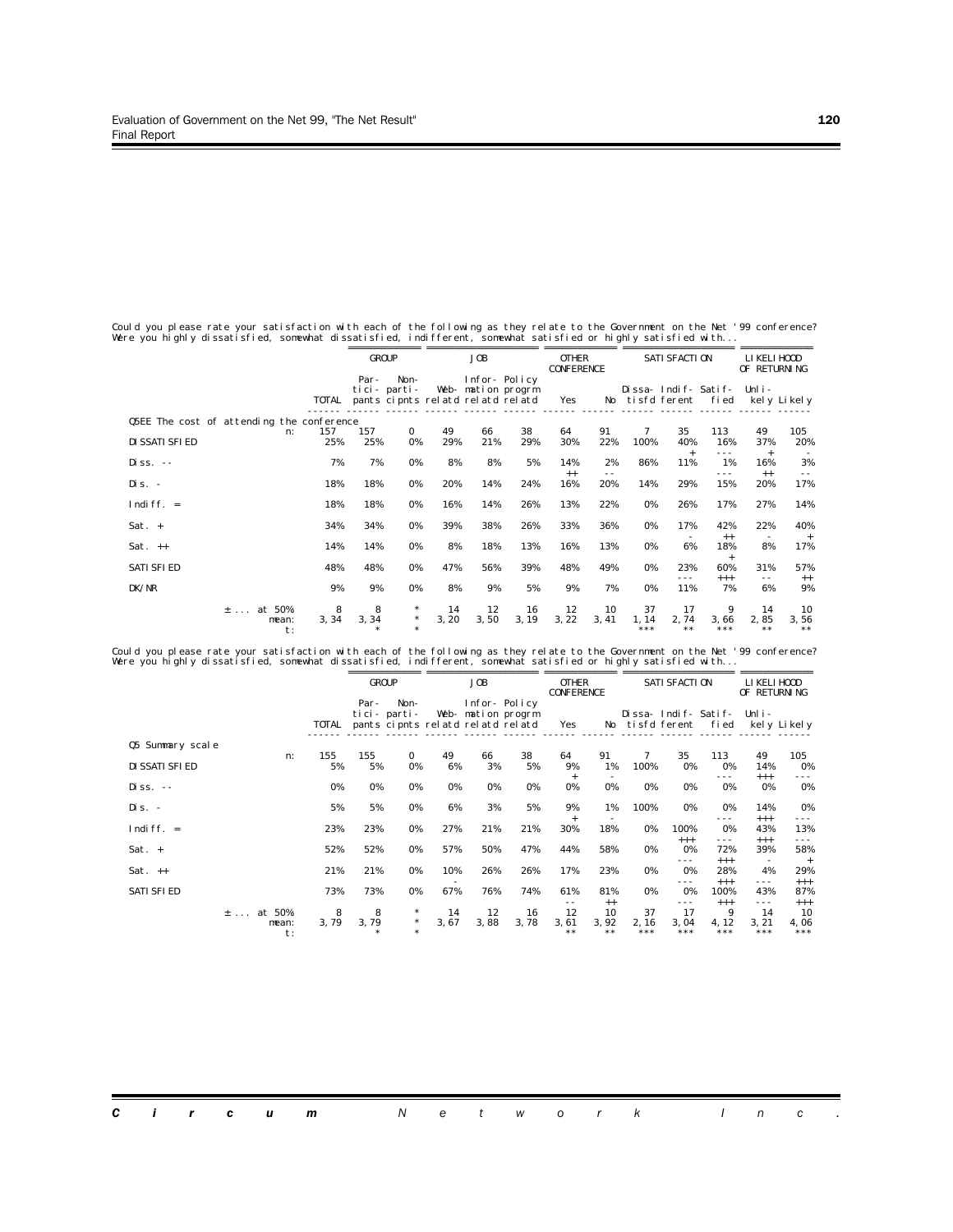|                      |               |              | <b>GROUP</b> |                     | ==== ========    | J0B |                                    | <b>OTHER</b><br><b>CONFERENCE</b> |     |                 | <b>SATI SFACTI ON</b> |                    | LI KELI HOOD<br>OF RETURNING |             |
|----------------------|---------------|--------------|--------------|---------------------|------------------|-----|------------------------------------|-----------------------------------|-----|-----------------|-----------------------|--------------------|------------------------------|-------------|
|                      |               |              | Par-         | Non-<br>tici-parti- |                  |     | Infor-Policy<br>Web- mation progrm |                                   |     |                 |                       | Dissa-Indif-Satif- | Unli-                        |             |
|                      |               | <b>TOTAL</b> |              |                     |                  |     | pants cipnts relatd relatd relatd  | Yes                               |     | No tisfd ferent |                       | fied               |                              | kely Likely |
| 06                   | n:            | 157          | 157          | $\bf{0}$            | 49               | 66  | 38                                 | 64                                | 91  | $\tau$          | 35                    | 113                | 49                           | 105         |
| No                   |               | 29%          | 29%          | 0%                  | 31%              | 33% | 18%                                | 23%                               | 33% | 29%             | 11%                   | 35%                | 24%                          | 30%         |
| Common look and feel |               | 21%          | 21%          | 0%                  | 33%              | 21% | 8%                                 | 17%                               | 24% | 14%             | $\sim$ $-$<br>29%     | $+$<br>19%         | 31%                          | 17%         |
| 0ther                |               | 20%          | 20%          | 0%                  | $\ddot{}$<br>22% | 18% | 21%                                | 27%                               | 15% | 14%             | 17%                   | 21%                | 16%                          | 22%         |
| DK/NR                |               | 13%          | 13%          | 0%                  | 6%               | 11% | 24%                                | 13%                               | 12% | 0%              | 11%                   | 13%                | 4%                           | 16%<br>$+$  |
| Global vision        |               | 8%           | 8%           | 0%                  | 2%               | 11% | $\ddot{}$<br>13%                   | 9%                                | 8%  | 29%             | 9%                    | 7%                 | 6%                           | 10%         |
| E-commerce           |               | 3%           | 3%           | 0%                  | 2%               | 2%  | 5%                                 | 3%                                | 3%  | 0%              | 6%                    | 3%                 | 6%                           | 2%          |
| New technologies     |               | 3%           | 3%           | 0%                  | 2%               | 2%  | 5%                                 | 3%                                | 2%  | 0%              | 11%                   | 0%<br>$- - -$      | 8%                           | 0%<br>$- -$ |
| Client focus         |               | 2%           | 2%           | 0%                  | 2%               | 2%  | 3%                                 | 3%                                | 1%  | 14%             | $^{+++}$<br>6%        | 0%<br>$- -$        | $^{++}$<br>4%                | 1%          |
| Management           |               | 1%           | 1%           | 0%                  | 0%               | 2%  | 3%                                 | 2%                                | 1%  | 0%              | 0%                    | 2%                 | $0\%$                        | $2\%$       |
| Security and privacy |               | 0%           | 0%           | 0%                  | 0%               | 0%  | 0%                                 | 0%                                | 0%  | 0%              | 0%                    | 0%                 | 0%                           | 0%          |
| Social impact        |               | 0%           | 0%           | 0%                  | 0%               | 0%  | 0%                                 | 0%                                | 0%  | 0%              | 0%                    | 0%                 | 0%                           | 0%          |
| Web promotion        |               | 0%           | 0%           | 0%                  | 0%               | 0%  | 0%                                 | 0%                                | 0%  | 0%              | 0%                    | 0%                 | 0%                           | 0%          |
| Content              |               | 0%           | 0%           | 0%                  | 0%               | 0%  | 0%                                 | 0%                                | 0%  | 0%              | 0%                    | 0%                 | 0%                           | 0%          |
| Technol ogy          |               | 0%           | 0%           | 0%                  | 0%               | 0%  | 0%                                 | 0%                                | 0%  | 0%              | 0%                    | 0%                 | 0%                           | 0%          |
| Web design           |               | 0%           | 0%           | 0%                  | 0%               | 0%  | 0%                                 | 0%                                | 0%  | 0%              | 0%                    | 0%                 | 0%                           | 0%          |
|                      | $\pm$ at 50%: | 8            | 8            | $\ast$              | 14               | 12  | 16                                 | 12                                | 10  | 37              | 17                    | 9                  | 14                           | 10          |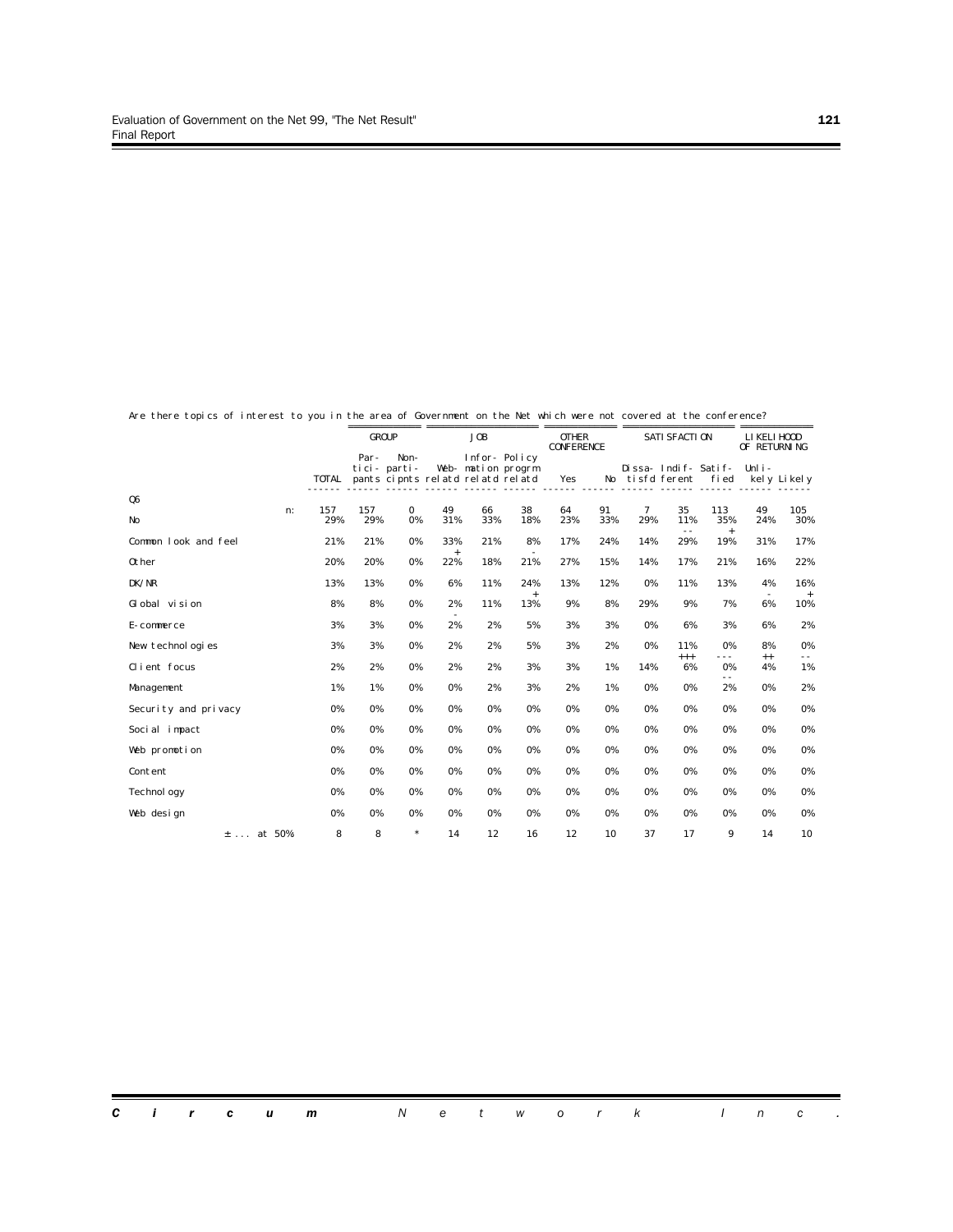| What subject, if any, was of most interest to you at the conference?<br>======================<br><b>GROUP</b> |            |            |                     |           |           |                                                                               |                                   |                |               |                 |                             |                              |                  |
|----------------------------------------------------------------------------------------------------------------|------------|------------|---------------------|-----------|-----------|-------------------------------------------------------------------------------|-----------------------------------|----------------|---------------|-----------------|-----------------------------|------------------------------|------------------|
|                                                                                                                |            |            |                     |           | JOB.      |                                                                               | <b>OTHER</b><br><b>CONFERENCE</b> | =========== == |               | SATI SFACTI ON  |                             | LI KELI HOOD<br>OF RETURNING |                  |
|                                                                                                                |            | Par-       | Non-<br>tici-parti- |           |           | Infor-Policy<br>Web- mation progrm<br>TOTAL pants cipnts relatd relatd relatd | Yes                               |                |               | No tisfd ferent | Dissa-Indif-Satif-<br>fi ed | Unli-                        | kel y Likel y    |
| Q6B                                                                                                            |            |            |                     |           |           |                                                                               |                                   |                |               |                 |                             |                              |                  |
| n:<br>0ther                                                                                                    | 157<br>20% | 157<br>20% | $\bf{0}$<br>0%      | 49<br>22% | 66<br>15% | 38<br>26%                                                                     | 64<br>23%                         | 91<br>18%      | $\tau$<br>43% | 35<br>23%       | 113<br>18%                  | 49<br>29%                    | 105<br>16%       |
| Global vision                                                                                                  | 15%        | 15%        | 0%                  | 6%        | 17%       | 24%                                                                           | 17%                               | 13%            | 0%            | 9%              | 18%                         | 6%                           | 19%<br>$\ddot{}$ |
| None                                                                                                           | 14%        | 14%        | 0%                  | 16%       | 12%       | 11%                                                                           | 17%                               | 12%            | 14%           | 20%             | 12%                         | 18%                          | 12%              |
| <b>Technol</b> ogy                                                                                             | 9%         | 9%         | 0%                  | 10%       | 8%        | 11%                                                                           | 5%                                | 12%            | 0%            | 11%             | 9%                          | 6%                           | 10%              |
| Social impact                                                                                                  | 7%         | 7%         | 0%                  | 2%        | 11%       | 8%                                                                            | 5%                                | 9%             | 0%            | 9%              | 7%                          | 2%                           | 10%              |
| Web design                                                                                                     | 7%         | 7%         | 0%                  | 12%       | 8%        | 0%                                                                            | 3%                                | 10%            | 0%            | 6%              | 8%                          | 6%                           | 8%               |
| DK/NR                                                                                                          | 7%         | 7%         | 0%                  | 6%        | 9%        | 0%                                                                            | 5%                                | 7%             | 0%            | 3%              | 7%                          | 8%                           | 5%               |
| E-commerce                                                                                                     | 6%         | 6%         | 0%                  | 0%        | 11%       | 8%                                                                            | 9%                                | 4%             | 0%            | 3%              | 8%                          | 6%                           | 7%               |
| Management                                                                                                     | 5%         | 5%         | 0%                  | 8%        | 3%        | 5%                                                                            | 3%                                | 7%             | 0%            | 9%              | 4%                          | 6%                           | 5%               |
| Web promotion                                                                                                  | 3%         | 3%         | 0%                  | 6%        | 2%        | 3%                                                                            | 6%                                | 1%             | 14%           | 9%<br>$\ddot{}$ | 1%<br>44                    | 4%                           | 3%               |
| Common look and feel                                                                                           | 3%         | 3%         | 0%                  | 4%        | 2%        | 3%                                                                            | 2%                                | 3%             | 14%           | 0%              | 3%                          | 2%                           | $3\%$            |
| Security and privacy                                                                                           | 2%         | 2%         | 0%                  | 4%        | 2%        | 0%                                                                            | 0%                                | 3%             | 0%            | 0%              | 3%                          | 2%                           | $2\%$            |
| Content                                                                                                        | 2%         | 2%         | 0%                  | 2%        | 2%        | 3%                                                                            | 3%                                | 1%             | 0%            | 0%              | 3%                          | 2%                           | $2\%$            |
| Client focus                                                                                                   | 1%         | 1%         | 0%                  | 0%        | 2%        | 0%                                                                            | 2%                                | 0%             | 14%           | 0%              | 0%                          | 2%                           | 0%               |
| New technologies                                                                                               | 0%         | 0%         | 0%                  | 0%        | 0%        | 0%                                                                            | 0%                                | 0%             | 0%            | 0%              | 0%                          | 0%                           | 0%               |
| $\pm$ at 50%:                                                                                                  | 8          | 8          | $\ast$              | 14        | 12        | 16                                                                            | 12                                | 10             | 37            | 17              | 9                           | 14                           | 10               |

 $C$   $i$   $r$   $c$  ${\cal N}$  $\mathsf{e}% _{0}\left( \mathsf{e}\right)$  $t$  $r$  k  $1 \qquad n$  $\boldsymbol{u}$  $\mathbf{m}$  $\ensuremath{\mathsf{W}}\xspace$  $\circ$  $\mathbf c$  $\mathcal{L}$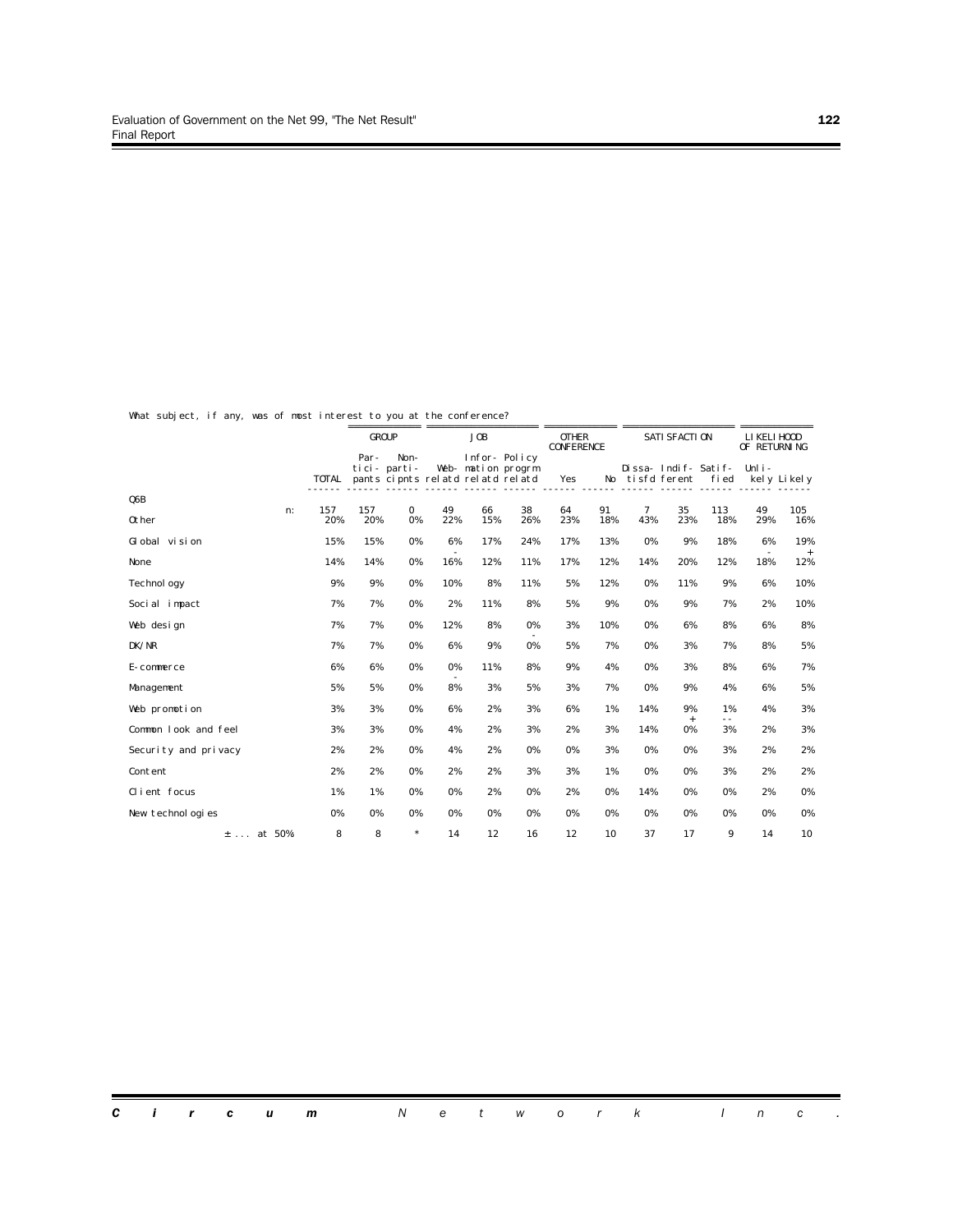You indicated a dissatisfaction with the balance of private and public sector speakers. Would you have preferred more or fewer<br>private sector speakers?

|       |               |           | <b>GROUP</b> |                     |     | <b>JOB</b>   |                                                         | <b>OTHER</b>      |           |                     | <b>SATI SFACTI ON</b> |                                            | <b>LIKELIHOOD</b> |               |
|-------|---------------|-----------|--------------|---------------------|-----|--------------|---------------------------------------------------------|-------------------|-----------|---------------------|-----------------------|--------------------------------------------|-------------------|---------------|
|       |               |           |              |                     |     |              |                                                         | <b>CONFERENCE</b> |           |                     |                       |                                            | OF RETURNING      |               |
|       |               | TOTAL     | Par-         | Non-<br>tici-parti- |     | Infor-Policy | Web- mation progrm<br>pants cipnts relatd relatd relatd | Yes               |           |                     |                       | Dissa-Indif-Satif-<br>No tisfd ferent fied | - Unl i           | kel y Likel y |
| Q7    |               |           |              |                     |     |              |                                                         |                   |           |                     |                       |                                            |                   |               |
| More  | n:            | 20<br>60% | 20<br>60%    | 0<br>0%             | 43% | 6<br>33%     | $\overline{7}$<br>100%                                  | 9<br>67%          | 11<br>55% | $\mathbf{2}$<br>50% | 11<br>64%             | 57%                                        | 12<br>58%         | 8<br>63%      |
| Fewer |               | 30%       | 30%          | 0%                  | 57% | 33%          | 0%                                                      | 33%               | 27%       | 50%                 | 36%                   | 14%                                        | 33%               | 25%           |
| DK/NR |               | 10%       | 10%          | 0%                  | 0%  | 33%          | 0%                                                      | 0%                | 18%       | 0%                  | 0%                    | 29%                                        | 8%                | 13%           |
|       | $\pm$ at 50%: | 22        | 22           | *                   | 37  | 40           | 37                                                      | 33                | 30        | 69                  | 30                    | 37                                         | 28                | 35            |

You indicated a dissatisfaction with the balance of French and English speaking speakers. Would you have preferred more or fewer French speaking speakers?

|       |               |       |      | <b>GROUP</b> |     |              |                                   |                   |     |     |                       |                      |                   |               |
|-------|---------------|-------|------|--------------|-----|--------------|-----------------------------------|-------------------|-----|-----|-----------------------|----------------------|-------------------|---------------|
|       |               |       |      |              |     | J0B          |                                   | <b>OTHER</b>      |     |     | <b>SATI SFACTI ON</b> |                      | <b>LIKELIHOOD</b> |               |
|       |               |       |      |              |     |              |                                   | <b>CONFERENCE</b> |     |     |                       |                      | OF RETURNING      |               |
|       |               |       | Par- | Non-         |     | Infor-Policy |                                   |                   |     |     |                       |                      |                   |               |
|       |               |       |      | tici-parti-  |     |              | Web- mation progrm                |                   |     |     |                       | Dissa-Indif-Satif-   | - Unli            |               |
|       |               | TOTAL |      |              |     |              | pants cipnts relatd relatd relatd | Yes               |     |     |                       | No tisfd ferent fied |                   | kel y Likel y |
| Q8    |               |       |      |              |     |              |                                   |                   |     |     |                       |                      |                   |               |
|       | n:            | 31    | 31   | $\Omega$     | 16  | 11           | 4                                 | 11                | 20  | 4   | 7                     | 20                   | 11                | 20            |
| More  |               | 26%   | 26%  | 0%           | 19% | 45%          | 0%                                | 18%               | 30% | 25% | 0%                    | 35%                  | 18%               | 30%           |
| Fewer |               | 39%   | 39%  | 0%           | 56% | 27%          | 0%                                | 27%               | 45% | 25% | 57%                   | 35%                  | 45%               | 35%           |
| DK/NR |               | 35%   | 35%  | 0%           | 25% | 27%          | 100%                              | 55%               | 25% | 50% | 43%                   | 30%                  | 36%               | 35%           |
|       | $\pm$ at 50%: | 18    | 18   | *            | 25  | 30           | 49                                | 30                | 22  | 49  | 37                    | 22                   | 30                | 22            |

Based on your experience this year, how likely would you be to attend another Government on the Net conference next year? Would you be... (READ)

|      |                                                                                  |                                                                                                                |                                              |                                                                                             |                                                                                                                                     |                                                                                                                                    |                                                                                                        |                                                                |                                                            | LI KELI HOOD                                                                                                                                            |                                                                                                 |
|------|----------------------------------------------------------------------------------|----------------------------------------------------------------------------------------------------------------|----------------------------------------------|---------------------------------------------------------------------------------------------|-------------------------------------------------------------------------------------------------------------------------------------|------------------------------------------------------------------------------------------------------------------------------------|--------------------------------------------------------------------------------------------------------|----------------------------------------------------------------|------------------------------------------------------------|---------------------------------------------------------------------------------------------------------------------------------------------------------|-------------------------------------------------------------------------------------------------|
|      |                                                                                  |                                                                                                                |                                              |                                                                                             |                                                                                                                                     |                                                                                                                                    |                                                                                                        |                                                                |                                                            |                                                                                                                                                         |                                                                                                 |
| Par- | Non-                                                                             |                                                                                                                |                                              |                                                                                             |                                                                                                                                     |                                                                                                                                    |                                                                                                        |                                                                |                                                            |                                                                                                                                                         |                                                                                                 |
|      |                                                                                  |                                                                                                                |                                              |                                                                                             |                                                                                                                                     |                                                                                                                                    |                                                                                                        |                                                                |                                                            |                                                                                                                                                         |                                                                                                 |
|      |                                                                                  |                                                                                                                |                                              |                                                                                             |                                                                                                                                     |                                                                                                                                    |                                                                                                        |                                                                |                                                            |                                                                                                                                                         | kel y Likel y                                                                                   |
|      |                                                                                  |                                                                                                                |                                              |                                                                                             |                                                                                                                                     |                                                                                                                                    |                                                                                                        |                                                                |                                                            |                                                                                                                                                         |                                                                                                 |
|      |                                                                                  |                                                                                                                |                                              |                                                                                             |                                                                                                                                     |                                                                                                                                    |                                                                                                        |                                                                |                                                            |                                                                                                                                                         |                                                                                                 |
|      |                                                                                  |                                                                                                                |                                              |                                                                                             |                                                                                                                                     |                                                                                                                                    |                                                                                                        |                                                                |                                                            |                                                                                                                                                         | 105                                                                                             |
|      |                                                                                  |                                                                                                                |                                              |                                                                                             |                                                                                                                                     |                                                                                                                                    |                                                                                                        |                                                                |                                                            |                                                                                                                                                         | 0%                                                                                              |
|      |                                                                                  |                                                                                                                |                                              |                                                                                             | $^{+}$                                                                                                                              | $\overline{\phantom{a}}$                                                                                                           |                                                                                                        | $^{+++}$                                                       | $\cdots$                                                   | $^{+++}$                                                                                                                                                | - - -                                                                                           |
|      |                                                                                  |                                                                                                                |                                              |                                                                                             |                                                                                                                                     |                                                                                                                                    |                                                                                                        |                                                                |                                                            |                                                                                                                                                         | 0%                                                                                              |
|      |                                                                                  |                                                                                                                |                                              |                                                                                             |                                                                                                                                     |                                                                                                                                    |                                                                                                        |                                                                |                                                            | $^{+++}$                                                                                                                                                | - - -                                                                                           |
|      |                                                                                  |                                                                                                                |                                              |                                                                                             |                                                                                                                                     |                                                                                                                                    |                                                                                                        |                                                                |                                                            |                                                                                                                                                         | 0%                                                                                              |
|      |                                                                                  |                                                                                                                |                                              |                                                                                             |                                                                                                                                     |                                                                                                                                    |                                                                                                        | $^{+++}$                                                       | $- - -$                                                    | $^{+++}$                                                                                                                                                | $- - -$                                                                                         |
|      |                                                                                  |                                                                                                                |                                              |                                                                                             |                                                                                                                                     |                                                                                                                                    |                                                                                                        |                                                                |                                                            |                                                                                                                                                         | 41%                                                                                             |
|      |                                                                                  |                                                                                                                |                                              |                                                                                             | $ -$                                                                                                                                | $^{++}$                                                                                                                            |                                                                                                        |                                                                |                                                            | - - -                                                                                                                                                   | $^{+++}$                                                                                        |
|      |                                                                                  |                                                                                                                |                                              |                                                                                             |                                                                                                                                     |                                                                                                                                    |                                                                                                        |                                                                |                                                            |                                                                                                                                                         | 59%                                                                                             |
|      |                                                                                  |                                                                                                                |                                              |                                                                                             |                                                                                                                                     |                                                                                                                                    |                                                                                                        | $- - -$                                                        | $^{+++}$                                                   | ---                                                                                                                                                     | $^{+++}$                                                                                        |
|      |                                                                                  |                                                                                                                |                                              |                                                                                             |                                                                                                                                     |                                                                                                                                    |                                                                                                        |                                                                |                                                            |                                                                                                                                                         | 100%                                                                                            |
|      |                                                                                  |                                                                                                                |                                              |                                                                                             |                                                                                                                                     | $^{+}$                                                                                                                             |                                                                                                        | ---                                                            |                                                            |                                                                                                                                                         | $+++$                                                                                           |
|      |                                                                                  |                                                                                                                |                                              |                                                                                             |                                                                                                                                     |                                                                                                                                    |                                                                                                        |                                                                |                                                            |                                                                                                                                                         | 0%                                                                                              |
|      |                                                                                  |                                                                                                                |                                              |                                                                                             |                                                                                                                                     |                                                                                                                                    |                                                                                                        |                                                                |                                                            |                                                                                                                                                         | 10                                                                                              |
|      |                                                                                  |                                                                                                                |                                              |                                                                                             |                                                                                                                                     |                                                                                                                                    |                                                                                                        |                                                                |                                                            |                                                                                                                                                         |                                                                                                 |
| $*$  | $\ast$                                                                           |                                                                                                                |                                              |                                                                                             |                                                                                                                                     |                                                                                                                                    | ***                                                                                                    | ***                                                            | ***                                                        | ***                                                                                                                                                     | 3, 59<br>***                                                                                    |
|      | TOTAL<br>157<br>157<br>31%<br>15%<br>16%<br>27%<br>39%<br>67%<br>2%<br>8<br>2,93 | <b>GROUP</b><br>tici-parti-<br>$\bf{0}$<br>31%<br>15%<br>16%<br>27%<br>39%<br>67%<br>2%<br>8<br>*<br>*<br>2,93 | 49<br>0%<br>0%<br>0%<br>0%<br>0%<br>0%<br>0% | <b>JOB</b><br>66<br>35%<br>29%<br>20%<br>14%<br>35%<br>31%<br>65%<br>0%<br>0%<br>14<br>2,76 | Infor-Policy<br>38<br>32%<br>14%<br>13%<br>18%<br>15%<br>29%<br>18%<br>47%<br>42%<br>71%<br>66%<br>3%<br>16<br>12<br>3, 00<br>3, 03 | Web- mation progrm<br>pants cipnts relatd relatd relatd<br>Yes<br>64<br>42%<br>22%<br>20%<br>14%<br>42%<br>56%<br>2%<br>12<br>2,78 | <b>OTHER</b><br><b>CONFERENCE</b><br>91<br>24%<br>11%<br>13%<br>37%<br>38%<br>76%<br>0%<br>10<br>3, 03 | 7<br>100%<br>57%<br>43%<br>0%<br>0%<br>0%<br>0%<br>37<br>1, 43 | 35<br>60%<br>20%<br>40%<br>29%<br>40%<br>0%<br>17<br>2, 31 | <b>SATI SFACTI ON</b><br>Dissa-Indif-Satif-<br>No tisfd ferent fied<br>113<br>19%<br>12%<br>7%<br>29%<br>11%<br>51%<br>81%<br>$+++$<br>1%<br>9<br>3, 21 | OF RETURNING<br>Unli-<br>49<br>100%<br>49%<br>51%<br>0%<br>0%<br>0%<br>---<br>0%<br>14<br>1, 51 |

|  |  |  | <b>Circum</b> Network Inc. |  |  |  |  |  |  |
|--|--|--|----------------------------|--|--|--|--|--|--|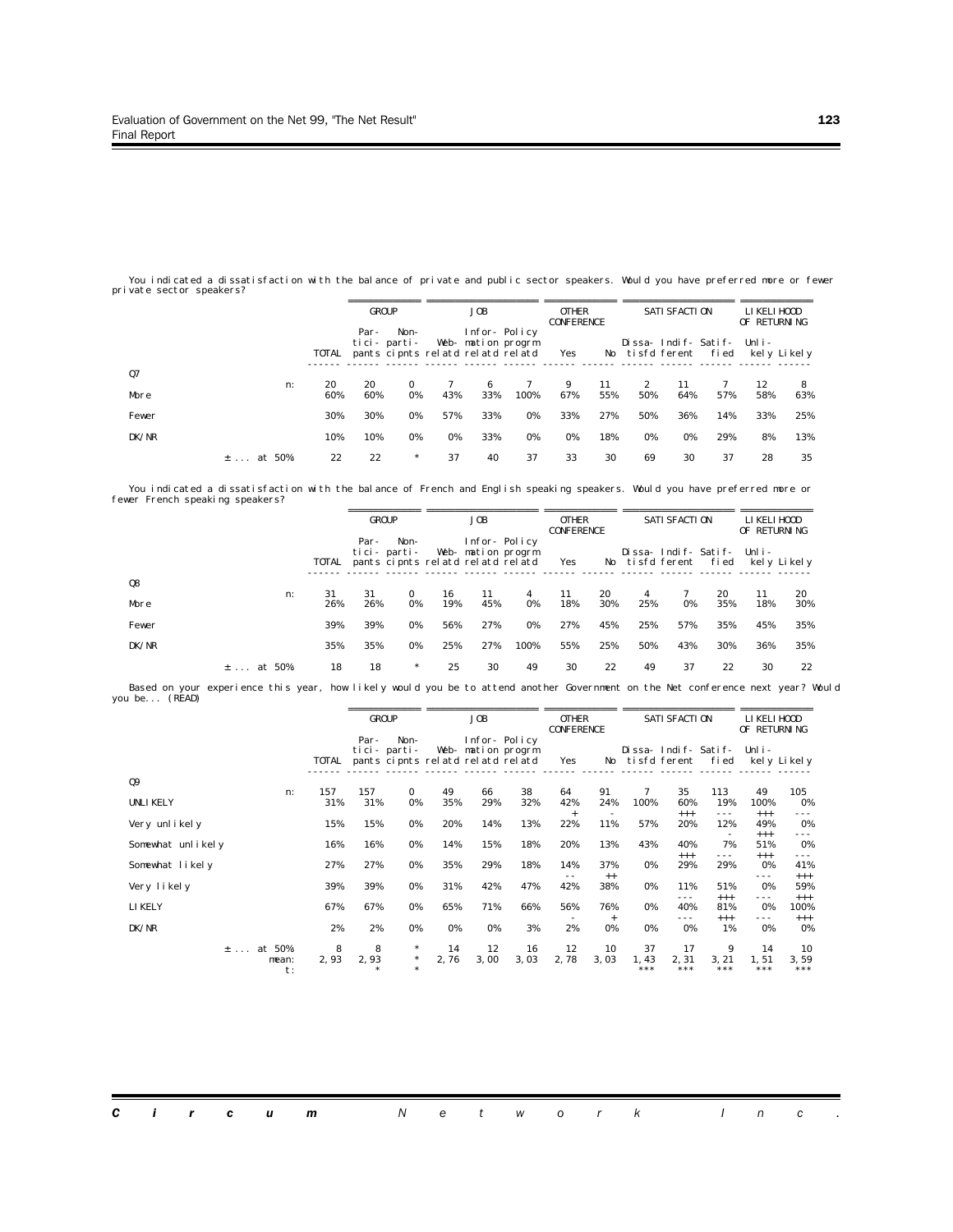#### How did you find out about the Government on the Net '99 conference? (READ IF NECESSARY)

|                                                 |            |            | <b>GROUP</b>        |            | J0B              |                                                                         | <b>OTHER</b><br><b>CONFERENCE</b> |           |          | <b>SATI SFACTI ON</b> |                      | <b>LIKELIHOOD</b><br>OF RETURNING |                  |
|-------------------------------------------------|------------|------------|---------------------|------------|------------------|-------------------------------------------------------------------------|-----------------------------------|-----------|----------|-----------------------|----------------------|-----------------------------------|------------------|
|                                                 | TOTAL      | Par-       | Non-<br>tici-parti- |            |                  | Infor-Policy<br>Web- mation progrm<br>pants cipnts relatd relatd relatd | Yes                               |           |          | Dissa-Indif-Satif-    | No tisfd ferent fied | Unli-                             | kely Likely      |
| Q10                                             |            |            |                     |            |                  |                                                                         |                                   |           |          |                       |                      |                                   |                  |
| n:<br>Flyer received in the mail                | 157<br>36% | 157<br>36% | 0<br>0%             | 49<br>29%  | 66<br>45%        | 38<br>32%                                                               | 64<br>33%                         | 91<br>40% | 7<br>14% | 35<br>17%             | 113<br>44%           | 49<br>24%                         | 105<br>42%       |
| Word of mouth                                   | 26%        | 26%        | 0%                  | 31%        | $\ddot{}$<br>26% | 21%                                                                     | 23%                               | 29%       | 0%       | $ -$<br>31%           | $^{++}$<br>27%       | $\sim$<br>22%                     | $\ddot{}$<br>29% |
| Web site                                        | 15%        | 15%        | 0%                  | 27%<br>$+$ | 8%               | 16%                                                                     | 19%                               | 13%       | 43%      | 17%                   | 13%                  | 27%<br>$+$                        | 10%              |
| Promotional material other tha<br>n in the mail | 9%         | 9%         | 0%                  | 10%        | 11%              | 5%                                                                      | 8%                                | 10%       | 14%      | 20%                   | 5%<br>$ -$           | 10%                               | 9%               |
| 0ther                                           | 6%         | 6%         | 0%                  | 0%         | 5%               | 16%<br>$^{++}$                                                          | 8%                                | 4%        | 0%       | 9%                    | 5%                   | 8%                                | 5%               |
| E-mail                                          | 5%         | 5%         | 0%                  | 2%         | 5%               | 11%                                                                     | 8%                                | 3%        | 29%      | 6%                    | 4%                   | 6%                                | 5%               |
| DK/NR                                           | 3%         | 3%         | 0%                  | 2%         | 2%               | 0%                                                                      | 2%                                | 1%        | 0%       | 0%                    | 2%                   | 2%                                | 1%               |
| $\pm$ at 50%:                                   | 8          | 8          | *                   | 14         | 12               | 16                                                                      | 12                                | 10        | 37       | 17                    | 9                    | 14                                | 10               |

Have you attended other, similar conferences in the last twelve months?

|       |               |            |            | <b>GROUP</b>        |           | <b>JOB</b> |                                                                         | <b>OTHER</b>              |                             |     | <b>SATI SFACTI ON</b> |                                                        | LI KELI HOOD            |                                           |
|-------|---------------|------------|------------|---------------------|-----------|------------|-------------------------------------------------------------------------|---------------------------|-----------------------------|-----|-----------------------|--------------------------------------------------------|-------------------------|-------------------------------------------|
|       |               | TOTAL      | Par-       | Non-<br>tici-parti- |           |            | Infor-Policy<br>Web- mation progrm<br>pants cipnts relatd relatd relatd | <b>CONFERENCE</b><br>Yes  |                             |     |                       | Dissa-Indif-Satif-<br>No tisfd ferent fied kely Likely | OF RETURNING<br>Unl i - |                                           |
| Q11   |               |            |            |                     |           |            |                                                                         |                           |                             |     |                       |                                                        |                         |                                           |
| Yes   | n:            | 157<br>41% | 157<br>41% | $\mathbf{0}$<br>0%  | 49<br>37% | 66<br>36%  | 38<br>58%                                                               | 64<br>100%                | 91<br>0%                    | 86% | 35<br>54%             | 113<br>35%                                             | 49<br>55%               | 105<br>34%                                |
| No    |               | 58%        | 58%        | 0%                  | 63%       | 64%        | $+$<br>42%<br>$\sim$                                                    | $^{+++}$<br>0%<br>$= - -$ | $- - -$<br>100%<br>$^{+++}$ | 14% | 46%                   | $ -$<br>65%<br>$^{++}$                                 | $+$<br>45%<br>$\sim$    | $\overline{\phantom{a}}$<br>66%<br>$^{+}$ |
| DK/NR |               | 1%         | 1%         | 0%                  | 0%        | 0%         | 0%                                                                      | 0%                        | 0%                          | 0%  | 0%                    | 0%                                                     | 0%                      | 0%                                        |
|       | $\pm$ at 50%: | 8          | 8          | *                   | 14        | 12         | 16                                                                      | 12                        | 10                          | 37  | 17                    | 9                                                      | 14                      | 10                                        |

#### Could you please name them? (DO NOT READ, ACCEPT AS MANY AS MENTIONED)

|              |               |       |      | <b>GROUP</b>        |     | J0B          |                                   | <b>OTHER</b>      |    |     | <b>SATI SFACTI ON</b> |                                  | <b>LIKELIHOOD</b> |     |
|--------------|---------------|-------|------|---------------------|-----|--------------|-----------------------------------|-------------------|----|-----|-----------------------|----------------------------------|-------------------|-----|
|              |               |       |      |                     |     |              |                                   | <b>CONFERENCE</b> |    |     |                       |                                  | OF RETURNING      |     |
|              |               |       | Par- | Non-<br>tici-parti- |     | Infor-Policy | Web- mation progrm                |                   |    |     |                       | Dissa-Indif-Satif-               | Unli-             |     |
|              |               | TOTAL |      |                     |     |              | pants cipnts relatd relatd relatd | Yes               |    |     |                       | No tisfd ferent fied kely Likely |                   |     |
| Q12          |               |       |      |                     |     |              |                                   |                   |    |     |                       |                                  |                   |     |
|              | n:            | 64    | 64   | $\bf{0}$            | 18  | 24           | 22                                | 64                | 0  | 6   | 19                    | 39                               | 27                | 36  |
| <b>GTEC</b>  |               | 52%   | 52%  | 0%                  | 50% | 46%          | 59%                               | 52%               | 0% | 50% | 42%                   | 56%                              | 44%               | 56% |
| <b>OTHER</b> |               | 67%   | 67%  | <b>0%</b>           | 61% | 79%          | 59%                               | 67%               | 0% | 50% | 89%                   | 59%                              | 78%               | 61% |
| DK/NR        |               | 2%    | 2%   | 0%                  | 0%  | 0%           | 5%                                | 2%                | 0% | 0%  | 0%                    | 3%                               | 0%                | 3%  |
|              | $\pm$ at 50%: | 12    | 12   | *                   | 23  | 20           | 21                                | 12                | *  | 40  | 22                    | 16                               | 19                | 16  |

and the control of the control of the control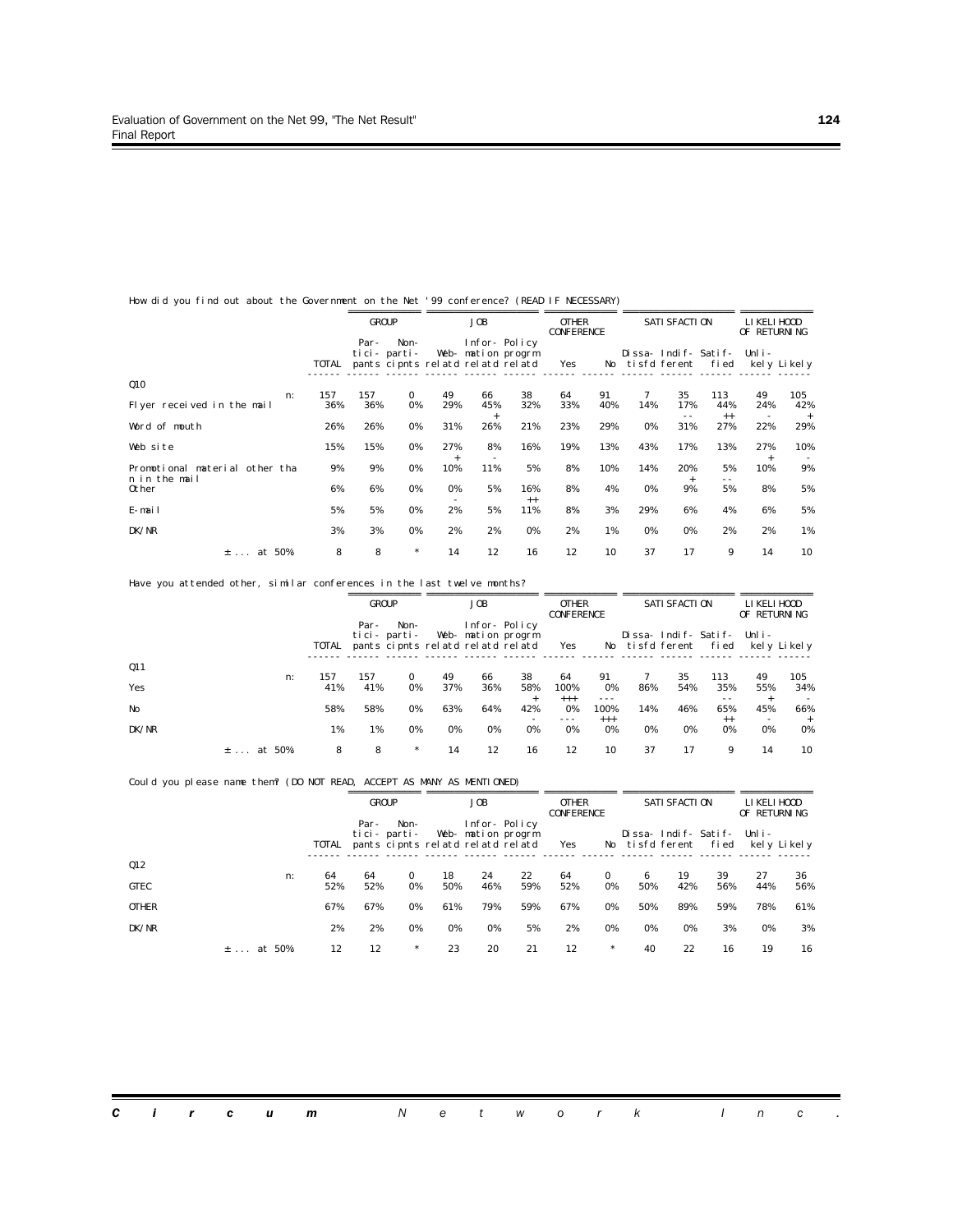Would you say GovNet was much more profitable than GTEC, somewhat more, as profitable, somewhat less profitable or much less<br>profitable than GTEC?

|                                     |              |             | <b>GROUP</b>        |            | <b>JOB</b>  |                                                                         | <b>OTHER</b><br><b>CONFERENCE</b> |                       |                       | <b>SATI SFACTI ON</b>                 |                  | LI KELI HOOD<br>OF RETURNING |                   |
|-------------------------------------|--------------|-------------|---------------------|------------|-------------|-------------------------------------------------------------------------|-----------------------------------|-----------------------|-----------------------|---------------------------------------|------------------|------------------------------|-------------------|
|                                     | <b>TOTAL</b> | Par-        | Non-<br>tici-parti- |            |             | Infor-Policy<br>Web- mation progrm<br>pants cipnts relatd relatd relatd | Yes                               |                       |                       | Dissa-Indif-Satif-<br>No tisfd ferent | fi ed            | Unli $-$                     | kel y Likel y     |
| Q13                                 |              |             | $\mathbf{0}$        |            |             |                                                                         |                                   |                       |                       |                                       |                  |                              |                   |
| n:<br><b>GOVNET MORE PROFITABLE</b> | 33<br>30%    | 33<br>30%   | 0%                  | 9<br>33%   | 11<br>27%   | 13<br>31%                                                               | 33<br>30%                         | 0<br>0%               | 3<br>0%               | 8<br>25%                              | 22<br>36%        | 12<br>8%                     | 20<br>45%         |
| GovNet much more profitable         | 12%          | 12%         | 0%                  | 22%        | 9%          | 8%                                                                      | 12%                               | 0%                    | 0%                    | 0%                                    | 18%              | 0%                           | 20%               |
| GovNet somewhat more profitabl      | 18%          | 18%         | 0%                  | 11%        | 18%         | 23%                                                                     | 18%                               | 0%                    | 0%                    | 25%                                   | 18%              | 8%                           | 25%               |
| е<br>GovNet as profitable           | 27%          | 27%         | 0%                  | 22%        | 36%         | 23%                                                                     | 27%                               | 0%                    | 0%                    | 13%                                   | 36%              | 8%                           | 35%               |
| Govnet somewhat less profitabl      | 21%          | 21%         | 0%                  | 33%        | 9%          | 23%                                                                     | 21%                               | 0%                    | 33%                   | 13%                                   | 23%              | 25%                          | 20%               |
| GovNet much less profitable         | 21%          | 21%         | 0%                  | 11%        | 27%         | 23%                                                                     | 21%                               | 0%                    | 67%                   | 50%                                   | 5%               | 58%                          | 0%                |
| <b>GOVNET LESS PROFITABLE</b>       | 42%          | 42%         | 0%                  | 44%        | 36%         | 46%                                                                     | 42%                               | 0%                    | 100%                  | 63%                                   | 27%              | 83%                          | 20%               |
| DK/NR                               | 0%           | 0%          | 0%                  | $0\%$      | 0%          | 0%                                                                      | 0%                                | 0%                    | 0%                    | 0%                                    | 0%               | 0%                           | 0%                |
| at 50%:<br>$\pm$<br>mean:<br>$t$ :  | 17<br>3, 21  | 17<br>3, 21 | *<br>$\ast$<br>*    | 33<br>3,00 | 30<br>3, 27 | 27<br>3, 31                                                             | 17<br>3, 21<br>$\ast$             | *<br>$\ast$<br>$\ast$ | 57<br>4,67<br>$\star$ | 35<br>3,88                            | 21<br>2,77<br>** | 28<br>4,33<br>***            | 22<br>2,55<br>*** |

Thinking about the best of these other conferences, would you say GovNet was much more profitable than that conference, somewhat more, as profitable, somewhat less profitable or much less profitable than that conference?

|                                     |                               |            |                 | <b>GROUP</b>        |             | <b>JOB</b> |                                                         | <b>OTHER</b><br><b>CONFERENCE</b> |                |                   | SATI SFACTI ON     |                    | LI KELI HOOD<br>OF RETURNING |                      |
|-------------------------------------|-------------------------------|------------|-----------------|---------------------|-------------|------------|---------------------------------------------------------|-----------------------------------|----------------|-------------------|--------------------|--------------------|------------------------------|----------------------|
|                                     |                               |            | Par-            | Non-<br>tici-parti- |             |            | Infor-Policy                                            |                                   |                |                   | Dissa-Indif-Satif- |                    | Unli-                        |                      |
|                                     |                               | TOTAL      |                 |                     |             |            | Web- mation progrm<br>pants cipnts relatd relatd relatd | Yes                               |                |                   | No tisfd ferent    | fi ed              |                              | kely Likely          |
| Q14                                 |                               |            |                 |                     |             |            |                                                         |                                   |                |                   |                    |                    |                              |                      |
| <b>GOVNET MORE PROFITABLE</b>       | n:                            | 30<br>7%   | 30<br>7%        | $\mathbf{0}$<br>0%  | 9<br>0%     | 13<br>15%  | 8<br>0%                                                 | 30<br>7%                          | $\bf{0}$<br>0% | 3<br>0%           | 11<br>0%           | 16<br>13%          | 15<br>0%                     | 15<br>13%            |
| GovNet much more profitable         |                               | 3%         | 3%              | 0%                  | 0%          | 8%         | 0%                                                      | 3%                                | 0%             | 0%                | 0%                 | 6%                 | 0%                           | 7%                   |
| GovNet somewhat more profitabl      |                               | 3%         | 3%              | 0%                  | 0%          | 8%         | 0%                                                      | 3%                                | 0%             | 0%                | 0%                 | 6%                 | 0%                           | 7%                   |
| e<br>GovNet as profitable           |                               | 27%        | 27%             | 0%                  | 22%         | 23%        | 38%                                                     | 27%                               | 0%             | 0%                | 0%                 | 50%                | 7%                           | 47%                  |
| Govnet somewhat less profitabl<br>e |                               | 10%        | 10%             | 0%                  | 11%         | 8%         | 13%                                                     | 10%                               | 0%             | 0%                | 9%                 | 13%                | 7%                           | 13%                  |
| GovNet much less profitable         |                               | 47%        | 47%             | 0%                  | 67%         | 46%        | 25%                                                     | 47%                               | 0%             | 100%              | 82%                | 13%                | 67%                          | 27%                  |
| <b>GOVNET LESS PROFITABLE</b>       |                               | 57%        | 57%             | 0%                  | 78%         | 54%        | 38%                                                     | 57%                               | 0%             | 100%              | 91%                | 25%                | 73%                          | 40%                  |
| DK/NR                               |                               | 10%        | 10%             | 0%                  | 0%          | 8%         | 25%                                                     | 10%                               | 0%             | 0%                | 9%                 | 13%                | 20%                          | 0%                   |
| $\pm$ at 50%:                       | mean:<br>$\ddot{\phantom{1}}$ | 18<br>4,04 | 18<br>4,04<br>* | *<br>$\ast$<br>*    | 33<br>4, 44 | 27<br>3,83 | 35<br>3,83                                              | 18<br>4,04<br>*                   | *<br>*<br>*    | 57<br>5,00<br>*** | 30<br>4.90<br>***  | 25<br>3, 21<br>*** | 25<br>4,75<br>**             | 25<br>3, 47<br>$* *$ |
|                                     |                               |            |                 |                     |             |            |                                                         |                                   |                |                   |                    |                    |                              |                      |

|  |  | <b>Circum</b> Network Inc. |  |  |  |  |  |  |
|--|--|----------------------------|--|--|--|--|--|--|
|  |  |                            |  |  |  |  |  |  |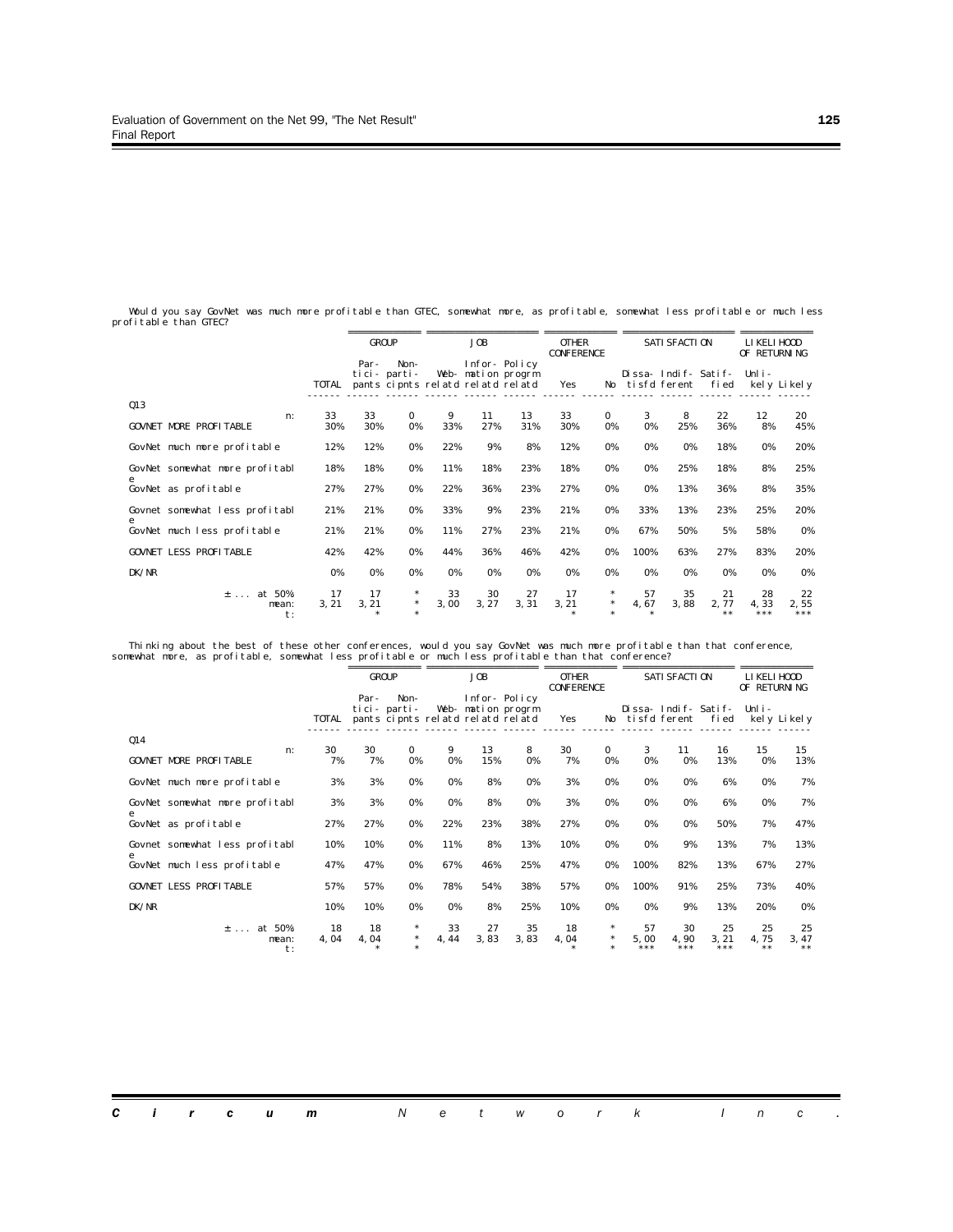Before November 22 when the Conference took place, had you heard of the Government on the Net '99 conference?

|                 |               |            |                | <b>GROUP</b>                                             |           | <b>JOB</b> |                                    | <b>OTHER</b><br><b>CONFERENCE</b> |                |                | <b>SATI SFACTI ON</b> |                                                             | LI KELI HOOD<br>OF RETURNING |                |
|-----------------|---------------|------------|----------------|----------------------------------------------------------|-----------|------------|------------------------------------|-----------------------------------|----------------|----------------|-----------------------|-------------------------------------------------------------|------------------------------|----------------|
|                 |               | TOTAL      | Par-           | Non-<br>tici-parti-<br>pants cipnts relatd relatd relatd |           |            | Infor-Policy<br>Web- mation progrm | Yes                               |                |                |                       | Dissa-Indif-Satif-Unli-<br>No tisfd ferent fied kely Likely |                              |                |
| Q <sub>15</sub> |               |            |                |                                                          |           |            |                                    |                                   |                |                |                       |                                                             |                              |                |
| Yes             | n:            | 151<br>34% | $\Omega$<br>0% | 151<br>34%                                               | 19<br>74% | 65<br>31%  | 63<br>27%                          | $\bf{0}$<br>0%                    | $\bf{0}$<br>0% | $\bf{0}$<br>0% | $\bf{0}$<br>0%        | $\bf{0}$<br>0%                                              | $\bf{0}$<br>0%               | $\bf{0}$<br>0% |
| No              |               | 64%        | 0%             | 64%                                                      | 26%       | 66%        | 71%                                | 0%                                | 0%             | 0%             | 0%                    | 0%                                                          | 0%                           | 0%             |
| DK/NR           |               | 3%         | 0%             | 3%                                                       | 0%        | 3%         | 2%                                 | 0%                                | 0%             | 0%             | 0%                    | 0%                                                          | 0%                           | 0%             |
|                 | $\pm$ at 50%: | 8          | *              | 8                                                        | 22        | 12         | 12                                 | $\ast$                            | *              | *              | $*$                   | $*$                                                         | *                            | *              |

#### What is the main reason why you decided not to attend the conference? (DO NOT READ)

|                                           |              |                | <b>GROUP</b>        |           | <b>JOB</b> |                                    | <b>OTHER</b><br><b>CONFERENCE</b> |                |                | SATI SFACTI ON  |                    | LI KELI HOOD<br>OF RETURNING |                |
|-------------------------------------------|--------------|----------------|---------------------|-----------|------------|------------------------------------|-----------------------------------|----------------|----------------|-----------------|--------------------|------------------------------|----------------|
|                                           |              | Par-           | Non-<br>tici-parti- |           |            | Infor-Policy<br>Web- mation progrm |                                   |                |                |                 | Dissa-Indif-Satif- | Unli-                        |                |
|                                           | <b>TOTAL</b> |                |                     |           |            | pants cipnts relatd relatd relatd  | Yes                               |                |                | No tisfd ferent | fi ed              |                              | kely Likely    |
| <b>Q16</b>                                |              |                |                     |           |            |                                    |                                   |                |                |                 |                    |                              |                |
| n:<br>Lack of time                        | 51<br>53%    | $\bf{0}$<br>0% | 51<br>53%           | 14<br>64% | 20<br>35%  | 17<br>65%                          | 0<br>0%                           | $\bf{0}$<br>0% | $\bf{0}$<br>0% | $\bf{0}$<br>0%  | 0<br>0%            | 0<br>0%                      | $\bf{0}$<br>0% |
| Bad timing                                | 10%          | $0\%$          | 10%                 | 0%        | 15%        | 12%                                | 0%                                | 0%             | 0%             | 0%              | 0%                 | 0%                           | 0%             |
| Lack of interest in the topics<br>covered | 10%          | 0%             | 10%                 | 7%        | 5%         | 18%                                | 0%                                | 0%             | 0%             | 0%              | 0%                 | 0%                           | 0%             |
| Lack of information                       | 10%          | 0%             | 10%                 | 14%       | 10%        | 6%                                 | 0%                                | 0%             | 0%             | 0%              | 0%                 | 0%                           | 0%             |
| 0ther                                     | 10%          | 0%             | 10%                 | 7%        | 20%        | 0%                                 | 0%                                | 0%             | 0%             | 0%              | 0%                 | 0%                           | 0%             |
| Lack of money                             | 8%           | 0%             | 8%                  | 7%        | 15%        | 0%                                 | 0%                                | 0%             | 0%             | 0%              | 0%                 | 0%                           | 0%             |
| Had to choose between GTEC and<br>GovNet  | 0%           | 0%             | 0%                  | 0%        | 0%         | 0%                                 | 0%                                | 0%             | 0%             | 0%              | 0%                 | 0%                           | 0%             |
| Previous lackluster experience            | 0%           | 0%             | 0%                  | 0%        | 0%         | 0%                                 | 0%                                | 0%             | 0%             | 0%              | 0%                 | 0%                           | 0%             |
| DK/NR                                     | 0%           | 0%             | 0%                  | 0%        | 0%         | 0%                                 | 0%                                | 0%             | 0%             | 0%              | 0%                 | 0%                           | 0%             |
| $+$ at 50%                                | 14           | $\ast$         | 14                  | 26        | 22         | 2.4                                | $\ast$                            | $\ast$         | ×.             | $*$             | *                  | *                            | *              |

<u> The Company of the Company of the Company of the Company of the Company of the Company of the Company of the Company of the Company of the Company of the Company of the Company of the Company of the Company of the Compan</u>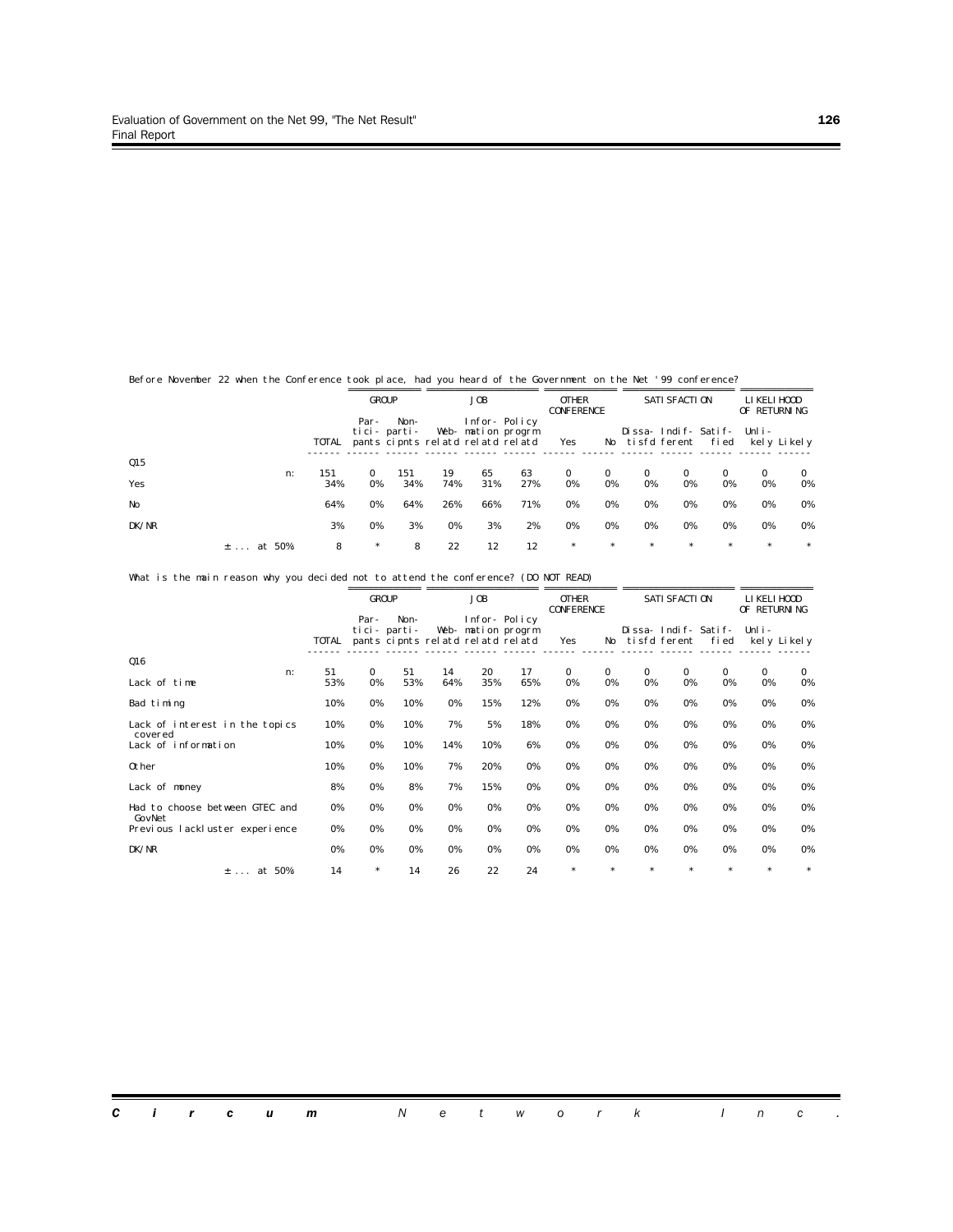|                       |  | What topics would be of interest to you at a conference focussed on government and the Internet? (ENTER AS MANY AS STATED; USE |  |  |  |  |
|-----------------------|--|--------------------------------------------------------------------------------------------------------------------------------|--|--|--|--|
| THE SAME CODES AS FOR |  |                                                                                                                                |  |  |  |  |
| $\Omega$ CD)          |  |                                                                                                                                |  |  |  |  |

| Ann)                                          |              |          |                                                          |     |                 |                    |                                   |          |          |                                       |          |                              |               |
|-----------------------------------------------|--------------|----------|----------------------------------------------------------|-----|-----------------|--------------------|-----------------------------------|----------|----------|---------------------------------------|----------|------------------------------|---------------|
|                                               |              |          | <b>GROUP</b>                                             |     | <b>JOB</b>      |                    | <b>OTHER</b><br><b>CONFERENCE</b> |          |          | SATI SFACTI ON                        |          | LI KELI HOOD<br>OF RETURNING |               |
|                                               | <b>TOTAL</b> | Par-     | Non-<br>tici-parti-<br>pants cipnts relatd relatd relatd |     | Infor-Policy    | Web- mation progrm | Yes                               |          |          | Dissa-Indif-Satif-<br>No tisfd ferent | fied     | Unli $-$                     | kel y Likel y |
| Q17                                           | 151<br>n:    | $\bf{0}$ | 151                                                      | 19  | 65              | 63                 | $\bf{0}$                          | $\bf{0}$ | $\bf{0}$ | $\bf{0}$                              | $\bf{0}$ | $\bf{0}$                     | $\bf{0}$      |
| None                                          | 25%          | 0%       | 25%                                                      | 16% | 20%             | 30%                | 0%                                | 0%       | 0%       | 0%                                    | 0%       | 0%                           | 0%            |
| 0ther                                         | 15%          | 0%       | 15%                                                      | 11% | 11%             | 19%                | 0%                                | 0%       | 0%       | 0%                                    | 0%       | 0%                           | 0%            |
| Web design and management                     | 11%          | 0%       | 11%                                                      | 16% | 14%             | 8%                 | 0%                                | 0%       | 0%       | 0%                                    | 0%       | 0%                           | 0%            |
| Reaching the population                       | 8%           | 0%       | 8%                                                       | 0%  | 11%             | 8%                 | 0%                                | 0%       | 0%       | 0%                                    | 0%       | 0%                           | 0%            |
| E-commerce                                    | 7%           | 0%       | 7%                                                       | 16% | 5%              | 8%                 | 0%                                | 0%       | 0%       | 0%                                    | 0%       | 0%                           | 0%            |
| DK/NR                                         | 7%           | 0%       | 7%                                                       | 0%  | 12%             | 3%                 | 0%                                | 0%       | 0%       | 0%                                    | 0%       | 0%                           | 0%            |
| <b>Technol</b> ogy                            | 7%           | 0%       | 7%                                                       | 16% | $\ddot{}$<br>8% | 3%                 | 0%                                | 0%       | 0%       | 0%                                    | 0%       | 0%                           | 0%            |
| Security and copyright                        | 6%           | 0%       | 6%                                                       | 5%  | 2%<br>$\sim$    | 11%                | 0%                                | 0%       | 0%       | 0%                                    | 0%       | 0%                           | 0%            |
| Communication strategies                      | 3%           | 0%       | 3%                                                       | 0%  | 5%              | $\ddot{}$<br>2%    | 0%                                | 0%       | 0%       | 0%                                    | 0%       | 0%                           | 0%            |
| Common look and feel                          | 3%           | 0%       | 3%                                                       | 16% | 2%              | 0%                 | 0%                                | 0%       | 0%       | 0%                                    | 0%       | 0%                           | 0%            |
| Best use of net                               | 3%           | 0%       | 3%                                                       | 0%  | 5%              | 2%                 | 0%                                | 0%       | 0%       | 0%                                    | 0%       | 0%                           | 0%            |
| Coherence in public policy                    | 2%           | 0%       | 2%                                                       | 0%  | 2%              | 3%                 | 0%                                | 0%       | 0%       | 0%                                    | 0%       | 0%                           | 0%            |
| Vertical departments, horizont<br>al Internet | 1%           | 0%       | 1%                                                       | 0%  | 2%              | 2%                 | 0%                                | 0%       | 0%       | 0%                                    | 0%       | 0%                           | 0%            |
| Social problems                               | 1%           | 0%       | 1%                                                       | 5%  | 0%              | 2%                 | 0%                                | 0%       | 0%       | 0%                                    | 0%       | 0%                           | 0%            |
| Publication                                   | 1%           | 0%       | 1%                                                       | 0%  | 3%              | 0%                 | 0%                                | 0%       | 0%       | 0%                                    | 0%       | 0%                           | 0%            |
| <b>Future of Internet</b>                     | 1%           | 0%       | 1%                                                       | 0%  | 2%              | 0%                 | 0%                                | 0%       | 0%       | 0%                                    | 0%       | 0%                           | 0%            |
| $\pm$ at 50%:                                 | 8            | $\ast$   | 8                                                        | 22  | 12              | 12                 | $\ast$                            | ×        | ×        | $*$                                   | $\ast$   | $\ast$                       | ×.            |

Some people think that traditional large-scale conferences are still the best way to meet people, exchange ideas and learn<br>about key trends; others think that Web publishing and technology-based discussion groups offer mor

|                                     |            |            | <b>GROUP</b>        |           | <b>JOB</b> |                                                                         | <b>OTHER</b><br><b>CONFERENCE</b> |           |     | <b>SATI SFACTI ON</b> |                                           | LI KELI HOOD<br>OF RETURNING |               |
|-------------------------------------|------------|------------|---------------------|-----------|------------|-------------------------------------------------------------------------|-----------------------------------|-----------|-----|-----------------------|-------------------------------------------|------------------------------|---------------|
|                                     | TOTAL      | Par-       | Non-<br>tici-parti- |           |            | Infor-Policy<br>Web- mation progrm<br>pants cipnts relatd relatd relatd | Yes                               |           |     |                       | Dissa-Indif-Satif-<br>No tisfdferent fied | - Unli                       | kel y Likel y |
| Q18                                 |            |            |                     |           |            |                                                                         |                                   |           |     |                       |                                           |                              |               |
| n:<br>Conference still the best way | 308<br>72% | 157<br>75% | 151<br>68%          | 68<br>72% | 131<br>75% | 101<br>69%                                                              | 64<br>72%                         | 91<br>79% | 43% | 35<br>80%             | 113<br>77%                                | 49<br>78%                    | 105<br>75%    |
| Technology offers more effecti      | 19%        | 16%        | 22%                 | 22%       | 16%        | 22%                                                                     | 20%                               | 13%       | 43% | 14%                   | 15%                                       | 18%                          | 15%           |
| ve ways<br>DK/NR                    | 9%         | 9%         | 10%                 | 6%        | 9%         | 9%                                                                      | 8%                                | 8%        | 14% | 6%                    | 8%                                        | 4%                           | 10%           |
| $\pm$ at 50%:                       | 6          | 8          | 8                   | 12        | 9          | 10                                                                      | 12                                | 10        | 37  | 17                    | 9                                         | 14                           | 10            |

 $\mathbf c$  $\mathbf{i}$  $\mathbf{r}$  $\mathbf{I}$  $\mathbf{c}$  $\boldsymbol{u}$  ${\cal N}$  $\rm e$  $\boldsymbol{t}$  $\circ$  $\mathbf{r}$  $\pmb{k}$  $\sqrt{n}$  $\mathbf c$  $\mathbf{m}$  $\ensuremath{\mathsf{W}}\xspace$  $\mathcal{L}$ 

<u> a shekara ta 1989</u>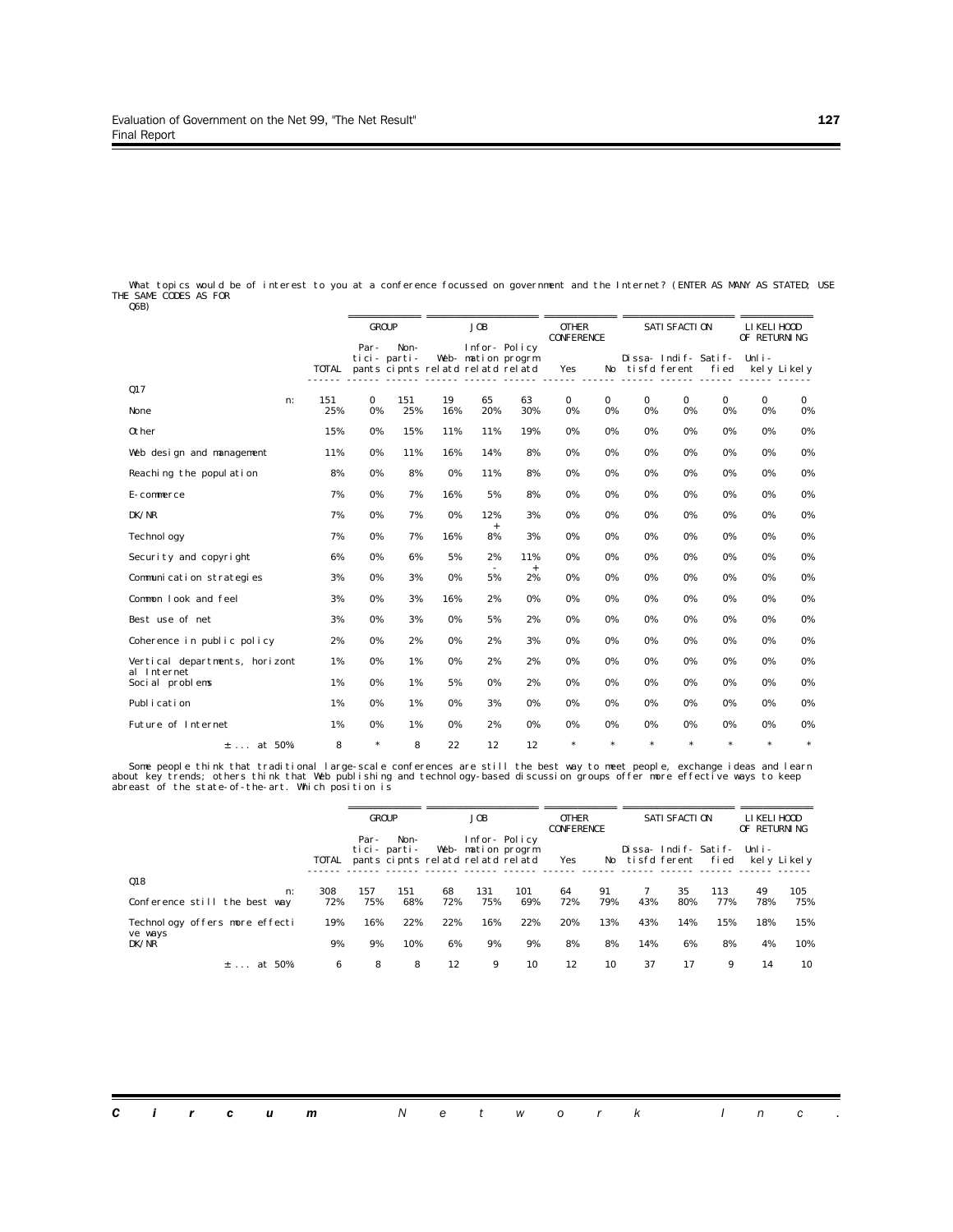|            | Finally, here are a few questions for statistical purposes. Do you work for a government department or agency? |            |            |                     |           |             |                                                                          |                                   |            |      |                       |                                            |                              |               |
|------------|----------------------------------------------------------------------------------------------------------------|------------|------------|---------------------|-----------|-------------|--------------------------------------------------------------------------|-----------------------------------|------------|------|-----------------------|--------------------------------------------|------------------------------|---------------|
|            |                                                                                                                |            |            | <b>GROUP</b>        |           | J0B         |                                                                          | <b>OTHER</b><br><b>CONFERENCE</b> |            |      | <b>SATI SFACTI ON</b> |                                            | LI KELI HOOD<br>OF RETURNING |               |
|            |                                                                                                                | TOTAL      | Par-       | Non-<br>tici-parti- |           |             | Infor- Policy<br>Web- mation progrm<br>pants cipnts relatd relatd relatd | Yes                               |            |      |                       | Dissa-Indif-Satif-<br>No tisfd ferent fied | Unli-                        | kel y Likel y |
| Q19<br>Yes | n:                                                                                                             | 308<br>99% | 157<br>98% | 151<br>99%          | 68<br>99% | 131<br>100% | 101<br>100%                                                              | 64<br>98%                         | 91<br>100% | 100% | 35.<br>100%           | 113<br>99%                                 | 49<br>98%                    | 105<br>100%   |
| No         |                                                                                                                | 0%         | 1%         | 0%                  | 1%        | 0%          | 0%                                                                       | 2%                                | 0%         | 0%   | 0%                    | 1%                                         | 2%                           | 0%            |
| DK/NR      |                                                                                                                | 1%         | 1%         | 1%                  | 0%        | 0%          | 0%                                                                       | 0%                                | 0%         | 0%   | 0%                    | $0\%$                                      | $0\%$                        | 0%            |
|            | $\pm$ at 50%:                                                                                                  | 6          | 8          | 8                   | 12        | 9           | 10                                                                       | 12                                | 10         | 37   | 17                    | 9                                          | 14                           | 10            |

| Do you work for the federal government? |               |    |            |            |                     |            |            |                                                                               |                                   |           |           |                       |                                            |                                   |               |
|-----------------------------------------|---------------|----|------------|------------|---------------------|------------|------------|-------------------------------------------------------------------------------|-----------------------------------|-----------|-----------|-----------------------|--------------------------------------------|-----------------------------------|---------------|
|                                         |               |    |            |            | <b>GROUP</b>        |            | J0B        |                                                                               | <b>OTHER</b><br><b>CONFERENCE</b> |           |           | <b>SATI SFACTI ON</b> |                                            | <b>LIKELIHOOD</b><br>OF RETURNING |               |
|                                         |               |    |            | Par-       | Non-<br>tici-parti- |            |            | Infor-Policy<br>Web- mation progrm<br>TOTAL pants cipnts relatd relatd relatd | Yes                               |           |           |                       | Dissa-Indif-Satif-<br>No tisfd ferent fied | Unl i -                           | kel y Likel y |
| <b>Q20</b>                              |               |    |            |            |                     |            |            |                                                                               |                                   |           |           |                       |                                            |                                   |               |
| Yes                                     |               | n: | 304<br>99% | 154<br>99% | 150<br>99%          | 67<br>100% | 131<br>99% | 101<br>100%                                                                   | 63<br>100%                        | 91<br>99% | 7<br>100% | 35<br>100%            | 112<br>99%                                 | 48<br>100%                        | 105<br>99%    |
| No                                      |               |    | 0%         | 0%         | 1%                  | 0%         | 1%         | 0%                                                                            | 0%                                | 0%        | 0%        | 0%                    | $0\%$                                      | $0\%$                             | 0%            |
| DK/NR                                   |               |    | 0%         | 1%         | <b>0%</b>           | 0%         | 0%         | 0%                                                                            | 0%                                | 1%        | 0%        | 0%                    | 1%                                         | 0%                                | 1%            |
|                                         | $\pm$ at 50%: |    | 6          | 8          | 8                   | 12         | 9          | 10                                                                            | 12                                | 10        | 37        | 17                    | 9                                          | 14                                | 10            |

Which of the following best describes your job? (READ)

|                            |    |            |                         | <b>GROUP</b>        |                       | <b>JOB</b>         |                                                                         | <b>OTHER</b><br><b>CONFERENCE</b> |                  |          | <b>SATI SFACTI ON</b> |                            | LI KELI HOOD<br>OF RETURNING |               |
|----------------------------|----|------------|-------------------------|---------------------|-----------------------|--------------------|-------------------------------------------------------------------------|-----------------------------------|------------------|----------|-----------------------|----------------------------|------------------------------|---------------|
|                            |    | TOTAL      | Par-                    | Non-<br>tici-parti- |                       |                    | Infor-Policy<br>Web- mation progrm<br>pants cipnts relatd relatd relatd | Yes                               |                  |          | No tisfd ferent       | Dissa-Indif-Satif-<br>fied | Unli $-$                     | kel y Likel y |
| Q21                        |    |            |                         |                     |                       |                    |                                                                         |                                   |                  |          |                       |                            |                              |               |
| Webmaster                  | n: | 308<br>11% | 157<br>15%<br>$\ddot{}$ | 151<br>7%           | 68<br>50%<br>$^{+++}$ | 131<br>0%<br>- - - | 101<br>0%<br>- - -                                                      | 64<br>8%                          | 91<br>20%<br>$+$ | 7<br>29% | 35<br>14%             | 113<br>14%                 | 49<br>16%                    | 105<br>14%    |
| Other Internet-related job |    | 11%        | 17%<br>$++$             | 5%<br>$- -$         | 50%<br>$^{+++}$       | 0%<br>- - -        | 0%<br>- - -                                                             | 20%                               | 14%              | 14%      | 23%                   | 15%                        | 18%                          | 16%           |
| <b>INTERNET RELATED</b>    |    | 22%        | 31%<br>$^{+++}$         | 13%<br>- - -        | 100%<br>$^{+++}$      | 0%<br>- - -        | 0%<br>- - -                                                             | 28%                               | 34%              | 43%      | 37%                   | 29%                        | 35%                          | 30%           |
| Information-related staff  |    | 14%        | 22%<br>$^{+++}$         | 6%<br>- - -         | 0%<br>- - -           | 34%<br>$^{+++}$    | 0%<br>- - -                                                             | 20%                               | 24%              | 29%      | 26%                   | 21%                        | 22%                          | 23%           |
| Communications staff       |    | 28%        | 20%<br>---              | 37%<br>$+++$        | 0%<br>$- - -$         | 66%<br>$^{++}$     | 0%<br>- - -                                                             | 17%                               | 22%              | 0%       | 14%                   | 23%                        | 16%                          | 22%           |
| <b>INFORMATION RELATED</b> |    | 43%        | 42%                     | 43%                 | 0%<br>- - -           | 100%<br>$^{+++}$   | 0%<br>- - -                                                             | 38%                               | 46%              | 29%      | 40%                   | 44%                        | 39%                          | 45%           |
| Program manager            |    | 11%        | 17%<br>$^{++}$          | 6%<br>$-$           | 0%<br>- - -           | 0%<br>- - -        | 35%<br>$^{+++}$                                                         | 27%<br>$^{++}$                    | 10%<br>$- -$     | 14%      | 14%                   | 18%                        | 14%                          | 17%           |
| Policy analyst             |    | 21%        | 8%<br>- - -             | 36%<br>$^{+++}$     | 0%<br>- - -           | 0%<br>- - -        | 65%<br>$^{+++}$                                                         | 8%                                | 8%               | 14%      | 9%                    | 7%                         | 10%                          | 7%            |
| POLICY-PROGRAM RELATED     |    | 33%        | 24%<br>- -              | 42%<br>$^{++}$      | 0%<br>$- - -$         | 0%<br>.            | 100%<br>$^{+++}$                                                        | 34%<br>$\ddot{}$                  | 18%              | 29%      | 23%                   | 25%                        | 24%                          | 24%           |
| 0ther                      |    | 1%         | 1%                      | 1%                  | 0%                    | 0%                 | 0%                                                                      | 0%                                | 1%               | 0%       | 0%                    | 1%                         | 2%                           | 0%            |
| DK/NR                      |    | 2%         | 2%                      | 2%                  | 0%                    | 0%                 | 0%                                                                      | 0%                                | 1%               | 0%       | 0%                    | 1%                         | 0%                           | 1%            |
| $\pm$ at 50%:              |    | 6          | 8                       | 8                   | 12                    | 9                  | 10                                                                      | 12                                | 10               | 37       | 17                    | 9                          | 14                           | 10            |

|  |  | <b>Circum</b> Network Inc. |  |  |  |  |  |  |
|--|--|----------------------------|--|--|--|--|--|--|
|  |  |                            |  |  |  |  |  |  |

<u> 1989 - John Harry Harry Harry Harry Harry Harry Harry Harry Harry Harry Harry Harry Harry Harry Harry Harry Harry Harry Harry Harry Harry Harry Harry Harry Harry Harry Harry Harry Harry Harry Harry Harry Harry Harry Harr</u>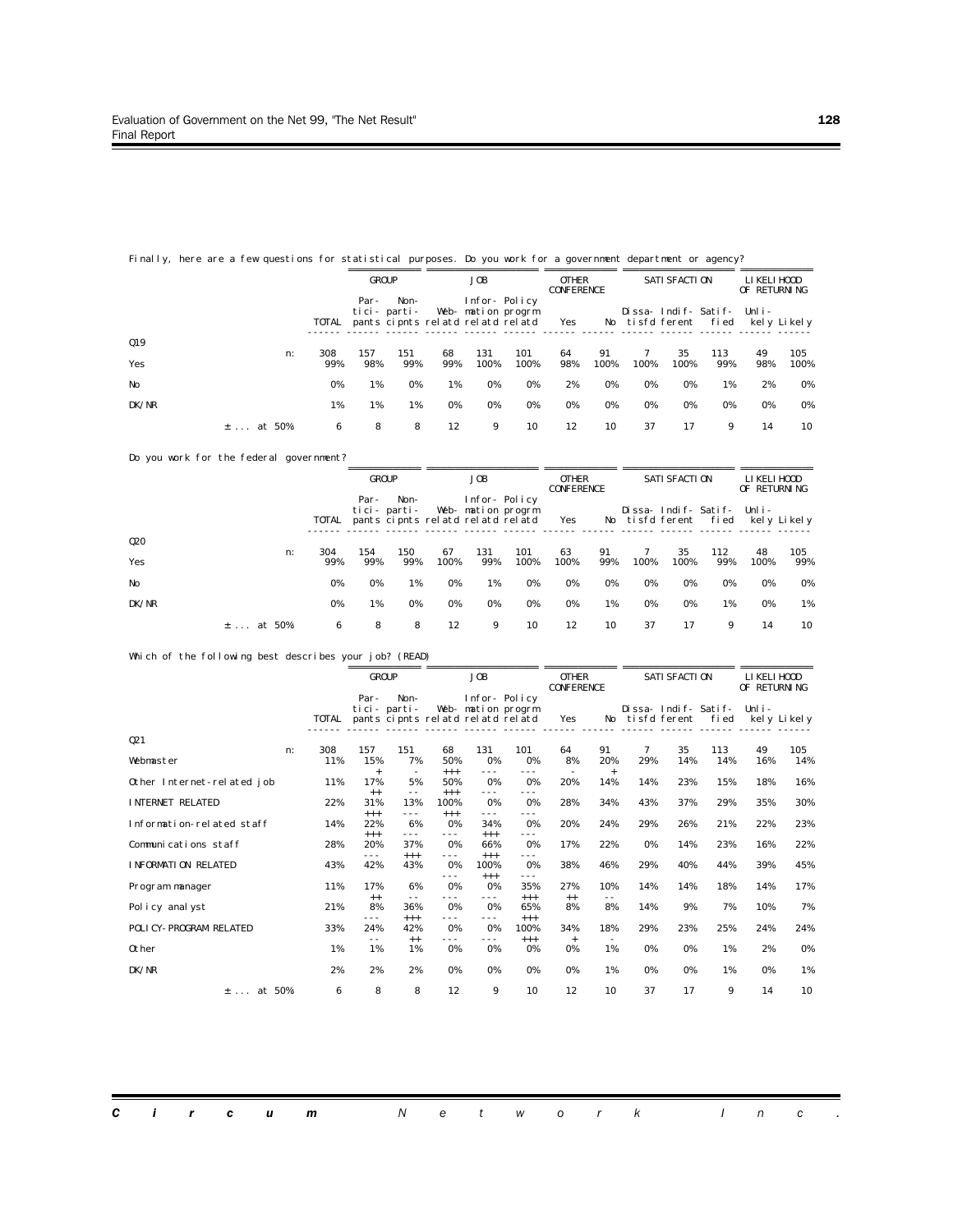#### Do you work in the National Capital Region?

|       |               |            |            | <b>GROUP</b>        |           | <b>JOB</b>            |                                                                         | <b>OTHER</b><br><b>CONFERENCE</b> |           |     | <b>SATI SFACTI ON</b> |                                                        | <b>LIKELIHOOD</b><br>OF RETURNING |            |
|-------|---------------|------------|------------|---------------------|-----------|-----------------------|-------------------------------------------------------------------------|-----------------------------------|-----------|-----|-----------------------|--------------------------------------------------------|-----------------------------------|------------|
|       |               | TOTAL      | Par-       | Non-<br>tici-parti- |           |                       | Infor-Policy<br>Web- mation progrm<br>pants cipnts relatd relatd relatd | Yes                               |           |     |                       | Dissa-Indif-Satif-<br>No tisfd ferent fied kely Likely | Unl i -                           |            |
| Q22   |               |            |            |                     |           |                       |                                                                         |                                   |           |     |                       |                                                        |                                   |            |
| Yes   | n:            | 308<br>85% | 157<br>86% | 151<br>84%          | 68<br>85% | 131<br>79%            | 101<br>95%                                                              | 64<br>91%                         | 91<br>85% | 86% | 35<br>97%             | 113<br>84%                                             | 49<br>92%                         | 105<br>85% |
| No    |               | 14%        | 13%        | 15%                 | 15%       | - -<br>21%<br>$^{++}$ | $^{+++}$<br>5%<br>$- - -$                                               | 9%                                | 15%       | 14% | $\ddot{}$<br>3%       | 16%                                                    | 8%                                | 15%        |
| DK/NR |               | 1%         | 1%         | 1%                  | 0%        | 0%                    | 0%                                                                      | 0%                                | 0%        | 0%  | 0%                    | 0%                                                     | 0%                                | 0%         |
|       | $\pm$ at 50%: | 6          | 8          | 8                   | 12        | 9                     | 10                                                                      | 12                                | 10        | 37  | 17                    | 9                                                      | 14                                | 10         |

# In which region of Canada do you work? (READ IF NECESSARY)

|                  |               |           |           | <b>GROUP</b>        |           | <b>JOB</b> |                                                                          | <b>OTHER</b><br><b>CONFERENCE</b> |           |         | <b>SATI SFACTI ON</b> |                             | LI KELI HOOD<br>OF RETURNING |               |
|------------------|---------------|-----------|-----------|---------------------|-----------|------------|--------------------------------------------------------------------------|-----------------------------------|-----------|---------|-----------------------|-----------------------------|------------------------------|---------------|
|                  |               | TOTAL     | Par-      | Non-<br>tici-parti- |           |            | Infor- Policy<br>Web- mation progrm<br>pants cipnts relatd relatd relatd | Yes                               |           |         | No tisfd ferent       | Dissa-Indif-Satif-<br>fi ed | Unl i -                      | kel y Likel y |
| <b>Q23</b>       |               |           |           |                     |           |            |                                                                          |                                   |           |         |                       |                             |                              |               |
| Atlantic Canada  | n:            | 43<br>14% | 20<br>10% | 23<br>17%           | 10<br>30% | 28<br>11%  | 5<br>0%                                                                  | 6<br>0%                           | 14<br>14% | 1<br>0% | 0%                    | 18<br>11%                   | 4<br>25%                     | 16<br>6%      |
| Quebec           |               | 28%       | 35%       | 22%                 | 30%       | 29%        | 20%                                                                      | 67%                               | 21%       | 0%      | 0%                    | 39%                         | 25%                          | 38%           |
| Ontario          |               | 16%       | 20%       | 13%                 | 20%       | 14%        | 20%                                                                      | 0%                                | 29%       | 100%    | 100%                  | 11%                         | 25%                          | 19%           |
| Prairies         |               | 21%       | 15%       | 26%                 | 10%       | 21%        | 40%                                                                      | 17%                               | 14%       | 0%      | 0%                    | 17%                         | 0%                           | 19%           |
| British Columbia |               | 19%       | 15%       | 22%                 | 10%       | 21%        | 20%                                                                      | 0%                                | 21%       | 0%      | 0%                    | 17%                         | 25%                          | 13%           |
| Terri tori es    |               | 2%        | 5%        | 0%                  | $0\%$     | 4%         | 0%                                                                       | 17%                               | 0%        | 0%      | 0%                    | 6%                          | 0%                           | 6%            |
| DK/NR            |               | 0%        | 0%        | 0%                  | 0%        | 0%         | 0%                                                                       | 0%                                | 0%        | 0%      | 0%                    | 0%                          | 0%                           | 0%            |
|                  | $\pm$ at 50%: | 15        | 22        | 20                  | 31        | 19         | 44                                                                       | 40                                | 26        | 98      | 98                    | 23                          | 49                           | 25            |

<u> The Common School Common School Common School Common School Common School Common School Common School Common School Common School Common School Common School Common School Common School Common School Common School Common</u>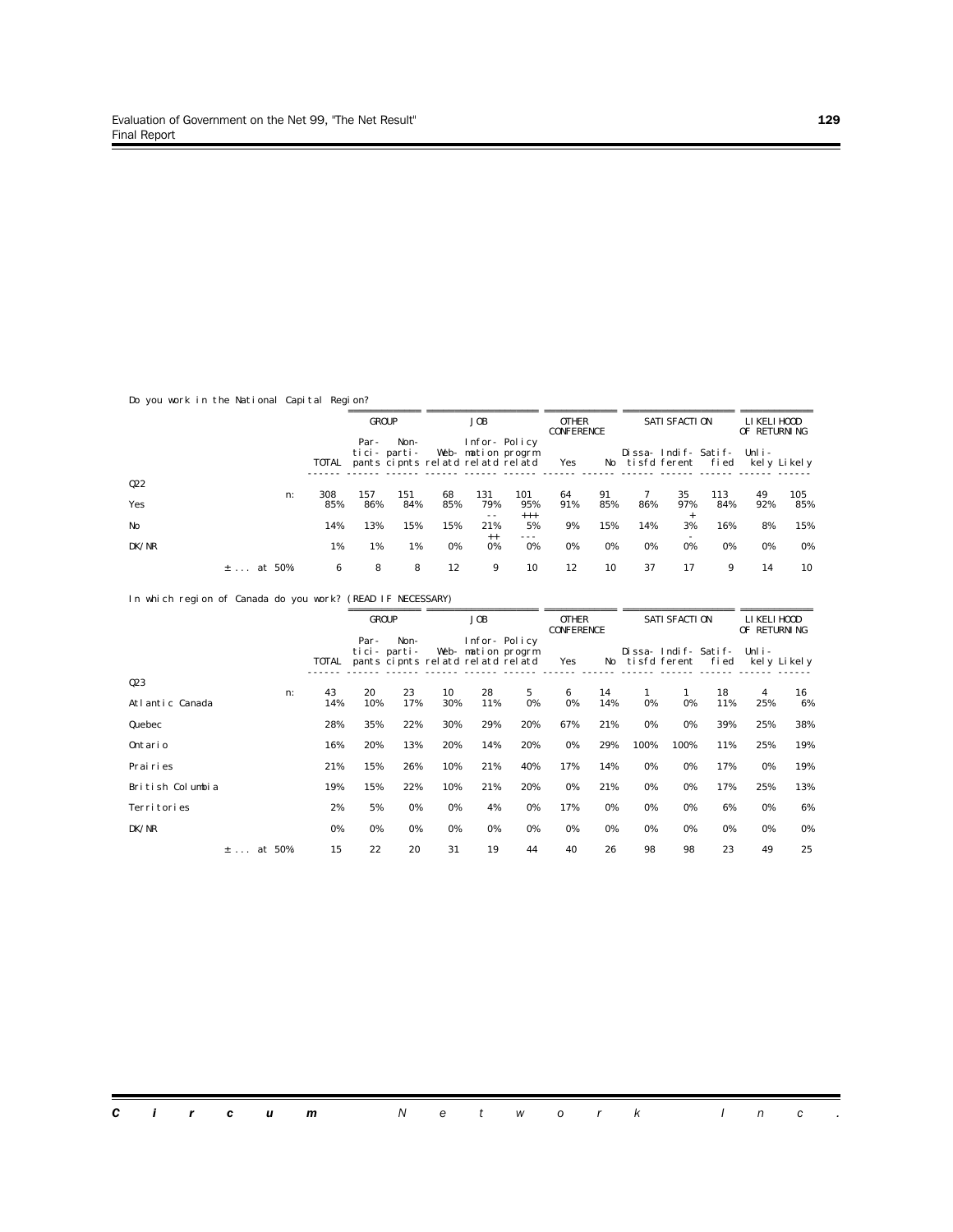CONFÉRENCE SUR DES SUJETS SOCIAUX SUR INTERNET À TORONTO COMDEX A TORONTO CELLE DE L'ANNEE DERNIERE PUBLISHING CONFERENCE IN USA DOCUMENTATION ET CONFERENCE CELLE DE L'ANNEE DERNIERE PKI HOSTED BY TREASURY BOARD MUSEE QUEBECOIS , MIM, AUSTRALIE NOUV TECH ICOM INTERNATIONAL COOPERATION DAYS CANADIAN LIBRARY ASSOCIATION LIBRARIES AND COMMUNITY ECONOMIC DEVELOPMENT IAPC IABC CONFERENCE A MONTREAL CANADIAN LIBRARY ASSOCIATION IABC IN TORONTO INTERNATIONAL CONFERENCE ON INFORMATION TECHNOLOGY IN SOCIAL **SECURITY** ASIS WASHINGTON DC OLA IN TORONTO ELECTRONIC COMMERCE SOLUTIONS 99 IN OTTAWA INEX IN QUEBEC CITY ACCESS 99 CONFERENCES A L'INTERNE PRN INEX INFORMATION HIGHWAYS 2000 ACCESS 99 CANT REMEMBER NAME MAR OR APR 99 IN TORONTO ON WEB MATTERS ACCESS 99 CANADA ON LINE CONFERENCE INTERNET WORLD- TORONTO JANUARY 99 ASSOCIATION INTERNATIONALE DE LA SECURITE SOCIALE XML CONFERENCE AIM INTERNET WORLD LANDSDOWN PARK BROADCASTING EDUTEC TORONTO PUBLISHING ON THE WEB COALITION FOR PUBLIC INFO DATA PROCESSING MACROMEDIA **TELELEARNING** CONFERENCE BOARD ON ELECTRONIC BUSINESS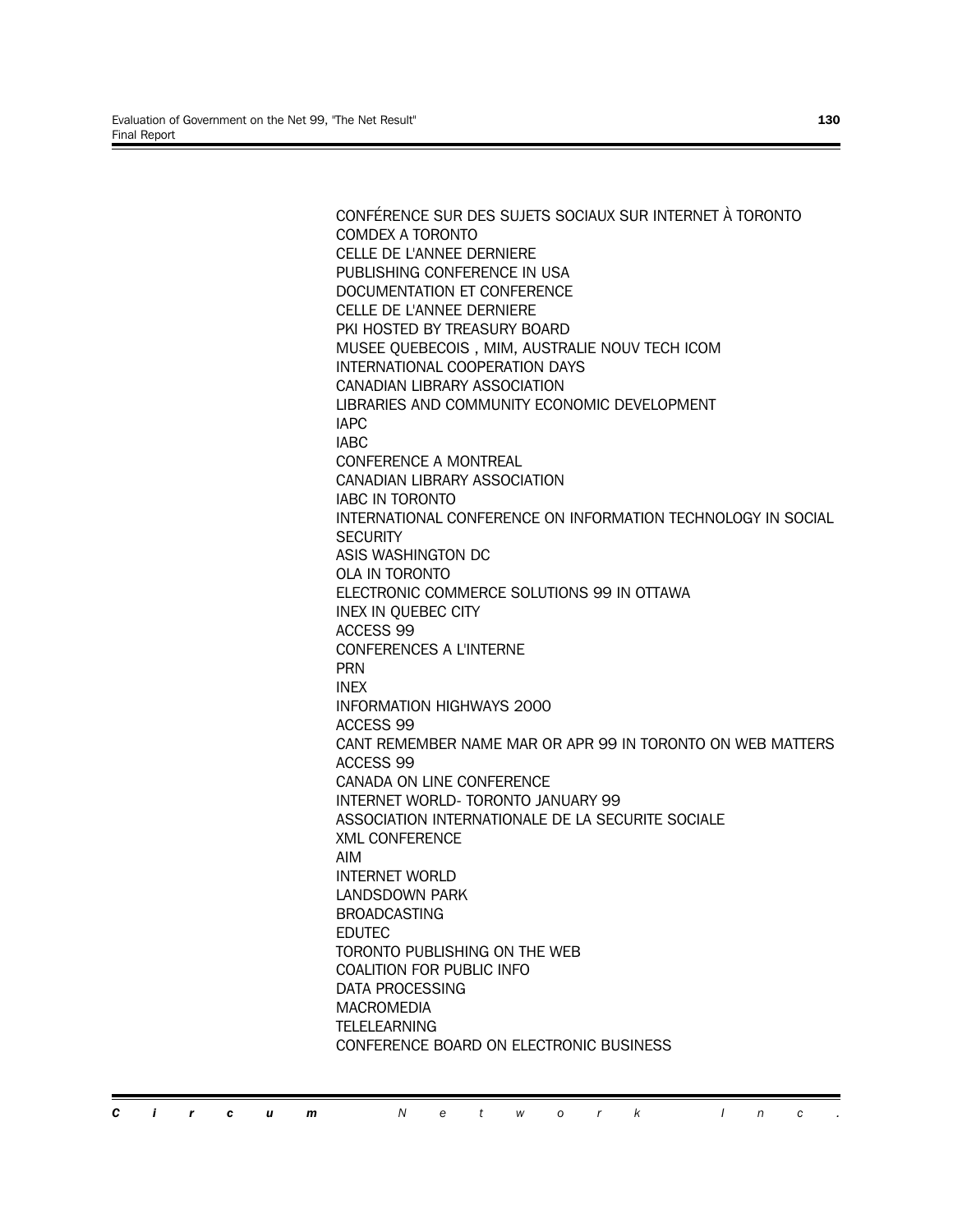# *APPENDIX 3 Survey of exhibitors*

Every exhibitor was asked to complete a short survey form.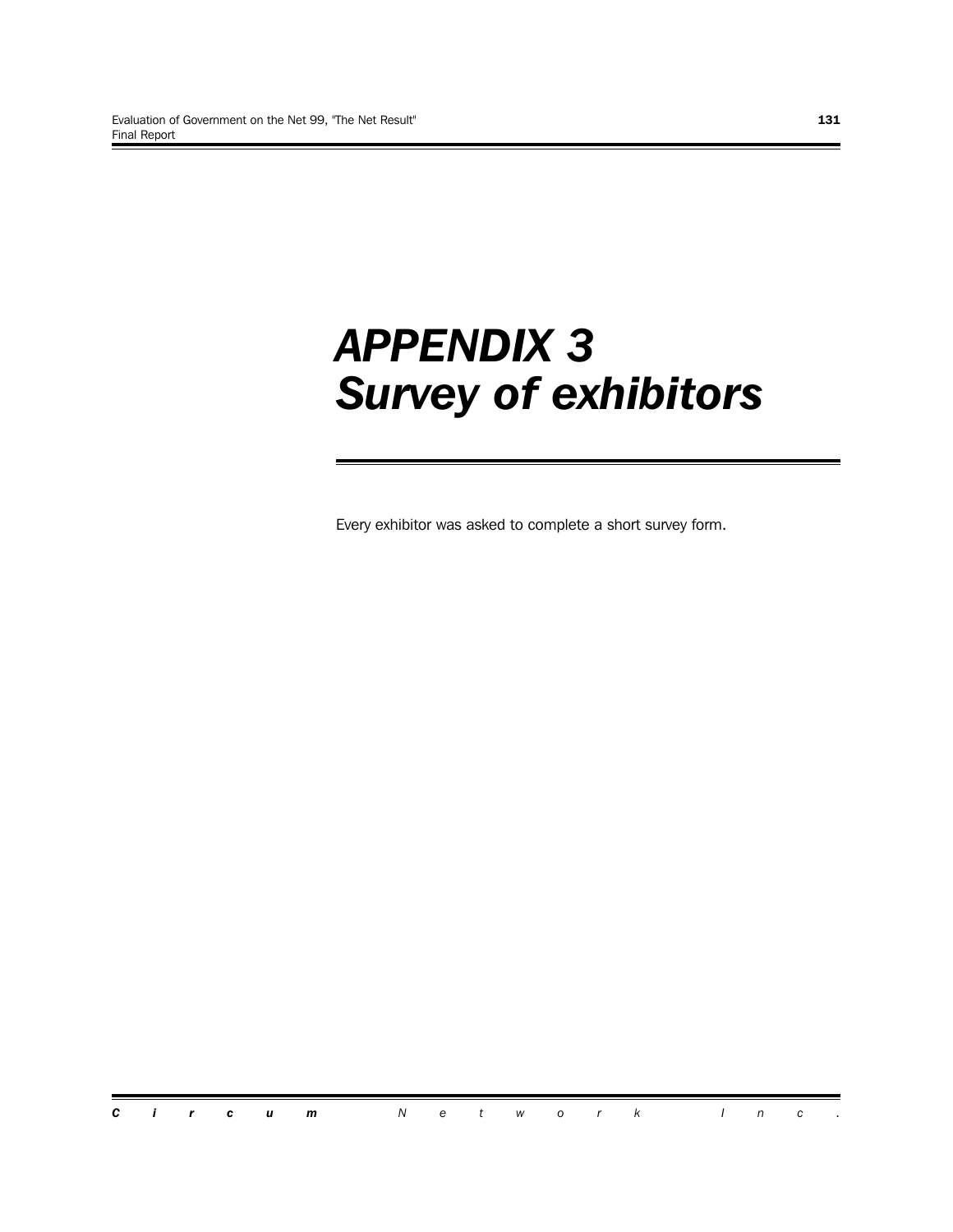<u> The Common School Common School Common School Common School Common School Common School Common School Common School Common School Common School Common School Common School Common School Common School Common School Common</u>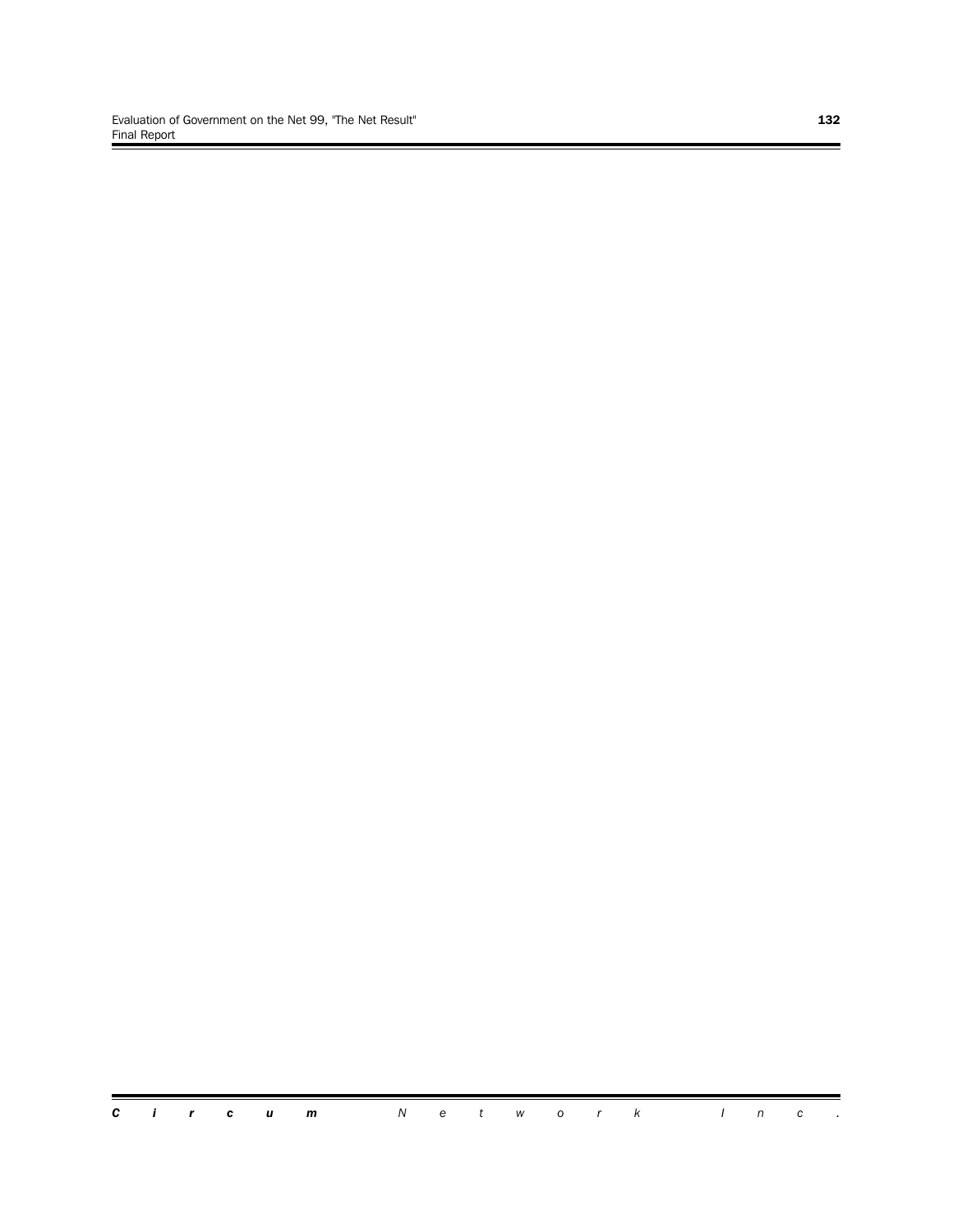

## *SURVEY OF EXHIBITORS AT THE GOVNET '99 CONFERENCE*

The organising committee for the *Government on the Net '99* conference would like to get *your views* on your experience as an exhibitor. This feedback will be very important in planning the next conference. Please take a few minutes to complete this form. Participation is voluntary and your responses will remain confidential since all responses will be compiled by *Circum Network Inc.*. Please *fax the completed form back to (819)770-5196*. Thank you for your help.

## Q1. **Please rate your level of satisfaction with each of the following aspects of your participation to GovNet99.**

|                                                             | <b>Highly</b><br>(1) | <b>Somewhat</b><br>dissatisfied dissatisfied Indifferent<br>(2) | (3)      | Somewhat<br>satisfied<br>(4) | <b>Highly</b><br>satisfied<br>(5) | Don't know<br>or not<br>applicable<br>(9) |
|-------------------------------------------------------------|----------------------|-----------------------------------------------------------------|----------|------------------------------|-----------------------------------|-------------------------------------------|
| The traffic at your booth                                   | $\circ$              | $\circ$                                                         | $\circ$  | $\circ$                      | $\circ$                           | O                                         |
| The number of contacts made $\ldots$ ,                      | $\Omega$             | $\circ$                                                         | $\circ$  | $\circ$                      | $\circ$                           | O                                         |
| The type of audience you reached at the<br>conference       | $\circ$              | $\Omega$                                                        | $\circ$  | $\Omega$                     | $\Omega$                          | $\Omega$                                  |
| The interest shown by attendees $\dots\dots$                | $\circ$              | $\circ$                                                         | $\circ$  | $\Omega$                     | O                                 | ○                                         |
| Globally, the results of your presence                      | $\circ$              | $\circ$                                                         | $\circ$  | $\Omega$                     | ○                                 | ○                                         |
| The booth size                                              | $\circ$              | $\circ$                                                         | $\circ$  | $\circ$                      | $\circ$                           | O                                         |
| The facilities at the booth $\ldots$ ,,,,,,,,,,,            | $\Omega$             | $\Omega$                                                        | $\Omega$ | $\Omega$                     | ○                                 | $\Omega$                                  |
| The booth placement in the exhibits $\dots$                 | $\circ$              | $\circ$                                                         | $\circ$  | $\circ$                      | $\circ$                           | O                                         |
| The exhibit placement in the conference<br>$site$           | $\circ$              | $\circ$                                                         | $\circ$  | $\circ$                      | O                                 |                                           |
| Generally, the booth space you were given                   | $\circ$              | O                                                               | $\circ$  | O                            | O                                 | $\Omega$                                  |
| The geographical location of the conference                 | $\circ$              | O                                                               | $\circ$  | $\circ$                      | O                                 | ○                                         |
| The availability of parking $\ldots \ldots \ldots$          | $\circ$              | $\circ$                                                         | $\circ$  | $\circ$                      | $\circ$                           |                                           |
| The temperature and ventilation in the<br>conference centre | $\circ$              | $\circ$                                                         | $\Omega$ | $\Omega$                     | O                                 | $\Omega$                                  |
| The layout of the conference centre $\dots$                 | $\Omega$             | $\circ$                                                         | $\Omega$ | $\Omega$                     | $\Omega$                          | $\Omega$                                  |
| Generally, the conference centre                            | $\circ$              | $\circ$                                                         | $\circ$  | $\circ$                      | O                                 | ○                                         |
| The other exhibitors                                        | $\circ$              | $\circ$                                                         | $\circ$  | $\circ$                      | O                                 | O                                         |
| The contacts you made with other exhibitors                 | $\circ$              | $\circ$                                                         | $\circ$  | O                            | ○                                 | ∩                                         |
| The cost of your presence at the conference                 | $\circ$              | $\circ$                                                         | $\Omega$ | $\circ$                      | $\circ$                           | ○                                         |

#### *CONTINUED ON REVERSE*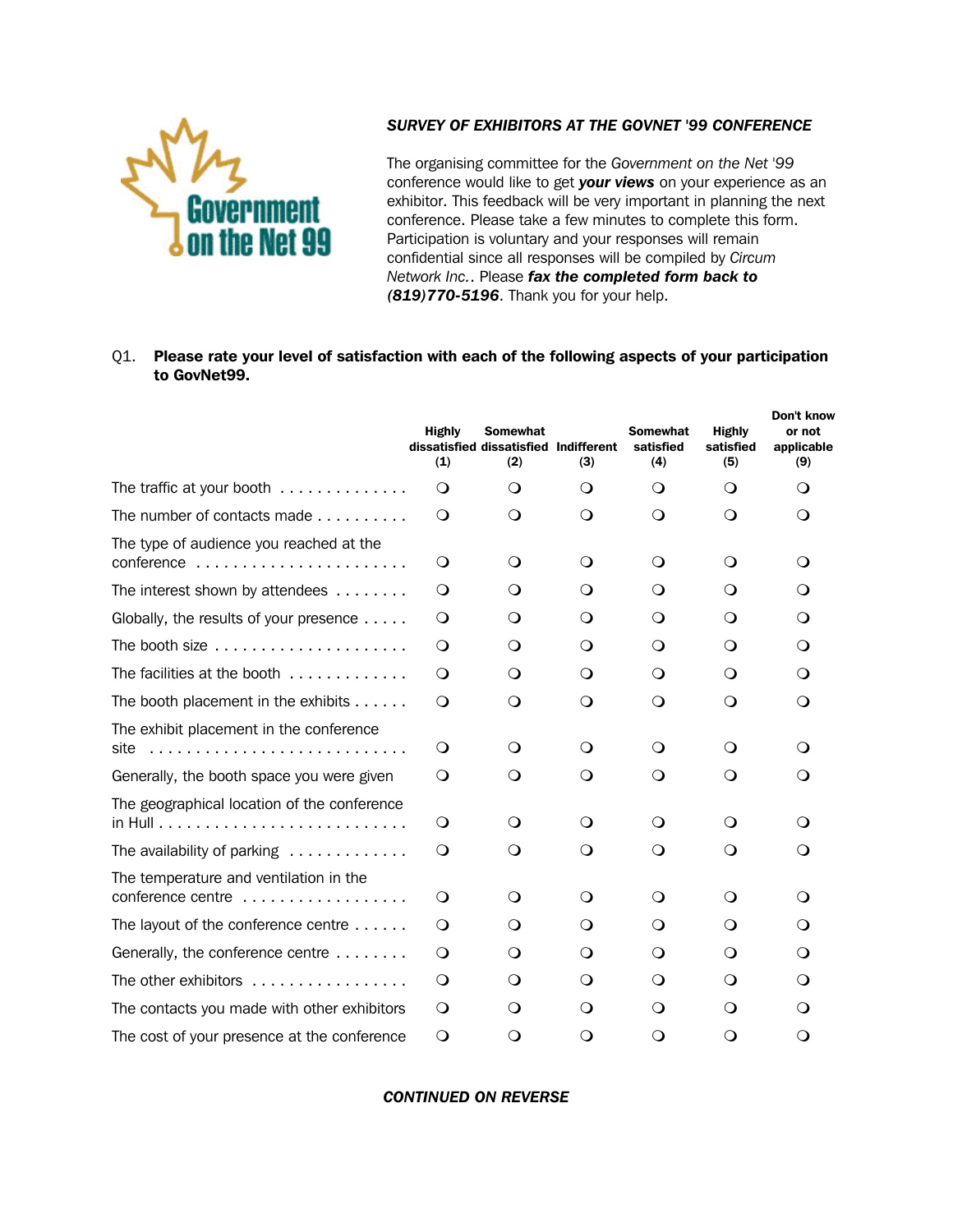.............................................................................. .............................................................................. .............................................................................. .............................................................................. ..............................................................................

## Q3. **How do you measure the success of your involvement in a conference like this one?**

.............................................................................. .............................................................................. .............................................................................. .............................................................................. ..............................................................................

Q4. **Is there an organisation you expected to find as exhibitor and which was not there?**

.............................................................................. .............................................................................. .............................................................................. .............................................................................. ..............................................................................

- Q5. **Based on your experience this year, how likely would you be to be an exhibitor at another** *Government on the Net* **conference next year? Would you be...**
	- $\bigcirc$  VERY UNLIKELY (1) O SOMEWHAT UNLIKELY (2) O SOMEWHAT LIKELY (3)  $\bigcirc$  VERY LIKELY (4)
	- $\overline{O}$  Don't know (9)
- Q6. **Finally, could you indicate which category best describes your organisation?**
	- **O FEDERAL GOVERNMENT (1)**
	- O OTHER GOVERNMENT (2)
	- O PRIVATE SECTOR (3)

# *THANK YOU FOR COMPLETING THIS SURVEY. PLEASE FAX IT TO (819)770-5196 AS SOON AS POSSIBLE.*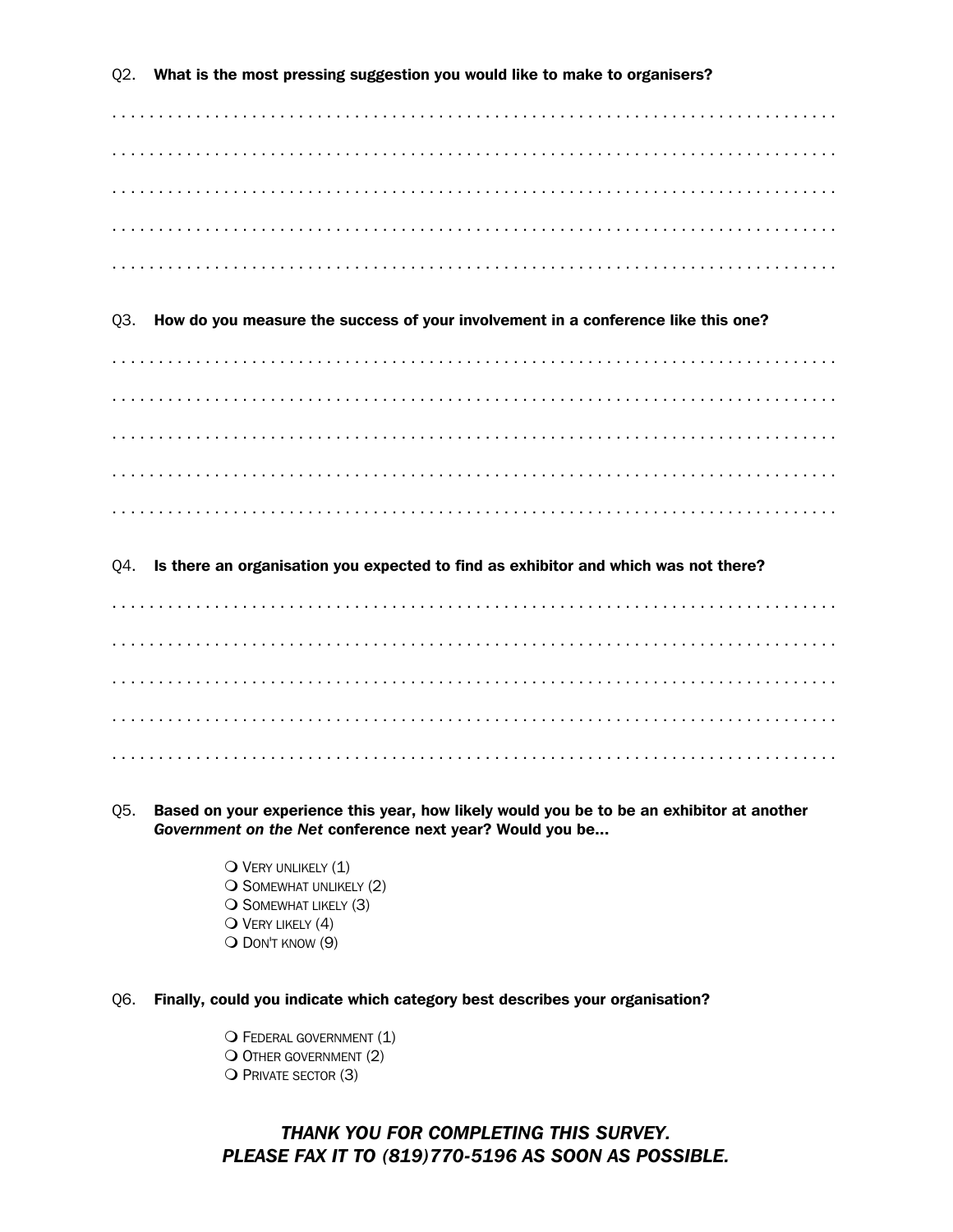

# *SONDAGE DES EXPOSANTS À LA CONFÉRENCE « LE GOUVERNEMENT SUR L'INTERNET 99 »*

Le comité organisateur de la conférence « Le gouvernement sur l'Internet 99 » aimerait obtenir *votre point de vue* comme exposant. Vos réactions sont très importantes pour la planification de la prochaine conférence. Veuillez prendre quelques minutes pour remplir ce formulaire. Votre participation est volontaire et vos réponses demeureront confidentielles puisqu'elles seront compilées par le *Réseau Circum inc.*, la firme responsable de l'évaluation de la conférence. Veuillez *télécopier votre questionnaire complété au 819.770.5196*. Merci de votre aide.

## Q1. **Veuillez indiquer votre niveau de satisfaction par rapport à chacune des dimensions suivantes de votre participation à la conférence « Le gouvernement sur l'Internet 99 ».**

|                                                                 | Très insatis-<br>fait<br>(1) | <b>Plutôt</b><br>insatisfait<br>(2) | Indifférent<br>(3) | <b>Plutôt</b><br>satisfait<br>(4) | <b>Très</b><br>satisfait<br>(5) | Ne sait pas<br>ou sans<br>objet<br>(9) |
|-----------------------------------------------------------------|------------------------------|-------------------------------------|--------------------|-----------------------------------|---------------------------------|----------------------------------------|
| L'achalandage à votre comptoir                                  | $\bigcirc$                   | $\circ$                             | $\circ$            | $\circ$                           | $\circ$                         | $\circ$                                |
| Le nombre de contacts fait                                      | $\circ$                      | $\Omega$                            | $\circ$            | $\circ$                           | $\circ$                         | $\circ$                                |
| Le type d'auditoire rejoint à la conférence                     | $\bigcirc$                   | $\circ$                             | $\circ$            | $\circ$                           | $\circ$                         | $\circ$                                |
| L'intérêt démontré par les participants                         | $\bigcirc$                   | $\circ$                             | $\circ$            | $\circ$                           | $\circ$                         | $\circ$                                |
| Globalement, les résultats de votre<br>$pr$ ésence              | $\circ$                      | $\Omega$                            | $\circ$            | $\circ$                           | $\Omega$                        | O                                      |
| La taille de votre comptoir                                     | $\circ$                      | $\circ$                             | $\circ$            | $\circ$                           | $\Omega$                        | $\circ$                                |
| L'aménagement de votre comptoir                                 | $\circ$                      | $\circ$                             | $\circ$            | $\circ$                           | $\circ$                         | $\circ$                                |
| L'emplacement de votre comptoir parmi les<br>$exposants$        | $\circ$                      | $\circ$                             | $\circ$            | $\circ$                           | $\Omega$                        | $\Omega$                               |
| L'emplacement de votre comptoir sur le site<br>de la conférence | $\bigcirc$                   | $\circ$                             | $\circ$            | $\circ$                           | $\circ$                         | $\circ$                                |
| Généralement, l'espace d'exposition qui<br>vous a été attribué  | $\circ$                      | $\bigcirc$                          | $\circ$            | $\circ$                           | $\circ$                         | O                                      |
| La localisation géographique de la<br>conférence à Hull         | $\circ$                      | $\Omega$                            | $\circ$            | O                                 | $\Omega$                        | O                                      |
| La disponibilité de stationnement                               | $\circ$                      | $\circ$                             | $\circ$            | $\circ$                           | $\circ$                         | Ő                                      |
| La température et la ventilation dans le<br>centre des congrès  | $\circ$                      | $\circ$                             | $\circ$            | $\circ$                           | $\circ$                         | O                                      |
| La disposition du centre des congrès                            | $\circ$                      | $\Omega$                            | $\circ$            | $\circ$                           | $\Omega$                        | $\circ$                                |
| Généralement, le centre de congrès                              | $\circ$                      | $\circ$                             | $\circ$            | $\circ$                           | $\circ$                         | O                                      |
| Les autres exposants                                            | $\bigcirc$                   | $\circ$                             | $\circ$            | $\circ$                           | $\circ$                         | O                                      |
| Les contacts que vous avez eus avec les                         | $\circ$                      | $\circ$                             | $\circ$            | $\circ$                           | $\circ$                         | O                                      |
| Le coût de votre présente à la conférence                       | $\circ$                      | $\circ$                             | $\circ$            | $\circ$                           | $\circ$                         | O                                      |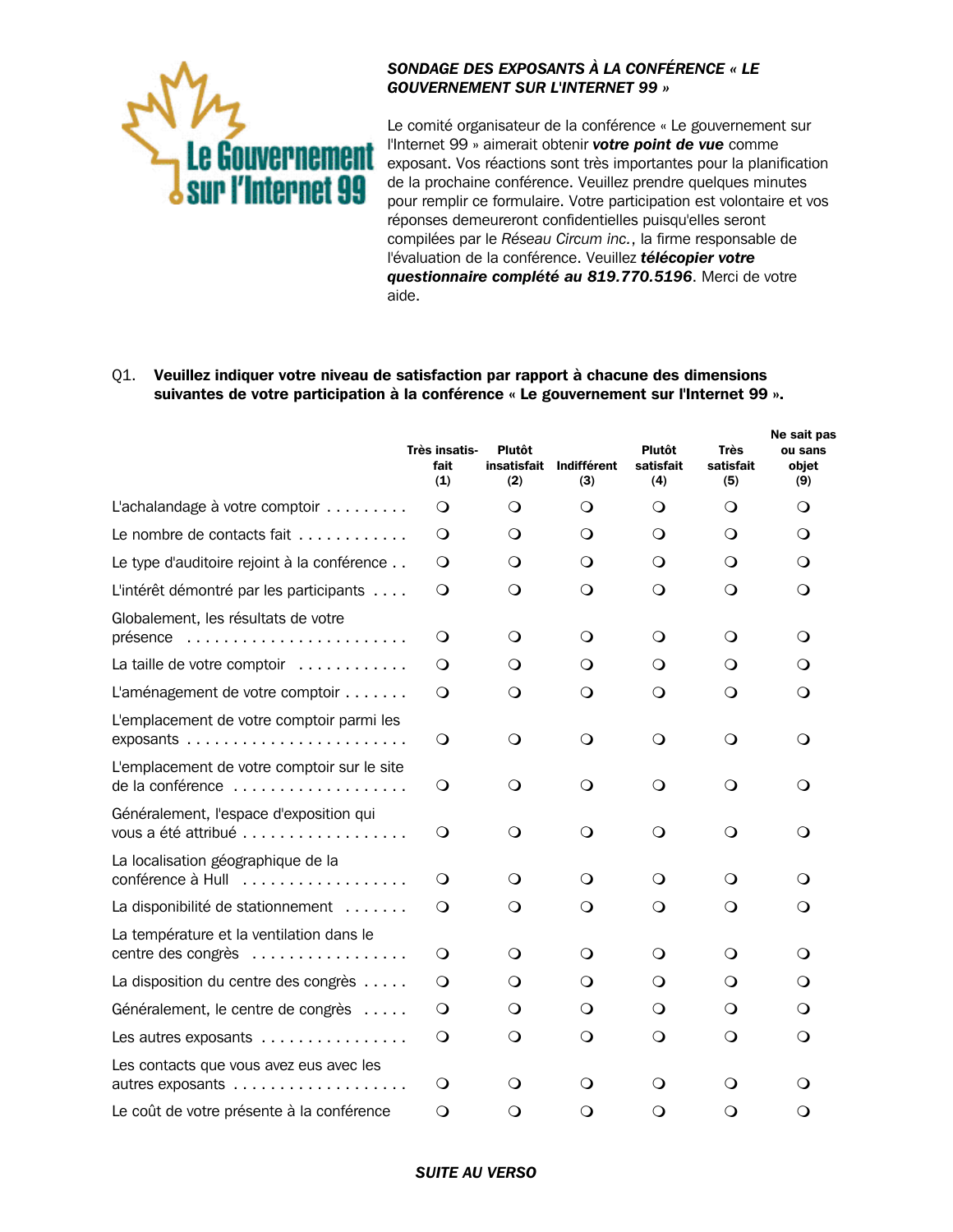- Q2. **Quelle est la suggestion la plus importante que vous voudriez faire aux organisateurs de la conférence?** .............................................................................. .............................................................................. .............................................................................. .............................................................................. .............................................................................. Q3. **Comment mesurez-vous le succès de votre implication à une conférence comme celle-ci?** .............................................................................. .............................................................................. .............................................................................. .............................................................................. .............................................................................. Q4. **Y a-t-il une organisation que vous pensiez rencontrer parmi les exposants à cette conférence et qui n'y est pas?** .............................................................................. .............................................................................. .............................................................................. .............................................................................. .............................................................................. Q5. **Sur la base de votre expérience cette année, quelles sont les probabilités que vous soyez à nouveau exposant à la conférence « Le gouvernement sur l'Internet l'an prochain »? Est-ce...** O TRÈS IMPROBABLE (1) O PLUTÔT IMPROBABLE (2) O PLUTÔT PROBABLE (3)  $\overline{O}$  Très probable (4)  $\bigcirc$  Ne sait pas (9)
- Q6. **Finalement, pourriez-vous indiquer laquelle des catégories suivantes décrit le mieux l'organisation que vous représentez?**
	- **Q GOUVERNEMENT FÉDÉRAL (1)**
	- **O AUTRE GOUVERNEMENT (2)**
	- $\overline{O}$  Secteur privé (3)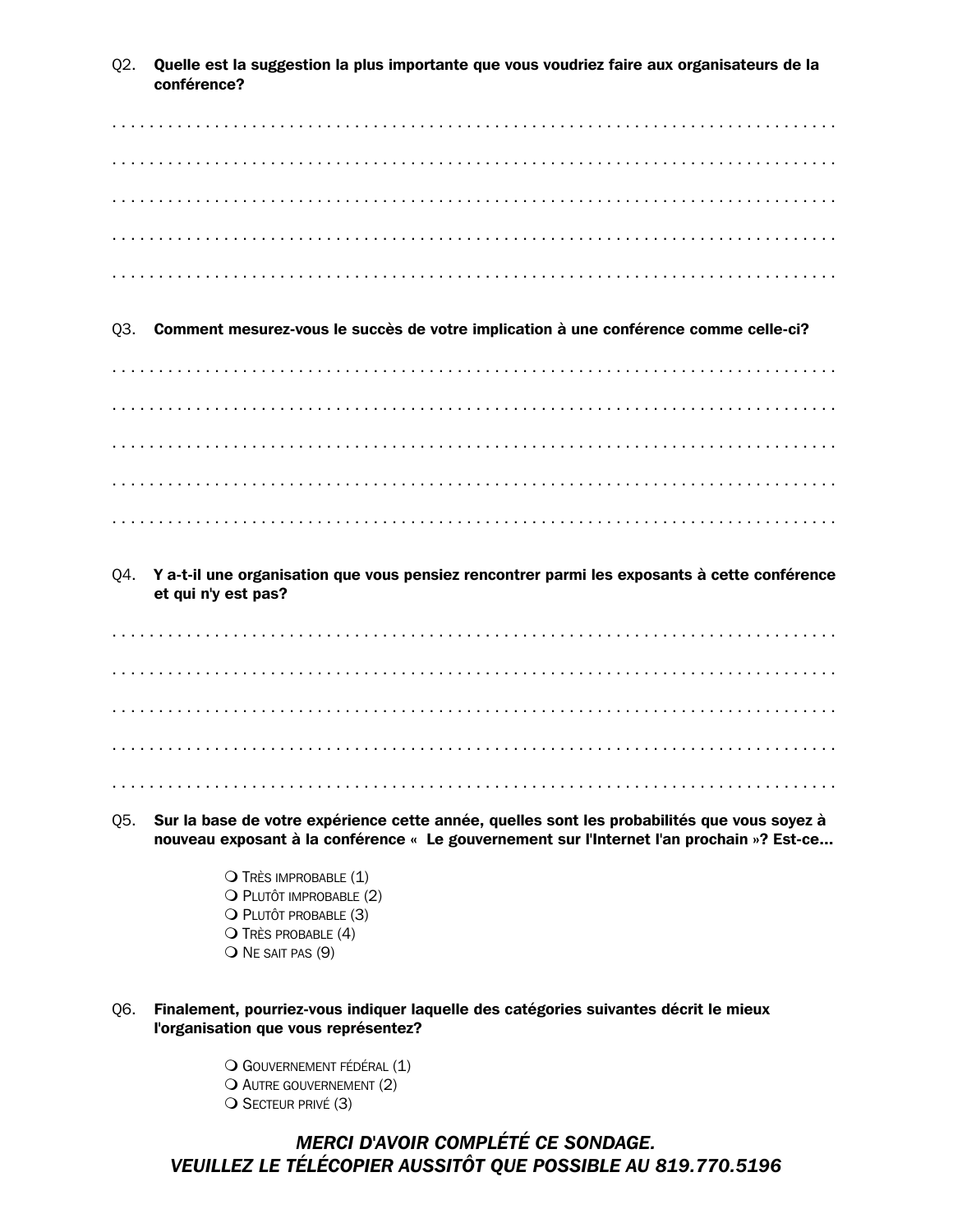## The traffic at your booth

|                       |              |              | ORI GI N      | LI KELI HOOD<br>OF COMING |                |
|-----------------------|--------------|--------------|---------------|---------------------------|----------------|
|                       |              | Fede-<br>ral | Pri -<br>vate | <b>BACK</b><br>Unl i -    |                |
|                       | <b>TOTAL</b> |              | gov. sector   |                           | kel y Li kel y |
| Q1A1                  |              |              |               |                           |                |
| n:                    | 26           | 16           | 10            | 7                         | 18             |
| DI SSATI SFI ED       | 42%          | 31%          | 60%           | 86%                       | 22%            |
| Highly dissatisfied   | 4%           | 6%           | $0\%$         | $0\%$                     | $0\%$          |
| Somewhat dissatisfied | 38%          | 25%          | 60%           | 86%                       | 22%            |
| Indifferent           | $0\%$        | $0\%$        | $0\%$         | $0\%$                     | $0\%$          |
| Somewhat satisfied    | 42%          | 56%          | 20%           | 14%                       | 56%            |
| Highly satisfied      | 15%          | 13%          | 20%           | $0\%$                     | 22%            |
| SATI SFI ED           | 58%          | 69%          | 40%           | 14%                       | 78%            |
| No answer             | $0\%$        | $0\%$        | $0\%$         | $0\%$                     | $0\%$          |
| $\pm$ at 50%:         | 19           | 25           | 31            | 37                        | 23             |
| mean:                 | 3, 27        | 3, 44        | 3,00          | 2.29                      | 3,78           |
| t:                    |              |              |               | **                        | **             |

The number of contacts you made

|                       |              |       | ORI GI N                | LI KELI HOOD |       |
|-----------------------|--------------|-------|-------------------------|--------------|-------|
|                       |              |       |                         | OF COMING    |       |
|                       |              | Fede- | Pri -                   | <b>BACK</b>  |       |
|                       |              | ral   | vate                    | Unl i -      |       |
|                       | <b>TOTAL</b> |       | gov. sector kely Likely |              |       |
| Q1A2                  |              |       |                         |              |       |
| n:                    | 26           | 16    | 10                      | 7            | 18    |
| DI SSATI SFI ED       | 31%          | 25%   | 40%                     | 43%          | 22%   |
| Highly dissatisfied   | 4%           | 6%    | $0\%$                   | 0%           | $0\%$ |
| Somewhat dissatisfied | 27%          | 19%   | 40%                     | 43%          | 22%   |
| Indifferent           | 8%           | 6%    | 10%                     | 14%          | 6%    |
| Somewhat satisfied    | 38%          | 38%   | 40%                     | 43%          | 39%   |
| Highly satisfied      | 23%          | 31%   | 10%                     | 0%           | 33%   |
| SATI SFI ED           | 62%          | 69%   | 50%                     | 43%          | 72%   |
| No answer             | $0\%$        | 0%    | $0\%$                   | $0\%$        | $0\%$ |
| $\pm$ at 50%:         | 19           | 25    | 31                      | 37           | 23    |
| mean:                 | 3,50         | 3,69  | 3, 20                   | 3,00         | 3,83  |
| t:                    |              |       |                         |              |       |

*Circum Network Inc .*

and the control of the control of the control of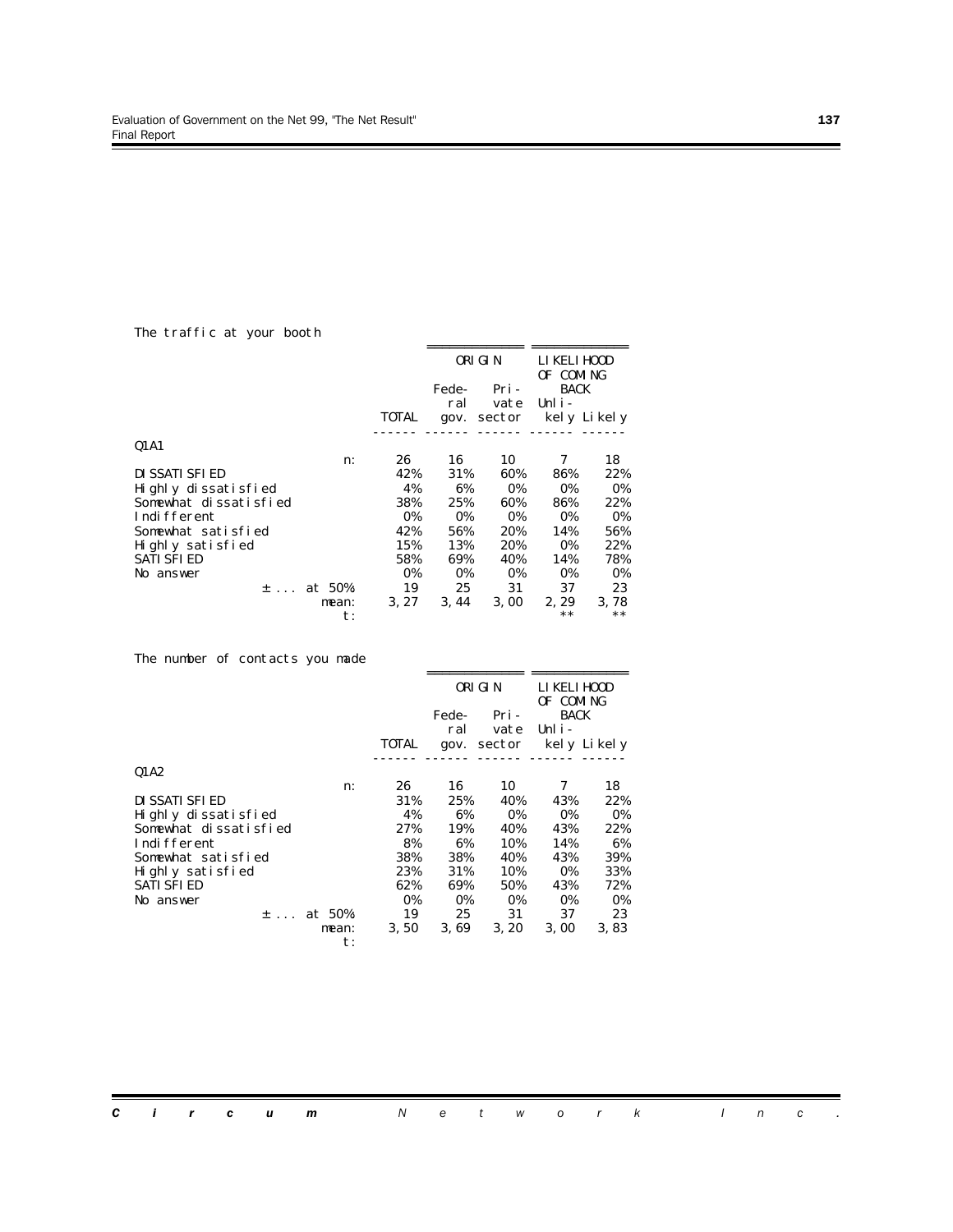The type of audience you reached at the conference

|                       |              |       | ORI GI N    | LI KELI HOOD |               |
|-----------------------|--------------|-------|-------------|--------------|---------------|
|                       |              |       |             | OF COMING    |               |
|                       |              | Fede- | Pri -       | <b>BACK</b>  |               |
|                       |              | ral   | vate        | Unl i -      |               |
|                       | <b>TOTAL</b> |       | gov. sector |              | kel y Likel y |
| Q1A3                  |              |       |             |              |               |
| $n$ :                 | 26           | 16    | 10          | 7            | 18            |
| DI SSATI SFI ED       | 12%          | 13%   | 10%         | $0\%$        | 11%           |
| Highly dissatisfied   | 4%           | 6%    | $0\%$       | 0%           | $0\%$         |
| Somewhat dissatisfied | 8%           | 6%    | 10%         | $0\%$        | 11%           |
| Indifferent           | 15%          | 13%   | 20%         | 14%          | 17%           |
| Somewhat satisfied    | 50%          | 63%   | 30%         | 86%          | 39%           |
| Highly satisfied      | 23%          | 13%   | 40%         | 0%           | 33%           |
| <b>SATI SFI ED</b>    | 73%          | 75%   | 70%         | 86%          | 72%           |
| No answer             | 0%           | 0%    | $0\%$       | 0%           | 0%            |
| $\pm$ at 50%:         | 19           | 25    | 31          | 37           | 23            |
| mean:                 | 3,81         | 3,69  | 4,00        | 3,86         | 3, 94         |
| t:                    |              |       |             |              |               |

The interest shown by attendees

|                       |              |       | ORI GI N                | LI KELI HOOD |       |
|-----------------------|--------------|-------|-------------------------|--------------|-------|
|                       |              |       |                         | OF COMING    |       |
|                       |              | Fede- | Pri -                   | <b>BACK</b>  |       |
|                       |              | ral   | vate                    | Unl i -      |       |
|                       | <b>TOTAL</b> |       | gov. sector kely Likely |              |       |
| 01A4                  |              |       |                         |              |       |
|                       | 26<br>n:     | 16    | 10                      | 7            | 18    |
| DI SSATI SFI ED       | 15%          | 13%   | 20%                     | 14%          | 17%   |
| Highly dissatisfied   | 8%           | 6%    | 10%                     | 14%          | 6%    |
| Somewhat dissatisfied | 8%           | 6%    | 10%                     | $0\%$        | 11%   |
| Indi fferent          | 12%          | $0\%$ | 30%                     | 14%          | 11%   |
| Somewhat satisfied    | 42%          | 50%   | 30%                     | 71%          | 28%   |
| Highly satisfied      | 31%          | 38%   | 20%                     | $0\%$        | 44%   |
| <b>SATI SFI ED</b>    | 73%          | 88%   | 50%                     | 71%          | 72%   |
| No answer             | $0\%$        | 0%    | $0\%$                   | $0\%$        | 0%    |
| $\pm$ at 50%:         | 19           | 25    | 31                      | 37           | 23    |
| mean:                 | 3,81         | 4,06  | 3, 40                   | 3, 43        | 3, 94 |
|                       | t:           |       |                         |              |       |

*Circum Network Inc .*

<u> The Company of the Company of the Company of the Company of the Company of the Company of the Company of the Company of the Company of the Company of the Company of the Company of the Company of the Company of the Compan</u>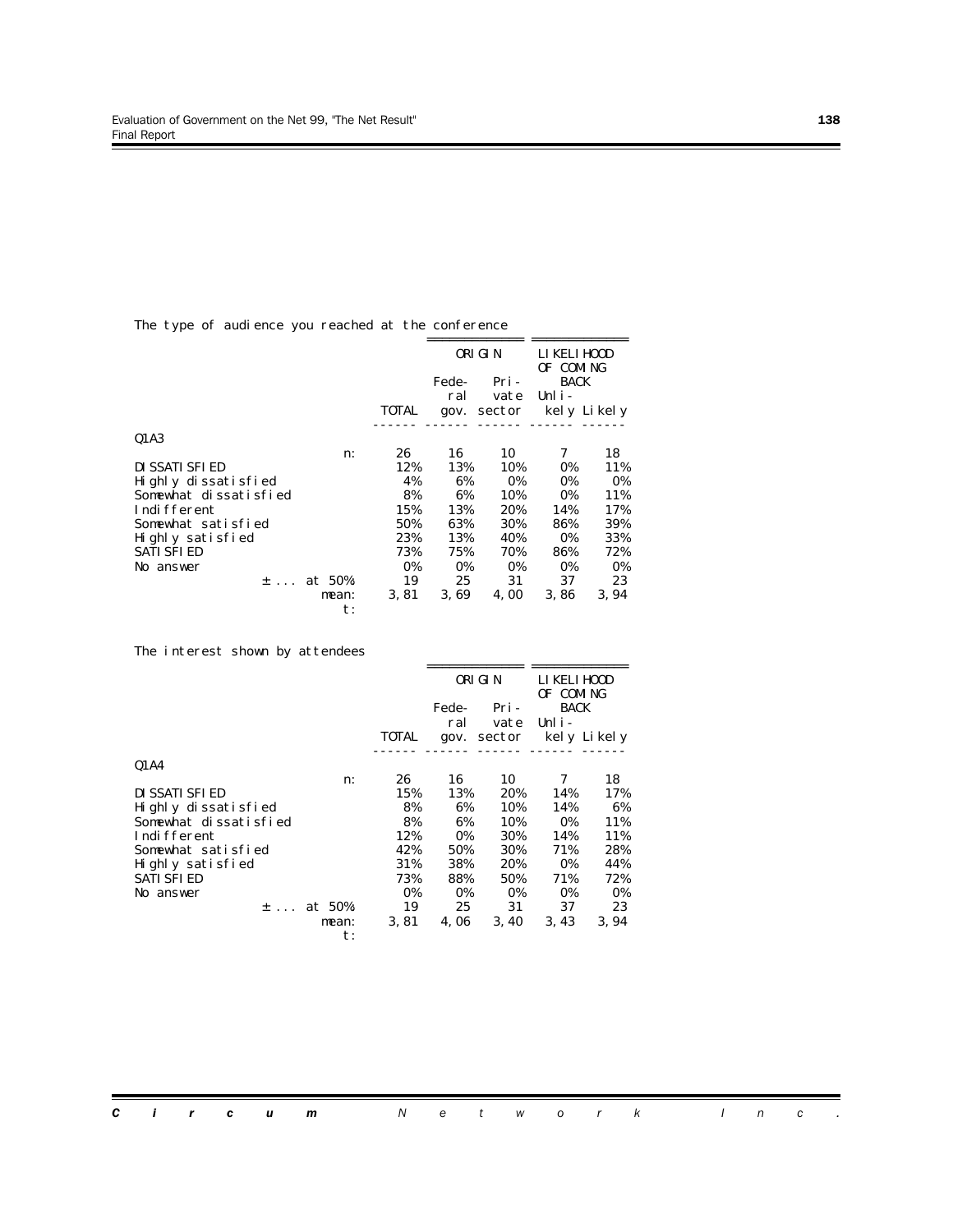## Globally, the results of your presence

|                       |              |       | ORI GI N    | <b>LI KELI HOOD</b><br>OF COMING |                |
|-----------------------|--------------|-------|-------------|----------------------------------|----------------|
|                       |              |       |             |                                  |                |
|                       |              | Fede- | Pri -       | <b>BACK</b>                      |                |
|                       |              | ral   | vate        | Unl i -                          |                |
|                       | <b>TOTAL</b> |       | gov. sector |                                  | kel y Li kel y |
| Q1A                   |              |       |             |                                  |                |
| n:                    | 26           | 16    | 10          | 7                                | 18             |
| DI SSATI SFI ED       | 15%          | 13%   | 20%         | 57%                              | 0%             |
| Highly dissatisfied   | $0\%$        | 0%    | 0%          | 0%                               | 0%             |
| Somewhat dissatisfied | 15%          | 13%   | 20%         | 57%                              | $0\%$          |
| Indifferent           | 12%          | 13%   | 10%         | $0\%$                            | 11%            |
| Somewhat satisfied    | 38%          | 38%   | 40%         | 29%                              | 44%            |
| Highly satisfied      | 31%          | 31%   | 30%         | 14%                              | 39%            |
| SATI SFI ED           | 69%          | 69%   | 70%         | 43%                              | 83%            |
| No answer             | 4%           | 6%    | $0\%$       | $0\%$                            | 6%             |
| $\pm$ at 50%:         | 19           | 25    | 31          | 37                               | 23             |
| mean:                 | 3,88         | 3, 93 | 3,80        | 3,00                             | 4,29           |
| t:                    |              |       |             | *                                | *              |

The booth size

|                       |              |       | ORI GI N                | LI KELI HOOD |       |
|-----------------------|--------------|-------|-------------------------|--------------|-------|
|                       |              |       |                         | OF COMING    |       |
|                       |              | Fede- | Pri -                   | <b>BACK</b>  |       |
|                       |              | ral   | vate                    | Unl i -      |       |
|                       | <b>TOTAL</b> |       | gov. sector kely Likely |              |       |
| Q1B1                  |              |       |                         |              |       |
|                       | 26<br>n:     | 16    | 10                      | 7            | 18    |
| DI SSATI SFI ED       | 4%           | 6%    | $0\%$                   | 0%           | 6%    |
| Highly dissatisfied   | $0\%$        | 0%    | 0%                      | 0%           | 0%    |
| Somewhat dissatisfied | 4%           | 6%    | $0\%$                   | $0\%$        | 6%    |
| Indi fferent          | 8%           | 6%    | 10%                     | 14%          | 6%    |
| Somewhat satisfied    | 23%          | 19%   | 30%                     | 14%          | 22%   |
| Highly satisfied      | 62%          | 69%   | 50%                     | 71%          | 61%   |
| <b>SATI SFI ED</b>    | 85%          | 88%   | 80%                     | 86%          | 83%   |
| No answer             | 4%           | 0%    | 10%                     | $0\%$        | 6%    |
| $\pm$ at 50%:         | 19           | 25    | 31                      | 37           | 23    |
| mean:                 | 4, 48        | 4,50  | 4, 44                   | 4, 57        | 4, 47 |
|                       | t:           |       |                         |              |       |

*Circum Network Inc .*

and the control of the control of the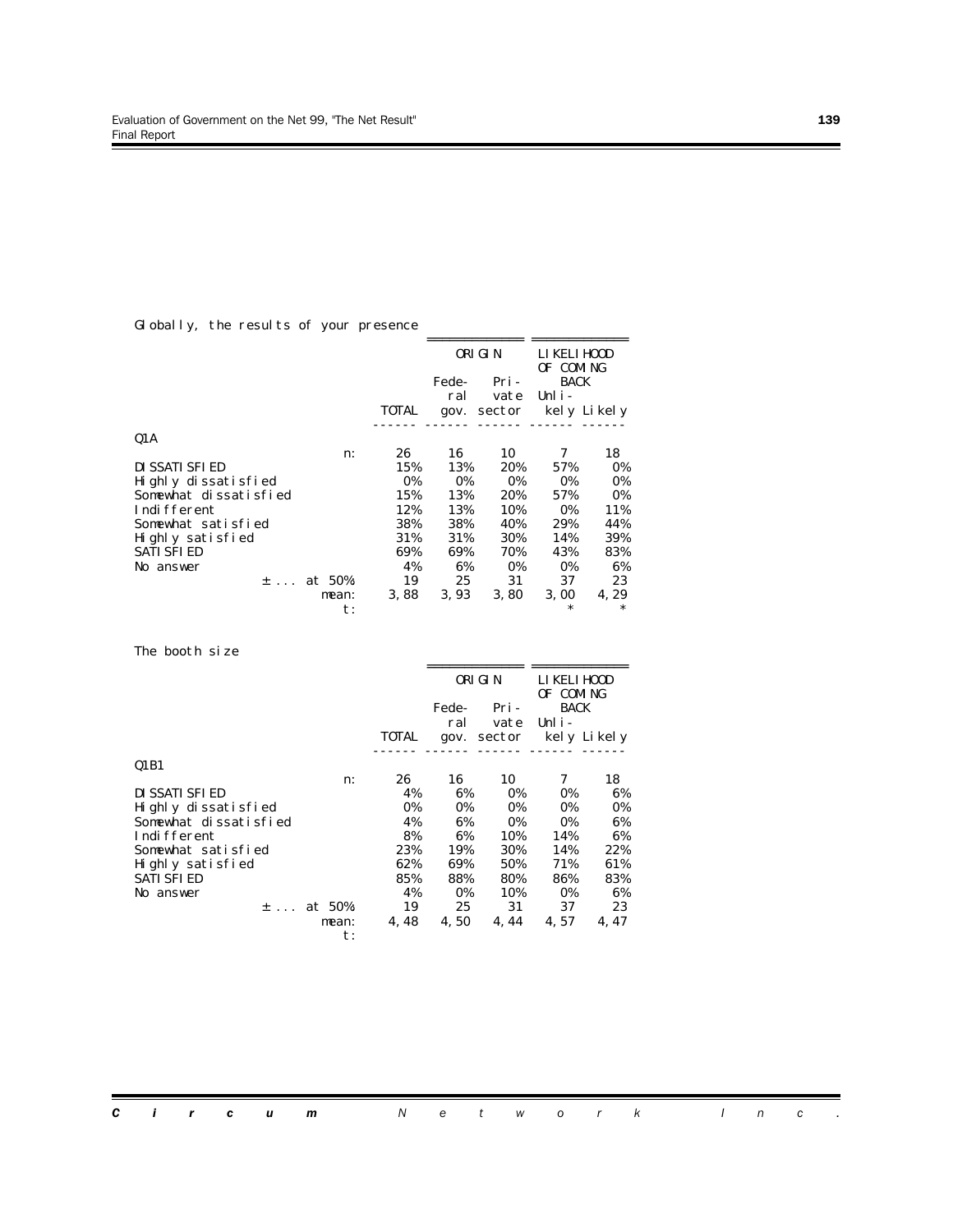## The facilities at the booth

|                       |              |              | ORI GI N                     | LI KELI HOOD                        |               |
|-----------------------|--------------|--------------|------------------------------|-------------------------------------|---------------|
|                       | <b>TOTAL</b> | Fede-<br>ral | Pri -<br>vate<br>gov. sector | OF COMING<br><b>BACK</b><br>Unl i - | kel y Likel y |
| Q1B2                  |              |              |                              |                                     |               |
| n:                    | 26           | 16           | 10                           | 7                                   | 18            |
| DI SSATI SFI ED       | 12%          | 19%          | $0\%$                        | 14%                                 | 11%           |
| Highly dissatisfied   | 8%           | 13%          | $0\%$                        | $0\%$                               | 11%           |
| Somewhat dissatisfied | 4%           | 6%           | $0\%$                        | 14%                                 | 0%            |
| Indifferent           | 4%           | $0\%$        | 10%                          | $0\%$                               | 6%            |
| Somewhat satisfied    | 35%          | 44%          | 20%                          | 29%                                 | 33%           |
| Highly satisfied      | 46%          | 38%          | 60%                          | 57%                                 | 44%           |
| SATI SFI ED           | 81%          | 81%          | 80%                          | 86%                                 | 78%           |
| No answer             | 4%           | $0\%$        | 10%                          | $0\%$                               | 6%            |
| $\pm$ at 50%:         | 19           | 25           | 31                           | 37                                  | 23            |
| mean:                 | 4, 12        | 3,88         | 4,56                         | 4, 29                               | 4,06          |
| t:                    |              |              |                              |                                     |               |

The booth placement in the exhibits

|                       |       |              |       | ORI GI N    | LI KELI HOOD<br>OF COMING |      |
|-----------------------|-------|--------------|-------|-------------|---------------------------|------|
|                       |       |              |       |             |                           |      |
|                       |       |              | Fede- | Pri -       | <b>BACK</b>               |      |
|                       |       |              | ral   | vate        | Unl i -                   |      |
|                       |       | <b>TOTAL</b> |       | gov. sector | kel y Li kel y            |      |
| Q1B3                  |       |              |       |             |                           |      |
|                       | n:    | 26           | 16    | 10          | 7                         | 18   |
| DI SSATI SFI ED       |       | 8%           | 6%    | 10%         | $0\%$                     | 11%  |
| Highly dissatisfied   |       | $0\%$        | 0%    | $0\%$       | 0%                        | 0%   |
| Somewhat dissatisfied |       | 8%           | 6%    | 10%         | $0\%$                     | 11%  |
| Indifferent           |       | 4%           | 6%    | $0\%$       | 14%                       | 0%   |
| Somewhat satisfied    |       | 27%          | 31%   | 20%         | 14%                       | 28%  |
| Highly satisfied      |       | 62%          | 56%   | 70%         | 71%                       | 61%  |
| <b>SATI SFI ED</b>    |       | 88%          | 88%   | 90%         | 86%                       | 89%  |
| No answer             |       | 0%           | 0%    | $0\%$       | 0%                        | 0%   |
| $\pm$ at 50%:         |       | 19           | 25    | 31          | 37                        | 23   |
|                       | mean: | 4, 42        | 4,38  | 4,50        | 4, 57                     | 4,39 |
|                       | t:    |              |       |             |                           |      |

and the control of the control of the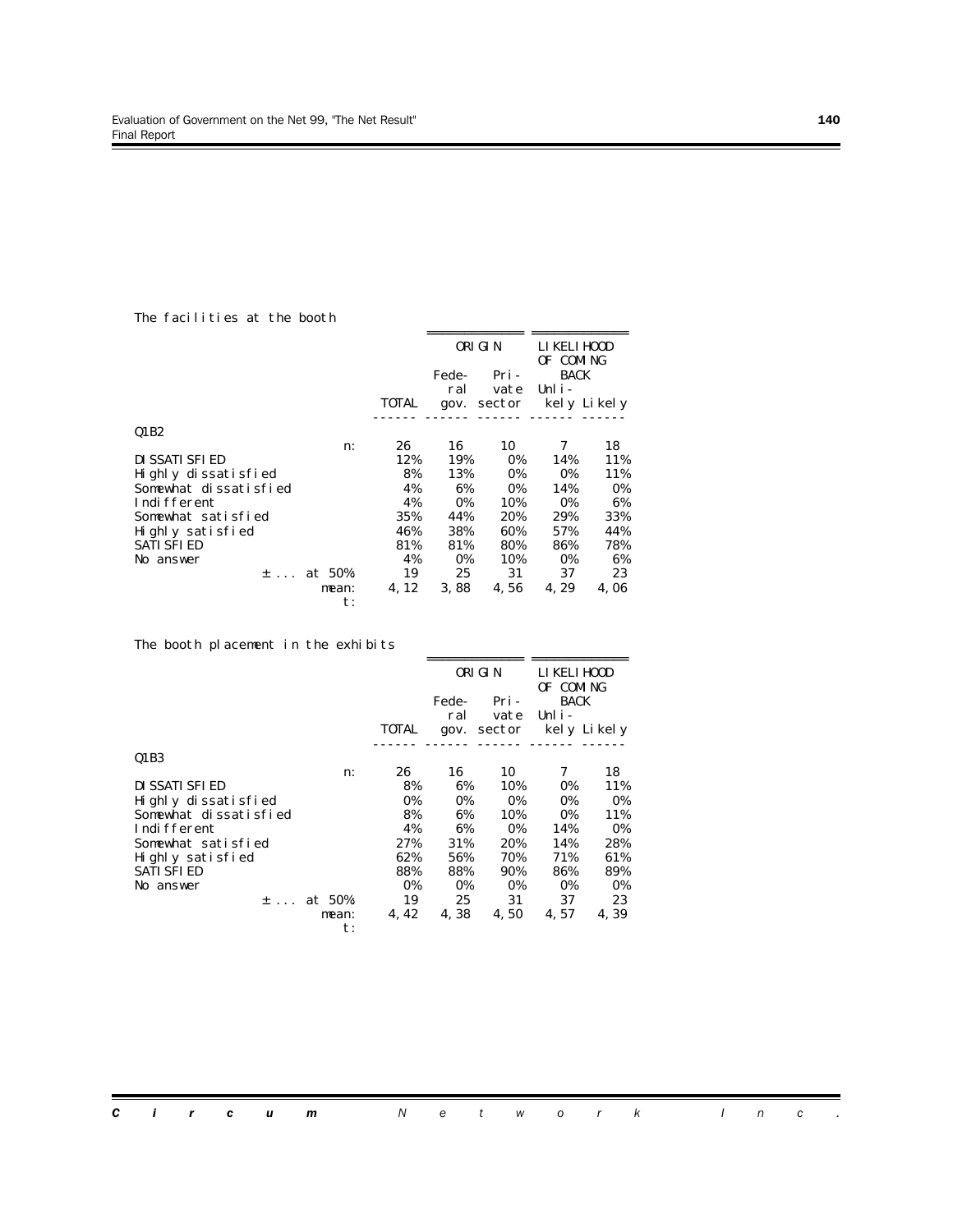## The exhibit placement in the conference site

|                       |              | ORI GI N |             | LI KELI HOOD<br>OF COMING |               |
|-----------------------|--------------|----------|-------------|---------------------------|---------------|
|                       |              | Fede-    | Pri -       | <b>BACK</b>               |               |
|                       |              | ral      | vate        | Unl i -                   |               |
|                       | <b>TOTAL</b> |          | gov. sector |                           | kel y Likel y |
| Q1B4                  |              |          |             |                           |               |
| n:                    | 26           | 16       | 10          | 7                         | 18            |
| DI SSATI SFI ED       | 8%           | 6%       | 10%         | 14%                       | 6%            |
| Highly dissatisfied   | 4%           | 6%       | $0\%$       | 14%                       | $0\%$         |
| Somewhat dissatisfied | 4%           | $0\%$    | 10%         | 0%                        | 6%            |
| Indifferent           | 12%          | 13%      | 10%         | 14%                       | 6%            |
| Somewhat satisfied    | 23%          | 25%      | 20%         | 14%                       | 28%           |
| Highly satisfied      | 58%          | 56%      | 60%         | 57%                       | 61%           |
| SATI SFI ED           | 81%          | 81%      | 80%         | 71%                       | 89%           |
| No answer             | $0\%$        | $0\%$    | $0\%$       | $0\%$                     | $0\%$         |
| $\pm$ at 50%:         | 19           | 25       | 31          | 37                        | 23            |
| mean:                 | 4, 27        | 4, 25    | 4, 30       | 4,00                      | 4, 44         |
| t:                    |              |          |             |                           |               |

Generally, the booth space you were given

|                       |              |       | ORI GI N                | LI KELI HOOD<br>OF COMING |       |
|-----------------------|--------------|-------|-------------------------|---------------------------|-------|
|                       |              |       |                         |                           |       |
|                       |              | Fede- | Pri -                   | <b>BACK</b>               |       |
|                       |              | ral   | vate                    | Unl i -                   |       |
|                       | <b>TOTAL</b> |       | gov. sector kely Likely |                           |       |
| Q1B                   |              |       |                         |                           |       |
|                       | 25<br>n:     | 15    | 10                      | 7                         | 17    |
| DI SSATI SFI ED       | 8%           | 13%   | 0%                      | 14%                       | 6%    |
| Highly dissatisfied   | 0%           | $0\%$ | 0%                      | 0%                        | 0%    |
| Somewhat dissatisfied | 8%           | 13%   | $0\%$                   | 14%                       | 6%    |
| Indifferent           | $0\%$        | $0\%$ | $0\%$                   | $0\%$                     | 0%    |
| Somewhat satisfied    | 40%          | 40%   | 40%                     | 14%                       | 47%   |
| Highly satisfied      | 52%          | 47%   | 60%                     | 71%                       | 47%   |
| <b>SATI SFI ED</b>    | 92%          | 87%   | 100%                    | 86%                       | 94%   |
| No answer             | $0\%$        | 0%    | 0%                      | $0\%$                     | 0%    |
| $\pm$ at 50%:         | 20           | 25    | 31                      | 37                        | 24    |
| mean:                 | 4,36         | 4, 20 | 4,60                    | 4, 43                     | 4, 35 |
|                       | t:           |       |                         |                           |       |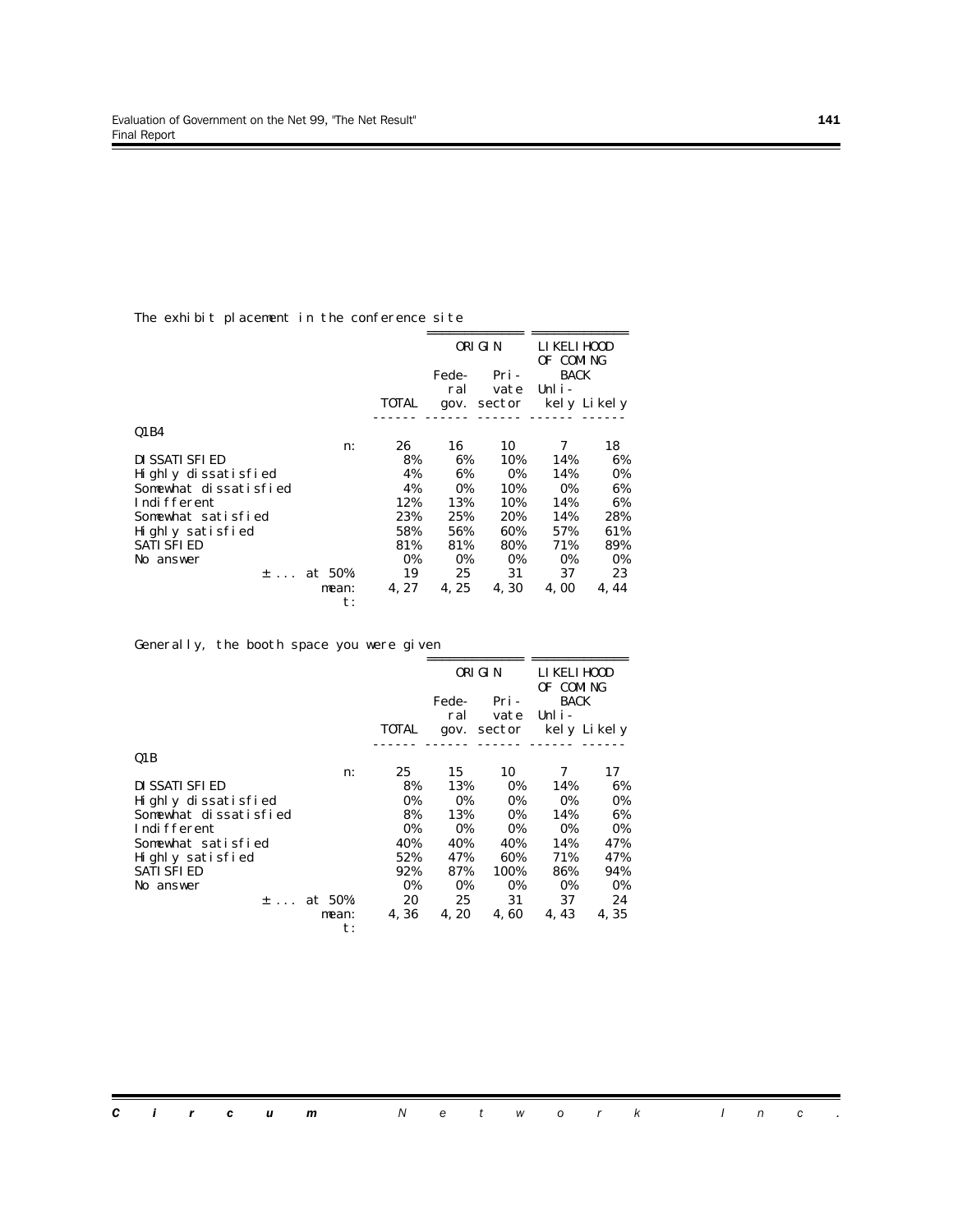## The geographical location of the conference in Hull

|                       |              |       | ORI GIN     | <b>LI KELI HOOD</b><br>OF COMING |                |
|-----------------------|--------------|-------|-------------|----------------------------------|----------------|
|                       |              |       |             |                                  |                |
|                       |              | Fede- | Pri -       | <b>BACK</b>                      |                |
|                       |              | ral   | vate        | Unl i -                          |                |
|                       | <b>TOTAL</b> |       | gov. sector |                                  | kel y Li kel y |
| Q1C1                  |              |       |             |                                  |                |
| n:                    | 26           | 16    | 10          | 7                                | 18             |
| DI SSATI SFI ED       | 8%           | 13%   | $0\%$       | 14%                              | 6%             |
| Highly dissatisfied   | $0\%$        | $0\%$ | 0%          | 0%                               | 0%             |
| Somewhat dissatisfied | 8%           | 13%   | 0%          | 14%                              | 6%             |
| Indifferent           | 12%          | 13%   | 10%         | $0\%$                            | 11%            |
| Somewhat satisfied    | 31%          | 31%   | 30%         | 29%                              | 33%            |
| Highly satisfied      | 46%          | 38%   | 60%         | 43%                              | 50%            |
| <b>SATI SFI ED</b>    | 77%          | 69%   | 90%         | 71%                              | 83%            |
| No answer             | 4%           | 6%    | $0\%$       | 14%                              | 0%             |
| $\pm$ at 50%:         | 19           | 25    | 31          | 37                               | 23             |
| mean:                 | 4, 20        | 4,00  | 4,50        | 4, 17                            | 4,28           |
| t:                    |              |       |             |                                  |                |

The availability of parking

|                       |              |       | ORI GI N                | LI KELI HOOD |      |
|-----------------------|--------------|-------|-------------------------|--------------|------|
|                       |              |       |                         | OF COMING    |      |
|                       |              | Fede- | Pri -                   | <b>BACK</b>  |      |
|                       |              | ral   | vate                    | Unl i -      |      |
|                       | <b>TOTAL</b> |       | gov. sector kely Likely |              |      |
| Q1C <sub>2</sub>      |              |       |                         |              |      |
|                       | 26<br>n:     | 16    | 10                      | 7            | 18   |
| DI SSATI SFI ED       | 12%          | 13%   | 10%                     | 14%          | 11%  |
| Highly dissatisfied   | 4%           | 6%    | $0\%$                   | 0%           | 6%   |
| Somewhat dissatisfied | 8%           | 6%    | 10%                     | 14%          | 6%   |
| Indi fferent          | 27%          | 31%   | 20%                     | 29%          | 22%  |
| Somewhat satisfied    | 23%          | 13%   | 40%                     | $0\%$        | 33%  |
| Highly satisfied      | 27%          | 25%   | 30%                     | 43%          | 22%  |
| <b>SATI SFI ED</b>    | 50%          | 38%   | 70%                     | 43%          | 56%  |
| No answer             | 12%          | 19%   | $0\%$                   | 14%          | 11%  |
| $\pm$ at 50%:         | 19           | 25    | 31                      | 37           | 23   |
| mean:                 | 3, 70        | 3, 54 | 3, 90                   | 3,83         | 3,69 |
|                       | t:           |       |                         |              |      |

*Circum Network Inc .*

<u> The Company of the Company of the Company of the Company of the Company of the Company of the Company of the Company of the Company of the Company of the Company of the Company of the Company of the Company of the Compan</u>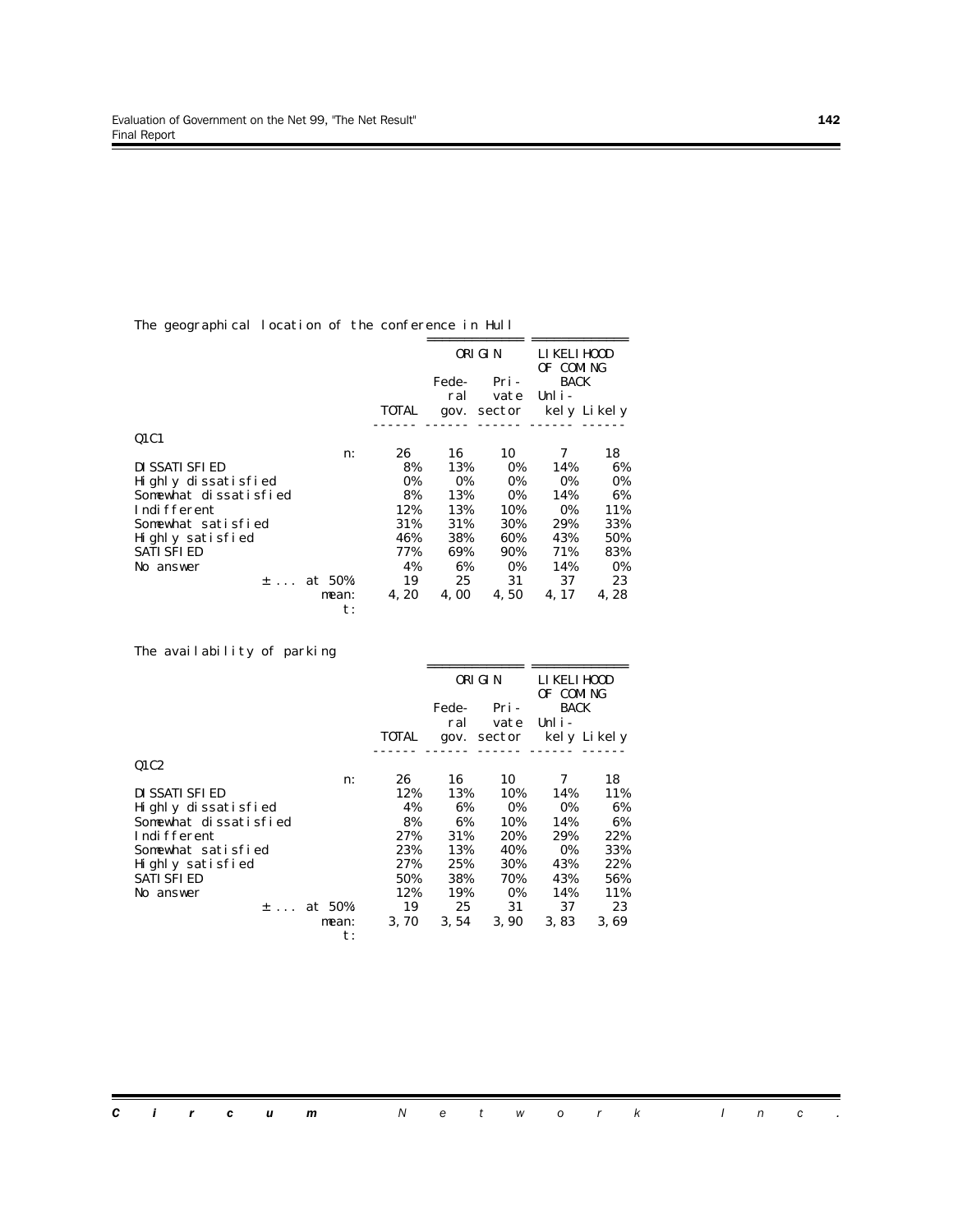|                       |              | ORI GI N             |                         | LI KELI HOOD<br>OF COMING |               |
|-----------------------|--------------|----------------------|-------------------------|---------------------------|---------------|
|                       | <b>TOTAL</b> | Fede-<br>ral<br>gov. | Pri -<br>vate<br>sector | <b>BACK</b><br>Unl i -    | kel y Likel y |
| Q1C3                  |              |                      |                         |                           |               |
| n:                    | 26           | 16                   | 10                      | 7                         | 18            |
| DI SSATI SFI ED       | 15%          | 19%                  | 10%                     | 14%                       | 17%           |
| Highly dissatisfied   | 8%           | 13%                  | $0\%$                   | 14%                       | 6%            |
| Somewhat dissatisfied | 8%           | 6%                   | 10%                     | 0%                        | 11%           |
| Indifferent           | 4%           | $0\%$                | 10%                     | $0\%$                     | 6%            |
| Somewhat satisfied    | 31%          | 38%                  | 20%                     | 14%                       | 33%           |
| Highly satisfied      | 50%          | 44%                  | 60%                     | 71%                       | 44%           |
| SATI SFI ED           | 81%          | 81%                  | 80%                     | 86%                       | 78%           |
| No answer             | 0%           | 0%                   | 0%                      | 0%                        | 0%            |
| $\pm$ at 50%:         | 19           | 25                   | 31                      | 37                        | 23            |
| mean:<br>t:           | 4,08         | 3, 94                | 4,30                    | 4, 29                     | 4,00          |

The temperature and the ventilation in the conference centre

The layout of the conference centre

|                       |              |       | ORI GI N                        | LI KELI HOOD<br>OF COMING |       |
|-----------------------|--------------|-------|---------------------------------|---------------------------|-------|
|                       |              | Fede- | Pri -                           | <b>BACK</b>               |       |
|                       | <b>TOTAL</b> | ral   | vate<br>gov. sector kely Likely | Unl i -                   |       |
| Q1C4                  |              |       |                                 |                           |       |
| n:                    | 26           | 16    | 10                              | 7                         | 18    |
| DI SSATI SFI ED       | 0%           | $0\%$ | $0\%$                           | $0\%$                     | 0%    |
| Highly dissatisfied   | $0\%$        | 0%    | 0%                              | 0%                        | 0%    |
| Somewhat dissatisfied | $0\%$        | $0\%$ | $0\%$                           | $0\%$                     | $0\%$ |
| Indi fferent          | 8%           | 6%    | 10%                             | 14%                       | 6%    |
| Somewhat satisfied    | 42%          | 50%   | 30%                             | 14%                       | 50%   |
| Highly satisfied      | 50%          | 44%   | 60%                             | 71%                       | 44%   |
| <b>SATI SFI ED</b>    | 92%          | 94%   | 90%                             | 86%                       | 94%   |
| No answer             | $0\%$        | 0%    | $0\%$                           | $0\%$                     | 0%    |
| $\pm$ at 50%:         | 19           | 25    | 31                              | 37                        | 23    |
| mean:                 | 4, 42        | 4,38  | 4,50                            | 4, 57                     | 4,39  |
| t:                    |              |       |                                 |                           |       |

*Circum Network Inc .*

and the control of the control of the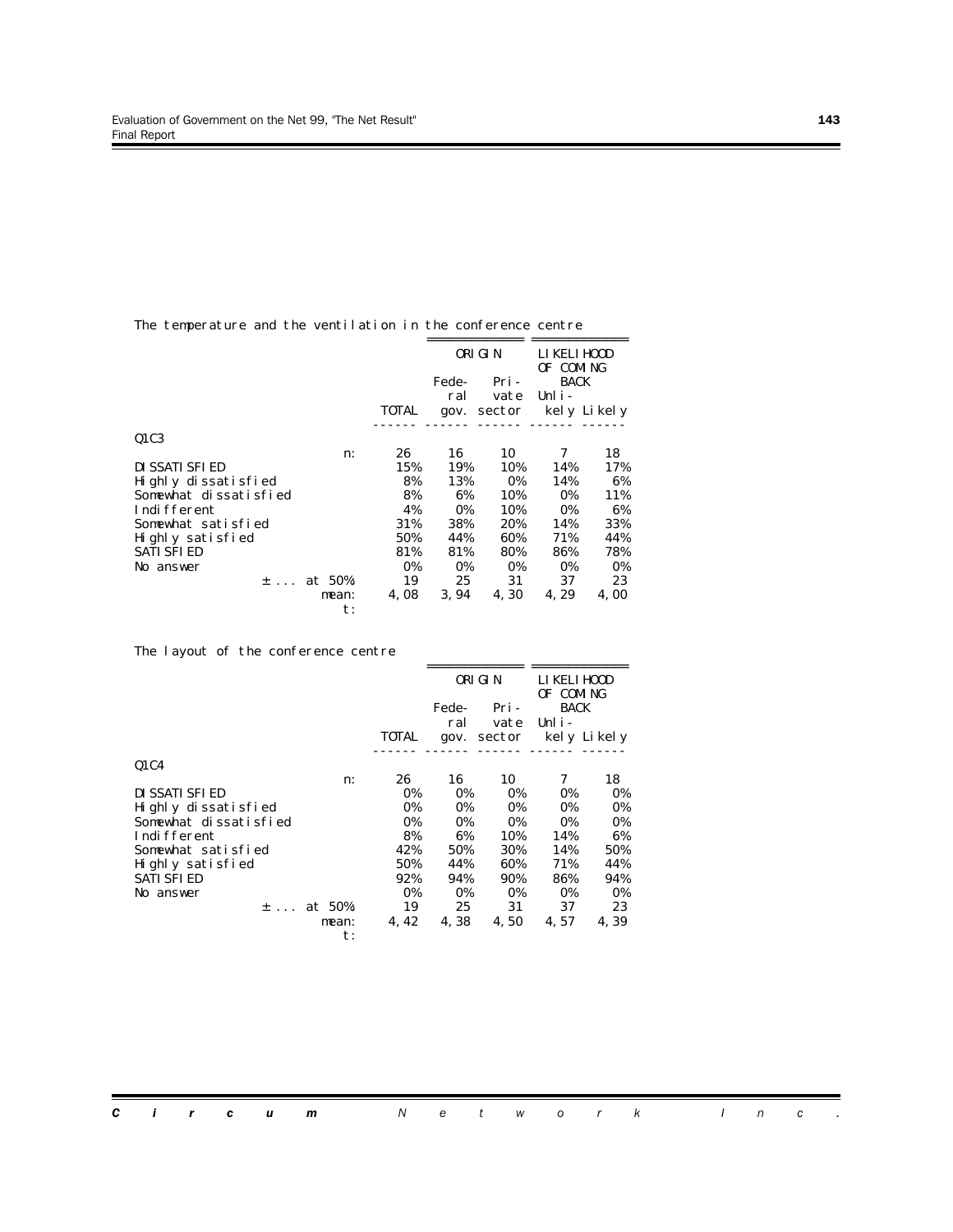## Generally, the conference centre

|                       |              |       | ORI GI N    | LI KELI HOOD<br>OF COMING |                |
|-----------------------|--------------|-------|-------------|---------------------------|----------------|
|                       |              |       |             |                           |                |
|                       |              | Fede- | Pri -       | <b>BACK</b>               |                |
|                       |              | ral   | vate        | Unli-                     |                |
|                       | <b>TOTAL</b> |       | gov. sector |                           | kel y Li kel y |
| Q1C                   |              |       |             |                           |                |
| n:                    | 26           | 16    | 10          | 7                         | 18             |
| DI SSATI SFI ED       | 4%           | 6%    | $0\%$       | 14%                       | 0%             |
| Highly dissatisfied   | 0%           | 0%    | 0%          | $0\%$                     | 0%             |
| Somewhat dissatisfied | 4%           | 6%    | $0\%$       | 14%                       | 0%             |
| Indifferent           | 12%          | 13%   | 10%         | $0\%$                     | 17%            |
| Somewhat satisfied    | 46%          | 56%   | 30%         | 14%                       | 56%            |
| Highly satisfied      | 38%          | 25%   | 60%         | 71%                       | 28%            |
| <b>SATI SFI ED</b>    | 85%          | 81%   | 90%         | 86%                       | 83%            |
| No answer             | 0%           | 0%    | 0%          | 0%                        | 0%             |
| $\pm$ at 50%:         | 19           | 25    | 31          | 37                        | 23             |
| mean:                 | 4, 19        | 4,00  | 4,50        | 4, 43                     | 4, 11          |
| t:                    |              |       |             |                           |                |

The other exhibitors

|                       |              |             | ORI GI N                | LI KELI HOOD |       |
|-----------------------|--------------|-------------|-------------------------|--------------|-------|
|                       |              |             |                         | OF COMING    |       |
|                       |              | Fede-       | Pri -                   | <b>BACK</b>  |       |
|                       |              | ral         | vate                    | Unl i -      |       |
|                       | <b>TOTAL</b> |             | gov. sector kely Likely |              |       |
| Q1D1                  |              |             |                         |              |       |
|                       | 25<br>n:     | 15          | 10                      | 7            | 17    |
| DI SSATI SFI ED       |              | $0\%$<br>4% | 10%                     | 0%           | 6%    |
| Highly dissatisfied   |              | $0\%$<br>0% | $0\%$                   | 0%           | 0%    |
| Somewhat dissatisfied |              | $0\%$<br>4% | 10%                     | $0\%$        | 6%    |
| Indi fferent          |              | 4%<br>7%    | $0\%$                   | $0\%$        | 0%    |
| Somewhat satisfied    | 40%          | 33%         | 50%                     | 29%          | 47%   |
| Highly satisfied      | 48%          | 53%         | 40%                     | 57%          | 47%   |
| <b>SATI SFI ED</b>    | 88%          | 87%         | 90%                     | 86%          | 94%   |
| No answer             |              | 4%<br>7%    | $0\%$                   | 14%          | 0%    |
| $\pm$ at 50%:         |              | 20<br>25    | 31                      | 37           | 24    |
| mean:                 | 4,38         | 4,50        | 4, 20                   | 4,67         | 4, 35 |
|                       | t:           |             |                         |              |       |

*Circum Network Inc .*

<u> The Company of the Company of the Company of the Company of the Company of the Company of the Company of the Company of the Company of the Company of the Company of the Company of the Company of the Company of the Compan</u>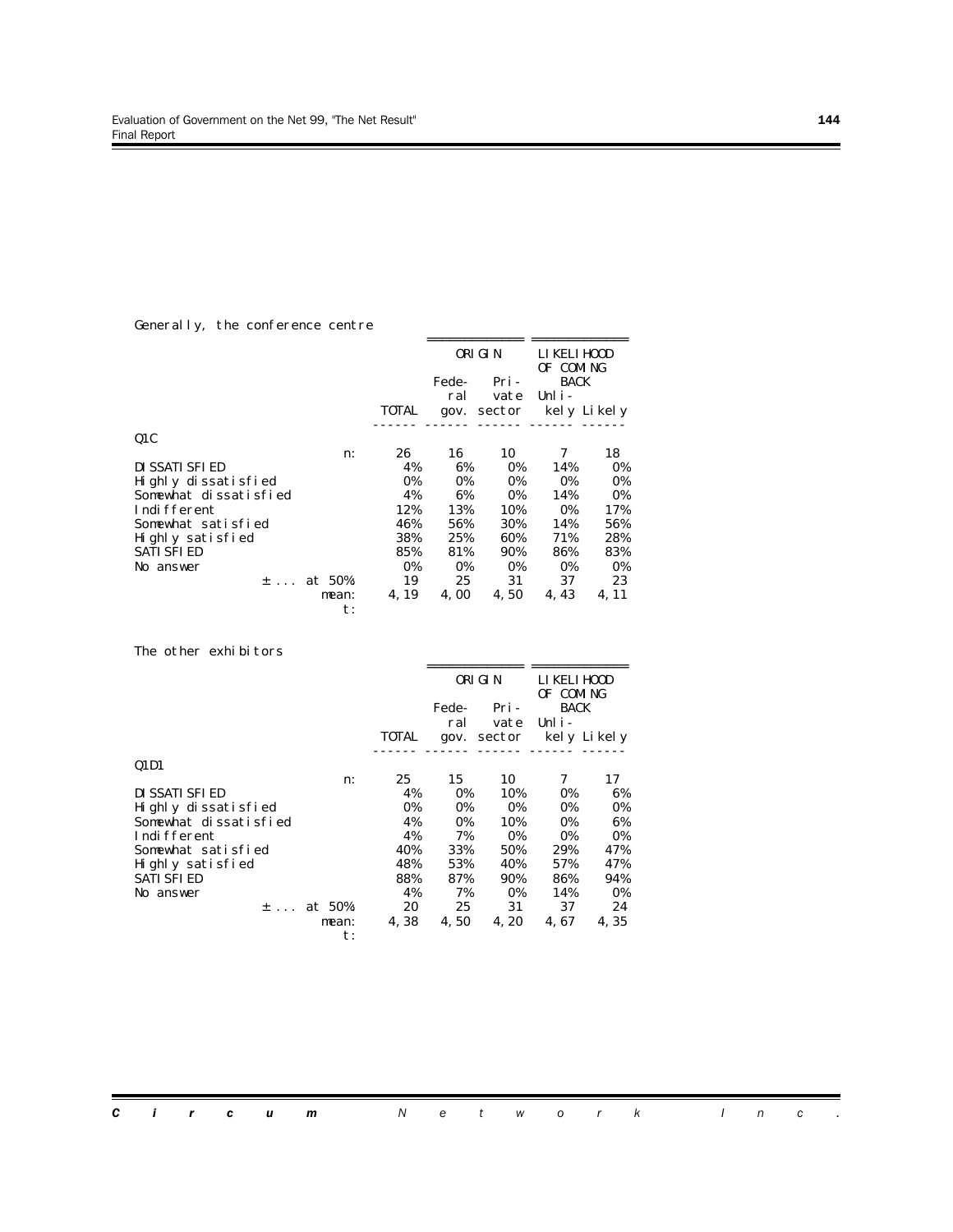## The contacts you made with other exhibitors

|                       |              | ORI GI N     |                                          | LI KELI HOOD<br>OF COMING |       |
|-----------------------|--------------|--------------|------------------------------------------|---------------------------|-------|
|                       | <b>TOTAL</b> | Fede-<br>ral | Pri -<br>vate<br>gov. sector kely Likely | <b>BACK</b><br>Unl i -    |       |
| Q1D <sub>2</sub>      |              |              |                                          |                           |       |
|                       | 26<br>n:     | 16           | 10                                       | 7                         | 18    |
| DI SSATI SFI ED       | 0%           | 0%           | 0%                                       | 0%                        | 0%    |
| Highly dissatisfied   | $0\%$        | $0\%$        | 0%                                       | 0%                        | $0\%$ |
| Somewhat dissatisfied | $0\%$        | $0\%$        | 0%                                       | $0\%$                     | $0\%$ |
| Indifferent           | 12%          | 6%           | 20%                                      | $0\%$                     | 11%   |
| Somewhat satisfied    | 31%          | 38%          | 20%                                      | 14%                       | 39%   |
| Highly satisfied      | 50%          | 50%          | 50%                                      | 57%                       | 50%   |
| SATI SFI ED           | 81%          | 88%          | 70%                                      | 71%                       | 89%   |
| No answer             | 8%           | 6%           | 10%                                      | 29%                       | $0\%$ |
| $\pm$ at 50%:         | 19           | 25           | 31                                       | 37                        | 23    |
| mean:                 | 4, 42        | 4, 47        | 4, 33                                    | 4,80                      | 4, 39 |
|                       | t:           |              |                                          |                           |       |

The cost of your presence at the conference

|                       |              | ORI GI N<br>Fede-<br>Pri - |                         | LI KELI HOOD             |       |  |
|-----------------------|--------------|----------------------------|-------------------------|--------------------------|-------|--|
|                       |              |                            |                         | OF COMING<br><b>BACK</b> |       |  |
|                       |              |                            |                         |                          |       |  |
|                       |              | ral                        | vate                    | Unl i -                  |       |  |
|                       | <b>TOTAL</b> |                            | gov. sector kely Likely |                          |       |  |
| Q1E                   |              |                            |                         |                          |       |  |
| n:                    | 26           | 16                         | 10                      | 7                        | 18    |  |
| DI SSATI SFI ED       | 15%          | 25%                        | $0\%$                   | 29%                      | 6%    |  |
| Highly dissatisfied   | 4%           | 6%                         | 0%                      | 0%                       | 0%    |  |
| Somewhat dissatisfied | 12%          | 19%                        | $0\%$                   | 29%                      | 6%    |  |
| Indifferent           | $0\%$        | 0%                         | $0\%$                   | $0\%$                    | 0%    |  |
| Somewhat satisfied    | 35%          | 44%                        | 20%                     | 14%                      | 44%   |  |
| Highly satisfied      | 42%          | 19%                        | 80%                     | 57%                      | 39%   |  |
| <b>SATI SFI ED</b>    | 77%          | 63%                        | 100%                    | 71%                      | 83%   |  |
| No answer             | 8%           | 13%                        | 0%                      | $0\%$                    | 11%   |  |
| $\pm$ at 50%:         | 19           | 25                         | 31                      | 37                       | 23    |  |
| mean:                 | 4,08         | 3, 57                      | 4,80                    | 4,00                     | 4, 31 |  |
| t:                    |              | $* *$                      | $**$                    |                          |       |  |

<u> a shekara ta 1989</u>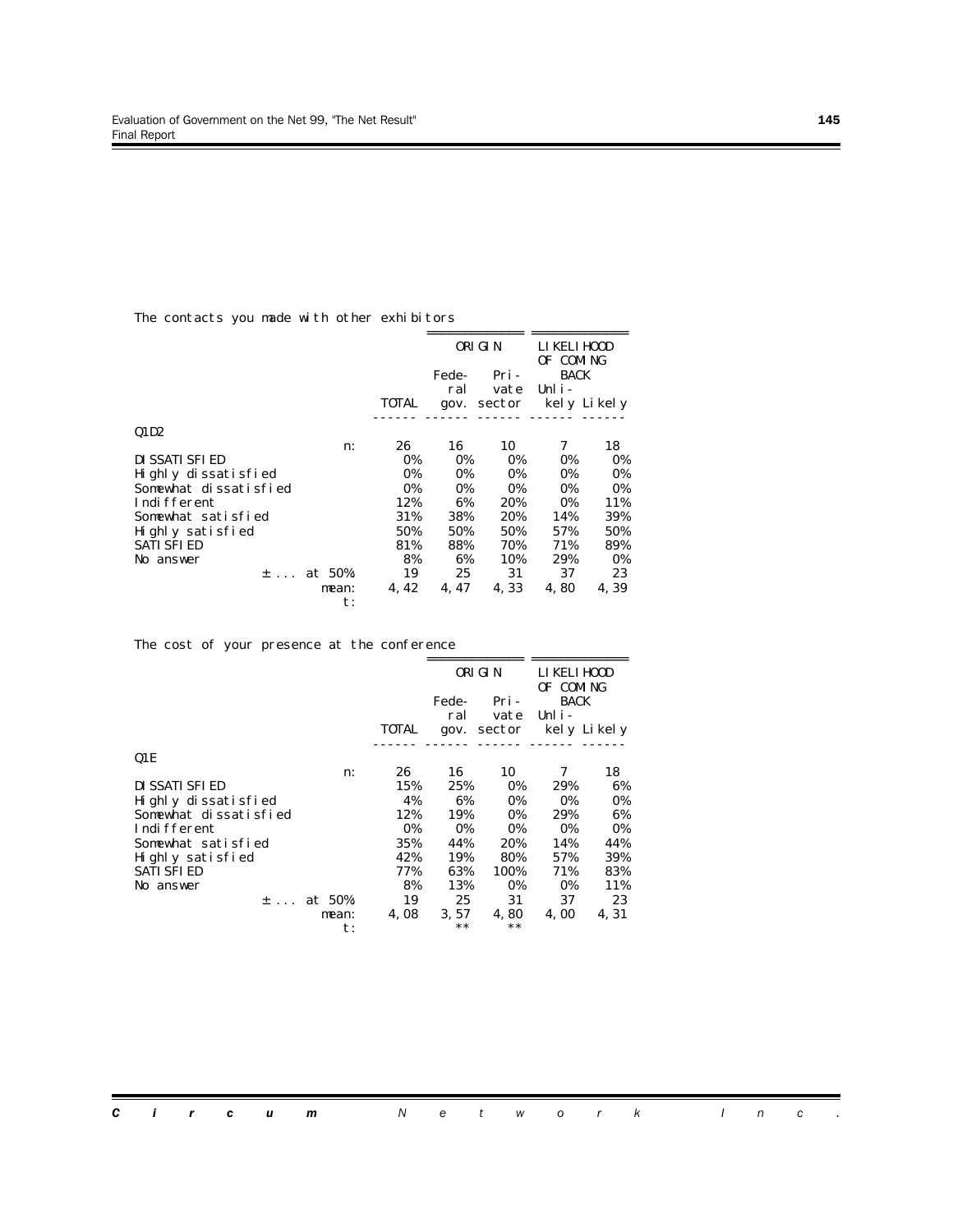How likely would you be to be an exhibitor at another Government on the Net conference next year?

|                     |              | ORI GI N       |             | LI KELI HOOD<br><b>COMING</b><br>0F. |             |
|---------------------|--------------|----------------|-------------|--------------------------------------|-------------|
|                     |              |                |             |                                      |             |
|                     |              | Fede-<br>Pri - |             | <b>BACK</b>                          |             |
|                     |              | ral            | vate        | Unl i -                              |             |
|                     | <b>TOTAL</b> |                | gov. sector |                                      | kely Likely |
| Q5                  |              |                |             |                                      |             |
| n:                  | 26           | 16             | 10          | 7                                    | 18          |
| <b>UNLIKELY</b>     | 27%          | 19%            | 40%         | 100%                                 | 0%          |
| Very unlikely       | 8%           | 6%             | 10%         | 29%                                  | 0%          |
| Somewhat unlikely   | 19%          | 13%            | 30%         | 71%                                  | 0%          |
| Somewhat likely     | 15%          | 19%            | 10%         | 0%                                   | 22%         |
| Very likely         | 54%          | 56%            | 50%         | 0%                                   | 78%         |
| <b>LI KELY</b>      | 69%          | 75%            | 60%         | 0%                                   | 100%        |
| DK/NR               | 4%           | 6%             | 0%          | 0%                                   | 0%          |
| at $50%$ :<br>$\pm$ | 19           | 25             | 31          | 37                                   | 23          |
| mean:               | 3, 20        | 3, 33          | 3,00        | 1,71                                 | 3,78        |
| t:                  |              |                |             | ***                                  | ***         |

Could you indicate which category best describes your organisation?

|                    |              | ORI GI N |             | LI KELI HOOD<br>OF COMING |             |  |
|--------------------|--------------|----------|-------------|---------------------------|-------------|--|
|                    |              | Fede-    | Pri -       |                           | <b>BACK</b> |  |
|                    |              | ral      | vate        | Unl i -                   |             |  |
|                    | <b>TOTAL</b> |          | gov. sector |                           | kely Likely |  |
| Q6                 |              |          |             |                           |             |  |
| $n$ :              | 26           | 16       | 10          |                           | 18          |  |
| Federal government | 62%          | 100%     | $0\%$       | 43%                       | 67%         |  |
| Other government   | $0\%$        | $0\%$    | $0\%$       | 0%                        | 0%          |  |
| Private sector     | 38%          | 0%       | 100%        | 57%                       | 33%         |  |
| $\pm$ at 50%:      | 19           | 25       | 31          | 37                        | 23          |  |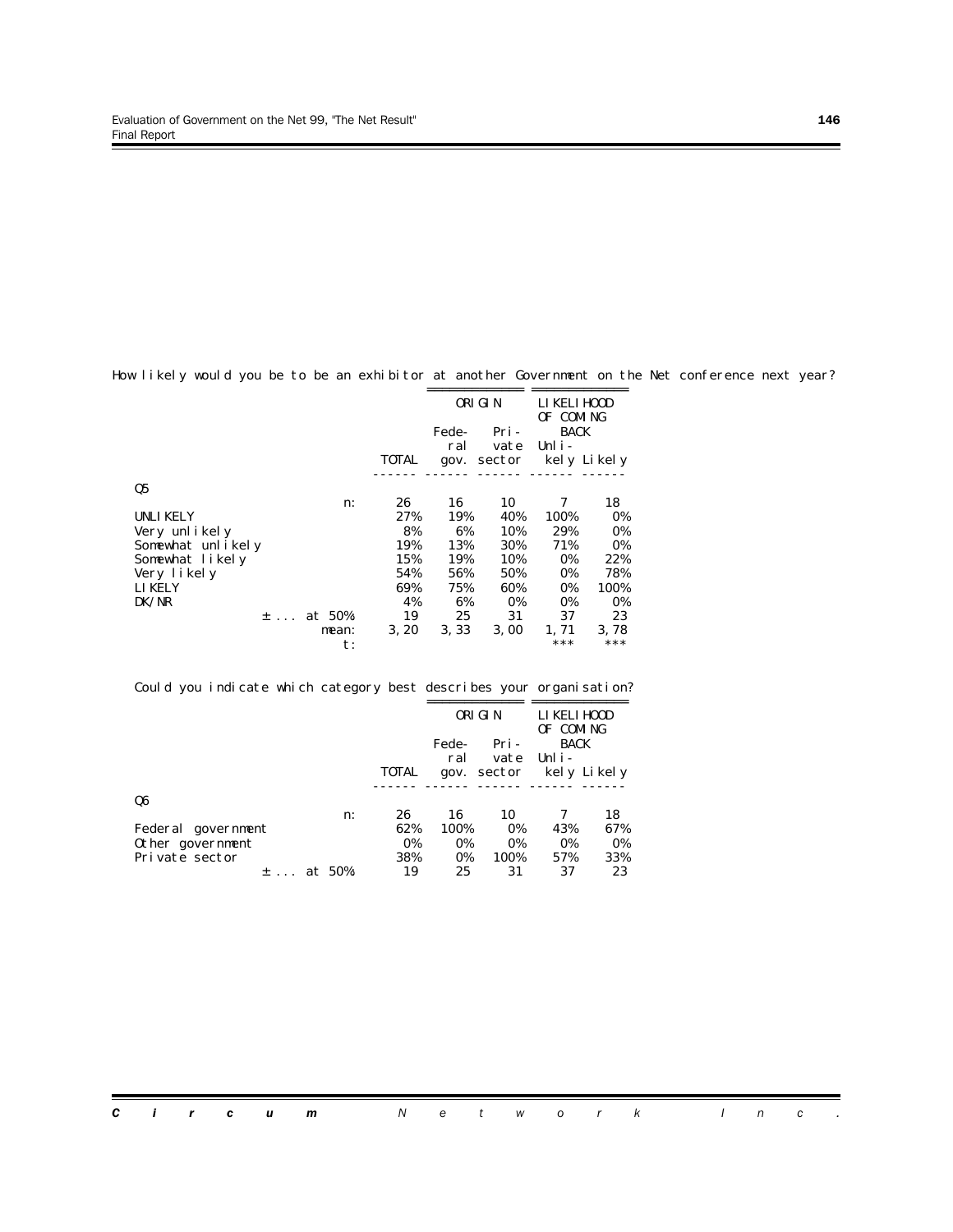## *Q2 What is the most pressing suggestion you would like to make to organisers?*

Federal government

- Set up the Monday afternoon; Tuesday and Wednesday show days.
- Trouver un moyen pour que les participants à la conférence passent plus de temps à s'arrêter à l'aire d'exposition.
- Recycle, open to public.
- Have lunch area a little more organized.
- I feel there could be more advertising done about this event across the different government departments. We hadn't heard anything about the conference in the office. We heard about it because we were exhibitors last year.
- Leave exhibits open until afternoon coffee break over.
- Excellent trade show but more signs should have been provided to indicate where exhibitors were located. Size of booth shouold be 10'x10'. We found our booth was only 8' x 8'.
- Technical staff to help troubleshoot when problems arise. Exhibit-specific time slot. I wanted to take one seminar and I was told it would cost \$475. Are you nuts?
- (1) Encourage more visits to the exhibits (2) Have more free time for conference participants to visit the exhibits (3) Prohibit smoking anywhere inside the centre; I was disgusted by smoking, smoke coming into my exhibit via the hallway as I was working
- Have conference on Tuesday, Wednesday; setup on Monday; 1-hour course on how to work a trade show, the do's and don'ts (sitting in a booth, conversation with colleagues)
- Definitely more advertising and perhaps some e-mails to the federal government telling them about this event. It didn't help when Bell cut the lines prematurely and we had no connection to our website all of Tuesday morning Nov 23rd.
- This should be a two-page document in order to easily fax it!
- Clarify communications regarding Internet and phone access. We understood that phones would be at all booths. We arrived and were informed otherwise. For government on the net, these are MANDATORY.

### Private sector

- The workshops were the main reason the guests were at the show. Make it such that the guests spend more time at the booths.
- Provide attendees with more time to visit exhibitors.
- Music to out the white noise.
- The participants were only interested in free pens and lunch.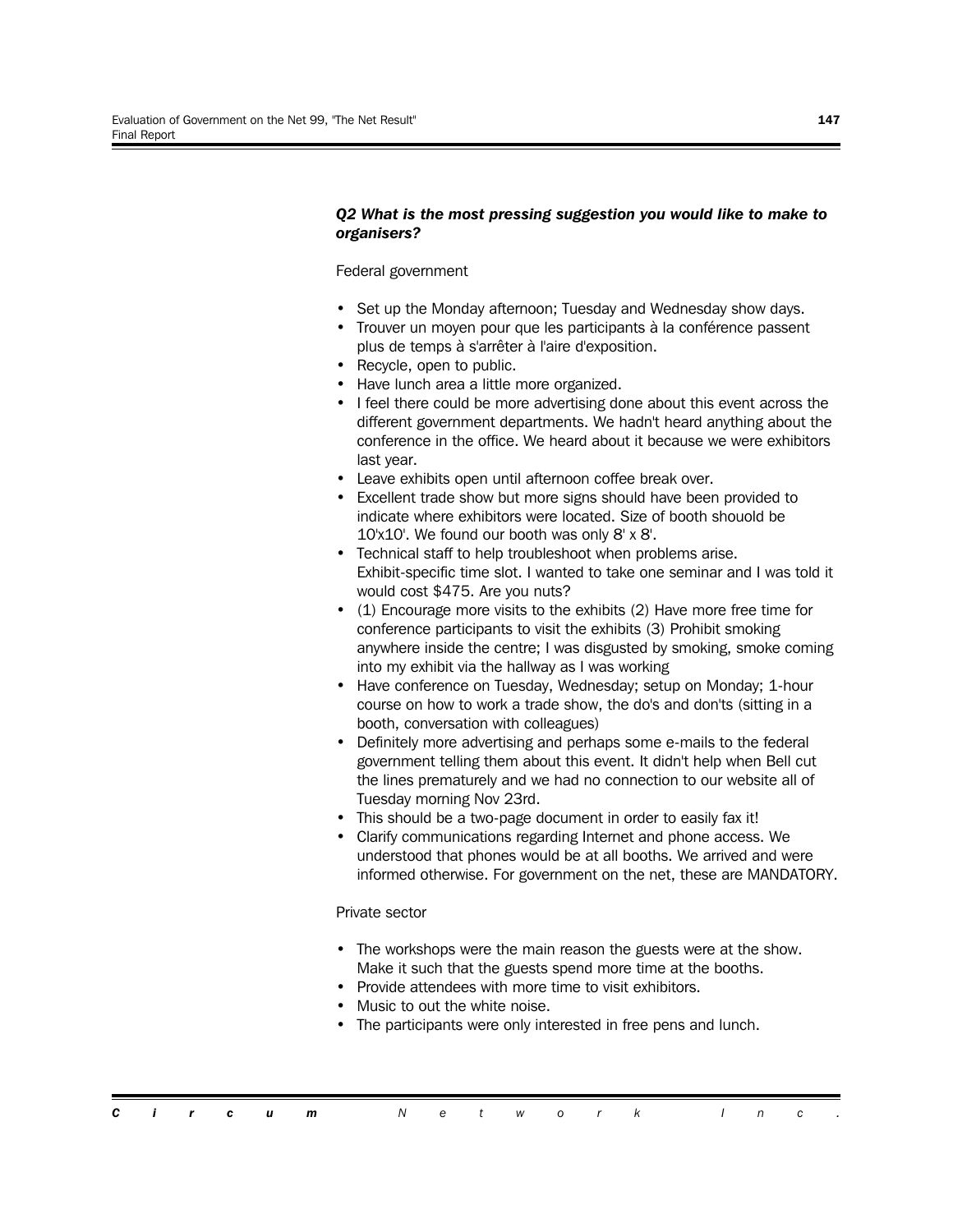- Some type of contest where attendees get the exhibitor listing sign off that they visited the booths. This would get the flow of traffic at all the exhibitors.
- Allow exhibitors to announce winners of draw during lunch break. Overall very well organized!
- More advertising of event; specific exhibit floor time.
- Exhibitor session; not only coffee, lunch.
- Something to encourage more traffic to booths such as a passport or contest with info collected at booth.

## *Q3 How do you measure the success of your involvement in a conference like this one?*

Federal government

- Number of hits on our web site
- Nombre de personnes au stand.
- Traffic, contacts.
- Number of contacts made.
- Contacts
- By the number of good contacts and business generated from, and presence at, the conference.
- Following contactgs and business opportunities; the amount of promotional material picked up at the booth.
- By the number of contacts we meet that are interested in our product. We measured our success against other trade shown where we have made a lot less contacts.
- Leads.
- Quality of contacts made.
- Qualité des contacts effectués.
- (1) Visitors' comments (2) No of contacts (3) Successful follow-up with contacts leading to partnerships or information sharing.
- People contact; partnerships.
- With the amount of client leads we get. We want to get more federal government people using our website so the more people we show the more potential client we will get.
- This was out first time at the conference. I found it quite rewarding and learned a lot about how we could improve on making ourselves more visible and user friendly on the web.

### Private sector

- The number of contacts made. Very good.
- Number of new contacts/leads; amount and quality of discussions/meeting time with existing customers.